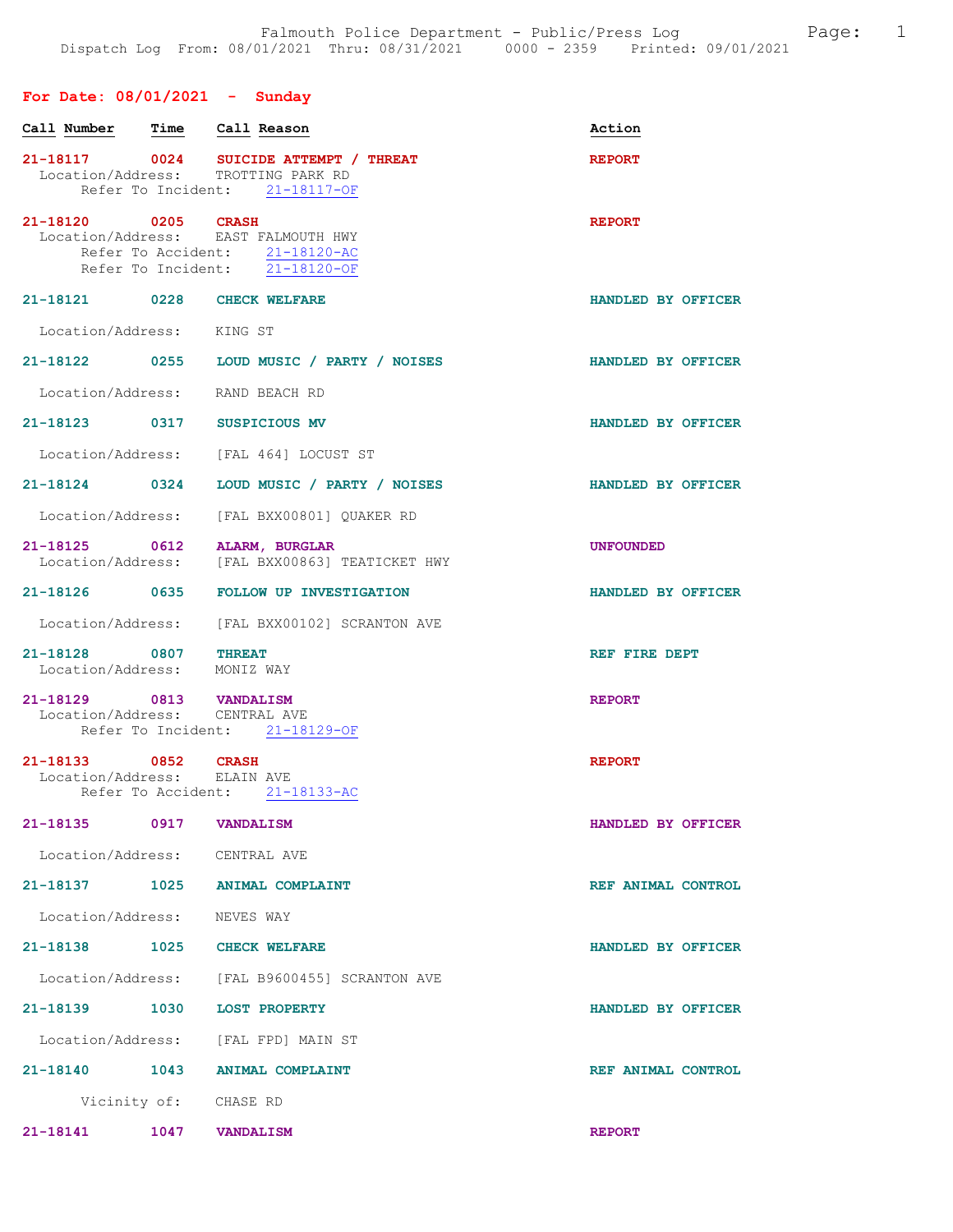|                                                                    | Falmouth Police Department - Public/Press Log<br>Dispatch Log From: 08/01/2021 Thru: 08/31/2021 0000 - 2359 Printed: 09/01/2021 | 2<br>Page:             |
|--------------------------------------------------------------------|---------------------------------------------------------------------------------------------------------------------------------|------------------------|
|                                                                    | Location/Address: [FAL BXX00439] ACAPESKET RD<br>Refer To Incident: 21-18141-OF                                                 |                        |
| 21-18142 1058                                                      | <b>AREA CHECK</b><br>Location/Address: [FAL 2862] QUAKER RD                                                                     | SECURED / CHECKED      |
| 21-18143 1100 PRIVATE TOW                                          | Location/Address: [FAL BXX00880] CLINTON AVE                                                                                    | PRIVATE TOW            |
| 21-18144 1116 AREA CHECK                                           | Location/Address: [FAL L42] GIFFORD ST                                                                                          | SECURED / CHECKED      |
| 21-18145 1127                                                      | <b>CHECK WELFARE</b>                                                                                                            | HANDLED BY OFFICER     |
|                                                                    | Location/Address: [FAL BXX00197] BOXWOOD CIR                                                                                    |                        |
| 21-18146 1138 ASSIST CITIZEN<br>Location/Address: BOXBERRY HILL RD | Refer To Incident: 21-18146-OF                                                                                                  | <b>REPORT</b>          |
| 21-18147 1144                                                      | <b>AREA CHECK</b>                                                                                                               | HANDLED BY OFFICER     |
|                                                                    | Location/Address: [FAL B9600029] KATHARINE LEE BATES                                                                            |                        |
| 21-18148 1148 PARKING VIOLATION (S)                                | Location/Address: [FAL 486] QUISSETT HARBOR RD                                                                                  | PARKING TICKET         |
| 21-18149 1212                                                      | <b>CRASH</b><br>Location/Address: [FAL B9600029] KATHARINE LEE BATES                                                            | HANDLED BY PARTY       |
| 21-18150 1221                                                      | <b>ANIMAL COMPLAINT</b>                                                                                                         | REF ANIMAL CONTROL     |
| Location/Address:                                                  | NEVES WAY                                                                                                                       |                        |
| 21-18152 1320<br>Location/Address:                                 | TRANSPORT / ESCORT<br>[FAL B9600444] LUSCOMBE AVE                                                                               | <b>TRANSPORT</b>       |
| 21-18153 1322                                                      | <b>ANIMAL COMPLAINT</b>                                                                                                         | REF ANIMAL CONTROL     |
| Location/Address: STARBOARD DR                                     |                                                                                                                                 |                        |
| 21-18154<br>1326                                                   | <b>ASSIST CITIZEN</b>                                                                                                           | HANDLED BY OFFICER     |
| Location/Address: GARDINER RD                                      |                                                                                                                                 |                        |
|                                                                    | 21-18155 1332 DISTURBANCE / DISORDERLY                                                                                          | HANDLED BY OFFICER     |
| Location/Address:                                                  | SHORE ST + SURF DR                                                                                                              |                        |
| $21 - 18157$<br>1342                                               | FOLLOW UP INVESTIGATION                                                                                                         | HANDLED BY OFFICER     |
| Location/Address:                                                  | ANTONE AVE                                                                                                                      |                        |
| 21-18156 1344 ASSIST CITIZEN                                       |                                                                                                                                 | HANDLED BY OFFICER     |
| Location/Address: PINECREST BEACH DR                               |                                                                                                                                 |                        |
| 21-18158 1350<br>Location/Address:                                 | MOTOR VEHICLE STOP<br>[FAL B9600180] NORTH MAIN ST                                                                              | Verbal Warning         |
| 21-18162 1433<br>Location/Address:                                 | <b>ERRATIC MV</b><br>[FAL 1455] PALMER AVE                                                                                      | UNABLE TO LOCATE       |
| 21-18164 1459 AREA CHECK                                           |                                                                                                                                 | HANDLED BY OFFICER     |
|                                                                    | Location/Address: [FAL B9601030] WOOD NECK RD                                                                                   |                        |
| 21-18165 1503<br>Location/Address: [FAL L73] NOBSKA RD             | PARKING VIOLATION (S)                                                                                                           | <b>CITATION ISSUED</b> |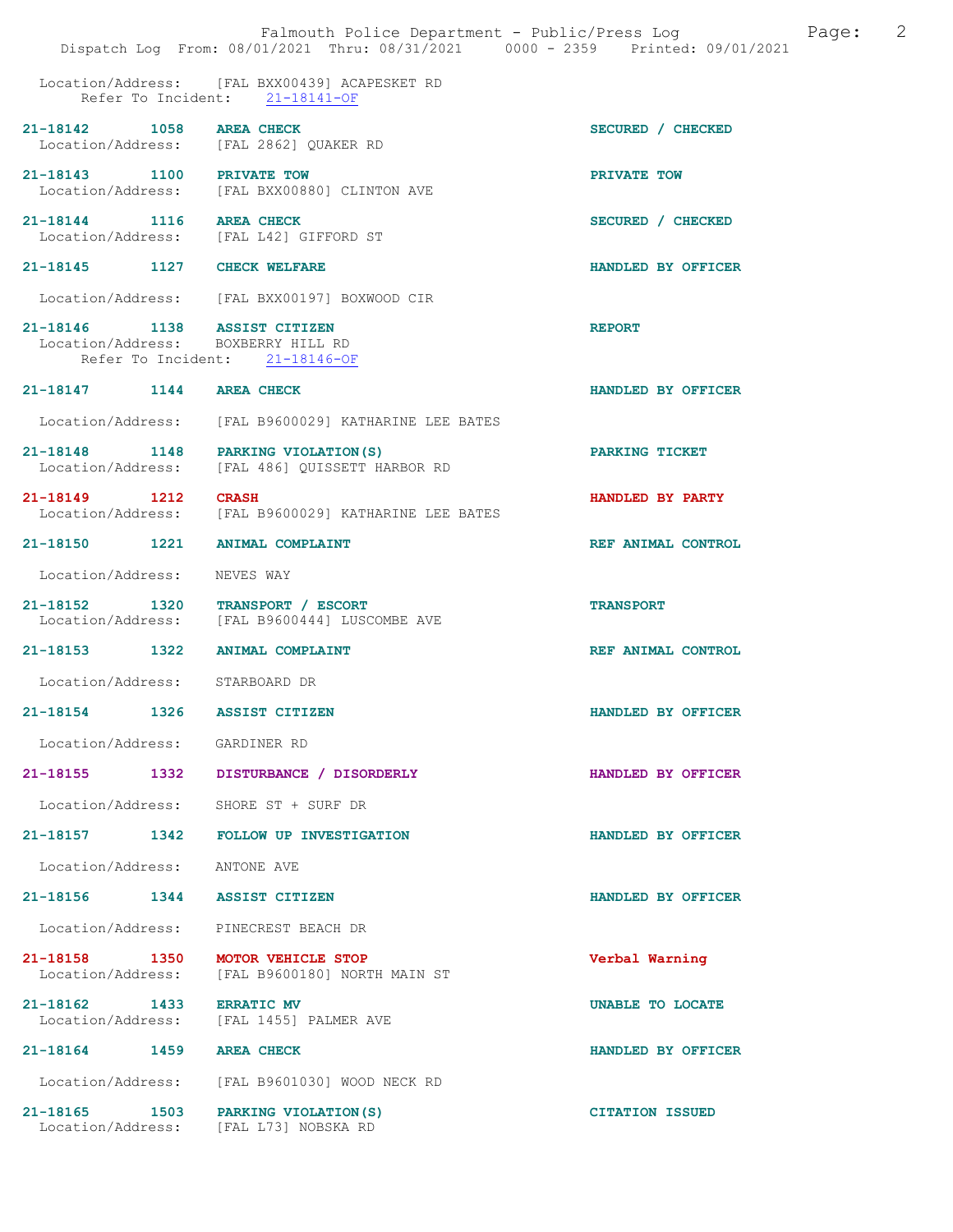| 21-18167 1528 ALARM, BURGLAR                     |                                                                                                                                  | CANCELLED INCIDENT     |
|--------------------------------------------------|----------------------------------------------------------------------------------------------------------------------------------|------------------------|
|                                                  | Location/Address: SALT WORKS WAY                                                                                                 |                        |
| 21-18168 1601 THREAT                             |                                                                                                                                  | HANDLED BY OFFICER     |
| Location/Address: TILLER DR                      | Refer To Incident: 21-18168-OF                                                                                                   |                        |
| 21-18169 1609 CRASH                              | Location/Address: RT 151 + RT 28 SOUTH<br>Refer To Accident: 21-18169-AC                                                         | <b>REPORT</b>          |
| 21-18170   1618   Admin Services                 |                                                                                                                                  | HANDLED BY OFFICER     |
|                                                  | Location/Address: [FAL FPD] MAIN ST                                                                                              |                        |
|                                                  | 21-18172 1644 PARKING VIOLATION (S)<br>Location/Address: WHITMAN RD + QUISSETT AVE                                               | PARKING TICKET         |
|                                                  | $21-18173 \qquad \qquad 1701 \qquad \qquad {\small \texttt{ANIMAL COMPLAINT}}$<br>Location/Address: [FAL B0100152] TEATICKET HWY | UNABLE TO LOCATE       |
|                                                  | 21-18174 1719 BUILDING / RESIDENCE CHECK<br>Location/Address: [FAL LZ9] SANDWICH RD                                              | SECURED / CHECKED      |
| 21-18175 1735 AREA CHECK<br>Vicinity of: MAIN ST |                                                                                                                                  | SECURED / CHECKED      |
|                                                  | 21-18176 1738 PARKING VIOLATION(S)<br>Location/Address: QUISSETT HARBOR RD                                                       | <b>CITATION ISSUED</b> |
|                                                  | 21-18177 1746 DISTURBANCE / DISORDERLY                                                                                           | HANDLED BY OFFICER     |
|                                                  | Location/Address: [FAL BXX00359] SCRANTON AVE                                                                                    |                        |
|                                                  | 21-18182 1823 CRASH, HIT/RUN<br>Location/Address: [FAL BXX00102] SCRANTON AVE<br>Refer To Accident: 21-18182-AC                  | <b>REPORT</b>          |
|                                                  | 21-18184 1827 RECOVERED PROPERTY<br>Location/Address: [FAL BXX00810] MAIN ST<br>Refer To Incident: 21-18184-OF                   | <b>REPORT</b>          |
| 21-18183 1832 ABANDONED 911                      |                                                                                                                                  | HANDLED BY OFFICER     |
|                                                  | Location/Address: [FAL 1091] CLINTON AVE                                                                                         |                        |
| 21-18185 1841 CHECK WELFARE                      |                                                                                                                                  | HANDLED BY OFFICER     |
| Location/Address: MATTAPAN ST                    | Refer To Incident: 21-18185-OF                                                                                                   |                        |
| 21-18186 1857 ALARM, BURGLAR                     | Location/Address: [FAL BXX00526] SPRING BARS RD                                                                                  | <b>UNFOUNDED</b>       |
|                                                  | 21-18189 1915 RECOVERED PROPERTY                                                                                                 | HANDLED BY OFFICER     |
|                                                  | Location/Address: [FAL 46] CHAPOQUOIT RD                                                                                         |                        |
| 21-18190 1921 ALARM, BURGLAR                     | Location/Address: OYSTER POND RD                                                                                                 | <b>UNFOUNDED</b>       |
|                                                  | 21-18192    1933    ANIMAL COMPLAINT<br>Location/Address: [FAL L98] SURF DR                                                      | <b>REF DNR</b>         |
|                                                  | 21-18194 1933 RECOVERED PROPERTY<br>Location/Address: [FAL 566] GIFFORD EXT ST                                                   | HANDLED BY PARTY       |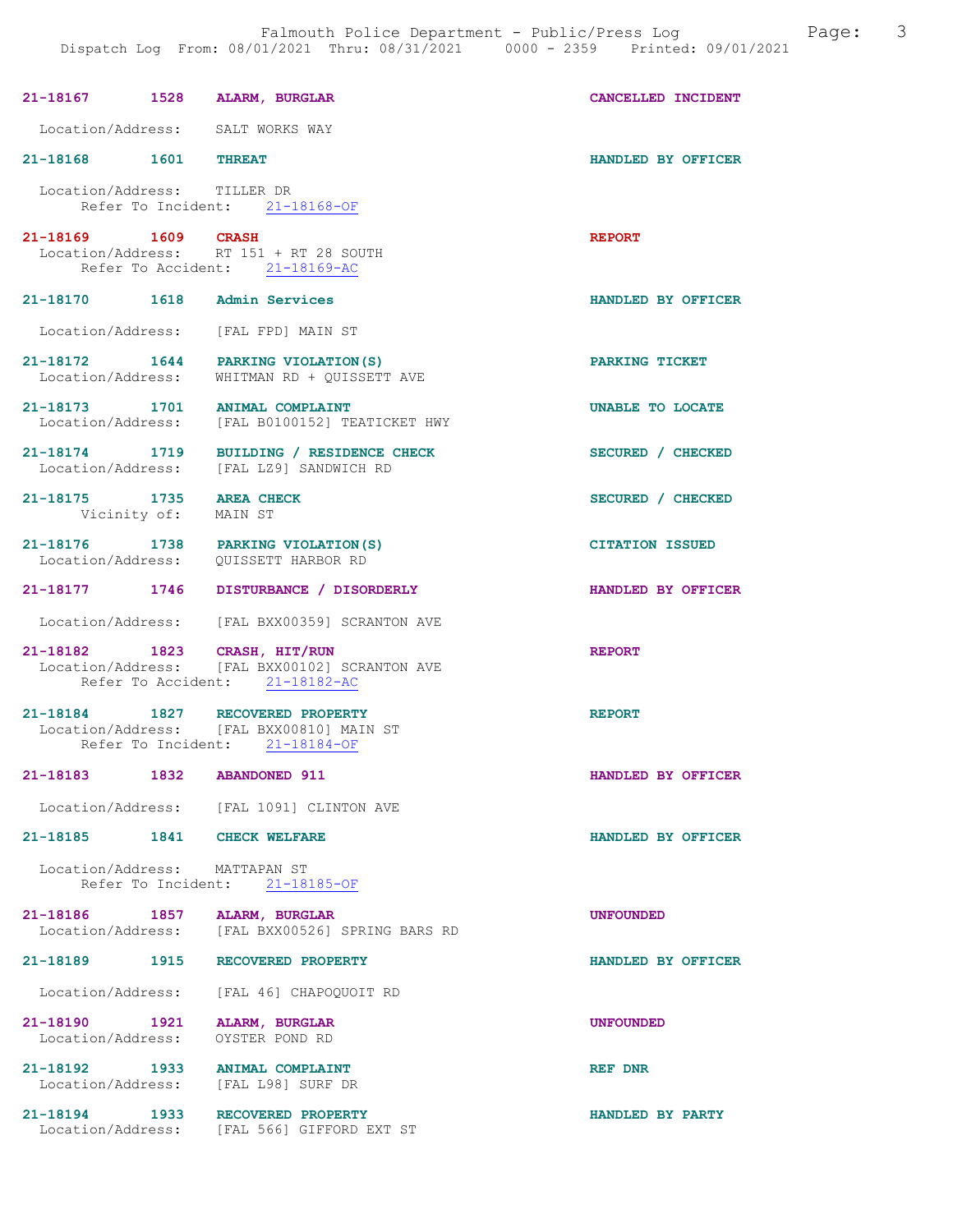| 21-18195 1953 AREA CHECK<br>Location/Address: VINEYARD ST            |                                                                                                                | SECURED / CHECKED       |
|----------------------------------------------------------------------|----------------------------------------------------------------------------------------------------------------|-------------------------|
|                                                                      | 21-18196 2006 ERRATIC MV<br>Location/Address: [FAL B0000242] EAST FALMOUTH HWY                                 | <b>UNABLE TO LOCATE</b> |
| 21-18197 2027 CRASH, HIT/RUN                                         | Location/Address: [FAL 3134] TEATICKET HWY<br>Refer To Accident: 21-18197-AC<br>Refer To Incident: 21-18197-OF | <b>REPORT</b>           |
| 21-18199 2037 FIREWORKS COMPLAINT                                    | Location/Address: YOUNG RD + WORCESTER CT                                                                      | <b>UNFOUNDED</b>        |
| 21-18198 2038 MOTOR VEHICLE STOP                                     | Location/Address: JOHN PARKER RD + LOUISE LN                                                                   | Verbal Warning          |
| 21-18200 2042 AREA CHECK                                             |                                                                                                                | HANDLED BY OFFICER      |
| Location/Address: [FAL 159] GRAND AVE                                |                                                                                                                |                         |
|                                                                      | 21-18201 2100 BUILDING / RESIDENCE CHECK<br>Location/Address: [FAL B9700958] EAST FALMOUTH HWY                 | SECURED / CHECKED       |
| 21-18202 2117 VANDALISM<br>Location/Address: FIDDLERS COVE RD        | Refer To Incident: 21-18202-OF                                                                                 | <b>REPORT</b>           |
| 21-18203 2131                                                        | MOTOR VEHICLE STOP<br>Location/Address: [FAL FFD5] EAST FALMOUTH HWY                                           | <b>CITATION ISSUED</b>  |
| 21-18204 2139 MOTOR VEHICLE STOP<br>Location/Address:                | TEATICKET HWY + OX BOW RD                                                                                      | Verbal Warning          |
| 21-18205 2142 TRAFFIC HAZARD<br>Location/Address: [FAL 2027] MAIN ST |                                                                                                                | NOTIFICATION MADE       |
| 21-18206 2151                                                        |                                                                                                                |                         |
|                                                                      | <b>AREA CHECK</b>                                                                                              | HANDLED BY OFFICER      |
| Location/Address: WEST FALMOUTH HWY                                  |                                                                                                                |                         |
| 21-18208 2209                                                        | MOTOR VEHICLE STOP<br>Location/Address: [FAL B9600088] SCRANTON AVE                                            | <b>CITATION ISSUED</b>  |
| 21-18209 2244 MOTOR VEHICLE STOP                                     | Location/Address: JONES RD + KATHY ANN LN                                                                      | <b>CITATION ISSUED</b>  |
| 21-18210 2244 OTHER TRAFFIC                                          | Location/Address: MAIN ST + LIBRARY LN                                                                         | <b>PUBLIC ASSIST</b>    |
| 21-18212 2309                                                        | LOUD MUSIC / PARTY / NOISES                                                                                    | HANDLED BY OFFICER      |
| Location/Address: CENTRAL PARK CT                                    |                                                                                                                |                         |
|                                                                      | 21-18213 2312 FOLLOW UP INVESTIGATION                                                                          | HANDLED BY OFFICER      |
|                                                                      | Location/Address: [FAL B9600069] TER HEUN DR                                                                   |                         |

| For Date: $08/02/2021$ - Monday |      |                                     |                    |
|---------------------------------|------|-------------------------------------|--------------------|
| 21-18215                        | 0008 | Admin Services                      | HANDLED BY OFFICER |
|                                 |      | Location/Address: [FAL FPD] MAIN ST |                    |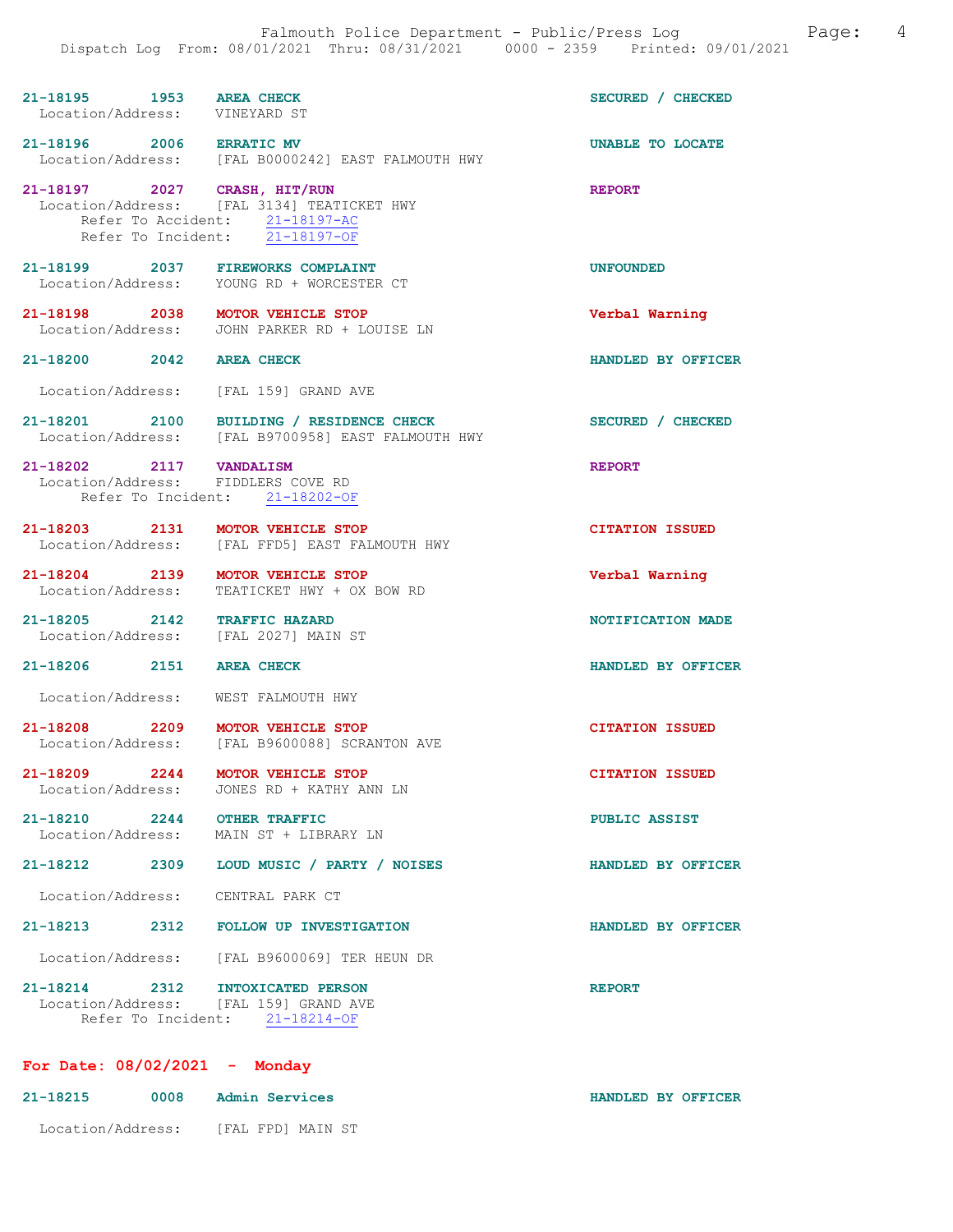21-18217 0129 AREA CHECK (2008) ON SECURED / CHECKED Location/Address: [FAL B9600084] TER HEUN DR [FAL B9600084] TER HEUN DR 21-18218 0135 BUILDING / RESIDENCE CHECK SECURED / CHECKED Location/Address: [FAL B9600025] DAVISVILLE RD 21-18219 0150 AREA CHECK SECURED / CHECKED Location/Address: [FAL BXX00647] WOODS HOLE RD 21-18220 0153 AREA CHECK SECURED / CHECKED Location/Address: MBL ST 21-18221 0158 LOUD MUSIC / PARTY / NOISES HANDLED BY OFFICER Location/Address: [FAL 324] CENTRAL PARK CT 21-18222 0158 PARKING VIOLATION(S) NO VIOLATION<br>Location/Address: LUSCOMBE AVE Location/Address: 21-18223 0202 AREA CHECK HANDLED BY OFFICER Location/Address: FRESH POND RD 21-18224 0220 BUILDING / RESIDENCE CHECK SECURED / CHECKED Location/Address: [FAL B9600051] HATCHVILLE RD 21-18225 0222 PARKING VIOLATION(S) 100 NO VIOLATION<br>
Location/Address: [FAL B9600203] TOWN HALL SQ  $[FAL B9600203]$  TOWN HALL SQ 21-18226 0224 BUILDING / RESIDENCE CHECK SECURED / CHECKED Location/Address: [FAL 302] SANDWICH RD 21-18227 0230 BUILDING / RESIDENCE CHECK SECURED / CHECKED SECURED / CHECKED Location/Address: 21-18228 0234 BUILDING / RESIDENCE CHECK SECURED / CHECKED Location/Address: [FAL B9600031] MARAVISTA AVE EXT 21-18229 0237 BUILDING / RESIDENCE CHECK SECURED / CHECKED Location/Address: [FAL 964] TEATICKET HWY 21-18230 0243 BUILDING / RESIDENCE CHECK SECURED / CHECKED Location/Address: [FAL 1471] RT 151 21-18231 0244 BUILDING / RESIDENCE CHECK<br>
Location/Address: [FAL B9800292] DAVIS STRAITS [FAL B9800292] DAVIS STRAITS 21-18232 0255 BUILDING / RESIDENCE CHECK SECURED / CHECKED Location/Address: [FAL B9600030] OLD MAIN RD 21-18238 0612 OVERDOSE REPORT Location/Address: [FAL FFD5] EAST FALMOUTH HWY Refer To Incident: 21-18238-OF 21-18239 0627 Admin Services HANDLED BY OFFICER Location/Address: [FAL FPD] MAIN ST 21-18240 0630 ANIMAL COMPLAINT NOTIFICATION MADE Location/Address: [FAL L98] SURF DR 21-18241 0708 FOLLOW UP INVESTIGATION HANDLED BY OFFICER Location/Address: [FAL B9601749] SCRANTON AVE 21-18245 0747 Admin Services HANDLED BY OFFICER

Location/Address: [FAL FPD] MAIN ST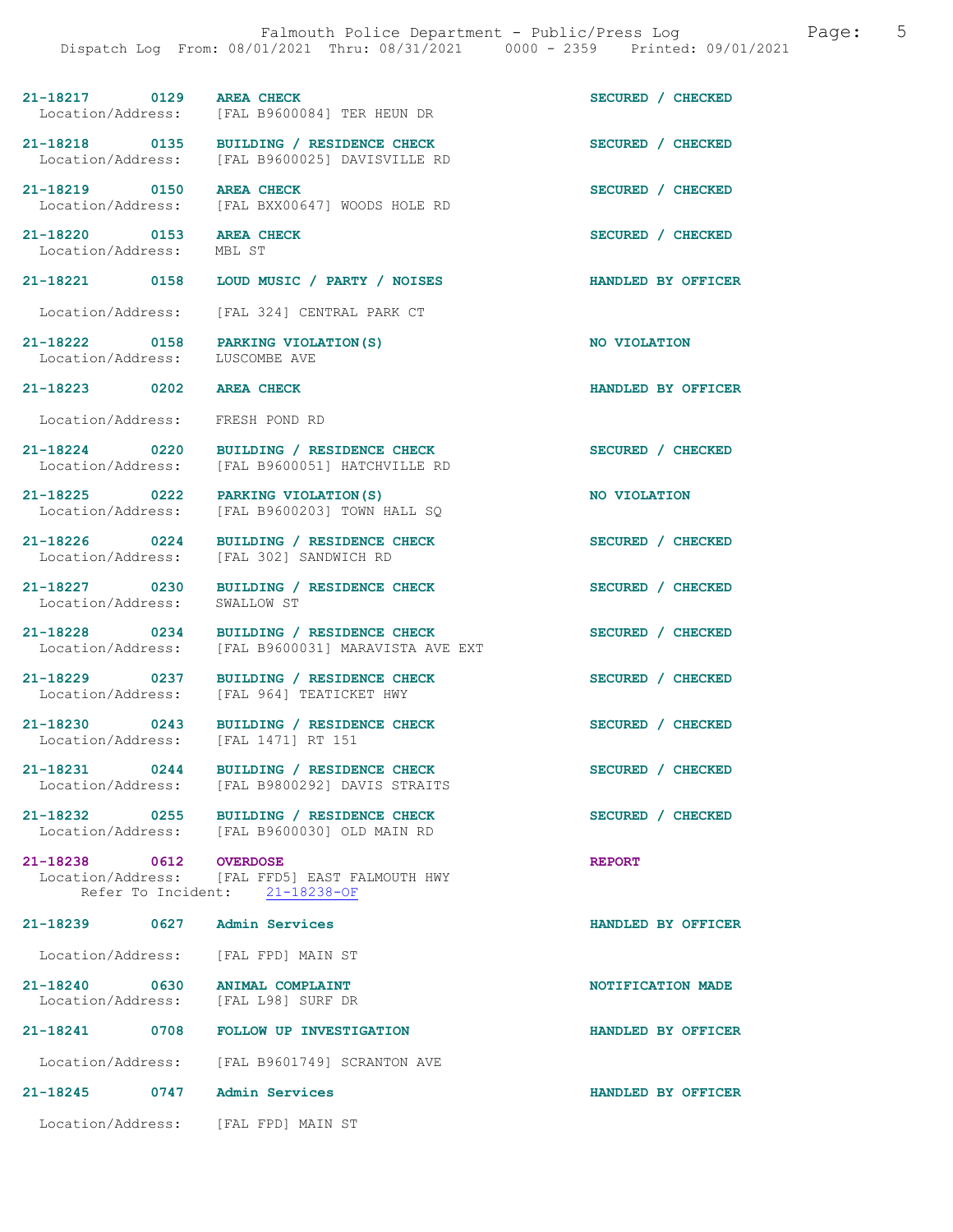|                                                              | Dispatch Log From: 08/01/2021 Thru: 08/31/2021 0000 - 2359 Printed: 09/01/2021                                                    |                        |
|--------------------------------------------------------------|-----------------------------------------------------------------------------------------------------------------------------------|------------------------|
| 21-18247 0756 PRIVATE TOW                                    | Location/Address: [FAL B0300087] WATER ST                                                                                         | PRIVATE TOW            |
| 21-18248 0813 ALARM, BURGLAR                                 | Location/Address: [FAL B9900116] CHESTER ST                                                                                       | <b>UNFOUNDED</b>       |
| 21-18160 0815 RECOVERED PROPERTY                             | Location/Address: [FAL 2711] BAYFRONT WAY<br>Refer To Incident: 21-18160-OF                                                       | <b>REPORT</b>          |
| 21-18249 0844 CRASH                                          | Location/Address: JONES RD + GIFFORD ST<br>Refer To Accident: 21-18249-AC<br>Refer To Incident: $\frac{21-18249-OF}{21-18249-OF}$ | <b>REPORT</b>          |
| 21-18252 0858 TRANSPORT / ESCORT                             | Location/Address: [FAL B9600063] JONES RD                                                                                         | <b>TRANSPORT</b>       |
| $21 - 18254$                                                 | 0925 FOLLOW UP INVESTIGATION                                                                                                      | HANDLED BY OFFICER     |
|                                                              | Location/Address: [FAL B9600162] SIMPSON LN                                                                                       |                        |
| 21-18253 0926                                                | <b>ANIMAL COMPLAINT</b>                                                                                                           | REF ANIMAL CONTROL     |
|                                                              | Location/Address: LIBRARY LN + KATHARINE LEE BATES                                                                                |                        |
| 21-18255 0937 CHECK WELFARE<br>Location/Address: PERCIVAL RD |                                                                                                                                   | UNABLE TO LOCATE       |
| $21 - 18256$<br>0940                                         | Admin Services                                                                                                                    | HANDLED BY OFFICER     |
| Location/Address:                                            | [FAL FPD] MAIN ST                                                                                                                 |                        |
| 21-18257 0942 TRAFFIC HAZARD                                 | Location/Address: JONES RD + BAUER LN                                                                                             | <b>GONE ON ARRIVAL</b> |
| 21-18258 0955 PRIVATE TOW                                    | Location/Address: [FAL 3268] MENAUHANT RD                                                                                         | PRIVATE TOW            |
| 21-18259<br>1056                                             | <b>ABANDONED 911</b>                                                                                                              | HANDLED BY OFFICER     |
| Location/Address: COUNTRY CLUB LN                            |                                                                                                                                   |                        |
| $21 - 18261$<br>Arrest:                                      | 1112 WARRANT SERVICE<br>Location/Address: [FAL 964] TEATICKET HWY<br>Refer To Arrest: 21-18261-AR<br>SNYDER, MARIA FATIMA         | Arrest(s) Made         |
| Age: 63                                                      | Address: HOMELESS FALMOUTH, MA<br>Charges: ARREST WARRANT SERVICE                                                                 |                        |
| 21-18262 1123 SUSPICIOUS PERSON(S)                           |                                                                                                                                   | HANDLED BY OFFICER     |
| Location/Address: MENAUHANT RD                               |                                                                                                                                   |                        |
| 21-18264 1147 VANDALISM<br>Location/Address: BERKELEY DR     | Refer To Incident: 21-18264-OF                                                                                                    | <b>REPORT</b>          |
| 21-18265 1216 CRASH                                          | Location/Address: PALMER AVE + KATHARINE LEE BATES                                                                                | HANDLED BY PARTY       |
| 21-18268 1237 CRASH<br>Location/Address:                     | BITTERSWEET RD + SANDWICH RD<br>Refer To Accident: 21-18268-AC                                                                    | <b>REPORT</b>          |
| 21-18270<br>1251                                             | <b>ASSIST CITIZEN</b>                                                                                                             | HANDLED BY OFFICER     |
| Location/Address: ROYAL CIR                                  |                                                                                                                                   |                        |

Falmouth Police Department - Public/Press Log and Page: 6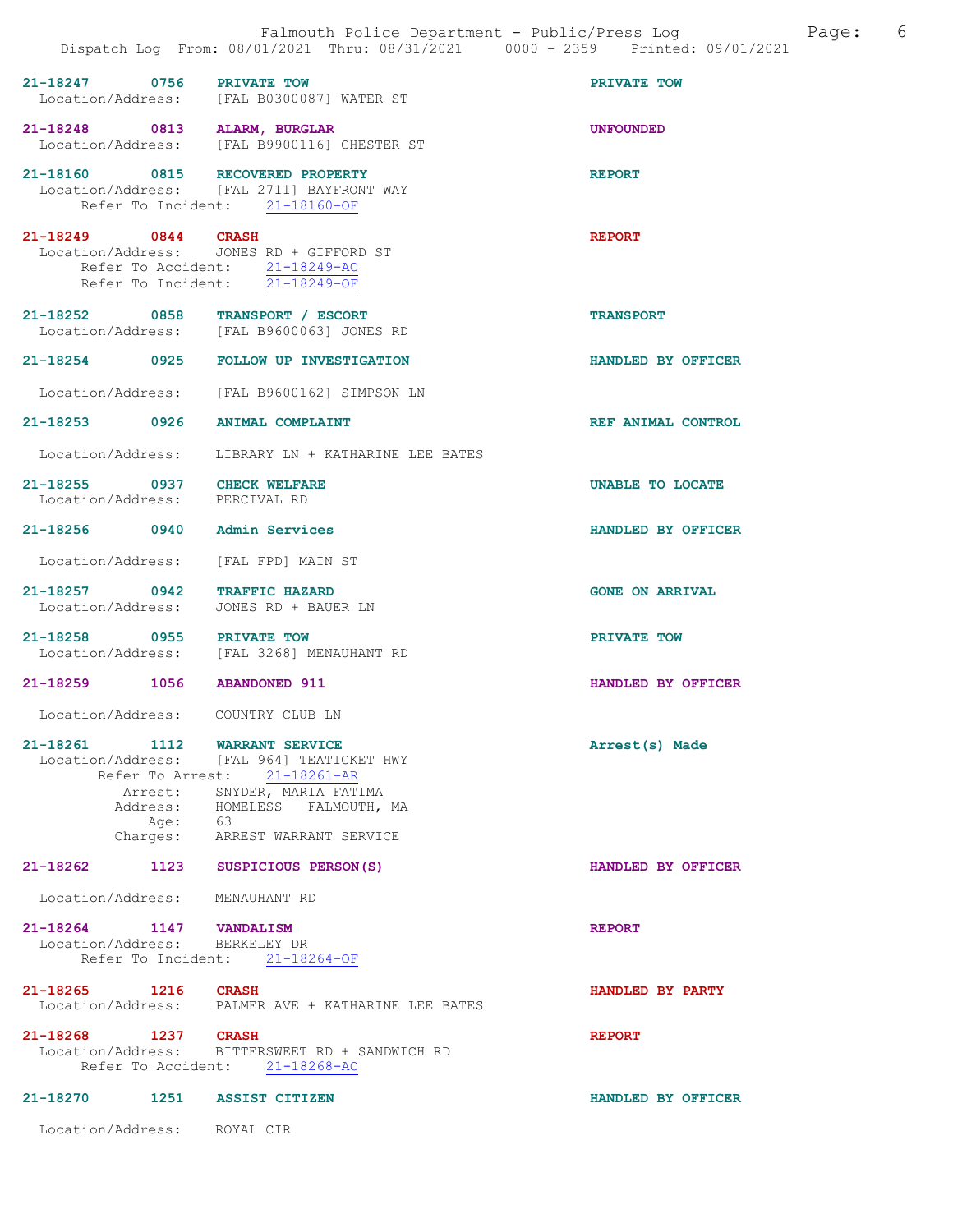| 21-18271 1332 OTHER TRAFFIC                                            | Location/Address: [FAL L90] LOCUST ST                                                                                | UNABLE TO LOCATE       |
|------------------------------------------------------------------------|----------------------------------------------------------------------------------------------------------------------|------------------------|
| 21-18272 1332 LARCENY                                                  |                                                                                                                      | HANDLED BY OFFICER     |
|                                                                        | Location/Address: [FAL B0100152] TEATICKET HWY<br>Refer To Incident: 21-18272-OF                                     |                        |
| 21-18273 1356 ABANDONED 911                                            |                                                                                                                      | HANDLED BY OFFICER     |
| Location/Address: ELAIN AVE                                            |                                                                                                                      |                        |
| 21-18274 1405 PRIVATE TOW                                              | Location/Address: [FAL 187] EAST FALMOUTH HWY                                                                        | PRIVATE TOW            |
| 21-18275 1412 ALARM, BURGLAR                                           |                                                                                                                      | CANCELLED INCIDENT     |
| Location/Address: BOURNE ST                                            |                                                                                                                      |                        |
| 21-18276 1436 Admin Services                                           |                                                                                                                      | HANDLED BY OFFICER     |
| Location/Address: [FAL FPD] MAIN ST                                    |                                                                                                                      |                        |
| 21-18277 1441 ERRATIC MV<br>Location/Address:                          | THOMAS B LANDERS RD + W FALMOUTH HWY                                                                                 | <b>GONE ON ARRIVAL</b> |
| 21-18278 1456 ASSIST CITIZEN<br>Location/Address:                      | ELAIN AVE                                                                                                            | NOTIFICATION MADE      |
| 21-18279 1506 ABANDONED 911                                            |                                                                                                                      | HANDLED BY OFFICER     |
|                                                                        | Location/Address: [FAL B9800344] QUISSETT COVE LN                                                                    |                        |
| 21-18281  1514  RECOVERED PROPERTY<br>Location/Address: HELEN DR       |                                                                                                                      | NOTIFICATION MADE      |
| 21-18282 1525 ASSIST CITIZEN                                           |                                                                                                                      | HANDLED BY OFFICER     |
| Location/Address: ELAIN AVE                                            |                                                                                                                      |                        |
|                                                                        | 21-18285 1556 MENTAL ILLNESS (SEC 12)<br>Location/Address: [FAL B9600063] JONES RD<br>Refer To Incident: 21-18285-OF | <b>REPORT</b>          |
| 21-18287<br>1646                                                       | <b>CRASH</b><br>Location/Address: [FAL BXX00637] WAQUOIT HWY<br>Refer To Accident: 21-18287-AC                       | <b>REPORT</b>          |
| 21-18288 1646 VANDALISM<br>Location/Address: DAVISVILLE RD             |                                                                                                                      | HANDLED BY PARTY       |
| 21-18289 1659 TRAFFIC HAZARD                                           |                                                                                                                      | HANDLED BY OFFICER     |
| Location/Address:                                                      | STANHOPE RD + CARRIAGE SHOP RD                                                                                       |                        |
| 21-18291 1718 CHECK WELFARE                                            |                                                                                                                      | HANDLED BY OFFICER     |
| Location/Address: MOSES RD                                             |                                                                                                                      |                        |
| 21-18294 1755 RECOVERED PROPERTY<br>Location/Address: TROTTING PARK RD | Refer To Incident: 21-18294-OF                                                                                       | <b>REPORT</b>          |
| 21-18296 1801 LARCENY<br>Location/Address: PALMERAVE                   | Refer To Incident: 21-18296-OF                                                                                       | <b>REPORT</b>          |

21-18301 1849 AREA CHECK UNABLE TO LOCATE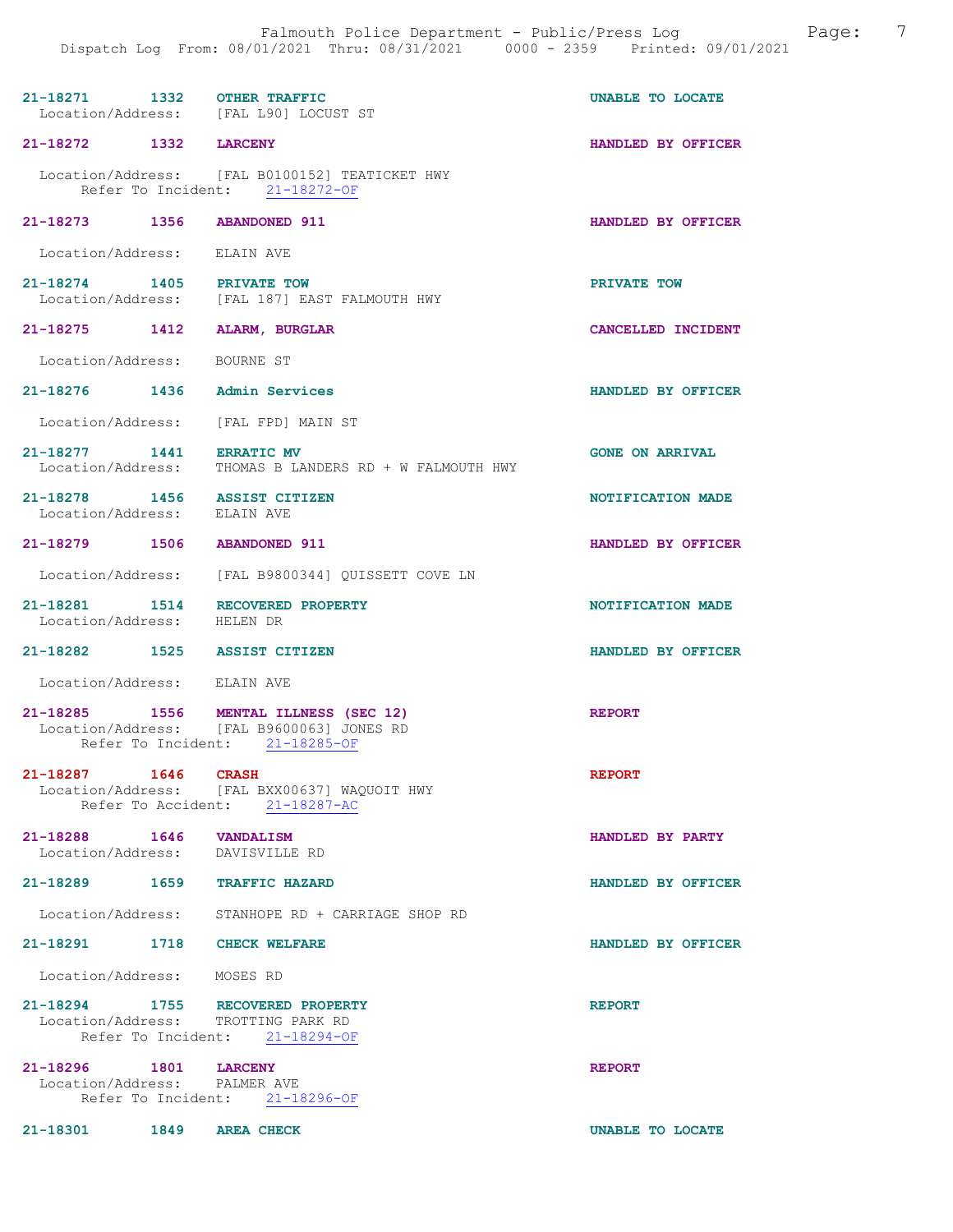|                                                   | Dispatch Log From: 08/01/2021 Thru: 08/31/2021 0000 - 2359 Printed: 09/01/2021                              | Falmouth Police Department - Public/Press Log<br>Page: | 8 |
|---------------------------------------------------|-------------------------------------------------------------------------------------------------------------|--------------------------------------------------------|---|
| Location/Address:                                 | [FAL B9700084] TEATICKET HWY                                                                                |                                                        |   |
| 21-18302 1916                                     | DISTURBANCE / DISORDERLY                                                                                    | HANDLED BY OFFICER                                     |   |
| Location/Address:                                 | HATCHVILLE RD                                                                                               |                                                        |   |
| 21-18303 1917 AREA CHECK                          | Location/Address: [FAL L78] QUAKER RD                                                                       | <b>GONE ON ARRIVAL</b>                                 |   |
|                                                   | 21-18304 1941 PARKING VIOLATION (S)<br>Location/Address: [FAL 486] QUISSETT HARBOR RD                       | <b>CITATION ISSUED</b>                                 |   |
| 21-18305 1946<br>Location/Address:                | Water Complaint<br>WINDSWEPT RD                                                                             | NOTIFICATION MADE                                      |   |
| 21-18308 2103 ALARM, BURGLAR<br>Location/Address: | MAKER LN                                                                                                    | SECURED / CHECKED                                      |   |
| Location/Address: MILLSTONE ST                    | 21-18309 2106 BUILDING / RESIDENCE CHECK                                                                    | SECURED / CHECKED                                      |   |
|                                                   | 21-18311 2117 MOTOR VEHICLE STOP<br>Location/Address: [FAL 3075] JONES RD<br>Refer To Incident: 21-18311-OF | <b>REPORT</b>                                          |   |
| 21-18313 2225 AREA CHECK                          | Location/Address: [FAL B9600034] CHESTER ST                                                                 | REF OTHER                                              |   |
|                                                   | 21-18314 2243 DISTURBANCE / DISORDERLY<br>Location/Address: BARROWS RD + LEONARD DR                         | Peace Restored                                         |   |
| 21-18315 2315 Admin Services                      |                                                                                                             | HANDLED BY OFFICER                                     |   |
|                                                   | Location/Address: [FAL FPD] MAIN ST                                                                         |                                                        |   |
| For Date: $08/03/2021$ - Tuesday                  |                                                                                                             |                                                        |   |
|                                                   | 21-18316 0018 BUILDING / RESIDENCE CHECK                                                                    | HANDLED BY OFFICER                                     |   |
|                                                   | Location/Address: [FAL 2702] SHORELAND PATH                                                                 |                                                        |   |
|                                                   | 21-18318 0042 BUILDING / RESIDENCE CHECK<br>Location/Address: [FAL 2223] WEST FALMOUTH HWY                  | SECURED / CHECKED                                      |   |
|                                                   | 21-18319 0043 BUILDING / RESIDENCE CHECK<br>Location/Address: [FAL B9601633] TILLER DR                      | SECURED / CHECKED                                      |   |
|                                                   | 21-18320 0044 BUILDING / RESIDENCE CHECK<br>Location/Address: [FAL B9600031] MARAVISTA AVE EXT              | SECURED / CHECKED                                      |   |
| 21-18321 0044 ASSIST CITIZEN                      | Location/Address: PINE VALLEY DR<br>Refer To Incident: 21-18321-OF                                          | <b>REPORT</b>                                          |   |
|                                                   | 21-18322 0049 LOUD MUSIC / PARTY / NOISES                                                                   | HANDLED BY OFFICER                                     |   |
| Location/Address:                                 | [FAL BXX00758] NORTH MAIN ST                                                                                |                                                        |   |
|                                                   | 21-18323 0058 BUILDING / RESIDENCE CHECK<br>Location/Address: [FAL B9600030] OLD MAIN RD                    | SECURED / CHECKED                                      |   |
| 21-18324 0109                                     | BUILDING / RESIDENCE CHECK                                                                                  | HANDLED BY OFFICER                                     |   |
| Location/Address: FRESH POND RD                   |                                                                                                             |                                                        |   |
|                                                   | 21-18327 0130 LOUD MUSIC / PARTY / NOISES                                                                   | HANDLED BY OFFICER                                     |   |
|                                                   | Location/Address: WEST FALMOUTH HWY                                                                         |                                                        |   |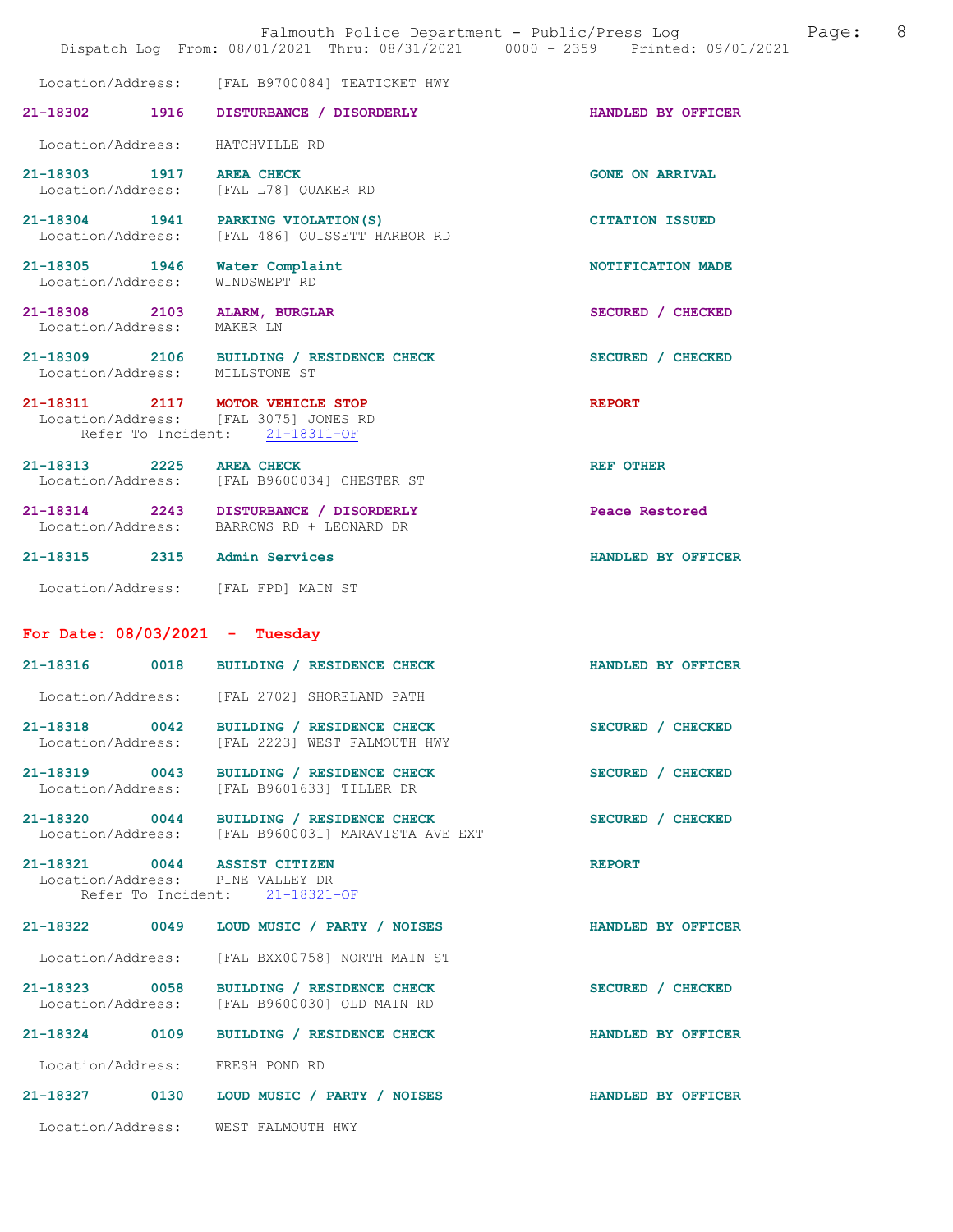21-18326 0133 BUILDING / RESIDENCE CHECK SECURED / CHECKED Location/Address: [FAL B9800292] DAVIS STRAITS

21-18328 0135 BUILDING / RESIDENCE CHECK<br>
Location/Address: [FAL B9600203] TOWN HALL SO

Location/Address: SWALLOW ST

Location/Address:

Location/Address:

21-18340 0239 AREA CHECK SECURED / CHECKED<br>
Location/Address: PINE VALLEY DR Location/Address:

Location/Address: SHOREWOOD DR

21-18347 0833 Admin Services HANDLED BY OFFICER

Location/Address: [FAL FPD] MAIN ST

21-18349 0856 OTHER TRAFFIC HANDLED BY OFFICER

[FAL B9600203] TOWN HALL SO 21-18329 0135 BUILDING / RESIDENCE CHECK SECURED / CHECKED Location/Address: [FAL 964] TEATICKET HWY

[FAL B9800292] DAVIS STRAITS

21-18330 0139 BUILDING / RESIDENCE CHECK SECURED / CHECKED

21-18331 0140 BUILDING / RESIDENCE CHECK SECURED / CHECKED Location/Address: [FAL 188] KATHARINE LEE BATES [FAL 188] KATHARINE LEE BATES

21-18332 0144 BUILDING / RESIDENCE CHECK SECURED / CHECKED Location/Address: [FAL 473] MAIN ST

21-18333 0217 BUILDING / RESIDENCE CHECK SECURED / CHECKED Location/Address: [FAL 2702] SHORELAND PATH Location/Address: [FAL 2702] SHORELAND PATH

21-18334 0227 BUILDING / RESIDENCE CHECK SECURED / CHECKED Location/Address: BOXBERRY HILL RD

21-18335 0230 BUILDING / RESIDENCE CHECK SECURED / CHECKED Location/Address: [FAL 1997] EAST FALMOUTH HWY

21-18336 0231 PARKING VIOLATION(S) 100 NO VIOLATION<br>
Location/Address: [FAL B9600203] TOWN HALL SQ [FAL B9600203] TOWN HALL SQ

21-18337 0234 BUILDING / RESIDENCE CHECK HANDLED BY OFFICER

Location/Address: [FAL 302] SANDWICH RD

21-18338 0235 BUILDING / RESIDENCE CHECK SECURED / CHECKED Location/Address: [FAL 302] SANDWICH RD [FAL 302] SANDWICH RD

21-18339 0236 BUILDING / RESIDENCE CHECK SECURED / CHECKED Location/Address: [FAL 3214] HATCHVILLE RD [FAL 3214] HATCHVILLE RD

21-18341 0310 BUILDING / RESIDENCE CHECK SECURED / CHECKED Location/Address: [FAL B9600025] DAVISVILLE RD [FAL B9600025] DAVISVILLE RD

Location/Address: [FAL 2702] SHORELAND PATH

21-18344 0636 Admin Services HANDLED BY OFFICER

Location/Address: [FAL FPD] MAIN ST

21-18307 0800 OTHER TRAFFIC<br>
Location/Address: [FAL 486] OUISSETT HARBOR RD<br>
NOTIFICATION MADE [FAL 486] QUISSETT HARBOR RD

21-18345 0814 DISABLED MV HANDLED BY PARTY Location/Address: PALMER AVE + TER HEUN DR

21-18346 0822 ANIMAL COMPLAINT REF ANIMAL CONTROL

21-18343 0345 AREA CHECK HANDLED BY OFFICER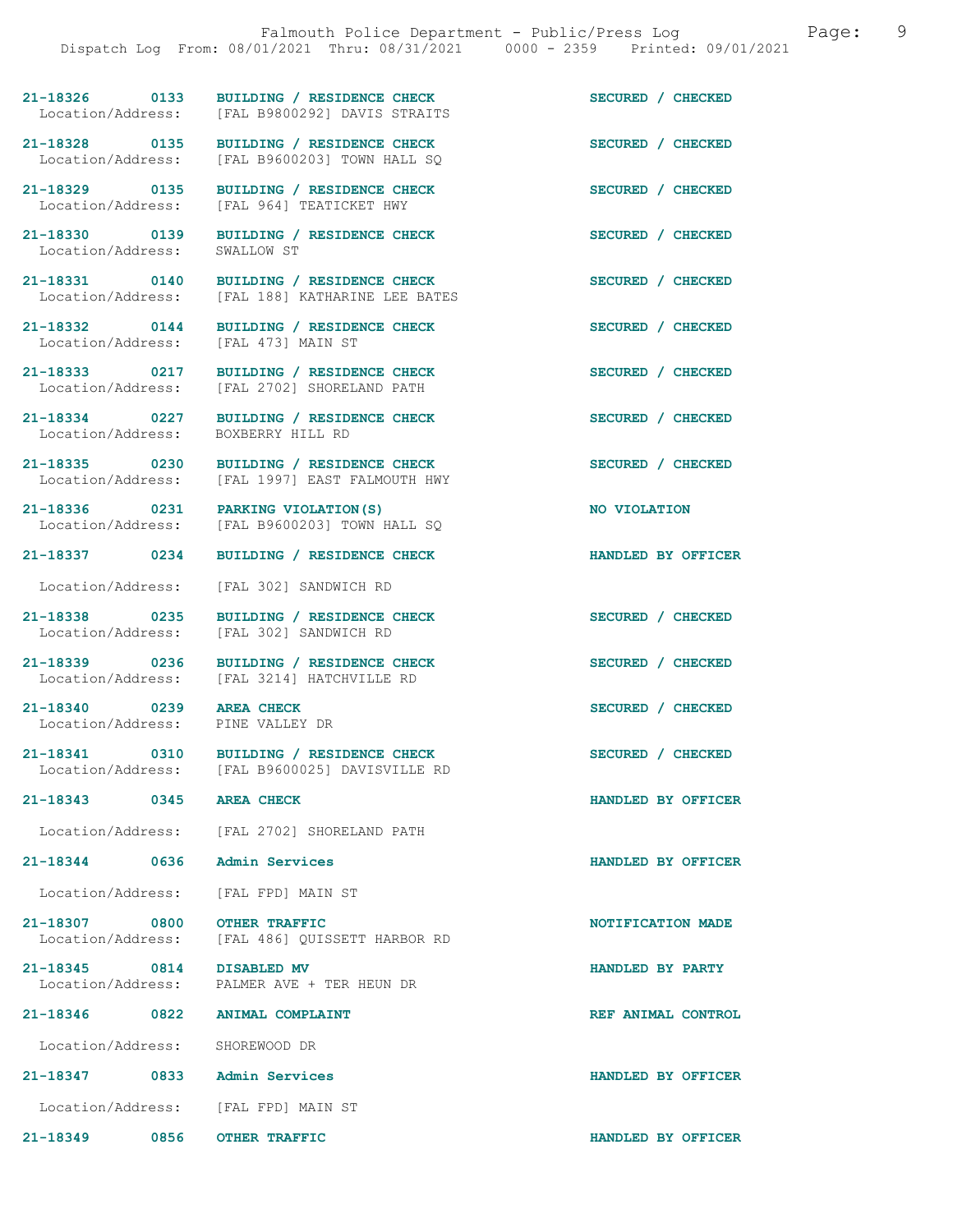|                                                                       | Vicinity of: VALLEY RD + SIPPEWISSETT RD                                                                                   |                       |
|-----------------------------------------------------------------------|----------------------------------------------------------------------------------------------------------------------------|-----------------------|
| 21-18348 0900 ID Theft / Fraud                                        | Location/Address: [FAL BXX00801] QUAKER RD<br>Refer To Incident: 21-18348-OF                                               | <b>REPORT</b>         |
| 21-18350 0901 ASSIST CITIZEN                                          |                                                                                                                            | HANDLED BY OFFICER    |
| Location/Address: EDGEWATER DR EAST                                   |                                                                                                                            |                       |
|                                                                       | 21-18352 0924 DISTURBANCE / DISORDERLY<br>Location/Address: [FAL B9600453] ROSE MORIN LN<br>Refer To Incident: 21-18352-OF | <b>REPORT</b>         |
| 21-18353 0937 CHECK WELFARE                                           |                                                                                                                            | HANDLED BY OFFICER    |
|                                                                       | Location/Address: [FAL B0100114] MAIN ST                                                                                   |                       |
| 21-18356 0943 PARKING VIOLATION (S)<br>Location/Address: GERTRUDE AVE |                                                                                                                            | HANDLED BY PARTY      |
| 21-18358 1023                                                         | Admin Services                                                                                                             | HANDLED BY OFFICER    |
|                                                                       | Location/Address: [FAL BXX00102] SCRANTON AVE                                                                              |                       |
| 21-18360 1044                                                         | <b>FOLLOW UP INVESTIGATION</b>                                                                                             | HANDLED BY OFFICER    |
|                                                                       | Location/Address: [FAL B9900205] TEATICKET HWY                                                                             |                       |
| 21-18363 1115 SUMMONS SERVICE<br>Location/Address: [FAL FPD] MAIN ST  |                                                                                                                            | UNABLE TO LOCATE      |
| 21-18364 1147                                                         | <b>VANDALISM</b>                                                                                                           | HANDLED BY OFFICER    |
| Location/Address:                                                     | [FAL 1814] MAIN ST                                                                                                         |                       |
| 21-18365 1155<br>Location/Address: [FAL FPD] MAIN ST                  | <b>SUMMONS SERVICE</b>                                                                                                     | <b>SERVED IN HAND</b> |
| 21-18366 1222 ABANDONED 911<br>Location/Address: EAST FALMOUTH HWY    |                                                                                                                            | SECURED / CHECKED     |
|                                                                       | . .                                                                                                                        |                       |

21-18367 1233 Alcohol/Drug (Sec 35) UNABLE TO LOCATE Location/Address: [FAL B0100017] NORTH FALMOUTH HWY

21-18368 1236 ANIMAL COMPLAINT REF ANIMAL CONTROL

Location/Address: SURF DR

- 21-18370 1237 ASSIST CITIZEN HANDLED BY OFFICER Location/Address: [FAL B9600085] EAST FALMOUTH HWY
- 21-18369 1239 DISTURBANCE / DISORDERLY HANDLED BY OFFICER

Location/Address: [FAL 3236] BRICK KILN RD

21-18371 1308 PLATE LOST / STOLEN REPORT Location/Address: [FAL 783] EAST FALMOUTH HWY Refer To Incident: 21-18371-OF

21-18372 1319 DISTURBANCE / DISORDERLY HANDLED BY OFFICER Location/Address: CLARK ST 21-18381 1423 ASSIST OTHER AGENCY REF OTHER Location/Address: MATTAPAN ST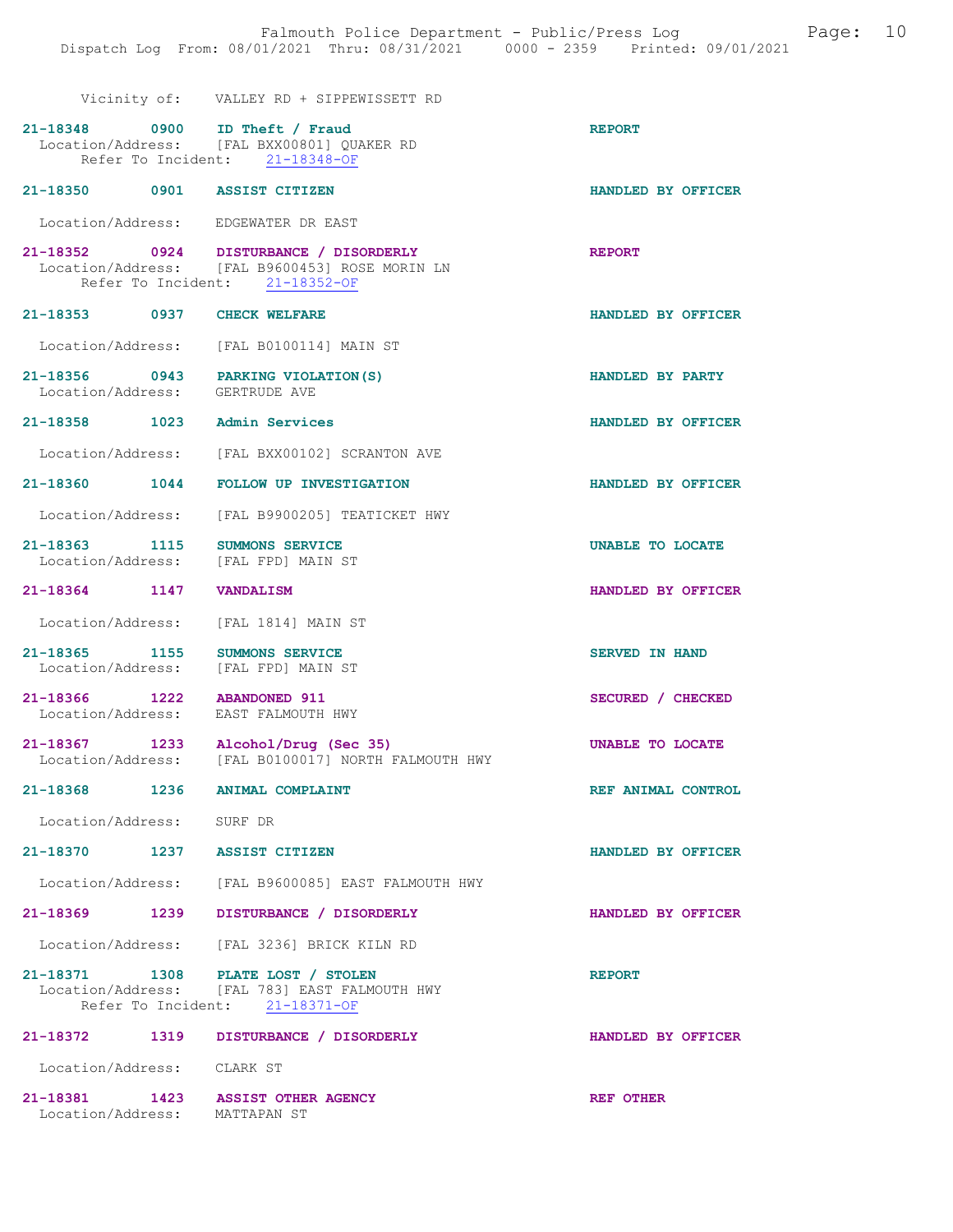21-18380 1425 Admin Services HANDLED BY OFFICER Location/Address: [FAL B0300005] EAST FALMOUTH HWY 21-18382 1426 CRASH <br>Location/Address: WOODS HOLE RD + HUETTNER RD Location/Address: WOODS HOLE RD + HUETTNER RD Refer To Accident: 21-18382-AC 21-18383 1523 ERRATIC MV HANDLED BY OFFICER Location/Address: SANDWICH RD 21-18384 1538 Admin Services SERVED IN HAND Location/Address: [FAL B9600203] TOWN HALL SQ 21-18387 1554 LARCENY REPORT Location/Address: [FAL B9700018] BOURNES POND RD [FAL B9700018] BOURNES POND RD Refer To Incident: 21-18387-OF 21-18386 1555 DISTURBANCE / DISORDERLY GONE ON ARRIVAL Location/Address: [FAL 3173] DAVIS STRAITS [FAL 3173] DAVIS STRAITS 21-18388 1611 CRASH REPORT Location/Address: MENAUHANT RD + HARBOR FARMS RD Refer To Accident: 21-18388-AC 21-18393 1705 ASSIST FIRE DEPT REF FIRE DEPT Location/Address: [FAL 3113] MAIN ST 21-18396 1733 CRASH REPORT Location/Address: [FAL BXX00791] WOODS HOLE RD Refer To Accident: 21-18396-AC 21-18397 1733 CRASH Merge: 21-18396 By: SYLV Location/Address: [FAL BXX00791] WOODS HOLE RD 21-18401 1817 ERRATIC MV GONE ON ARRIVAL Location/Address: EAST FALMOUTH HWY + FRESH POND RD 21-18402 1825 LARCENY PUBLIC ASSIST Location/Address: EAST FALMOUTH HWY 21-18403 1835 ABANDONED 911 HANDLED BY PARTY Location/Address: [FAL B9600108] TER HEUN DR 21-18405 1930 ID Theft / Fraud REPORT Location/Address: MATTAPAN ST Location/Address: Refer To Incident: 21-18405-OF 21-18406 1953 BUILDING / RESIDENCE CHECK SECURED / CHECKED Location/Address: [FAL 964] TEATICKET HWY 21-18409 2009 SELECTIVE ENFORCEMENT SECURED / CHECKED Location/Address: CROSS RD + DA SILVA DR Location/Address: CROSS RD + DA SILVA DR 21-18410 2028 THREAT REPORT Location/Address: SANDWICH RD Refer To Incident: 21-18410-OF 21-18411 2041 MOTOR VEHICLE STOP Verbal Warning Location/Address: RT 28 SOUTH + BRICK KILN RD 21-18412 2103 MOTOR VEHICLE STOP CITATION ISSUED<br>Vicinity of: SANDWICH RD + TAMARACK RD SANDWICH RD + TAMARACK RD

21-18413 2105 MOTOR VEHICLE STOP HANDLED BY OFFICER

Location/Address: [FAL BXX00539] EAST FALMOUTH HWY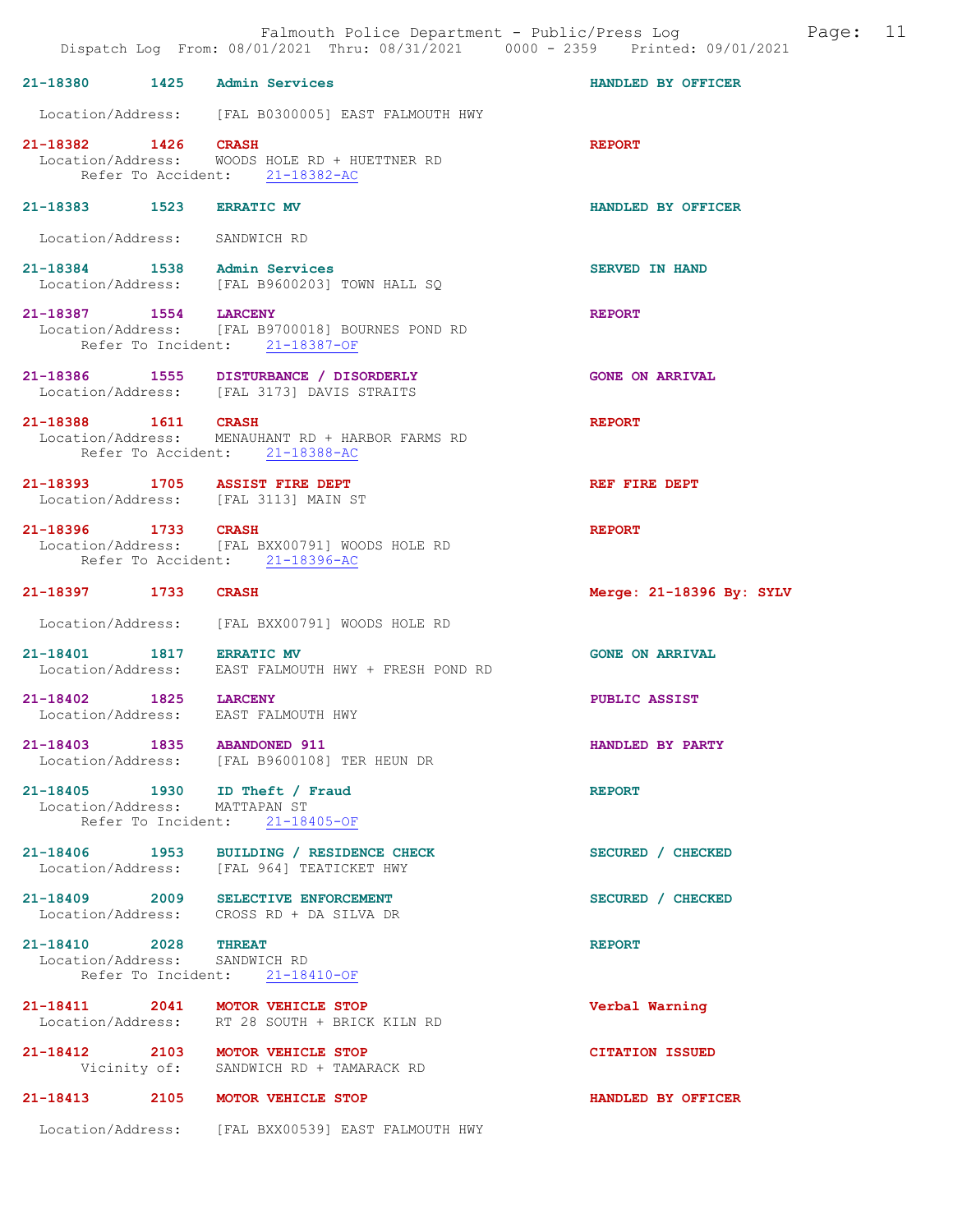| 21-18414          | 2112 | <b>MOTOR VEHICLE STOP</b> | <b>CITATION ISSUED</b> |
|-------------------|------|---------------------------|------------------------|
| Location/Address: |      | RT 151 + CLOVERFIELD WAY  |                        |

21-18415 2119 INTOXICATED PERSON UNFOUNDED<br>
Location/Address: SANDWICH RD Location/Address:

21-18417 2134 LOUD MUSIC / PARTY / NOISES HANDLED BY OFFICER

Location/Address: FAIRMOUNT AVE

21-18418 2138 MOTOR VEHICLE STOP CITATION ISSUED<br>Location/Address: RT 28 SOUTH + THOMAS B LANDERS RD RT 28 SOUTH + THOMAS B LANDERS RD

21-18419 2141 LOUD MUSIC / PARTY / NOISES UNABLE TO LOCATE Location/Address: WEST FALMOUTH HWY + STAGECOACH WAY

Location/Address: CHESTER ST

21-18422 2201 MOTOR VEHICLE STOP CITATION ISSUED<br>
Location/Address: NORTH FALMOUTH HWY Location/Address:

21-18423 2215 MOTOR VEHICLE STOP CITATION ISSUED Location/Address: BRICK KILN RD + SANDWICH RD

21-18426 2229 MOTOR VEHICLE STOP Verbal Warning Location/Address: [FAL B0300096] TEATICKET HWY

For Date:  $08/04/2021$  - Wednesday

21-18430 0030 LOUD MUSIC / PARTY / NOISES HANDLED BY OFFICER Location/Address: SANDPIPER CIR

21-18431 0036 BUILDING / RESIDENCE CHECK SECURED / CHECKED Location/Address: [FAL B9600030] OLD MAIN RD

21-18432 0041 AREA CHECK SECURED / CHECKED<br>Location/Address: [FAL B9600069] TER HEUN DR [FAL B9600069] TER HEUN DR

21-18433 0045 BUILDING / RESIDENCE CHECK SECURED / CHECKED Location/Address: [FAL B9900121] PALMER AVE

Location/Address: CENTRAL AVE

21-18435 0102 AREA CHECK SECURED / CHECKED Location/Address: VINEYARD ST

Location/Address: [FAL L80] MAIN ST

21-18440 0131 AREA CHECK SECURED / CHECKED<br>
Location/Address: [FAL 302] SANDWICH RD

21-18436 0106 BUILDING / RESIDENCE CHECK SECURED / CHECKED Location/Address: BOXBERRY HILL RD Location/Address: BOXBERRY HILL RD

21-18438 0109 BUILDING / RESIDENCE CHECK SECURED / CHECKED Location/Address: [FAL B9600025] DAVISVILLE RD [FAL B9600025] DAVISVILLE RD

21-18437 0110 BUILDING / RESIDENCE CHECK SECURED / CHECKED

21-18439 0116 BUILDING / RESIDENCE CHECK SECURED / CHECKED Location/Address: [FAL B9800292] DAVIS STRAITS

[FAL 302] SANDWICH RD

21-18441 0136 AREA CHECK SECURED / CHECKED Location/Address: [FAL B9600051] HATCHVILLE RD

21-18421 2158 Illegal Dumping HANDLED BY OFFICER

21-18434 0059 AREA CHECK SECURED / CHECKED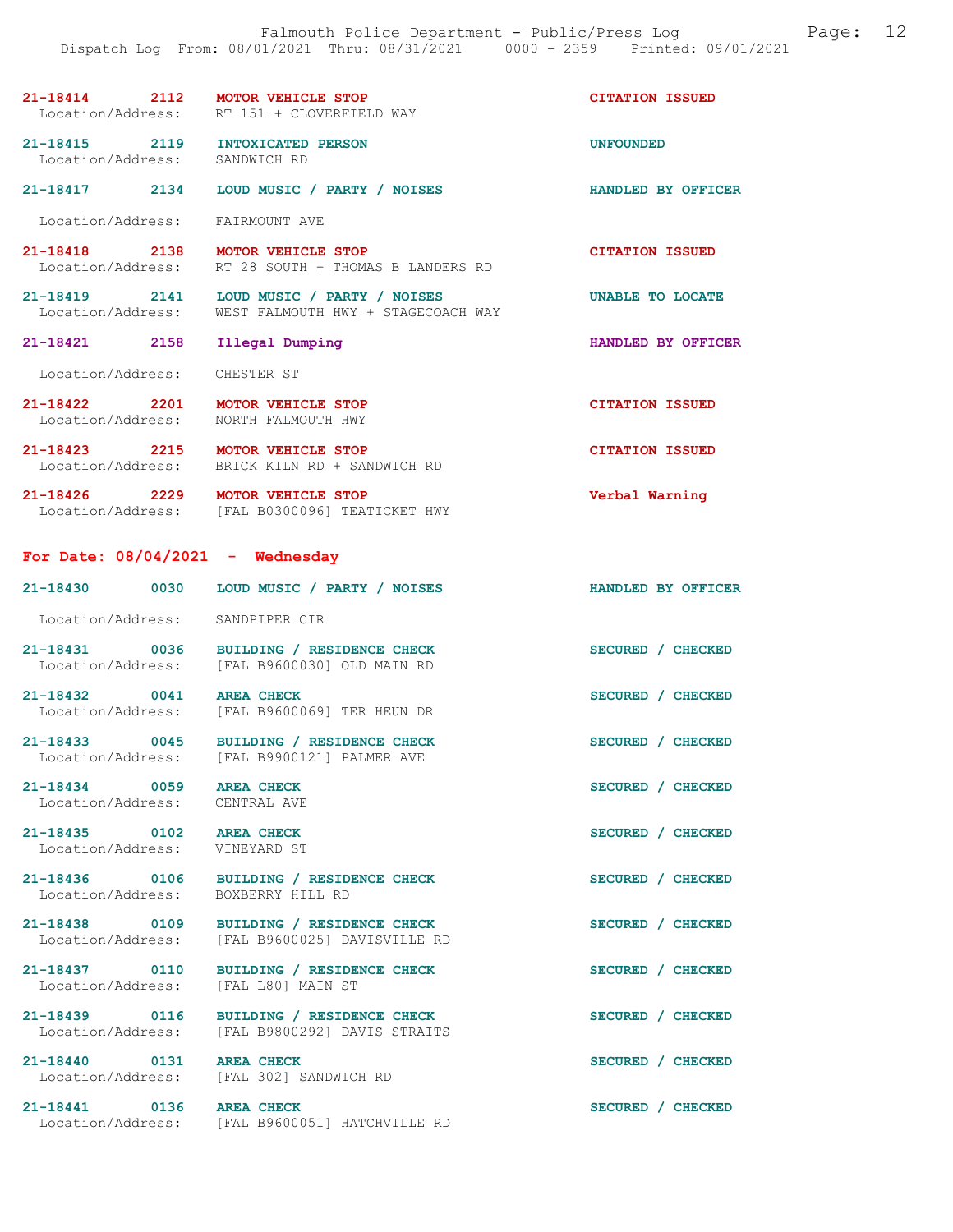|                                                                      | Falmouth Police Department - Public/Press Log<br>Dispatch Log From: 08/01/2021 Thru: 08/31/2021 0000 - 2359 Printed: 09/01/2021 | Page:              | 13 |
|----------------------------------------------------------------------|---------------------------------------------------------------------------------------------------------------------------------|--------------------|----|
|                                                                      | 21-18442 0154 PARKING VIOLATION (S)<br>Location/Address: [FAL B9600077] TOWN HALL SQ                                            | NO VIOLATION       |    |
|                                                                      | 21-18443 0157 BUILDING / RESIDENCE CHECK<br>Location/Address: [FAL 28] EAST FALMOUTH HWY                                        | SECURED / CHECKED  |    |
|                                                                      | 21-18444 0213 PARKING VIOLATION (S)<br>Location/Address: WATER ST + LUSCOMBE AVE                                                | NO VIOLATION       |    |
|                                                                      | 21-18445 0215 BUILDING / RESIDENCE CHECK<br>Location/Address: [FAL 964] TEATICKET HWY                                           | SECURED / CHECKED  |    |
| Location/Address: SWALLOW ST                                         | 21-18446 0219 BUILDING / RESIDENCE CHECK                                                                                        | SECURED / CHECKED  |    |
|                                                                      | 21-18448 0232 BUILDING / RESIDENCE CHECK<br>Location/Address: [FAL B9600237] EAST FALMOUTH HWY                                  | SECURED / CHECKED  |    |
| Location/Address: [FAL 357] GIFFORD ST                               | 21-18449 0408 BUILDING / RESIDENCE CHECK                                                                                        | SECURED / CHECKED  |    |
| 21-18450 0552                                                        | Water Complaint                                                                                                                 | HANDLED BY OFFICER |    |
|                                                                      | Location/Address: WEST FALMOUTH HWY + BRICK KILN RD                                                                             |                    |    |
| 21-18451 0609 PRIVATE TOW<br>Location/Address: WATER ST              |                                                                                                                                 | PRIVATE TOW        |    |
| 21-18452 0634 MOTOR VEHICLE STOP                                     | Location/Address: [FAL BXX00600] MAIN ST<br>Refer To Incident: 21-18452-OF                                                      | <b>REPORT</b>      |    |
| 21-18453 0647 Water Complaint<br>Location/Address: WEST FALMOUTH HWY |                                                                                                                                 | NOTIFICATION MADE  |    |
| 21-18455 0720 CRASH, HIT/RUN<br>Location/Address: [FAL 2942] MBL ST  | Refer To Accident: 21-18455-AC                                                                                                  | <b>REPORT</b>      |    |
| 21-18399 0800 Admin Services                                         | Location/Address: [FAL BXX00791] WOODS HOLE RD                                                                                  | NOTIFICATION MADE  |    |
| 21-18458 0900                                                        | Admin Services                                                                                                                  | HANDLED BY OFFICER |    |
|                                                                      | Location/Address: [FAL B9600063] JONES RD                                                                                       |                    |    |
| 21-18459 0945 Admin Services                                         |                                                                                                                                 | HANDLED BY OFFICER |    |
| Location/Address: [FAL FPD] MAIN ST                                  |                                                                                                                                 |                    |    |
|                                                                      | 21-18460 0955 FOLLOW UP INVESTIGATION                                                                                           | HANDLED BY OFFICER |    |
|                                                                      | Location: LAKEVILLE CRIME LAB                                                                                                   |                    |    |
| 21-18463 1033 LARCENY                                                | Location/Address: [FAL B9600093] SCRANTON AVE<br>Refer To Incident: 21-18463-OF                                                 | <b>REPORT</b>      |    |
| 21-18464 1054 CRASH                                                  | Location/Address: [FAL B9600039] MAIN ST<br>Refer To Accident: 21-18464-AC                                                      | <b>REPORT</b>      |    |
|                                                                      | 21-18465 1113 FOLLOW UP INVESTIGATION                                                                                           | HANDLED BY OFFICER |    |
| Location/Address: [FAL FPD] MAIN ST                                  |                                                                                                                                 |                    |    |
| 21-18470 1140 Admin Services                                         |                                                                                                                                 | HANDLED BY OFFICER |    |
| Location/Address: [FAL FPD] MAIN ST                                  |                                                                                                                                 |                    |    |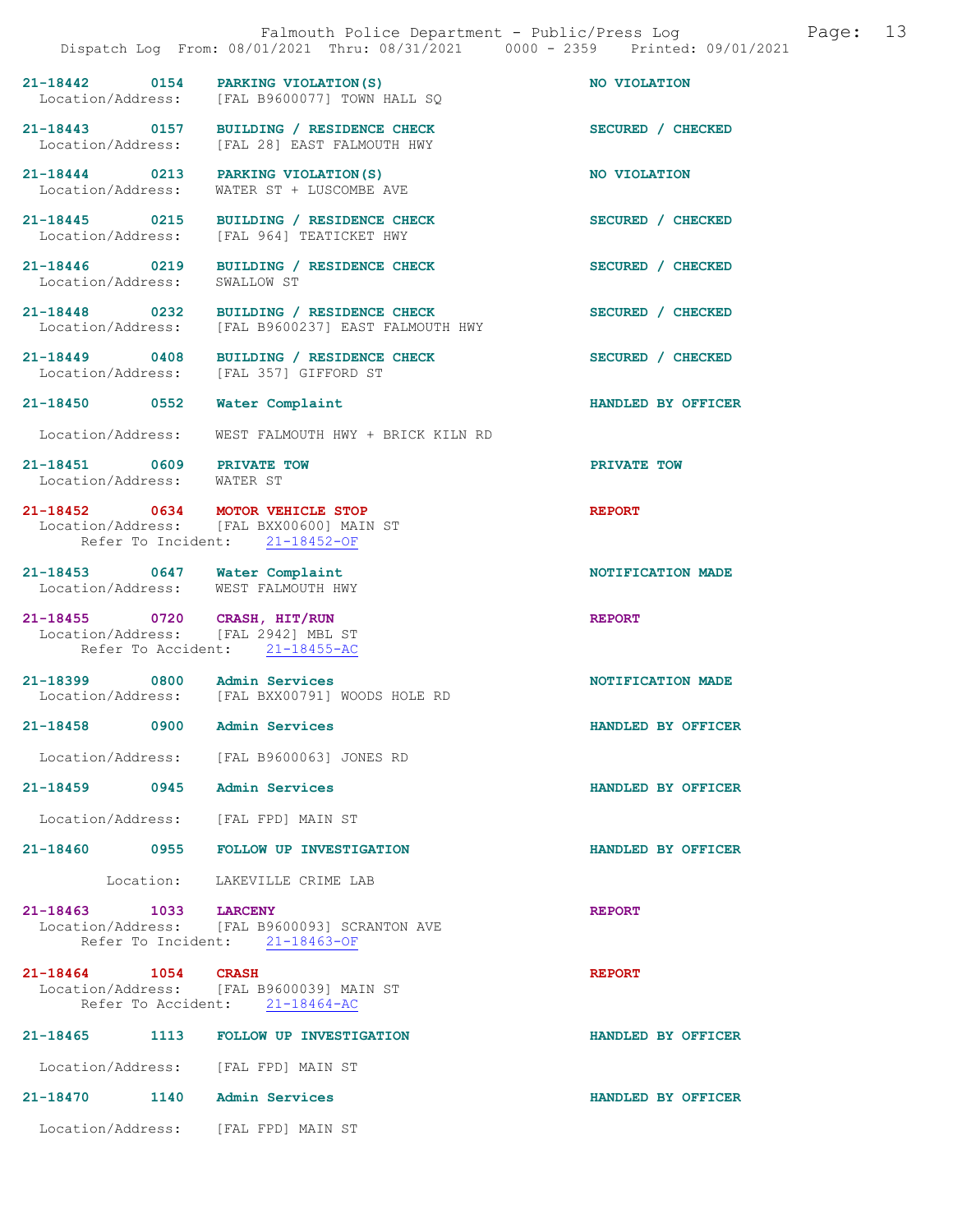| 21-18471 1147 ERRATIC MV                                     | Location/Address: CARRIAGE SHOP RD + FRESH POND RD                                                           | <b>GONE ON ARRIVAL</b> |
|--------------------------------------------------------------|--------------------------------------------------------------------------------------------------------------|------------------------|
| 21-18472 1150 ID Theft / Fraud<br>Location/Address: ALDER LN | Refer To Incident: 21-18472-OF                                                                               | <b>REPORT</b>          |
| 21-18473 1216 CRASH<br>Location/Address: ELM RD              | Refer To Accident: 21-18473-AC                                                                               | <b>REPORT</b>          |
|                                                              | 21-18475 1258 SELECTIVE ENFORCEMENT                                                                          | HANDLED BY OFFICER     |
|                                                              | Location/Address: [FAL 2222] MAIN ST                                                                         |                        |
| 21-18476 1258 CHECK WELFARE                                  | Location/Address: FOSTER RD + MENAUHANT RD<br>Refer To Incident: 21-18476-OF                                 | <b>REPORT</b>          |
| 21-18478 1328 CRASH, HIT/RUN                                 |                                                                                                              | HANDLED BY OFFICER     |
|                                                              | Location/Address: [FAL BBXX00495] MAIN ST                                                                    |                        |
|                                                              | 21-18479 1414 PARKING VIOLATION (S)                                                                          | HANDLED BY OFFICER     |
| Location/Address: VESPER AVE                                 |                                                                                                              |                        |
| 21-18480 1609 CHECK WELFARE                                  |                                                                                                              | HANDLED BY OFFICER     |
|                                                              | Location/Address: [FAL L113] WOOD NECK RD                                                                    |                        |
|                                                              | 21-18481   1611   CHECK WELFARE<br>Location/Address:   JONES RD + KATHY ANN LN                               | <b>GONE ON ARRIVAL</b> |
|                                                              | 21-18483   1657   FOLLOW UP INVESTIGATION<br>Location/Address: RIVERS END RD                                 | <b>SERVED IN HAND</b>  |
| 21-18486 1702 CHECK WELFARE                                  |                                                                                                              | HANDLED BY OFFICER     |
|                                                              | Location/Address: [FAL 1230] DAVIS STRAITS                                                                   |                        |
| 21-18487 1702 AREA CHECK                                     | Location/Address: [FAL BXX00257] WOODS HOLE RD<br>Refer To Incident: 21-18487-OF                             | <b>REPORT</b>          |
| 21-18490 1725 ERRATIC MV                                     | Location/Address: WEST FALMOUTH HWY + PALMER AVE                                                             | <b>GONE ON ARRIVAL</b> |
|                                                              | 21-18491 1727 SUICIDE ATTEMPT / THREAT<br>Location/Address: JOHN PARKER RD<br>Refer To Incident: 21-18491-OF | <b>REPORT</b>          |
| 21-18492 1857 INTOXICATED PERSON                             | Location/Address: [FAL 1512] DAVIS STRAITS                                                                   | <b>UNFOUNDED</b>       |
|                                                              | 21-18494 1915 DISTURBANCE / DISORDERLY<br>Location/Address: [FAL B9700978] WATER ST                          | <b>SERVED IN HAND</b>  |
| 21-18495 1925 UNWANTED GUEST                                 | Location/Address: [FAL BXX00517] MAIN ST                                                                     | Peace Restored         |
|                                                              | 21-18498 1958 FOLLOW UP INVESTIGATION                                                                        | HANDLED BY OFFICER     |
|                                                              | Location/Address: [FAL FPD] MAIN ST                                                                          |                        |
| 21-18504 2224 AREA CHECK<br>Location/Address:                | [FAL B9600029] KATHARINE LEE BATES                                                                           | <b>GONE ON ARRIVAL</b> |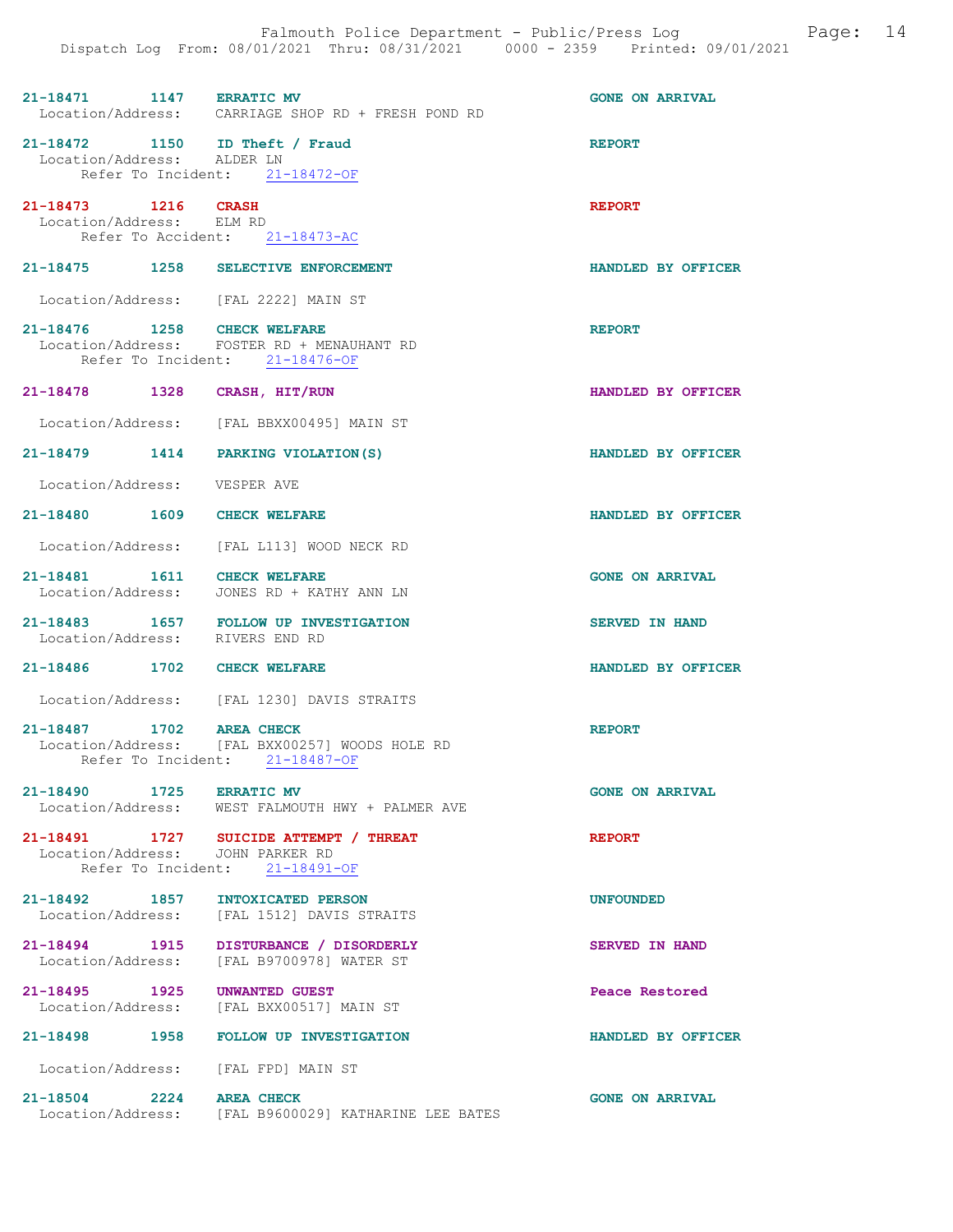| 21-18505<br>Location/Address: | 2232 | PARKING VIOLATION (S)<br>[FAL 159] GRAND AVE | HANDLED BY PARTY |                    |
|-------------------------------|------|----------------------------------------------|------------------|--------------------|
| 21-18507                      | 2330 | Admin Services                               |                  | HANDLED BY OFFICER |
| Location/Address:             |      | [FAL FPD] MAIN ST                            |                  |                    |
| 21-18508                      | 2335 | PARKING VIOLATION (S)                        |                  | HANDLED BY OFFICER |
| Location/Address:             |      | [FAL B9600043] WATER ST                      |                  |                    |
| 21-18509                      | 2351 | <b>VANDALISM</b>                             |                  | HANDLED BY OFFICER |
| Location/Address:             |      | [FAL 159] GRAND AVE                          |                  |                    |

## For Date: 08/05/2021 - Thursday

| 21-18510<br>Location/Address: | 0005 | BUILDING / RESIDENCE CHECK<br>[FAL BXX00257] WOODS HOLE RD | SECURED / CHECKED |
|-------------------------------|------|------------------------------------------------------------|-------------------|
| 21-18511                      | 0017 | BUILDING / RESIDENCE CHECK                                 | SECURED / CHECKED |

- Location/Address: [FAL B9600031] MARAVISTA AVE EXT
- Location/Address: [FAL B9600030] OLD MAIN RD
- 
- 
- 
- 
- 
- 
- 
- 
- Location/Address:
- 
- 
- 
- 21-18527 0301 PARKING VIOLATION(S) NO VIOLATION
	- Location/Address: WATER ST + LUSCOMBE AVE
- 21-18528 0444 CRASH REPORT Location/Address: BRICK KILN RD + GIFFORD ST Refer To Accident: 21-18528-AC
- 21-18513 0043 BUILDING / RESIDENCE CHECK SECURED / CHECKED
- 21-18514 0052 BUILDING / RESIDENCE CHECK SECURED / CHECKED Location/Address: [FAL 302] SANDWICH RD
- 21-18515 0058 BUILDING / RESIDENCE CHECK SECURED / CHECKED Location/Address: [FAL LZ9] SANDWICH RD [FAL LZ9] SANDWICH RD
- 21-18516 0059 BUILDING / RESIDENCE CHECK SECURED / CHECKED Location/Address: [FAL 964] TEATICKET HWY [FAL 964] TEATICKET HWY
- 21-18517 0118 BUILDING / RESIDENCE CHECK<br>
Location/Address: [FAL B9800292] DAVIS STRAITS [FAL B9800292] DAVIS STRAITS
- 21-18518 0128 BUILDING / RESIDENCE CHECK SECURED / CHECKED Location/Address: [FAL B9600026] GIFFORD EXT ST
- 21-18519 0129 BUILDING / RESIDENCE CHECK SECURED / CHECKED Location/Address: [FAL BXX00810] MAIN ST
- 21-18521 0140 AREA CHECK 3ECURED / CHECKED<br>
Location/Address: [FAL B9600074] TEATICKET HWY [FAL B9600074] TEATICKET HWY
- 21-18520 0151 BUILDING / RESIDENCE CHECK SECURED / CHECKED Location/Address: [FAL BXX00272] LOCUST ST [FAL BXX00272] LOCUST ST
- 21-18524 0154 BUILDING / RESIDENCE CHECK SECURED / CHECKED Location / Address: BOXBERRY HILL RD
- 21-18522 0201 BUILDING / RESIDENCE CHECK SECURED / CHECKED Location/Address: [FAL B9700958] EAST FALMOUTH HWY
- 21-18523 0202 PARKING VIOLATION(S) NO VIOLATION Location/Address: [FAL B9600203] TOWN HALL SQ
- 21-18526 0234 BUILDING / RESIDENCE CHECK SECURED / CHECKED Location/Address: [FAL B9800292] DAVIS STRAITS
	-
- 
- 
-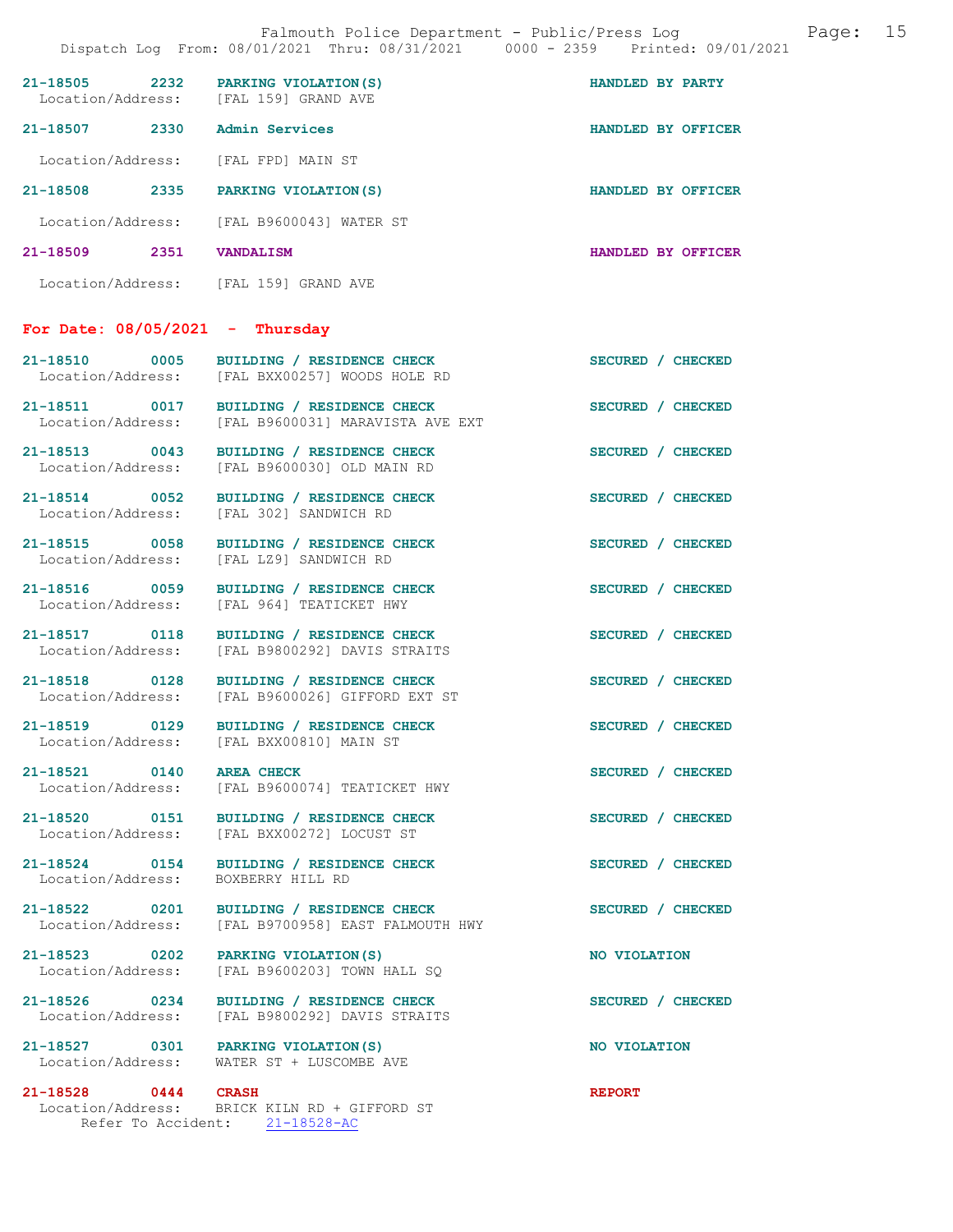|                               |         | Dispatch Log From: 08/01/2021 Thru: 08/31/2021 0000 - 2359 Printed: 09/01/2021                                                                                                                                                              |                           |
|-------------------------------|---------|---------------------------------------------------------------------------------------------------------------------------------------------------------------------------------------------------------------------------------------------|---------------------------|
| Location/Address: MORIN AVE   |         | 21-18532 0613 ASSIST CITIZEN                                                                                                                                                                                                                | <b>TRANSPORT</b>          |
| Location/Address: OLD MAIN RD |         | 21-18533 0709 SUMMONS SERVICE                                                                                                                                                                                                               | UNABLE TO LOCATE          |
|                               |         | 21-18534 0738 SUMMONS SERVICE<br>Location/Address: [FAL B9701209] WESTWOOD RD                                                                                                                                                               | UNABLE TO LOCATE          |
|                               |         | 21-18535 0745 Admin Services                                                                                                                                                                                                                | HANDLED BY OFFICER        |
|                               |         | Location/Address: [FAL FFD5] EAST FALMOUTH HWY                                                                                                                                                                                              |                           |
| 21-18536 0751 CRASH           | Age: 27 | Location/Address: EAST FALMOUTH HWY + DAVISVILLE RD<br>Refer To Accident: 21-18536-AC<br>Refer To Arrest: 21-18536-AR<br>Arrest: COBLE, MIKAYLA J<br>Address: 37 ROYAL CREST DR Apt. #12 MARLBOROUGH, MA<br>Charges: ARREST WARRANT SERVICE | Arrest(s) Made            |
|                               |         | 21-18538 0829 CHECK WELFARE                                                                                                                                                                                                                 | HANDLED BY OFFICER        |
| Location/Address: JOYCE ST    |         |                                                                                                                                                                                                                                             |                           |
|                               |         | 21-18482 0830 OTHER TRAFFIC<br>Location/Address: MARAVISTA AVE + NICKERSON ST                                                                                                                                                               | NOTIFICATION MADE         |
|                               |         | 21-18540 0842 B & E MV / TRL<br>Location/Address: [FAL 1436] ALPHONSE ST<br>Refer To Incident: 21-18540-OF                                                                                                                                  | <b>REPORT</b>             |
| 21-18541 0857 CRASH           |         | Location/Address: WOODS HOLE RD + OYSTER POND RD<br>Refer To Accident: 21-18541-AC                                                                                                                                                          | <b>REPORT</b>             |
|                               |         | 21-18542 0921 DISTURBANCE / DISORDERLY                                                                                                                                                                                                      | <b>HANDLED BY OFFICER</b> |
|                               |         | Location/Address: [FAL B9600047] TEATICKET HWY                                                                                                                                                                                              |                           |
|                               |         | 21-18543 0945 BUILDING / RESIDENCE CHECK<br>Location/Address: [FAL BXX00257] WOODS HOLE RD                                                                                                                                                  | SECURED / CHECKED         |
|                               |         | 21-18544 1006 Admin Services                                                                                                                                                                                                                | HANDLED BY OFFICER        |
|                               |         | Location/Address: [FAL FPD] MAIN ST                                                                                                                                                                                                         |                           |
| 21-18545 1007 ABANDONED 911   |         | Location/Address: [FAL 3113] MAIN ST                                                                                                                                                                                                        | HANDLED BY PARTY          |
| Location/Address: HIGHVIEW DR |         | 21-18547 1015 ASSIST CITIZEN                                                                                                                                                                                                                | REF DNR                   |
|                               |         | 21-18548 1105 Admin Services                                                                                                                                                                                                                | HANDLED BY OFFICER        |
|                               |         | Location/Address: [FAL FPD] MAIN ST                                                                                                                                                                                                         |                           |
|                               |         | 21-18549 1113 B & E RESIDENT<br>Location/Address: [FAL 1879] SEATUCKET RD<br>Refer To Incident: 21-18549-OF                                                                                                                                 | <b>REPORT</b>             |
|                               |         | 21-18551 1129 RECOVERED PROPERTY<br>Location/Address: [FAL FPD] MAIN ST<br>Refer To Incident: 21-18551-OF                                                                                                                                   | <b>REPORT</b>             |
| 21-18552 1147 CRASH           |         | Location/Address: [FAL 464] LOCUST ST<br>Refer To Accident: 21-18552-AC                                                                                                                                                                     | <b>REPORT</b>             |

Falmouth Police Department - Public/Press Log and Page: 16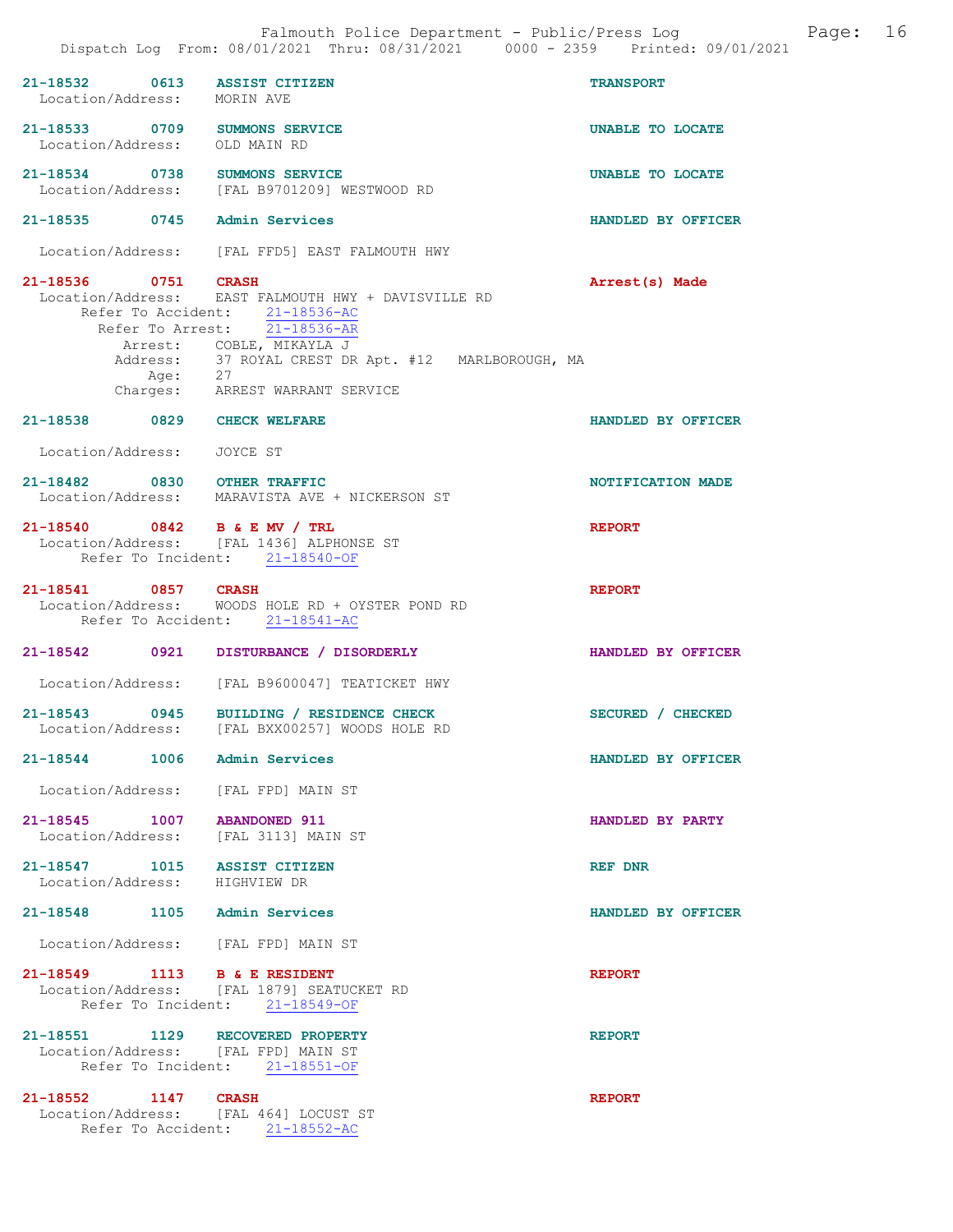| 21-18555 1207 ALARM, BURGLAR<br>Location/Address: TANGLEWOOD DR        |                                                                                                                                                                                                   | <b>UNFOUNDED</b>   |
|------------------------------------------------------------------------|---------------------------------------------------------------------------------------------------------------------------------------------------------------------------------------------------|--------------------|
| 21-18556 1229 CRASH                                                    | Location/Address: RT 151 + CURRIER RD<br>Refer To Accident: 21-18556-AC                                                                                                                           | <b>REPORT</b>      |
| 21-18558 1236 CHECK WELFARE                                            |                                                                                                                                                                                                   | CANCELLED INCIDENT |
|                                                                        | Location/Address: [FAL 2587] SEAWARD BEND                                                                                                                                                         |                    |
| 21-18560 1236 ID Theft / Fraud<br>Location/Address: [FAL 2222] MAIN ST | Refer To Incident: 21-18560-OF                                                                                                                                                                    | <b>REPORT</b>      |
| 21-18562 1355 CHECK WELFARE                                            |                                                                                                                                                                                                   | HANDLED BY OFFICER |
| Location/Address: ANTIOCH RD                                           |                                                                                                                                                                                                   |                    |
| 21-18564 1455 ANNOYING PHONE CALLS                                     | Location/Address: [FAL B9700009] PALMER AVE                                                                                                                                                       | NOTIFICATION MADE  |
| 21-18566 1539 Admin Services                                           |                                                                                                                                                                                                   | HANDLED BY OFFICER |
| Location/Address: [FAL FPD] MAIN ST                                    |                                                                                                                                                                                                   |                    |
| 21-18567 1626 ABANDONED 911                                            | Location/Address: [FAL B9600069] TER HEUN DR                                                                                                                                                      | NOTIFICATION MADE  |
| 21-18568 1631 ERRATIC MV                                               |                                                                                                                                                                                                   | HANDLED BY OFFICER |
| Location/Address: HAYWAY RD                                            |                                                                                                                                                                                                   |                    |
| 21-18569 1651 INTOXICATED PERSON                                       |                                                                                                                                                                                                   | Protective Custody |
|                                                                        | Location/Address: [FAL BXX00393] SCRANTON AVE<br>Refer To $P/C$ : 21-18569-AR<br>P/C: XIE, YU<br>Address: 186 CLINTON AVE Apt. #1 FALMOUTH, MA<br>Age: 60<br>Charges: PROTECTIVE CUSTODY (LIQUOR) |                    |
| 21-18573 1719 ALARM, BURGLAR                                           |                                                                                                                                                                                                   | HANDLED BY OFFICER |
|                                                                        | Location/Address: [FAL 1593] SEABROOK DR                                                                                                                                                          |                    |
| 21-18574                                                               | 1810 MOTOR VEHICLE STOP                                                                                                                                                                           | HANDLED BY OFFICER |
|                                                                        | Location/Address: [FAL BXX00631] TEATICKET HWY                                                                                                                                                    |                    |
| 21-18575 1835 DISABLED MV                                              |                                                                                                                                                                                                   | HANDLED BY OFFICER |
|                                                                        | Location/Address: WOODS HOLE RD + WATER ST                                                                                                                                                        |                    |
| 21-18576 1838 AREA CHECK<br>Vicinity of: MAIN ST                       |                                                                                                                                                                                                   | SECURED / CHECKED  |
| 21-18577 1840 Harassment<br>Location/Address: WEST FALMOUTH HWY        | Refer To Incident: 21-18577-OF                                                                                                                                                                    | <b>REPORT</b>      |
| 21-18578 1840 ASSIST CITIZEN                                           |                                                                                                                                                                                                   | HANDLED BY OFFICER |
| Location/Address: HAMILTON ST                                          |                                                                                                                                                                                                   |                    |
| 21-18580 1850 ABANDONED 911                                            |                                                                                                                                                                                                   | HANDLED BY OFFICER |
| Location/Address: DEER POND RD                                         |                                                                                                                                                                                                   |                    |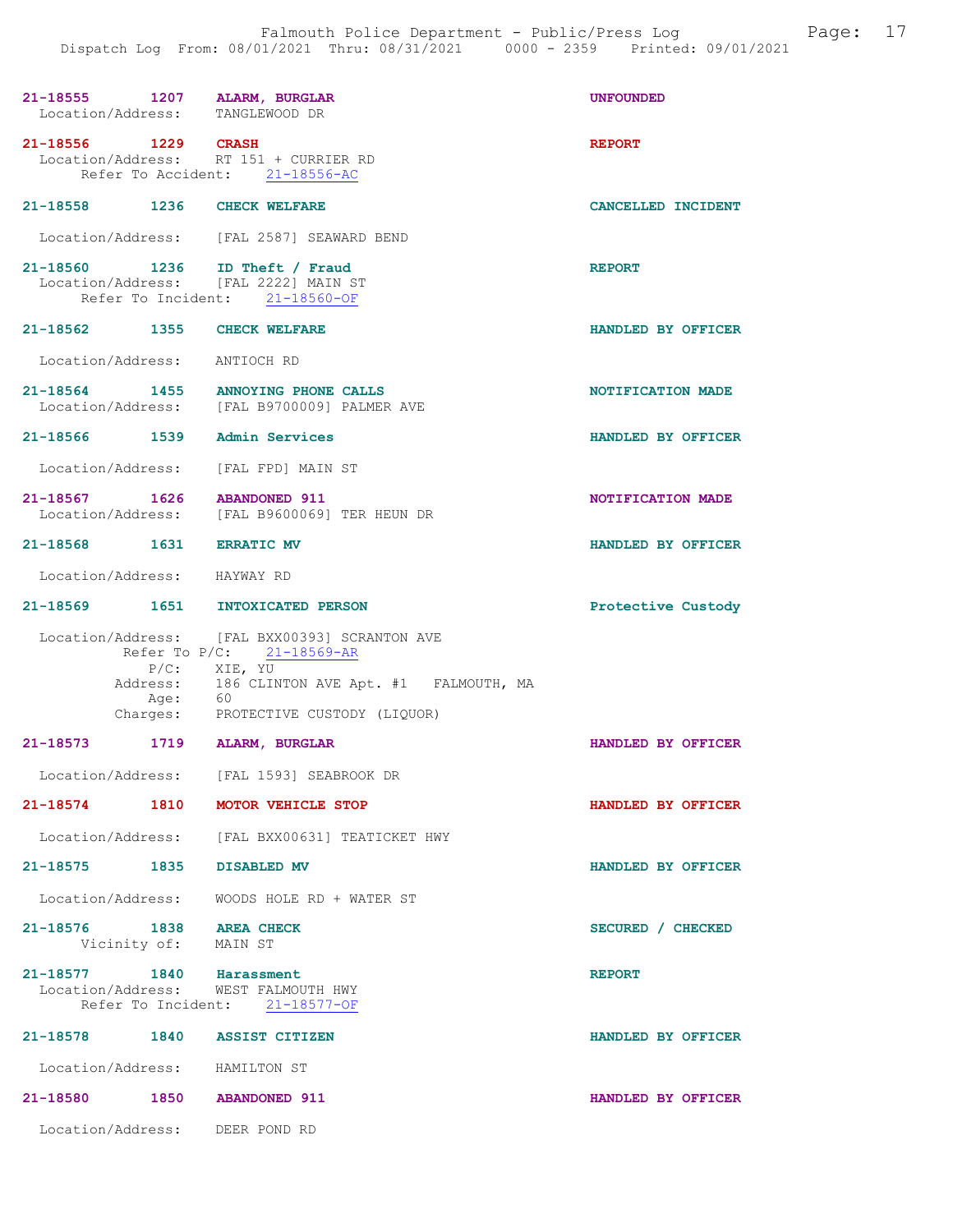| 21-18581 1915 CRASH, HIT/RUN                        | Location/Address: [FAL 2914] EAST FALMOUTH HWY<br>Refer To Accident: 21-18581-AC<br>Refer To Incident: 21-18581-OF | <b>REPORT</b>        |
|-----------------------------------------------------|--------------------------------------------------------------------------------------------------------------------|----------------------|
| 21-18583 1926 ALARM, BURGLAR                        |                                                                                                                    | CANCELLED INCIDENT   |
| Location/Address: SORREL CIR                        |                                                                                                                    |                      |
| 21-18587 2104 ERRATIC MV                            | Location/Address: RT 28 SOUTH + THOMAS B LANDERS RD                                                                | NOTIFICATION MADE    |
| 21-18588 2104 CRASH<br>Location/Address: PALMER AVE |                                                                                                                    | HANDLED BY PARTY     |
| 21-18589 2134 ASSIST CITIZEN                        |                                                                                                                    | HANDLED BY OFFICER   |
| Location/Address: GIFFORD ST                        |                                                                                                                    |                      |
| 21-18590 2144 MOTOR VEHICLE STOP                    | Location/Address: [FAL B9900205] TEATICKET HWY<br>Refer To Incident: 21-18590-OF                                   | <b>VEHICLE TOWED</b> |
| 21-18591 2146 CHECK WELFARE                         |                                                                                                                    | HANDLED BY OFFICER   |
| Location/Address: CROFTON LN                        | Refer To Incident: 21-18591-OF                                                                                     |                      |
| 21-18593 2254 ASSIST CITIZEN                        | Location/Address: [FAL B9900205] TEATICKET HWY                                                                     | REF FIRE DEPT        |
| 21-18595 2304 SUSPICIOUS MV                         |                                                                                                                    | HANDLED BY OFFICER   |
| Location/Address: BAY RD                            |                                                                                                                    |                      |
| 21-18596 2310 DISABLED MV                           | Location/Address: [FAL BXX00347] DAVIS STRAITS                                                                     | <b>VEHICLE TOWED</b> |
| 21-18597 2313 ERRATIC MV                            |                                                                                                                    | HANDLED BY OFFICER   |
|                                                     | Location/Address: [FAL BXX00803] PALMER AVE                                                                        |                      |
| $21 - 18598$                                        | 2317 Admin Services                                                                                                | HANDLED BY OFFICER   |
| Location/Address: [FAL FPD] MAIN ST                 |                                                                                                                    |                      |
| For Date: $08/06/2021$ - Friday                     |                                                                                                                    |                      |
| 21-18600<br>0013<br>Location/Address:               | BUILDING / RESIDENCE CHECK<br>MARAVISTA AVE                                                                        | SECURED / CHECKED    |
| 21-18601<br>0020<br>Location/Address:               | BUILDING / RESIDENCE CHECK<br>[FAL 1434] NORTH FALMOUTH HWY                                                        | SECURED / CHECKED    |

21-18602 0022 BUILDING / RESIDENCE CHECK SECURED / CHECKED Location/Address: [FAL 964] TEATICKET HWY

21-18603 0025 AREA CHECK SECURED / CHECKED SECURED / CHECKED Location/Address:

21-18604 0029 BUILDING / RESIDENCE CHECK SECURED / CHECKED Location/Address: [FAL B9600029] KATHARINE LEE BATES 21-18605 0029 BUILDING / RESIDENCE CHECK SECURED / CHECKED Location/Address: [FAL B9600051] HATCHVILLE RD

21-18606 0045 BUILDING / RESIDENCE CHECK SECURED / CHECKED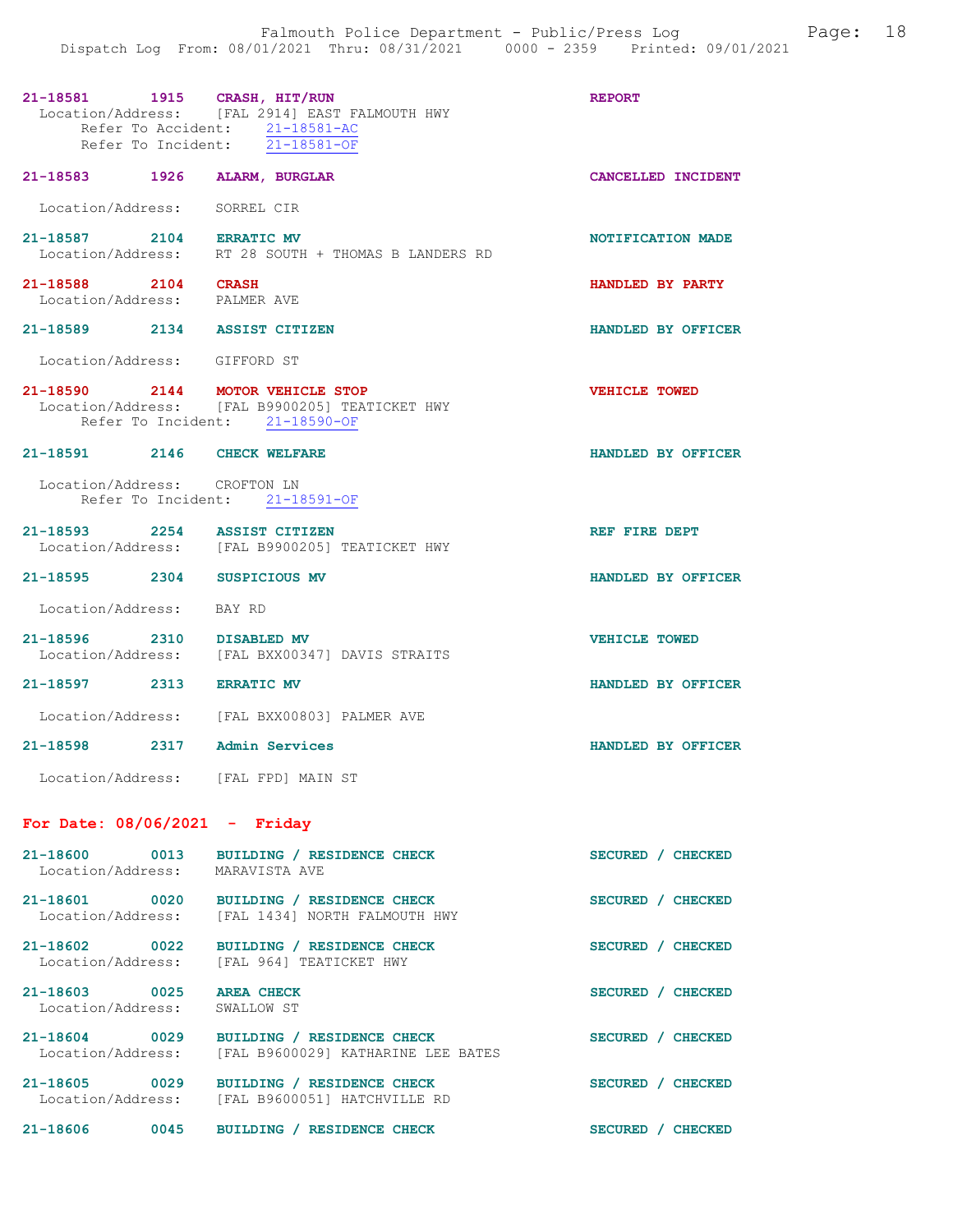|                                                                 | Falmouth Police Department - Public/Press Log<br>Dispatch Log From: 08/01/2021 Thru: 08/31/2021 0000 - 2359 Printed: 09/01/2021                                                                                                  | 19<br>Page:        |
|-----------------------------------------------------------------|----------------------------------------------------------------------------------------------------------------------------------------------------------------------------------------------------------------------------------|--------------------|
| Location/Address:                                               | BOXBERRY HILL RD                                                                                                                                                                                                                 |                    |
|                                                                 | 21-18607 0058 BUILDING / RESIDENCE CHECK<br>Location/Address: [FAL BXX00257] WOODS HOLE RD                                                                                                                                       | SECURED / CHECKED  |
|                                                                 | 21-18608 0110 BUILDING / RESIDENCE CHECK<br>Location/Address: [FAL 3202] PALMER AVE                                                                                                                                              | SECURED / CHECKED  |
|                                                                 | 21-18609 0119 BUILDING / RESIDENCE CHECK<br>Location/Address: [FAL B9600028] JONES RD                                                                                                                                            | SECURED / CHECKED  |
|                                                                 | 21-18610 0155 PARKING VIOLATION(S)<br>Location/Address: WATER ST + LUSCOMBE AVE                                                                                                                                                  | NO VIOLATION       |
| 21-18611 0155 AREA CHECK                                        | Location/Address: [FAL BXX00965] WATER ST                                                                                                                                                                                        | SECURED / CHECKED  |
|                                                                 | 21-18612 0203 BUILDING / RESIDENCE CHECK<br>Location/Address: [FAL B9600237] EAST FALMOUTH HWY                                                                                                                                   | SECURED / CHECKED  |
| 21-18613 0204<br>Location/Address:                              | BUILDING / RESIDENCE CHECK<br>[FAL B9800292] DAVIS STRAITS                                                                                                                                                                       | SECURED / CHECKED  |
|                                                                 | 21-18614 0205 PARKING VIOLATION (S)<br>Location/Address: [FAL B9600203] TOWN HALL SQ                                                                                                                                             | NO VIOLATION       |
| Location/Address:                                               | 21-18615 0230 BUILDING / RESIDENCE CHECK<br>SEATUCKET RD                                                                                                                                                                         | SECURED / CHECKED  |
| Location/Address: [FAL BXX00810] MAIN ST                        | 21-18617 0234 BUILDING / RESIDENCE CHECK                                                                                                                                                                                         | SECURED / CHECKED  |
| 21-18618 0318 AREA CHECK<br>Location/Address: BRADY DR          | Refer To Incident: 21-18618-OF                                                                                                                                                                                                   | <b>REPORT</b>      |
| 21-18619 0429 AREA CHECK<br>Location/Address: BRADY DR          |                                                                                                                                                                                                                                  | SECURED / CHECKED  |
| 21-18621 0517 Water Complaint<br>Location/Address: SHOREWOOD DR |                                                                                                                                                                                                                                  | NOTIFICATION MADE  |
| 21-18622 0524 ALARM, BURGLAR                                    | Location/Address: [FAL B9600530] FARVIEW LN                                                                                                                                                                                      | SECURED / CHECKED  |
| 21-18623 0526 ABANDONED 911                                     |                                                                                                                                                                                                                                  | HANDLED BY OFFICER |
|                                                                 | Location/Address: [FAL B9600318] FALMOUTH HEIGHTS RD                                                                                                                                                                             |                    |
| 21-18624 0535                                                   | <b>ASSIST CITIZEN</b>                                                                                                                                                                                                            | HANDLED BY OFFICER |
| Location/Address:                                               | WELLINGTON WAY                                                                                                                                                                                                                   |                    |
| 21-18625 0547 ERRATIC MV<br>Location/Address: EAST FALMOUTH HWY | Refer To Arrest: 21-18625-AR                                                                                                                                                                                                     | Arrest(s) Made     |
| Age: 43<br>Charges:                                             | Arrest: ELSAYED, AHMED<br>Address: 112 SOUTHHAMPTON BOSTON, MA<br>MOTOR VEH, RECEIVE STOLEN<br>RESIST ARREST<br>STOP FOR POLICE, FAIL<br>NEGLIGENT OPERATION OF MOTOR VEHICLE c90 \$24(2)(a) (OTE)<br>UNLICENSED OPERATION OF MV |                    |
| 21-18626 0611<br>Location/Address:                              | BUILDING / RESIDENCE CHECK<br>BOXBERRY HILL RD                                                                                                                                                                                   | SECURED / CHECKED  |
| 21-18628 0750 UNWANTED GUEST<br>Location/Address:               | SPRING BARS RD                                                                                                                                                                                                                   | UNABLE TO LOCATE   |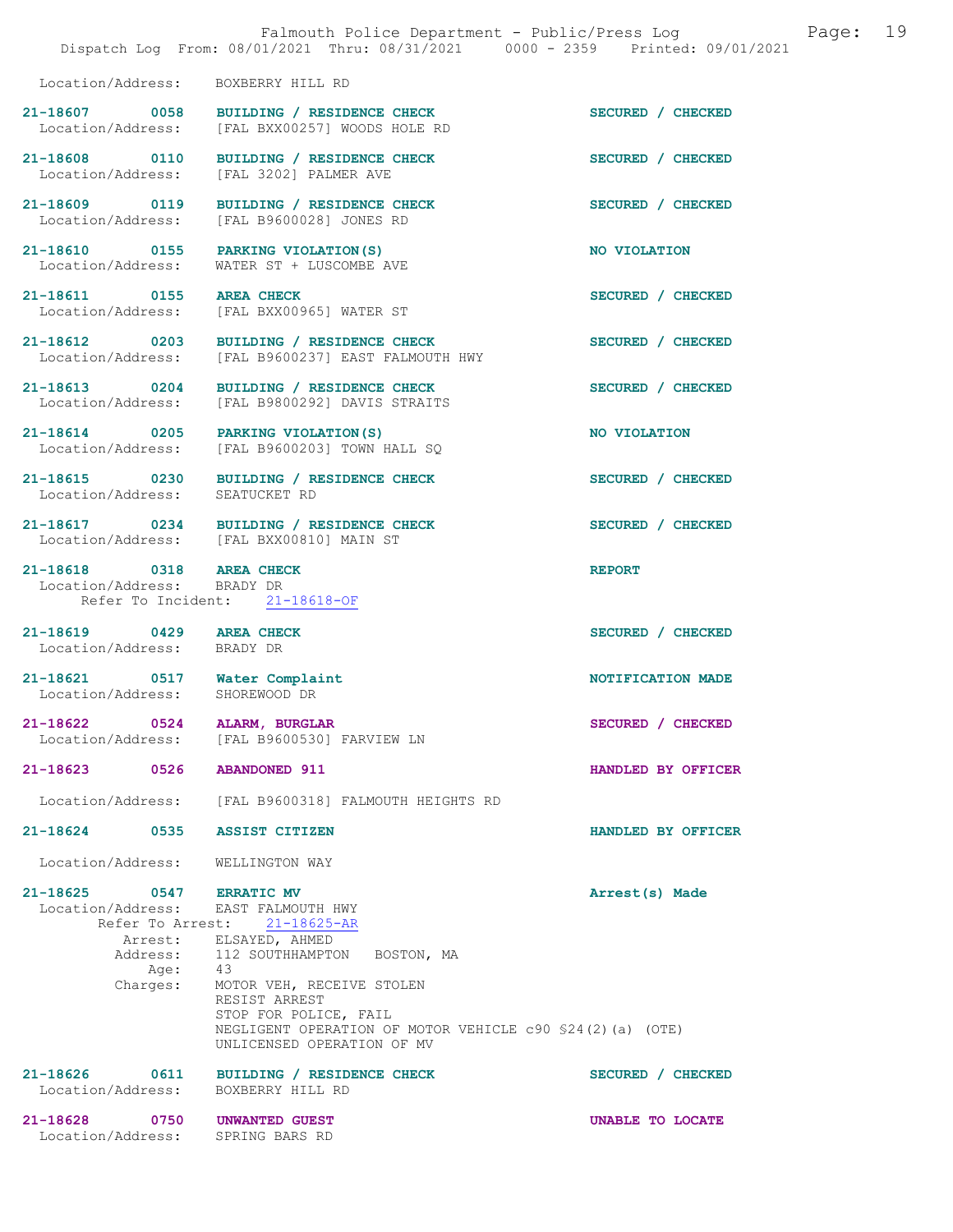| 21-18631 0848 CRASH                                            | Location/Address: WHITE PINE LN + SANDWICH RD<br>Refer To Accident: 21-18631-AC            | <b>REPORT</b>             |
|----------------------------------------------------------------|--------------------------------------------------------------------------------------------|---------------------------|
| 21-18632 0850 ANIMAL COMPLAINT                                 |                                                                                            | REF ANIMAL CONTROL        |
| Location/Address: PENZANCE RD                                  |                                                                                            |                           |
|                                                                | 21-18633 0856 FOLLOW UP INVESTIGATION                                                      | HANDLED BY OFFICER        |
|                                                                | Location/Address: [FAL 1664] WEST FALMOUTH HWY                                             |                           |
| 21-18634 0900 LARCENY                                          | Location/Address: [FAL B9800180] TROTTING PARK RD<br>Refer To Incident: 21-18634-OF        | <b>REPORT</b>             |
| 21-18635 0911 CHECK WELFARE                                    |                                                                                            | HANDLED BY OFFICER        |
|                                                                | Location/Address: OX BOW RD + FALMOUTH LANDING RD                                          |                           |
| 21-18636 0923 PRIVATE TOW                                      | Location/Address: [FAL 3206] CHURCH ST                                                     | PRIVATE TOW               |
|                                                                | 21-18637 0928 SELECTIVE ENFORCEMENT                                                        | HANDLED BY OFFICER        |
| Location/Address:                                              | SANDWICH RD + RT 151                                                                       |                           |
| 21-18640 0955                                                  | <b>ALARM, BURGLAR</b>                                                                      | <b>CANCELLED INCIDENT</b> |
|                                                                | Location/Address: [FAL 2394] SACONESSET RD                                                 |                           |
| 21-18641 1021 VANDALISM<br>Location/Address: WILLETT WAY       | Refer To Incident: 21-18641-OF                                                             | <b>REPORT</b>             |
| 21-18642 1027 TRANSPORT / ESCORT                               | Location/Address: [FAL B9600063] JONES RD                                                  | <b>TRANSPORT</b>          |
| 21-18643 1029                                                  | Admin Services                                                                             | HANDLED BY OFFICER        |
| Location/Address: [FAL L78] QUAKER RD                          |                                                                                            |                           |
| 21-18644 1042 MOTOR VEHICLE STOP                               | Location/Address: [FAL 707] GIFFORD ST                                                     | Verbal Warning            |
| 21-18647 1100 Admin Services                                   |                                                                                            | <b>HANDLED BY OFFICER</b> |
| Location/Address: [FAL FPD] MAIN ST                            |                                                                                            |                           |
|                                                                | 21-18652 1232 TRAFFIC HAZARD<br>Location/Address: [FAL BXX00675] LOCUST ST + WOODS HOLE RD | <b>GONE ON ARRIVAL</b>    |
| 21-18653 1243                                                  | <b>ABANDONED MV</b>                                                                        | HANDLED BY OFFICER        |
| Location/Address: BAPTISTE LN                                  |                                                                                            |                           |
| 21-18654 1248 PARKING VIOLATION (S)                            |                                                                                            | HANDLED BY OFFICER        |
| Location/Address: ROBINSON RD                                  |                                                                                            |                           |
| 21-18656 1304 SUMMONS SERVICE<br>Location/Address: OLD MAIN RD |                                                                                            | UNABLE TO LOCATE          |
|                                                                | 21-18657 1308 DISTURBANCE / DISORDERLY<br>Location/Address: [FAL L52] NORTH FALMOUTH HWY   | <b>GONE ON ARRIVAL</b>    |
| 21-18658 1328<br>Location/Address: [FAL 1660] MAIN ST          | <b>CRASH</b>                                                                               | <b>REPORT</b>             |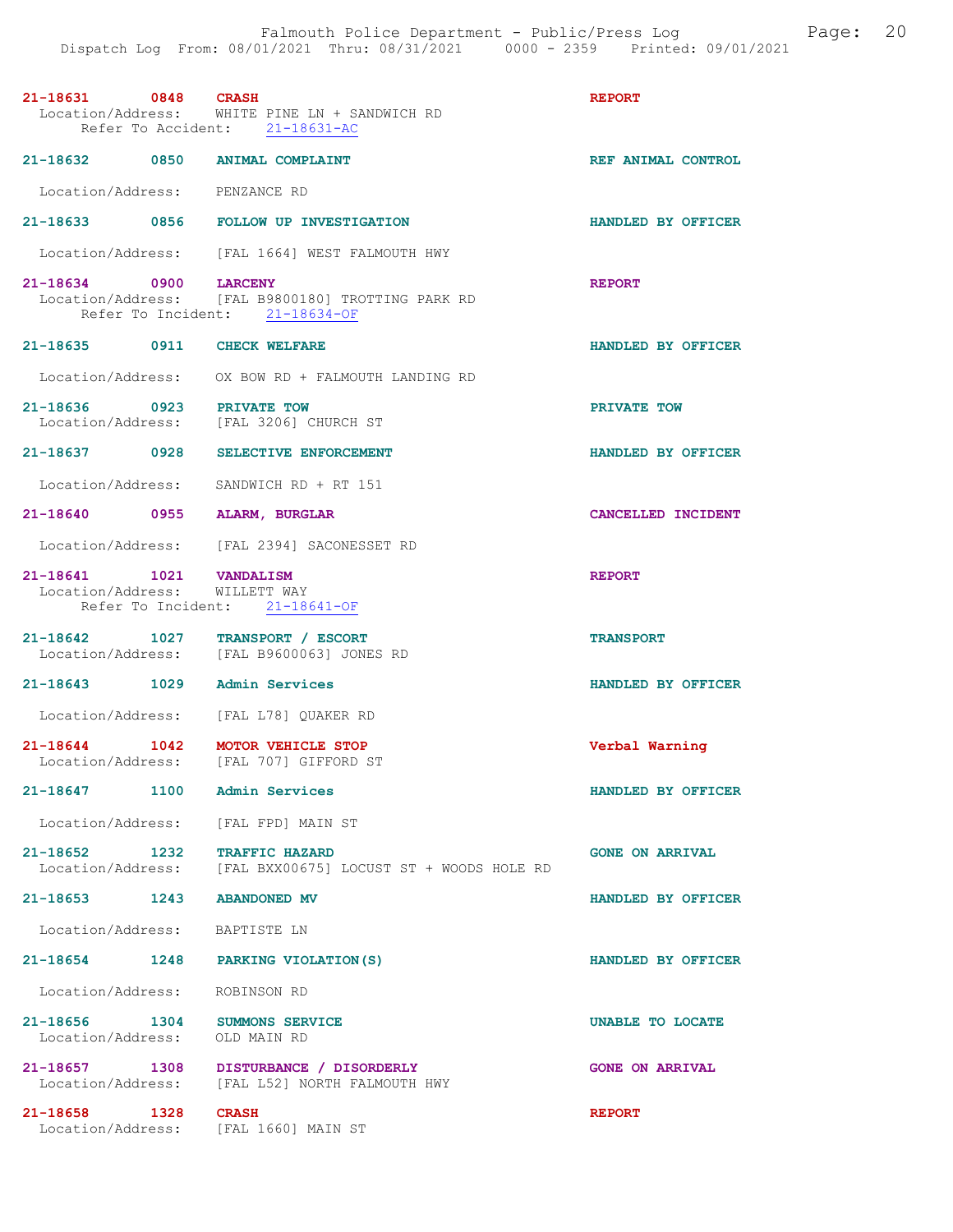|                                    | Dispatch Log From: 08/01/2021 Thru: 08/31/2021 0000 - 2359 Printed: 09/01/2021                                        |                          |
|------------------------------------|-----------------------------------------------------------------------------------------------------------------------|--------------------------|
|                                    | Refer To Accident: 21-18658-AC                                                                                        |                          |
|                                    | 21-18659 1331 MOTOR VEHICLE STOP<br>Location/Address: BOXBERRY HILL RD + RANCH RD                                     | Verbal Warning           |
| Location/Address: WOODRISE         | 21-18660 1331 SUMMONS SERVICE                                                                                         | SERVED IN HAND           |
|                                    | 21-18662 1341 ASSIST CITIZEN                                                                                          | HANDLED BY OFFICER       |
|                                    | Location/Address: SHARON AVE                                                                                          |                          |
|                                    | 21-18664 1348 MEDICAL (PD)<br>Location/Address: [FAL L78] QUAKER RD                                                   | REF FIRE DEPT            |
| 21-18665 1353 CRASH                | Location/Address: [FAL BXX00393] SCRANTON AVE<br>Refer To Accident: 21-18665-AC                                       | <b>REPORT</b>            |
| Location/Address: HOLLIS ST        | 21-18668 1412 Admin Services                                                                                          | <b>SERVED IN HAND</b>    |
|                                    | 21-18670 1417 RECOVERED PROPERTY<br>Location/Address: [FAL FPD] MAIN ST<br>Refer To Incident: 21-18670-OF             | <b>REPORT</b>            |
|                                    | 21-18672 1434 ASSIST FIRE DEPT<br>Location/Address: [FAL L65] COUNTY RD                                               | REF FIRE DEPT            |
| 21-18673 1443                      | DISTURBANCE / DISORDERLY                                                                                              | HANDLED BY OFFICER       |
| Location/Address:                  | TUCKERNUCK WAY                                                                                                        |                          |
|                                    | 21-18674 1451 SUSPICIOUS MV<br>Location/Address: BLACKSMITH SHOP RD                                                   | <b>GONE ON ARRIVAL</b>   |
|                                    | 21-18675 1456 CHECK WELFARE<br>Location/Address: [FAL B9600003] SCRANTON AVE                                          | UNABLE TO LOCATE         |
| 21-18676 1515 CRASH                | Location/Address: JOHN PARKER RD<br>Refer To Accident: 21-18676-AC                                                    | <b>REPORT</b>            |
|                                    | 21-18677 1517 Alcohol/Drug (Sec 35)<br>Location/Address: [FAL B9600069] TER HEUN DR<br>Refer To Incident: 21-18677-OF | <b>REPORT</b>            |
| 21-18678 1519<br>Location/Address: | <b>CRASH</b><br>SAND POINTE SHORES DR                                                                                 | NOTIFICATION MADE        |
| 21-18679 1522<br>Location/Address: | <b>CRASH</b><br>SAND POINTE SHORES DR<br>Refer To Accident: 21-18679-AC<br>Refer To Incident: 21-18679-OF             | <b>REPORT</b>            |
| 21-18680<br>1523                   | <b>ASSIST OTHER AGENCY</b>                                                                                            | HANDLED BY OFFICER       |
| Location/Address: GIFFORD ST       |                                                                                                                       |                          |
| $21 - 18683$                       | 1533<br><b>UNWANTED GUEST</b>                                                                                         | HANDLED BY OFFICER       |
| Location/Address:                  | WHISPERING PINES RD                                                                                                   |                          |
| 21-18684 1538                      | <b>INTOXICATED PERSON</b><br>Location/Address: GIFFORD ST<br>Refer To Incident: 21-18684-OF                           | <b>REPORT</b>            |
| 21-18690<br>1600                   | LIQUOR LAW VIOLATION (UNDERAGE)                                                                                       | Merge: 21-18689 By: FOLE |

Falmouth Police Department - Public/Press Log and Page: 21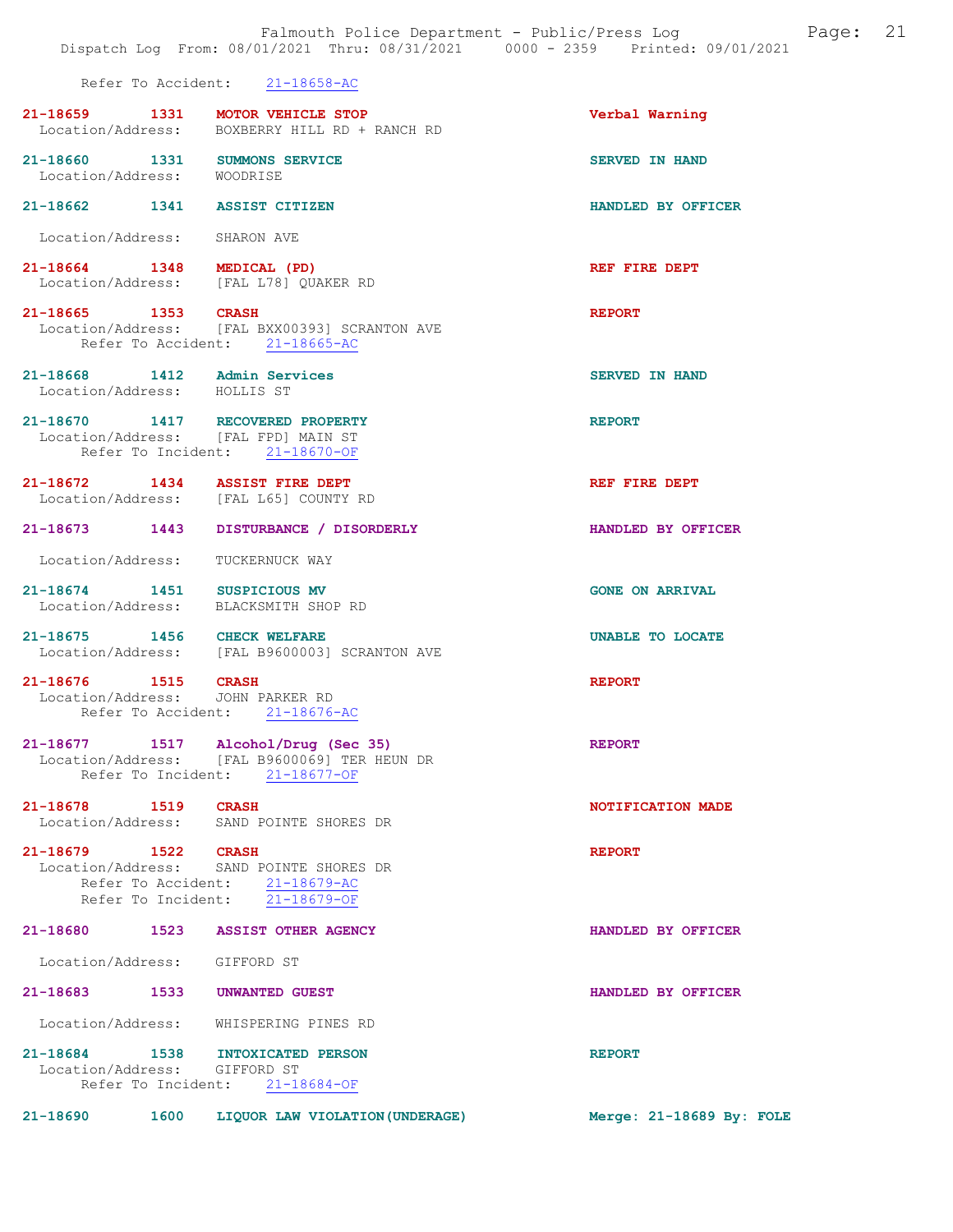|                               |                                                                                                                          | Falmouth Police Department - Public/Press Log Fage: 22<br>Dispatch Log From: 08/01/2021 Thru: 08/31/2021 0000 - 2359 Printed: 09/01/2021 |  |
|-------------------------------|--------------------------------------------------------------------------------------------------------------------------|------------------------------------------------------------------------------------------------------------------------------------------|--|
|                               | Location/Address: [FAL L6] BLACK BEACH HILLS RD                                                                          |                                                                                                                                          |  |
| 21-18689 1603 TRESPASS        |                                                                                                                          | HANDLED BY OFFICER                                                                                                                       |  |
|                               | Location/Address: [FAL L6] BLACK BEACH HILLS RD                                                                          |                                                                                                                                          |  |
|                               | 21-18692 1615 Illegal Dumping                                                                                            | HANDLED BY OFFICER                                                                                                                       |  |
|                               | Location/Address: [FAL 588] SPRING BARS RD                                                                               |                                                                                                                                          |  |
|                               | 21-18693 1623 ABANDONED 911<br>Location/Address: MENAUHANT RD                                                            | HANDLED BY PARTY                                                                                                                         |  |
|                               | 21-18695 1625 SUICIDE ATTEMPT / THREAT<br>Location/Address: [FAL BXX00834] WAQUOIT HWY<br>Refer To Incident: 21-18695-OF | <b>REPORT</b>                                                                                                                            |  |
|                               | 21-18698 1654 FOLLOW UP INVESTIGATION                                                                                    | HANDLED BY OFFICER                                                                                                                       |  |
|                               | Location/Address: [FAL B9600069] TER HEUN DR                                                                             |                                                                                                                                          |  |
|                               | 21-18699 1700 CHECK WELFARE                                                                                              | HANDLED BY OFFICER                                                                                                                       |  |
| Location/Address: BRAEBURN CT |                                                                                                                          |                                                                                                                                          |  |
|                               | 21-18702 1729 FOLLOW UP INVESTIGATION                                                                                    | HANDLED BY OFFICER                                                                                                                       |  |
|                               | Location/Address: HAPPY HOLLOW RD                                                                                        |                                                                                                                                          |  |
|                               | 21-18704 1731 RECOVERED PROPERTY                                                                                         | HANDLED BY OFFICER                                                                                                                       |  |
|                               | Location/Address: [FAL 3180] DAVIS STRAITS                                                                               |                                                                                                                                          |  |
|                               | 21-18703 1732 DISTURBANCE / DISORDERLY<br>Location/Address: [FAL 3271] PALMER AVE<br>Refer To Incident: 21-18703-OF      | <b>REPORT</b>                                                                                                                            |  |
|                               | 21-18705 1736 INTOXICATED PERSON                                                                                         | HANDLED BY OFFICER                                                                                                                       |  |
|                               | Location/Address: LOCUST ST + MAIN ST                                                                                    |                                                                                                                                          |  |
| 21-18707 1804 AREA CHECK      |                                                                                                                          | HANDLED BY OFFICER                                                                                                                       |  |
| Location/Address: MAIN ST     |                                                                                                                          |                                                                                                                                          |  |
|                               | 21-18710 1846 CHECK WELFARE<br>Location/Address: WORCESTER CT + JERICHO PATH                                             | <b>GONE ON ARRIVAL</b>                                                                                                                   |  |
| 21-18711 1910 CRASH           | Location/Address: RT 151 + CURRIER RD<br>Refer To Accident: 21-18711-AC                                                  | <b>REPORT</b>                                                                                                                            |  |
|                               | 21-18712 1911 CHECK WELFARE<br>Location/Address: [FAL 2090] GIFFORD ST                                                   | <b>UNFOUNDED</b>                                                                                                                         |  |
|                               | 21-18713 1922 PARKING VIOLATION(S)                                                                                       | <b>CITATION ISSUED</b>                                                                                                                   |  |
|                               | 21-18714 1942 LOUD MUSIC / PARTY / NOISES                                                                                | HANDLED BY OFFICER                                                                                                                       |  |
|                               | Location/Address: [FAL BXX00102] SCRANTON AVE<br>Refer To Incident: 21-18714-OF                                          |                                                                                                                                          |  |
| 21-18716 1958 AREA CHECK      |                                                                                                                          | HANDLED BY OFFICER                                                                                                                       |  |
| Location/Address: VINEYARD ST |                                                                                                                          |                                                                                                                                          |  |
|                               | 21-18717 2000 PARKING VIOLATION (S)<br>Location/Address: [FAL 3267] MAIN ST                                              | <b>CITATION ISSUED</b>                                                                                                                   |  |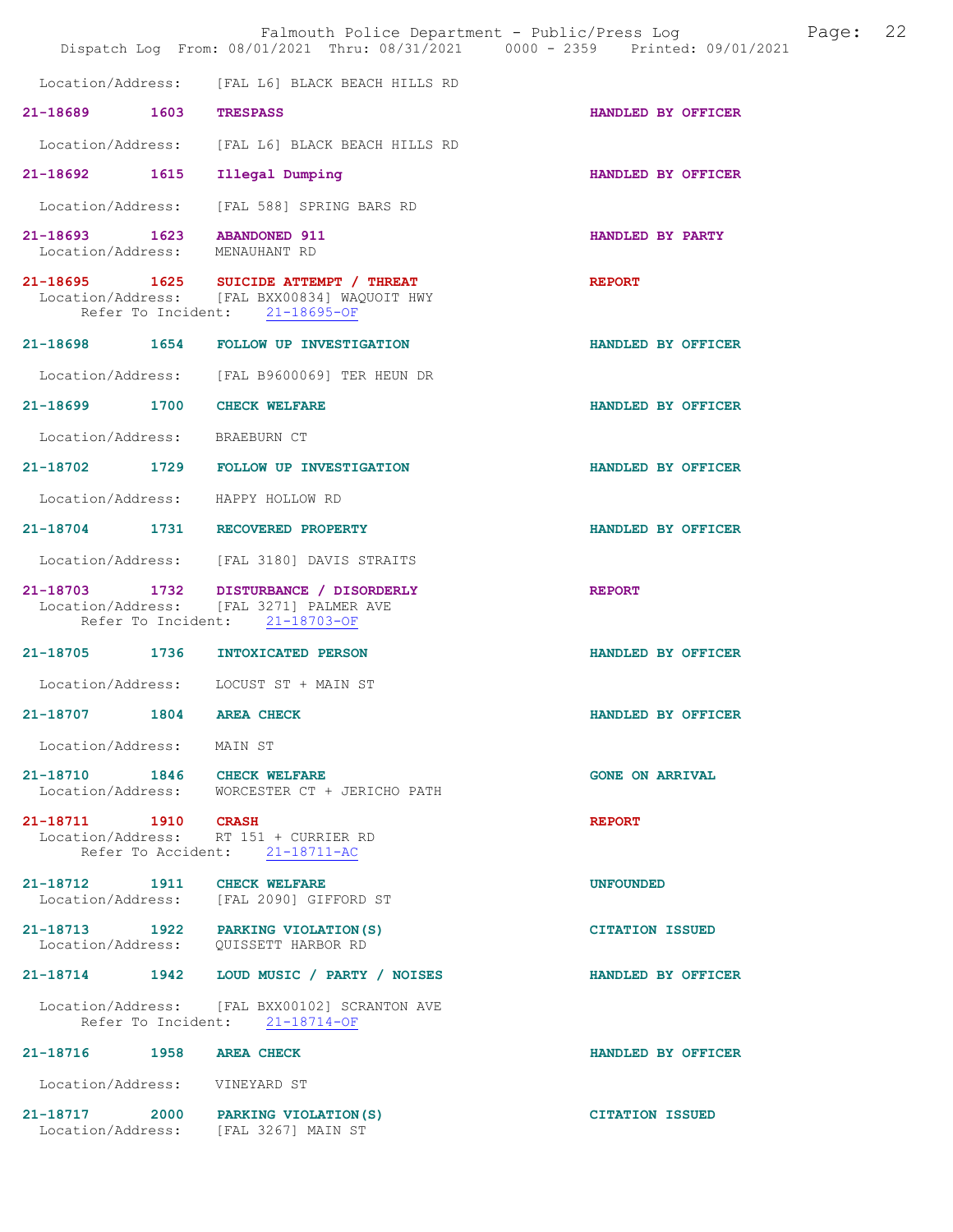|                                                                       | 21-18718 2034 DISTURBANCE / DISORDERLY<br>Location/Address: GRAND AVE + LOOKOUT AVE                              | <b>UNFOUNDED</b>       |
|-----------------------------------------------------------------------|------------------------------------------------------------------------------------------------------------------|------------------------|
| 21-18719 2042 B & E RESIDENT                                          | Location/Address: [FAL 1259] JONES RD<br>Refer To Incident: 21-18719-OF                                          | <b>REPORT</b>          |
|                                                                       | 21-18720 2053 CRASH<br>Location/Address: EAST FALMOUTH HWY + SHOREWOOD DR<br>Refer To Accident: 21-18720-AC      | <b>REPORT</b>          |
| 21-18722 2112 INTOXICATED PERSON<br>Location/Address: MARAVISTA AVE   |                                                                                                                  | UNABLE TO LOCATE       |
| 21-18725 2147 ABANDONED 911                                           |                                                                                                                  | HANDLED BY OFFICER     |
|                                                                       | Location/Address: [FAL 1477] WELLWOOD CIR                                                                        |                        |
|                                                                       | 21-18726 2158 CRASH, HIT/RUN<br>Location/Address: [FAL BXX00124] TEATICKET HWY<br>Refer To Accident: 21-18726-AC | <b>REPORT</b>          |
| 21-18727 2230 ABANDONED 911<br>Location/Address: WOODS HOLE RD        |                                                                                                                  | NOTIFICATION MADE      |
|                                                                       | 21-18728 2252 PARKING VIOLATION(S)<br>Location/Address: [FAL 159] GRAND AVE                                      | <b>CITATION ISSUED</b> |
| 21-18730 2258 Admin Services                                          |                                                                                                                  | HANDLED BY OFFICER     |
| Location/Address: [FAL FPD] MAIN ST                                   |                                                                                                                  |                        |
| 21-18733 2337 ASSIST CITIZEN                                          |                                                                                                                  | HANDLED BY OFFICER     |
|                                                                       | Location/Address: [FAL 159] GRAND AVE                                                                            |                        |
|                                                                       | 21-18734 2347 LOUD MUSIC / PARTY / NOISES                                                                        | HANDLED BY OFFICER     |
| Location/Address: CURTIS ST                                           |                                                                                                                  |                        |
| 21-18735 2350 ANIMAL COMPLAINT<br>Location/Address: [FAL L80] MAIN ST |                                                                                                                  | NOTIFICATION MADE      |
| 21-18736 2358 DISABLED MV                                             |                                                                                                                  | HANDLED BY OFFICER     |
|                                                                       | Location/Address: RT 151 + SANDWICH RD                                                                           |                        |
| For Date: $08/07/2021$ - Saturday                                     |                                                                                                                  |                        |
| 21-18738 0016 GUN SHOTS                                               |                                                                                                                  | HANDLED BY OFFICER     |
|                                                                       | Location/Address: RT 151 + SANDWICH RD<br>Refer To Incident: 21-18738-OF                                         |                        |
| 21-18739 0019 AREA CHECK                                              | Location/Address: [FAL B0200069] TEATICKET HWY                                                                   | SECURED / CHECKED      |
| 21-18740 0037 MOTOR VEHICLE STOP                                      | Location/Address: [FAL 1632] TEATICKET HWY<br>Refer To Incident: 21-18740-OF                                     | <b>CITATION ISSUED</b> |
| Location/Address: SAM TURNER RD                                       | 21-18741 0048 MENTAL ILLNESS (SEC 12)<br>Refer To Incident: 21-18741-OF                                          | <b>REPORT</b>          |

21-18742 0102 ERRATIC MV Verbal Warning Location/Address: RT 151 + SANDWICH RD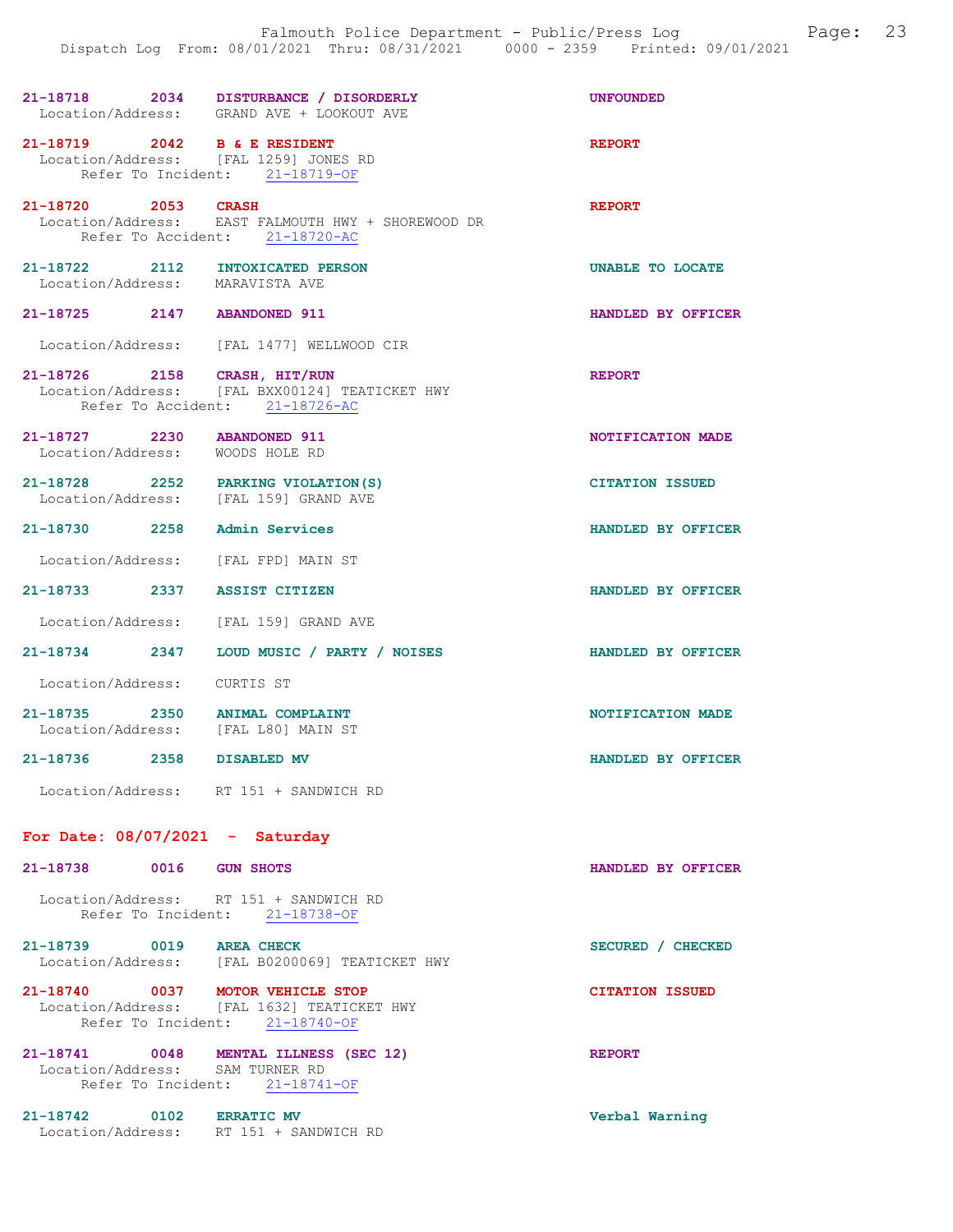|                                                                         | 21-18743 0112 DISTURBANCE / DISORDERLY<br>Location/Address: [FAL 342] SCRANTON AVE<br>Refer To Incident: 21-18743-OF | <b>REPORT</b>             |
|-------------------------------------------------------------------------|----------------------------------------------------------------------------------------------------------------------|---------------------------|
| 21-18746 0210 DISABLED MV                                               | Location/Address: RT 151 + SANDWICH RD                                                                               | <b>TRANSPORT</b>          |
|                                                                         | 21-18747 0233 DISTURBANCE / DISORDERLY<br>Location/Address: [FAL 342] SCRANTON AVE<br>Refer To Incident: 21-18747-OF | <b>REPORT</b>             |
|                                                                         | 21-18750 0319 LOUD MUSIC / PARTY / NOISES                                                                            | <b>HANDLED BY OFFICER</b> |
|                                                                         | Location/Address: [FAL 3271] PALMER AVE                                                                              |                           |
|                                                                         | 21-18749 0320 BUILDING / RESIDENCE CHECK<br>Location/Address: [FAL BXX00810] MAIN ST                                 | SECURED / CHECKED         |
| 21-18751 0324 CRASH, HIT/RUN<br>Location/Address: MENAUHANT RD          | Refer To Accident: 21-18751-AC<br>Refer To Incident: 21-18751-OF                                                     | <b>REPORT</b>             |
| 21-18752 0354 Admin Services                                            |                                                                                                                      | HANDLED BY OFFICER        |
| Location/Address: [FAL FPD] MAIN ST                                     |                                                                                                                      |                           |
|                                                                         | 21-18753 0355 BUILDING / RESIDENCE CHECK<br>Location/Address: SWALLOW ST                                             | SECURED / CHECKED         |
|                                                                         | 21-18754 0357 BUILDING / RESIDENCE CHECK<br>Location/Address: [FAL B9600031] MARAVISTA AVE EXT                       | SECURED / CHECKED         |
| 21-18755 0420 PARKING VIOLATION (S)                                     | Location/Address: [FAL B9600203] TOWN HALL SQ                                                                        | NO VIOLATION              |
| Location/Address: RT 151 + FORDHAM RD                                   | 21-18756 0600 FOLLOW UP INVESTIGATION                                                                                | UNABLE TO LOCATE          |
| 21-18759 0737 CHECK WELFARE<br>Location/Address: SUSAN LN               |                                                                                                                      | UNABLE TO LOCATE          |
|                                                                         | 21-18761 0758 FOLLOW UP INVESTIGATION                                                                                | HANDLED BY OFFICER        |
|                                                                         | Location/Address: [FAL 1664] WEST FALMOUTH HWY                                                                       |                           |
|                                                                         | 21-18763 0813 BUILDING / RESIDENCE CHECK<br>Location/Address: [FAL B9700781] WOODS HOLE RD                           | SECURED / CHECKED         |
| 21-18764 0838 RECOVERED PROPERTY<br>Location/Address: [FAL FPD] MAIN ST | Refer To Incident: 21-18764-OF                                                                                       | <b>REPORT</b>             |
| 21-18765 0845 CRASH                                                     | Location/Address: [FAL BXX00277] MAIN ST<br>Refer To Accident: 21-18765-AC                                           | <b>REPORT</b>             |
| 21-18766 0902 AREA CHECK                                                |                                                                                                                      | HANDLED BY OFFICER        |
|                                                                         | Location/Address: [FAL 46] CHAPOQUOIT RD                                                                             |                           |
| 21-18767 0911 LOST PROPERTY                                             |                                                                                                                      | HANDLED BY OFFICER        |
| Location/Address: [FAL FPD] MAIN ST                                     |                                                                                                                      |                           |
| 21-18768 0911 ALARM, BURGLAR<br>Location/Address:                       | EDGEWATER DR EAST                                                                                                    | SECURED / CHECKED         |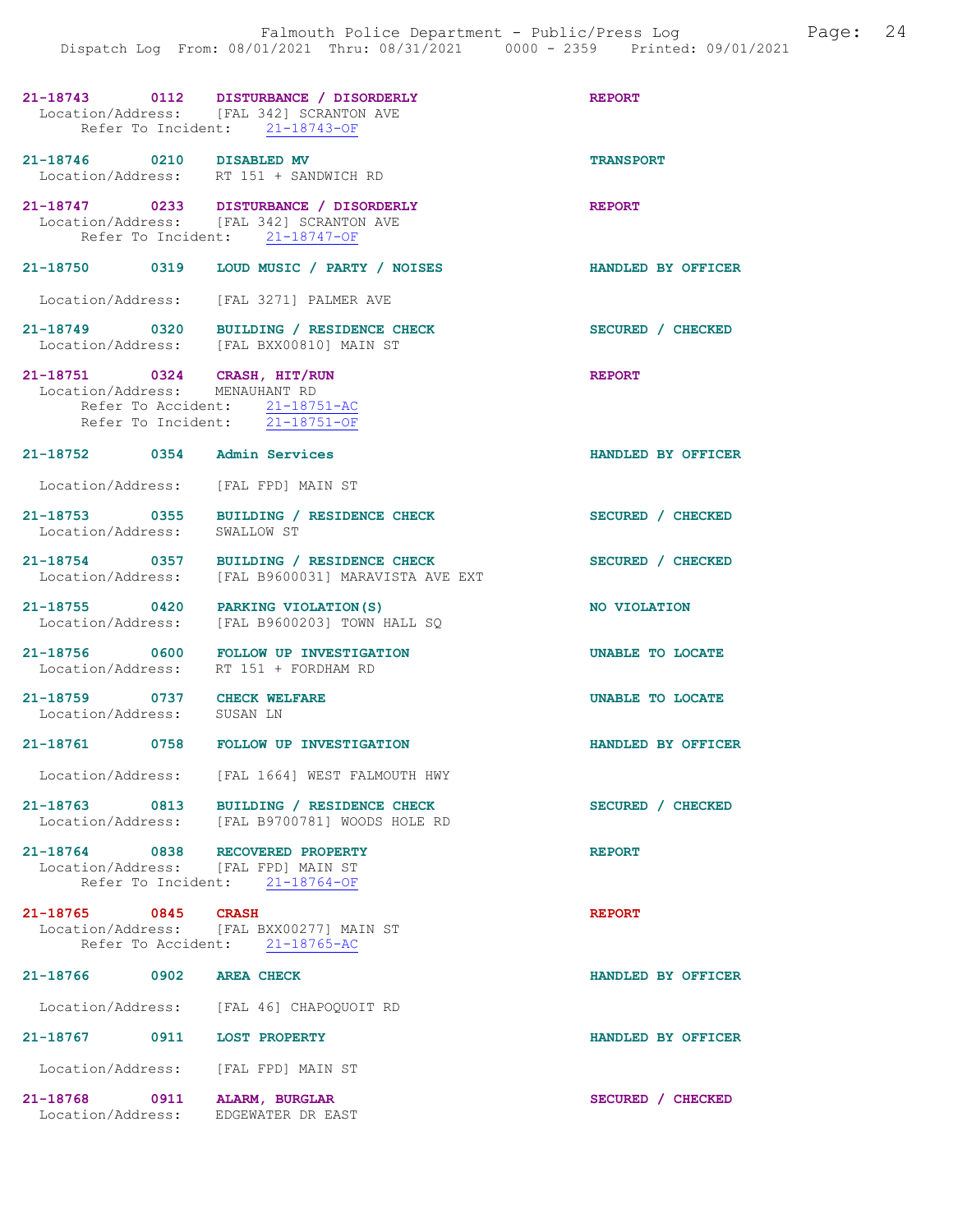|                                                          |      | Dispatch Log From: 08/01/2021 Thru: 08/31/2021 0000 - 2359 Printed: 09/01/2021                                  | Falmouth Police Department - Public/Press Log Fage: 25 |  |
|----------------------------------------------------------|------|-----------------------------------------------------------------------------------------------------------------|--------------------------------------------------------|--|
|                                                          |      | 21-18769 0918 CHECK WELFARE                                                                                     | HANDLED BY OFFICER                                     |  |
|                                                          |      | Location/Address: [FAL 1538] LAKEWAY                                                                            |                                                        |  |
|                                                          |      | 21-18770 0921 ANIMAL COMPLAINT<br>Location/Address: MENAUHANT RD                                                | NOTIFICATION MADE                                      |  |
|                                                          |      | 21-18774 0953 BUILDING / RESIDENCE CHECK                                                                        | <b>HANDLED BY OFFICER</b>                              |  |
|                                                          |      | Location/Address: [FAL L78] QUAKER RD                                                                           |                                                        |  |
|                                                          |      | 21-18775 0959 SELECTIVE ENFORCEMENT<br>Location/Address: BRICK KILN RD + RT 28 NORTH                            | Verbal Warning                                         |  |
| 21-18776 1004 AREA CHECK<br>Location/Address: GIFFORD ST |      |                                                                                                                 | SECURED / CHECKED                                      |  |
|                                                          |      | 21-18777 1009 CRASH<br>Location/Address: [FAL BXX00146] BOURBON ST + JONES RD<br>Refer To Accident: 21-18777-AC | <b>REPORT</b>                                          |  |
| Location/Address: PATTEE RD                              |      | 21-18778    1017    SUSPICIOUS MV                                                                               | <b>GONE ON ARRIVAL</b>                                 |  |
|                                                          |      | 21-18779 1051 PARKING VIOLATION (S)<br>Location/Address: ASSOCIATES RD                                          | <b>GONE ON ARRIVAL</b>                                 |  |
|                                                          |      | 21-18780 1155 PARKING VIOLATION(S)                                                                              | HANDLED BY OFFICER                                     |  |
|                                                          |      | Location/Address: MILL RD + SURF DR                                                                             |                                                        |  |
| 21-18782 1216 LARCENY                                    |      |                                                                                                                 | HANDLED BY OFFICER                                     |  |
| Location/Address: FOSTER RD                              |      |                                                                                                                 |                                                        |  |
|                                                          |      | 21-18783 1218 CHECK WELFARE                                                                                     | HANDLED BY OFFICER                                     |  |
|                                                          |      | Location/Address: [FAL 2802] RAILROAD AVE                                                                       |                                                        |  |
|                                                          |      | 21-18784 1232 RECOVERED PROPERTY<br>Location/Address: [FAL 169] EAST FALMOUTH HWY                               | <b>GONE ON ARRIVAL</b>                                 |  |
| 21-18785                                                 | 1234 | <b>THREAT</b>                                                                                                   | HANDLED BY OFFICER                                     |  |
|                                                          |      | Location/Address: [FAL L42] GIFFORD ST                                                                          |                                                        |  |
|                                                          |      | 21-18786 1255 DISABLED MV                                                                                       | HANDLED BY OFFICER                                     |  |
|                                                          |      | Location/Address: RT 28 SOUTH + RT 151                                                                          |                                                        |  |
| 21-18787 1321 CRASH                                      |      | Location/Address: SPRING BARS RD + WORCESTER CT<br>Refer To Accident: 21-18787-AC                               | <b>REPORT</b>                                          |  |
|                                                          |      | 21-18789 1340 ALARM, BURGLAR<br>Location/Address: [FAL B9600203] TOWN HALL SQ                                   | SECURED / CHECKED                                      |  |
|                                                          |      | 21-18790 1342 DISTURBANCE / DISORDERLY                                                                          | HANDLED BY OFFICER                                     |  |
| Location/Address:                                        |      | ANTLERS SHORE DR                                                                                                |                                                        |  |
|                                                          |      | 21-18791 1355 PARKING VIOLATION (S)                                                                             | PARKING TICKET                                         |  |
|                                                          |      | 21-18792 1355 ALARM, BURGLAR                                                                                    | HANDLED BY OFFICER                                     |  |
|                                                          |      | Location/Address: EDGEWATER DR WEST                                                                             |                                                        |  |
| 21-18794 1356 AREA CHECK                                 |      |                                                                                                                 | SECURED / CHECKED                                      |  |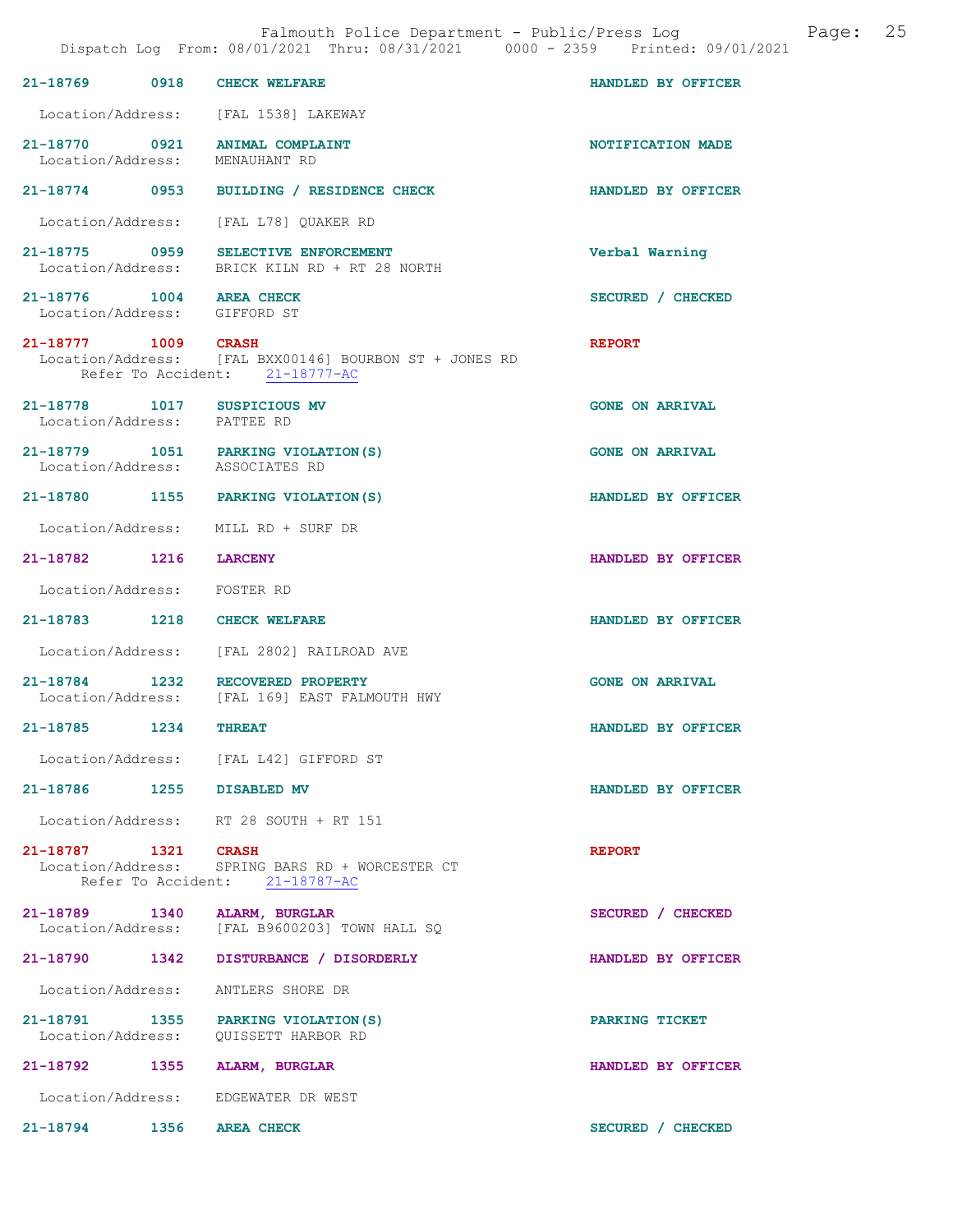|                                                                 |      | Falmouth Police Department - Public/Press Log<br>Dispatch Log From: 08/01/2021 Thru: 08/31/2021 0000 - 2359 Printed: 09/01/2021 | 26<br>Page:        |
|-----------------------------------------------------------------|------|---------------------------------------------------------------------------------------------------------------------------------|--------------------|
|                                                                 |      | Location/Address: [FAL 46] CHAPOQUOIT RD                                                                                        |                    |
| 21-18795 1410                                                   |      | <b>CHECK WELFARE</b>                                                                                                            | HANDLED BY OFFICER |
|                                                                 |      | Location/Address: [FAL BXX00190] DAVIS STRAITS                                                                                  |                    |
| $21 - 18796$<br>Location/Address:                               | 1417 | <b>AREA CHECK</b><br>[FAL B9701202] QUISSETT HARBOR RD                                                                          | SECURED / CHECKED  |
| 21-18797 1417<br>Location/Address:                              |      | <b>ASSIST CITIZEN</b><br>[FAL BXX00291] EAST FALMOUTH HWY                                                                       | REF DNR            |
| 21-18798 1424<br>Location/Address:                              |      | <b>ABANDONED 911</b><br>[FAL BXX00372] CLINTON AVE                                                                              | SECURED / CHECKED  |
| 21-18799 1428<br>Location/Address:                              |      | <b>CRASH</b><br>[FAL 706] MAIN ST                                                                                               | UNABLE TO LOCATE   |
| 21-18801 1456                                                   |      | <b>CHECK WELFARE</b>                                                                                                            | HANDLED BY OFFICER |
| Location/Address:                                               |      | REDLANDS RD                                                                                                                     |                    |
| 21-18802 1501                                                   |      | <b>ERRATIC MV</b>                                                                                                               | HANDLED BY OFFICER |
| Location/Address:                                               |      | NORTH FALMOUTH HWY                                                                                                              |                    |
| 21-18803 1509<br>Location/Address:                              |      | <b>ASSIST CITIZEN</b><br>[FAL 1343] BLACKSMITH SHOP RD                                                                          | NOTIFICATION MADE  |
| 21-18804 1537                                                   |      | ALARM, BURGLAR                                                                                                                  | CANCELLED INCIDENT |
| Location/Address:                                               |      | [FAL 3151] SANDWICH RD                                                                                                          |                    |
| 21-18805 1616                                                   |      | ALARM, BURGLAR                                                                                                                  | HANDLED BY OFFICER |
| Location/Address:                                               |      | [FAL 2957] CORDWOOD LANDING RD                                                                                                  |                    |
| 21-18806 1619                                                   |      | MOTOR VEHICLE STOP<br>Location/Address: [FAL FPD] MAIN ST<br>Refer To Incident: 21-18806-OF                                     | <b>REPORT</b>      |
|                                                                 |      | 21-18807 1628 FOLLOW UP INVESTIGATION                                                                                           | HANDLED BY OFFICER |
|                                                                 |      | Location/Address: [FAL FPD] MAIN ST                                                                                             |                    |
| 21-18809 1652 CRASH, HIT/RUN                                    |      | Location/Address: [FAL BXX00818] WATER ST<br>Refer To Accident: 21-18809-AC<br>Refer To Incident: 21-18809-OF                   | <b>REPORT</b>      |
| 21-18813 1751                                                   |      | PARKING VIOLATION (S)                                                                                                           | HANDLED BY OFFICER |
|                                                                 |      | Location/Address: SPECTACLE POND DR                                                                                             |                    |
| 21-18812 1753 Admin Services                                    |      |                                                                                                                                 | HANDLED BY OFFICER |
|                                                                 |      | Location/Address: [FAL FPD] MAIN ST                                                                                             |                    |
| 21-18815 1840 ASSIST FIRE DEPT<br>Location/Address: SEASCAPE LN |      |                                                                                                                                 | <b>REF OTHER</b>   |
| 21-18816 1851 AREA CHECK                                        |      |                                                                                                                                 | HANDLED BY OFFICER |
| Location/Address:                                               |      | MAIN ST                                                                                                                         |                    |
| 21-18818 1856 UNWANTED GUEST                                    |      |                                                                                                                                 | HANDLED BY OFFICER |
|                                                                 |      | Location/Address: [FAL B0200069] TEATICKET HWY                                                                                  |                    |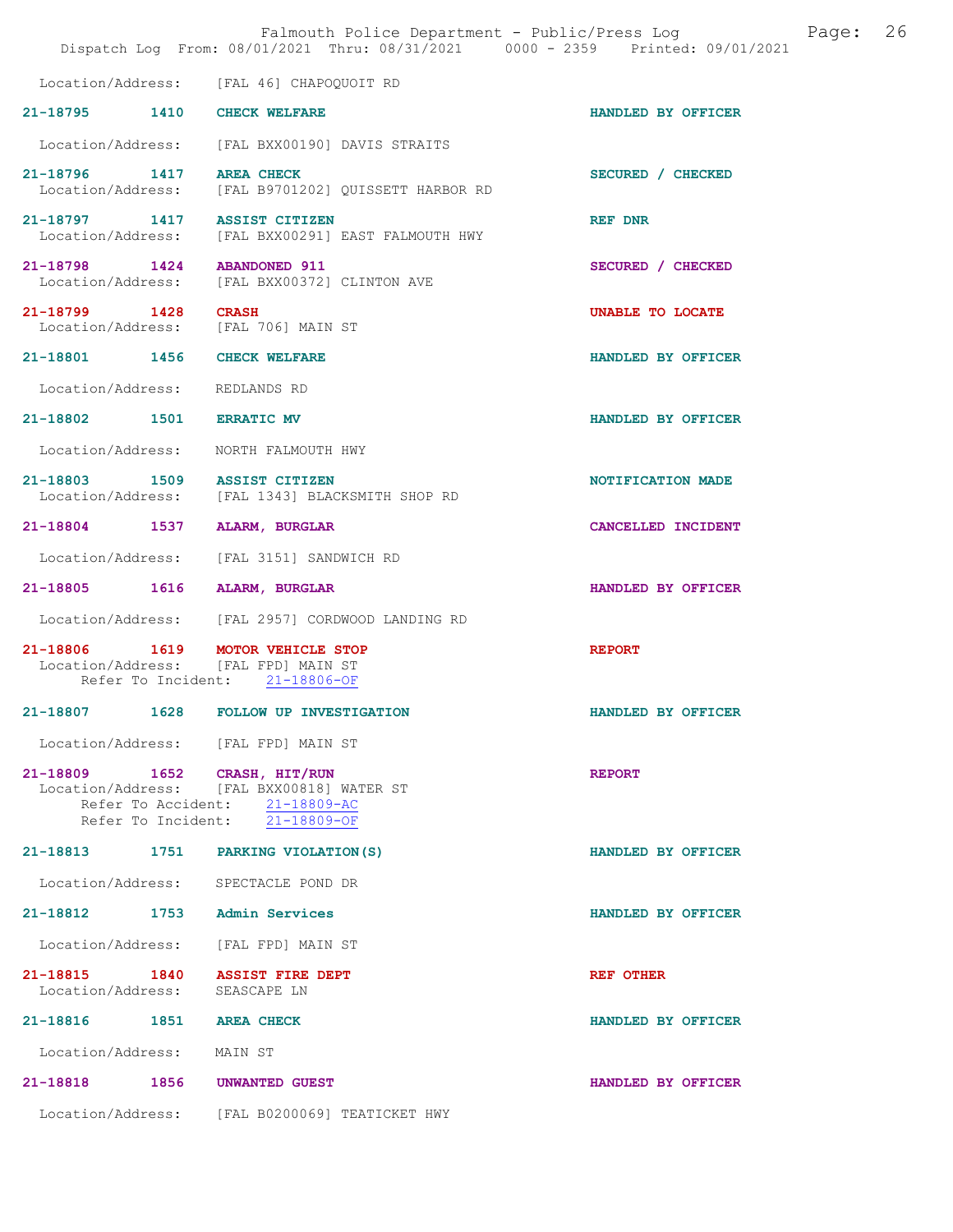|                                                                 | Dispatch Log From: 08/01/2021 Thru: 08/31/2021 0000 - 2359 Printed: 09/01/2021           | Falmouth Police Department - Public/Press Log | Page: | 27 |
|-----------------------------------------------------------------|------------------------------------------------------------------------------------------|-----------------------------------------------|-------|----|
| Location/Address: [FAL 880] MAIN ST                             | 21-18822 1937 Harassment Order Service                                                   | <b>SERVED IN HAND</b>                         |       |    |
| 21-18823 2019 ANIMAL COMPLAINT                                  | Location/Address: RT 28 SOUTH + BRICK KILN RD                                            | NOTIFICATION MADE                             |       |    |
|                                                                 | 21-18824 2034 SUICIDE ATTEMPT / THREAT<br>Location/Address: CLUB VALLEY DR + SANDWICH RD | UNABLE TO LOCATE                              |       |    |
| 21-18825 2108 ASSIST CITIZEN<br>Location/Address: FAIRMOUNT AVE | Refer To Incident: 21-18825-OF                                                           | <b>REPORT</b>                                 |       |    |
|                                                                 | 21-18826 2118 LOUD MUSIC / PARTY / NOISES                                                | HANDLED BY OFFICER                            |       |    |
| Location/Address: ARD RIGH RD                                   |                                                                                          |                                               |       |    |
|                                                                 | 21-18827 2129 DISTURBANCE / DISORDERLY<br>Location/Address: [FAL B9600012] DEPOT AVE     | UNABLE TO LOCATE                              |       |    |
| 21-18828 2134 ASSIST CITIZEN<br>Location/Address: PALMER AVE    |                                                                                          | SECURED / CHECKED                             |       |    |
|                                                                 | 21-18829 2143 LOUD MUSIC / PARTY / NOISES                                                | HANDLED BY OFFICER                            |       |    |
| Location/Address: JAMIE LN                                      |                                                                                          |                                               |       |    |
| 21-18830 2152 LARCENY                                           | Location/Address: [FAL BXX00963] QUISSETT AVE<br>Refer To Incident: 21-18830-OF          | <b>REPORT</b>                                 |       |    |
| 21-18831 2206 ERRATIC MV<br>Location/Address: RT 151 + RANCH RD |                                                                                          | UNABLE TO LOCATE                              |       |    |
| 21-18833 2217 VANDALISM<br>Location/Address: MAPLE ST           | Refer To Incident: 21-18833-OF                                                           | <b>REPORT</b>                                 |       |    |
| 21-18834 2224 CHECK WELFARE                                     |                                                                                          | HANDLED BY OFFICER                            |       |    |
| Location/Address: MILL FARM WAY                                 |                                                                                          |                                               |       |    |
| 21-18835<br>2225                                                | <b>ASSIST CITIZEN</b>                                                                    | HANDLED BY OFFICER                            |       |    |
|                                                                 | Location/Address: [FAL B9600025] DAVISVILLE RD                                           |                                               |       |    |
| 21-18836 2232 PARKING VIOLATION(S)                              | Location/Address: [FAL 159] GRAND AVE                                                    | <b>REF OTHER</b>                              |       |    |
| 21-18837 2247 SUSPICIOUS PERSON(S)<br>Location/Address:         | WATER ST                                                                                 | UNABLE TO LOCATE                              |       |    |
| Location/Address: GUNNING POINT AVE                             | 21-18838 2247 LOUD MUSIC / PARTY / NOISES                                                | NO VIOLATION                                  |       |    |
| 21-18839<br>2253                                                | DISTURBANCE / DISORDERLY                                                                 | HANDLED BY OFFICER                            |       |    |
| Location/Address:                                               | JAMIE LN                                                                                 |                                               |       |    |
| 21-18840 2310 ERRATIC MV<br>Location/Address:                   | PENZANCE RD                                                                              | UNABLE TO LOCATE                              |       |    |
| 21-18841 2320 ASSIST CITIZEN                                    |                                                                                          | HANDLED BY OFFICER                            |       |    |
| Location/Address:                                               | WOODS HOLE RD                                                                            |                                               |       |    |
| 21-18842 2327 AREA CHECK                                        | Location/Address: [FAL BXX00329] SCRANTON AVE                                            | SECURED / CHECKED                             |       |    |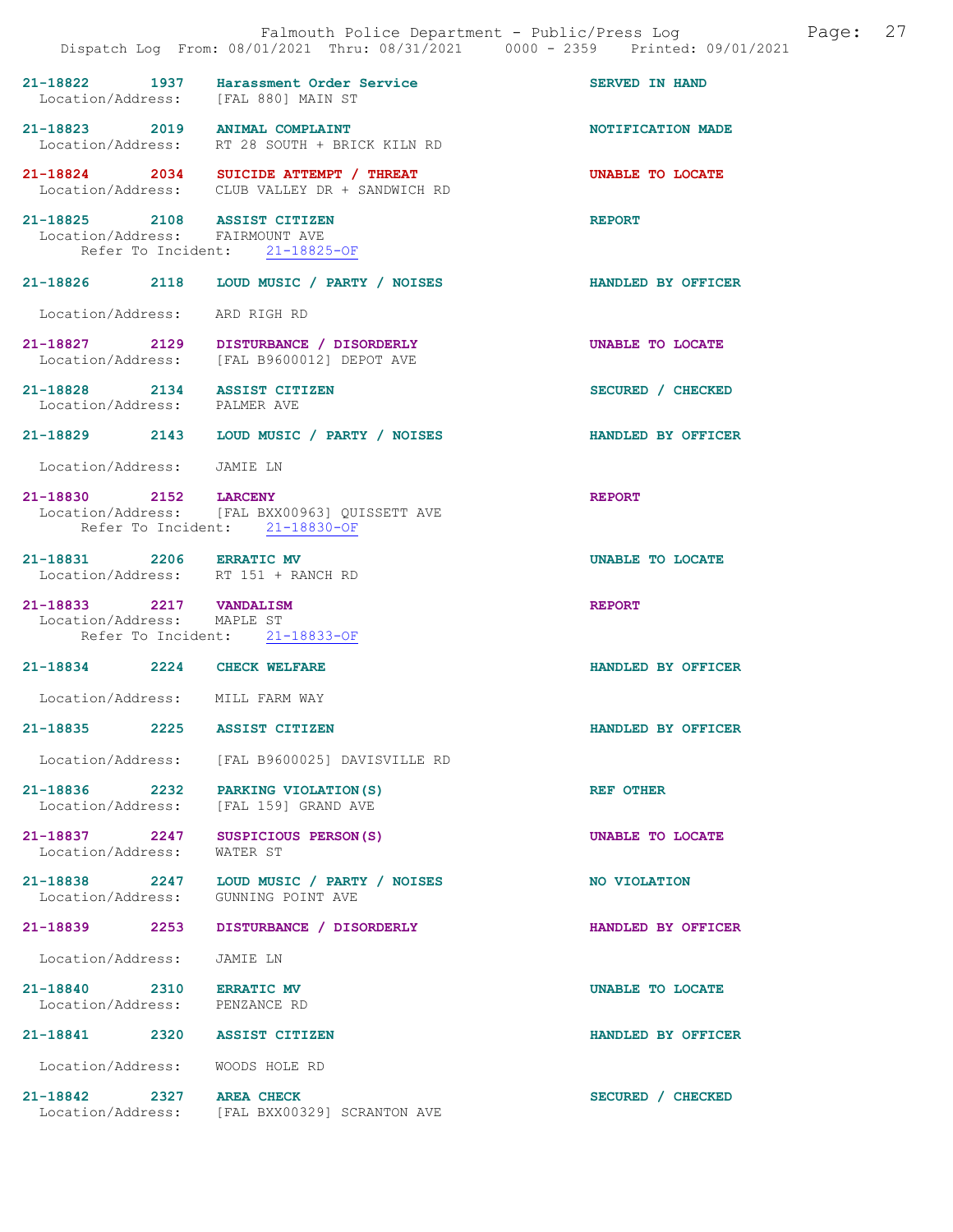|                                                        | Dispatch Log From: 08/01/2021 Thru: 08/31/2021 0000 - 2359 Printed: 09/01/2021                                            | Falmouth Police Department - Public/Press Log Fage: 28 |  |
|--------------------------------------------------------|---------------------------------------------------------------------------------------------------------------------------|--------------------------------------------------------|--|
|                                                        | 21-18843 2331 LOUD MUSIC / PARTY / NOISES HANDLED BY OFFICER                                                              |                                                        |  |
| Location/Address: ANDREA RD                            |                                                                                                                           |                                                        |  |
| 21-18844 2356 AREA CHECK                               |                                                                                                                           | HANDLED BY OFFICER                                     |  |
|                                                        | Location/Address: [FAL BXX00338] TEATICKET HWY                                                                            |                                                        |  |
| For Date: $08/08/2021 -$ Sunday                        |                                                                                                                           |                                                        |  |
|                                                        | 21-18845 0009 CHECK WELFARE<br>Location/Address: WOODS HOLE RD + MULLEN WAY                                               | <b>GONE ON ARRIVAL</b>                                 |  |
|                                                        | 21-18846  0104  LOUD MUSIC / PARTY / NOISES                                                                               | <b>HANDLED BY OFFICER</b>                              |  |
| Location/Address: CROWELL RD                           |                                                                                                                           |                                                        |  |
|                                                        | 21-18847 0119 DISTURBANCE / DISORDERLY<br>Location/Address: [FAL BXX00102] SCRANTON AVE<br>Refer To Incident: 21-18847-OF | <b>REPORT</b>                                          |  |
|                                                        | 21-18848 0120 DISABLED MV<br>Location/Address: [FAL 3202] PALMER AVE                                                      | UNABLE TO LOCATE                                       |  |
|                                                        | 21-18849 0145 BUILDING / RESIDENCE CHECK<br>Location/Address: [FAL 1879] SEATUCKET RD                                     | SECURED / CHECKED                                      |  |
|                                                        | 21-18851 0149 BUILDING / RESIDENCE CHECK<br>Location/Address: [FAL B9600025] DAVISVILLE RD                                | SECURED / CHECKED                                      |  |
|                                                        | 21-18850 0150 BUILDING / RESIDENCE CHECK<br>Location/Address: [FAL B9600031] MARAVISTA AVE EXT                            | SECURED / CHECKED                                      |  |
| Location/Address: SWALLOW ST                           | 21-18852 0153 BUILDING / RESIDENCE CHECK                                                                                  | SECURED / CHECKED                                      |  |
|                                                        | 21-18853 0153 BUILDING / RESIDENCE CHECK<br>Location/Address: [FAL B9600178] BERKELEY DR                                  | SECURED / CHECKED                                      |  |
| 21-18854 0157 AREA CHECK                               | Location/Address: [FAL B9600047] TEATICKET HWY                                                                            | SECURED / CHECKED                                      |  |
| 21-18855 0205 UNWANTED GUEST                           | Location/Address: [FAL B9900230] JONES RD                                                                                 | <b>TRANSPORT</b>                                       |  |
|                                                        | 21-18856 0217 PARKING VIOLATION(S)<br>Location/Address: [FAL B9600203] TOWN HALL SQ                                       | NO VIOLATION                                           |  |
| 21-18857 0228 CHECK WELFARE                            |                                                                                                                           | HANDLED BY OFFICER                                     |  |
|                                                        | Location/Address: [FAL 3175] DAVIS STRAITS                                                                                |                                                        |  |
|                                                        | 21-18858 0242 PARKING VIOLATION(S)                                                                                        | HANDLED BY OFFICER                                     |  |
|                                                        | Location/Address: [FAL B9600261] MAIN ST                                                                                  |                                                        |  |
| 21-18859 0249 CRASH<br>Location/Address: WOODS HOLE RD | Refer To Accident: 21-18859-AC                                                                                            | <b>REPORT</b>                                          |  |
| 21-18860 0310 ASSIST CITIZEN                           |                                                                                                                           | HANDLED BY OFFICER                                     |  |
|                                                        | Location/Address: [FAL BXX00016] TEATICKET HWY                                                                            |                                                        |  |
| 21-18861 0331 ASSIST CITIZEN                           | Location/Address: [FAL BXX00016] TEATICKET HWY<br>Refer To Incident: 21-18861-OF                                          | <b>REPORT</b>                                          |  |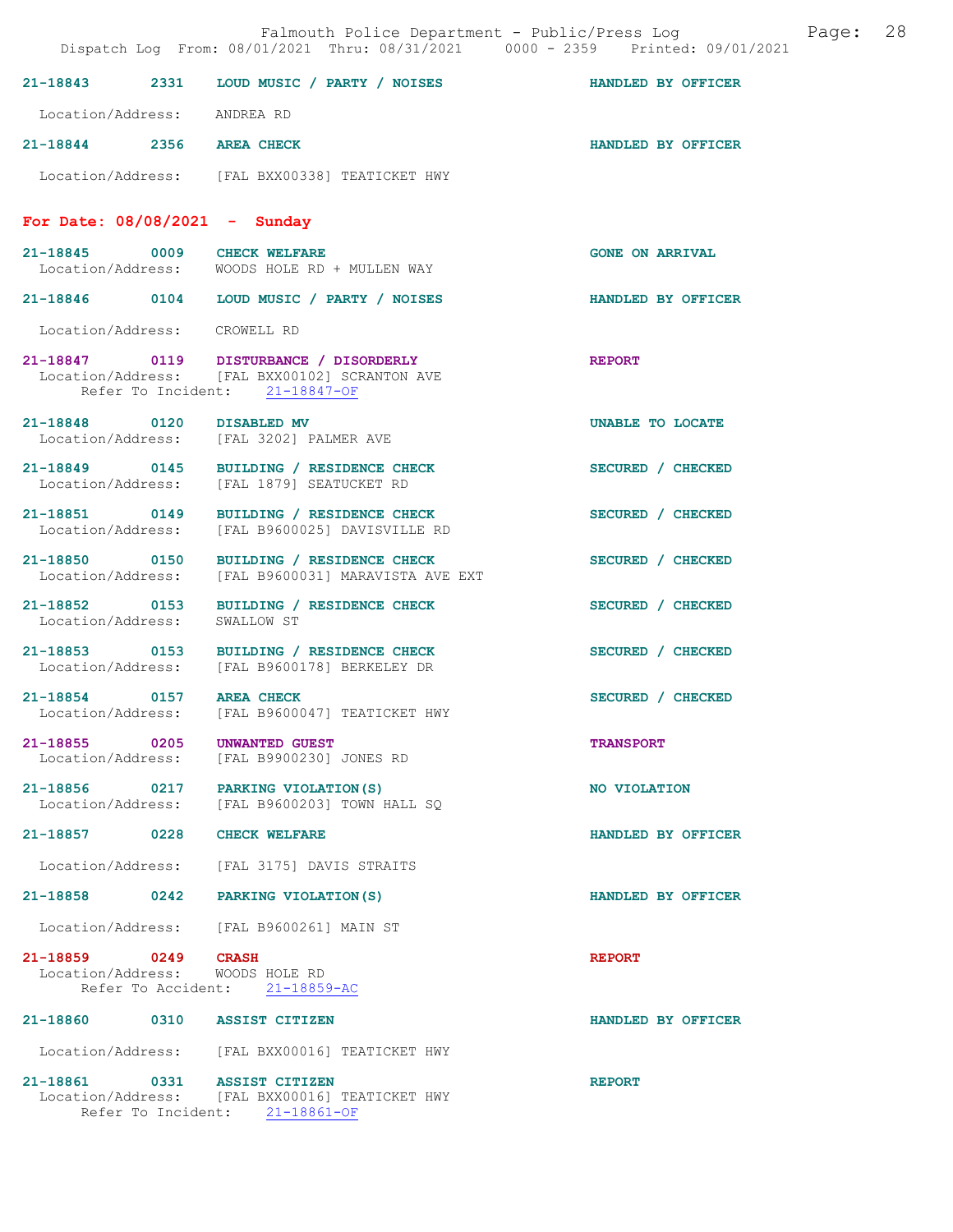|                                    |      | Falmouth Police Department - Public/Press Log<br>Dispatch Log From: 08/01/2021 Thru: 08/31/2021 0000 - 2359 Printed: 09/01/2021 | 29<br>Page:            |
|------------------------------------|------|---------------------------------------------------------------------------------------------------------------------------------|------------------------|
| 21-18862 0350                      |      | BUILDING / RESIDENCE CHECK<br>Location/Address: [FAL B9600051] HATCHVILLE RD                                                    | SECURED / CHECKED      |
|                                    |      | 21-18863 0354 BUILDING / RESIDENCE CHECK<br>Location/Address: [FAL 302] SANDWICH RD                                             | SECURED / CHECKED      |
| 21-18864 0400                      |      | <b>FOLLOW UP INVESTIGATION</b>                                                                                                  | HANDLED BY OFFICER     |
| Location/Address:                  |      | [FAL B9600162] SIMPSON LN                                                                                                       |                        |
| 21-18865 0619                      |      | <b>ABANDONED 911</b>                                                                                                            | HANDLED BY OFFICER     |
| Location/Address:                  |      | [FAL 256] ROBBINS RD                                                                                                            |                        |
| 21-18867 0657                      |      | <b>LARCENY</b>                                                                                                                  | HANDLED BY OFFICER     |
|                                    |      | Location/Address: [FAL 3180] DAVIS STRAITS                                                                                      |                        |
| 21-18869                           | 0717 | Admin Services                                                                                                                  | HANDLED BY OFFICER     |
| Location/Address:                  |      | [FAL FPD] MAIN ST                                                                                                               |                        |
| 21-18870 0800                      |      | <b>OTHER TRAFFIC</b>                                                                                                            | HANDLED BY OFFICER     |
| Location/Address:                  |      | NASHAWENA ST + LITTLE ISLAND RD                                                                                                 |                        |
| 21-18871 0853<br>Location/Address: |      | <b>CHECK WELFARE</b><br>[FAL 1471] RT 151                                                                                       | UNABLE TO LOCATE       |
| 21-18873 0945<br>Location/Address: |      | <b>ALARM, BURGLAR</b><br>[FAL B9601693] CAPE WOODS DR                                                                           | <b>UNFOUNDED</b>       |
| 21-18874 0947                      |      | DISTURBANCE / DISORDERLY                                                                                                        | CANCELLED INCIDENT     |
| Location/Address:                  |      | [FAL 1920] DAVIS STRAITS                                                                                                        |                        |
| $21 - 18876$                       | 1011 | <b>TRAFFIC HAZARD</b><br>Location/Address: [FAL 169] EAST FALMOUTH HWY                                                          | <b>UNFOUNDED</b>       |
| 21-18877 1018                      |      | <b>TRAFFIC HAZARD</b><br>Location/Address: MOONAKIS RD + WAQUOIT HWY                                                            | <b>GONE ON ARRIVAL</b> |
| 21-18879                           | 1048 | <b>ASSIST CITIZEN</b>                                                                                                           | HANDLED BY OFFICER     |
|                                    |      | Location/Address: [FAL FPD] MAIN ST                                                                                             |                        |
|                                    |      | 21-18880 1059 ANIMAL COMPLAINT<br>Location/Address: ELM RD + LOCUST ST                                                          | REF DNR                |
| 21-18881 1109 CHECK WELFARE        |      |                                                                                                                                 | HANDLED BY OFFICER     |
| Location/Address: WOODRISE         |      |                                                                                                                                 |                        |
| 21-18882 1113 CRASH, HIT/RUN       |      | Location/Address: [FAL B9601729] TURNER RD<br>Refer To Accident: 21-18882-AC                                                    | <b>REPORT</b>          |
| Location/Address: OCEAN VIEW AVE   |      | 21-18883 1146 PARKING VIOLATION (S)                                                                                             | PARKING TICKET         |
| Location/Address: WEST AVE         |      | 21-18891 1200 PARKING VIOLATION (S)                                                                                             | <b>CITATION ISSUED</b> |
| 21-18885 1220 OTHER TRAFFIC        |      |                                                                                                                                 | HANDLED BY OFFICER     |
| Location/Address:                  |      | JEWELERS AVE                                                                                                                    |                        |
| Location/Address: MOSES RD         |      | 21-18886 1227 PARKING VIOLATION (S)                                                                                             | PARKING TICKET         |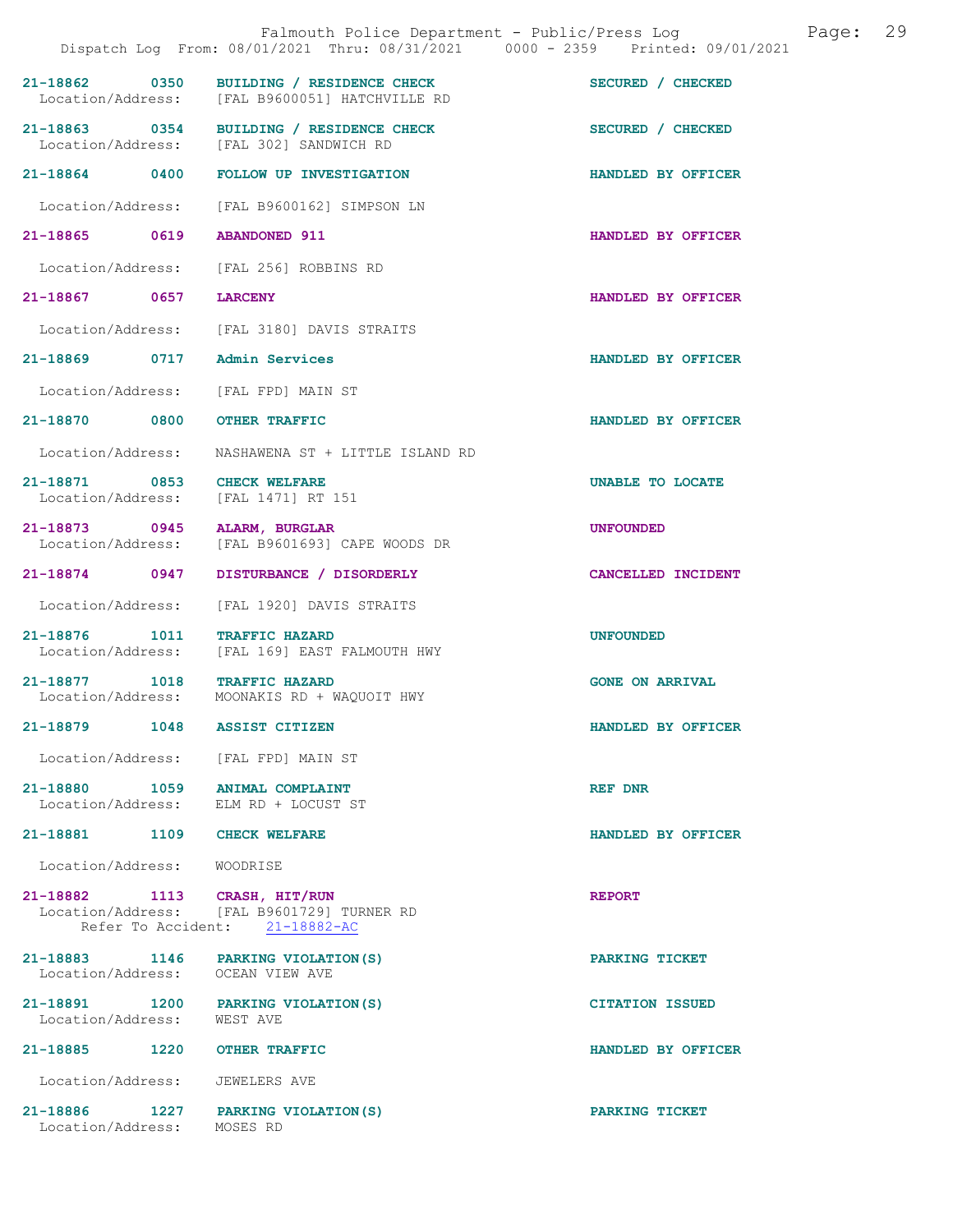|                                                                    | 21-18887 1232 RECOVERED PROPERTY<br>Location/Address: [FAL 3199] TEATICKET HWY<br>Refer To Incident: 21-18887-OF  | <b>REPORT</b>      |
|--------------------------------------------------------------------|-------------------------------------------------------------------------------------------------------------------|--------------------|
| 21-18888 1304 ERRATIC MV<br>Location/Address: HILLCREST DR         |                                                                                                                   | UNABLE TO LOCATE   |
| 21-18889 1321 DISABLED MV                                          |                                                                                                                   | HANDLED BY OFFICER |
|                                                                    | Location/Address: [FAL B9700996] JEWELERS AVE                                                                     |                    |
| 21-18890 1345 Admin Services                                       |                                                                                                                   | HANDLED BY OFFICER |
| Location/Address: [FAL FPD] MAIN ST                                |                                                                                                                   |                    |
|                                                                    | 21-18893 1439 LOUD MUSIC / PARTY / NOISES<br>Location/Address: BEDFORD ST + MARAVISTA AVE                         | UNABLE TO LOCATE   |
| 21-18899 1706 RECOVERED PROPERTY<br>Location/Address: RED OAK CIR  |                                                                                                                   | <b>REPORT</b>      |
|                                                                    | Refer To Incident: 21-18899-OF                                                                                    |                    |
|                                                                    | 21-18898 1707 BUILDING / RESIDENCE CHECK<br>Location/Address: [FAL LZ9] SANDWICH RD                               | SECURED / CHECKED  |
| 21-18900 1719 TRAFFIC HAZARD                                       |                                                                                                                   | HANDLED BY OFFICER |
|                                                                    | Location/Address: RED BROOK RD + OVERLOOK CIR                                                                     |                    |
| Location/Address: EAST RIDGE RD                                    | 21-18902 1753 DISTURBANCE / DISORDERLY<br>Refer To Incident: 21-18902-OF                                          | <b>REPORT</b>      |
|                                                                    | 21-18903 1754 PARKING VIOLATION (S)                                                                               | <b>UNFOUNDED</b>   |
|                                                                    | Location/Address: GRAND AVE + TOWER HOUSE RD                                                                      |                    |
| 21-18905 1823 AREA CHECK                                           |                                                                                                                   | HANDLED BY OFFICER |
| Location/Address: MAIN ST                                          |                                                                                                                   |                    |
| 21-18906 1839 RECOVERED PROPERTY                                   |                                                                                                                   | HANDLED BY OFFICER |
|                                                                    | Location/Address: [FAL B0300087] WATER ST                                                                         |                    |
|                                                                    | 21-18907 1850 DISTURBANCE / DISORDERLY                                                                            | HANDLED BY OFFICER |
|                                                                    | Location/Address: [FAL 1545] GRAND AVE<br>Refer To Incident: 21-18907-OF                                          |                    |
| 21-18908 1902 MISSING PERSON<br>Location/Address: CEDAR MEADOWS DR | Refer To Incident: 21-18908-OF                                                                                    | <b>REPORT</b>      |
| 21-18909 1909 Water Complaint                                      | Location/Address: [FAL 2887] HAYWAY RD                                                                            | NOTIFICATION MADE  |
| 21-18910 1910 SUSPICIOUS MV                                        |                                                                                                                   | HANDLED BY OFFICER |
|                                                                    | Location/Address: SADYS LN + ANTLERS SHORE DR                                                                     |                    |
|                                                                    | 21-18912 1958 SUICIDE ATTEMPT / THREAT<br>Location/Address: THOMAS B LANDERS RD<br>Refer To Incident: 21-18912-OF | <b>REPORT</b>      |
|                                                                    | 21-18913 2005 BUILDING / RESIDENCE CHECK<br>Location/Address: [FAL B9600051] HATCHVILLE RD                        | SECURED / CHECKED  |
| 21-18915 2017                                                      | <b>CRASH</b>                                                                                                      | Arrest(s) Made     |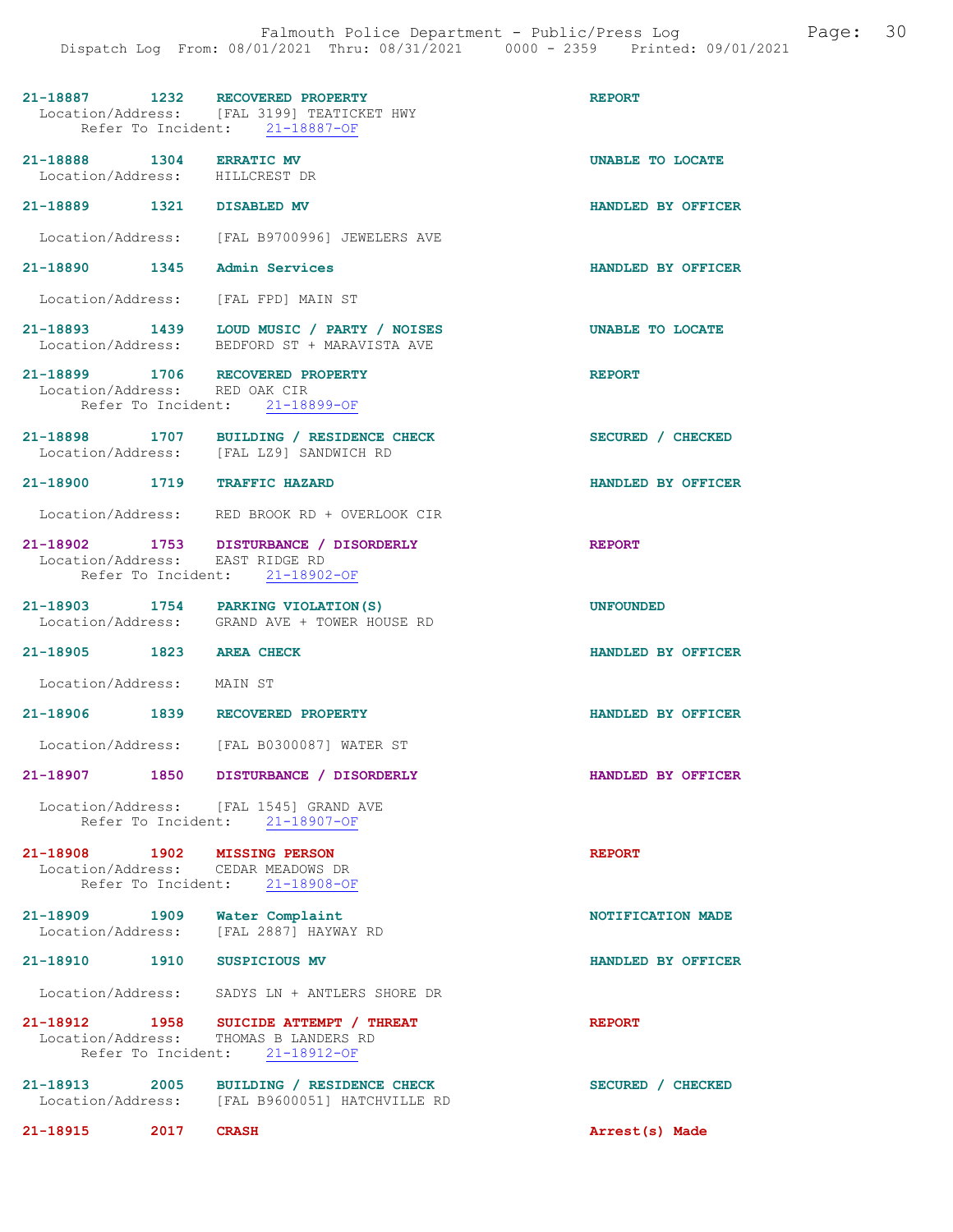|                                               | Falmouth Police Department - Public/Press Log<br>Dispatch Log From: 08/01/2021 Thru: 08/31/2021 0000 - 2359 Printed: 09/01/2021 | Page:              | 31 |
|-----------------------------------------------|---------------------------------------------------------------------------------------------------------------------------------|--------------------|----|
| Location/Address:                             | OLD BARNSTABLE RD<br>Refer To Accident: 21-18915-AC<br>Refer To Arrest: 21-18915-AR                                             |                    |    |
|                                               | Arrest: DRISCOLL, MICHAEL J<br>Address: 71 BEACH ST SHARON, MA                                                                  |                    |    |
|                                               | Age: 77<br>Charges: OUI-LIQUOR OR .08%<br>NEGLIGENT OPERATION OF MOTOR VEHICLE c90 \$24(2)(a) (OTE)<br>MARKED LANES VIOLATION   |                    |    |
| 21-18916 2052 ERRATIC MV                      |                                                                                                                                 | HANDLED BY OFFICER |    |
|                                               | Location/Address: BRICK KILN RD + LOCUSTFIELD RD                                                                                |                    |    |
|                                               | 21-18917 2145 LOUD MUSIC / PARTY / NOISES                                                                                       | HANDLED BY OFFICER |    |
| Location/Address:                             | OLD BARNSTABLE RD                                                                                                               |                    |    |
|                                               | 21-18919 2241 ALARM, BURGLAR<br>Location/Address: [FAL 180] MAIN ST                                                             | SECURED / CHECKED  |    |
| 21-18920 2259 AREA CHECK                      |                                                                                                                                 | HANDLED BY OFFICER |    |
| Location/Address: LOCUST ST                   |                                                                                                                                 |                    |    |
|                                               | 21-18921 2309 LOUD MUSIC / PARTY / NOISES                                                                                       | HANDLED BY OFFICER |    |
| Location/Address:                             | OLD BARNSTABLE RD                                                                                                               |                    |    |
|                                               | 21-18922 2332 RECOVERED PROPERTY<br>Location/Address: [FAL 964] TEATICKET HWY<br>Refer To Incident: 21-18922-OF                 | <b>REPORT</b>      |    |
| 21-18923 2336 AREA CHECK                      |                                                                                                                                 | HANDLED BY OFFICER |    |
|                                               | Location/Address: [FAL 640] ACAPESKET RD                                                                                        |                    |    |
| Location/Address: SWALLOW ST                  | 21-18924 2350 BUILDING / RESIDENCE CHECK                                                                                        | SECURED / CHECKED  |    |
|                                               | 21-18925 2357 BUILDING / RESIDENCE CHECK<br>Location/Address: [FAL B9600031] MARAVISTA AVE EXT                                  | SECURED / CHECKED  |    |
|                                               | For Date: $08/09/2021$ - Monday                                                                                                 |                    |    |
| 21-18926 0016                                 | BUILDING / RESIDENCE CHECK<br>Location/Address: [FAL 964] TEATICKET HWY                                                         | SECURED / CHECKED  |    |
|                                               | 21-18927 0018 BUILDING / RESIDENCE CHECK<br>Location/Address: [FAL B9600074] TEATICKET HWY                                      | SECURED / CHECKED  |    |
| 21-18928 0028<br>Location/Address:            | BUILDING / RESIDENCE CHECK<br>[FAL B9600178] BERKELEY DR                                                                        | SECURED / CHECKED  |    |
| 21-18929 0038<br>Location/Address:            | BUILDING / RESIDENCE CHECK<br>[FAL B9600028] JONES RD                                                                           | SECURED / CHECKED  |    |
| 21-18930 0039<br>Location/Address:            | BUILDING / RESIDENCE CHECK<br>[FAL B9800292] DAVIS STRAITS                                                                      | SECURED / CHECKED  |    |
| Location/Address:                             | 21-18931 0046 AREA CHECK<br>[FAL B9600084] TER HEUN DR                                                                          | SECURED / CHECKED  |    |
| 21-18932 0056 AREA CHECK<br>Location/Address: | MBL ST                                                                                                                          | SECURED / CHECKED  |    |
|                                               | 21-18933 0058 BUILDING / RESIDENCE CHECK<br>Location/Address: [FAL B9600029] KATHARINE LEE BATES                                | SECURED / CHECKED  |    |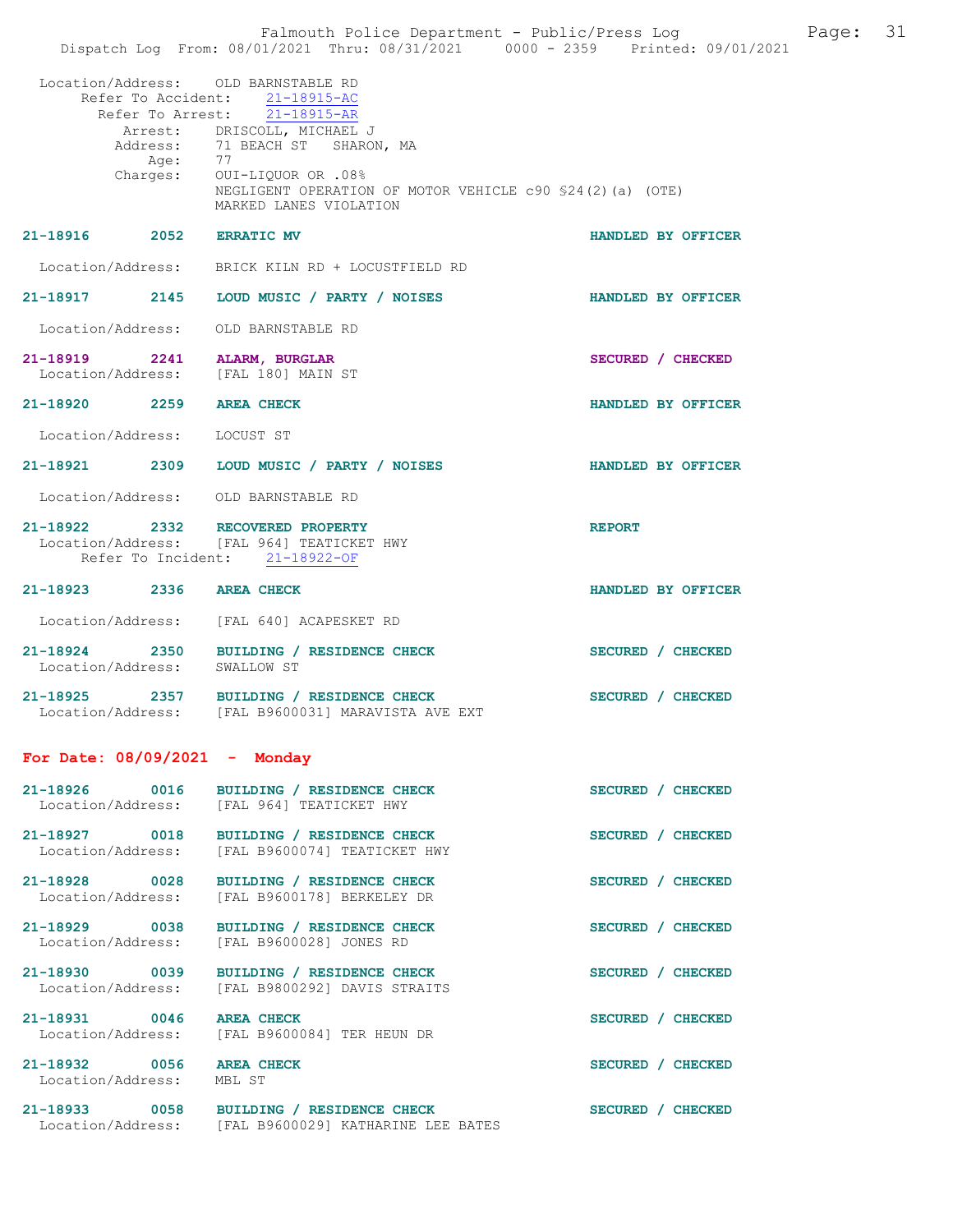21-18934 0102 BUILDING / RESIDENCE CHECK SECURED / CHECKED Location/Address: [FAL B9600027] LAKEVIEW AVE [FAL B9600027] LAKEVIEW AVE

21-18935 0132 BUILDING / RESIDENCE CHECK<br>
Location/Address: [FAL BXX00810] MAIN ST

21-18936 0148 BUILDING / RESIDENCE CHECK SECURED / CHECKED Location/Address: [FAL 1879] SEATUCKET RD

21-18937 0157 AREA CHECK SECURED / CHECKED

Location/Address: LUSCOMBE AVE

Location/Address: BOXBERRY HILL RD

Location/Address: [FAL B9600030] OLD MAIN RD

Location/Address: [FAL B0100017] NORTH FALMOUTH HWY

Location/Address: [FAL BXX00147] THOMAS B LANDERS RD

21-18948 0615 ABANDONED 911 HANDLED BY OFFICER

Location/Address: [FAL BXX00147] THOMAS B LANDERS RD

21-18950 0840 Admin Services HANDLED BY OFFICER

Location/Address: [FAL FPD] MAIN ST

Location/Address: HARBORVIEW DR

21-18953 0929 ASSIST CITIZEN HANDLED BY OFFICER

Location/Address: EDGEWATER DR EAST

21-18954 0938 ABANDONED 911 HANDLED BY OFFICER

Location/Address: [FAL B9700694] GREEN COVE LN

21-18958 1011 CRASH REPORT Location/Address: [FAL B9600260] ALMA RD + FALMOUTH HEIGHTS RD Refer To Accident: 21-18961 1045 OVERDOSE HANDLED BY OFFICER

Location/Address: [FAL 2400] RAILROAD AVE

21-18962 1050 Illegal Dumping 1000 NOTIFICATION MADE [FAL 588] SPRING BARS RD

 Location/Address: [FAL BXX00647] WOODS HOLE RD 21-18938 0202 PARKING VIOLATION(S) NO VIOLATION

21-18939 0228 BUILDING / RESIDENCE CHECK SECURED / CHECKED Location/Address: [FAL 3214] HATCHVILLE RD

Location/Address: [FAL BXX00810] MAIN ST

[FAL 1879] SEATUCKET RD

[FAL 3214] HATCHVILLE RD

21-18940 0232 PARKING VIOLATION(S) NO VIOLATION Location/Address: [FAL B9600203] TOWN HALL SQ

21-18941 0237 BUILDING / RESIDENCE CHECK SECURED / CHECKED

21-18942 0249 BUILDING / RESIDENCE CHECK SECURED / CHECKED

21-18943 0253 BUILDING / RESIDENCE CHECK SECURED / CHECKED

21-18944 0319 BUILDING / RESIDENCE CHECK<br>
Location/Address: [FAL B9700958] EAST FALMOUTH HWY [FAL B9700958] EAST FALMOUTH HWY

21-18946 0520 ABANDONED 911 HANDLED BY OFFICER

21-18951 0910 PRESERVE PEACE HANDLED BY OFFICER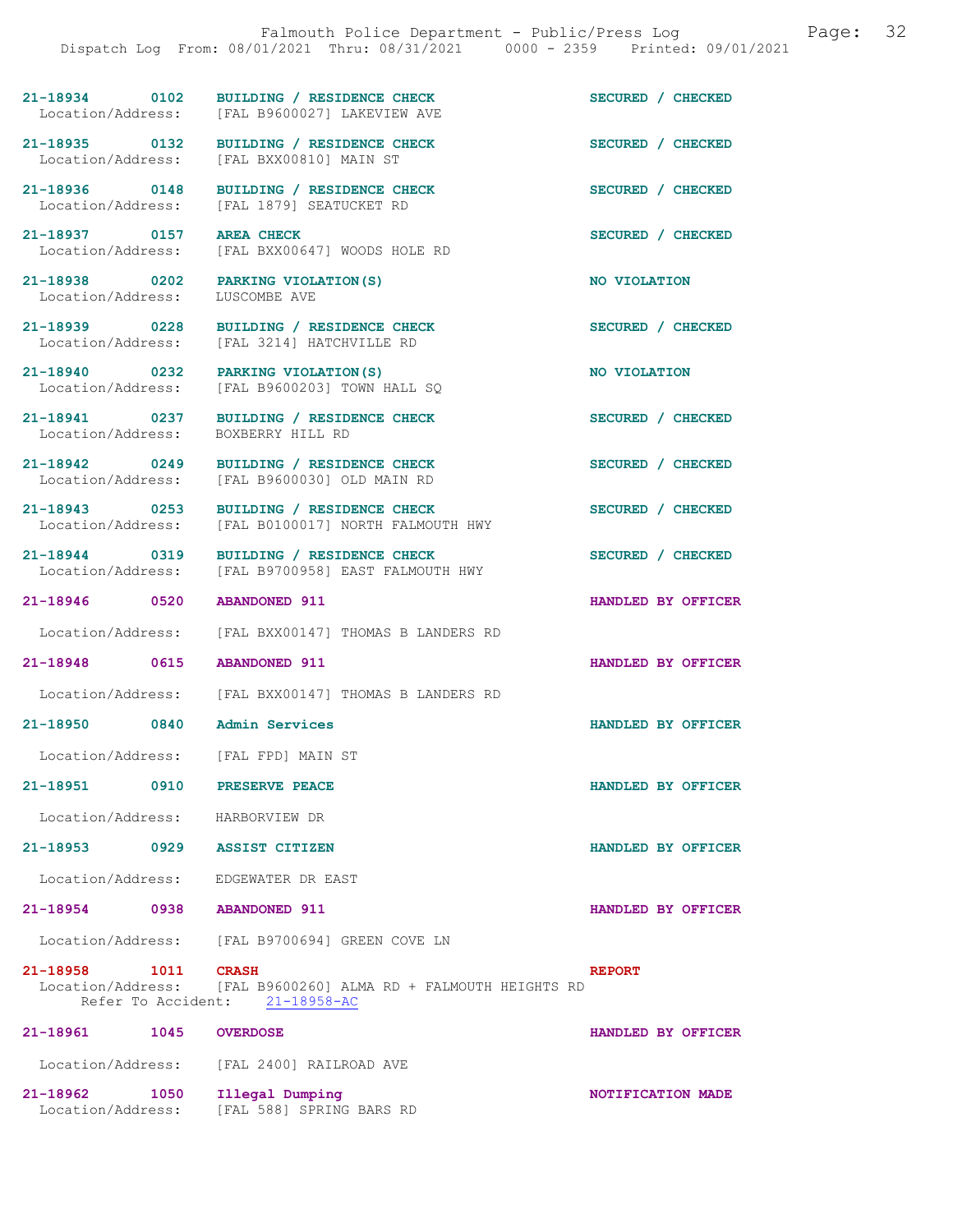| 21-18965 1128 CRASH                                                     | Location/Address: OLD BARNSTABLE RD + HAYWAY RD<br>Refer To Accident: 21-18965-AC | <b>REPORT</b>          |
|-------------------------------------------------------------------------|-----------------------------------------------------------------------------------|------------------------|
| 21-18966 1146 LARCENY<br>Location/Address: WHISTLERS WAY                | Refer To Incident: 21-18966-OF                                                    | <b>REPORT</b>          |
| 21-18968 1259 Admin Services                                            | Location/Address: [FAL B9600326] TEATICKET HWY                                    | <b>SERVED IN HAND</b>  |
| 21-18970 1326 Admin Services                                            |                                                                                   | HANDLED BY OFFICER     |
|                                                                         | Location: [BOU] JOINT BASE CAPE COD                                               |                        |
| 21-18971 1326 RECOVERED PROPERTY<br>Location/Address: [FAL FPD] MAIN ST | Refer To Incident: 21-18971-OF                                                    | <b>REPORT</b>          |
| 21-18972 1347 Admin Services                                            |                                                                                   | HANDLED BY OFFICER     |
| Location/Address: [FAL FPD] MAIN ST                                     |                                                                                   |                        |
| 21-18974 1419 ALARM, BURGLAR                                            |                                                                                   | CANCELLED INCIDENT     |
|                                                                         | Location/Address: [FAL 963] CAIRN RIDGE RD                                        |                        |
| 21-18975 1424 VANDALISM<br>Location/Address: JOHN PARKER RD             | Refer To Incident: 21-18975-OF                                                    | <b>REPORT</b>          |
| 21-18977 1513 AREA CHECK                                                | Location/Address: [FAL B9600012] DEPOT AVE                                        | <b>GONE ON ARRIVAL</b> |
| 21-18978 1516 CRASH<br>Location/Address: BRICK KILN RD                  | Refer To Accident: 21-18978-AC                                                    | <b>REPORT</b>          |
| 21-18981 1546 ATTEMPT TO LOCATE<br>Location/Address: PALMER AVE         |                                                                                   | UNABLE TO LOCATE       |
| 21-18982 1600 ABANDONED 911                                             |                                                                                   | HANDLED BY OFFICER     |
| Location/Address: [FAL 1845] RENEE LN                                   |                                                                                   |                        |
| Location/Address: [FAL 246] MAIN ST                                     | 21-18987 1715 DISTURBANCE / DISORDERLY<br>Refer To Incident: 21-18987-OF          | <b>REPORT</b>          |
| 21-18988 1718 Water Complaint<br>Location/Address: OLD MAIN RD          |                                                                                   | NOTIFICATION MADE      |
| 21-18989 1721 WARRANT SERVICE<br>Location/Address: [FAL FPD] MAIN ST    | Refer To Arrest: 21-18989-AR                                                      | Arrest(s) Made         |
|                                                                         | Arrest: POTTLE, GREGORY W<br>Address: 323 S MAIN ST CHAMBERBURG, PA               |                        |
| Age: 38                                                                 | Charges: FUGITIVE FROM JUSTICE ON COURT WARRANT                                   |                        |
| 21-18990 1728 LOST PROPERTY<br>Location/Address: [FAL FPD] MAIN ST      | Refer To Incident: 21-18990-OF                                                    | <b>REPORT</b>          |
| 21-18992 1738 INTOXICATED PERSON                                        | Location/Address: [FAL B9701178] ELI RD<br>Refer To Incident: 21-18992-OF         | <b>REPORT</b>          |

21-18993 1744 CHECK WELFARE **120 CHECK WELFARE CONE** ON ARRIVAL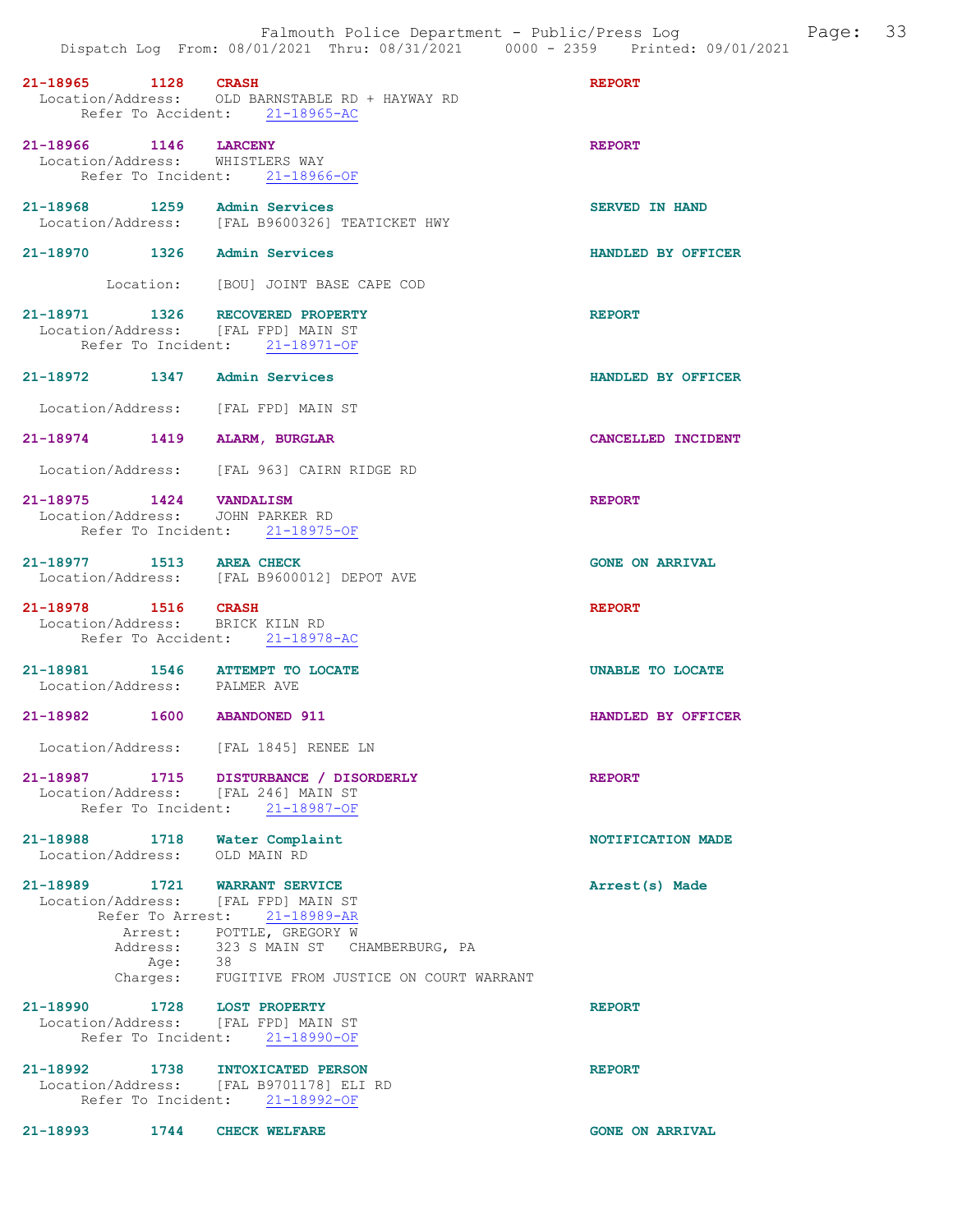|                                | Dispatch Log From: 08/01/2021 Thru: 08/31/2021 0000 - 2359 Printed: 09/01/2021                                           | Falmouth Police Department - Public/Press Log | Page: 34 |
|--------------------------------|--------------------------------------------------------------------------------------------------------------------------|-----------------------------------------------|----------|
|                                | Location/Address: [FAL 1075] TEATICKET HWY                                                                               |                                               |          |
| 21-18994 1744 CHECK WELFARE    |                                                                                                                          | HANDLED BY OFFICER                            |          |
|                                | Location/Address: [FAL 89] SANDWICH RD                                                                                   |                                               |          |
| Location/Address: TERRENCE AVE | 21-18995 1802 INTOXICATED PERSON                                                                                         | HANDLED BY PARTY                              |          |
|                                | 21-18996 1823 ASSAULT, PAST<br>Location/Address: [FAL FPD] MAIN ST<br>Refer To Incident: 21-18996-OF                     | <b>REPORT</b>                                 |          |
| 21-18998 1831 AREA CHECK       | Location/Address: [FAL B9600069] TER HEUN DR<br>Refer To Incident: 21-18998-OF                                           | <b>REPORT</b>                                 |          |
| 21-19001 1907 AREA CHECK       |                                                                                                                          | HANDLED BY OFFICER                            |          |
| Location/Address: INDIANA AVE  |                                                                                                                          |                                               |          |
|                                | 21-19002 1916 Admin Services                                                                                             | HANDLED BY OFFICER                            |          |
|                                | Location/Address: [FAL FPD] MAIN ST                                                                                      |                                               |          |
| Location/Address: JONES RD     | 21-19003 1917 INTOXICATED PERSON<br>Refer To Incident: 21-19003-OF                                                       | <b>REPORT</b>                                 |          |
| 21-19004 1931 CHECK WELFARE    |                                                                                                                          | HANDLED BY OFFICER                            |          |
|                                | Location/Address: [FAL B9600069] TER HEUN DR                                                                             |                                               |          |
|                                | 21-19005 1932 ALARM, BURGLAR                                                                                             | CANCELLED INCIDENT                            |          |
|                                | Location/Address: LITTLE NECK BARS RD                                                                                    |                                               |          |
|                                | 21-19006 1940 Admin Services                                                                                             | HANDLED BY OFFICER                            |          |
|                                | Location/Address: [FAL FPD] MAIN ST                                                                                      |                                               |          |
| $21 - 19009$<br>1947           | RECOVERED PROPERTY                                                                                                       | HANDLED BY OFFICER                            |          |
| Location/Address: TER HEUN DR  |                                                                                                                          |                                               |          |
|                                | 21-19008 1949 ANIMAL COMPLAINT                                                                                           | HANDLED BY OFFICER                            |          |
|                                | Location/Address: [FAL BXX00704] CLINTON AVE                                                                             |                                               |          |
| Location/Address:              | 21-19011 2021 CRASH, HIT/RUN<br>SANDWICH RD                                                                              | HANDLED BY PARTY                              |          |
|                                | 21-19013 2036 DISTURBANCE / DISORDERLY<br>Location/Address: [FAL B9600069] TER HEUN DR<br>Refer To Incident: 21-19013-OF | <b>REPORT</b>                                 |          |
|                                | 21-19016 2152 MOTOR VEHICLE STOP<br>Location/Address: RT 28 NORTH + BRICK KILN RD                                        | Verbal Warning                                |          |
|                                | 21-19017 2206 DISTURBANCE / DISORDERLY                                                                                   | HANDLED BY OFFICER                            |          |
|                                | Location/Address: [FAL B9701178] ELI RD                                                                                  |                                               |          |
| Location/Address:              | 21-19018 2304 ASSIST OTHER AGENCY<br>[FAL B9700958] EAST FALMOUTH HWY                                                    | REF OTHER                                     |          |
| Location/Address:              | 21-19019 2357 BUILDING / RESIDENCE CHECK<br>[FAL B9600031] MARAVISTA AVE EXT                                             | SECURED / CHECKED                             |          |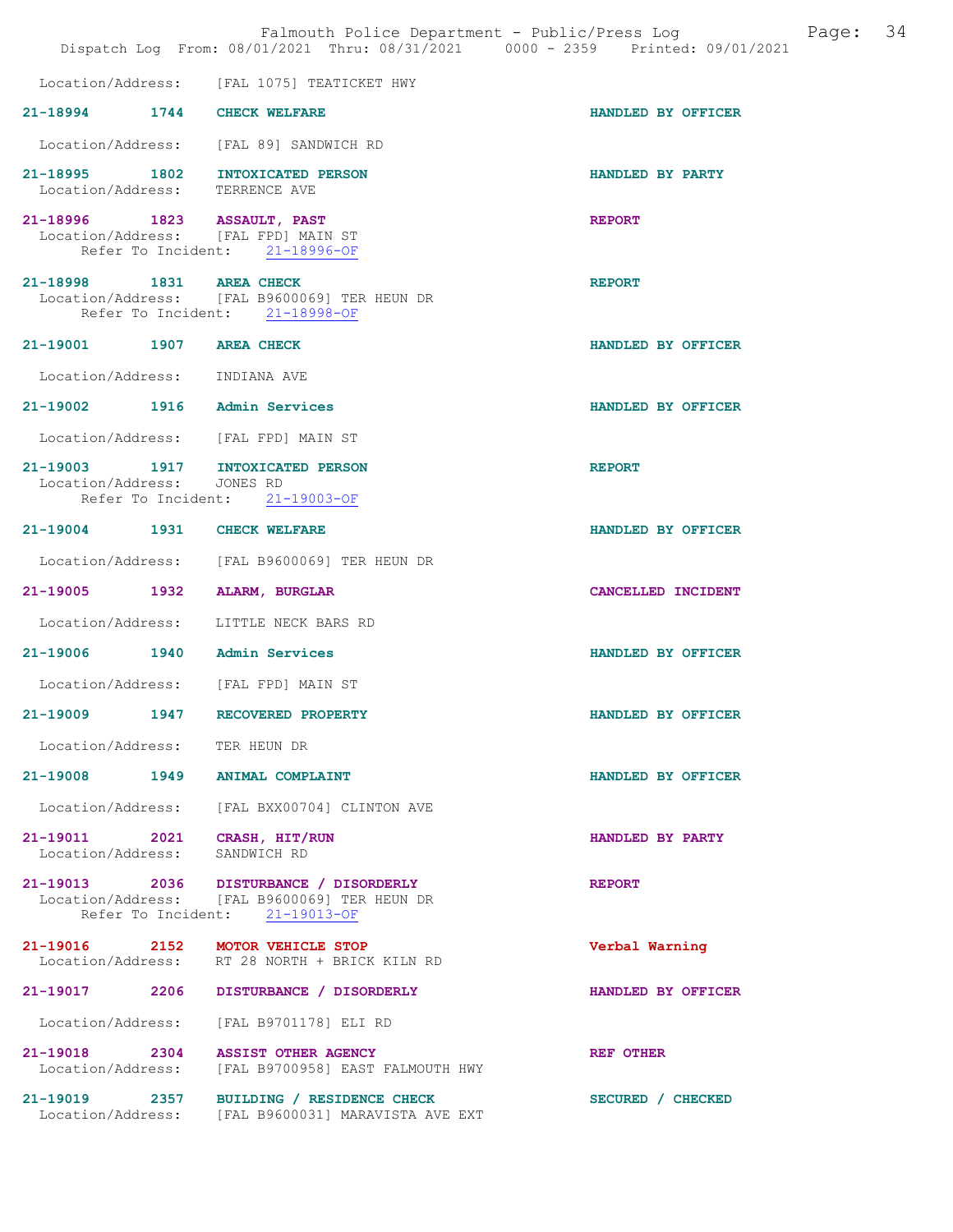| For Date: $08/10/2021$ - Tuesday                         |                                                                                            |                      |
|----------------------------------------------------------|--------------------------------------------------------------------------------------------|----------------------|
| 21-19020 0102                                            | ALARM, BURGLAR                                                                             | HANDLED BY OFFICER   |
|                                                          | Location/Address: [FAL B9600530] FARVIEW LN                                                |                      |
| 21-19021 0143                                            | BUILDING / RESIDENCE CHECK                                                                 | HANDLED BY OFFICER   |
|                                                          | Location/Address: [FAL BXX00810] MAIN ST                                                   |                      |
| 21-19022 0143                                            | BUILDING / RESIDENCE CHECK                                                                 | HANDLED BY OFFICER   |
|                                                          | Location/Address: [FAL BA170R] GIFFORD ST                                                  |                      |
| 21-19023 0144                                            | DISTURBANCE / DISORDERLY                                                                   | HANDLED BY OFFICER   |
| Location/Address: OLD BARNSTABLE RD                      |                                                                                            |                      |
| Location/Address: PIRES WAY                              | 21-19025 0147 SUICIDE ATTEMPT / THREAT<br>Refer To Incident: 21-19025-OF                   | <b>REPORT</b>        |
| 21-19026 0202 PARKING VIOLATION(S)                       | Location/Address: [FAL B9600261] MAIN ST                                                   | NO VIOLATION         |
| Location/Address:                                        | 21-19027 0207 PARKING VIOLATION (S)<br>WATER ST + LUSCOMBE AVE                             | <b>VEHICLE TOWED</b> |
| 21-19028 0217 PARKING VIOLATION (S)<br>Location/Address: | [FAL B9600203] TOWN HALL SQ                                                                | NO VIOLATION         |
| 21-19029 0236<br>Location/Address:                       | BUILDING / RESIDENCE CHECK<br>[FAL 964] TEATICKET HWY                                      | SECURED / CHECKED    |
| 21-19030 0244<br>Location/Address:                       | BUILDING / RESIDENCE CHECK<br>[FAL BXX00257] WOODS HOLE RD                                 | SECURED / CHECKED    |
| 21-19031 0257<br>Location/Address:                       | BUILDING / RESIDENCE CHECK<br>[FAL 302] SANDWICH RD                                        | SECURED / CHECKED    |
| 21-19032 0300                                            | BUILDING / RESIDENCE CHECK<br>Location/Address: [FAL B9600051] HATCHVILLE RD               | SECURED / CHECKED    |
|                                                          | 21-19034 0300 BUILDING / RESIDENCE CHECK<br>Location/Address: [FAL B9800292] DAVIS STRAITS | SECURED / CHECKED    |
| 21-19033 0301 Admin Services                             |                                                                                            | HANDLED BY OFFICER   |
| Location/Address: [FAL FPD] MAIN ST                      |                                                                                            |                      |
| 21-19035 0309<br>Location/Address:                       | BUILDING / RESIDENCE CHECK<br>[FAL B9600203] TOWN HALL SQ                                  | SECURED / CHECKED    |
| 21-19036 0510 ABANDONED 911                              |                                                                                            | HANDLED BY OFFICER   |
|                                                          | Location/Address: [FAL BXX00147] THOMAS B LANDERS RD                                       |                      |
| 21-19037 0542                                            | ALARM, BURGLAR                                                                             | CANCELLED INCIDENT   |
|                                                          | Location/Address: [FAL B9600530] FARVIEW LN                                                |                      |
| 21-19039 0605<br>Location/Address: RAYMOND ST            | <b>SUMMONS SERVICE</b>                                                                     | UNABLE TO LOCATE     |
| 21-19038 0615 Admin Services                             |                                                                                            | HANDLED BY OFFICER   |
| Location/Address: [FAL FPD] MAIN ST                      |                                                                                            |                      |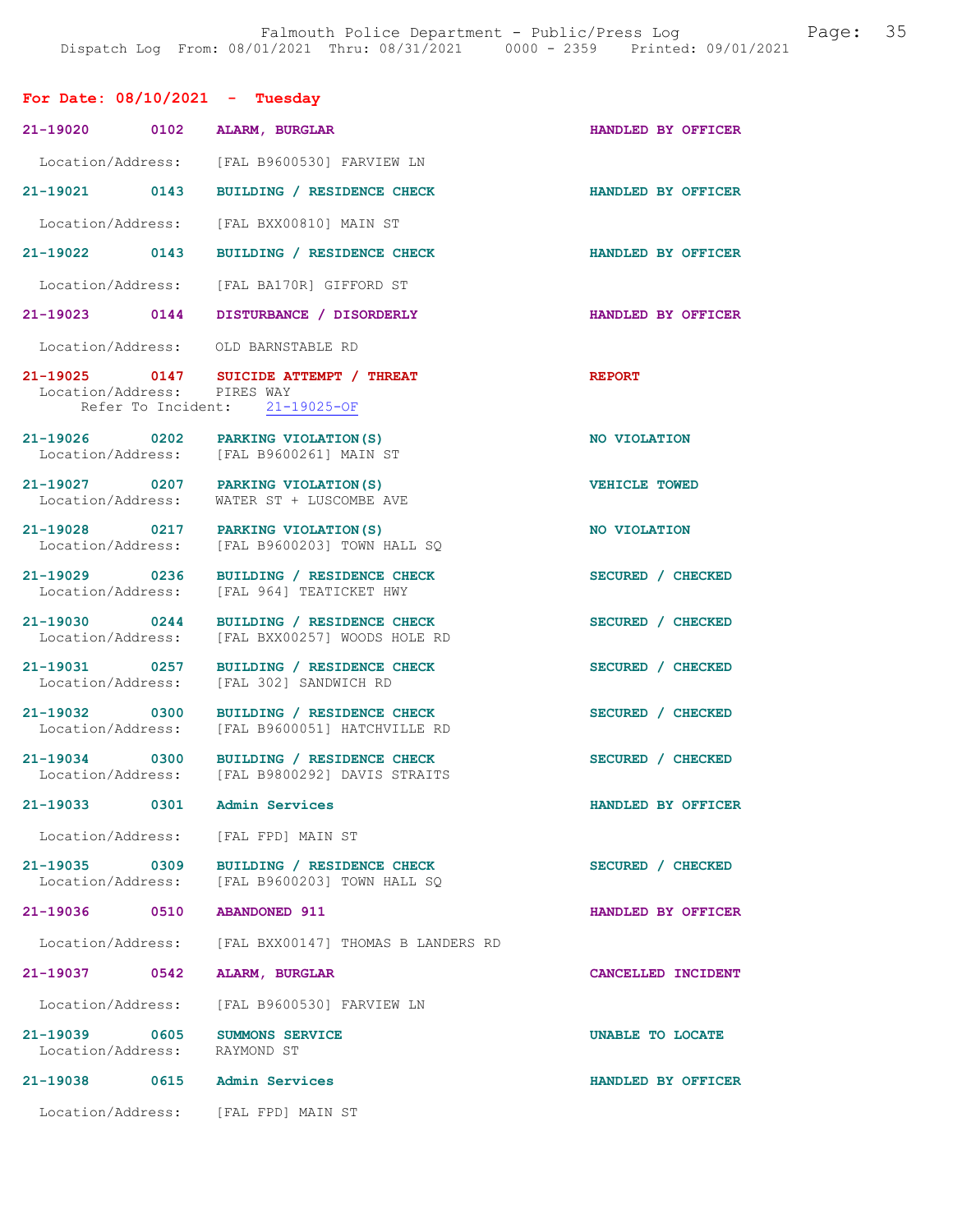| 21-19041 0627 ASSIST FIRE DEPT                                         | Location/Address: [FAL 2860] DAVIS STRAITS                                                                                       | <b>REFUSAL</b>            |
|------------------------------------------------------------------------|----------------------------------------------------------------------------------------------------------------------------------|---------------------------|
| 21-19043 0647 AREA CHECK<br>Location/Address: PORTSIDE CIR             |                                                                                                                                  | <b>UNABLE TO LOCATE</b>   |
| 21-19044 0712 PRIVATE TOW<br>Location/Address: [FAL 2038] WATER ST     |                                                                                                                                  | PRIVATE TOW               |
| 21-19045 0729 Admin Services                                           |                                                                                                                                  | HANDLED BY OFFICER        |
| Location/Address: [FAL FPD] MAIN ST                                    |                                                                                                                                  |                           |
| 21-19046 0734 SUMMONS SERVICE<br>Location/Address: [FAL 337] VIDAL AVE |                                                                                                                                  | UNABLE TO LOCATE          |
| 21-19049 0746 MEDICAL (PD)                                             |                                                                                                                                  | HANDLED BY OFFICER        |
|                                                                        | Location/Address: [FAL 3202] PALMER AVE<br>Refer To Incident: 21-19049-OF                                                        |                           |
| 21-19050 0747 PARKING VIOLATION (S)                                    |                                                                                                                                  | HANDLED BY OFFICER        |
| Location/Address: SHORECREST DR                                        |                                                                                                                                  |                           |
| 21-19052 0801 SUMMONS SERVICE<br>Location/Address: JOHN PARKER RD      |                                                                                                                                  | UNABLE TO LOCATE          |
| 21-19053 0808 ALARM, BURGLAR                                           |                                                                                                                                  | CANCELLED INCIDENT        |
| Location/Address: DUCK BLIND RD                                        |                                                                                                                                  |                           |
| 21-19054 0818 RECOVERED PROPERTY                                       | Location/Address: [FAL B9601176] TWO PONDS RD<br>Refer To Incident: 21-19054-OF                                                  | <b>REPORT</b>             |
|                                                                        | 21-19055 0826 DISTURBANCE / DISORDERLY<br>Location/Address: [FAL B9600087] FALMOUTH HEIGHTS RD<br>Refer To Incident: 21-19055-OF | <b>REPORT</b>             |
| 21-19056 0838 ALARM, BURGLAR<br>Location/Address: GOVERNOR BRADFORD L  |                                                                                                                                  | <b>UNFOUNDED</b>          |
| 21-19057 0859 TRANSPORT / ESCORT                                       | Location/Address: [FAL B9600063] JONES RD                                                                                        | <b>TRANSPORT</b>          |
| 21-19058 0908 UNWANTED GUEST                                           | Location/Address: [FAL BXX00758] NORTH MAIN ST<br>Refer To Incident: 21-19058-OF                                                 | <b>REPORT</b>             |
| 21-19059 0911 PARKING VIOLATION (S)                                    | Location/Address: NASHAWENA ST + LITTLE ISLAND RD                                                                                | <b>GONE ON ARRIVAL</b>    |
| 21-19061 0937 CHECK WELFARE                                            |                                                                                                                                  | HANDLED BY OFFICER        |
|                                                                        | Location/Address: [FAL B0300037] TEATICKET HWY                                                                                   |                           |
| 21-19064 1031                                                          | <b>CRASH</b>                                                                                                                     | <b>HANDLED BY OFFICER</b> |
|                                                                        | Location/Address: [FAL BXX00823] WOODS HOLE RD                                                                                   |                           |
| 21-19066 1045<br>Location/Address:                                     | ALARM, BURGLAR<br>ELM RD                                                                                                         | <b>UNFOUNDED</b>          |
| 21-19069 1057 ALARM, BURGLAR<br>Location/Address:                      | [FAL 1004] MENAUHANT RD                                                                                                          | <b>UNFOUNDED</b>          |
| 21-19068 1059 TRAFFIC HAZARD<br>Location/Address:                      | SANDWICH RD + RT 151                                                                                                             | NOTIFICATION MADE         |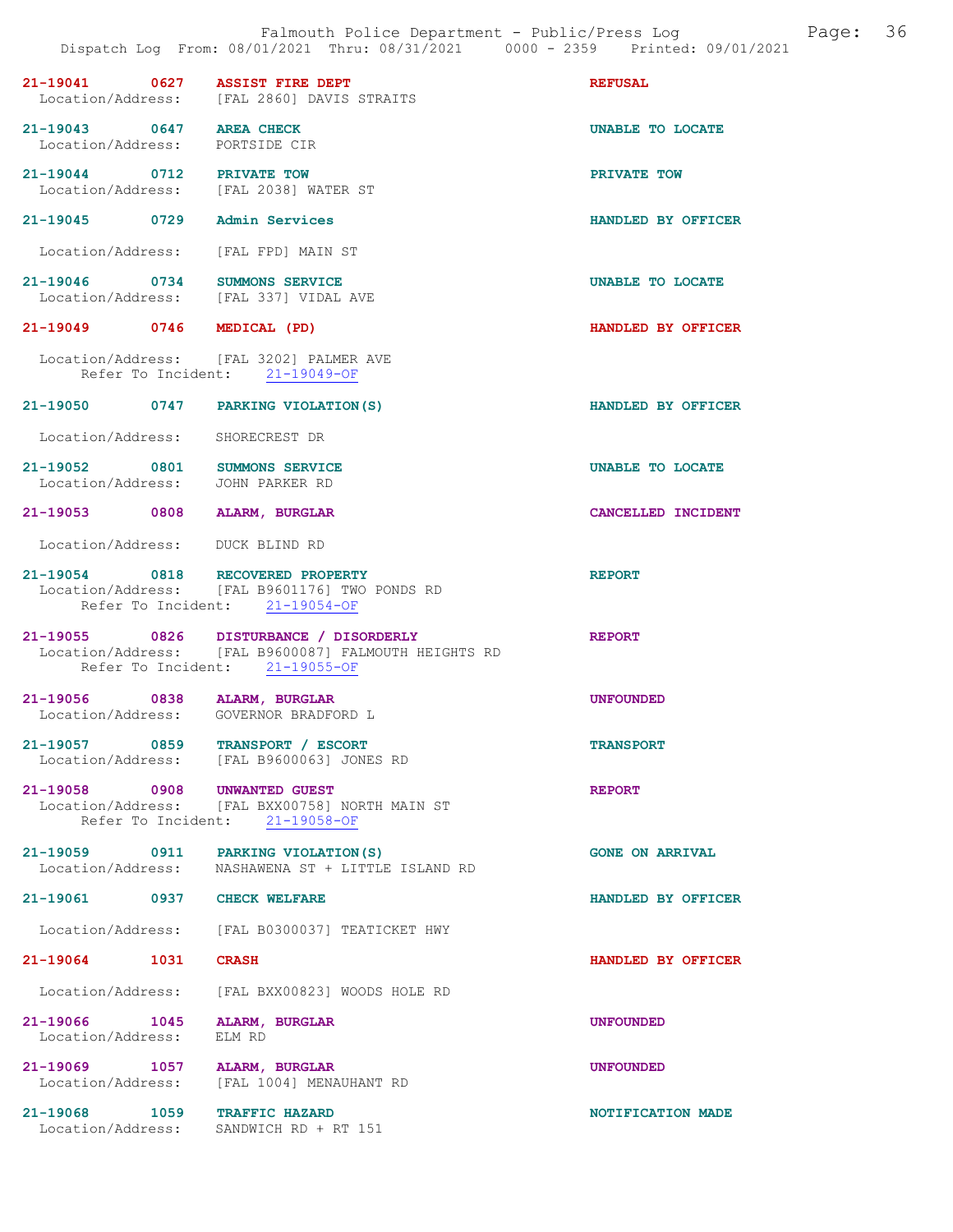| 21-19070 1103 RECOVERED PROPERTY                                  | Location: BOURNE POLICE DEPT                                                  | <b>REF OTHER</b>       |
|-------------------------------------------------------------------|-------------------------------------------------------------------------------|------------------------|
| 21-19071 1110 ANIMAL COMPLAINT                                    |                                                                               | REF ANIMAL CONTROL     |
| Location/Address: SURF DR                                         |                                                                               |                        |
| $21 - 19072$                                                      | 1117 AREA CHECK                                                               | HANDLED BY OFFICER     |
|                                                                   | Location/Address: [FAL BA1436] MAIN ST                                        |                        |
| 21-19075 1146 MOTOR VEHICLE STOP<br>Location/Address:             | BLACKSMITH SHOP RD                                                            | Verbal Warning         |
| 21-19076 1154 ABANDONED 911                                       | Location/Address: [FAL B9701017] TOWN HALL SQ                                 | HANDLED BY PARTY       |
| Location/Address: CHILDS RIVER RD                                 | 21-19077 1154 MENTAL ILLNESS (SEC 12)<br>Refer To Incident: 21-19077-OF       | <b>REPORT</b>          |
|                                                                   | 21-19078 1205 DISTURBANCE / DISORDERLY                                        | HANDLED BY OFFICER     |
|                                                                   | Location/Address: [FAL 580] BRICK KILN RD                                     |                        |
| 21-19080 1255 LARCENY<br>Location/Address: GREENWOOD ST           | Refer To Incident: 21-19080-OF                                                | <b>REPORT</b>          |
| 21-19081 1322 LARCENY                                             | Location/Address: KENDALL LN + WORCESTER CT<br>Refer To Incident: 21-19081-OF | <b>REPORT</b>          |
| 21-19082 1340 AREA CHECK<br>Location/Address: NORTH FALMOUTH HWY  |                                                                               | SECURED / CHECKED      |
| $21-19083$ 1344 Water Complaint                                   | Location/Address: [FAL 2862] QUAKER RD                                        | <b>REF DNR</b>         |
| 21-19086 1429 ASSIST CITIZEN                                      |                                                                               | HANDLED BY OFFICER     |
| Location/Address: WOODVIEW DR                                     |                                                                               |                        |
| 21-19087<br>1509                                                  | Admin Services                                                                | HANDLED BY OFFICER     |
| Location/Address: [FAL FPD] MAIN ST                               |                                                                               |                        |
| 21-19089 1547 ERRATIC MV                                          | Location/Address: SANDWICH RD + BRICK KILN RD                                 | <b>GONE ON ARRIVAL</b> |
| 21-19090 1556 ASSIST CITIZEN<br>Location/Address: COUNTRY CLUB LN | Refer To Incident: 21-19090-OF                                                | <b>REPORT</b>          |
| 21-19091 1558                                                     | <b>CHECK WELFARE</b>                                                          | HANDLED BY OFFICER     |
| Location/Address:                                                 | MARAVISTA AVE                                                                 |                        |
| $21 - 19092$<br>1609<br>Location/Address:                         | <b>ABANDONED 911</b><br>[FAL B9600069] TER HEUN DR                            | NOTIFICATION MADE      |
| 21-19093 1618<br>Location/Address:                                | Alcohol/Drug (Sec 35)<br>[FAL BXX00229] WAQUOIT HWY                           | NOTIFICATION MADE      |
| 21-19094 1636 ASSIST CITIZEN                                      |                                                                               | HANDLED BY OFFICER     |
| Location/Address: FORDHAM CIR                                     |                                                                               |                        |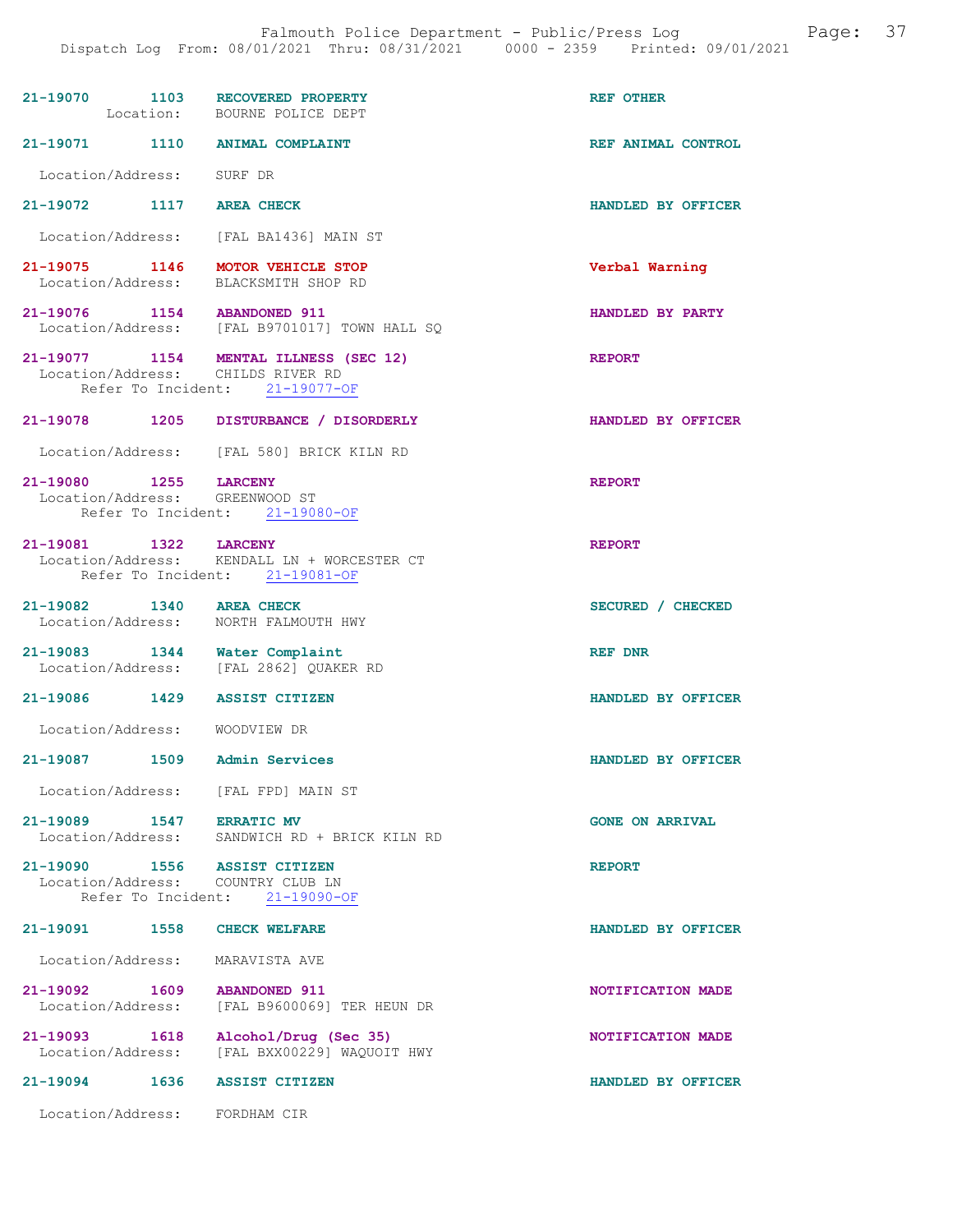|                                                       |      | Falmouth Police Department - Public/Press Log<br>Dispatch Log From: 08/01/2021 Thru: 08/31/2021 0000 - 2359 Printed: 09/01/2021 | Page:                  | 38 |
|-------------------------------------------------------|------|---------------------------------------------------------------------------------------------------------------------------------|------------------------|----|
|                                                       |      | 21-19095 1716 Admin Services                                                                                                    | HANDLED BY OFFICER     |    |
|                                                       |      | Location/Address: [FAL FPD] MAIN ST                                                                                             |                        |    |
|                                                       |      | 21-19096 1723 MOTOR VEHICLE STOP                                                                                                | HANDLED BY OFFICER     |    |
| Location/Address:                                     |      | [FAL B9900205] TEATICKET HWY                                                                                                    |                        |    |
| 21-19097 1732<br>Location/Address:                    |      | <b>ERRATIC MV</b><br>BRICK KILN RD                                                                                              | <b>GONE ON ARRIVAL</b> |    |
| Location/Address:                                     |      | 21-19098 1753 ALARM, BURGLAR<br>[FAL B9800314] DAVIS STRAITS                                                                    | <b>UNFOUNDED</b>       |    |
|                                                       |      | 21-19099 1802 ABANDONED 911<br>Location/Address: [FAL B9600069] TER HEUN DR                                                     | NOTIFICATION MADE      |    |
| 21-19100 1808                                         |      | <b>CHECK WELFARE</b>                                                                                                            | HANDLED BY OFFICER     |    |
|                                                       |      | Location/Address: [FAL 160] TEATICKET HWY                                                                                       |                        |    |
|                                                       |      | 21-19101 1810 SUMMONS SERVICE<br>Location/Address: WESTWOOD RD                                                                  | UNABLE TO LOCATE       |    |
|                                                       |      | 21-19103 1832 MOTOR VEHICLE STOP                                                                                                | HANDLED BY OFFICER     |    |
|                                                       |      | Location/Address: WORCESTER CT                                                                                                  |                        |    |
| 21-19104 1848 AREA CHECK<br>Location/Address: ALMA RD |      | Refer To Incident: 21-19104-OF                                                                                                  | <b>REPORT</b>          |    |
|                                                       |      | 21-19105 1918 PRIVATE TOW<br>Location/Address: [FAL 741] WATER ST                                                               | PRIVATE TOW            |    |
| 21-19106 1921 ERRATIC MV                              |      | Location/Address: [FAL BXX00620] TEATICKET HWY                                                                                  | <b>GONE ON ARRIVAL</b> |    |
|                                                       |      | 21-19109 2025 MOTOR VEHICLE STOP                                                                                                | HANDLED BY OFFICER     |    |
|                                                       |      | Location/Address: OLD BARNSTABLE RD + CARRIAGE SHOP RD                                                                          |                        |    |
| 21-19111                                              | 2046 | <b>CRASH</b><br>Location/Address: [FAL B9700933] LOCUST ST<br>Refer To Accident: 21-19111-AC                                    | <b>REPORT</b>          |    |
| 21-19112 2048                                         |      | <b>CHECK WELFARE</b>                                                                                                            | HANDLED BY OFFICER     |    |
|                                                       |      | Location/Address: [FAL L67] MAIN ST                                                                                             |                        |    |
| 21-19114 2121                                         |      | ALARM, BURGLAR                                                                                                                  | CANCELLED INCIDENT     |    |
| Location/Address:                                     |      | [FAL BXX00588] PATTEE RD                                                                                                        |                        |    |
| 21-19115 2123 ERRATIC MV                              |      | Location/Address: [FAL 3134] TEATICKET HWY                                                                                      | UNABLE TO LOCATE       |    |
| 21-19116 2136                                         |      | MOTOR VEHICLE STOP                                                                                                              | HANDLED BY OFFICER     |    |
| Location/Address:                                     |      | FRESH POND RD + BARROWS RD                                                                                                      |                        |    |
| 21-19117 2149<br>Location/Address:                    |      | <b>ERRATIC MV</b><br>SILVER BEACH AVE                                                                                           | UNABLE TO LOCATE       |    |
|                                                       |      | 21-19118 2152 ASSIST CITIZEN                                                                                                    | HANDLED BY OFFICER     |    |
|                                                       |      | Location/Address: [FAL L42] GIFFORD ST                                                                                          |                        |    |
| 21-19119                                              | 2203 | <b>ERRATIC MV</b>                                                                                                               | <b>GONE ON ARRIVAL</b> |    |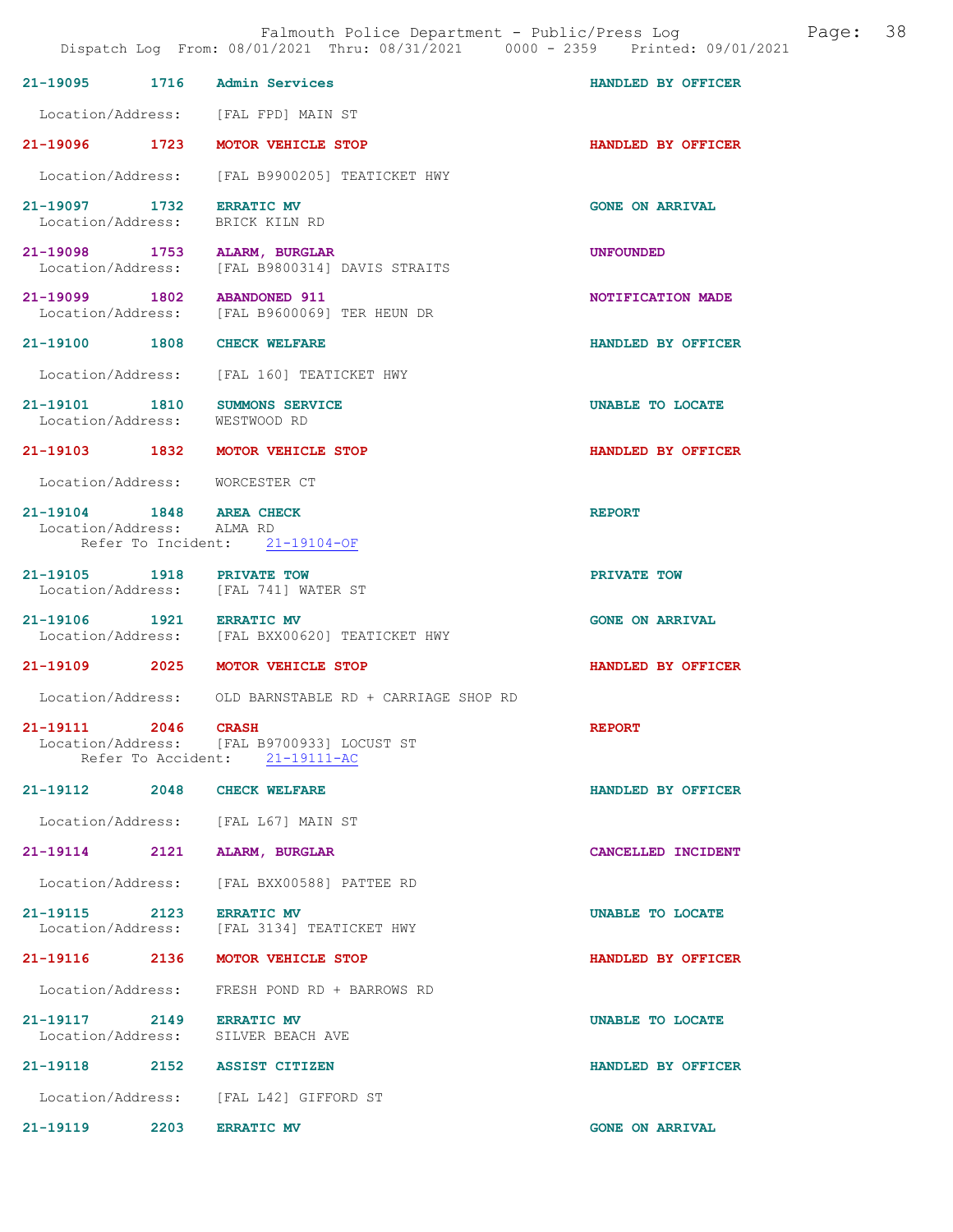|                                    | Falmouth Police Department - Public/Press Log and Page:<br>Dispatch Log From: 08/01/2021 Thru: 08/31/2021 0000 - 2359 Printed: 09/01/2021 |                        | 39 |
|------------------------------------|-------------------------------------------------------------------------------------------------------------------------------------------|------------------------|----|
|                                    | Location/Address: [FAL B9600208] SANDWICH RD                                                                                              |                        |    |
| 21-19121 2336                      | <b>ASSIST FIRE DEPT</b>                                                                                                                   | HANDLED BY OFFICER     |    |
|                                    | Location/Address: [FAL B9600029] KATHARINE LEE BATES                                                                                      |                        |    |
| 21-19122 2346                      | <b>AREA CHECK</b>                                                                                                                         | HANDLED BY OFFICER     |    |
|                                    | Location/Address: [FAL B9700222] MILL RD                                                                                                  |                        |    |
|                                    | For Date: $08/11/2021$ - Wednesday                                                                                                        |                        |    |
| 21-19123 0014                      | BUILDING / RESIDENCE CHECK<br>Location/Address: [FAL B9700958] EAST FALMOUTH HWY                                                          | SECURED / CHECKED      |    |
| 21-19124 0014<br>Location/Address: | BUILDING / RESIDENCE CHECK<br>[FAL BXX00810] MAIN ST                                                                                      | SECURED / CHECKED      |    |
| 21-19125 0017<br>Location/Address: | BUILDING / RESIDENCE CHECK<br>[FAL B9700933] LOCUST ST                                                                                    | SECURED / CHECKED      |    |
| 21-19126 0025<br>Location/Address: | BUILDING / RESIDENCE CHECK<br>[FAL 55] MENAUHANT RD                                                                                       | SECURED / CHECKED      |    |
| 21-19127 0034                      | <b>CHECK WELFARE</b>                                                                                                                      | HANDLED BY OFFICER     |    |
|                                    | Location/Address: [FAL 2098] EDGERTON DR                                                                                                  |                        |    |
| 21-19128 0040                      | <b>Admin Services</b>                                                                                                                     | HANDLED BY OFFICER     |    |
| Location/Address:                  | [FAL FPD] MAIN ST                                                                                                                         |                        |    |
| 21-19131 0123<br>Location/Address: | <b>ERRATIC MV</b><br>[FAL BXX00803] PALMER AVE                                                                                            | <b>GONE ON ARRIVAL</b> |    |
| 21-19132 0155<br>Location/Address: | BUILDING / RESIDENCE CHECK<br>[FAL 964] TEATICKET HWY                                                                                     | SECURED / CHECKED      |    |
|                                    | 21-19133 0204 PARKING VIOLATION (S)<br>Location/Address: [FAL B9600203] TOWN HALL SQ                                                      | NO VIOLATION           |    |
|                                    | 21-19135 0206 PARKING VIOLATION (S)<br>Location/Address: [FAL B9600261] MAIN ST                                                           | NO VIOLATION           |    |
|                                    | 21-19136 0213 BUILDING / RESIDENCE CHECK<br>Location/Address: [FAL BXX00272] LOCUST ST                                                    | SECURED / CHECKED      |    |
| 21-19137 0216<br>Location/Address: | BUILDING / RESIDENCE CHECK<br>BOXBERRY HILL RD                                                                                            | SECURED / CHECKED      |    |
|                                    | 21-19138 0218 BUILDING / RESIDENCE CHECK<br>Location/Address: [FAL 302] SANDWICH RD                                                       | SECURED / CHECKED      |    |
| 21-19139 0222<br>Location/Address: | BUILDING / RESIDENCE CHECK<br>[FAL LZ9] SANDWICH RD                                                                                       | SECURED / CHECKED      |    |
| 21-19140 0222<br>Location/Address: | BUILDING / RESIDENCE CHECK<br>[FAL B9800292] DAVIS STRAITS                                                                                | SECURED / CHECKED      |    |
| 21-19141 0317<br>Location/Address: | PARKING VIOLATION (S)<br>WATER ST + LUSCOMBE AVE                                                                                          | NO VIOLATION           |    |
| Location/Address: RAYMOND ST       | 21-19147 0724 SUMMONS SERVICE                                                                                                             | UNABLE TO LOCATE       |    |
| Location/Address: OLD DOCK RD      | 21-19149 0822 MENTAL ILLNESS (SEC 12)                                                                                                     | <b>TRANSPORT</b>       |    |
|                                    | 21-19151 0841 ANIMAL COMPLAINT                                                                                                            | REF ANIMAL CONTROL     |    |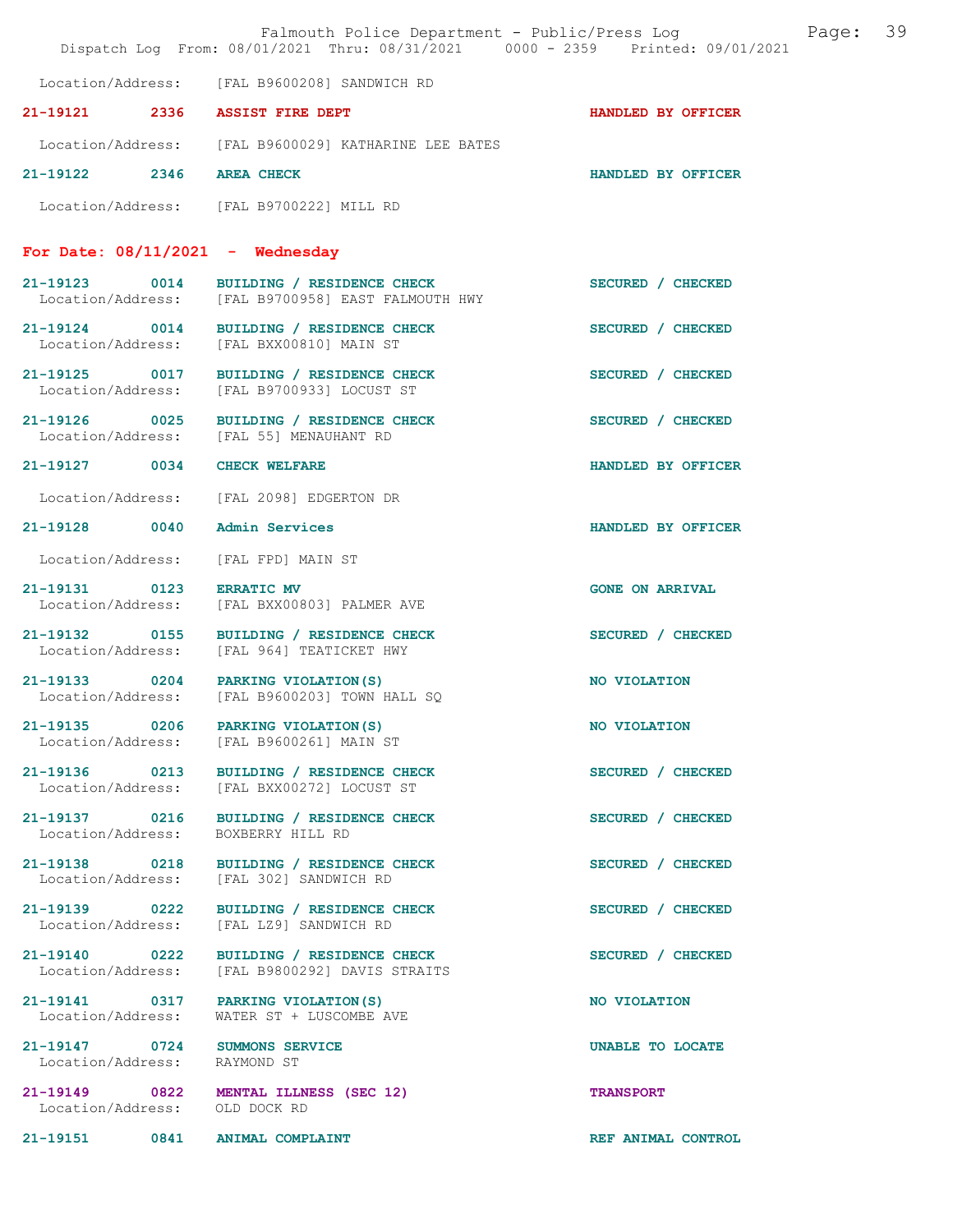|                                   | Location/Address: TOBEY LN + CENTRAL AVE                                                                               |                        |
|-----------------------------------|------------------------------------------------------------------------------------------------------------------------|------------------------|
| 21-19152 0853 Admin Services      |                                                                                                                        | HANDLED BY OFFICER     |
|                                   | Location: CAPE COD HARLEY                                                                                              |                        |
| Location/Address: MARAVISTA AVE   | 21-19154 0914 BUILDING / RESIDENCE CHECK                                                                               | SECURED / CHECKED      |
|                                   | 21-19155 0926 RECOVERED PROPERTY<br>Location/Address: [FAL BXX00441] GREEN HARBOR RD<br>Refer To Incident: 21-19155-OF | <b>REPORT</b>          |
| 21-19157 0943 ERRATIC MV          | Location/Address: RT 28 SOUTH + BRICK KILN RD                                                                          | UNABLE TO LOCATE       |
|                                   | 21-19158 0952 BUILDING / RESIDENCE CHECK<br>Location/Address: [FAL 632] JOHN PARKER RD                                 | SECURED / CHECKED      |
| 21-19160 1013 Admin Services      | Location/Address: [FAL 159] GRAND AVE                                                                                  | NOTIFICATION MADE      |
| 21-19161   1040   ABANDONED   911 | Location/Address: [FAL B9600069] TER HEUN DR                                                                           | HANDLED BY PARTY       |
| 21-19162 1047 Admin Services      |                                                                                                                        | HANDLED BY OFFICER     |
|                                   | Location: JOINT BASE CAPE COD                                                                                          |                        |
| 21-19163 1058 Admin Services      |                                                                                                                        | HANDLED BY OFFICER     |
|                                   | Location/Address: [BOU] BENJAMIN NYE CIR                                                                               |                        |
| Location/Address:                 | 21-19164 1106 BUILDING / RESIDENCE CHECK<br>RAYMOND ST                                                                 | UNABLE TO LOCATE       |
| 21-19165 1127 ERRATIC MV          | Location/Address: MENAUHANT RD + BEACH ST                                                                              | <b>GONE ON ARRIVAL</b> |
| 21-19166 1135 AREA CHECK          |                                                                                                                        | HANDLED BY OFFICER     |
|                                   | Location/Address: [FAL FPD] MAIN ST                                                                                    |                        |
| 21-19167 1207                     | Alcohol/Drug (Sec 35)                                                                                                  | HANDLED BY OFFICER     |
|                                   | Location/Address: [FAL B9600069] TER HEUN DR                                                                           |                        |
|                                   | 21-19168 1231 RECOVERED PROPERTY<br>Location/Address: [FAL L78] QUAKER RD<br>Refer To Incident: 21-19168-OF            | <b>REPORT</b>          |
| 21-19170 1235 ERRATIC MV          |                                                                                                                        | HANDLED BY OFFICER     |
|                                   | Location/Address: EAST FALMOUTH HWY + CENTRAL AVE                                                                      |                        |
| 21-19171 1235 ANIMAL COMPLAINT    |                                                                                                                        | REF ANIMAL CONTROL     |
| Location/Address: CLUB VALLEY DR  |                                                                                                                        |                        |
| 21-19172 1239 ASSIST CITIZEN      |                                                                                                                        | HANDLED BY OFFICER     |
|                                   | Location/Address: [FAL FPD] MAIN ST                                                                                    |                        |
| 21-19173 1241 ERRATIC MV          | Location/Address: BRICK KILN RD + GIFFORD ST                                                                           | <b>GONE ON ARRIVAL</b> |
| 21-19174 1242 ERRATIC MV          | Location/Address: [FAL 3162] PALMER AVE                                                                                | <b>GONE ON ARRIVAL</b> |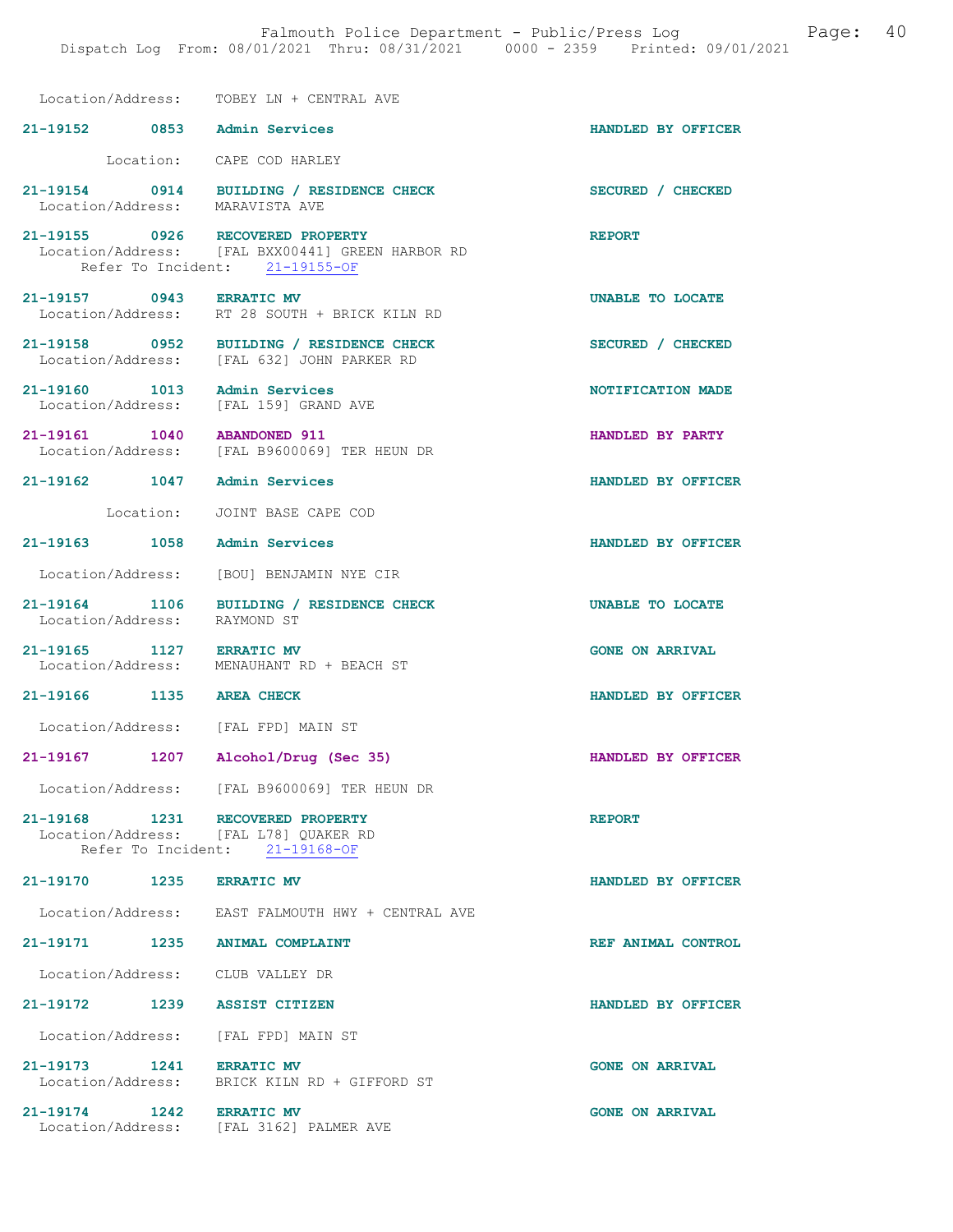Falmouth Police Department - Public/Press Log and Page: 41 Dispatch Log From: 08/01/2021 Thru: 08/31/2021 0000 - 2359 Printed: 09/01/2021

| 21-19176 1259 Down Wires                             |                    | Location/Address: LITTLE JOHN RD                                                                                                                                                    | REF FIRE DEPT             |
|------------------------------------------------------|--------------------|-------------------------------------------------------------------------------------------------------------------------------------------------------------------------------------|---------------------------|
|                                                      |                    | 21-19177 1321 ANIMAL COMPLAINT                                                                                                                                                      | REF ANIMAL CONTROL        |
|                                                      |                    | Location/Address: DEEP POND RD                                                                                                                                                      |                           |
|                                                      |                    | 21-19178 1330 Admin Services                                                                                                                                                        | HANDLED BY OFFICER        |
|                                                      |                    | Location/Address: [FAL FPD] MAIN ST                                                                                                                                                 |                           |
|                                                      |                    | 21-19179 1343 DISTURBANCE / DISORDERLY                                                                                                                                              | Protective Custody        |
|                                                      | Age: 31            | Location/Address: [FAL B9600087] FALMOUTH HEIGHTS RD<br>Refer To P/C: 21-19179-AR<br>P/C: SULLIVAN, KAYLA<br>Address: HOMELESS FALMOUTH, MA<br>Charges: PROTECTIVE CUSTODY (LIQUOR) |                           |
|                                                      |                    | 21-19181 1352 MENTAL ILLNESS (SEC 12)                                                                                                                                               | HANDLED BY OFFICER        |
|                                                      |                    | Location/Address: [FAL B9600085] EAST FALMOUTH HWY                                                                                                                                  |                           |
|                                                      |                    | 21-19182 1359 LOUD MUSIC / PARTY / NOISES                                                                                                                                           | <b>CANCELLED INCIDENT</b> |
|                                                      |                    | Location/Address: OLD DOCK RD                                                                                                                                                       |                           |
|                                                      |                    | 21-19183 1432 ABANDONED 911<br>Location/Address: [FAL FPD] MAIN ST                                                                                                                  | NOTIFICATION MADE         |
| 21-19184 1438 CRASH                                  |                    | Location/Address: [FAL BXX00803] PALMER AVE<br>Refer To Accident: 21-19184-AC                                                                                                       | <b>REPORT</b>             |
|                                                      |                    | 21-19186 1457 ID Theft / Fraud Location/Address: CHILDS RIVER RD<br>Refer To Incident: 21-19186-OF                                                                                  | <b>REPORT</b>             |
|                                                      |                    | 21-19188 1508 ABANDONED 911                                                                                                                                                         | HANDLED BY OFFICER        |
|                                                      |                    | Location/Address: [FAL B9900230] JONES RD                                                                                                                                           |                           |
| 21-19189                                             |                    | 1529 Down Wires                                                                                                                                                                     | HANDLED BY OFFICER        |
|                                                      |                    |                                                                                                                                                                                     |                           |
|                                                      |                    | Location/Address: CEDAR ST + MARAVISTA AVE                                                                                                                                          |                           |
| 21-19190 1532 Down Wires                             |                    |                                                                                                                                                                                     | HANDLED BY OFFICER        |
|                                                      |                    | Location/Address: SALT WORKS WAY                                                                                                                                                    |                           |
|                                                      |                    | 21-19192 1534 PARKING VIOLATION (S)                                                                                                                                                 | HANDLED BY OFFICER        |
|                                                      |                    | Location/Address: [FAL B0200069] TEATICKET HWY                                                                                                                                      |                           |
| 21-19193                                             | 1551               | CRASH, HIT/RUN                                                                                                                                                                      | HANDLED BY OFFICER        |
|                                                      |                    | Location/Address: DAVISVILLE RD                                                                                                                                                     |                           |
| 21-19195 1554 LARCENY<br>Location/Address: GRAND AVE | Refer To Incident: | $21 - 19195 - OF$                                                                                                                                                                   | <b>REPORT</b>             |
|                                                      |                    | 21-19197 1601 ABANDONED 911                                                                                                                                                         | HANDLED BY OFFICER        |
|                                                      |                    | Location/Address: [FAL B9600120] COUNTY RD                                                                                                                                          |                           |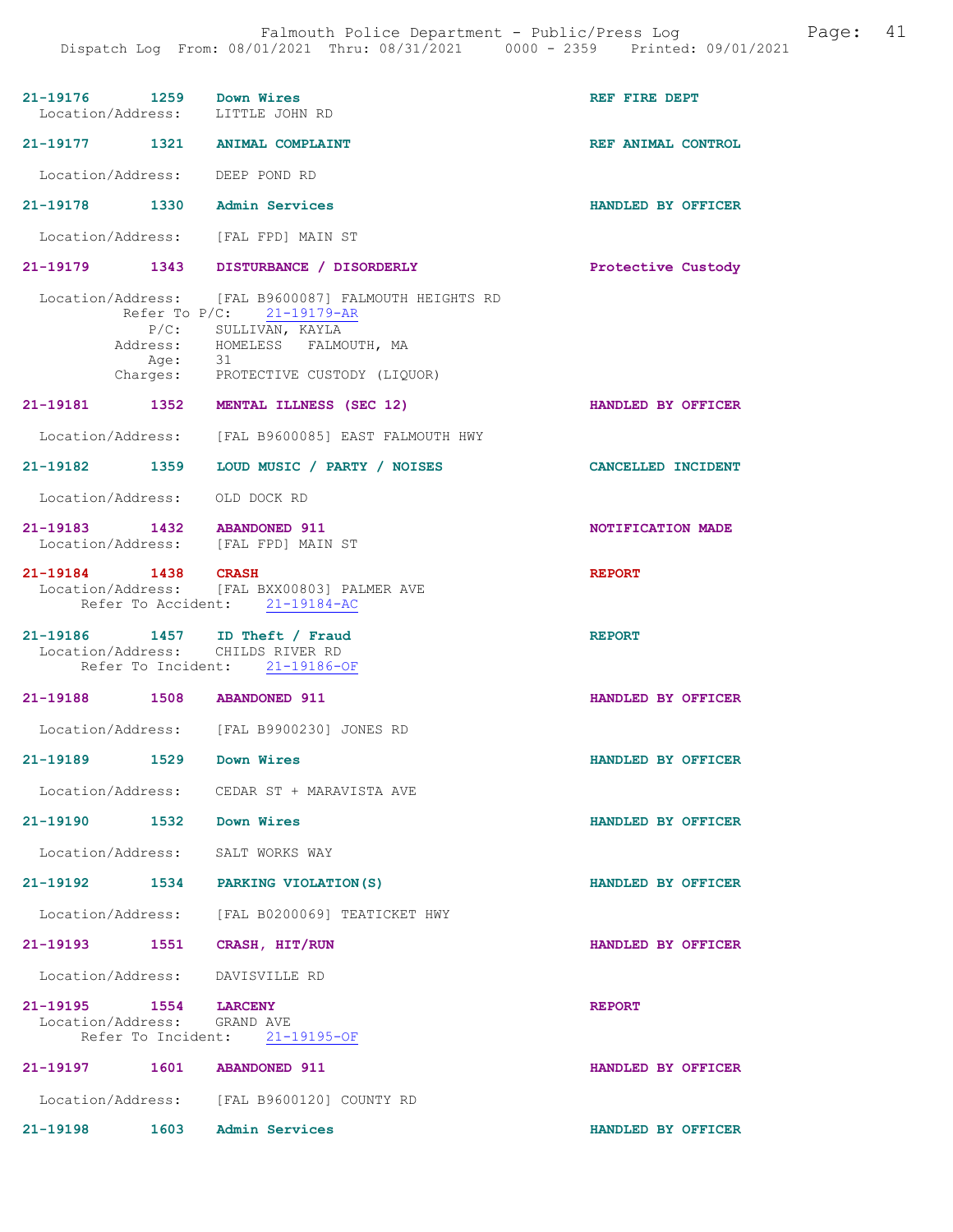| Location/Address: [FAL FPD] MAIN ST                                     |                                                                           |                        |
|-------------------------------------------------------------------------|---------------------------------------------------------------------------|------------------------|
| 21-19199 1615 SUSPICIOUS PERSON(S)                                      | Location/Address: [FAL 3161] SPRING BARS RD                               | <b>GONE ON ARRIVAL</b> |
| 21-19203 1648 ABANDONED 911                                             |                                                                           | HANDLED BY OFFICER     |
|                                                                         | Location/Address: [FAL BA3134] EDGERTON DR                                |                        |
| 21-19206 1756                                                           | ALARM, BURGLAR                                                            | CANCELLED INCIDENT     |
| Location/Address:                                                       | SANDCASTLE DR                                                             |                        |
| 21-19208 1804 CHECK WELFARE                                             | Location/Address: RUSSELL RD + WORCESTER CT                               | PRIVATE TOW            |
| 21-19209 1809 AREA CHECK                                                |                                                                           | HANDLED BY OFFICER     |
| Location/Address: MAIN ST                                               |                                                                           |                        |
| 21-19210 1809 ASSIST CITIZEN<br>Location/Address: EDGERTON DR           | Refer To Incident: 21-19210-OF                                            | <b>REPORT</b>          |
| 21-19211 1812 CHECK WELFARE                                             |                                                                           | HANDLED BY OFFICER     |
|                                                                         | Location/Address: [FAL 1602] GIFFORD ST                                   |                        |
|                                                                         | 21-19212 1838 FOLLOW UP INVESTIGATION                                     | HANDLED BY OFFICER     |
| Location/Address: FOSTER RD                                             |                                                                           |                        |
| 21-19213 1840 Down Wires                                                |                                                                           | HANDLED BY OFFICER     |
| Location/Address: BARROWS RD                                            |                                                                           |                        |
| 21-19218 2035 SUMMONS SERVICE<br>Location/Address: BAKERS LN            |                                                                           | <b>SERVED IN HAND</b>  |
| 21-19217 2036 RECOVERED PROPERTY<br>Location/Address: [FAL FPD] MAIN ST | Refer To Incident: 21-19217-OF                                            | <b>REPORT</b>          |
| 2052<br>21-19221<br>Location/Address: PALMER AVE                        | <b>SUMMONS SERVICE</b>                                                    | <b>SERVED IN HAND</b>  |
| 21-19220 2054 FIREWORKS COMPLAINT<br>Location/Address: BAY SHORE DR     |                                                                           | <b>GONE ON ARRIVAL</b> |
|                                                                         | 21-19222 2110 LOUD MUSIC / PARTY / NOISES<br>Location/Address: SWING LN   | NO VIOLATION           |
| 21-19224 2125 MOTOR VEHICLE STOP                                        | Location/Address: [FAL 302] SANDWICH RD<br>Refer To Incident: 21-19224-OF | <b>REPORT</b>          |
| 21-19225 2149 MOTOR VEHICLE STOP                                        | Location/Address: [FAL 964] TEATICKET HWY                                 | Verbal Warning         |
| 21-19226 2154 CHECK WELFARE                                             | Location/Address: [FAL B9600069] TER HEUN DR                              | HANDLED BY PARTY       |
|                                                                         | 21-19227 2220 FOLLOW UP INVESTIGATION                                     | HANDLED BY OFFICER     |
|                                                                         | Location/Address: [FAL B9600162] SIMPSON LN                               |                        |
| 21-19228 2236 PARKING VIOLATION (S)                                     | Location/Address: [FAL 159] GRAND AVE                                     | PARKING TICKET         |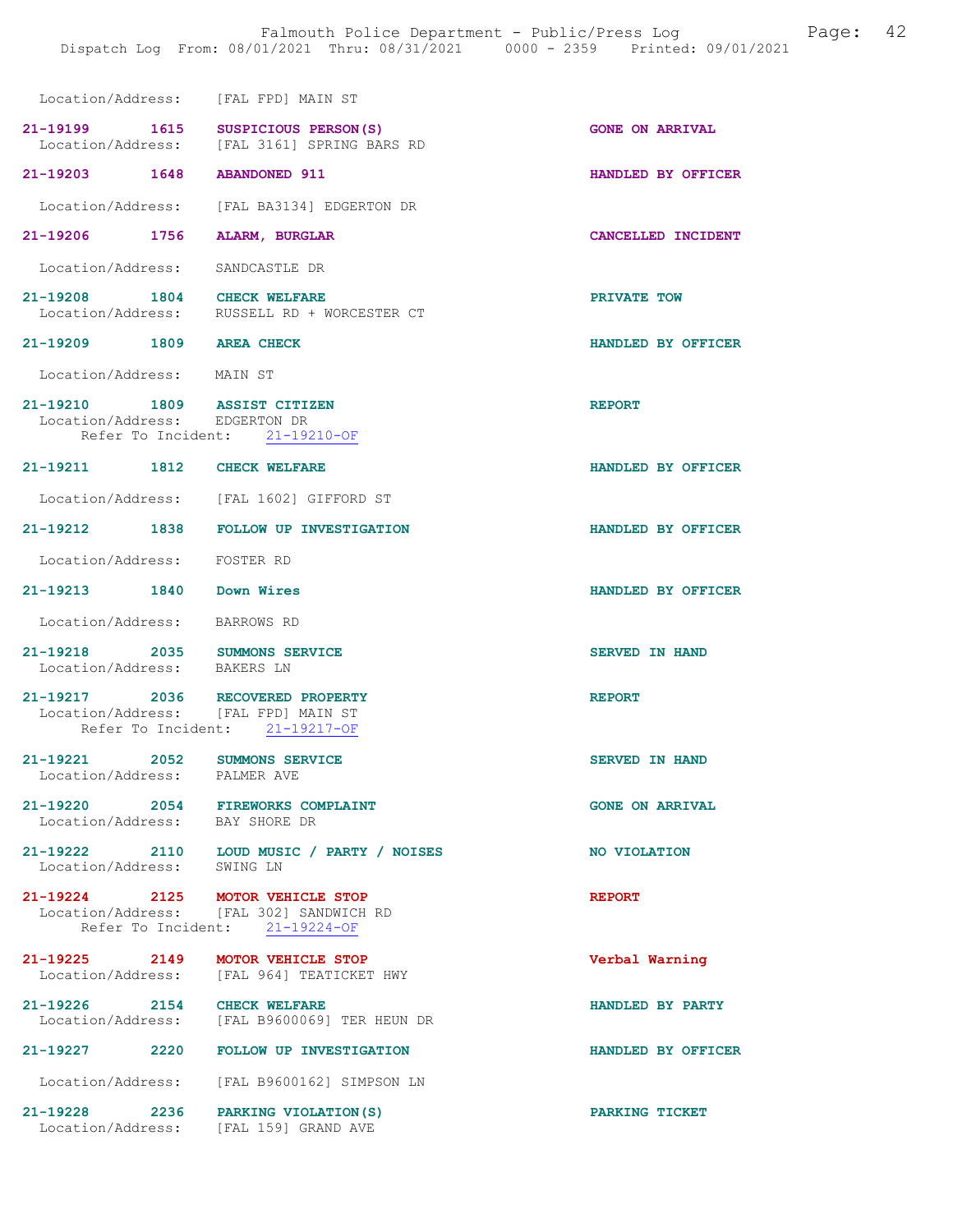| 21-19229 2248 ERRATIC MV                                       | Location/Address: EAST FALMOUTH HWY + ACAPESKET RD                                             | <b>GONE ON ARRIVAL</b> |
|----------------------------------------------------------------|------------------------------------------------------------------------------------------------|------------------------|
| 21-19230 2300 B & E MV / TRL                                   |                                                                                                | HANDLED BY OFFICER     |
| Location/Address: SANDCASTLE DR                                |                                                                                                |                        |
|                                                                | 21-19233 2358 BUILDING / RESIDENCE CHECK<br>Location/Address: [FAL 302] SANDWICH RD            | SECURED / CHECKED      |
| For Date: $08/12/2021$ - Thursday                              |                                                                                                |                        |
| 21-19234 0047                                                  | <b>AREA CHECK</b><br>Location/Address: [FAL B9600261] MAIN ST                                  | SECURED / CHECKED      |
|                                                                | 21-19235 0100 BUILDING / RESIDENCE CHECK<br>Location/Address: [FAL B9600051] HATCHVILLE RD     | SECURED / CHECKED      |
| 21-19236 0109<br>Location/Address:                             | <b>BUILDING / RESIDENCE CHECK</b><br>[FAL B9800292] DAVIS STRAITS                              | SECURED / CHECKED      |
| 21-19237 0111<br>Location/Address:                             | BUILDING / RESIDENCE CHECK<br>[FAL 964] TEATICKET HWY                                          | SECURED / CHECKED      |
| 21-19238 0120<br>Location/Address:                             | <b>AREA CHECK</b><br>[FAL 639] BRICK KILN RD                                                   | SECURED / CHECKED      |
| 21-19239 0130 AREA CHECK                                       | Location/Address: [FAL B9600077] TOWN HALL SQ                                                  | SECURED / CHECKED      |
| Location/Address:                                              | 21-19240 0144 BUILDING / RESIDENCE CHECK<br>[FAL 3202] PALMER AVE                              | SECURED / CHECKED      |
| 21-19241 0148<br>Location/Address: SANDWICH RD                 | <b>AREA CHECK</b>                                                                              | SECURED / CHECKED      |
|                                                                | 21-19242 0155 PARKING VIOLATION (S)<br>Location/Address: WATER ST + LUSCOMBE AVE               | NO VIOLATION           |
|                                                                | 21-19243 0208 BUILDING / RESIDENCE CHECK<br>Location/Address: [FAL B9600031] MARAVISTA AVE EXT | SECURED / CHECKED      |
| $21 - 19244$ 0214<br>Location/Address:                         | BUILDING / RESIDENCE CHECK<br>[FAL 1259] JONES RD                                              | SECURED / CHECKED      |
|                                                                | 21-19245 0220 BUILDING / RESIDENCE CHECK<br>Location/Address: [FAL B9800292] DAVIS STRAITS     | SECURED / CHECKED      |
|                                                                | 21-19246 0221 BUILDING / RESIDENCE CHECK<br>Location/Address: [FAL B9600026] GIFFORD EXT ST    | SECURED / CHECKED      |
| 21-19248 0656 Admin Services                                   |                                                                                                | HANDLED BY OFFICER     |
|                                                                | Location/Address: [FAL FFD5] EAST FALMOUTH HWY                                                 |                        |
| 21-19252 0805 GUN SHOTS<br>Location/Address: [FAL 1419] RT 151 | Refer To Incident: 21-19252-OF                                                                 | <b>REPORT</b>          |
| Location/Address: [FAL 1419] RT 151                            | 21-19254 0848 FOLLOW UP INVESTIGATION                                                          | <b>REF OTHER</b>       |
|                                                                | 21-19256 0849 FOLLOW UP INVESTIGATION                                                          | HANDLED BY OFFICER     |
|                                                                | Location/Address: [FAL 1920] DAVIS STRAITS                                                     |                        |
|                                                                | 21-19257 0857 FOLLOW UP INVESTIGATION                                                          | CANCELLED INCIDENT     |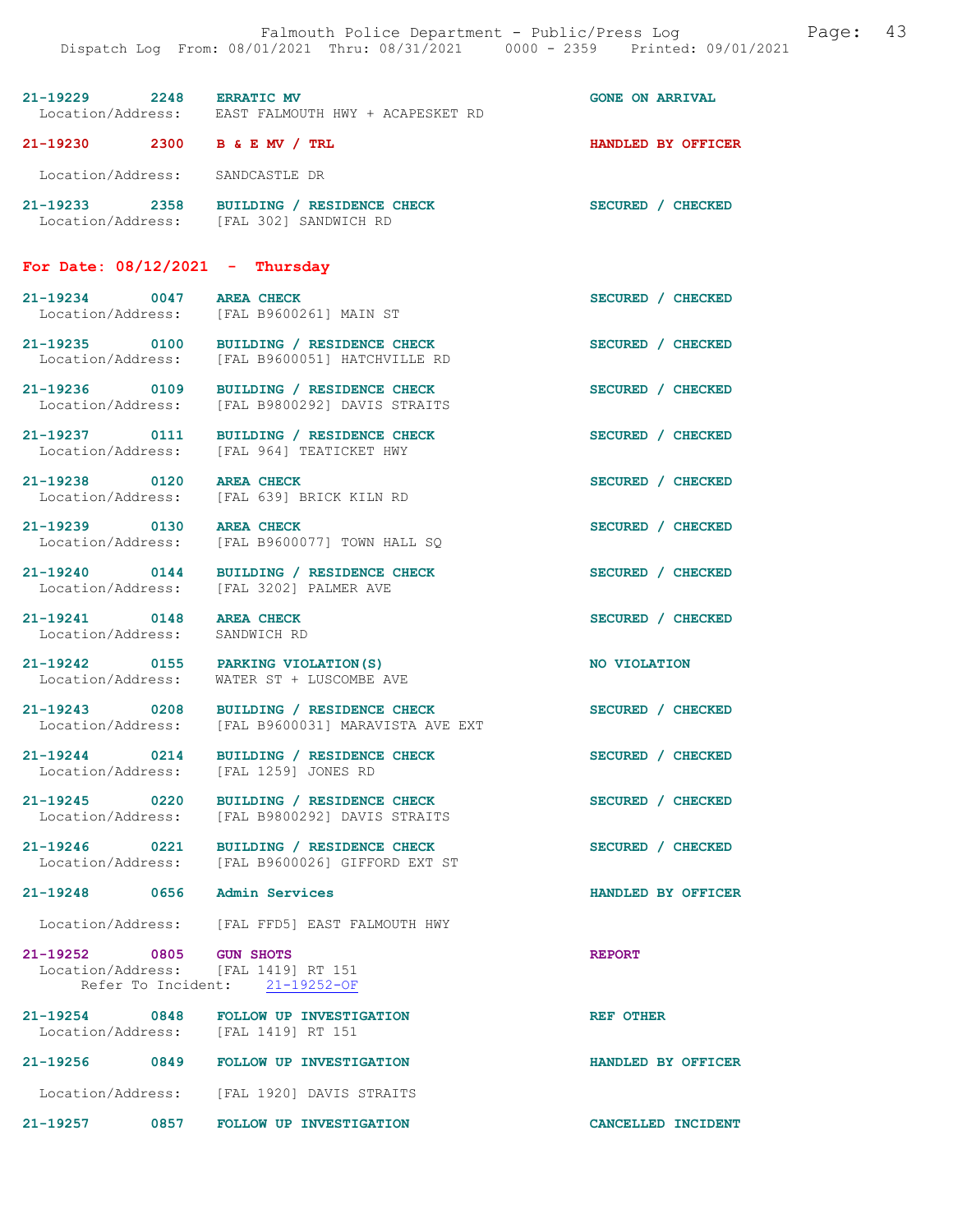| Location/Address: PALMER AVE                           |                                                                                                           |                        |
|--------------------------------------------------------|-----------------------------------------------------------------------------------------------------------|------------------------|
| 21-19258 0909 ASSIST CITIZEN                           |                                                                                                           | HANDLED BY OFFICER     |
| Location/Address: HUDSON ST                            |                                                                                                           |                        |
| 21-19259 0925 ANIMAL COMPLAINT                         |                                                                                                           | REF ANIMAL CONTROL     |
|                                                        | Location/Address: [FAL B9701100] MATTAPAN ST                                                              |                        |
|                                                        | 21-19260 0936 FOLLOW UP INVESTIGATION                                                                     | HANDLED BY OFFICER     |
| Location/Address: [FAL FPD] MAIN ST                    |                                                                                                           |                        |
| 21-19261 1009 Admin Services                           |                                                                                                           | HANDLED BY OFFICER     |
| Location/Address: [FAL FPD] MAIN ST                    |                                                                                                           |                        |
|                                                        | 21-19264 1025 FOLLOW UP INVESTIGATION                                                                     | HANDLED BY OFFICER     |
|                                                        | Location/Address: [FAL BXX00803] PALMER AVE                                                               |                        |
|                                                        | 21-19267 1059 DISTURBANCE / DISORDERLY<br>Location/Address: TER HEUN DR<br>Refer To Incident: 21-19267-OF | <b>REPORT</b>          |
|                                                        | 21-19269 1104 FOLLOW UP INVESTIGATION                                                                     | <b>REF OTHER</b>       |
| Location/Address: [FAL FPD] MAIN ST                    |                                                                                                           |                        |
| 21-19270 1124 CHECK WELFARE                            | Location/Address: MAIN ST + GIFFORD ST                                                                    | <b>GONE ON ARRIVAL</b> |
| 21-19271 1127 Harassment                               |                                                                                                           | HANDLED BY OFFICER     |
|                                                        | Location/Address: [FAL 2098] EDGERTON DR                                                                  |                        |
| 21-19273 1136 VANDALISM<br>Location/Address: HAYWAY RD |                                                                                                           | <b>REPORT</b>          |
|                                                        | Refer To Incident: 21-19273-OF                                                                            |                        |
| 21-19274 1139 TRANSPORT / ESCORT                       |                                                                                                           | HANDLED BY OFFICER     |
|                                                        | Location/Address: [FAL B9600240] MAIN ST                                                                  |                        |
| 21-19275 1158 ABANDONED 911<br>Location/Address:       | HARRISBURG AVE                                                                                            | HANDLED BY PARTY       |
| 21-19276 1159 CRASH<br>Location/Address:               | WOODS HOLE RD + ELM RD                                                                                    | HANDLED BY PARTY       |
| 21-19278 1230 ASSIST CITIZEN                           |                                                                                                           | SECURED / CHECKED      |
| Location/Address: COUNTRY CLUB LN                      |                                                                                                           |                        |
| 21-19279                                               | 1234 ANIMAL COMPLAINT                                                                                     | REF ANIMAL CONTROL     |
|                                                        | Location/Address: MAIN ST + TOWN HALL SQ                                                                  |                        |
| 21-19280 1237 LARCENY                                  | Location/Address: [FAL B9600326] TEATICKET HWY<br>Refer To Incident: 21-19280-OF                          | <b>REPORT</b>          |
| $21 - 19283$ 1244                                      | <b>Admin Services</b>                                                                                     | HANDLED BY OFFICER     |
|                                                        | Location/Address: [FAL B0300005] EAST FALMOUTH HWY                                                        |                        |
|                                                        |                                                                                                           |                        |

Refer To Accident: 21-19282-AC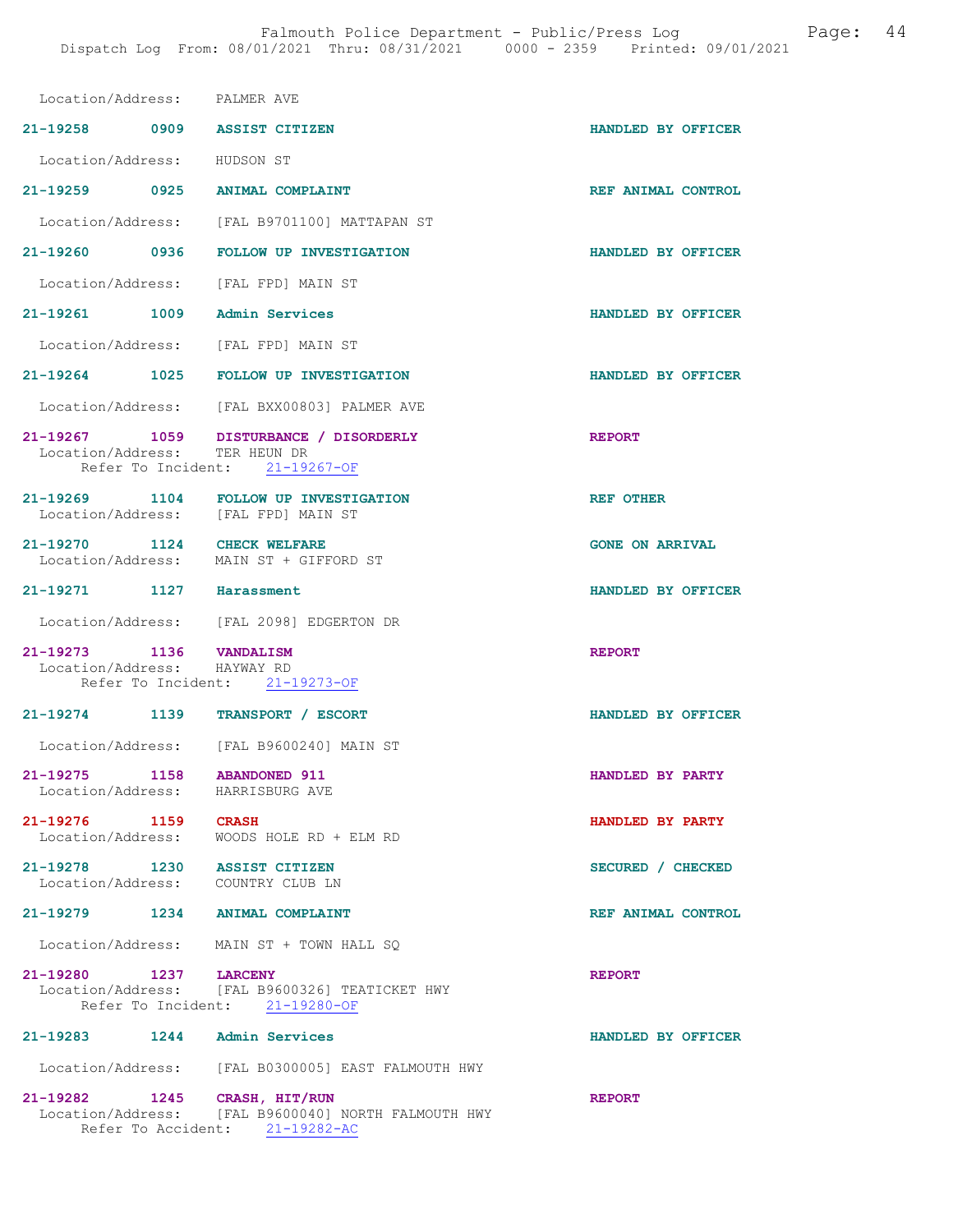|                                               | 21-19284 1305 ANIMAL COMPLAINT                                                                                | HANDLED BY OFFICER     |
|-----------------------------------------------|---------------------------------------------------------------------------------------------------------------|------------------------|
|                                               | Location/Address: [FAL B9600190] QUISSETT HARBOR RD                                                           |                        |
| 21-19285 1306                                 | <b>CHECK WELFARE</b>                                                                                          | HANDLED BY OFFICER     |
| Location/Address:                             | TEATICKET HWY                                                                                                 |                        |
| 21-19286 1309                                 | Admin Services                                                                                                | HANDLED BY OFFICER     |
|                                               | Location/Address: [FAL FPD] MAIN ST                                                                           |                        |
|                                               | 21-19289 1346 Admin Services                                                                                  | HANDLED BY OFFICER     |
|                                               | Location/Address: [FAL FPD] MAIN ST                                                                           |                        |
| Location/Address: PUTTER DR                   | 21-19290 1442 ANIMAL COMPLAINT                                                                                | <b>TRANSPORT</b>       |
| 21-19291 1448 CRASH                           | Location/Address: [FAL 3173] DAVIS STRAITS<br>Refer To Accident: 21-19291-AC                                  | <b>REPORT</b>          |
| 21-19294 1449 LARCENY                         | Location/Address: [FAL BXX00016] TEATICKET HWY<br>Refer To Incident: 21-19294-OF                              | <b>REPORT</b>          |
|                                               | 21-19299 1606 ASSIST CITIZEN<br>Location/Address: COUNTRY CLUB LN                                             | HANDLED BY PARTY       |
| 21-19300 1609 PRIVATE TOW                     | Location/Address: [FAL BXX00707] BENHAM RD                                                                    | PRIVATE TOW            |
| 21-19301 1615 LOST PROPERTY                   |                                                                                                               | HANDLED BY OFFICER     |
| Location/Address: BOULDER CIR                 |                                                                                                               |                        |
|                                               | 21-19304 1715 BUILDING / RESIDENCE CHECK<br>Location/Address: [FAL 3214] HATCHVILLE RD                        | SECURED / CHECKED      |
| 21-19305 1716<br>Location/Address: MBL ST     | <b>CRASH</b>                                                                                                  | <b>REPORT</b>          |
|                                               | Refer To Accident: 21-19305-AC                                                                                |                        |
| 21-19308 1812 AREA CHECK<br>Location/Address: | ASHUMET RD                                                                                                    | <b>GONE ON ARRIVAL</b> |
|                                               | 21-19309 1815 PARKING VIOLATION(S)<br>Location/Address: [FAL 486] QUISSETT HARBOR RD                          | PARKING TICKET         |
| Location/Address:                             | 21-19311 1944 ALARM, BURGLAR<br>MAIN ST                                                                       | SECURED / CHECKED      |
| 21-19312 1959<br>Location/Address:            | MOTOR VEHICLE STOP<br>WOODS HOLE RD + KATY HATCHS RD                                                          | Verbal Warning         |
|                                               | 21-19313 2020 SELECTIVE ENFORCEMENT<br>Location/Address: EEL RIVER RD WEST + CENTRAL AVE                      | Verbal Warning         |
|                                               | 21-19314 2026 MOTOR VEHICLE STOP<br>Location/Address: [FAL 1322] PALMER AVE<br>Refer To Incident: 21-19314-OF | <b>CITATION ISSUED</b> |
|                                               | 21-19317 2109 MOTOR VEHICLE STOP<br>Location/Address: RT 28 SOUTH + THOMAS B LANDERS RD                       | Verbal Warning         |
| 21-19318 2152                                 | BUILDING / RESIDENCE CHECK                                                                                    | HANDLED BY OFFICER     |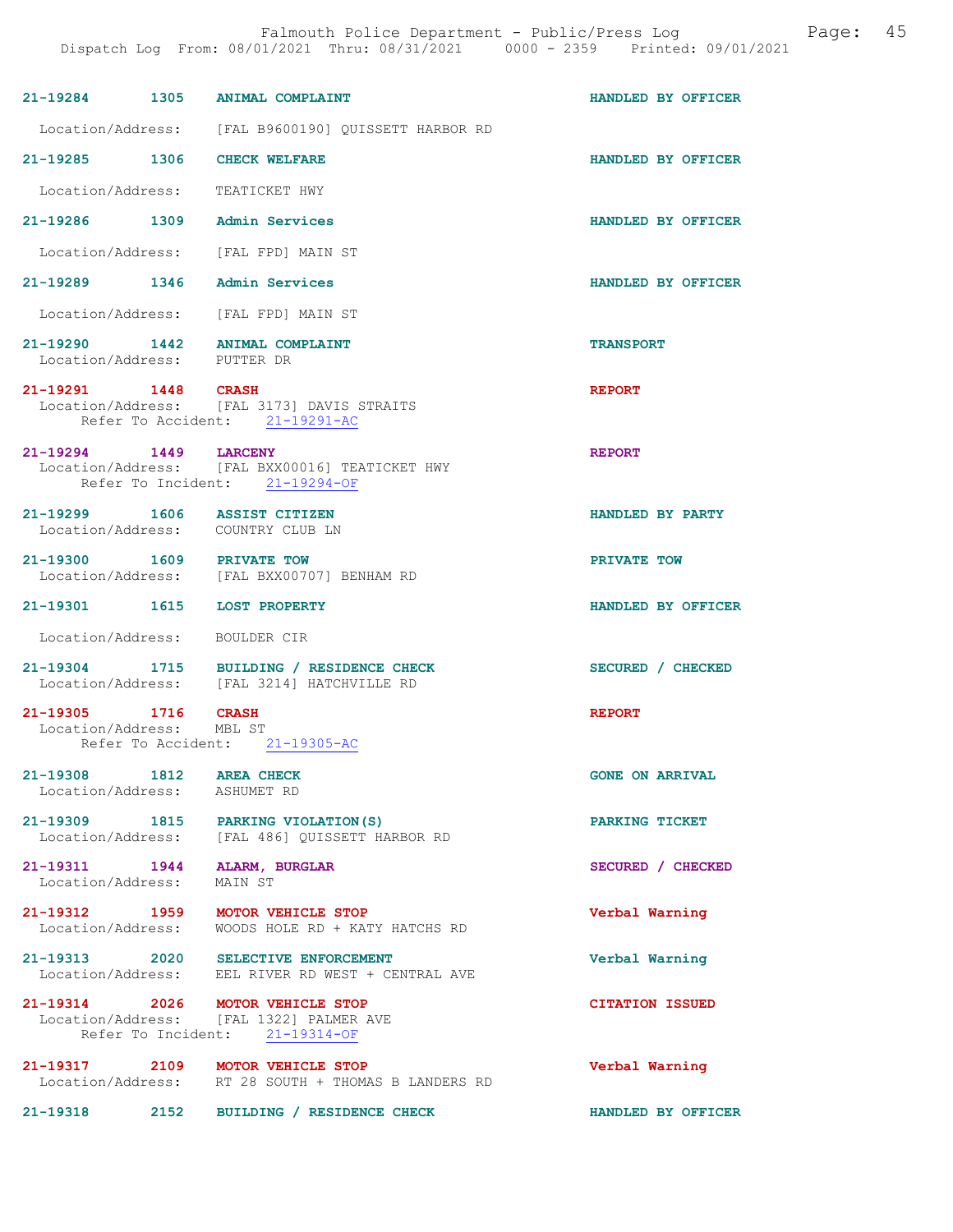|                                                           |      | Falmouth Police Department - Public/Press Log<br>Dispatch Log From: 08/01/2021 Thru: 08/31/2021 0000 - 2359 Printed: 09/01/2021 | -46<br>Page:       |
|-----------------------------------------------------------|------|---------------------------------------------------------------------------------------------------------------------------------|--------------------|
|                                                           |      | Location/Address: [FAL B9600028] JONES RD                                                                                       |                    |
| 21-19319 2210 Harassment                                  |      |                                                                                                                                 | HANDLED BY OFFICER |
|                                                           |      | Location: 5 PHEASANT LN                                                                                                         |                    |
|                                                           |      | 21-19320 2216 SELECTIVE ENFORCEMENT<br>Location/Address: OLD MAIN RD                                                            | SECURED / CHECKED  |
|                                                           |      | 21-19321 2248 ASSIST CITIZEN                                                                                                    | HANDLED BY OFFICER |
|                                                           |      | Location/Address: [FAL BXX00810] MAIN ST                                                                                        |                    |
| 21-19322 2250 ERRATIC MV                                  |      | Location/Address: SANDWICH RD + RT 151                                                                                          | UNABLE TO LOCATE   |
| 21-19323 2304 AREA CHECK                                  |      |                                                                                                                                 | HANDLED BY OFFICER |
|                                                           |      | Location: [FAL L78] NEW SILVER BEACH                                                                                            |                    |
|                                                           |      | 21-19324 2321 ASSIST CITIZEN                                                                                                    | CANCELLED INCIDENT |
|                                                           |      | Location/Address: [FAL B9600070] SCRANTON AVE                                                                                   |                    |
|                                                           |      | 21-19325 2321 RECOVERED PROPERTY                                                                                                | CANCELLED INCIDENT |
|                                                           |      | Location/Address: [FAL B9600453] ROSE MORIN LN                                                                                  |                    |
|                                                           |      | 21-19327 2357 BUILDING / RESIDENCE CHECK<br>Location/Address: BOXBERRY HILL RD                                                  | SECURED / CHECKED  |
| Location/Address: PUTTER DR                               |      | 21-19328 2358 BUILDING / RESIDENCE CHECK                                                                                        | SECURED / CHECKED  |
| For Date: $08/13/2021$ - Friday                           |      |                                                                                                                                 |                    |
| 21-19330 0046 AREA CHECK                                  |      | Location/Address: JOHN PARKER RD                                                                                                | SECURED / CHECKED  |
|                                                           |      | 21-19332 0053 BUILDING / RESIDENCE CHECK<br>Location/Address: [FAL B9600025] DAVISVILLE RD                                      | SECURED / CHECKED  |
| 21-19333 0054 AREA CHECK                                  |      | Location/Address: JOHN PARKER RD                                                                                                | SECURED / CHECKED  |
| 21-19335 0058 AREA CHECK<br>Location/Address: PHEASANT LN |      |                                                                                                                                 | SECURED / CHECKED  |
| Location/Address:                                         |      | 21-19334 0101 BUILDING / RESIDENCE CHECK<br>[FAL B9600051] HATCHVILLE RD                                                        | SECURED / CHECKED  |
| 21-19337 0108<br>Location/Address:                        |      | BUILDING / RESIDENCE CHECK<br>SEATUCKET RD                                                                                      | SECURED / CHECKED  |
| 21-19336 0109<br>Location/Address:                        |      | BUILDING / RESIDENCE CHECK<br>[FAL BXX00810] MAIN ST                                                                            | SECURED / CHECKED  |
| 21-19338 0110<br>Location/Address:                        |      | <b>AREA CHECK</b><br>[FAL B9600444] LUSCOMBE AVE                                                                                | SECURED / CHECKED  |
| 21-19339 0119<br>Location/Address:                        |      | BUILDING / RESIDENCE CHECK<br>[FAL B9800292] DAVIS STRAITS                                                                      | SECURED / CHECKED  |
| 21-19340                                                  | 0128 | SUSPICIOUS PERSON(S)                                                                                                            | HANDLED BY OFFICER |
|                                                           |      | Location/Address: [FAL 169] EAST FALMOUTH HWY                                                                                   |                    |
| 21-19341 0132                                             |      | DISTURBANCE / DISORDERLY                                                                                                        | <b>REPORT</b>      |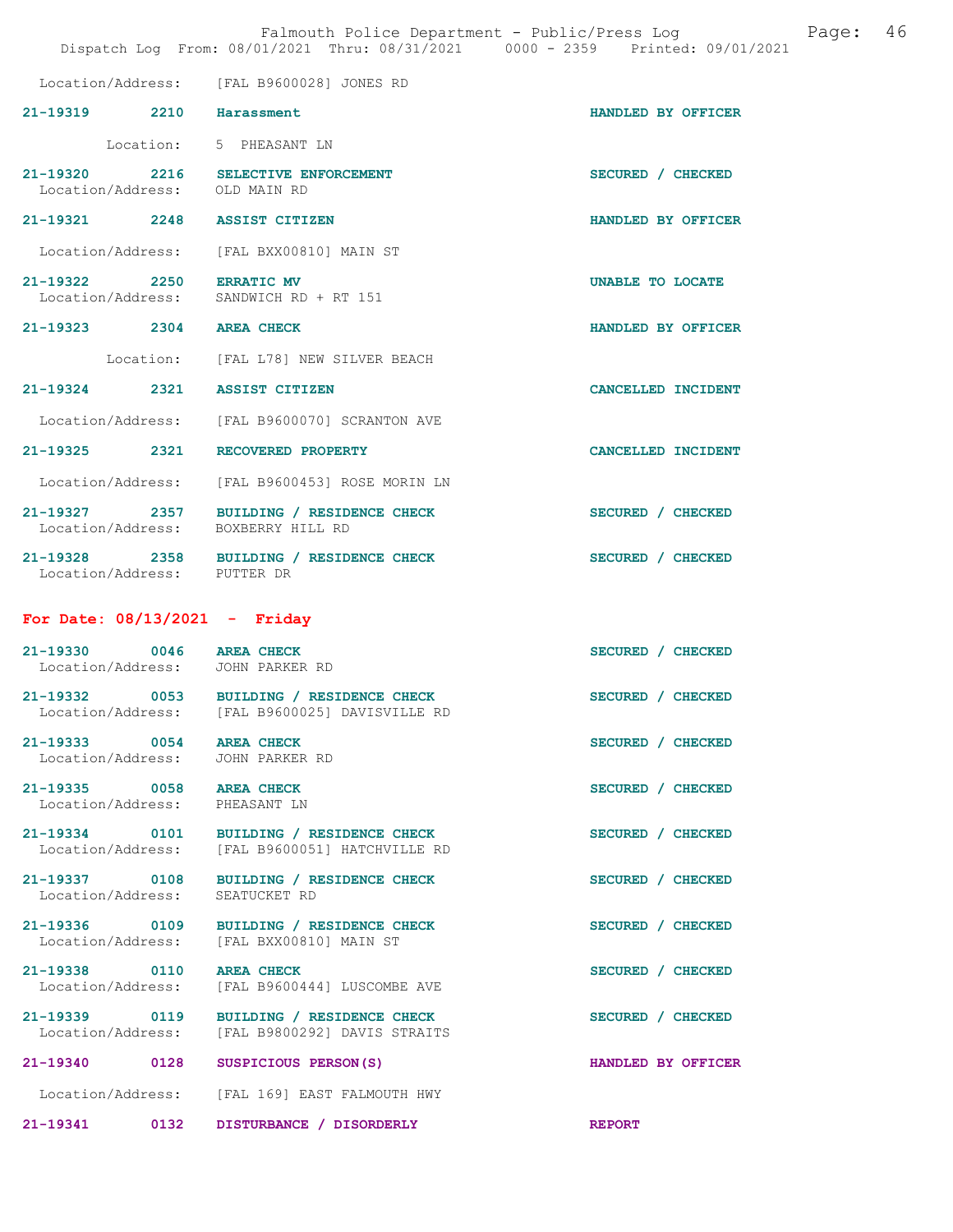|                                    | Falmouth Police Department - Public/Press Log Falmouth Page: 47<br>Dispatch Log From: 08/01/2021 Thru: 08/31/2021 0000 - 2359 Printed: 09/01/2021 |                        |  |
|------------------------------------|---------------------------------------------------------------------------------------------------------------------------------------------------|------------------------|--|
|                                    | Refer To Incident: 21-19341-OF                                                                                                                    |                        |  |
|                                    | 21-19342 0133 BUILDING / RESIDENCE CHECK<br>Location/Address: [FAL 302] SANDWICH RD                                                               | SECURED / CHECKED      |  |
| Location/Address: BERKELEY DR      | 21-19343 0134 BUILDING / RESIDENCE CHECK                                                                                                          | SECURED / CHECKED      |  |
|                                    | 21-19344 0141 BUILDING / RESIDENCE CHECK<br>Location/Address: [FAL BXX00131] EAST FALMOUTH HWY                                                    | SECURED / CHECKED      |  |
| Location/Address: PUTTER DR        | 21-19345 0149 BUILDING / RESIDENCE CHECK                                                                                                          | SECURED / CHECKED      |  |
|                                    | 21-19346 0155 ASSIST CITIZEN<br>Location/Address: JONES RD + PALMER AVE                                                                           | <b>TRANSPORT</b>       |  |
|                                    | 21-19347 0201 PARKING VIOLATION (S)<br>Location/Address: [FAL B9600203] TOWN HALL SQ                                                              | NO VIOLATION           |  |
|                                    | 21-19348 0204 PARKING VIOLATION(S)<br>Location/Address: [FAL B9600261] MAIN ST                                                                    | NO VIOLATION           |  |
| Location/Address: PALMER AVE       | 21-19349 0219 DISTURBANCE / DISORDERLY<br>Refer To Incident: 21-19349-OF                                                                          | <b>TRANSPORT</b>       |  |
|                                    | 21-19350 0240 BUILDING / RESIDENCE CHECK<br>Location/Address: [FAL 1160] GIFFORD ST                                                               | SECURED / CHECKED      |  |
| 21-19351 0318 ASSIST CITIZEN       |                                                                                                                                                   | HANDLED BY OFFICER     |  |
| Location/Address: CLIFFWOOD LN     |                                                                                                                                                   |                        |  |
| Location/Address:                  | 21-19353 0404 ALARM, BURGLAR<br>RT 151                                                                                                            | SECURED / CHECKED      |  |
|                                    | 21-19354 0502 DISTURBANCE / DISORDERLY<br>Location/Address: [FAL BXX00747] MAIN ST                                                                | <b>GONE ON ARRIVAL</b> |  |
|                                    | 21-19356 0644 PARKING VIOLATION (S)<br>Location/Address: [FAL 302] SANDWICH RD                                                                    | PRIVATE TOW            |  |
| 21-19357 0701<br>Location/Address: | DISTURBANCE / DISORDERLY<br>CANTERBURY LN                                                                                                         | Peace Restored         |  |
| 21-19360 0737 ALARM, BURGLAR       | Location/Address: [FAL 1922] QUISSETT AVE                                                                                                         | <b>UNFOUNDED</b>       |  |
| 21-19361 0742 LOST PROPERTY        |                                                                                                                                                   | HANDLED BY OFFICER     |  |
|                                    | Location/Address: [FAL B9800118] SURF DR                                                                                                          |                        |  |
| 21-19362 0753 CRASH                | Location/Address: GOODWILL PARK RD + PALMER AVE<br>Refer To Accident: 21-19362-AC                                                                 | <b>REPORT</b>          |  |
| 21-19326 0800 AREA CHECK           |                                                                                                                                                   | HANDLED BY OFFICER     |  |
|                                    | Location/Address: [FAL L71] MOSES RD                                                                                                              |                        |  |
|                                    | 21-19363 0825 MOTOR VEHICLE STOP<br>Location/Address: BRICK KILN RD + GIFFORD ST                                                                  | <b>CITATION ISSUED</b> |  |
| 21-19366 0909 THREAT               | Location/Address: [FAL B9600069] TER HEUN DR<br>Refer To Incident: 21-19366-OF                                                                    | <b>REPORT</b>          |  |
| 21-19368<br>1017                   | <b>CRASH</b>                                                                                                                                      | HANDLED BY PARTY       |  |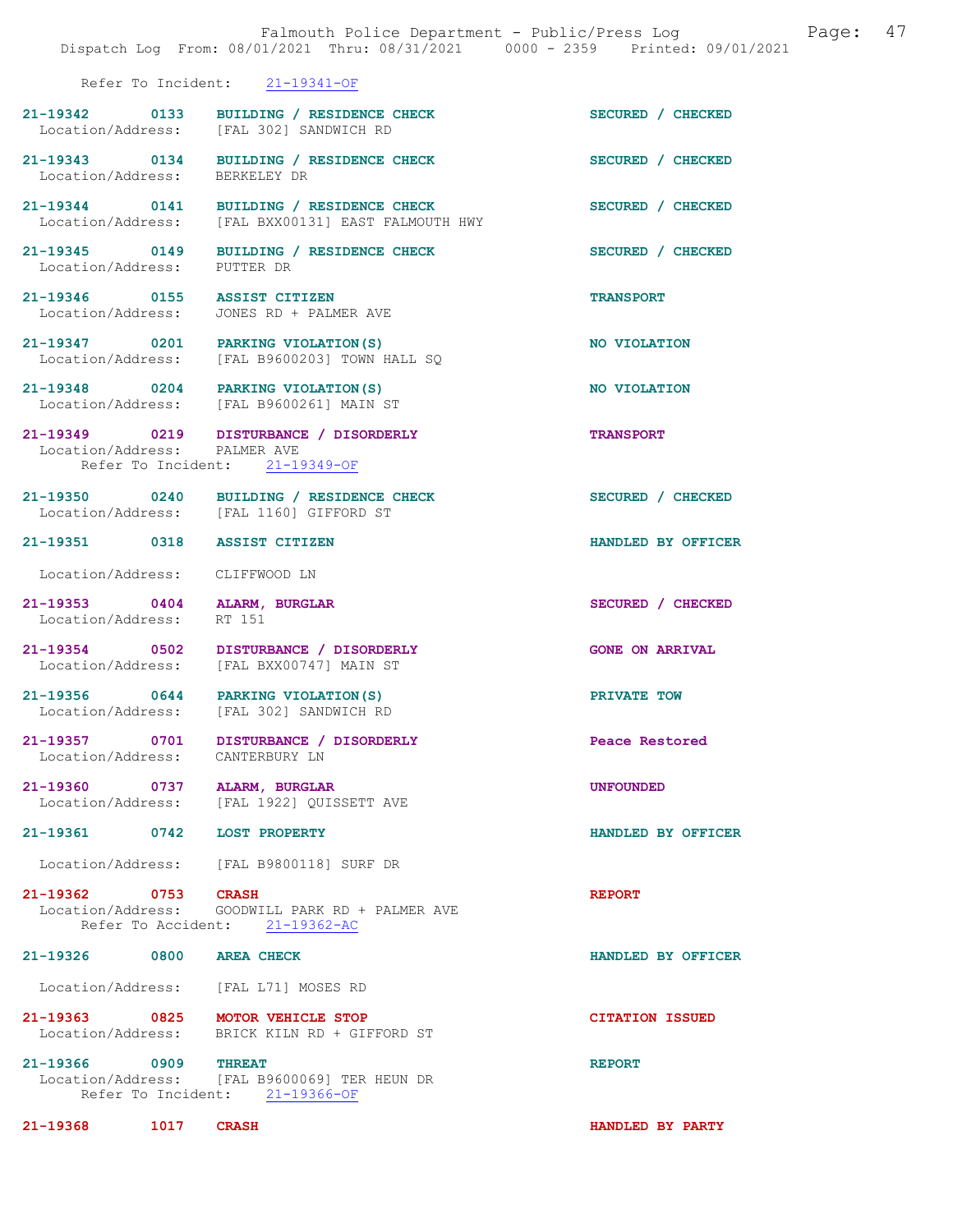|                                                                     | Falmouth Police Department - Public/Press Log<br>Dispatch Log From: 08/01/2021 Thru: 08/31/2021 0000 - 2359 Printed: 09/01/2021 | 48<br>Page:        |
|---------------------------------------------------------------------|---------------------------------------------------------------------------------------------------------------------------------|--------------------|
| Location/Address:                                                   | [FAL B9600039] MAIN ST                                                                                                          |                    |
| 21-19369 1027 ASSIST OTHER AGENCY                                   | Location/Address: [FAL B9600069] TER HEUN DR                                                                                    | HANDLED BY PARTY   |
| 21-19371 1116                                                       | MOTOR VEHICLE THEFT<br>Location/Address: [FAL 486] QUISSETT HARBOR RD                                                           | <b>UNFOUNDED</b>   |
| 21-19375 1121 LOST PROPERTY                                         |                                                                                                                                 | HANDLED BY OFFICER |
|                                                                     | Location/Address: [FAL BXX00844] MAIN ST<br>Refer To Incident: 21-19375-OF                                                      |                    |
| 21-19372 1128 SUMMONS SERVICE<br>Location/Address: BRICK KILN RD    |                                                                                                                                 | UNABLE TO LOCATE   |
| 21-19373 1140 CRASH<br>Refer To Accident:                           | Location/Address: OLD BARNSTABLE RD + CARRIAGE SHOP RD<br>$21 - 19373 - AC$                                                     | <b>REPORT</b>      |
| 21-19374 1146 ABANDONED 911                                         | Location/Address: [FAL B9701135] PALMER AVE                                                                                     | HANDLED BY PARTY   |
| $21 - 19376$<br>1151                                                | SELECTIVE ENFORCEMENT                                                                                                           | HANDLED BY OFFICER |
| Location/Address:                                                   | WILD HARBOR RD + QUAKER RD                                                                                                      |                    |
| 21-19378 1212                                                       | <b>ASSIST CITIZEN</b>                                                                                                           | HANDLED BY OFFICER |
| Location/Address:                                                   | FRESH POND RD                                                                                                                   |                    |
| 21-19379 1223 ABANDONED 911                                         | Location/Address: [FAL B9600108] TER HEUN DR                                                                                    | HANDLED BY PARTY   |
| 21-19382 1337 Admin Services<br>Location/Address: [FAL FPD] MAIN ST | Refer To Incident: 21-19382-OF                                                                                                  | <b>REPORT</b>      |
| 21-19381 1339 AREA CHECK                                            |                                                                                                                                 | HANDLED BY OFFICER |
| Location/Address:                                                   | [FAL BXX00747] MAIN ST                                                                                                          |                    |
|                                                                     | 21-19384 1409 DISTURBANCE / DISORDERLY<br>Location/Address: [FAL BXX00229] WAQUOIT HWY                                          | <b>UNFOUNDED</b>   |
| 21-19385 1418 Admin Services<br>Location/Address: [FAL FPD] MAIN ST | Refer To Incident: 21-19385-OF                                                                                                  | <b>REPORT</b>      |
| 21-19386 1433                                                       | <b>CRASH</b><br>Location/Address: [FAL 1416] HAYWAY RD<br>Refer To Accident: 21-19386-AC                                        | <b>REPORT</b>      |
| 21-19390 1511 PRIVATE TOW                                           | Location/Address: [FAL BXX00880] CLINTON AVE                                                                                    | PRIVATE TOW        |
| 21-19392<br>1519                                                    | <b>UNWANTED GUEST</b>                                                                                                           | HANDLED BY OFFICER |
| Location/Address:                                                   | [FAL B9600203] TOWN HALL SQ                                                                                                     |                    |
| 21-19393<br>1520                                                    | <b>ABANDONED 911</b>                                                                                                            | HANDLED BY OFFICER |
|                                                                     | Location/Address: [FAL 2090] GIFFORD ST                                                                                         |                    |
| 21-19394 1526                                                       | <b>ABANDONED 911</b>                                                                                                            | HANDLED BY OFFICER |
| Location/Address:                                                   | GRAND AVE                                                                                                                       |                    |
| 21-19396<br>1611                                                    | <b>LARCENY</b>                                                                                                                  | <b>REPORT</b>      |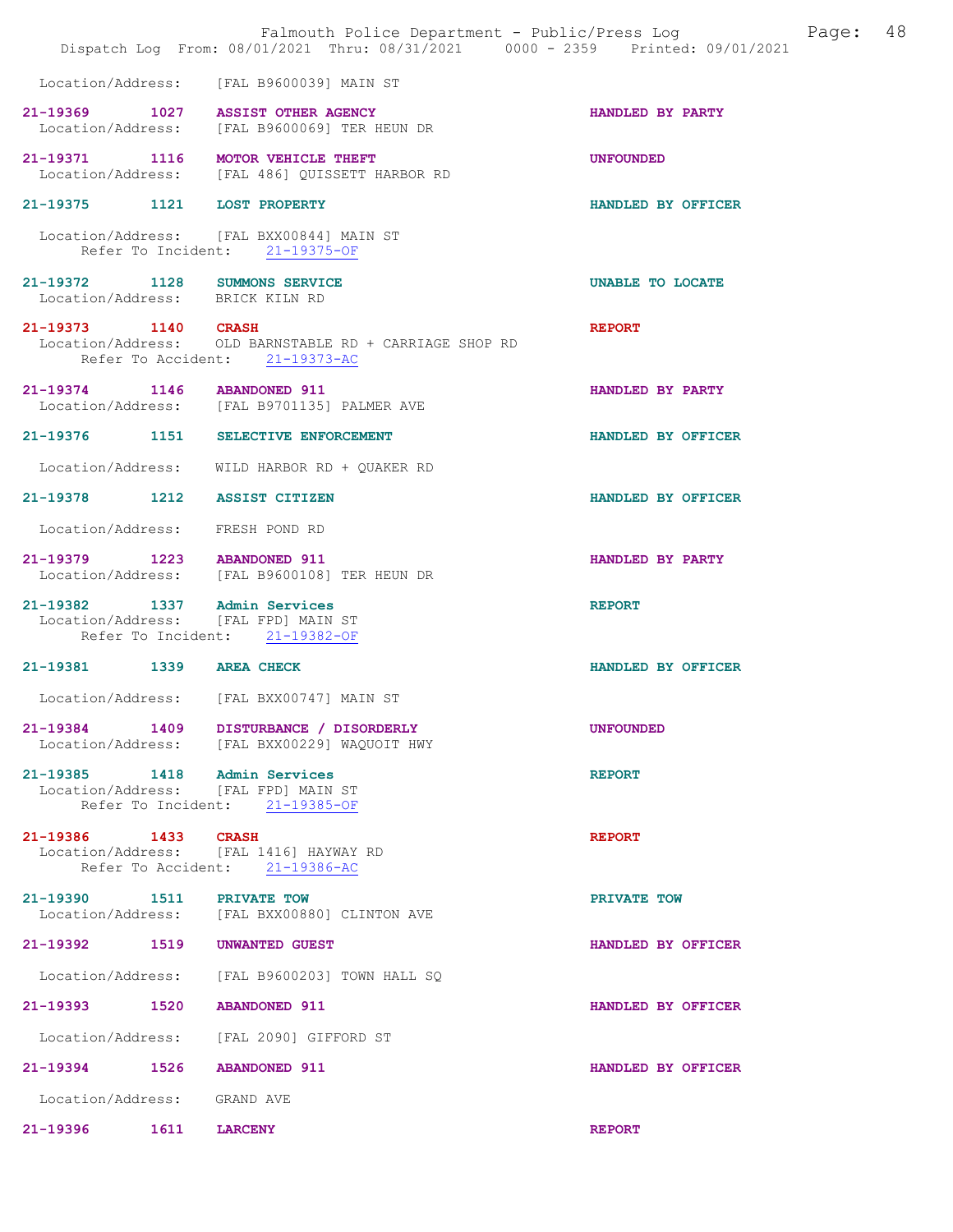|                                                                  | Falmouth Police Department - Public/Press Log Falmouth Page: 49<br>Dispatch Log From: 08/01/2021 Thru: 08/31/2021 0000 - 2359 Printed: 09/01/2021 |                        |
|------------------------------------------------------------------|---------------------------------------------------------------------------------------------------------------------------------------------------|------------------------|
|                                                                  | Location/Address: [FAL B0200069] TEATICKET HWY<br>Refer To Incident: 21-19396-OF                                                                  |                        |
|                                                                  | 21-19397 1622 RECOVERED PROPERTY                                                                                                                  | HANDLED BY OFFICER     |
|                                                                  | Location/Address: [FAL BXX00560] MAIN ST                                                                                                          |                        |
| 21-19398 1635 CRASH, HIT/RUN                                     |                                                                                                                                                   | HANDLED BY OFFICER     |
|                                                                  | Location/Address: [FAL L78] QUAKER RD                                                                                                             |                        |
|                                                                  | 21-19399 1643 RECOVERED PROPERTY<br>Location/Address: [FAL BXX00076] MAIN ST<br>Refer To Incident: 21-19399-OF                                    | <b>REPORT</b>          |
| 21-19400 1645 CHECK WELFARE                                      | Location/Address: PINECREST BEACH DR                                                                                                              | UNABLE TO LOCATE       |
|                                                                  | 21-19401 1659 BUILDING / RESIDENCE CHECK                                                                                                          | HANDLED BY OFFICER     |
| Location/Address:                                                | [FAL B9600028] JONES RD                                                                                                                           |                        |
|                                                                  | 21-19402 1706 MOTOR VEHICLE STOP<br>Location/Address: [FAL 171] DAVIS STRAITS                                                                     | <b>CITATION ISSUED</b> |
| 21-19403 1716 VANDALISM<br>Location/Address: BELL TOWER LN       |                                                                                                                                                   | <b>REPORT</b>          |
|                                                                  | Refer To Incident: 21-19403-OF                                                                                                                    |                        |
|                                                                  | 21-19404 1723 DISTURBANCE / DISORDERLY                                                                                                            | HANDLED BY OFFICER     |
| Location/Address: SOUTHVIEW WAY                                  |                                                                                                                                                   |                        |
| 21-19405 1727 ERRATIC MV                                         |                                                                                                                                                   | HANDLED BY OFFICER     |
|                                                                  | Location/Address: [FAL B9800654] SANDWICH RD                                                                                                      |                        |
| 21-19406 1733 VANDALISM<br>Location/Address: PALMER AVE          |                                                                                                                                                   | <b>REPORT</b>          |
|                                                                  | Refer To Incident: 21-19406-OF                                                                                                                    |                        |
| 21-19407 1739 CHECK WELFARE                                      | Location/Address: [FAL BXX00016] TEATICKET HWY                                                                                                    | UNABLE TO LOCATE       |
| 21-19408 1757 AREA CHECK                                         |                                                                                                                                                   | HANDLED BY OFFICER     |
| Vicinity of: MAIN ST                                             |                                                                                                                                                   |                        |
| 21-19411 1811 SUMMONS SERVICE<br>Location/Address: BRICK KILN RD |                                                                                                                                                   | <b>SERVED IN HAND</b>  |
| 21-19412 1811 LARCENY<br>Location/Address: NATAL AVE             | Refer To Incident: 21-19412-OF                                                                                                                    | <b>REPORT</b>          |
| 21-19414 1846 CRASH                                              | Location/Address: [FAL B0300007] THOMAS B LANDERS RD<br>Refer To Accident: 21-19414-AC                                                            | <b>REPORT</b>          |
| 21-19415 1849 ABANDONED 911                                      | Location/Address: [FAL 157] GRAND AVE                                                                                                             | SECURED / CHECKED      |
|                                                                  | 21-19420 1908 MOTOR VEHICLE STOP<br>Location/Address: [FAL 964] TEATICKET HWY                                                                     | Verbal Warning         |
| Location/Address: HUDSON ST                                      | 21-19421 1916 ANIMAL COMPLAINT                                                                                                                    | NOTIFICATION MADE      |
| 21-19422 2012                                                    | <b>LARCENY</b>                                                                                                                                    | <b>REPORT</b>          |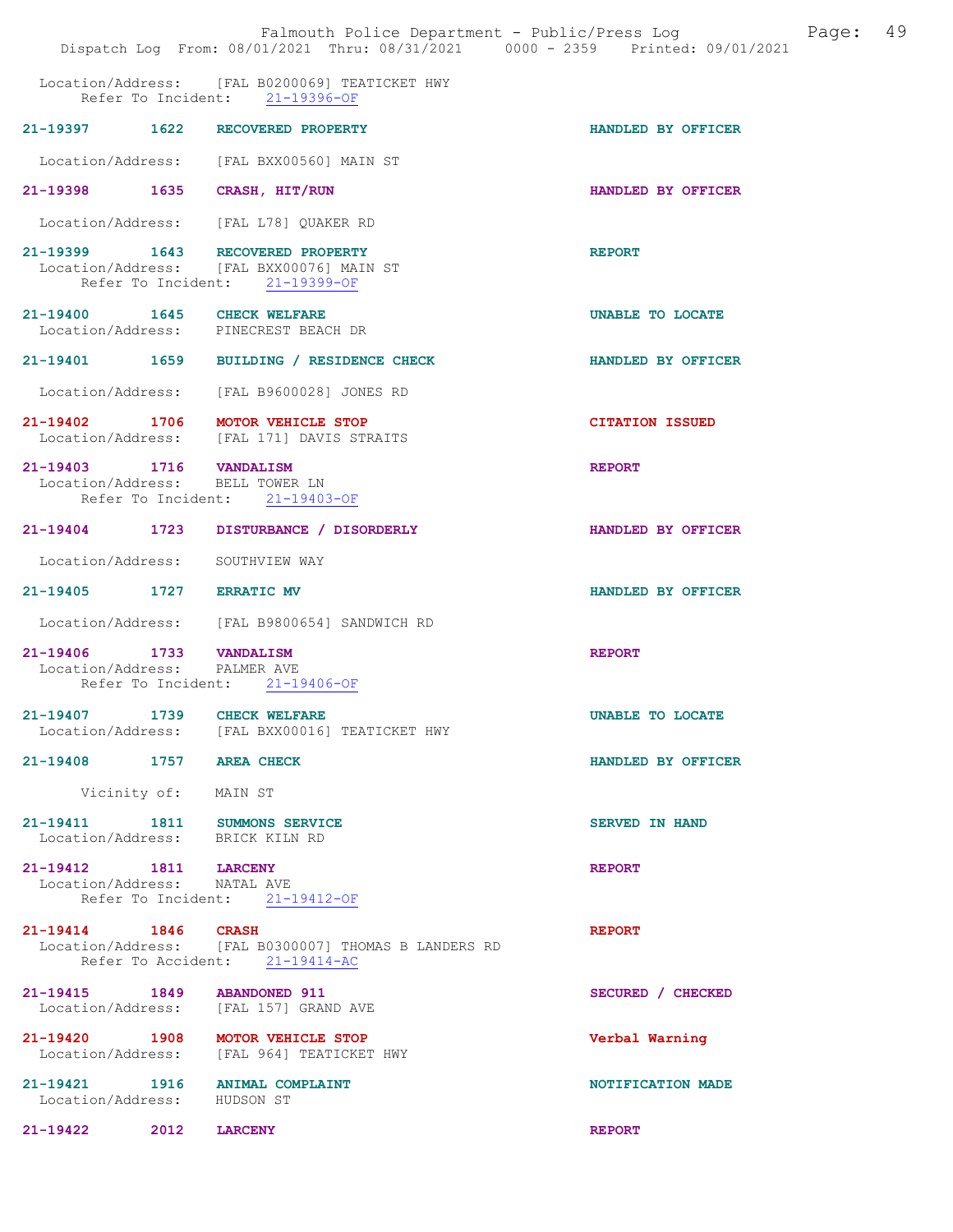Location/Address: [FAL 56] SHOREWOOD DR Refer To Incident: 21-19422-OF

21-19424 2019 CRASH 2001 21-19424 Location/Address: WOODS HOLE RD<br>Refer To Accident: 21-19424-AC Refer To Accident:

21-19425 2026 MOTOR VEHICLE STOP Verbal Warning Location/Address: [FAL 2037] TEATICKET HWY

21-19426 2027 AREA CHECK 2008 2027 AREA CHECK GONE ON ARRIVAL

[FAL B9600030] OLD MAIN RD

21-19427 2034 BUILDING / RESIDENCE CHECK SECURED / CHECKED Location/Address: PUTTER DR

21-19428 2041 MOTOR VEHICLE STOP CITATION ISSUED Location/Address: TEATICKET PATH

21-19429 2043 BUILDING / RESIDENCE CHECK SECURED / CHECKED Location/Address: PHEASANT LN

21-19430 2046 MOTOR VEHICLE STOP NO VIOLATION Location/Address: [FAL L112] BRAESIDE RD

21-19431 2059 FIREWORKS COMPLAINT CONE ON ARRIVAL Location/Address: MONTAUK ST Location/Address:

21-19432 2106 MOTOR VEHICLE STOP Verbal Warning Location/Address: EAST FALMOUTH HWY + MURIEL LN

21-19433 2108 BUILDING / RESIDENCE CHECK SECURED / CHECKED Location/Address: [FAL B9600028] JONES RD

21-19434 2108 ABANDONED 911 SECURED / CHECKED Location/Address: [FAL BXX00707] BENHAM RD

21-19435 2114 SUSPICIOUS PERSON(S) HANDLED BY OFFICER

Location/Address: WAQUOIT HWY + WAQUOIT LANDING RD

21-19436 2132 MOTOR VEHICLE STOP Verbal Warning Location/Address: [FAL BXX00437] TEATICKET HWY

21-19438 2137 AREA CHECK UNABLE TO LOCATE Location/Address: DILLINGHAM AVE Location/Address:

21-19439 2148 SUSPICIOUS PERSON(S) HANDLED BY OFFICER

Location/Address: [FAL 2927] EAST FALMOUTH HWY

21-19442 2158 CHECK WELFARE CONE ON ARRIVAL Location/Address: [FAL B9600074] TEATICKET HWY [FAL B9600074] TEATICKET HWY

21-19441 2202 ALARM, BURGLAR<br>
Location/Address: [FAL 2839] SHORE RD<br>
SECURED / CHECKED [FAL 2839] SHORE RD

Location/Address: [FAL 1058] TEATICKET HWY

21-19445 2231 PARKING VIOLATION(S) PARKING TICKET<br>
Location/Address: [FAL 159] GRAND AVE [FAL 159] GRAND AVE

21-19446 2246 MOTOR VEHICLE STOP Verbal Warning Location/Address: WAQUOIT HWY + MOONAKIS RD

21-19447 2246 BUILDING / RESIDENCE CHECK HANDLED BY OFFICER

Location/Address: [FAL BXX00620] TEATICKET HWY

21-19444 2226 AREA CHECK HANDLED BY OFFICER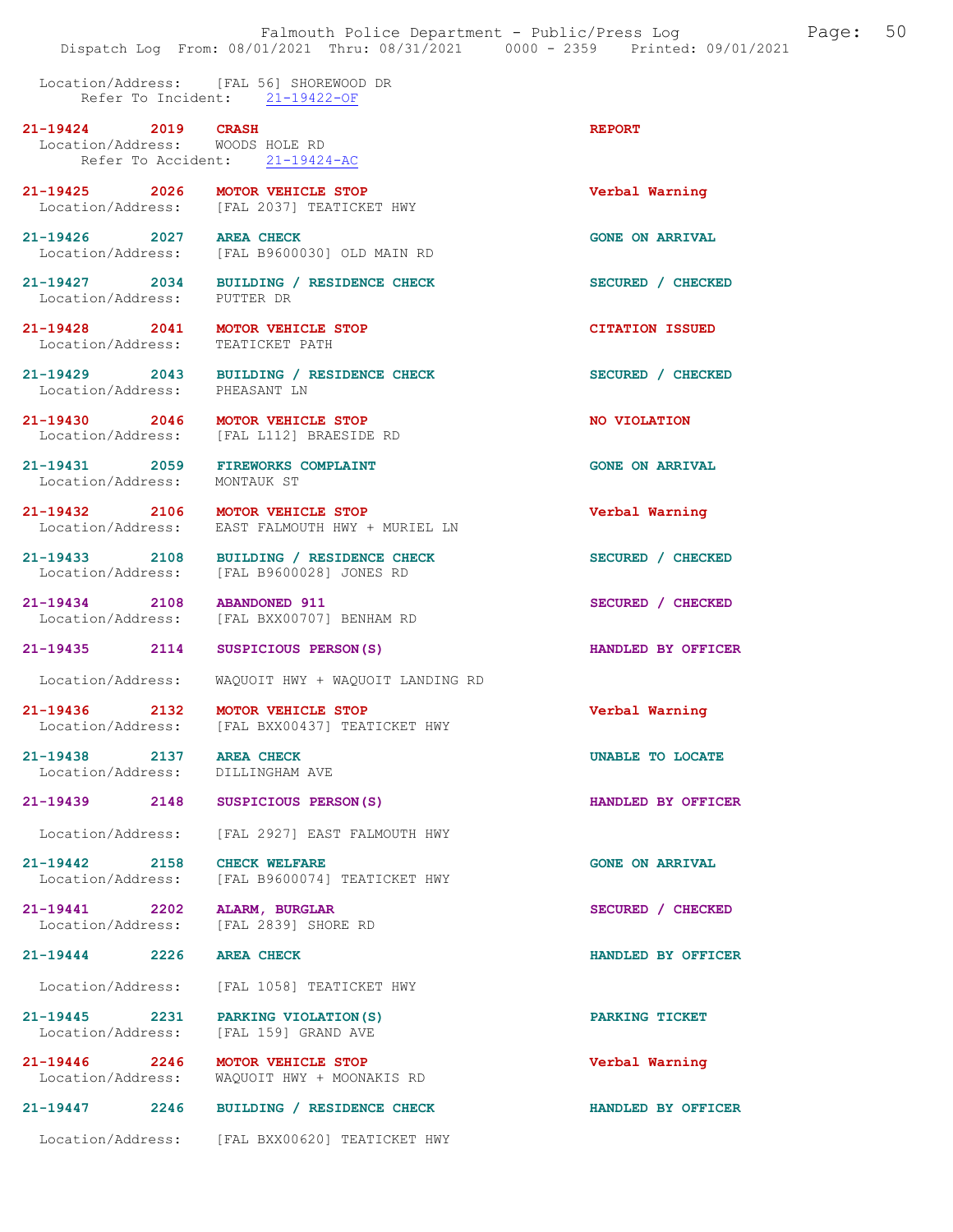| 21-19448          | 2302               | <b>VANDALISM</b>            |  | <b>REPORT</b> |
|-------------------|--------------------|-----------------------------|--|---------------|
| Location/Address: |                    | [FAL BXX00102] SCRANTON AVE |  |               |
|                   | Refer To Incident: | $21 - 19448 - OF$           |  |               |

21-19449 2305 DISTURBANCE / DISORDERLY REPORT Location/Address: [FAL BXX00758] NORTH MAIN ST<br>Refer To Incident: 21-19449-OF Refer To Incident:

# 21-19450 2318 ABANDONED 911 HANDLED BY OFFICER

Location/Address: TRICIA RD

- 21-19451 2325 LOUD MUSIC / PARTY / NOISES NO VIOLATION<br>
Location/Address: CHAPOQUOIT RD Location/Address:
- 21-19452 2326 ALARM, BURGLAR UNFOUNDED Location/Address: [FAL BXX00526] SPRING BARS RD
- 21-19453 2328 ALARM, BURGLAR CANCELLED INCIDENT
- Location/Address: [FAL 160] TEATICKET HWY
- 21-19454 2332 ERRATIC MV 2001 1997 21-19454 Location/Address: E FALMOUTH HWY + WHITES LANDING RD

#### For Date:  $08/14/2021$  - Saturday

| $21 - 19455$      | 0031 | BUILDING / RESIDENCE CHECK          | <b>CHECKED</b>     |
|-------------------|------|-------------------------------------|--------------------|
| Location/Address: |      | [FAL 964] TEATICKET HWY             | SECURED /          |
| $21 - 19456$      | 0035 | BUILDING / RESIDENCE CHECK          | <b>CHECKED</b>     |
| Location/Address: |      | [FAL B9600031] MARAVISTA AVE EXT    | <b>SECURED</b>     |
| $21 - 19457$      | 0055 | LOUD MUSIC / PARTY / NOISES         | HANDLED BY OFFICER |
| Location/Address: |      | [FAL 159] GRAND AVE + DARTMOUTH AVE |                    |

- 21-19459 0119 BUILDING / RESIDENCE CHECK SECURED / CHECKED Location/Address: SWALLOW ST Location/Address:
- 21-19460 0124 BUILDING / RESIDENCE CHECK SECURED / CHECKED Location/Address: [FAL B9600029] KATHARINE LEE BATES [FAL B9600029] KATHARINE LEE BATES
- 21-19461 0124 BUILDING / RESIDENCE CHECK SECURED / CHECKED Location/Address: [FAL B9600178] BERKELEY DR [FAL B9600178] BERKELEY DR
- 21-19462 0126 BUILDING / RESIDENCE CHECK SECURED / CHECKED Location/Address: [FAL B9600051] HATCHVILLE RD
- 
- 21-19463 0127 BUILDING / RESIDENCE CHECK SECURED / CHECKED Location/Address: [FAL B9600027] LAKEVIEW AVE
- 21-19464 0128 BUILDING / RESIDENCE CHECK SECURED / CHECKED<br>
Location/Address: [FAL B9800292] DAVIS STRAITS
- 21-19465 0131 BUILDING / RESIDENCE CHECK SECURED / CHECKED Location/Address: [FAL 302] SANDWICH RD
- 21-19466 0133 BUILDING / RESIDENCE CHECK SECURED / CHECKED Location/Address: [FAL 1879] SEATUCKET RD
- Location/Address: [FAL 184] RT 151
- 
- 21-19467 0136 AREA CHECK SECURED / CHECKED

[FAL 302] SANDWICH RD

[FAL B9600051] HATCHVILLE RD

[FAL B9600027] LAKEVIEW AVE

Location/Address: [FAL B9800292] DAVIS STRAITS

- 
- 21-19468 0138 BUILDING / RESIDENCE CHECK<br>
Location/Address: [FAL B9600025] DAVISVILLE RD [FAL B9600025] DAVISVILLE RD

- 
- 
-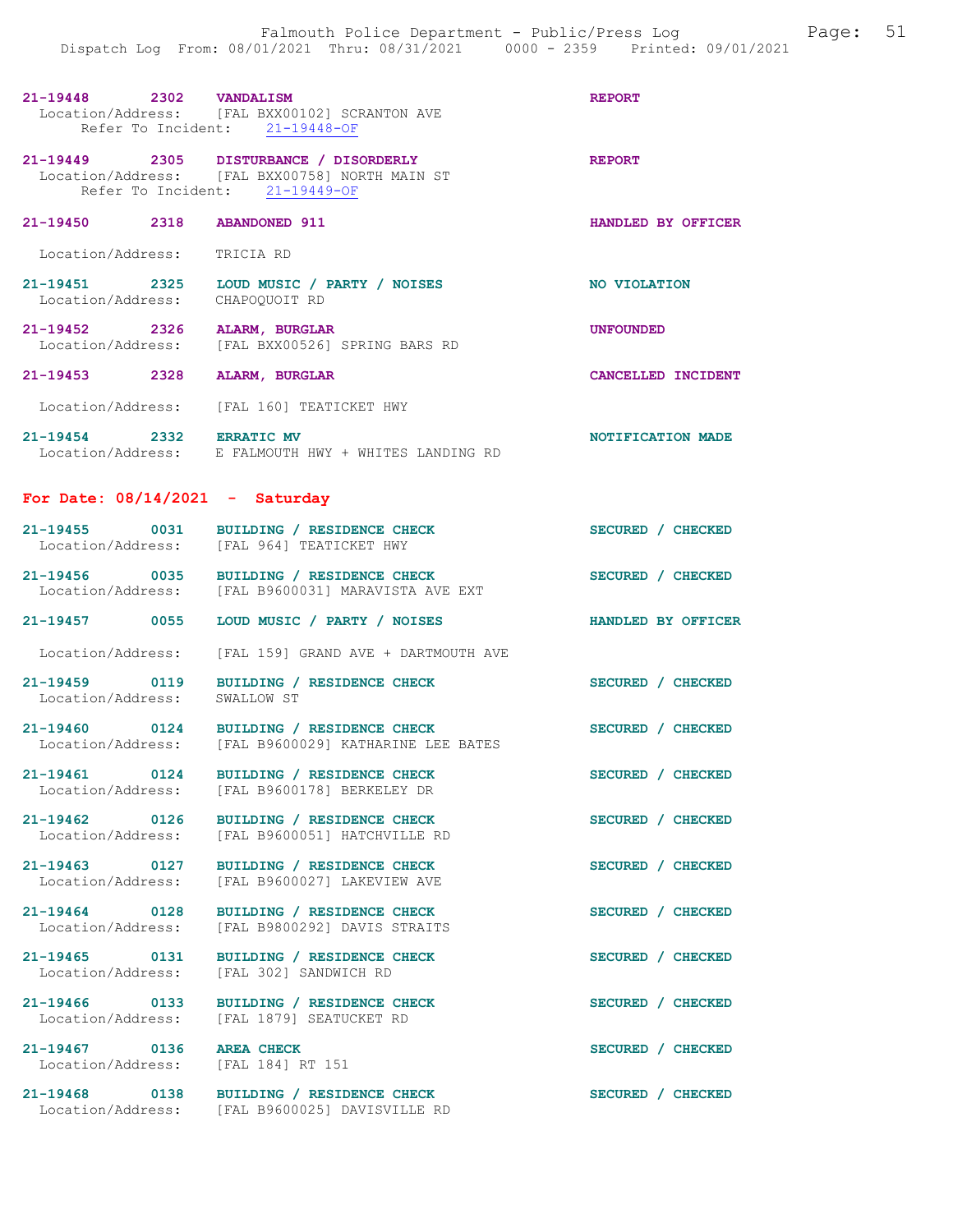| Location/Address: PUTTER DR                                              | 21-19469 0144 BUILDING / RESIDENCE CHECK                                         | SECURED / CHECKED       |
|--------------------------------------------------------------------------|----------------------------------------------------------------------------------|-------------------------|
| 21-19470 0146 AREA CHECK<br>Location/Address: JOHN PARKER RD             |                                                                                  | SECURED / CHECKED       |
|                                                                          | 21-19471 0206 PARKING VIOLATION (S)<br>Location/Address: [FAL B9600261] MAIN ST  | NO VIOLATION            |
| 21-19472 0209 PARKING VIOLATION (S)                                      | Location/Address: [FAL B9600203] TOWN HALL SO                                    | NO VIOLATION            |
| 21-19473 0216 AREA CHECK                                                 | Location/Address: [FAL L34] SCRANTON AVE                                         | SECURED / CHECKED       |
| 21-19475 0302 CHECK WELFARE                                              |                                                                                  | HANDLED BY OFFICER      |
| Location/Address: KING ST                                                |                                                                                  |                         |
| 21-19477 0442 ASSIST CITIZEN                                             | Location/Address: [FAL B0300087] WATER ST                                        | NOTIFICATION MADE       |
| 21-19480 0548 TRAFFIC HAZARD                                             | Location/Address: TER HEUN DR + JONES RD                                         | NOTIFICATION MADE       |
| 21-19481 0556 VANDALISM                                                  | Location/Address: [FAL BXX00567] MAIN ST<br>Refer To Incident: 21-19481-OF       | <b>REPORT</b>           |
|                                                                          | 21-19485 0846 ALARM, BURGLAR<br>Location/Address: [FAL 1289] EDGERTON DR         | <b>UNFOUNDED</b>        |
| 21-19486 0909 ALARM, BURGLAR                                             | Location/Address: [FAL B9700641] UNCATENA NORTH                                  | <b>UNFOUNDED</b>        |
| 21-19487 0912 Admin Services<br>Location/Address: [FAL FPD] MAIN ST      | Refer To Incident: 21-19487-OF                                                   | <b>REPORT</b>           |
| 21-19488 0916 CHECK WELFARE                                              | Location/Address: [FAL B9700958] EAST FALMOUTH HWY                               | <b>UNABLE TO LOCATE</b> |
| 21-19491 1011 MOTOR VEHICLE STOP                                         | Location/Address: [FAL 185] TEATICKET HWY                                        | Verbal Warning          |
| 21-19490 1050 ASSIST OTHER AGENCY<br>Location/Address: [FAL 147] MAIN ST |                                                                                  | UNABLE TO LOCATE        |
| 21-19493 1106 AREA CHECK<br>Location/Address: MAIN ST                    |                                                                                  | SECURED / CHECKED       |
| 21-19494 1115 MOTOR VEHICLE STOP                                         |                                                                                  | HANDLED BY OFFICER      |
|                                                                          | Location/Address: [FAL L112] BRAESIDE RD                                         |                         |
| 21-19495 1310 MEDICAL (PD)                                               | Location/Address: [FAL B9700958] EAST FALMOUTH HWY                               | REF FIRE DEPT           |
| 21-19497 1353 CRASH                                                      | Location/Address: [FAL 3129] EAST FALMOUTH HWY<br>Refer To Accident: 21-19497-AC | <b>REPORT</b>           |
| 21-19499 1404 CHECK WELFARE                                              | Location/Address: [FAL BXX00016] TEATICKET HWY<br>Refer To Incident: 21-19499-OF | <b>REPORT</b>           |
| 21-19500 1406 RECOVERED PROPERTY                                         |                                                                                  | <b>REPORT</b>           |

Location/Address: [FAL BXX00863] TEATICKET HWY

Refer To Incident: 21-19500-OF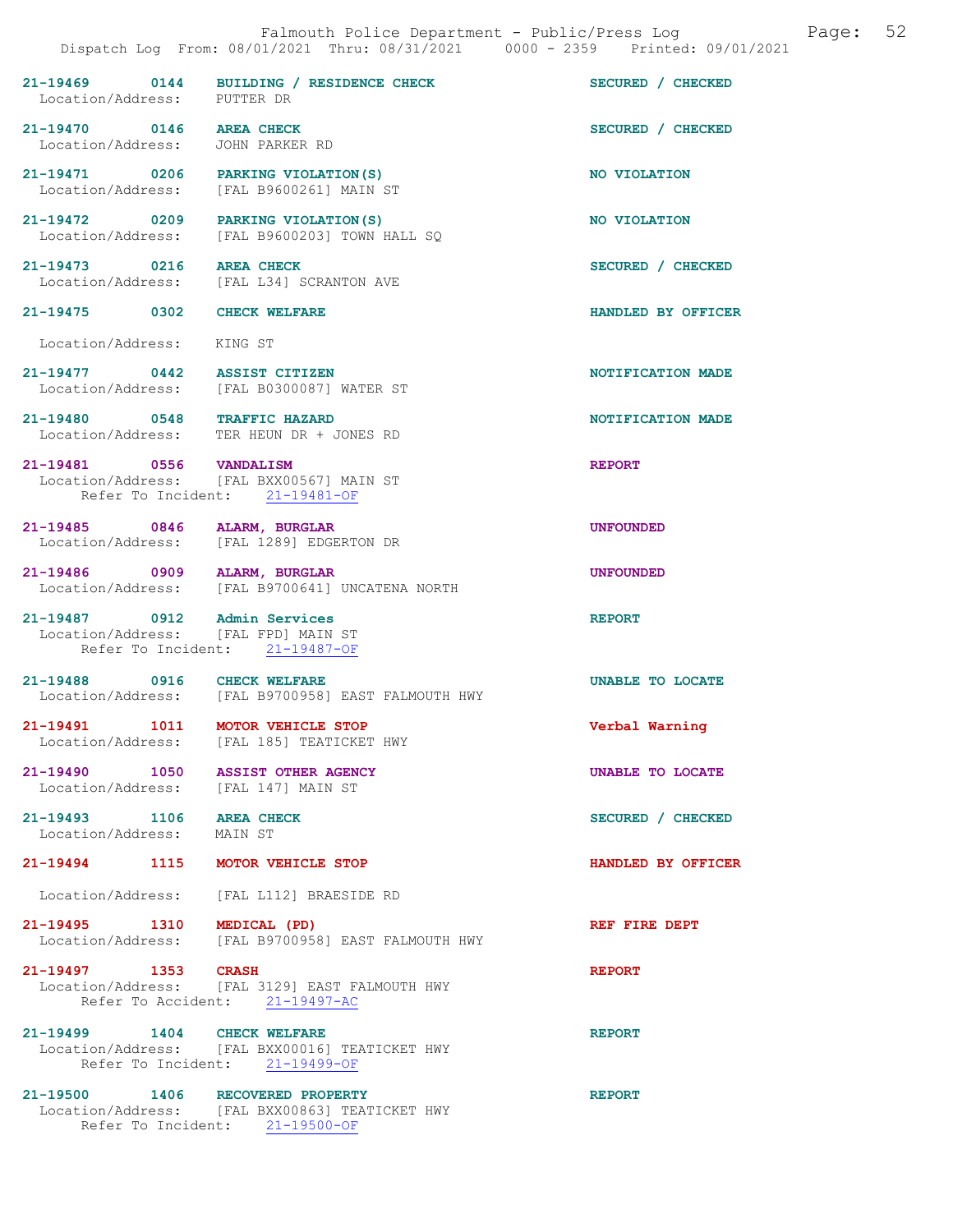|                                                 |                  | Falmouth Police Department - Public/Press Log<br>Dispatch Log From: 08/01/2021 Thru: 08/31/2021 0000 - 2359 Printed: 09/01/2021                                                                                          | 53<br>Page:            |
|-------------------------------------------------|------------------|--------------------------------------------------------------------------------------------------------------------------------------------------------------------------------------------------------------------------|------------------------|
|                                                 |                  | 21-19502 1441 DISTURBANCE / DISORDERLY                                                                                                                                                                                   | HANDLED BY OFFICER     |
| Location/Address:                               |                  | MARAVISTA AVE + PRISCILLA ST                                                                                                                                                                                             |                        |
| 21-19505 1546 ABANDONED 911                     |                  | Location/Address: [FAL B9600069] TER HEUN DR                                                                                                                                                                             | NOTIFICATION MADE      |
| 21-19507 1626 CRASH                             |                  | Location/Address: [FAL L42] GIFFORD ST<br>Refer To Accident: 21-19507-AC                                                                                                                                                 | <b>REPORT</b>          |
|                                                 |                  | 21-19508 1647 ASSIST CITIZEN<br>Location/Address: [FAL 3075] JONES RD                                                                                                                                                    | NOTIFICATION MADE      |
| 21-19510 1721 CHECK WELFARE                     |                  |                                                                                                                                                                                                                          | HANDLED BY OFFICER     |
| Location/Address:                               |                  | SANDWICH RD                                                                                                                                                                                                              |                        |
| 21-19509 1722                                   |                  | <b>ABANDONED 911</b>                                                                                                                                                                                                     | HANDLED BY OFFICER     |
|                                                 |                  | Location/Address: [FAL 55] MENAUHANT RD                                                                                                                                                                                  |                        |
| 21-19511 1728                                   |                  | <b>CHECK WELFARE</b>                                                                                                                                                                                                     | CANCELLED INCIDENT     |
|                                                 |                  | Location/Address: EDGEWATER DR WEST                                                                                                                                                                                      |                        |
|                                                 |                  | 21-19512 1745 ANIMAL COMPLAINT<br>Location/Address: GIFFORD ST + KATHARINE LEE BATES                                                                                                                                     | <b>GONE ON ARRIVAL</b> |
|                                                 |                  | 21-19515 1915 ANIMAL COMPLAINT<br>Location/Address: [FAL BXX00372] CLINTON AVE<br>Refer To Accident: 21-19515-AC<br>Refer To Incident: $\overline{21-19515-OF}$                                                          | <b>REPORT</b>          |
| 21-19516 1916<br>Location/Address: QUISSETT AVE |                  | <b>CRASH</b>                                                                                                                                                                                                             | SECURED / CHECKED      |
| 21-19518 1923 CRASH                             |                  | Location/Address: ASHUMET RD + BOXBERRY HILL RD<br>Refer To Accident: 21-19518-AC<br>Refer To Incident: 21-19518-OF                                                                                                      | <b>REPORT</b>          |
|                                                 |                  | 21-19520 1947 ANIMAL COMPLAINT<br>Location/Address: [FAL L78] OUAKER RD                                                                                                                                                  | <b>GONE ON ARRIVAL</b> |
| 21-19521 1951 AREA CHECK<br>Location/Address:   |                  | DILLINGHAM AVE<br>Refer To Incident: 21-19521-OF                                                                                                                                                                         | <b>REPORT</b>          |
| 21-19522 2012                                   |                  | LOUD MUSIC / PARTY / NOISES<br>Location/Address: [FAL 192] HATCHVILLE RD                                                                                                                                                 | NO VIOLATION           |
| 21-19523 2013                                   |                  | <b>CRASH</b><br>Location/Address: [FAL B9700933] LOCUST ST                                                                                                                                                               | PRIVATE TOW            |
| 21-19526 2037 ERRATIC MV                        | Age:<br>Charges: | Location/Address: [FAL 2400] RAILROAD AVE<br>Refer To Arrest: 21-19526-AR<br>Arrest: SAMSON, WILFORD<br>Address: 998 PROSPECT AVE HARTFORD, CT<br>- 46<br>0UI-LIOUOR OR .08%<br>ALCOHOL IN MV, POSSESS OPEN CONTAINER OF | Arrest(s) Made         |
| $21 - 19527$<br>Location/Address:               | 2040             | <b>INTOXICATED PERSON</b><br>[FAL BXX00539] EAST FALMOUTH HWY                                                                                                                                                            | <b>GONE ON ARRIVAL</b> |
| 21-19529                                        | 2120             | Harassment                                                                                                                                                                                                               | HANDLED BY OFFICER     |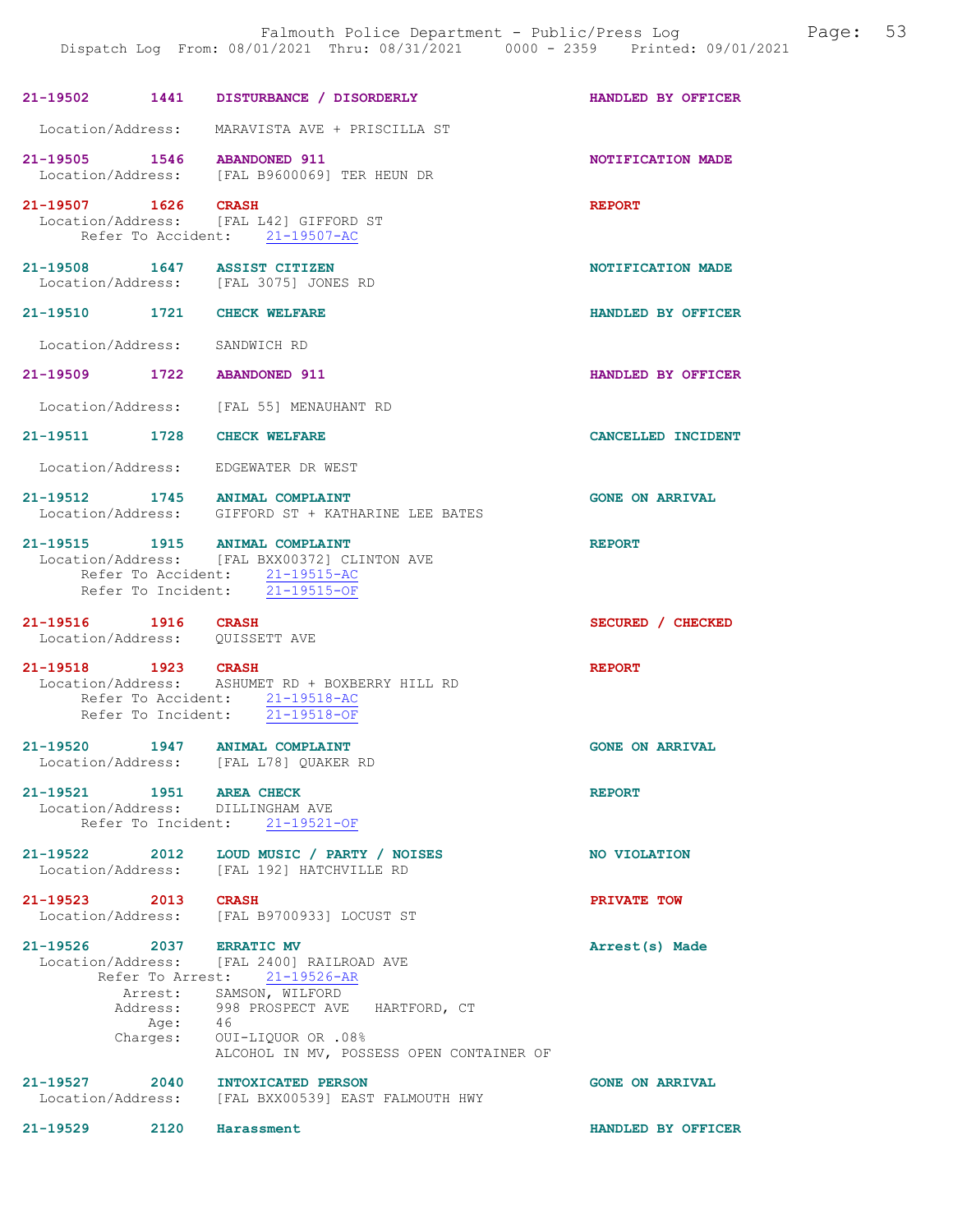|                     |                           | Location/Address: DUSTY MILLER RD                                                                                                                                                                                             |                            |
|---------------------|---------------------------|-------------------------------------------------------------------------------------------------------------------------------------------------------------------------------------------------------------------------------|----------------------------|
| 21-19530            | Location/Address: ROSA LN | 2123 GUN SHOTS                                                                                                                                                                                                                | <b>UNFOUNDED</b>           |
|                     | 21-19533 2137 CRASH       | Location/Address: [FAL BXX00484] NORTH FALMOUTH HWY<br>Refer To Accident: 21-19533-AC                                                                                                                                         | <b>REPORT</b>              |
| 21-19536 2212 CRASH |                           | Location/Address: [FAL 184] RT 151<br>Refer To Accident: 21-19536-AC                                                                                                                                                          | <b>REPORT</b>              |
|                     | 21-19537 2217             | <b>CRASH</b>                                                                                                                                                                                                                  | Merge: $21-19536$ By: SYLV |
|                     |                           | Location/Address: [FAL 184] RT 151                                                                                                                                                                                            |                            |
|                     | 21-19538 2219 CRASH       |                                                                                                                                                                                                                               | CANCELLED INCIDENT         |
|                     |                           | Location/Address: [FAL 184] RT 151                                                                                                                                                                                            |                            |
|                     |                           | 21-19542 2326 INTOXICATED PERSON<br>Location/Address: [FAL BXX00102] SCRANTON AVE                                                                                                                                             | UNABLE TO LOCATE           |
|                     |                           | 21-19543 2332 ASSIST CITIZEN                                                                                                                                                                                                  | HANDLED BY OFFICER         |
|                     |                           | Location/Address: [FAL 46] CHAPOQUOIT RD                                                                                                                                                                                      |                            |
|                     | Age: 46                   | 21-19544 2347 DISTURBANCE / DISORDERLY<br>Location/Address: [FAL 342] SCRANTON AVE<br>Refer To Arrest: 21-19544-A-AR<br>Arrest: POCKNETT, CYRIL J JR<br>Address: 545 COTUIT RD MASHPEE, MA<br>Charges: THREAT TO COMMIT CRIME | Arrest(s) Made             |
|                     |                           | DISORDERLY CONDUCT<br>ARREST WARRANT SERVICE<br>Refer To $P/C$ : 21-19544-AR<br>P/C: BURTON, THOMAS<br>Address: 31 QUASHNET RD MASHPEE, MA<br>Age: 24<br>Charges: PROTECTIVE CUSTODY (LIQUOR)                                 |                            |
|                     |                           | For Date: $08/15/2021$ - Sunday                                                                                                                                                                                               |                            |
|                     |                           | 21-19546 0017 LOUD MUSIC / PARTY / NOISES                                                                                                                                                                                     | HANDLED BY OFFICER         |
|                     |                           | Location/Address: MILL RD + PEARCE PL                                                                                                                                                                                         |                            |
| 21-19548 0020 CRASH |                           | Location/Address: DAVISVILLE RD + FISHERMANS COVE RD<br>Refer To Accident: 21-19548-AC<br>Refer To Incident: 21-19548-OF                                                                                                      | <b>REPORT</b>              |
|                     |                           | 21-19549 0023 LOUD MUSIC / PARTY / NOISES                                                                                                                                                                                     | HANDLED BY OFFICER         |
|                     | Location/Address: FAY RD  |                                                                                                                                                                                                                               |                            |
|                     |                           | 21-19550 0032 LOUD MUSIC / PARTY / NOISES                                                                                                                                                                                     | HANDLED BY OFFICER         |
|                     |                           | Location/Address: CHAPOQUOIT RD                                                                                                                                                                                               |                            |
|                     |                           | 21-19551 0054 CHECK WELFARE                                                                                                                                                                                                   | HANDLED BY OFFICER         |
|                     |                           | Location/Address: WOODVIEW DR                                                                                                                                                                                                 |                            |
|                     |                           | 21-19552 0109 PRIVATE TOW                                                                                                                                                                                                     | PRIVATE TOW                |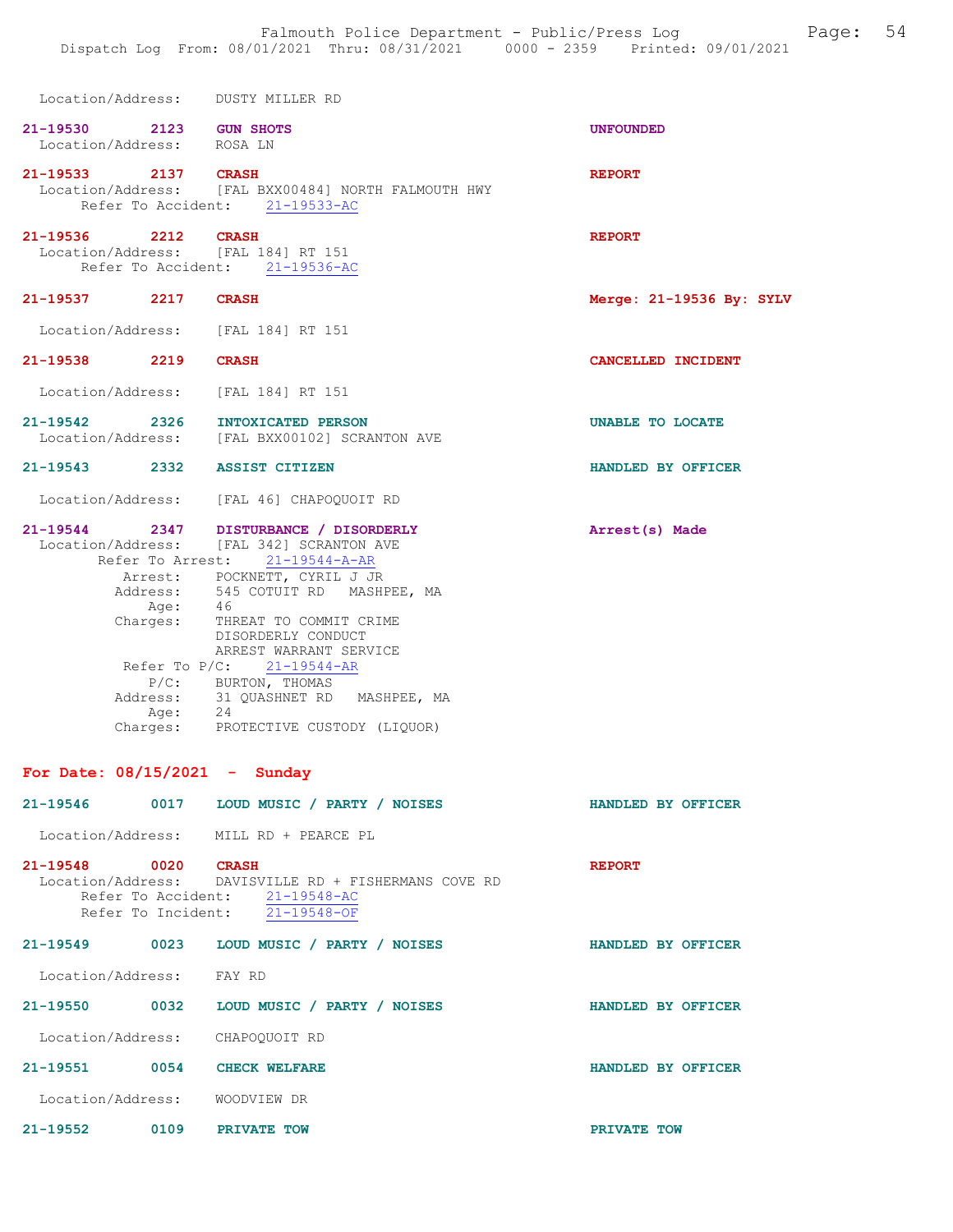|                                                                     | Falmouth Police Department - Public/Press Log<br>Dispatch Log From: 08/01/2021 Thru: 08/31/2021 0000 - 2359 Printed: 09/01/2021 | 55<br>Page:            |
|---------------------------------------------------------------------|---------------------------------------------------------------------------------------------------------------------------------|------------------------|
|                                                                     | Location/Address: [FAL 46] CHAPOQUOIT RD                                                                                        |                        |
| 21-19553 0110 PRIVATE TOW                                           | Location/Address: [FAL L8] MENAUHANT RD                                                                                         | PRIVATE TOW            |
| Location/Address:                                                   | 21-19554 0139 BUILDING / RESIDENCE CHECK<br>[FAL B9800292] DAVIS STRAITS                                                        | SECURED / CHECKED      |
| Location/Address:                                                   | 21-19555 0142 BUILDING / RESIDENCE CHECK<br>SWALLOW ST                                                                          | SECURED / CHECKED      |
| Location/Address:                                                   | 21-19557 0209 PARKING VIOLATION (S)<br>WATER ST + LUSCOMBE AVE                                                                  | <b>CITATION ISSUED</b> |
| Location/Address: PUTTER DR                                         | 21-19558 0209 BUILDING / RESIDENCE CHECK                                                                                        | SECURED / CHECKED      |
| Location/Address: WOODVIEW DR                                       | 21-19559 0212 DISTURBANCE / DISORDERLY<br>Refer To Incident: 21-19559-OF                                                        | <b>REPORT</b>          |
| 21-19560 0252 PARKING VIOLATION (S)                                 | Location/Address: [FAL B9600203] TOWN HALL SQ                                                                                   | NO VIOLATION           |
| 21-19561 0252 PARKING VIOLATION (S)                                 | Location/Address: [FAL B9600261] MAIN ST                                                                                        | NO VIOLATION           |
|                                                                     | 21-19562 0305 BUILDING / RESIDENCE CHECK<br>Location/Address: [FAL B9600025] DAVISVILLE RD                                      | SECURED / CHECKED      |
| 21-19563 0305 CHECK WELFARE                                         |                                                                                                                                 | HANDLED BY OFFICER     |
| Location/Address:                                                   | [FAL 188] KATHARINE LEE BATES                                                                                                   |                        |
| 21-19565 0340 PARKING VIOLATION(S)<br>Location/Address: CLINTON AVE |                                                                                                                                 | PARKING TICKET         |
| 21-19570 0500 Admin Services                                        |                                                                                                                                 | HANDLED BY OFFICER     |
| Location/Address: [FAL FPD] MAIN ST                                 |                                                                                                                                 |                        |
| 21-19569 0504<br>Location/Address:                                  | <b>AREA CHECK</b><br>CARRIAGE SHOP RD                                                                                           | <b>TRANSPORT</b>       |
| 21-19573 0622 ERRATIC MV<br>Location/Address:                       | THOMAS B LANDERS RD + SANDWICH RD                                                                                               | UNABLE TO LOCATE       |
| 21-19574 0631 CRASH                                                 | Location/Address: MENAUHANT RD + ACAPESKET RD<br>Refer To Accident: 21-19574-AC                                                 | <b>REPORT</b>          |
| 21-19566 0700                                                       | Water Complaint                                                                                                                 | CANCELLED INCIDENT     |
| Location/Address:                                                   | [FAL BXX00499] GRAND AVE                                                                                                        |                        |
| 21-19567 0700<br>Location/Address:                                  | <b>Admin Services</b><br>[FAL BXX00499] GRAND AVE                                                                               | NOTIFICATION MADE      |
| 21-19576 0732<br>Location/Address:                                  | PARKING VIOLATION (S)<br>NOBSKA RD                                                                                              | HANDLED BY PARTY       |
| 21-19577 0739 PARKING VIOLATION (S)<br>Location/Address:            | [FAL 1091] CLINTON AVE                                                                                                          | <b>VEHICLE TOWED</b>   |
| 21-19578 0755                                                       | <b>ANIMAL COMPLAINT</b>                                                                                                         | REF ANIMAL CONTROL     |
| Location/Address:                                                   | DEEPWOOD DR                                                                                                                     |                        |
| 21-19579 0814<br>Location/Address:                                  | CRASH, HIT/RUN<br>IPSWICH DR                                                                                                    | <b>REPORT</b>          |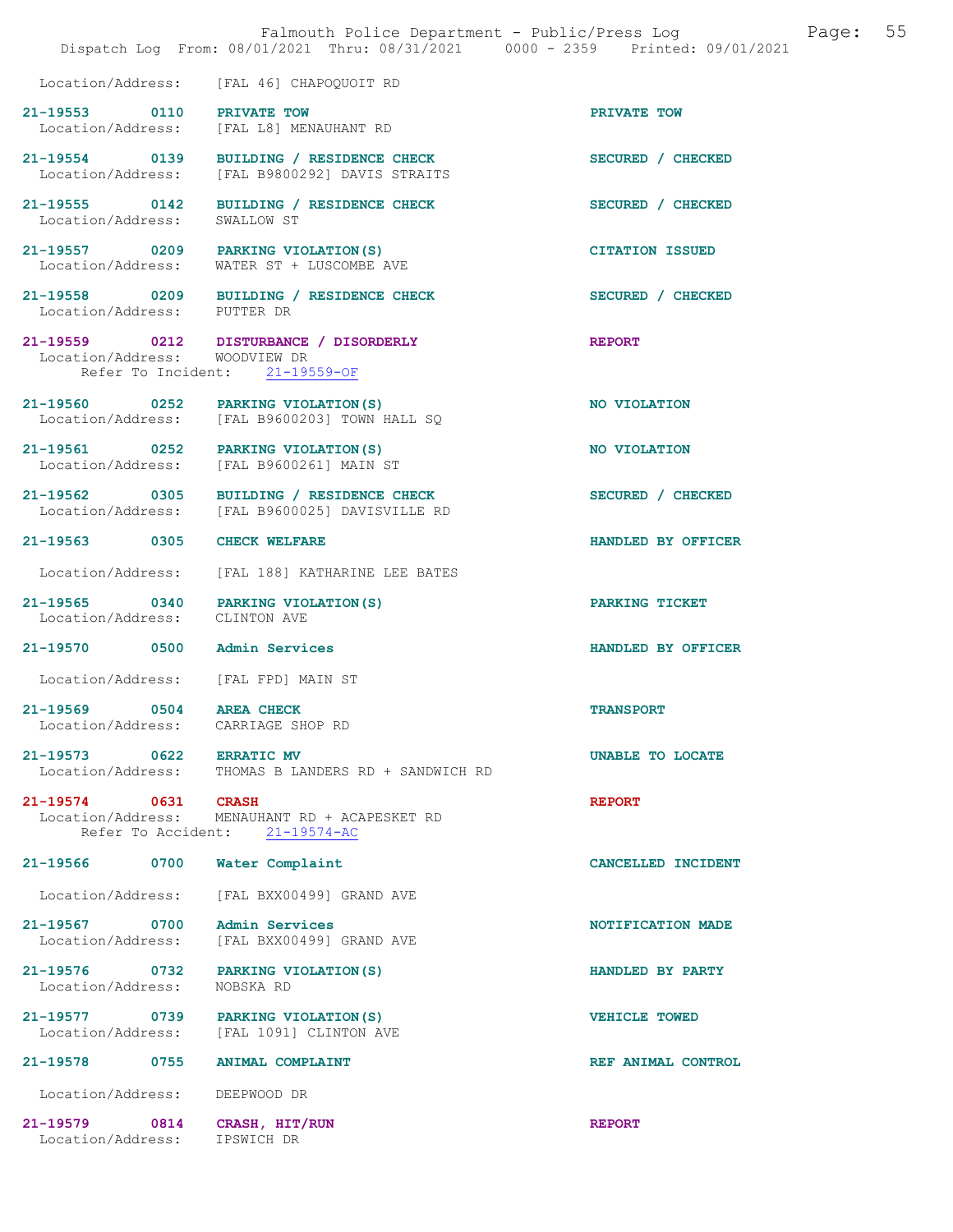|                         | Dispatch Log From: 08/01/2021 Thru: 08/31/2021 0000 - 2359 Printed: 09/01/2021                   |                        |
|-------------------------|--------------------------------------------------------------------------------------------------|------------------------|
|                         | Refer To Accident: 21-19579-AC                                                                   |                        |
|                         | 21-19580 0816 Admin Services                                                                     | HANDLED BY OFFICER     |
|                         | Location/Address: [FAL FPD] MAIN ST                                                              |                        |
|                         | 21-19581 0853 CHECK WELFARE<br>Location/Address: ARLINGTON ST<br>Refer To Incident: 21-19581-OF  | <b>REPORT</b>          |
| 21-19582 0918 VANDALISM | Location/Address: [FAL 3205] MAIN ST<br>Refer To Incident: 21-19582-OF                           | <b>REPORT</b>          |
| 21-19583 0955 CRASH     | Location/Address: PALMER AVE<br>Refer To Accident: 21-19583-AC                                   | <b>REPORT</b>          |
|                         | 21-19584 1006 PARKING VIOLATION (S)<br>Location/Address: GRAND AVE + WORCESTER CT                | <b>VEHICLE TOWED</b>   |
|                         | 21-19585 1009 ALARM, BURGLAR<br>Location/Address: [FAL BXX00177] THOMAS B LANDERS RD             | <b>UNFOUNDED</b>       |
|                         | 21-19587 1034 ANIMAL COMPLAINT<br>Location/Address: RACING BEACH AVE                             | <b>REF DNR</b>         |
|                         | 21-19588 1055 PARKING VIOLATION (S)<br>Location/Address: [FAL BXX00359] SCRANTON AVE             | <b>GONE ON ARRIVAL</b> |
|                         | 21-19589 1057 ALARM, BURGLAR<br>Location/Address: BRENTON RD                                     | <b>UNFOUNDED</b>       |
|                         | 21-19590 1113 ALARM, BURGLAR<br>Location/Address: BRENTON RD                                     | <b>UNFOUNDED</b>       |
| 21-19591 1117 CRASH     | Location/Address: WAQUOIT HWY + RED BROOK RD<br>Refer To Accident: 21-19591-AC                   | <b>REPORT</b>          |
|                         | 21-19592 1117 TRAFFIC HAZARD<br>Location/Address: [FAL 55] MENAUHANT RD                          | SECURED / CHECKED      |
|                         | 21-19594 1152 MOTOR VEHICLE STOP<br>Location/Address: [FAL B9600158] FALMOUTH HEIGHTS RD         | Verbal Warning         |
| 21-19595 1152 CRASH     | Location/Address: STANDISH AVE + SIPPEWISSETT RD<br>Refer To Accident: 21-19595-AC               | <b>REPORT</b>          |
|                         | 21-19597 1203 DISABLED MV                                                                        | HANDLED BY OFFICER     |
| Location/Address:       | TEATICKET HWY + HOMESTEAD LN<br>21-19601 1228 RECOVERED PROPERTY                                 | HANDLED BY OFFICER     |
|                         | Location/Address: [FAL FPD] MAIN ST                                                              |                        |
|                         | 21-19598 1233 ASSIST CITIZEN<br>Location/Address: NASHAWENA ST<br>Refer To Incident: 21-19598-OF | <b>REPORT</b>          |
|                         | 21-19600 1248 ALARM, BURGLAR<br>Location/Address: CENTRAL AVE                                    | <b>UNFOUNDED</b>       |
| 21-19602 1256           | <b>TRAFFIC HAZARD</b>                                                                            | HANDLED BY OFFICER     |
|                         | Location/Address: [FAL LZ14] CENTRAL PARK AVE                                                    |                        |

Falmouth Police Department - Public/Press Log and Page: 56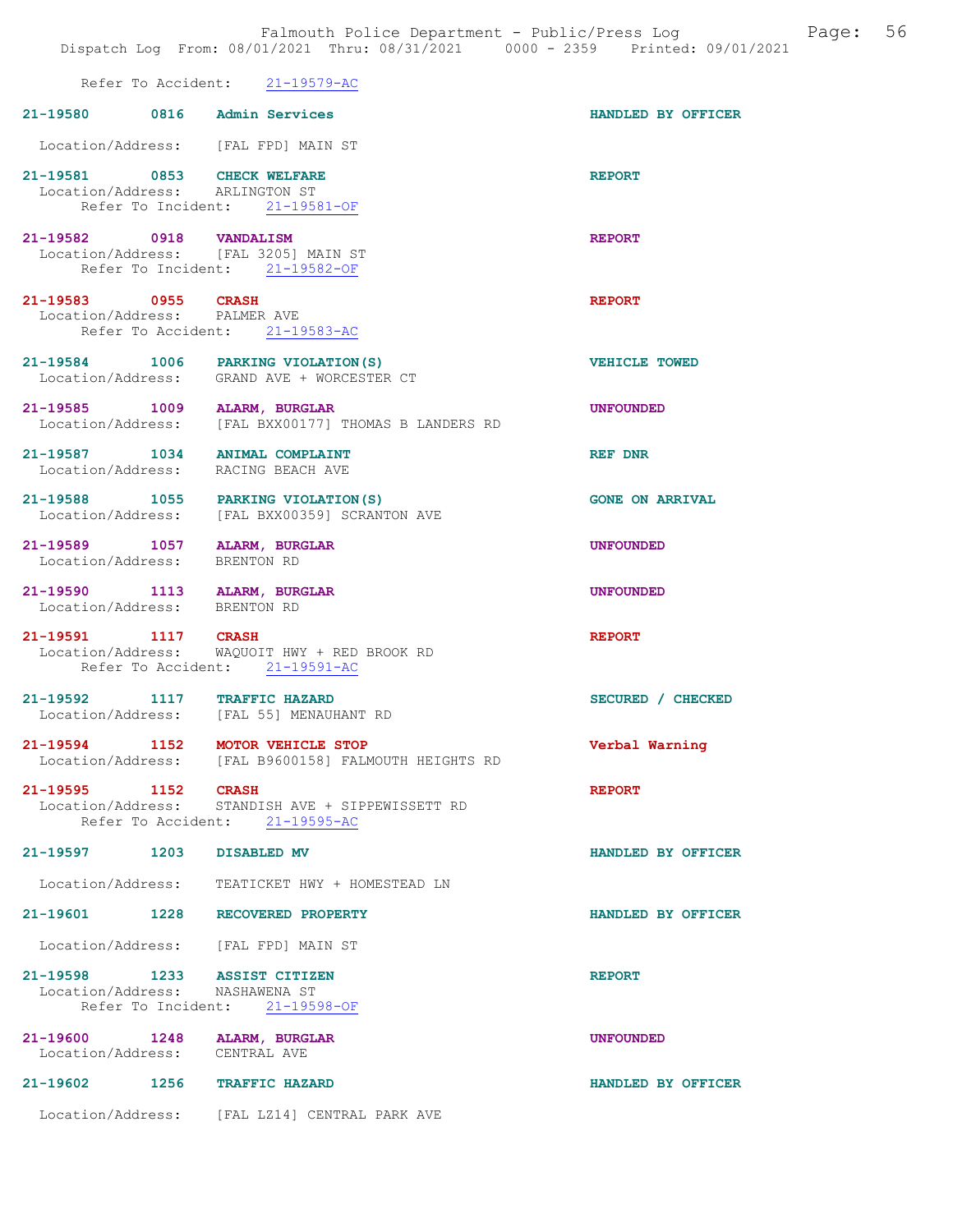|                        |      | 21-19603 1312 CHECK WELFARE                                                                            | HANDLED BY OFFICER |
|------------------------|------|--------------------------------------------------------------------------------------------------------|--------------------|
|                        |      | Location/Address: SOUTHVIEW WAY                                                                        |                    |
| 21-19609 1344 OVERDOSE |      | Location/Address: [FAL 1166] SAM TURNER RD<br>Refer To Incident: 21-19609-OF                           | <b>REPORT</b>      |
|                        |      | 21-19611 1346 SUICIDE ATTEMPT / THREAT<br>Location/Address: DILLINGHAM AVE                             | HANDLED BY PARTY   |
|                        |      | 21-19612 1349 PARKING VIOLATION (S)<br>Location/Address: [FAL L113] WOOD NECK RD                       | <b>UNFOUNDED</b>   |
|                        |      | 21-19613 1357 DEAD ON ARRIVAL<br>Location/Address: PONDVIEW DR<br>Refer To Incident: 21-19613-OF       | <b>REPORT</b>      |
|                        |      | 21-19614 1410 MOTOR VEHICLE STOP<br>Location/Address: [FAL BXX00705] CLUB VALLEY DR                    | Verbal Warning     |
|                        |      | 21-19618  1524  ASSIST FIRE DEPT<br>Location/Address: SEASHELL LN                                      | REF FIRE DEPT      |
|                        |      | 21-19620 1551 PARKING VIOLATION(S)<br>Location/Address: OLD DOCK RD                                    | REF DNR            |
|                        |      | 21-19621 1556 ASSIST CITIZEN<br>Location/Address: BROOKS RD + WHITMAN RD                               | UNABLE TO LOCATE   |
|                        |      | 21-19622 1557 ABANDONED 911<br>Location/Address: [FAL 1600] GIFFORD ST                                 | HANDLED BY PARTY   |
| $21 - 19623$ 1642      |      | <b>ERRATIC MV</b><br>Location/Address: DAVIS STRAITS                                                   | UNABLE TO LOCATE   |
|                        |      | 21-19626 1707 ASSIST FIRE DEPT<br>Location/Address: CURRIER RD                                         | REF FIRE DEPT      |
|                        |      | 21-19629 1801 ABANDONED 911                                                                            | CANCELLED INCIDENT |
|                        |      | Location/Address: [FAL B9600069] TER HEUN DR                                                           |                    |
| 21-19630               | 1807 | INTOXICATED PERSON<br>Location/Address: [FAL 184] RT 151<br>Refer To Incident: 21-19630-OF             | <b>REPORT</b>      |
|                        |      | 21-19631 1813 Harassment<br>Location/Address: [FAL 2098] EDGERTON DR<br>Refer To Incident: 21-19631-OF | <b>REPORT</b>      |
|                        |      | 21-19635 1847 UNWANTED GUEST                                                                           | HANDLED BY OFFICER |
|                        |      | Location/Address: [FAL B9600069] TER HEUN DR                                                           |                    |
| 21-19637 1853 LARCENY  |      | Location/Address: STANHOPE RD<br>Refer To Incident: 21-19637-OF                                        | <b>REPORT</b>      |
|                        |      | 21-19638 1900 PARKING VIOLATION (S)                                                                    | CANCELLED INCIDENT |
|                        |      | Location/Address: [FAL 2862] QUAKER RD                                                                 |                    |
|                        |      | 21-19639 1913 PARKING VIOLATION(S)                                                                     | HANDLED BY OFFICER |
|                        |      | Location/Address: CRESCENT AVE                                                                         |                    |
|                        |      | 21-19641 1929 ALARM, BURGLAR                                                                           | CANCELLED INCIDENT |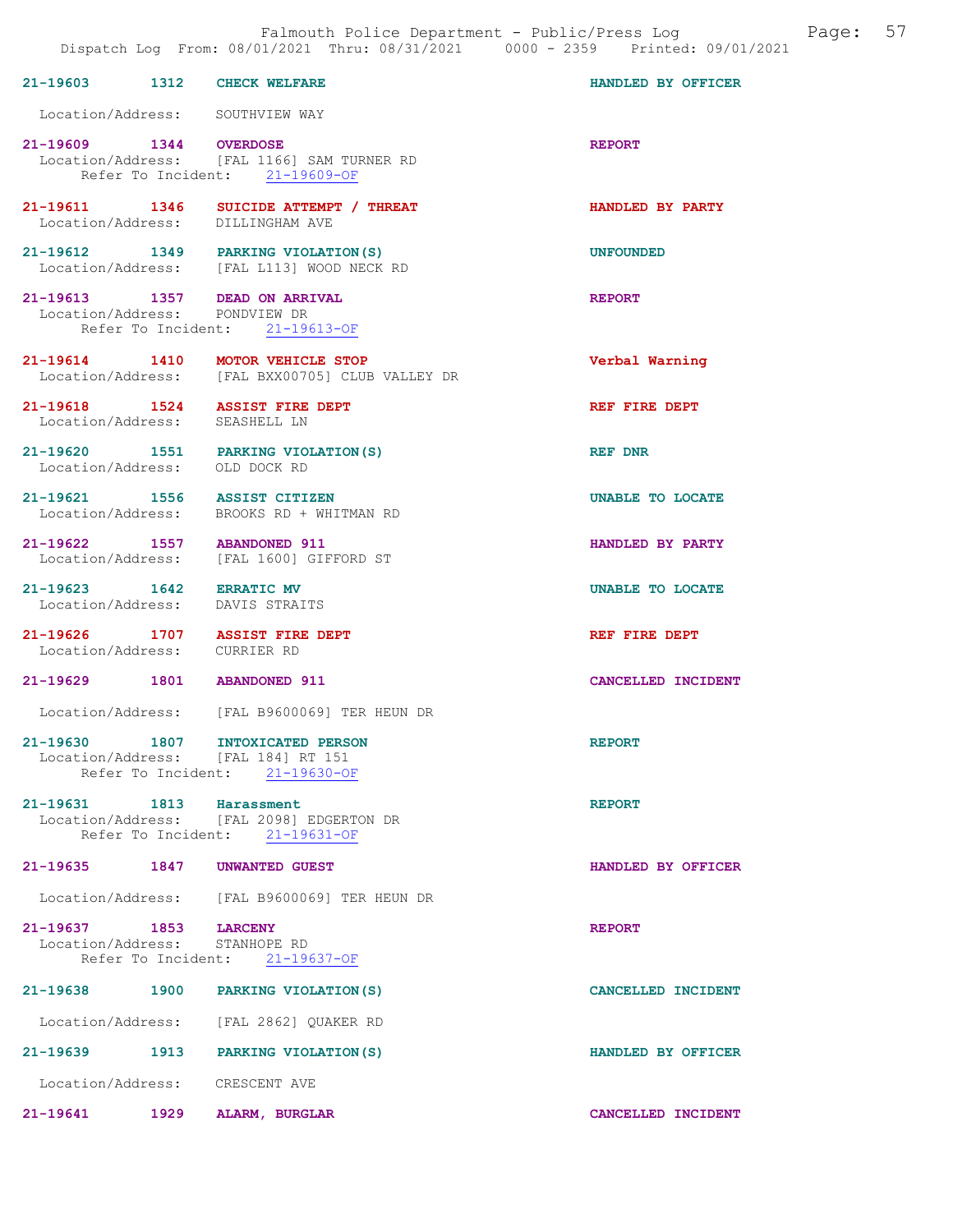|                                                                 | Falmouth Police Department - Public/Press Log<br>Dispatch Log From: 08/01/2021 Thru: 08/31/2021 0000 - 2359 Printed: 09/01/2021                                                                                         |                        | Page: | 58 |
|-----------------------------------------------------------------|-------------------------------------------------------------------------------------------------------------------------------------------------------------------------------------------------------------------------|------------------------|-------|----|
| Location/Address: RT 151                                        |                                                                                                                                                                                                                         |                        |       |    |
|                                                                 | 21-19644 2014 RECOVERED PROPERTY                                                                                                                                                                                        | HANDLED BY OFFICER     |       |    |
| Location/Address: MENAUHANT RD                                  | Refer To Incident: 21-19644-OF                                                                                                                                                                                          |                        |       |    |
| 21-19645 2020<br>Location/Address: JAMES ST                     | <b>LARCENY</b>                                                                                                                                                                                                          | Peace Restored         |       |    |
|                                                                 | 21-19646 2024 LOUD MUSIC / PARTY / NOISES                                                                                                                                                                               | HANDLED BY OFFICER     |       |    |
| Location/Address:                                               | DAVIS NECK RD                                                                                                                                                                                                           |                        |       |    |
| 21-19649 2206 ERRATIC MV<br>Location/Address:                   | THOMAS B LANDERS RD                                                                                                                                                                                                     | <b>GONE ON ARRIVAL</b> |       |    |
| 21-19650 2209 CHECK WELFARE                                     | Location/Address: [FAL B0200069] TEATICKET HWY<br>Refer To Incident: 21-19650-OF                                                                                                                                        | <b>REPORT</b>          |       |    |
| 21-19651 2224 SUSPICIOUS MV<br>Location/Address: OCEAN VIEW AVE | Refer To Incident: 21-19651-OF                                                                                                                                                                                          | <b>REPORT</b>          |       |    |
| $21 - 19652$<br>2233<br>Location/Address: PILOT WAY<br>Charges: | SUSPICIOUS MV<br>Refer To Arrest: 21-19652-AR<br>Arrest: AXON, BRIAN T<br>Address: 36 OVERY DR N FALMOUTH, MA<br>Age:    65<br>rges:    OUI-LIQUOR OR .08%<br>NEGLIGENT OPERATION OF MOTOR VEHICLE c90 \$24(2)(a) (OTE) | Arrest(s) Made         |       |    |
|                                                                 | 21-19654 2319 INTOXICATED PERSON<br>Location/Address: SCRANTON AVE + CLINTON AVE<br>Refer To Incident: 21-19654-OF                                                                                                      | <b>REPORT</b>          |       |    |
| For Date: $08/16/2021$ - Monday                                 |                                                                                                                                                                                                                         |                        |       |    |
| 21-19657<br>0035                                                | BUILDING / RESIDENCE CHECK<br>Location/Address: [FAL B9600025] DAVISVILLE RD                                                                                                                                            | SECURED / CHECKED      |       |    |
| 21-19658 0040<br>Location/Address:                              | BUILDING / RESIDENCE CHECK<br>MORSE POND RD                                                                                                                                                                             | SECURED / CHECKED      |       |    |
| 21-19659 0052                                                   | <b>ABANDONED 911</b>                                                                                                                                                                                                    | CANCELLED INCIDENT     |       |    |
| Location/Address:                                               | [FAL B9600069] TER HEUN DR                                                                                                                                                                                              |                        |       |    |
| 21-19660 0057<br>Location/Address:                              | BUILDING / RESIDENCE CHECK<br>[FAL B9600031] MARAVISTA AVE EXT                                                                                                                                                          | SECURED / CHECKED      |       |    |
| 21-19661 0102<br>Location/Address:                              | <b>AREA CHECK</b><br>JOHN PARKER RD + LUCIANO BOTELHO WAY                                                                                                                                                               | SECURED / CHECKED      |       |    |
| 21-19662 0103<br>Location/Address:                              | BUILDING / RESIDENCE CHECK<br>[FAL B0100017] NORTH FALMOUTH HWY                                                                                                                                                         | SECURED / CHECKED      |       |    |
| 21-19663 0107<br>Location/Address:                              | BUILDING / RESIDENCE CHECK<br>[FAL B9600030] OLD MAIN RD                                                                                                                                                                | SECURED / CHECKED      |       |    |
| 21-19664 0109<br>Location/Address:                              | BUILDING / RESIDENCE CHECK<br>[FAL BXX00257] WOODS HOLE RD                                                                                                                                                              | SECURED / CHECKED      |       |    |
| 21-19665 0127                                                   | BUILDING / RESIDENCE CHECK<br>Location/Address: [FAL 3214] HATCHVILLE RD                                                                                                                                                | SECURED / CHECKED      |       |    |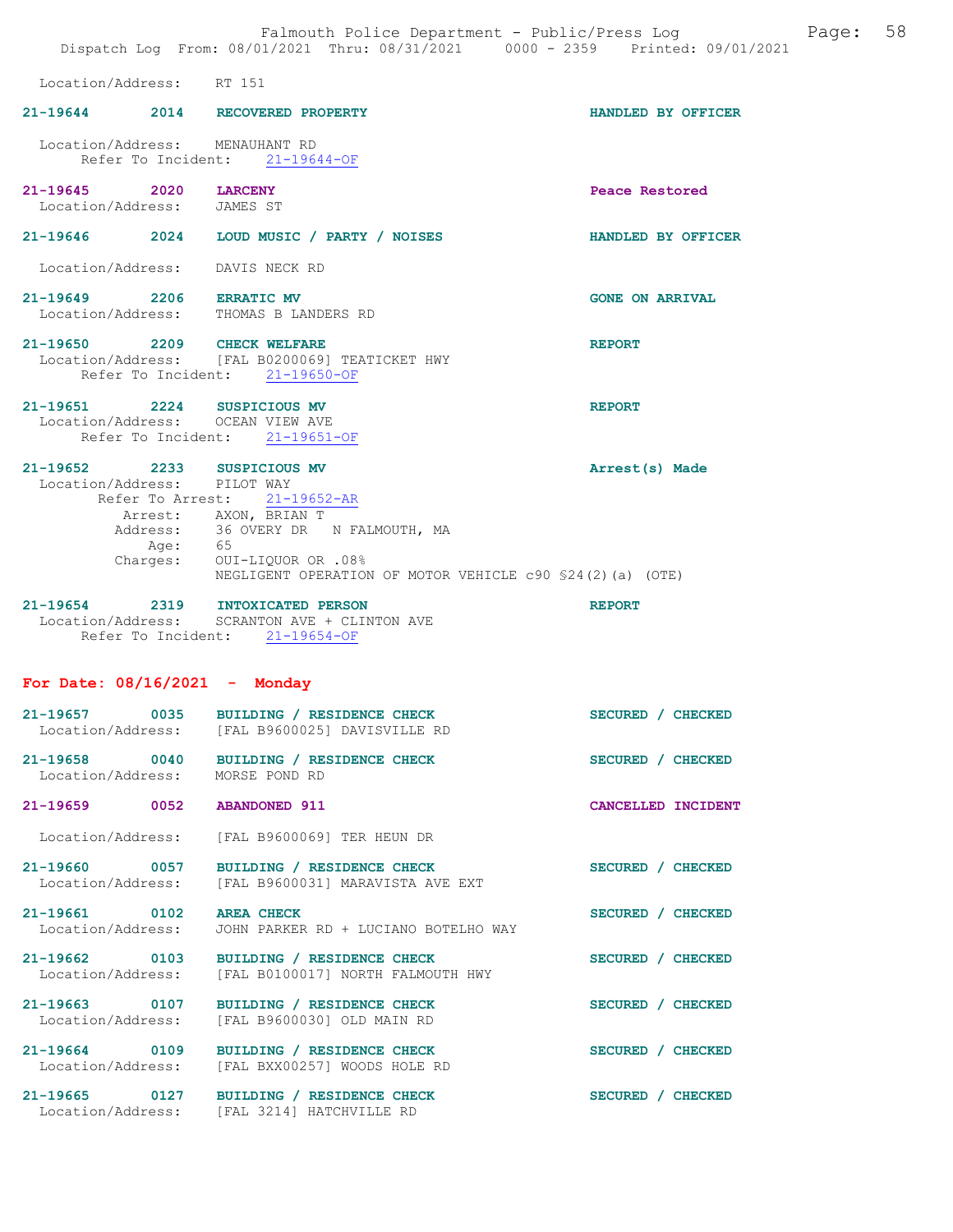|                                                              | Falmouth Police Department - Public/Press Log Tage:<br>Dispatch Log From: 08/01/2021 Thru: 08/31/2021 0000 - 2359 Printed: 09/01/2021 | 59                 |
|--------------------------------------------------------------|---------------------------------------------------------------------------------------------------------------------------------------|--------------------|
| Location/Address: PUTTER DR                                  | 21-19666 0134 BUILDING / RESIDENCE CHECK                                                                                              | SECURED / CHECKED  |
|                                                              | 21-19668 0144 BUILDING / RESIDENCE CHECK<br>Location/Address: [FAL 840] TECHNOLOGY PARK DR                                            | SECURED / CHECKED  |
| 21-19669 0146 CHECK WELFARE<br>Location/Address: SANDWICH RD |                                                                                                                                       | REF FIRE DEPT      |
| 21-19670 0149 AREA CHECK                                     | Location/Address: [FAL B9600069] TER HEUN DR                                                                                          | SECURED / CHECKED  |
| 21-19672 0209 ABANDONED 911                                  |                                                                                                                                       | HANDLED BY OFFICER |
|                                                              | Location/Address: [FAL BXX00335] MAIN ST                                                                                              |                    |
| Location/Address:                                            | 21-19673 0223 BUILDING / RESIDENCE CHECK<br>[FAL 964] TEATICKET HWY                                                                   | SECURED / CHECKED  |
|                                                              | 21-19674 0225 BUILDING / RESIDENCE CHECK<br>Location/Address: [FAL B9600237] EAST FALMOUTH HWY                                        | SECURED / CHECKED  |
| Location/Address:                                            | 21-19675 0227 PARKING VIOLATION(S)<br>[FAL B9600077] TOWN HALL SQ                                                                     | NO VIOLATION       |
|                                                              | 21-19676 0234 PARKING VIOLATION(S)<br>Location/Address: WATER ST + LUSCOMBE AVE                                                       | NO VIOLATION       |
|                                                              | 21-19677 0242 BUILDING / RESIDENCE CHECK<br>Location/Address: [FAL 2927] EAST FALMOUTH HWY                                            | SECURED / CHECKED  |
|                                                              | 21-19678 0303 PARKING VIOLATION(S)<br>Location/Address: [FAL B9600261] MAIN ST                                                        | NO VIOLATION       |
| Location/Address: IVEST CIR                                  | 21-19680 0436 PARKING VIOLATION(S)                                                                                                    | NO VIOLATION       |
| 21-19682 0654 CRASH                                          | Location/Address: SANDWICH RD + GREENWOOD ST<br>Refer To Accident: 21-19682-AC<br>Refer To Incident: 21-19682-OF                      | <b>REPORT</b>      |
| 21-19684 0704                                                | DISTURBANCE / DISORDERLY                                                                                                              | HANDLED BY OFFICER |
|                                                              | Location/Address: [FAL 3186] WOODS HOLE RD                                                                                            |                    |
| 21-19687 0807 Admin Services                                 |                                                                                                                                       | HANDLED BY OFFICER |
| Location/Address: WATER ST                                   |                                                                                                                                       |                    |
| 21-19689 0853 Admin Services                                 |                                                                                                                                       | HANDLED BY OFFICER |
| Location/Address: CLARK ST                                   |                                                                                                                                       |                    |
| 21-19690 0911 SUSPICIOUS MV                                  | Location/Address: [FAL B9600326] TEATICKET HWY                                                                                        | HANDLED BY PARTY   |
| 21-19691 0955 ASSIST CITIZEN                                 | Location/Address: [FAL B9600385] LOCUSTFIELD RD<br>Refer To Incident: 21-19691-OF                                                     | <b>REPORT</b>      |
| 21-19692 1031 VANDALISM<br>Location/Address: WILD HARBOR RD  | Refer To Incident: 21-19692-OF                                                                                                        | <b>REPORT</b>      |
| 21-19693 1035 Admin Services                                 |                                                                                                                                       | HANDLED BY OFFICER |
|                                                              | Location/Address: [FAL FPD] MAIN ST                                                                                                   |                    |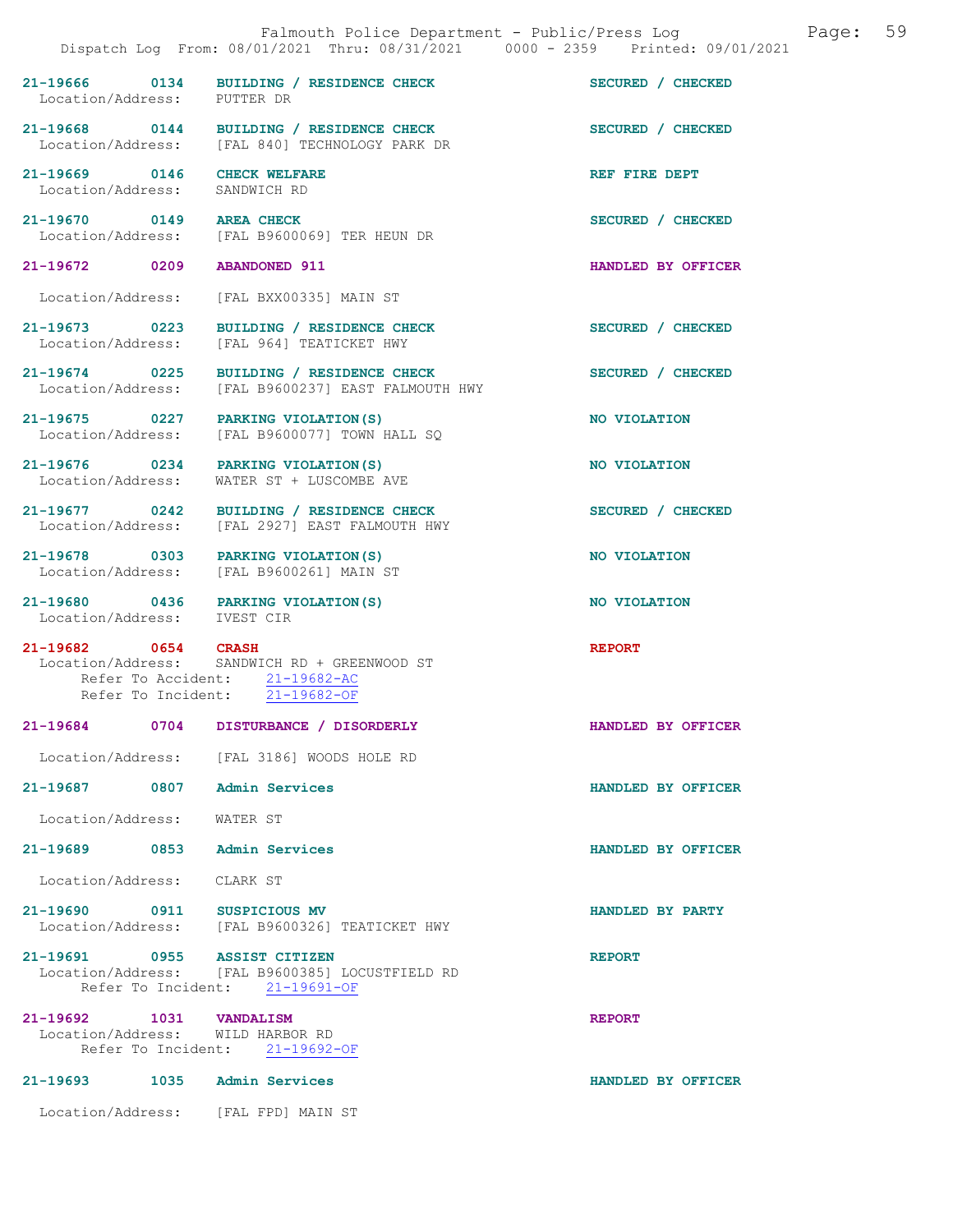| 21-19695 1106 ABANDONED 911                                   |                                                                                 | HANDLED BY OFFICER   |
|---------------------------------------------------------------|---------------------------------------------------------------------------------|----------------------|
| Location/Address: LOCUSTFIELD RD                              |                                                                                 |                      |
| 21-19696 1129 LARCENY                                         | Location/Address: [FAL B9600088] SCRANTON AVE<br>Refer To Incident: 21-19696-OF | <b>REPORT</b>        |
| 21-19697 1153 ASSIST OTHER AGENCY                             |                                                                                 | HANDLED BY OFFICER   |
| Location/Address: CENTRAL AVE                                 |                                                                                 |                      |
| 21-19698 1209                                                 | ALARM, BURGLAR                                                                  | HANDLED BY OFFICER   |
| Location/Address:                                             | BAY RD                                                                          |                      |
| Location/Address:                                             | 21-19699 1303 Alcohol/Drug (Sec 35)<br>HUNT ST                                  | UNABLE TO LOCATE     |
| 21-19701 1320 RECOVERED PROPERTY                              |                                                                                 | HANDLED BY OFFICER   |
| Location/Address: [FAL FPD] MAIN ST                           |                                                                                 |                      |
| 21-19702 1330                                                 | <b>ABANDONED 911</b>                                                            | HANDLED BY OFFICER   |
| Location/Address: AVENUE A                                    |                                                                                 |                      |
| 21-19704 1353 Admin Services                                  |                                                                                 | HANDLED BY OFFICER   |
|                                                               | Location/Address: [FAL B9600065] GIFFORD ST                                     |                      |
| 21-19705 1407                                                 | Admin Services                                                                  | HANDLED BY OFFICER   |
| Location/Address: [FAL FPD] MAIN ST                           |                                                                                 |                      |
| 21-19706<br>1411                                              | <b>FOLLOW UP INVESTIGATION</b>                                                  | HANDLED BY OFFICER   |
| Location/Address: [FAL FPD] MAIN ST                           |                                                                                 |                      |
| 21-19707 1427                                                 | MOTOR VEHICLE STOP                                                              | HANDLED BY OFFICER   |
|                                                               | Location/Address: [FAL B9600028] JONES RD                                       |                      |
| 21-19709 1458 CHECK WELFARE                                   |                                                                                 | HANDLED BY OFFICER   |
|                                                               | Location/Address: [FAL B9601040] TROTTING PARK RD                               |                      |
| 21-19710 1513                                                 | <b>TRESPASS</b>                                                                 | HANDLED BY OFFICER   |
| Location/Address: HATCHVILLE RD                               |                                                                                 |                      |
| 21-19711 1525 ASSIST CITIZEN                                  |                                                                                 | HANDLED BY OFFICER   |
| Location/Address: MARAVISTA AVE                               |                                                                                 |                      |
| 21-19713 1551 DEAD ON ARRIVAL                                 | Location/Address: [FAL B9601653] HILLCREST DR<br>Refer To Incident: 21-19713-OF | <b>REPORT</b>        |
| 21-19714 1555 DISABLED MV                                     | Location/Address: [FAL 3199] TEATICKET HWY                                      | <b>VEHICLE TOWED</b> |
| 21-19716 1617 ANIMAL COMPLAINT<br>Location/Address: BIKE PATH |                                                                                 | UNABLE TO LOCATE     |
| 21-19718   1641   ALARM, BURGLAR<br>Location/Address:         | [FAL 1860] ACAPESKET RD                                                         | <b>UNFOUNDED</b>     |
| 21-19719   1642   ABANDONED   911                             |                                                                                 | CANCELLED INCIDENT   |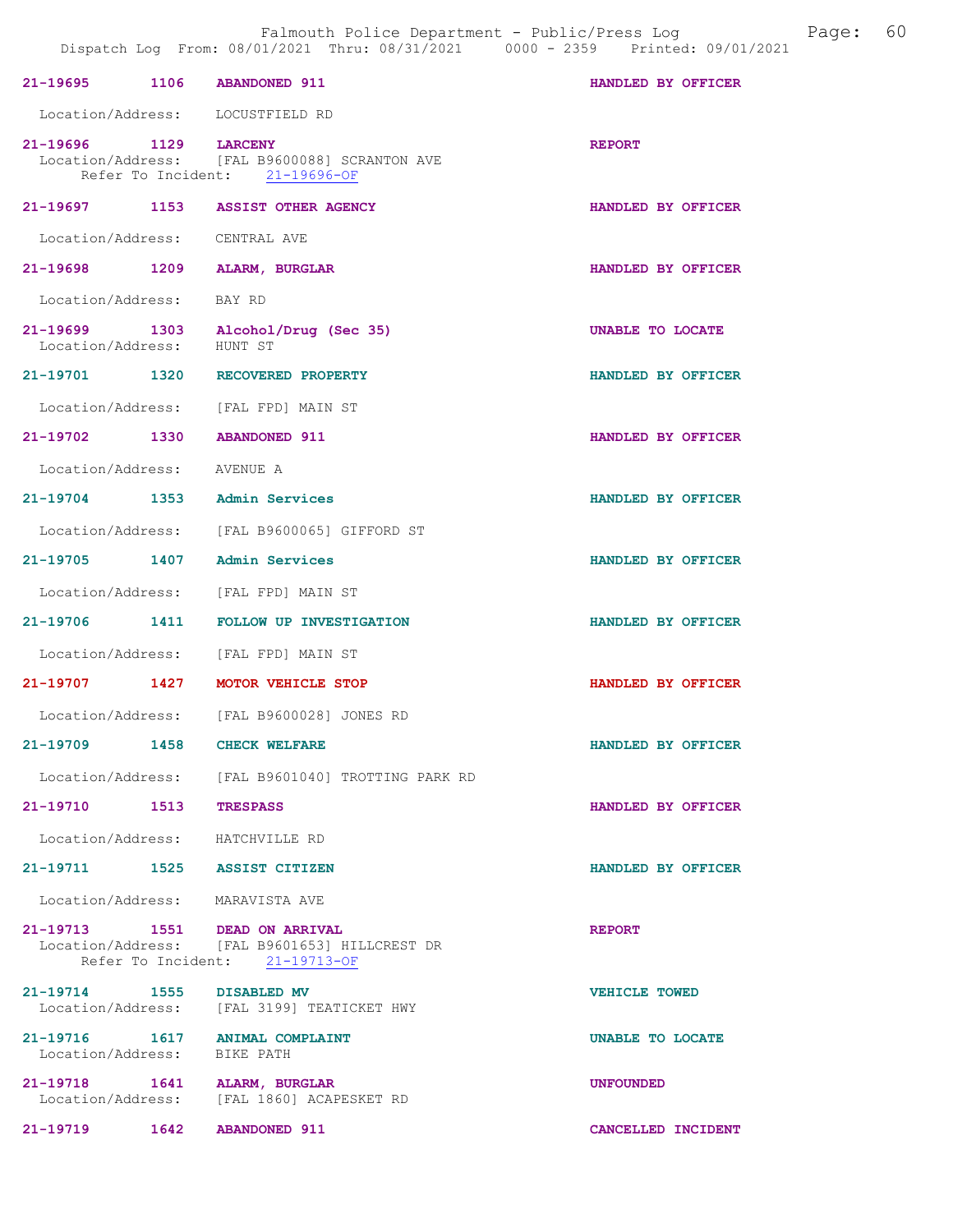Location/Address: [FAL B9600069] TER HEUN DR 21-19720 1645 Harassment HANDLED BY OFFICER

Location/Address: SANDWICH RD

21-19721 1704 RECOVERED PROPERTY HANDLED BY OFFICER

Location/Address: [FAL FPD] MAIN ST

21-19722 1716 ERRATIC MV GONE ON ARRIVAL CENTRAL AVE + MENAUHANT RD

21-19724 1723 AREA CHECK UNABLE TO LOCATE<br>
Location/Address: [FAL BXX00803] PALMER AVE [FAL BXX00803] PALMER AVE

21-19726 1749 AREA CHECK CHECK GONE ON ARRIVAL Location/Address: RT 28 SOUTH + THOMAS B LANDERS RD RT 28 SOUTH + THOMAS B LANDERS RD

- 21-19728 1821 DISTURBANCE / DISORDERLY HANDLED BY OFFICER
	- Location/Address: JAMES ST
- 21-19729 1843 BUILDING / RESIDENCE CHECK REPORT Location/Address: OLD MAIN RD<br>Refer To Incident: 21-19729-OF Refer To Incident:

### 21-19730 1910 MOTOR VEHICLE STOP REPORT Location/Address: FRESH POND RD Refer To Incident: 21-19730-OF

- 21-19731 2043 BUILDING / RESIDENCE CHECK HANDLED BY OFFICER
	- Location/Address: [FAL 2337] ZELL ST

21-19733 2118 AREA CHECK GONE ON ARRIVAL Location/Address: MOONAKIS RD + WAQUOIT HWY

21-19734 2126 INTOXICATED PERSON REF FIRE DEPT Location/Address: [FAL 3061] RED BROOK RD

21-19737 2201 ERRATIC MV UNABLE TO LOCATE<br>
Location/Address: RT 151 + BOXBERRY HILL RD RT 151 + BOXBERRY HILL RD

21-19738 2206 Admin Services HANDLED BY OFFICER

Location/Address: [FAL FPD] MAIN ST

21-19739 2213 AREA CHECK (2008) 2213 AREA CHECK (2008) 2213 CONE ON ARRIVAL [FAL BXX00801] QUAKER RD

21-19740 2226 LOUD MUSIC / PARTY / NOISES UNABLE TO LOCATE<br>
Location/Address: SANDPIPER CIR Location/Address:

21-19741 2306 MOTOR VEHICLE STOP Verbal Warning Location/Address: [FAL B0300096] TEATICKET HWY

21-19742 2314 MOTOR VEHICLE STOP Verbal Warning Location/Address: [FAL 1595] DAVIS STRAITS

21-19743 2319 FOLLOW UP INVESTIGATION HANDLED BY OFFICER

Location/Address: [FAL 3082] TERRY LOU AVE

21-19744 2324 CHECK WELFARE TRANSPORT Location/Address: [FAL 287] SANDWICH RD Refer To Incident: 21-19744-OF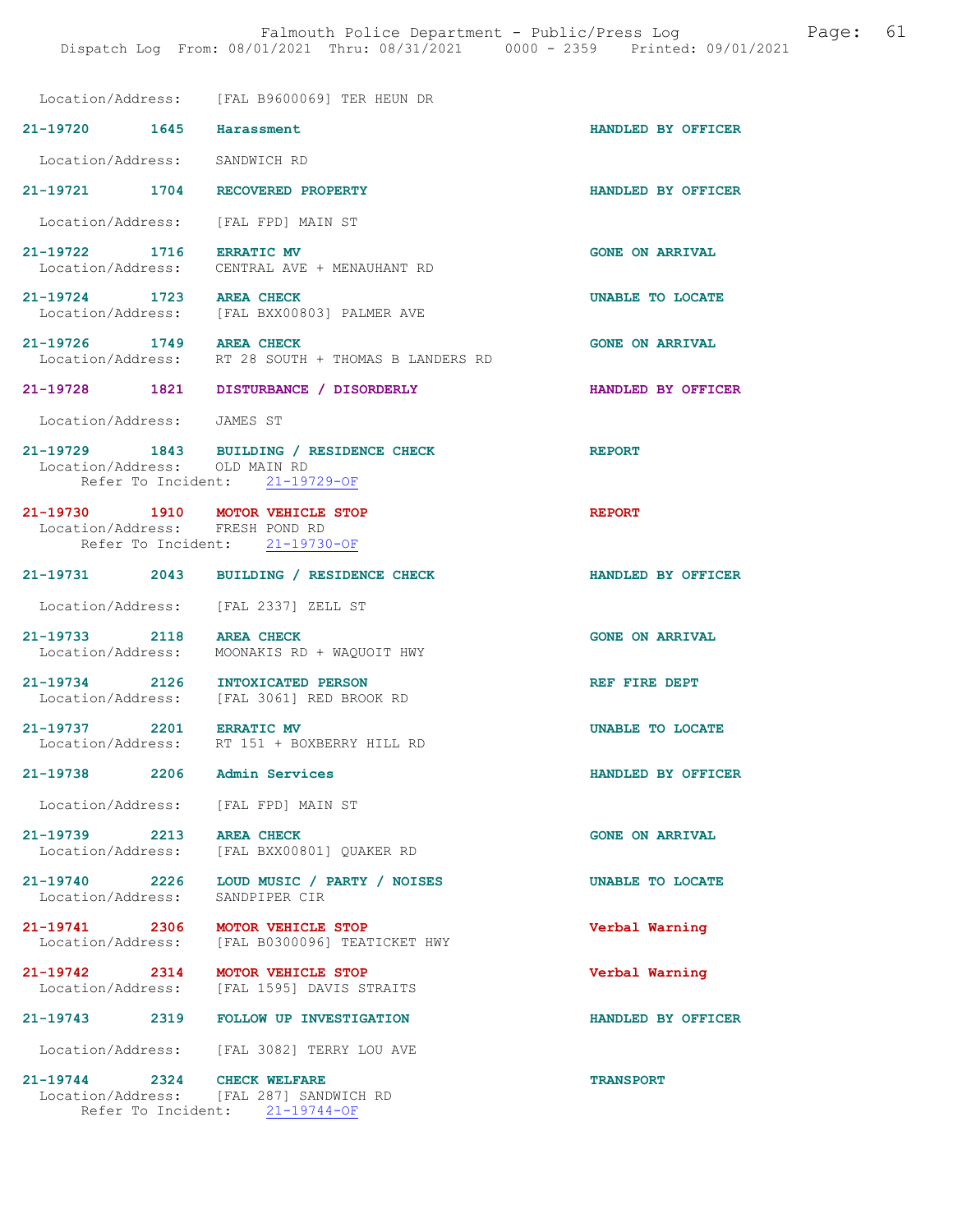# 21-19745 2329 DISABLED MV HANDLED BY OFFICER

Location/Address: WOODS HOLE RD + QUISSETT HARBOR RD

# For Date: 08/17/2021 - Tuesday

| 21-19746 0011 AREA CHECK<br>Location/Address: PUTTER DR |                                                                                                        | SECURED / CHECKED        |
|---------------------------------------------------------|--------------------------------------------------------------------------------------------------------|--------------------------|
|                                                         | 21-19747 0018 BUILDING / RESIDENCE CHECK<br>Location/Address: [FAL B9600031] MARAVISTA AVE EXT         | SECURED / CHECKED        |
| 21-19748 0021                                           | BUILDING / RESIDENCE CHECK<br>Location/Address: [FAL B9700958] EAST FALMOUTH HWY                       | SECURED / CHECKED        |
|                                                         | 21-19749 0039 BUILDING / RESIDENCE CHECK<br>Location/Address: [FAL BXX00272] LOCUST ST                 | SECURED / CHECKED        |
| Location/Address: [FAL 120] MAIN ST                     | 21-19750 0052 DISTURBANCE / DISORDERLY<br>Refer To Incident: 21-19750-OF                               | <b>REPORT</b>            |
| 21-19751 0059 AREA CHECK                                | Location/Address: [FAL 287] SANDWICH RD                                                                | SECURED / CHECKED        |
| 21-19752 0102                                           | BUILDING / RESIDENCE CHECK<br>Location/Address: [FAL B9600026] GIFFORD EXT ST                          | SECURED / CHECKED        |
| 21-19754 0105 ASSIST FIRE DEPT                          | Location/Address: [FAL B9700721] MASSASOIT ST                                                          | REF FIRE DEPT            |
|                                                         | 21-19755 0111 BUILDING / RESIDENCE CHECK<br>Location/Address: [FAL B9600051] HATCHVILLE RD             | SECURED / CHECKED        |
| 21-19757 0133 AREA CHECK                                |                                                                                                        | HANDLED BY OFFICER       |
| Location/Address:                                       | SANDWICH RD                                                                                            |                          |
|                                                         |                                                                                                        |                          |
| 21-19758 0157<br>Location/Address:                      | ALARM, BURGLAR<br>CAREY LN                                                                             | <b>UNFOUNDED</b>         |
| 21-19759 0206<br>Location/Address:                      | BUILDING / RESIDENCE CHECK<br>[FAL 302] SANDWICH RD                                                    | SECURED / CHECKED        |
| Location/Address: BOXBERRY HILL RD                      | 21-19760 0211 BUILDING / RESIDENCE CHECK                                                               | SECURED / CHECKED        |
| 21-19761 0217                                           | PARKING VIOLATION (S)<br>Location/Address: [FAL B9600203] TOWN HALL SQ                                 | NO VIOLATION             |
| $\overline{0226}$<br>$21 - 19762$                       | <b>LARCENY</b><br>Location/Address: [FAL B9600085] EAST FALMOUTH HWY<br>Refer To Incident: 21-19762-OF | <b>REPORT</b>            |
| 21-19763 0337<br>Location/Address:                      | PARKING VIOLATION (S)<br>WATER ST + LUSCOMBE AVE                                                       | NO VIOLATION             |
| 21-19764 0342<br>Location/Address:                      | ALARM, BURGLAR<br>SHORE ST                                                                             | <b>UNFOUNDED</b>         |
| 21-19765 0345<br>Location/Address:                      | <b>ALARM, BURGLAR</b><br>CAREY LN                                                                      | <b>UNFOUNDED</b>         |
| $21 - 19767$ 0424<br>Location/Address:                  | Water Complaint<br>MADELINE RD                                                                         | <b>NOTIFICATION MADE</b> |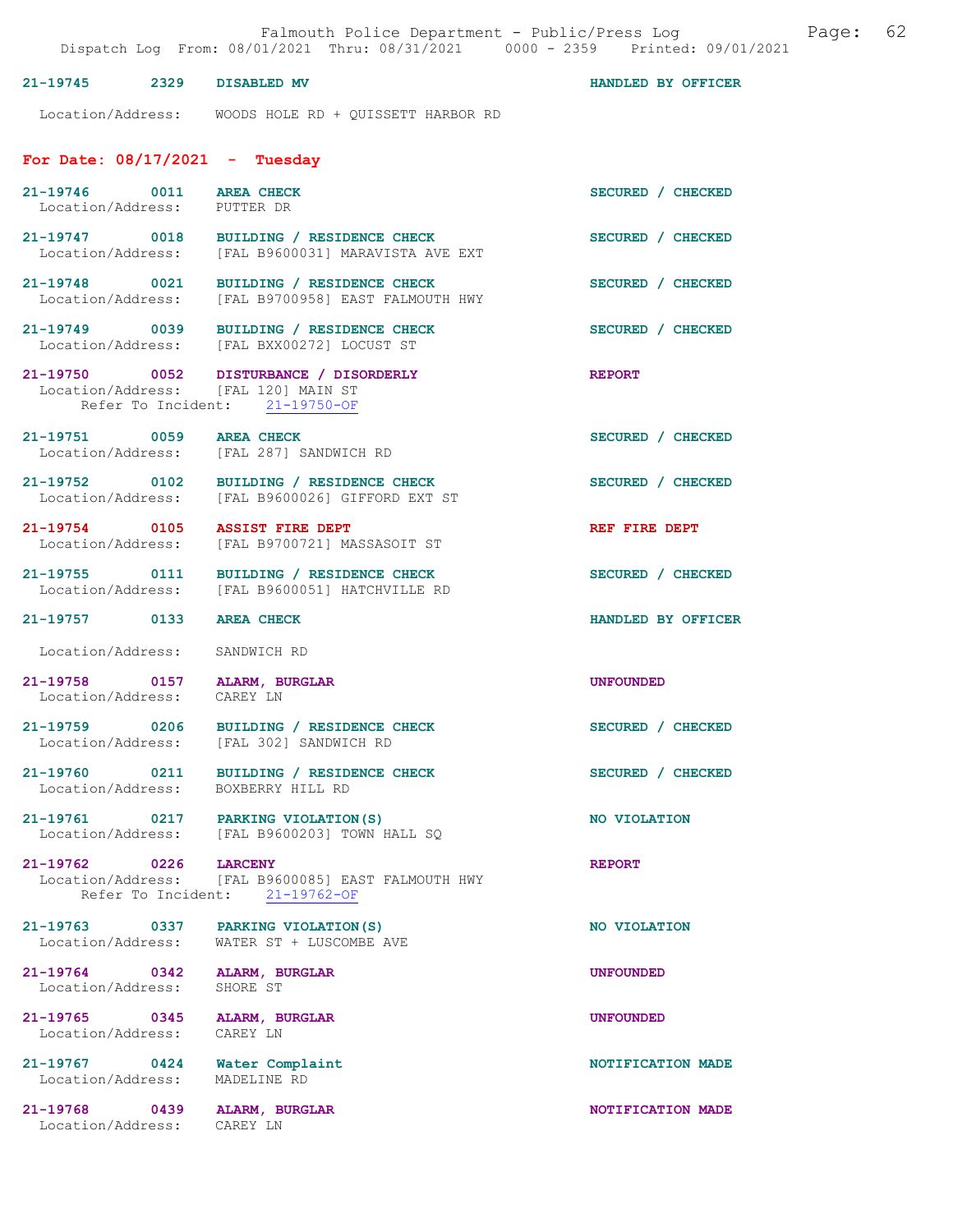|                                                               | 21-19769 0525 BUILDING / RESIDENCE CHECK<br>Location/Address: [FAL 964] TEATICKET HWY                     | SECURED / CHECKED      |
|---------------------------------------------------------------|-----------------------------------------------------------------------------------------------------------|------------------------|
| 21-19771 0638 AREA CHECK                                      |                                                                                                           | HANDLED BY OFFICER     |
|                                                               | Location/Address: [FAL 3162] PALMER AVE                                                                   |                        |
| 21-19772 0656 VANDALISM                                       | Location/Address: [FAL B9700827] LITTLE ISLAND RD<br>Refer To Incident: 21-19772-OF                       | <b>REPORT</b>          |
| 21-19773 0803 Admin Services                                  |                                                                                                           | HANDLED BY OFFICER     |
|                                                               | Location/Address: [FAL 159] GRAND AVE                                                                     |                        |
| 21-19774 0829 ABANDONED MV<br>Location/Address: CEMETERY LN   |                                                                                                           | <b>UNFOUNDED</b>       |
|                                                               | 21-19776 0850 FOLLOW UP INVESTIGATION                                                                     | HANDLED BY OFFICER     |
|                                                               | Location/Address: [FAL 964] TEATICKET HWY                                                                 |                        |
| 21-19778 0913 ABANDONED 911                                   | Location/Address: [FAL B9600077] TOWN HALL SQ                                                             | HANDLED BY PARTY       |
|                                                               | 21-19779 0919 MOTOR VEHICLE THEFT<br>Location/Address: BOXBERRY HILL RD<br>Refer To Incident: 21-19779-OF | <b>REPORT</b>          |
| 21-19780 0925 LARCENY                                         |                                                                                                           | <b>REPORT</b>          |
| Location/Address: SACHEM DR                                   | Refer To Incident: 21-19780-OF                                                                            |                        |
| 21-19781 0933 TRAFFIC HAZARD                                  | Location/Address: RT 28 SOUTH + RT 151                                                                    | <b>REF OTHER</b>       |
|                                                               | 21-19782 0947 TRAFFIC HAZARD                                                                              | <b>UNFOUNDED</b>       |
|                                                               | Location/Address: RT 28 NORTH + RT 151                                                                    |                        |
|                                                               | 21-19783 0950 ANIMAL COMPLAINT                                                                            | REF ANIMAL CONTROL     |
|                                                               | Location/Address: BUZZARDS BAY AVE                                                                        |                        |
| 21-19784<br>$\overline{\text{0952}}$                          | ALARM, BURGLAR                                                                                            | CANCELLED INCIDENT     |
|                                                               | Location/Address: [FAL B0400001] WILLOW NEST LN                                                           |                        |
| 21-19785 0959 CRASH                                           | Location/Address: [FAL B0200062] PALMER AVE<br>Refer To Accident: 21-19785-AC                             | <b>REPORT</b>          |
| 21-19786 1010 CHECK WELFARE                                   | Location/Address: [FAL B9600031] MARAVISTA AVE EXT<br>Refer To Incident: 21-19786-OF                      | <b>REPORT</b>          |
| Location/Address: OCEAN AVE                                   | 21-19787 1013 PARKING VIOLATION (S)                                                                       | <b>CITATION ISSUED</b> |
| 21-19788 1015 SUMMONS SERVICE<br>Location/Address: PELICAN LN |                                                                                                           | <b>SERVED IN HAND</b>  |
|                                                               | 21-19790 1038 MOTOR VEHICLE THEFT<br>Location/Address: [FAL BXX00002] MAIN ST                             | <b>UNFOUNDED</b>       |
|                                                               | 21-19792 1107 FOLLOW UP INVESTIGATION<br>Location/Address: MELLOSTONE WAY                                 | <b>UNFOUNDED</b>       |
| 21-19793 1121 Admin Services                                  |                                                                                                           | HANDLED BY OFFICER     |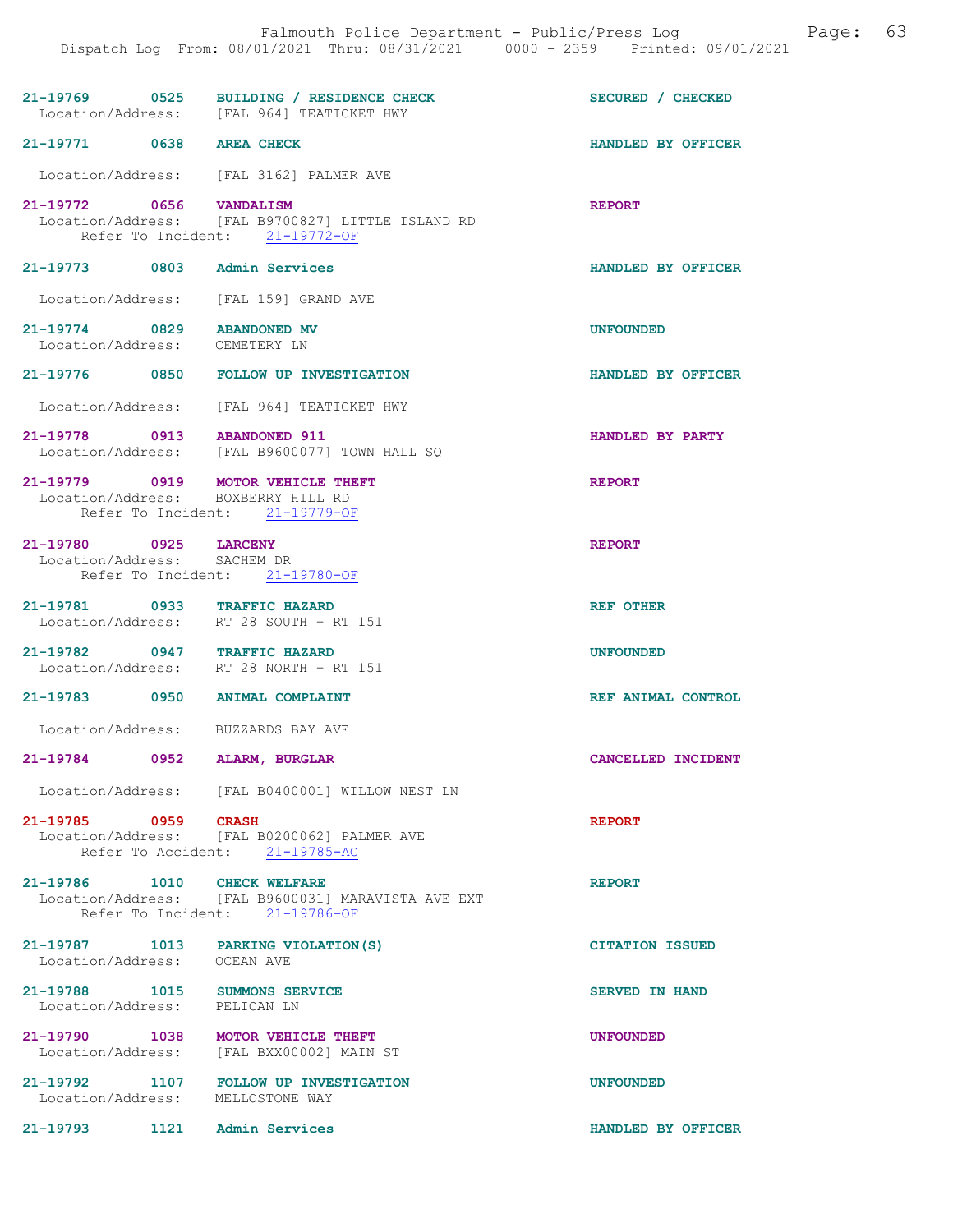| Location/Address: [FAL FPD] MAIN ST                                 |                                                                                                                       |                         |
|---------------------------------------------------------------------|-----------------------------------------------------------------------------------------------------------------------|-------------------------|
|                                                                     | 21-19795 1128 BUILDING / RESIDENCE CHECK                                                                              | HANDLED BY OFFICER      |
| Location/Address: TEATICKET HWY                                     |                                                                                                                       |                         |
| 21-19798 1151 TRAFFIC HAZARD                                        | Location/Address: PALMER AVE + TER HEUN DR                                                                            | <b>GONE ON ARRIVAL</b>  |
| 21-19799 1152 B & E RESIDENT<br>Location/Address: SANDWICH RD       | Refer To Incident: 21-19799-OF                                                                                        | <b>REPORT</b>           |
| 21-19800 1214 SUSPICIOUS MV                                         |                                                                                                                       | HANDLED BY OFFICER      |
| Location/Address: RICKENBACKER RD                                   |                                                                                                                       |                         |
| 21-19801 1230 LARCENY<br>Location/Address:                          | COUNTRY CLUB LN                                                                                                       | <b>UNFOUNDED</b>        |
| 21-19802 1237                                                       | SUSPICIOUS MV                                                                                                         | HANDLED BY OFFICER      |
|                                                                     | Location/Address: OLD BARNSTABLE RD + OLD MEETING HOUSE RD                                                            |                         |
|                                                                     | 21-19803 1247 INTOXICATED PERSON<br>Location/Address: [FAL 2802] RAILROAD AVE                                         | REF FIRE DEPT           |
| 21-19804 1250                                                       | <b>OTHER TRAFFIC</b>                                                                                                  | HANDLED BY OFFICER      |
| Location/Address:                                                   | SIPPEWISSETT RD                                                                                                       |                         |
| 21-19806 1319 ASSIST CITIZEN<br>Location/Address: MADELINE RD       |                                                                                                                       | HANDLED BY PARTY        |
| 21-19810 1347<br>Location/Address:                                  | Illegal Dumping<br>WAQUOIT HWY                                                                                        | NOTIFICATION MADE       |
| 21-19809 1348 ERRATIC MV<br>Location/Address: RT 151 + DORAN DR     |                                                                                                                       | <b>UNABLE TO LOCATE</b> |
|                                                                     | 21-19812 1406 DISTURBANCE / DISORDERLY<br>Location/Address: [FAL 302] SANDWICH RD<br>Refer To Incident: 21-19812-OF   | <b>REPORT</b>           |
| 21-19813<br>1407                                                    | DISTURBANCE / DISORDERLY                                                                                              | HANDLED BY OFFICER      |
|                                                                     | Location/Address: [FAL BXX00539] EAST FALMOUTH HWY                                                                    |                         |
| 21-19814 1440 DISABLED MV                                           |                                                                                                                       | HANDLED BY OFFICER      |
|                                                                     | Location/Address: THOMAS B LANDERS RD + WEST FALMOUTH HWY                                                             |                         |
|                                                                     | 21-19815 1531 Alcohol/Drug (Sec 35)<br>Location/Address: [FAL B9600069] TER HEUN DR<br>Refer To Incident: 21-19815-OF | <b>TRANSPORT</b>        |
| 21-19817 1559 AREA CHECK<br>Location/Address: CARL LANDI CIR        |                                                                                                                       | <b>GONE ON ARRIVAL</b>  |
| 21-19819   1604   DEAD ON ARRIVAL<br>Location/Address: SHOREWOOD DR | Refer To Incident: 21-19819-OF                                                                                        | <b>REPORT</b>           |
| 21-19820 1636 ANIMAL COMPLAINT                                      |                                                                                                                       | REF ANIMAL CONTROL      |
| Location/Address: RED BROOK RD                                      |                                                                                                                       |                         |
| 21-19821 1659 MOTOR VEHICLE STOP                                    |                                                                                                                       | Verbal Warning          |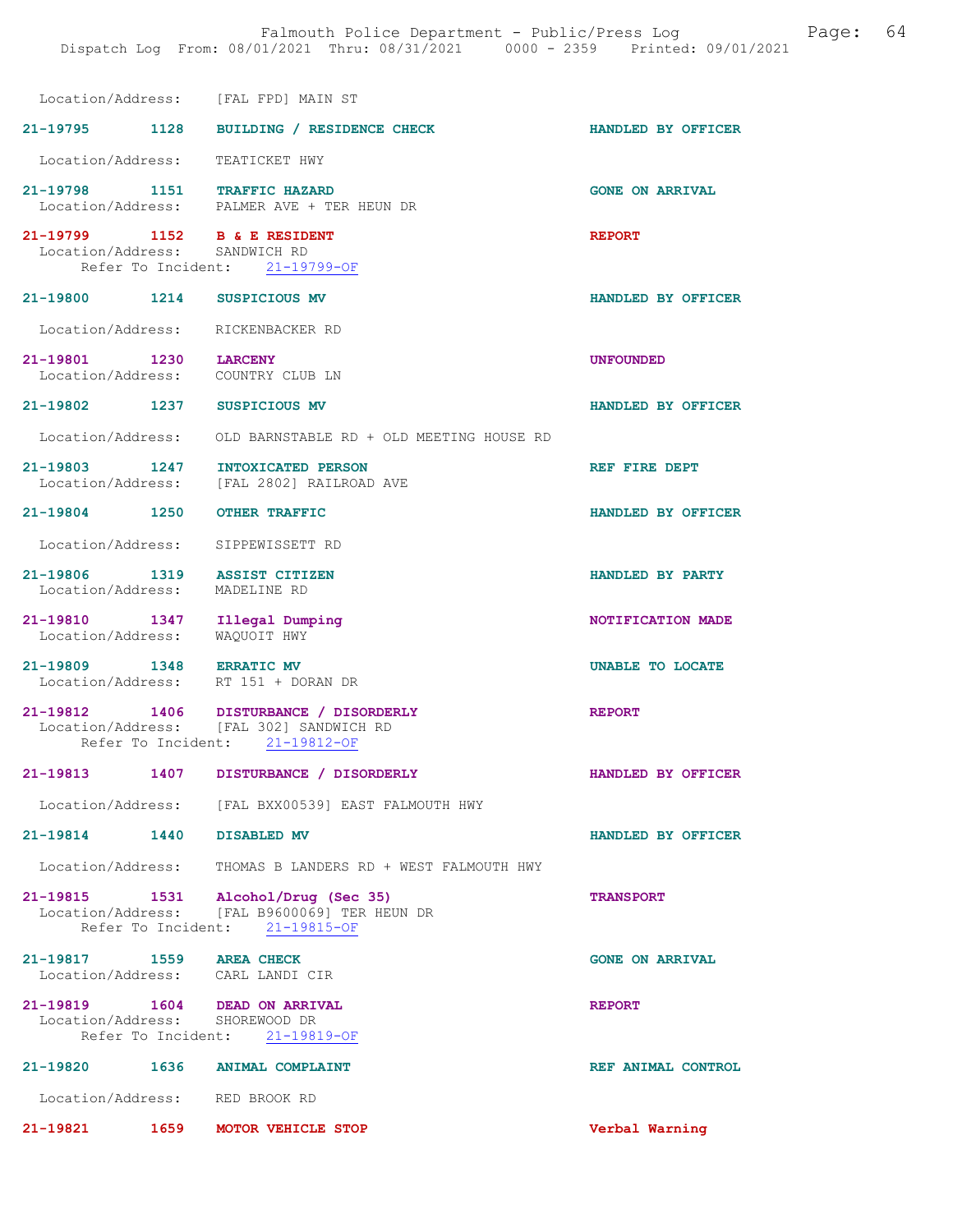|                                                    | Falmouth Police Department - Public/Press Log<br>Dispatch Log From: 08/01/2021 Thru: 08/31/2021 0000 - 2359 Printed: 09/01/2021 | 65<br>Page:        |
|----------------------------------------------------|---------------------------------------------------------------------------------------------------------------------------------|--------------------|
|                                                    | Location/Address: [FAL 273] EAST FALMOUTH HWY                                                                                   |                    |
| 21-19822 1817 RECOVERED PROPERTY                   | Location/Address: [FAL L96] GIFFORD ST<br>Refer To Incident: 21-19822-OF                                                        | <b>REPORT</b>      |
| 21-19823 1840 CRASH, HIT/RUN                       | Location/Address: [FAL 1744] WATER ST<br>Refer To Accident: 21-19823-AC                                                         | <b>REPORT</b>      |
| 21-19825 1904                                      | <b>CRASH</b><br>Location/Address: FALMOUTH HEIGHTS RD + LITTLE ROCK AVE                                                         | HANDLED BY PARTY   |
| 21-19827 1920                                      | LOUD MUSIC / PARTY / NOISES                                                                                                     | HANDLED BY OFFICER |
| Location/Address:                                  | WACHUSETT AVE                                                                                                                   |                    |
| 21-19826 1924                                      | ALARM, BURGLAR                                                                                                                  | HANDLED BY OFFICER |
| Location/Address:                                  | [FAL 499] RAYMOND ST                                                                                                            |                    |
| 21-19828 1936<br>Location/Address:                 | LOUD MUSIC / PARTY / NOISES<br>BLACKSMITH SHOP RD                                                                               | NO VIOLATION       |
| 21-19829 1953                                      | <b>ABANDONED 911</b>                                                                                                            | HANDLED BY OFFICER |
| Location/Address:                                  | [FAL BXX00801] QUAKER RD                                                                                                        |                    |
| 21-19830 2018                                      | DISTURBANCE / DISORDERLY                                                                                                        | HANDLED BY OFFICER |
| Location/Address:                                  | [FAL B0100152] TEATICKET HWY                                                                                                    |                    |
| 21-19831 2019                                      | <b>CRASH</b><br>Location/Address: [FAL B9600197] PALMER AVE<br>Refer To Accident: 21-19831-AC                                   | <b>REPORT</b>      |
| 21-19834 2042 MOTOR VEHICLE STOP                   | Location/Address: [FAL BXX00124] TEATICKET HWY                                                                                  | Verbal Warning     |
|                                                    | 21-19835 2054 LOUD MUSIC / PARTY / NOISES                                                                                       | HANDLED BY OFFICER |
| Location/Address:                                  | [FAL 1975] ELGIN AVE                                                                                                            |                    |
| Location/Address: PUTTER DR                        | 21-19836 2109 BUILDING / RESIDENCE CHECK                                                                                        | SECURED / CHECKED  |
| 21-19837 2111 CHECK WELFARE<br>Location/Address:   | SHOREWOOD DR                                                                                                                    | REF FIRE DEPT      |
| 21-19838<br>2115                                   | ANIMAL COMPLAINT                                                                                                                | HANDLED BY OFFICER |
| Location/Address: GUNNING POINT AVE                |                                                                                                                                 |                    |
| 21-19839 2118                                      | LOUD MUSIC / PARTY / NOISES                                                                                                     | HANDLED BY OFFICER |
| Location/Address:                                  | AMVETS AVE                                                                                                                      |                    |
| 21-19841 2144                                      | DISTURBANCE / DISORDERLY                                                                                                        | HANDLED BY OFFICER |
| Location/Address:                                  | [FAL B0200069] TEATICKET HWY                                                                                                    |                    |
| 21-19842 2207<br>Location/Address:                 | BUILDING / RESIDENCE CHECK<br>[FAL 863] NORTH FALMOUTH HWY                                                                      | NOTIFICATION MADE  |
| $21 - 19844$ 2245<br>Location/Address: AMHERST AVE | MOTOR VEHICLE STOP                                                                                                              | Verbal Warning     |
|                                                    | 21-19845 2248 PARKING VIOLATION (S)<br>Location/Address: [FAL 159] GRAND AVE                                                    | PARKING TICKET     |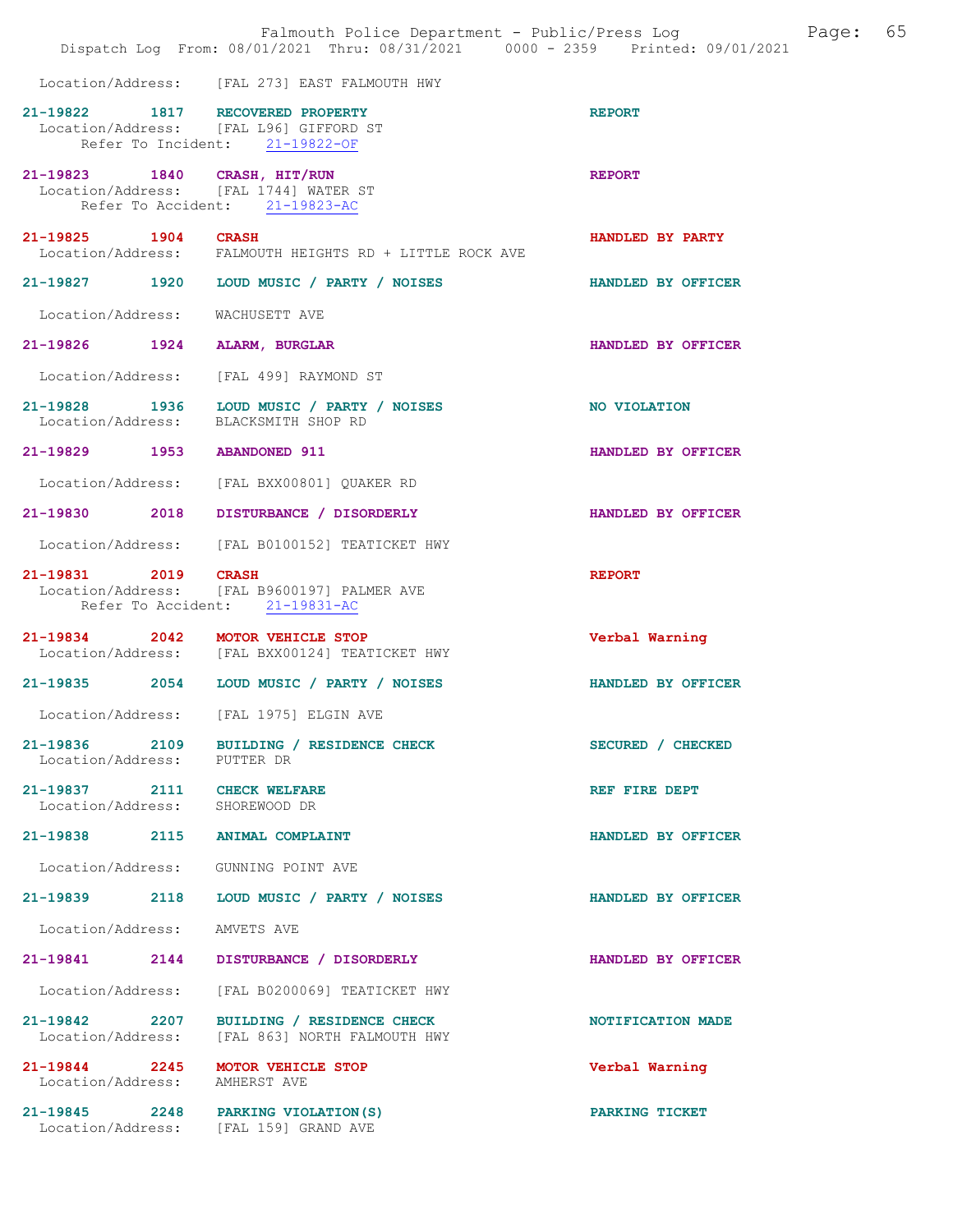|                                                             | Falmouth Police Department - Public/Press Log<br>Dispatch Log From: 08/01/2021 Thru: 08/31/2021 0000 - 2359 Printed: 09/01/2021 |                    |
|-------------------------------------------------------------|---------------------------------------------------------------------------------------------------------------------------------|--------------------|
| 21-19846 2355 AREA CHECK<br>Location/Address: MARAVISTA AVE |                                                                                                                                 | SECURED / CHECKED  |
| For Date: $08/18/2021$ - Wednesday                          |                                                                                                                                 |                    |
| 21-19847 0028                                               | BUILDING / RESIDENCE CHECK<br>Location/Address: [FAL B9600237] EAST FALMOUTH HWY                                                | SECURED / CHECKED  |
|                                                             | 21-19849 0100 BUILDING / RESIDENCE CHECK<br>Location/Address: [FAL B9600029] KATHARINE LEE BATES                                | SECURED / CHECKED  |
| 21-19850 0109                                               | BUILDING / RESIDENCE CHECK<br>Location/Address: [FAL 3202] PALMER AVE                                                           | SECURED / CHECKED  |
| 21-19851<br>0111                                            | RECOVERED PROPERTY                                                                                                              | HANDLED BY OFFICER |
|                                                             | Location/Address: [FAL 56] SHOREWOOD DR                                                                                         |                    |
| 21-19853 0126                                               | BUILDING / RESIDENCE CHECK<br>Location/Address: [FAL BXX00810] MAIN ST                                                          | SECURED / CHECKED  |
| Location/Address: BRADY DR                                  | 21-19852 0133 BUILDING / RESIDENCE CHECK                                                                                        | SECURED / CHECKED  |
| 21-19854 0144 AREA CHECK                                    | Location/Address: [FAL B9600036] MAIN ST<br>Refer To Incident: 21-19854-OF                                                      | <b>REPORT</b>      |
|                                                             | 21-19857 0152 PARKING VIOLATION (S)<br>Location/Address: LUSCOMBE AVE + WATER ST                                                | NO VIOLATION       |
| 21-19856<br>0201                                            | <b>ASSIST CITIZEN</b>                                                                                                           | HANDLED BY OFFICER |
| Location/Address: DAVISVILLE RD                             |                                                                                                                                 |                    |
| 21-19858<br>0203                                            | <b>AREA CHECK</b><br>Location/Address: [FAL BXX00965] WATER ST                                                                  | SECURED / CHECKED  |
| 21-19859 0204 PARKING VIOLATION (S)<br>Location/Address:    | [FAL B9600203] TOWN HALL SO                                                                                                     | NO VIOLATION       |
| 21-19860 0217<br>Location/Address:                          | BUILDING / RESIDENCE CHECK<br>[FAL 302] SANDWICH RD                                                                             | SECURED / CHECKED  |
| 21-19861 0224                                               | PARKING VIOLATION (S)<br>Location/Address: [FAL B9600261] MAIN ST                                                               | NO VIOLATION       |
| 21-19862 0232<br>Location/Address:                          | BUILDING / RESIDENCE CHECK<br>BOXBERRY HILL RD                                                                                  | SECURED / CHECKED  |
| 21-19864<br>0313                                            | BUILDING / RESIDENCE CHECK                                                                                                      | SECURED / CHECKED  |

Location/Address: [FAL B9600025] DAVISVILLE RD

21-19865 0313 Admin Services HANDLED BY OFFICER

Location/Address: [FAL FPD] MAIN ST

21-19867 0420 ALARM, BURGLAR UNFOUNDED

Location/Address: PLUM HOLLOW RD

21-19866 0323 BUILDING / RESIDENCE CHECK SECURED / CHECKED Location/Address: [FAL B9600051] HATCHVILLE RD [FAL B9600051] HATCHVILLE RD

Location/Address: BLACK BEACH HILLS RD

21-19868 0452 ALARM, BURGLAR SECURED / CHECKED Location/Address: [FAL 1813] BLACK BEACH HILLS RD

21-19871 0749 FOLLOW UP INVESTIGATION UNABLE TO LOCATE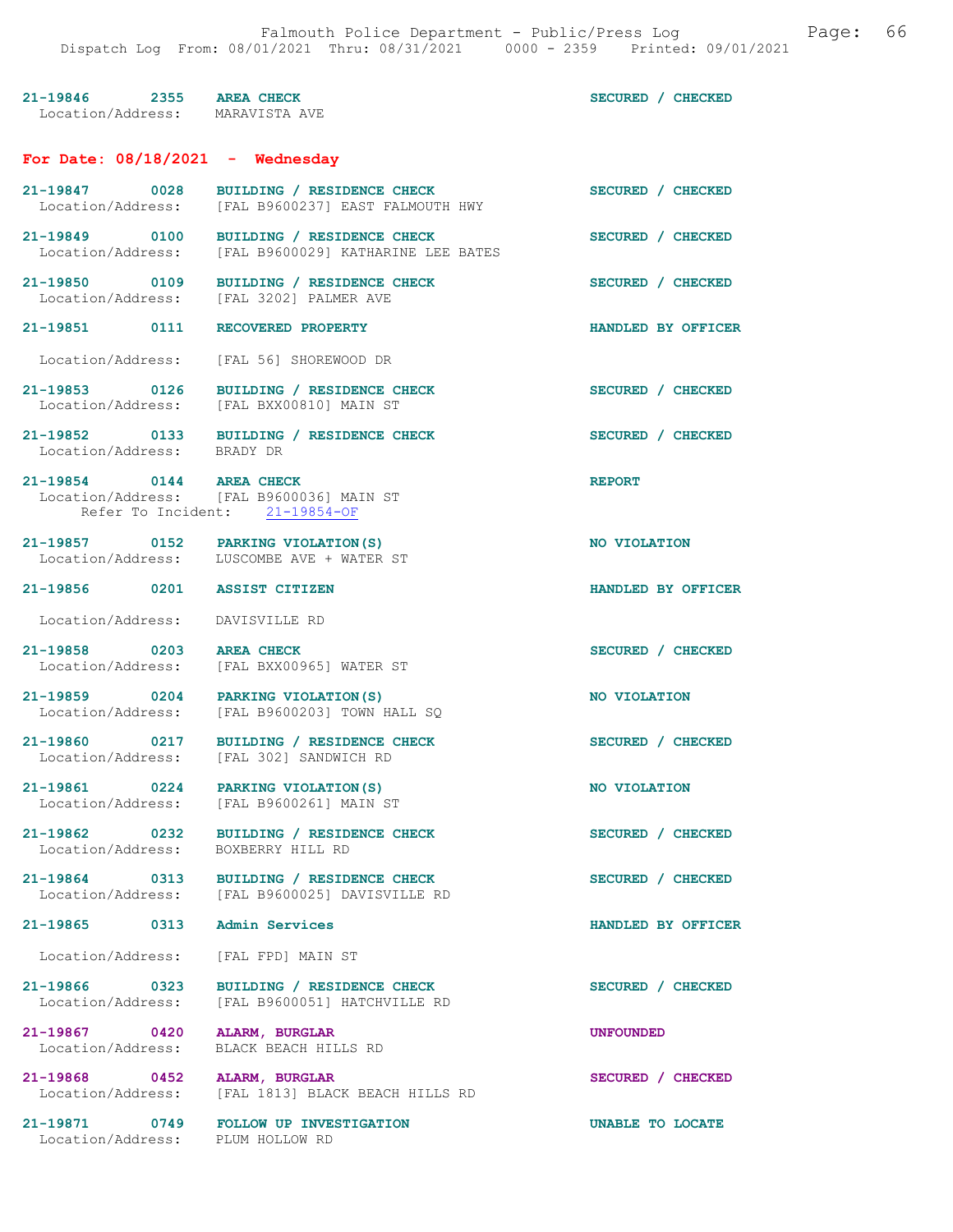|                                       | 21-19872 0805 Harassment<br>Location/Address: [FAL 2098] EDGERTON DR<br>Refer To Incident: 21-19872-OF                     | <b>REPORT</b>          |
|---------------------------------------|----------------------------------------------------------------------------------------------------------------------------|------------------------|
|                                       | 21-19873 0811 ANIMAL COMPLAINT                                                                                             | REF ANIMAL CONTROL     |
| Location/Address: DAVIS STRAITS       |                                                                                                                            |                        |
|                                       | 21-19875 0853 DISTURBANCE / DISORDERLY<br>Location/Address: [FAL BXX00437] TEATICKET HWY<br>Refer To Incident: 21-19875-OF | <b>REPORT</b>          |
| 21-19877 0907 OVERDOSE                | Location/Address: [FAL 221] NORTH FALMOUTH HWY<br>Refer To Incident: 21-19877-OF                                           | <b>REPORT</b>          |
| 21-19878 0915 ALARM, BURGLAR          | Location/Address: [FAL 1770] ACAPESKET RD                                                                                  | SECURED / CHECKED      |
| Location/Address: ELM RD              | 21-19880 0937 DISTURBANCE / DISORDERLY<br>Refer To Incident: 21-19880-OF                                                   | <b>REPORT</b>          |
| 21-19882 0953 THREAT                  | Location/Address: [FAL 1075] TEATICKET HWY                                                                                 | Peace Restored         |
|                                       | 21-19887 1047 TRAFFIC HAZARD<br>Location/Address: SANDWICH RD + TURNER RD                                                  | HANDLED BY PARTY       |
|                                       | 21-19888 1107 RECOVERED PROPERTY                                                                                           | HANDLED BY OFFICER     |
|                                       | Location/Address: [FAL FPD] MAIN ST                                                                                        |                        |
|                                       | 21-19889 1109 ANIMAL COMPLAINT                                                                                             | REF ANIMAL CONTROL     |
|                                       | Location/Address: BRYANT POINT RD                                                                                          |                        |
| 21-19891 1132 Admin Services          |                                                                                                                            | HANDLED BY OFFICER     |
|                                       | Location/Address: [FAL FPD] MAIN ST                                                                                        |                        |
| 21-19892 1142 TRAFFIC HAZARD          | Location/Address: BRICK KILN RD + LOCUSTFIELD RD                                                                           | <b>GONE ON ARRIVAL</b> |
| 21-19894 1148 ASSIST CITIZEN          |                                                                                                                            | HANDLED BY OFFICER     |
| Location/Address: COLONIAL WAY        |                                                                                                                            |                        |
| 21-19896 1158<br>Location/Address:    | Alcohol/Drug (Sec 35)<br>[FAL 3061] RED BROOK RD                                                                           | UNABLE TO LOCATE       |
| 21-19898<br>1227<br>Location/Address: | <b>ERRATIC MV</b><br>MAIN ST + LIBRARY LN                                                                                  | UNABLE TO LOCATE       |
| $21 - 19899$<br>1231                  | Admin Services                                                                                                             | HANDLED BY OFFICER     |
|                                       | Location/Address: [FAL 50] SHERIFFS PL                                                                                     |                        |
| 21-19901 1251                         | <b>ASSIST FIRE DEPT</b>                                                                                                    | HANDLED BY OFFICER     |
| Location/Address:                     | CURRIER RD                                                                                                                 |                        |
| 21-19902                              | 1256 ALARM, BURGLAR<br>Location/Address: [FAL BA1436] MAIN ST                                                              | <b>UNFOUNDED</b>       |
| 21-19903 1306                         | Illegal Dumping<br>Location/Address: [FAL 1471] RT 151<br>Refer To Incident: 21-19903-OF                                   | <b>REPORT</b>          |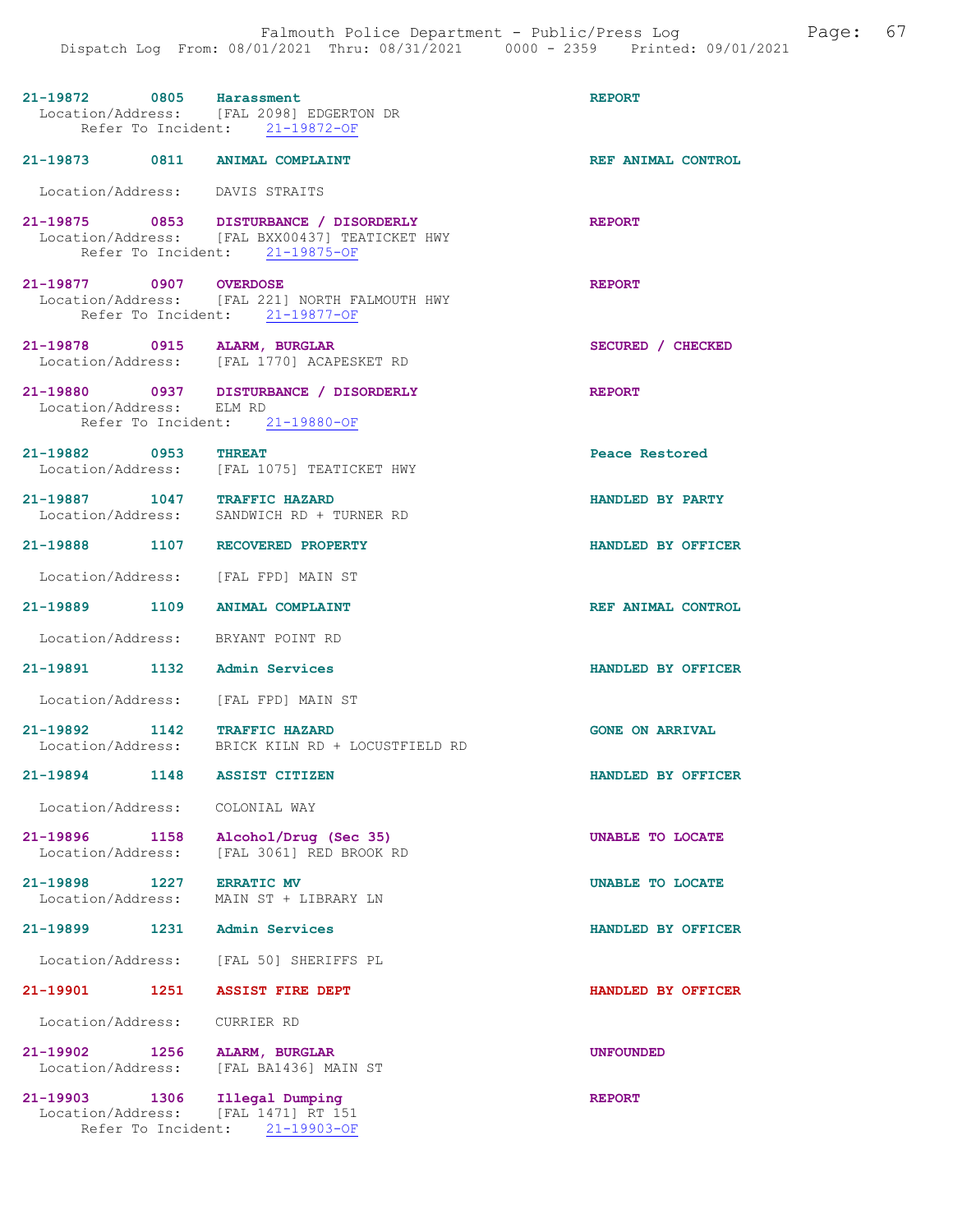## 21-19906 1344 DISABLED MV HANDLED BY PARTY Location/Address: RT 151 + RT 28 SOUTH Location/Address:

21-19910 1421 CRASH GONE ON ARRIVAL Location/Address: [FAL BXX00620] TEATICKET HWY

21-19911 1427 THREAT **HANDLED BY OFFICER** 

Location/Address: KATHY ANN LN

21-19913 1442 PARKING VIOLATION(S) GONE ON ARRIVAL<br>
Location/Address: [FAL B9601546] CHURCH ST [FAL B9601546] CHURCH ST

21-19915 1445 ALARM, BURGLAR UNFOUNDED Location/Address: [FAL BA1436] MAIN ST

21-19916 1447 Harassment REPORT Location/Address: RIDGE RD Location/Address: Refer To Incident: 21-19916-OF

21-19918 1509 SUICIDE ATTEMPT / THREAT REPORT Location/Address: [FAL 2890] NAUSHON CIR Refer To Incident: 21-19918-OF

21-19919 1519 ERRATIC MV (CONE ON ARRIVAL Location/Address: WOODS HOLE RD + MCCALLUM DR Location/Address: WOODS HOLE RD + MCCALLUM DR

21-19921 1523 CRASH REF OTHER Location/Address: RT 28 NORTH + THOMAS B LANDERS RD RT 28 NORTH + THOMAS B LANDERS RD

21-19922 1536 FOLLOW UP INVESTIGATION CANCELLED INCIDENT

Location/Address: KATHY ANN LN

21-19924 1547 ASSIST FIRE DEPT REPORT Location/Address: [FAL BXX00124] TEATICKET HWY Refer To Incident: 21-19924-OF

21-19926 1623 CRASH 1623 CRASH HANDLED BY PARTY Location/Address: [FAL 3202] PALMER AVE

21-19928 1708 ALARM, BURGLAR SECURED / CHECKED Location/Address: [FAL B9600007] ACADEMY LN

21-19929 1739 PARKING VIOLATION(S) GONE ON ARRIVAL<br>
Location/Address: LITTLE ISLAND RD Location/Address:

21-19931 1757 TRAFFIC HAZARD CANCELLED INCIDENT

Location/Address: RT 28 SOUTH

21-19932 1810 AREA CHECK HANDLED BY OFFICER

Vicinity of: MAIN ST

#### 21-19933 1816 ID Theft / Fraud REPORT Location/Address: MARAVISTA AVE<br>Refer To Incident: 21-19933-OF Refer To Incident:

21-19934 1817 CHECK WELFARE GONE ON ARRIVAL Location/Address: [FAL L112] BRAESIDE RD [FAL L112] BRAESIDE RD

Location/Address: ASSOCIATES RD

21-19936 1826 RECOVERED PROPERTY<br>
Location/Address: [FAL 55] MENAUHANT RD [FAL 55] MENAUHANT RD

21-19935 1825 ABANDONED 911 HANDLED BY OFFICER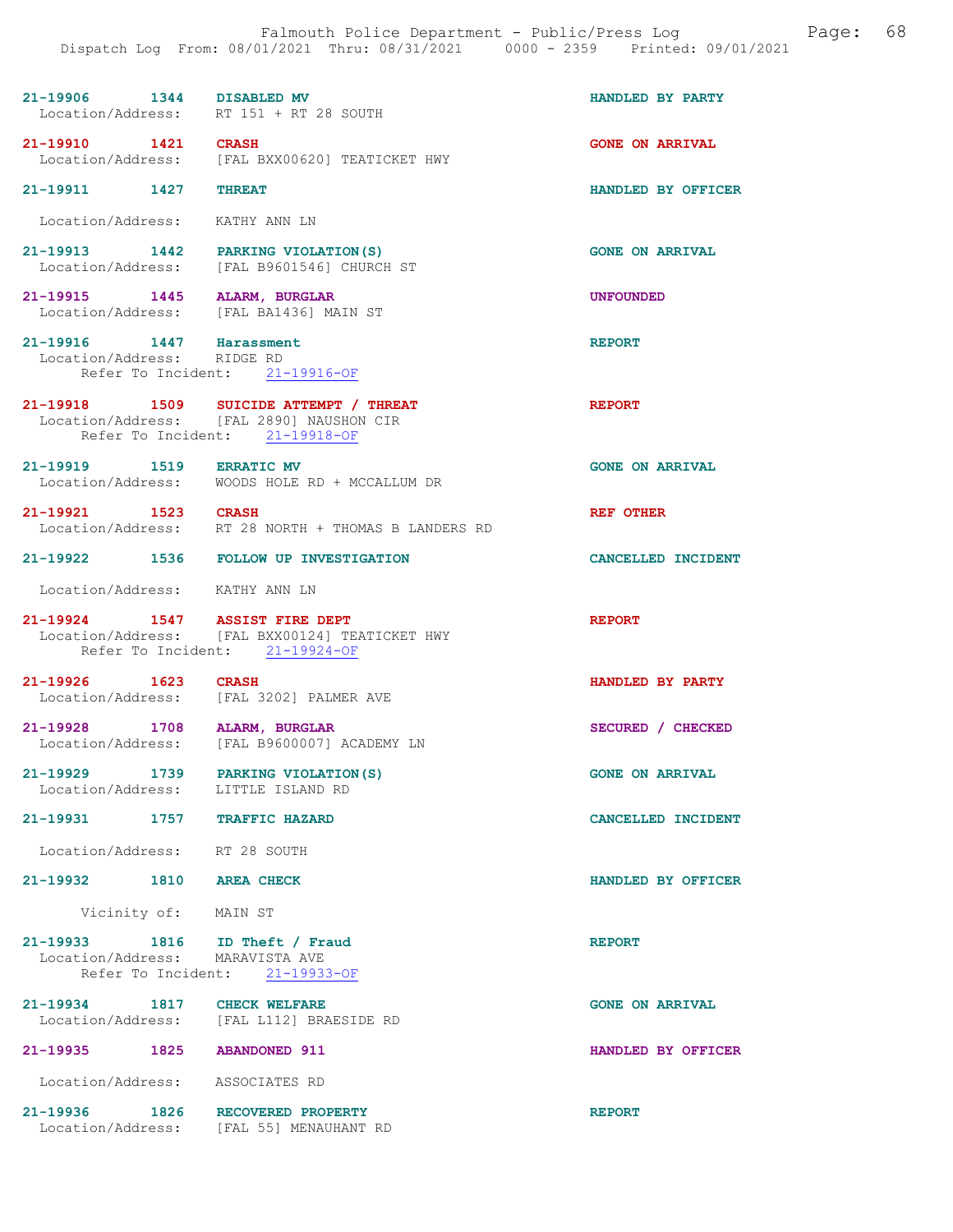|                                                           |                                         | Refer To Incident: 21-19936-OF                                                                                                                                                                                            |                         |
|-----------------------------------------------------------|-----------------------------------------|---------------------------------------------------------------------------------------------------------------------------------------------------------------------------------------------------------------------------|-------------------------|
| 21-19937 1830 TRESPASS<br>Location/Address: HATCHVILLE RD |                                         |                                                                                                                                                                                                                           | HANDLED BY PARTY        |
|                                                           |                                         | 21-19939 1838 ASSIST FIRE DEPT<br>Location/Address: SEACOAST SHORES BLVD                                                                                                                                                  | REF FIRE DEPT           |
|                                                           |                                         | 21-19940 1843 MOTOR VEHICLE STOP<br>Location/Address: [FAL B0300037] TEATICKET HWY                                                                                                                                        | Verbal Warning          |
|                                                           |                                         | 21-19941 1847 ANIMAL COMPLAINT                                                                                                                                                                                            | REF ANIMAL CONTROL      |
|                                                           |                                         | Location/Address: OYSTER POND RD                                                                                                                                                                                          |                         |
|                                                           |                                         | 21-19945 1956 INTOXICATED PERSON                                                                                                                                                                                          | HANDLED BY OFFICER      |
|                                                           |                                         | Location/Address: [FAL 3173] DAVIS STRAITS                                                                                                                                                                                |                         |
| 21-19944 1957 AREA CHECK                                  |                                         |                                                                                                                                                                                                                           | HANDLED BY OFFICER      |
|                                                           |                                         | Location/Address: [FAL 1659] VINEYARD ST                                                                                                                                                                                  |                         |
| $21 - 19946$ 2021<br>Location/Address:                    |                                         | <b>CHECK WELFARE</b><br>[FAL B9800292] DAVIS STRAITS                                                                                                                                                                      | REF FIRE DEPT           |
| 21-19948 2043                                             |                                         | BUILDING / RESIDENCE CHECK<br>Location/Address: [FAL B9600028] JONES RD                                                                                                                                                   | SECURED / CHECKED       |
| Location/Address: SANDWICH RD                             |                                         | 21-19949 2050 BUILDING / RESIDENCE CHECK                                                                                                                                                                                  | SECURED / CHECKED       |
|                                                           |                                         | 21-19950 2107 BUILDING / RESIDENCE CHECK<br>Location/Address: [FAL B9600051] HATCHVILLE RD                                                                                                                                | SECURED / CHECKED       |
|                                                           |                                         | 21-19951 2128 MOTOR VEHICLE STOP<br>Location/Address: BRICK KILN RD                                                                                                                                                       | <b>CITATION ISSUED</b>  |
|                                                           |                                         | 21-19952 2135 ERRATIC MV<br>Location/Address: [FAL FPD] MAIN ST<br>Refer To Incident: 21-19952-OF                                                                                                                         | <b>UNABLE TO LOCATE</b> |
|                                                           |                                         | 21-19953 2137 DISTURBANCE / DISORDERLY<br>Location/Address: BRICK KILN RD<br>Refer To Incident: 21-19953-OF                                                                                                               | <b>REPORT</b>           |
| $21 - 19954$                                              | 2224                                    | DISTURBANCE / DISORDERLY                                                                                                                                                                                                  | Protective Custody      |
|                                                           | Refer To $P/C$ :<br>Address:<br>Age: 33 | Location/Address: [FAL 160] TEATICKET HWY<br>$21 - 19954 - AR$<br>P/C: TINSLEY, JAMES A<br>1 CARMEN ST<br>DORCHESTER, MA<br>Charges: PROTECTIVE CUSTODY (LIQUOR)<br>DESTRUCTION OF PROPERTY -\$1200, MALICIOUS c266 \$127 |                         |
|                                                           | Refer To Incident:                      | $21 - 19954 - OF$                                                                                                                                                                                                         |                         |
| 21-19956                                                  |                                         | 2235 ASSIST CITIZEN                                                                                                                                                                                                       | HANDLED BY OFFICER      |
| Location/Address: MAIN ST                                 |                                         |                                                                                                                                                                                                                           |                         |
|                                                           |                                         | For Date: $08/19/2021$ - Thursday                                                                                                                                                                                         |                         |

| 21–19957          | 0014 | <b>ERRATIC MV</b>         | <b>GONE ON ARRIVAL</b> |
|-------------------|------|---------------------------|------------------------|
| Location/Address: |      | RT 151 + BOXBERRY HILL RD |                        |
| 21-19958          | 0018 | Admin Services            | HANDLED BY OFFICER     |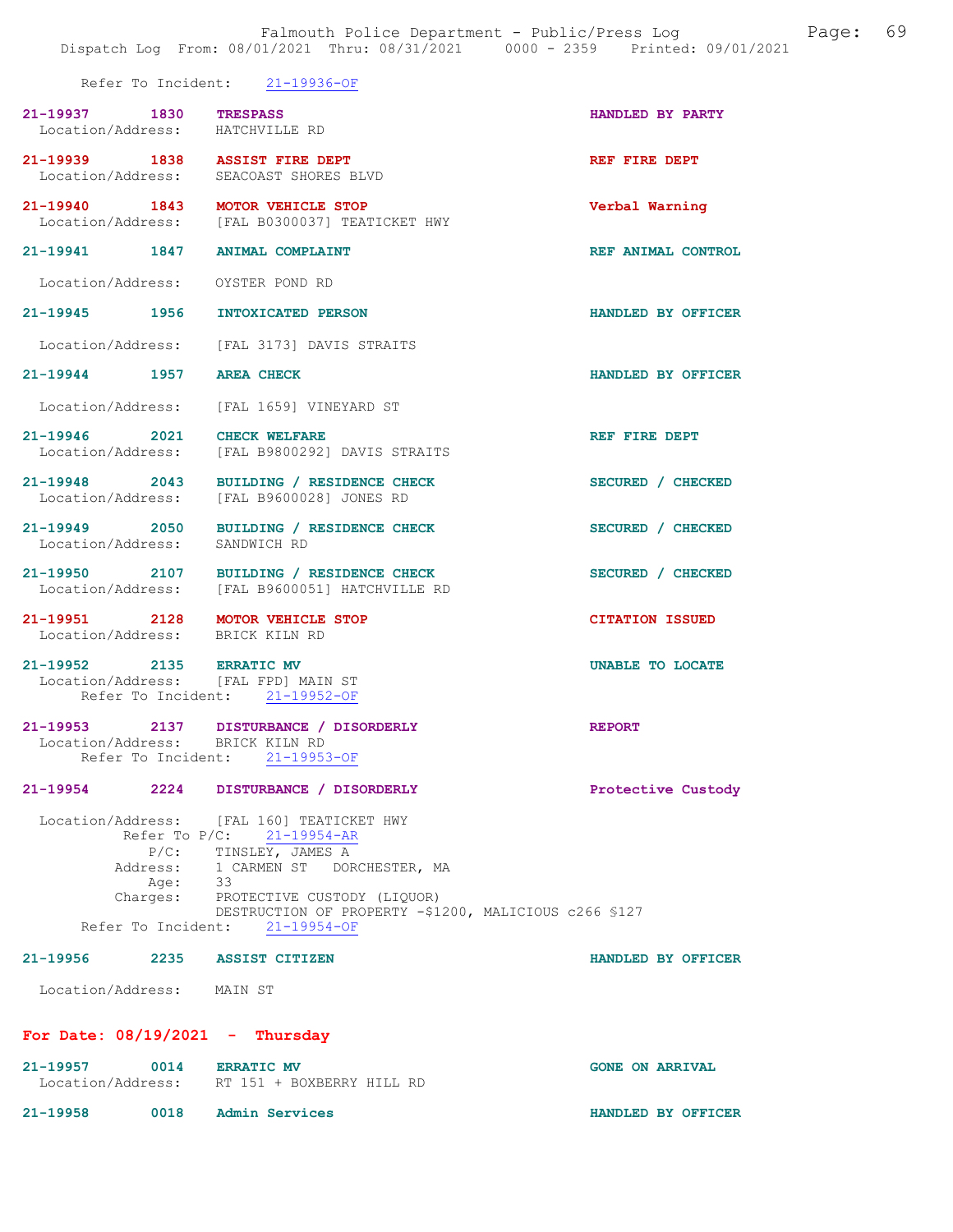|                                                         | Falmouth Police Department - Public/Press Log<br>Dispatch Log From: 08/01/2021 Thru: 08/31/2021 0000 - 2359 Printed: 09/01/2021 | 70<br>Page:        |
|---------------------------------------------------------|---------------------------------------------------------------------------------------------------------------------------------|--------------------|
| Location/Address: [FAL FPD] MAIN ST                     |                                                                                                                                 |                    |
|                                                         | 21-19960 0036 BUILDING / RESIDENCE CHECK<br>Location/Address: [FAL B9700852] NORTH FALMOUTH HWY                                 | SECURED / CHECKED  |
| 21-19961 0039<br>Location/Address:                      | <b>AREA CHECK</b><br>JOHN PARKER RD                                                                                             | SECURED / CHECKED  |
|                                                         | 21-19962 0043 BUILDING / RESIDENCE CHECK<br>Location/Address: [FAL B9600025] DAVISVILLE RD                                      | SECURED / CHECKED  |
| 21-19963 0047 AREA CHECK<br>Location/Address:           | PHEASANT LN                                                                                                                     | SECURED / CHECKED  |
| 21-19964 0050<br>Location/Address:                      | BUILDING / RESIDENCE CHECK<br>SEATUCKET RD                                                                                      | SECURED / CHECKED  |
| 21-19965 0053                                           | <b>AREA CHECK</b><br>Location/Address: [FAL BXX00131] EAST FALMOUTH HWY                                                         | SECURED / CHECKED  |
| 21-19966 0110                                           | DISTURBANCE / DISORDERLY                                                                                                        | HANDLED BY OFFICER |
| Location/Address:                                       | WOODS HOLE RD                                                                                                                   |                    |
| Location/Address: BERKELEY DR                           | 21-19967 0122 BUILDING / RESIDENCE CHECK                                                                                        | SECURED / CHECKED  |
|                                                         | 21-19968 0124 BUILDING / RESIDENCE CHECK<br>Location/Address: [FAL 964] TEATICKET HWY                                           | SECURED / CHECKED  |
|                                                         | 21-19969 0131 BUILDING / RESIDENCE CHECK<br>Location/Address: [FAL B9600031] MARAVISTA AVE EXT                                  | SECURED / CHECKED  |
|                                                         | 21-19970 0141 BUILDING / RESIDENCE CHECK<br>Location/Address: [FAL BXX00810] MAIN ST                                            | SECURED / CHECKED  |
| 21-19971 0142 AREA CHECK<br>Location/Address: PUTTER DR |                                                                                                                                 | SECURED / CHECKED  |
| 21-19972 0143 CRASH<br>Refer To Incident:               | Location/Address: RT 28 SOUTH + BRICK KILN RD<br>Refer To Accident: 21-19972-AC<br>$21 - 19972 - OF$                            | <b>REPORT</b>      |
| 21-19974 0147<br>Location/Address:                      | PARKING VIOLATION (S)<br>WATER ST + LUSCOMBE AVE                                                                                | NO VIOLATION       |
| 21-19975 0331<br>Location/Address:                      | PARKING VIOLATION (S)<br>[FAL B9600261] MAIN ST                                                                                 | NO VIOLATION       |
| 21-19976 0333<br>Location/Address:                      | PARKING VIOLATION (S)<br>[FAL B9600203] TOWN HALL SQ                                                                            | NO VIOLATION       |
| $21 - 19977$<br>0346                                    | BUILDING / RESIDENCE CHECK                                                                                                      | HANDLED BY OFFICER |
| Location/Address:                                       | [FAL B0200062] PALMER AVE                                                                                                       |                    |
| 21-19978 0346                                           | <b>ASSIST CITIZEN</b>                                                                                                           | HANDLED BY OFFICER |
| Location/Address:                                       | MAIN ST                                                                                                                         |                    |
| 21-19981 0512 AREA CHECK                                |                                                                                                                                 | HANDLED BY OFFICER |
| Location/Address:                                       | [FAL BXX00539] EAST FALMOUTH HWY                                                                                                |                    |
| 21-19983 0710 VANDALISM<br>Location/Address: CURRIER RD | Refer To Incident: 21-19983-OF                                                                                                  | <b>REPORT</b>      |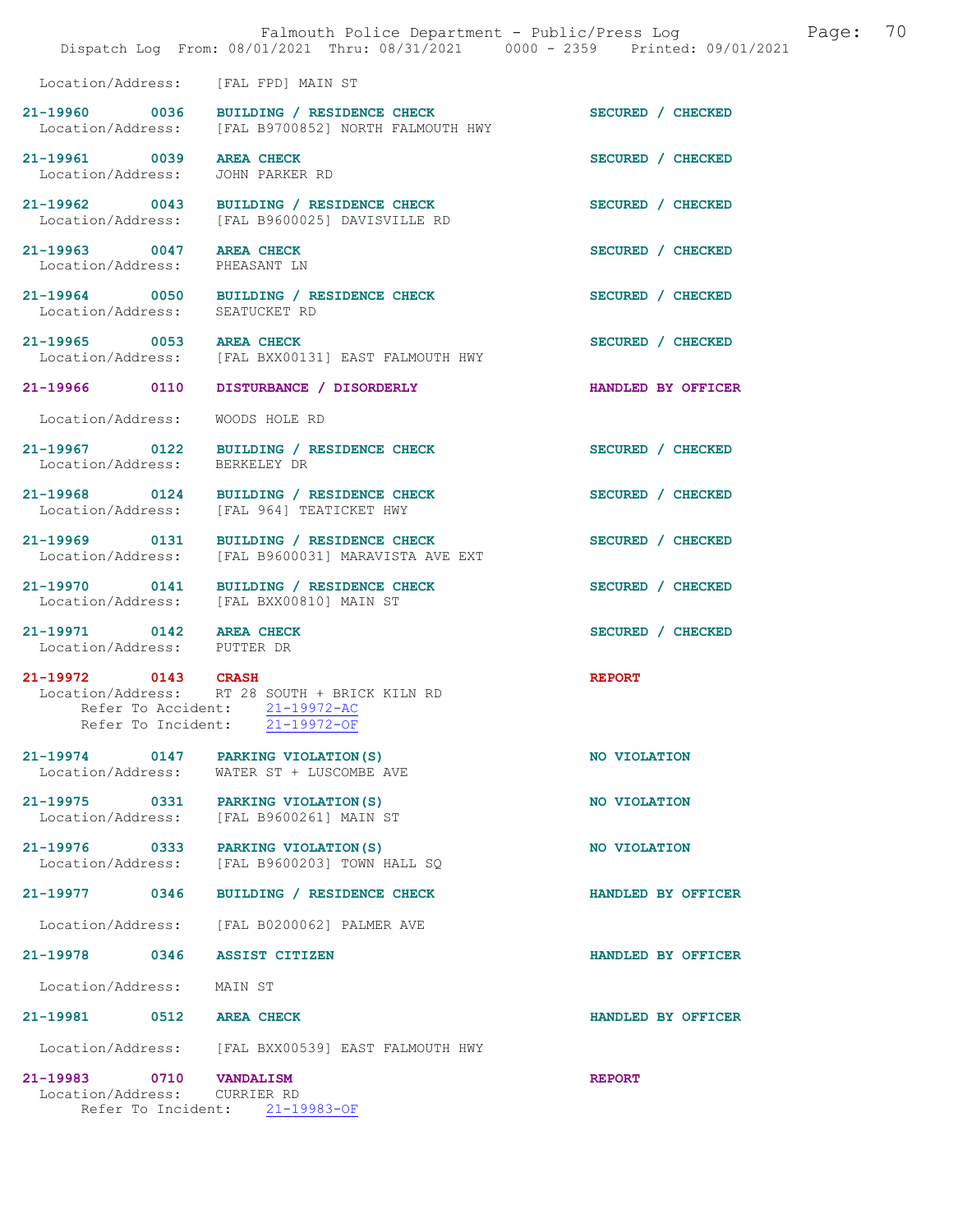|                                                           |      | Dispatch Log From: 08/01/2021 Thru: 08/31/2021 0000 - 2359 Printed: 09/01/2021             |                        |
|-----------------------------------------------------------|------|--------------------------------------------------------------------------------------------|------------------------|
|                                                           |      | 21-19984 0715 Admin Services                                                               | HANDLED BY OFFICER     |
|                                                           |      | Location/Address: [FAL FPD] MAIN ST                                                        |                        |
|                                                           |      | 21-19986 0754 ALARM, BURGLAR<br>Location/Address: [FAL B9700257] PONDLET PL                | SECURED / CHECKED      |
|                                                           |      | 21-19982 0800 ANIMAL COMPLAINT                                                             | REF ANIMAL CONTROL     |
|                                                           |      | Location/Address: BLACKSMITH SHOP RD                                                       |                        |
| 21-19987 0846                                             |      | <b>ANIMAL COMPLAINT</b>                                                                    | REF ANIMAL CONTROL     |
|                                                           |      | Location/Address: DILLINGHAM AVE + DAVIS STRAITS                                           |                        |
|                                                           |      | 21-19988 0916 BUILDING / RESIDENCE CHECK<br>Location/Address: BOXBERRY HILL RD             | SECURED / CHECKED      |
|                                                           |      | 21-19989 0950 BUILDING / RESIDENCE CHECK<br>Location/Address: [FAL B9600051] HATCHVILLE RD | SECURED / CHECKED      |
|                                                           |      | 21-19992 0957 MOTOR VEHICLE STOP<br>Location/Address: ALDERBERRY LN + SANDWICH RD          | <b>CITATION ISSUED</b> |
|                                                           |      | 21-19993 1048 MOTOR VEHICLE STOP<br>Location/Address: DILLINGHAM AVE                       | Verbal Warning         |
|                                                           |      | 21-19995 1105 CHECK WELFARE<br>Location/Address: PLUM HOLLOW RD + RT 151                   | <b>GONE ON ARRIVAL</b> |
|                                                           |      | 21-19996 1107 DISTURBANCE / DISORDERLY                                                     | HANDLED BY OFFICER     |
|                                                           |      | Location/Address: DAVIS STRAITS                                                            |                        |
| 21-19997 1110 Down Wires<br>Location/Address: CAPTAINS LN |      |                                                                                            | NOTIFICATION MADE      |
|                                                           |      | 21-19998 1111 ALARM, BURGLAR                                                               | CANCELLED INCIDENT     |
|                                                           |      | Location/Address: [FAL B9700786] MADELINE RD                                               |                        |
|                                                           |      | 21-20001 1138 MOTOR VEHICLE STOP<br>Location/Address: RT 28 NORTH + THOMAS B LANDERS RD    | Verbal Warning         |
| 21-20002<br>Location/Address:                             | 1212 | DISTURBANCE / DISORDERLY<br>BRICK KILN RD                                                  | Peace Restored         |
|                                                           |      | 21-20003 1214 BUILDING / RESIDENCE CHECK<br>Location/Address: [FAL B9600051] HATCHVILLE RD | SECURED / CHECKED      |
|                                                           |      | 21-20005 1231 ASSIST CITIZEN                                                               | HANDLED BY OFFICER     |
|                                                           |      | Location/Address: STEPHEN P WENTWORTH                                                      |                        |
| 21-20009 1324                                             |      | MEDICAL (PD)<br>Location/Address: [FAL BXX00168] WATER ST                                  | REF FIRE DEPT          |
|                                                           |      | 21-20010 1331 ASSIST CITIZEN                                                               | HANDLED BY OFFICER     |
|                                                           |      | Location/Address: [FAL 3180] DAVIS STRAITS                                                 |                        |
|                                                           |      | 21-20011 1347 ASSIST CITIZEN                                                               | HANDLED BY OFFICER     |
| Location/Address: HARVARD DR                              |      |                                                                                            |                        |
| $21 - 20014$                                              |      | 1420 Admin Services                                                                        | HANDLED BY OFFICER     |
|                                                           |      | Location/Address: [FAL FPD] MAIN ST                                                        |                        |

Falmouth Police Department - Public/Press Log and Page: 71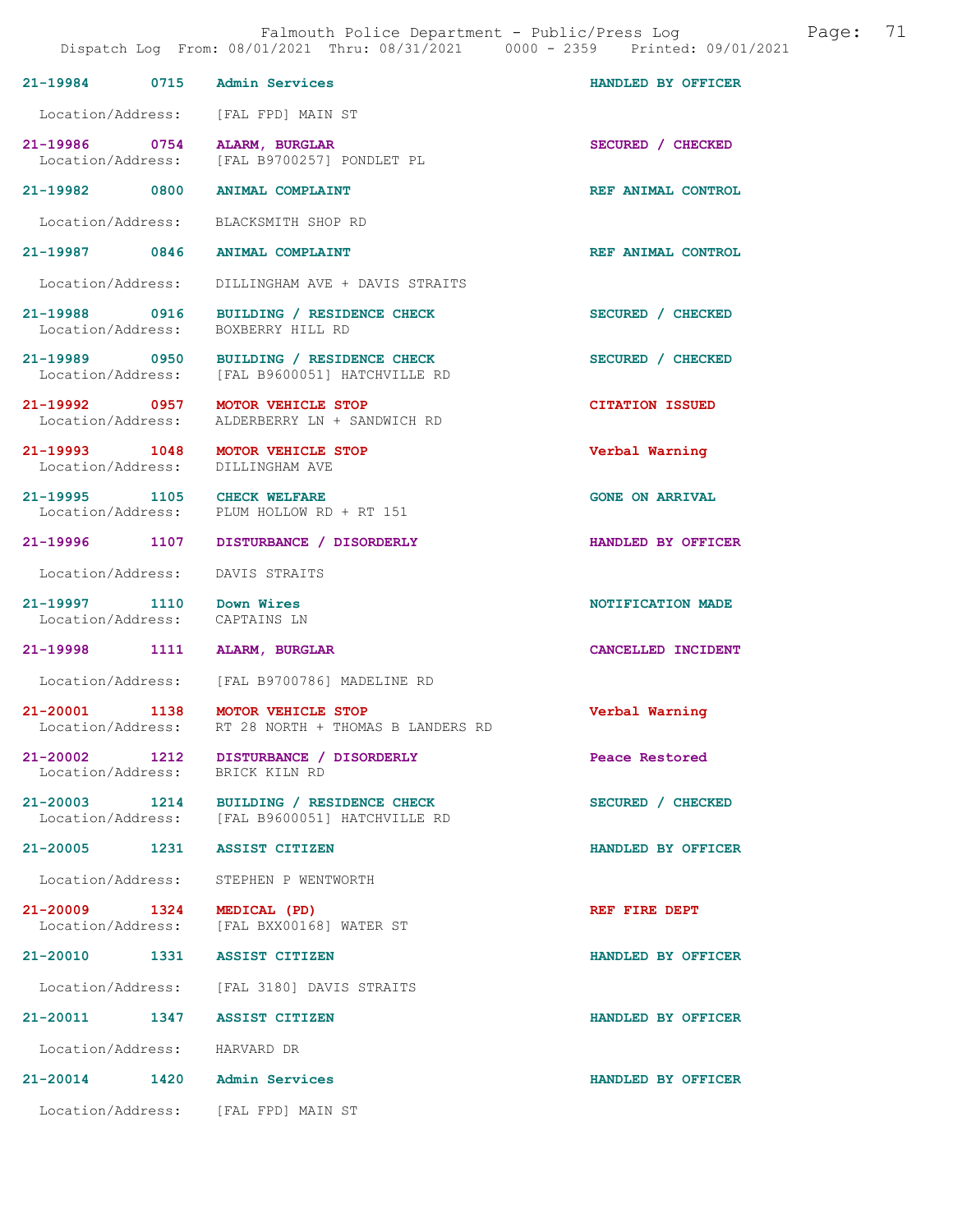|                                                                     | Falmouth Police Department - Public/Press Log<br>Dispatch Log From: 08/01/2021 Thru: 08/31/2021 0000 - 2359 Printed: 09/01/2021                                        | 72<br>Page:            |
|---------------------------------------------------------------------|------------------------------------------------------------------------------------------------------------------------------------------------------------------------|------------------------|
| 1445<br>$21 - 20015$<br>Location/Address: [FAL 295] MAIN ST         | <b>CHECK WELFARE</b><br>Refer To Incident: 21-20015-OF                                                                                                                 | <b>REPORT</b>          |
| 21-20017 1454 TRANSPORT / ESCORT                                    |                                                                                                                                                                        | HANDLED BY OFFICER     |
|                                                                     | Location/Address: [FAL B9600063] JONES RD                                                                                                                              |                        |
| $21 - 20018$<br>$1548$ CRASH                                        | Location/Address: [FAL BXX00637] WAQUOIT HWY<br>Refer To Accident: 21-20018-AC                                                                                         | <b>REPORT</b>          |
| 21-20022 1618                                                       | <b>LARCENY</b>                                                                                                                                                         | HANDLED BY OFFICER     |
| Location/Address:                                                   | [FAL B9600063] JONES RD                                                                                                                                                |                        |
| 21-20025 1727                                                       | SUSPICIOUS PERSON (S)<br>Location/Address: [FAL BXX00914] NORTH FALMOUTH HWY                                                                                           | UNABLE TO LOCATE       |
| 21-20027 1804 PRIVATE TOW                                           | Location/Address: [FAL B9600197] PALMER AVE                                                                                                                            | <b>VEHICLE TOWED</b>   |
| 21-20029 1820 ASSIST OTHER AGENCY<br>Location/Address: WORCESTER CT |                                                                                                                                                                        | UNABLE TO LOCATE       |
| 21-20030 1826 CRASH, HIT/RUN                                        | Location/Address: [FAL B9600069] TER HEUN DR<br>Refer To Accident: 21-20030-AC                                                                                         | <b>REPORT</b>          |
| 21-20031 1829 CRASH                                                 | Location/Address: [FAL BXX00929] EAST FALMOUTH HWY<br>Refer To Accident: 21-20031-AC                                                                                   | <b>REPORT</b>          |
| 21-20032 1836 ERRATIC MV                                            | Location/Address: RT 151 + SANDWICH RD                                                                                                                                 | UNABLE TO LOCATE       |
| 21-20034 1844 SUSPICIOUS MV<br>Location/Address: HANKS WAY          |                                                                                                                                                                        | <b>GONE ON ARRIVAL</b> |
| 21-20035 1851 ABANDONED 911                                         |                                                                                                                                                                        | HANDLED BY OFFICER     |
|                                                                     | Location/Address: [FAL B9600196] WOODS HOLE RD                                                                                                                         |                        |
| 21-20036 1934                                                       | BUILDING / RESIDENCE CHECK<br>Location/Address: [FAL 964] TEATICKET HWY                                                                                                | SECURED / CHECKED      |
| 21-20037 1937<br>Location/Address: [FAL 2983] MAIN ST               | PARKING VIOLATION (S)                                                                                                                                                  | PARKING TICKET         |
| 21-20038 2011 AREA CHECK<br>Location/Address:                       | [FAL 1659] VINEYARD ST                                                                                                                                                 | SECURED / CHECKED      |
| 21-20039 2011 AREA CHECK<br>Location/Address:                       | MAIN ST                                                                                                                                                                | SECURED / CHECKED      |
| 21-20040 2028 MOTOR VEHICLE STOP<br>Arrest:<br>Age: 39<br>Charges:  | Location/Address: [FAL L112] BRAESIDE RD<br>Refer To Arrest: 21-20040-AR<br>MOORE, JOHN A III<br>Address: 19 LINWOOD AVE Apt. #D WAREHAM, MA<br>ARREST WARRANT SERVICE | Arrest(s) Made         |
| 21-20042 2055 MOTOR VEHICLE STOP<br>Location/Address:               | WILD HARBOR RD + RIDGE RD                                                                                                                                              | <b>CITATION ISSUED</b> |
| 21-20043 2107 MOTOR VEHICLE STOP                                    | Location/Address: NORTH FALMOUTH HWY + BURKE LN                                                                                                                        | <b>CITATION ISSUED</b> |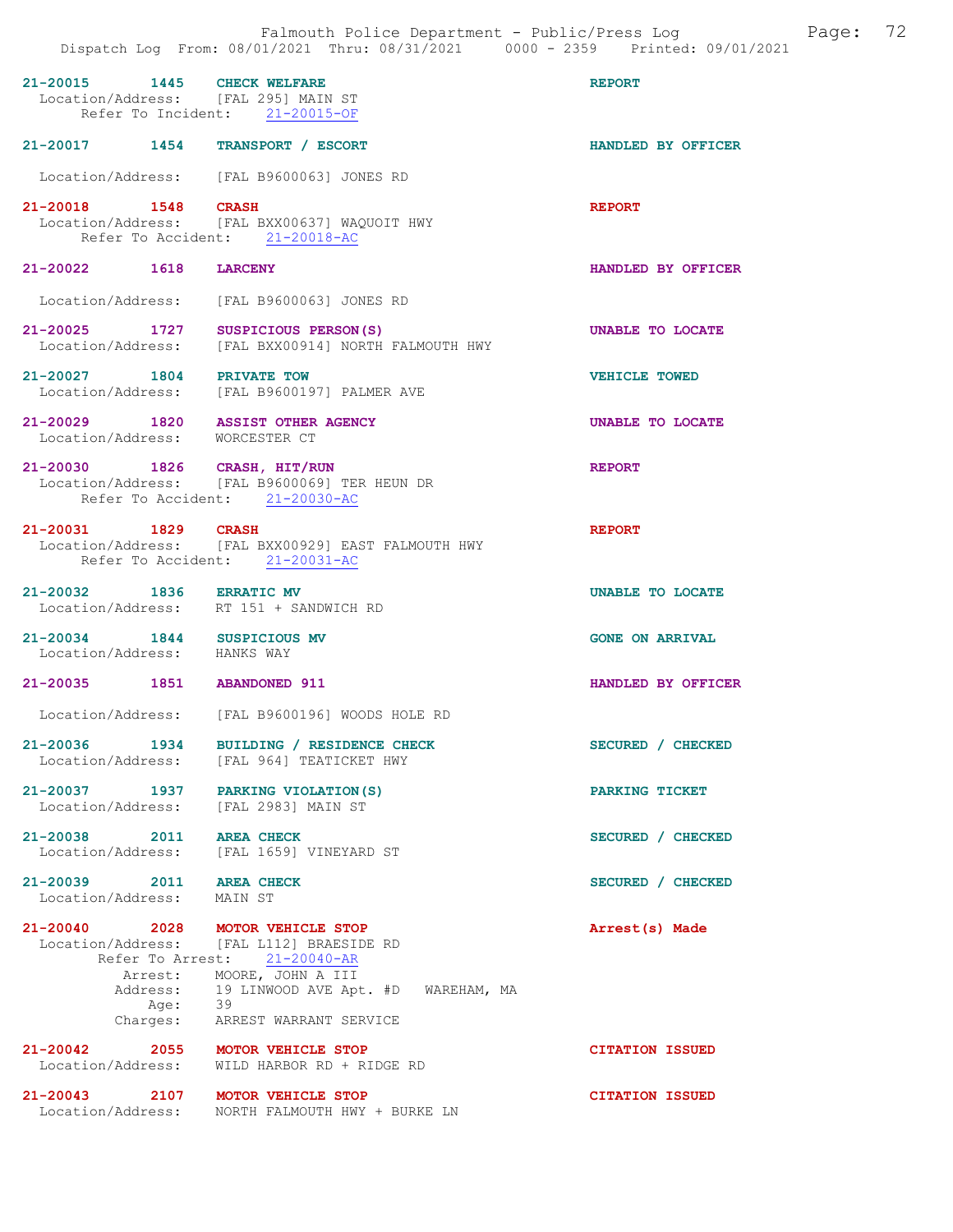| 21-20044 2114 ERRATIC MV                                  | Location/Address: [FAL BXX00539] EAST FALMOUTH HWY                                                                                                                                                                                                                                                                                                 | Verbal Warning         |
|-----------------------------------------------------------|----------------------------------------------------------------------------------------------------------------------------------------------------------------------------------------------------------------------------------------------------------------------------------------------------------------------------------------------------|------------------------|
|                                                           | 21-20045 2119 MOTOR VEHICLE STOP<br>Location/Address: [FAL 3202] PALMER AVE                                                                                                                                                                                                                                                                        | <b>CITATION ISSUED</b> |
|                                                           | 21-20047 2140 MOTOR VEHICLE STOP<br>Location/Address: SANDWICH RD + BRICK KILN RD<br>Refer To Incident: 21-20047-OF                                                                                                                                                                                                                                | <b>REPORT</b>          |
|                                                           | 21-20048 2201 MOTOR VEHICLE STOP<br>Location/Address: LAKEVIEW AVE + PALMER AVE                                                                                                                                                                                                                                                                    | Verbal Warning         |
| 21-20049 2203 ASSAULT, IP<br>Location/Address: PALMER AVE | Refer To Incident: 21-20049-OF                                                                                                                                                                                                                                                                                                                     | <b>REPORT</b>          |
|                                                           | 21-20050 2221 DISTURBANCE / DISORDERLY<br>Location/Address: [FAL 585] MAIN ST                                                                                                                                                                                                                                                                      | UNABLE TO LOCATE       |
|                                                           | 21-20051 2234 MOTOR VEHICLE STOP<br>Location/Address: [FAL FFD1] MAIN ST<br>Refer To Arrest: 21-20051-AR<br>Arrest: HUBER, CHRISTINE ANN<br>Address: 7 RIDGEFIELD RD WINCHESTER, MA<br>Age: 73<br>Charges: OUI-LIQUOR OR .08%<br>MARKED LANES VIOLATION<br>UNREGISTERED MOTOR VEHICLE<br>NEGLIGENT OPERATION OF MOTOR VEHICLE c90 \$24(2)(a) (OTE) | Arrest(s) Made         |
|                                                           | 21-20052 2253 SUSPICIOUS PERSON(S)                                                                                                                                                                                                                                                                                                                 | HANDLED BY OFFICER     |
| Location/Address:                                         | SHORE ST                                                                                                                                                                                                                                                                                                                                           |                        |

| 21-20055<br>Location/Address: | 2323 | ALARM, BURGLAR<br>WEBSTER ST   | UNFOUNDED     |
|-------------------------------|------|--------------------------------|---------------|
| $21 - 20056$                  | 2324 | Harassment                     | <b>REPORT</b> |
| Location/Address: VIDAL AVE   |      |                                |               |
|                               |      | Refer To Incident: 21-20056-OF |               |

## For Date: 08/20/2021 - Friday

| 21-20057 0032                        | BUILDING / RESIDENCE CHECK<br>Location/Address: [FAL B9600029] KATHARINE LEE BATES | SECURED / CHECKED |                    |
|--------------------------------------|------------------------------------------------------------------------------------|-------------------|--------------------|
| 21-20058 0035<br>Location/Address:   | BUILDING / RESIDENCE CHECK<br>[FAL B9600027] LAKEVIEW AVE                          | SECURED / CHECKED |                    |
| $21 - 20059$<br>$\sim$ 0037          | LOUD MUSIC / PARTY / NOISES                                                        |                   | HANDLED BY OFFICER |
| Location/Address: NANTUCKET AVE      |                                                                                    |                   |                    |
| 0047<br>$21 - 20060$                 | <b>CHECK WELFARE</b>                                                               |                   | HANDLED BY OFFICER |
| Location/Address: SHORE ST + SURF DR | Refer To Incident: 21-20060-OF                                                     |                   |                    |
| 0051<br>$21 - 20061$                 | ALARM, BURGLAR                                                                     |                   | HANDLED BY OFFICER |
| Location/Address: OUAHOG POND LN     |                                                                                    |                   |                    |
| 21-20063 0114                        | BUILDING / RESIDENCE CHECK<br>Location/Address: [FAL 964] TEATICKET HWY            | SECURED /         | <b>CHECKED</b>     |
| 21-20064 0126<br>Location/Address:   | BUILDING / RESIDENCE CHECK<br>MORSE POND RD                                        | SECURED /         | <b>CHECKED</b>     |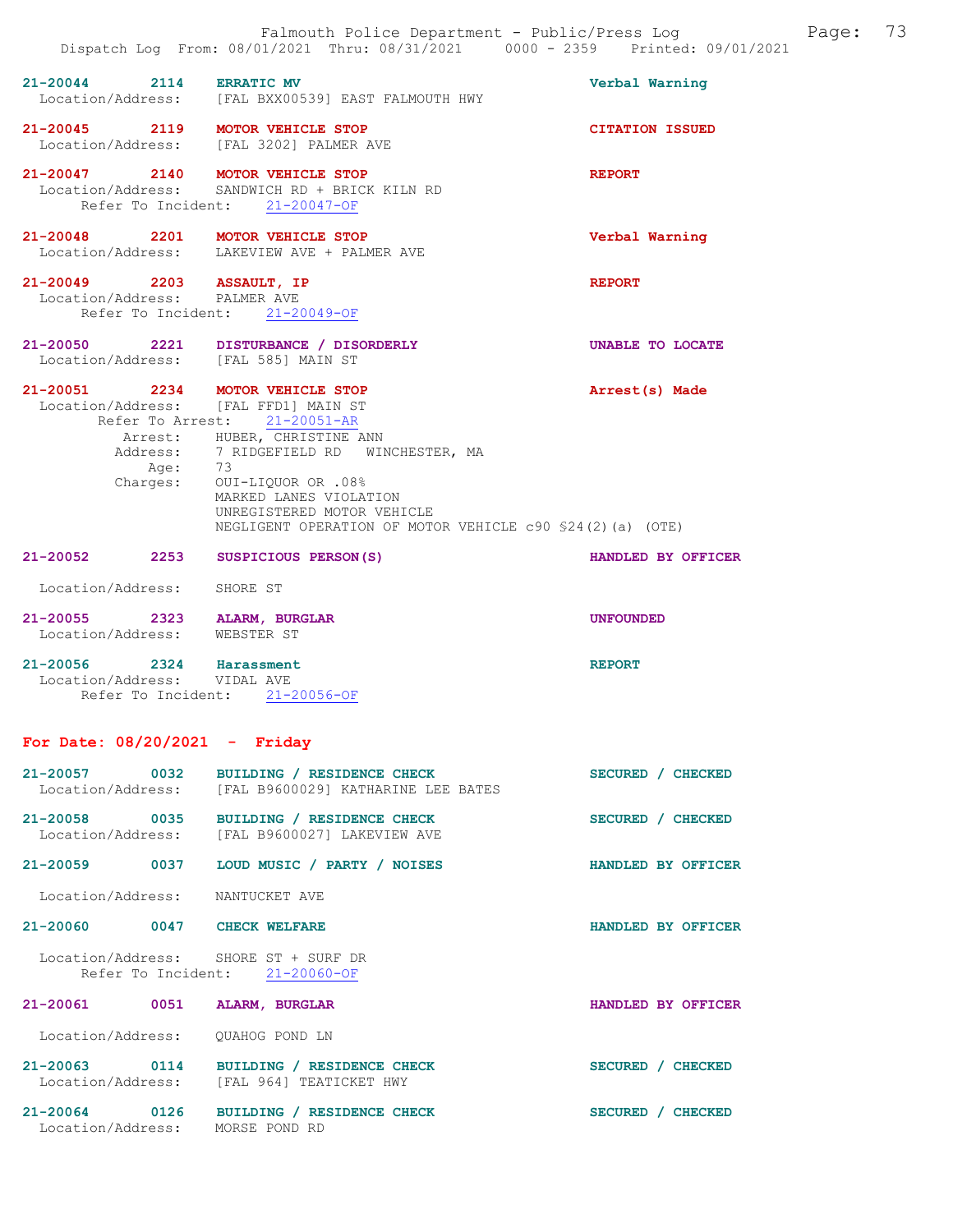21-20065 0128 BUILDING / RESIDENCE CHECK<br>
Location/Address: [FAL B9600031] MARAVISTA AVE EXT [FAL B9600031] MARAVISTA AVE EXT 21-20066 0149 BUILDING / RESIDENCE CHECK SECURED / CHECKED Location/Address: [FAL B9600025] DAVISVILLE RD 21-20068 0152 AREA CHECK CHECK SECURED / CHECKED<br>
Location/Address: RAILROAD AVE + LUSCOMBE AVE RAILROAD AVE + LUSCOMBE AVE 21-20069 0152 BUILDING / RESIDENCE CHECK SECURED / CHECKED Location/Address: [FAL 1879] SEATUCKET RD 21-20070 0155 BUILDING / RESIDENCE CHECK SECURED / CHECKED Location/Address: [FAL B9600178] BERKELEY DR [FAL B9600178] BERKELEY DR 21-20071 0158 PARKING VIOLATION(S) NO VIOLATION<br>
Location/Address: [FAL B9600261] MAIN ST [FAL B9600261] MAIN ST 21-20072 0201 PARKING VIOLATION(S) NO VIOLATION Location/Address: [FAL B9600203] TOWN HALL SO 21-20073 0202 BUILDING / RESIDENCE CHECK SECURED / CHECKED Location/Address: PUTTER DR Location/Address: 21-20074 0239 BUILDING / RESIDENCE CHECK SECURED / CHECKED Location/Address: [FAL B9600051] HATCHVILLE RD 21-20075 0243 BUILDING / RESIDENCE CHECK SECURED / CHECKED Location/Address: [FAL 302] SANDWICH RD 21-20078 0611 ALARM, BURGLAR SECURED / CHECKED Location/Address: [FAL B9601669] SCRANTON AVE [FAL B9601669] SCRANTON AVE 21-20079 0628 Admin Services HANDLED BY OFFICER Location/Address: [FAL BXX00810] MAIN ST 21-20080 0634 Admin Services HANDLED BY OFFICER Location/Address: [FAL FPD] MAIN ST 21-20081 0741 Order Service, Other Server SERVED IN HAND Location/Address: SALT POND RD 21-20083 0751 WARRANT SERVICE UNABLE TO LOCATE Location/Address: [FAL BXX00437] TEATICKET HWY [FAL BXX00437] TEATICKET HWY 21-20084 0800 CHECK WELFARE HANDLED BY OFFICER Location/Address: [FAL BXX00016] TEATICKET HWY 21-20087 0813 WARRANT SERVICE UNABLE TO LOCATE Location/Address: [FAL BXX00437] SAM TURNER RD [FAL BXX00437] SAM TURNER RD 21-20088 0815 AREA CHECK 21-20088 0815 AREA CHECK SECURED / CHECKED [FAL B9600364] SANDWICH RD 21-20089 0851 TRANSPORT / ESCORT TRANSPORT Location/Address: [FAL B9600063] JONES RD

21-20090 0853 Alcohol/Drug (Sec 35) HANDLED BY OFFICER

 Location/Address: [FAL B9600069] TER HEUN DR Refer To Incident: 21-20090-OF

## 21-20091 0903 ALARM, BURGLAR CANCELLED INCIDENT Location/Address: [FAL 2914] EAST FALMOUTH HWY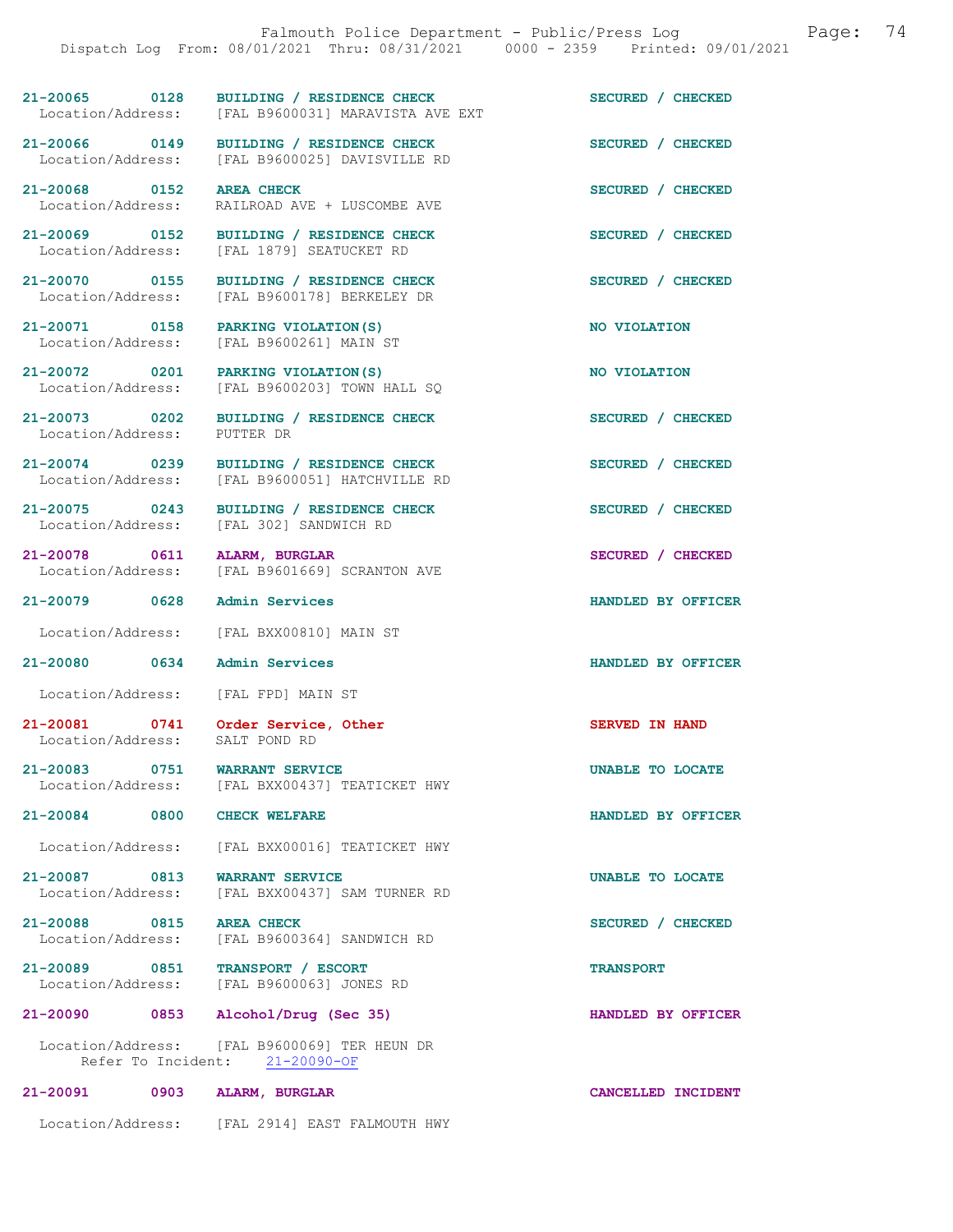21-20092 0916 ANIMAL COMPLAINT COMPONE REF ANIMAL CONTROL Location/Address: [FAL B9900205] TEATICKET HWY 21-20093 1002 WARRANT SERVICE UNABLE TO LOCATE Location/Address: SAINT ANNES LN Location/Address: 21-20095 1024 ALARM, BURGLAR CANCELLED INCIDENT Location/Address: [FAL 1187] RAYMOND ST 21-20096 1050 ASSIST OTHER AGENCY UNABLE TO LOCATE Location/Address: WAQUOIT HWY Location/Address: 21-20097 1103 PARKING VIOLATION(S) HANDLED BY OFFICER Location/Address: [FAL 3268] MENAUHANT RD 21-20098 1105 MOTOR VEHICLE STOP CITATION ISSUED<br>
Location/Address: OLD BARNSTABLE RD Location/Address: 21-20099 1111 PARKING VIOLATION(S) UNFOUNDED<br>
Location/Address: SIPPEWISSETT RD Location/Address: 21-20100 1121 MOTOR VEHICLE STOP CITATION ISSUED Location/Address: OLD BARNSTABLE RD 21-20101 1121 PARKING VIOLATION(S) HANDLED BY OFFICER Location/Address: [FAL BXX00539] EAST FALMOUTH HWY 21-20102 1124 CRASH REPORT Location/Address: NASHAWENA ST + CORDWOOD LANDING RD Refer To Accident: 21-20102-AC 21-20103 1141 CRASH REPORT Location/Address: [FAL B9700812] QUAKER RD Refer To Accident: 21-20103-AC<br>Refer To Incident: 21-20103-OF Refer To Incident: 21-20105 1157 PARKING VIOLATION(S) PARKING TICKET Location/Address: [FAL 486] QUISSETT HARBOR RD 21-20131 1200 CRASH <br>Location/Address: NORTH ST + ALBATROSS ST **ASSISTING PARTY**  Location/Address: NORTH ST + ALBATROSS ST 21-20107 1211 PARKING VIOLATION(S) UNFOUNDED<br>Location/Address: [FAL L113] WOOD NECK RD [FAL L113] WOOD NECK RD 21-20110 1225 ABANDONED 911 SECURED / CHECKED Location/Address: [FAL 3150] FAITHS WAY [FAL 3150] FAITHS WAY 21-20111 1230 OVERDOSE REPORT Location/Address: WATER ST + ALBATROSS ST Refer To Incident: 21-20111-OF 21-20112 1240 AREA CHECK UNABLE TO LOCATE Location/Address: CROCKER RD 21-20114 1323 FOLLOW UP INVESTIGATION **EXECUTE UNABLE TO LOCATE** Location/Address: PLUM HOLLOW RD Location/Address: 21-20115 1334 ALARM, BURGLAR CANCELLED INCIDENT Location/Address: [FAL B9700936] SEACOAST SHORES BLVD

21-20116 1337 MOTOR VEHICLE STOP CITATION ISSUED<br>
Location/Address: OLD BARNSTABLE RD Location/Address: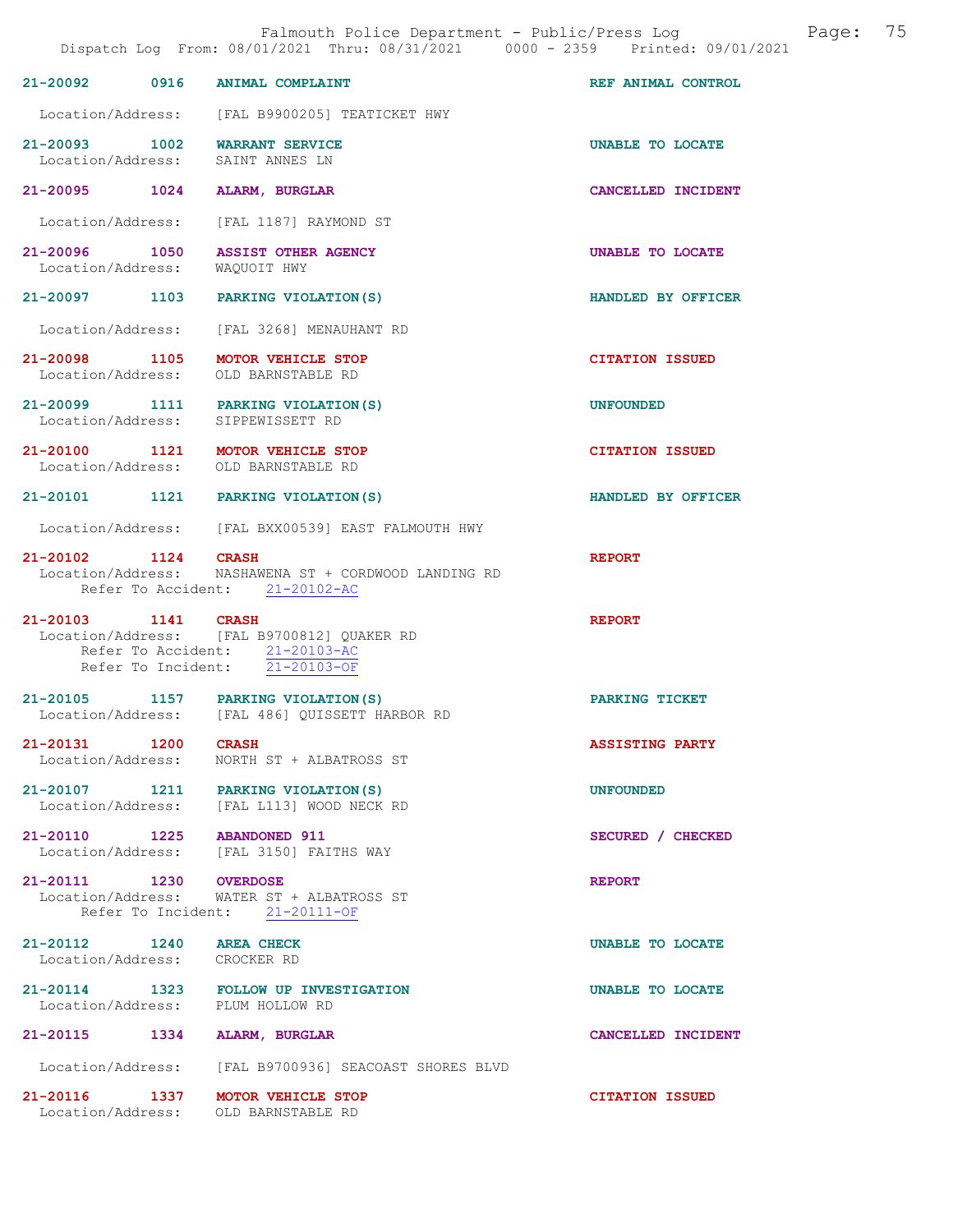| 21-20120 1359 ASSIST CITIZEN                             |                                                                                                                     | HANDLED BY OFFICER     |
|----------------------------------------------------------|---------------------------------------------------------------------------------------------------------------------|------------------------|
|                                                          | Location/Address: OLD WAQUOIT RD                                                                                    |                        |
|                                                          | 21-20117 1400 MOTOR VEHICLE STOP<br>Location/Address: OLD BARNSTABLE RD<br>Refer To Incident: 21-20117-OF           | <b>REPORT</b>          |
|                                                          | 21-20121 1416 PARKING VIOLATION (S)<br>Location/Address: [FAL L8] MENAUHANT RD                                      | NO VIOLATION           |
| 21-20122 1428 CRASH                                      | Location/Address: SANDCASTLE DR<br>Refer To Accident: 21-20122-AC                                                   | <b>REPORT</b>          |
| 21-20123 1429 Admin Services                             |                                                                                                                     | HANDLED BY OFFICER     |
|                                                          | Location/Address: [FAL FPD] MAIN ST                                                                                 |                        |
|                                                          | 21-20124 1439 CRASH, HIT/RUN<br>Location/Address: CRESCENT AVE + CENTRAL PARK AVE<br>Refer To Accident: 21-20124-AC | <b>REPORT</b>          |
| 21-20128 1502 Admin Services                             |                                                                                                                     | HANDLED BY OFFICER     |
|                                                          | Location/Address: [FAL FPD] MAIN ST                                                                                 |                        |
|                                                          | 21-20129 1526 PARKING VIOLATION(S)<br>Location/Address: OYSTER POND RD + SURF DR                                    | <b>UNFOUNDED</b>       |
| 21-20132 1602 ABANDONED 911                              |                                                                                                                     | HANDLED BY OFFICER     |
| Location/Address: MARLIN DR                              |                                                                                                                     |                        |
| 21-20133 1610 CHECK WELFARE<br>Location/Address: MAIN ST |                                                                                                                     | HANDLED BY PARTY       |
| 21-20134 1614 LARCENY                                    |                                                                                                                     | HANDLED BY OFFICER     |
|                                                          | Location/Address: [FAL B9601476] BLACKSMITH SHOP RD                                                                 |                        |
| 21-20135 1630                                            | <b>VANDALISM</b><br>Location/Address: [FAL B9600018] BRICK KILN RD                                                  | <b>REPORT</b>          |
| 21-20136 1641 CHECK WELFARE                              |                                                                                                                     | HANDLED BY OFFICER     |
| Location/Address: QUISSETT CIR                           |                                                                                                                     |                        |
| 21-20137 1645 AREA CHECK                                 | Location/Address: [FAL B0200069] TEATICKET HWY                                                                      | <b>GONE ON ARRIVAL</b> |
| 21-20140 1707 CHECK WELFARE                              |                                                                                                                     | HANDLED BY OFFICER     |
|                                                          | Location/Address: TEATICKET HWY                                                                                     |                        |
| 21-20141 1714 CRASH                                      | Location/Address: ALBATROSS ST + NORTH ST<br>Refer To Accident: 21-20141-A-AC<br>Refer To Accident: 21-20141-AC     | <b>REPORT</b>          |
| 21-20142 1728 AREA CHECK<br>Location/Address:            | SANDWICH RD                                                                                                         | SECURED / CHECKED      |
| 21-20143 1735 Down Wires                                 | Location/Address: NORTH MAIN ST + DEPOT AVE                                                                         | <b>UNFOUNDED</b>       |
| 21-20145 1737 CHECK WELFARE                              |                                                                                                                     | HANDLED BY OFFICER     |
|                                                          | Location/Address: [FAL 887] SCRANTON AVE                                                                            |                        |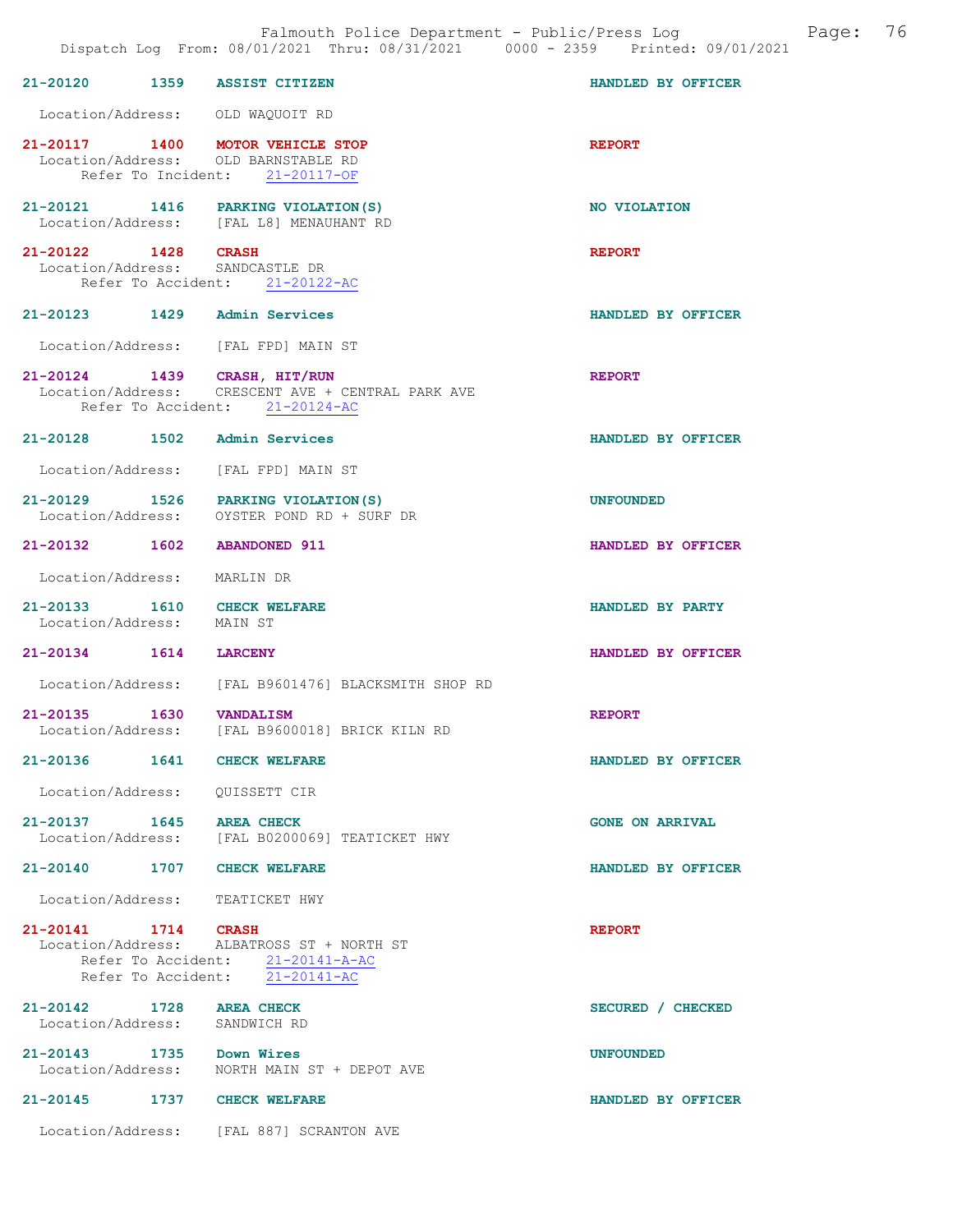|                                    | 21-20146 1742 INTOXICATED PERSON<br>Location/Address: CINROC CIR<br>Refer To Incident: 21-20146-OF | <b>REPORT</b>            |
|------------------------------------|----------------------------------------------------------------------------------------------------|--------------------------|
| 21-20148 1804 AREA CHECK           |                                                                                                    | HANDLED BY OFFICER       |
| Vicinity of: MAIN ST               |                                                                                                    |                          |
|                                    | 21-20149 1813 FOLLOW UP INVESTIGATION                                                              | HANDLED BY OFFICER       |
| Location/Address: QUISSETT CIR     |                                                                                                    |                          |
| 21-20152 1816                      | <b>CRASH</b><br>Location/Address: [FAL 2038] WATER ST                                              | HANDLED BY PARTY         |
| Location/Address:                  | 21-20151 1817 SUICIDE ATTEMPT / THREAT<br>LOCUSTFIELD RD                                           | REF FIRE DEPT            |
| 21-20153 1836<br>Location/Address: | ALARM, BURGLAR<br>UNCATENA NORTH                                                                   | <b>UNFOUNDED</b>         |
| 21-20156 1928 CHECK WELFARE        |                                                                                                    | HANDLED BY OFFICER       |
|                                    | Location/Address: [FAL BXX00147] THOMAS B LANDERS RD                                               |                          |
| 21-20157 1940<br>Location/Address: | ALARM, BURGLAR<br>[FAL 1589] SUNRISE LN                                                            | SECURED / CHECKED        |
|                                    | 21-20159 1959 PARKING VIOLATION(S)                                                                 | CANCELLED INCIDENT       |
| Location/Address: MAIN ST          |                                                                                                    |                          |
|                                    | 21-20160 2000 PARKING VIOLATION (S)                                                                | Merge: 21-20159 By: FOLE |
| Location/Address: MAIN ST          |                                                                                                    |                          |
| 21-20188 2000 PRIVATE TOW          | Location/Address: [FAL L78] QUAKER RD                                                              | PRIVATE TOW              |
|                                    | 21-20161 2022 ANIMAL COMPLAINT<br>Location/Address: [FAL B9800477] TOWN HALL SQ                    | NOTIFICATION MADE        |
| 21-20163 2038 AREA CHECK           |                                                                                                    | HANDLED BY OFFICER       |
|                                    | Location/Address: [FAL 120] MAIN ST                                                                |                          |
|                                    | 21-20164 2042 MISSING PERSON<br>Location/Address: HAWTHORNE AVE<br>Refer To Incident: 21-20164-OF  | <b>REPORT</b>            |
|                                    | 21-20166 2106 FOLLOW UP INVESTIGATION                                                              | HANDLED BY OFFICER       |
|                                    | Location/Address: [FAL FPD] MAIN ST                                                                |                          |
|                                    | 21-20168 2159 MOTOR VEHICLE STOP<br>Location/Address: GIFFORD ST + BRICK KILN RD                   | Verbal Warning           |
| 21-20170 2211 OVERDOSE             | Location/Address: JOHN PARKER RD<br>Refer To Incident: 21-20170-OF                                 | <b>REPORT</b>            |
|                                    | 21-20171 2213 ASSIST FIRE DEPT<br>Location/Address: TEATICKET HWY                                  | REF FIRE DEPT            |
| 21-20172 2218 CRASH                |                                                                                                    | HANDLED BY OFFICER       |
| Location/Address: JUDY ANN DR      |                                                                                                    |                          |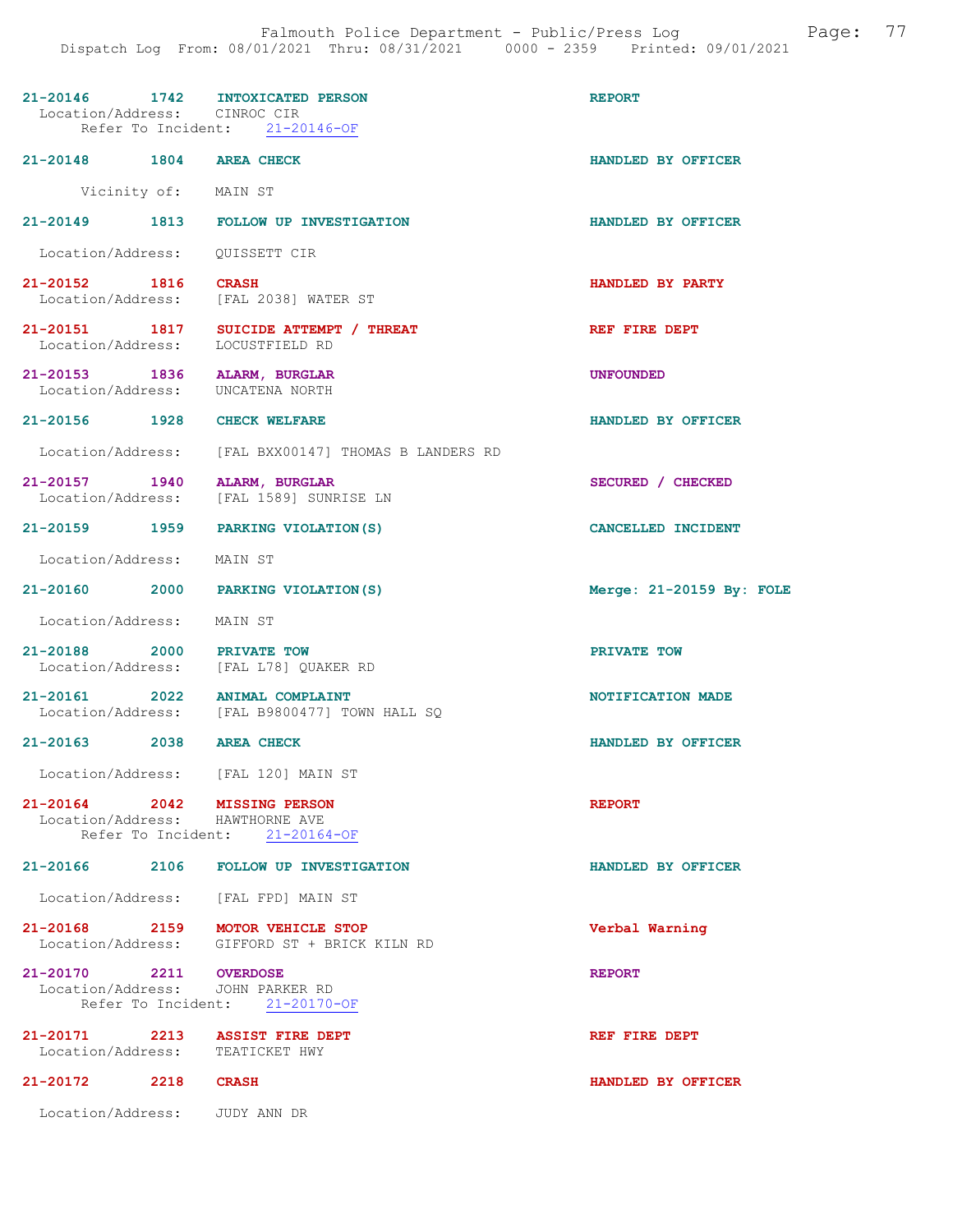|                                                                         | raimoach roirce beparement rabire, rreus nog<br>Dispatch Log From: 08/01/2021 Thru: 08/31/2021 0000 - 2359 Printed: 09/01/2021                                                                   |                        |
|-------------------------------------------------------------------------|--------------------------------------------------------------------------------------------------------------------------------------------------------------------------------------------------|------------------------|
| 21-20174 2226 ABANDONED 911<br>Location/Address: EAST FALMOUTH HWY      |                                                                                                                                                                                                  | UNABLE TO LOCATE       |
| 21-20176 2235 ALARM, BURGLAR<br>Location/Address: [FAL 1322] PALMER AVE |                                                                                                                                                                                                  | SECURED / CHECKED      |
|                                                                         | 21-20177 2255 SUICIDE ATTEMPT / THREAT<br>Location/Address: [FAL B9800292] DAVIS STRAITS                                                                                                         | REF FIRE DEPT          |
| 21-20179 2313 INTOXICATED PERSON                                        | Location/Address: [FAL B9600069] TER HEUN DR<br>Refer To P/C: 21-20179-AR<br>P/C: MOUNT, JUSTIN ZACHARY<br>Address: 51 BOSTON RD WESTFORD, MA<br>Age: 26<br>Charges: PROTECTIVE CUSTODY (LIQUOR) | Arrest(s) Made         |
|                                                                         | 21-20180 2329 FOLLOW UP INVESTIGATION<br>Location/Address: [FAL B9600069] TER HEUN DR                                                                                                            | <b>CITATION ISSUED</b> |
|                                                                         | 21-20181 2358 DISTURBANCE / DISORDERLY<br>Location/Address: [FAL 873] DAVIS STRAITS<br>Refer To Incident: 21-20181-OF                                                                            | <b>REPORT</b>          |
| For Date: $08/21/2021$ - Saturday                                       |                                                                                                                                                                                                  |                        |
| 21-20182 0021 ASSIST CITIZEN<br>Location/Address: [FAL L78] QUAKER RD   |                                                                                                                                                                                                  | NOTIFICATION MADE      |
| 21-20183 0023 CHECK WELFARE<br>Location/Address: WOODS HOLE RD          |                                                                                                                                                                                                  | UNABLE TO LOCATE       |
| 21-20184 0023 GUN SHOTS<br>Location/Address: HAYWAY RD                  |                                                                                                                                                                                                  | <b>UNFOUNDED</b>       |
| 21-20185 0026 MEDICAL (PD)<br>Location/Address: [FAL FPD] MAIN ST       |                                                                                                                                                                                                  | <b>TRANSPORT</b>       |
| 21-20189 0046 ASSIST CITIZEN                                            | Location/Address: [FAL B9700610] WOODS HOLE RD                                                                                                                                                   | <b>TRANSPORT</b>       |
|                                                                         | 21-20190   0127   LOUD MUSIC / PARTY / NOISES                                                                                                                                                    | HANDLED BY OFFICER     |
| Location/Address: WHITE PINE LN                                         |                                                                                                                                                                                                  |                        |
|                                                                         | 21-20191 0148 BUILDING / RESIDENCE CHECK<br>Location/Address: [FAL B9800292] DAVIS STRAITS                                                                                                       | SECURED / CHECKED      |
| 21-20192 0159                                                           | LOUD MUSIC / PARTY / NOISES                                                                                                                                                                      | HANDLED BY OFFICER     |
| Location/Address: [FAL 159] GRAND AVE                                   |                                                                                                                                                                                                  |                        |
| 21-20193 0230<br>Location/Address:                                      | <b>TRANSPORT / ESCORT</b><br>BLISS ST                                                                                                                                                            | <b>TRANSPORT</b>       |
| 21-20194 0241 PARKING VIOLATION (S)                                     | Location/Address: [FAL B9600261] MAIN ST                                                                                                                                                         | NO VIOLATION           |

21-20195 0245 PARKING VIOLATION(S) NO VIOLATION Location/Address: [FAL B9600203] TOWN HALL SQ

21-20196 0249 AREA CHECK SECURED / CHECKED Location/Address: MORSE POND RD

21-20197 0250 PARKING VIOLATION(S) NO VIOLATION Location/Address: WATER ST + LUSCOMBE AVE

21-20198 0255 CHECK WELFARE **CHECK WELFARE HANDLED BY OFFICER**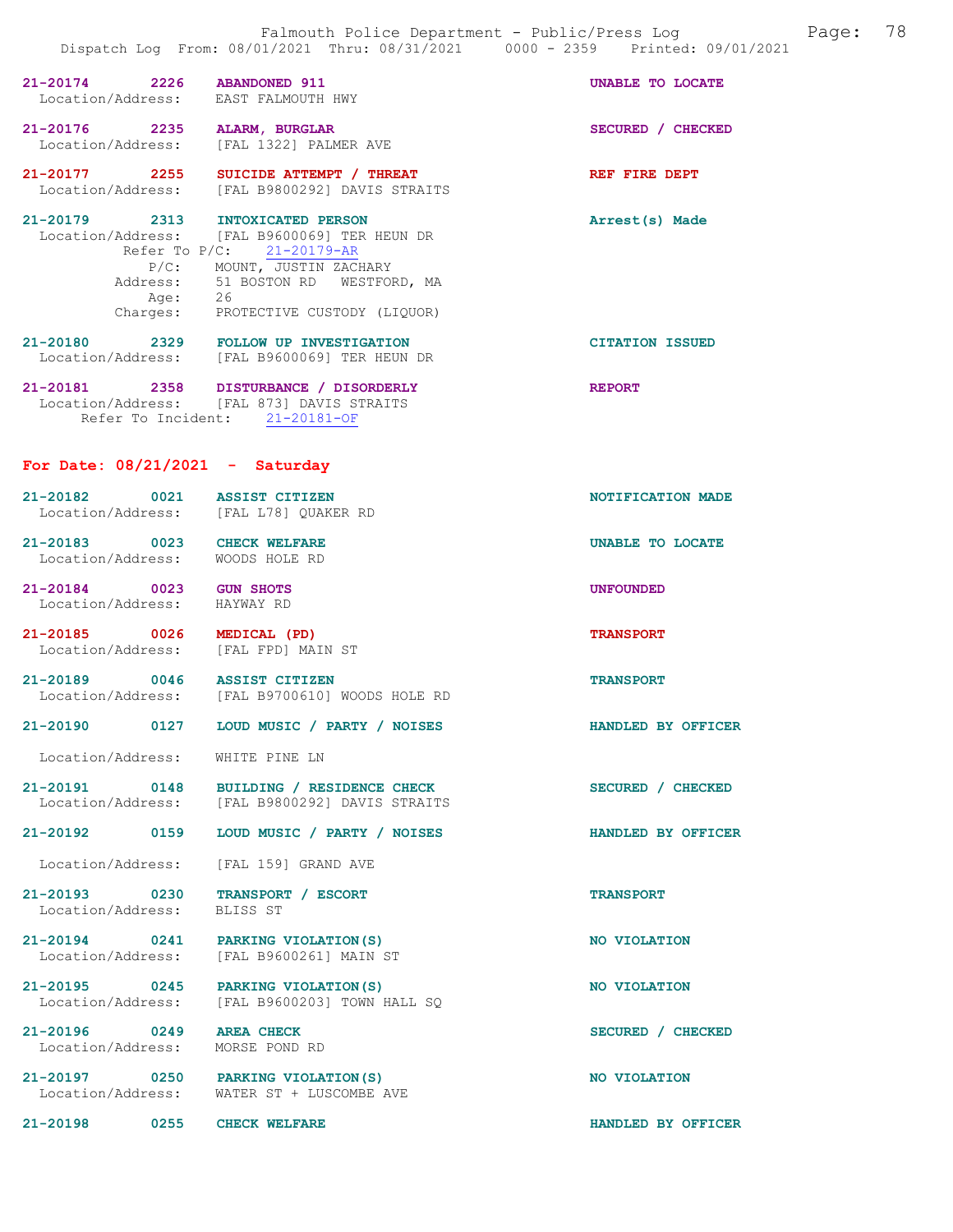## Location/Address: [FAL L78] QUAKER RD Refer To Incident: 21-20198-OF

| 21-20199 0300                                                           | BUILDING / RESIDENCE CHECK<br>Location/Address: [FAL 964] TEATICKET HWY                    | SECURED / CHECKED      |
|-------------------------------------------------------------------------|--------------------------------------------------------------------------------------------|------------------------|
|                                                                         | 21-20200 0339 BUILDING / RESIDENCE CHECK<br>Location/Address: [FAL B9600025] DAVISVILLE RD | SECURED / CHECKED      |
|                                                                         | 21-20201 0346 BUILDING / RESIDENCE CHECK<br>Location/Address: [FAL 302] SANDWICH RD        | SECURED / CHECKED      |
|                                                                         | 21-20202 0352 BUILDING / RESIDENCE CHECK<br>Location/Address: [FAL B9600051] HATCHVILLE RD | SECURED / CHECKED      |
| 21-20203 0517 Admin Services                                            |                                                                                            | HANDLED BY OFFICER     |
|                                                                         | Location/Address: [FAL BXX00810] MAIN ST                                                   |                        |
| 21-20205 0713                                                           | DOWN TREE (S)<br>Location/Address: [FAL B9601749] SCRANTON AVE                             | NOTIFICATION MADE      |
|                                                                         | 21-20206 0819 ANIMAL COMPLAINT<br>Location/Address: SHINING SEA BIKE PATH                  | NOTIFICATION MADE      |
| 21-20207 0833 CRASH<br>Location/Address: [FAL 1471] RT 151              | Refer To Accident: 21-20207-AC                                                             | <b>REPORT</b>          |
| 21-20208 0857 UNWANTED GUEST                                            |                                                                                            | HANDLED BY OFFICER     |
|                                                                         | Location/Address: [FAL B9800715] OX BOW RD                                                 |                        |
| 21-20210 0911 ANIMAL COMPLAINT                                          |                                                                                            | REF ANIMAL CONTROL     |
| Location/Address: HAYWAY RD                                             |                                                                                            |                        |
| 21-20211 0912 ABANDONED 911                                             | Location/Address: [FAL B9600108] TER HEUN DR                                               | HANDLED BY PARTY       |
| 21-20213 0938 ALARM, BURGLAR<br>Location/Address: WIDGEON RD            |                                                                                            | <b>UNFOUNDED</b>       |
| 21-20214 1005 Harassment<br>Location/Address: [FAL FPD] MAIN ST         | Refer To Incident: 21-20214-OF                                                             | <b>REPORT</b>          |
| 21-20217 1104 RECOVERED PROPERTY<br>Location/Address: [FAL FPD] MAIN ST | Refer To Incident: 21-20217-OF                                                             | <b>REPORT</b>          |
| 21-20219 1119                                                           | <b>ALARM, BURGLAR</b>                                                                      | CANCELLED INCIDENT     |
|                                                                         | Location/Address: [FAL 894] SAO PAULO DR                                                   |                        |
| 21-20220 1128                                                           | <b>CHECK WELFARE</b><br>Location/Address: [FAL B9600093] SCRANTON AVE                      | REF FIRE DEPT          |
| 21-20223 1145<br>Location/Address:                                      | ALARM, BURGLAR<br>[FAL B9700734] BLAIR LN                                                  | <b>UNFOUNDED</b>       |
| 21-20225 1153<br>Location/Address:                                      | PARKING VIOLATION (S)<br>[FAL 486] QUISSETT HARBOR RD                                      | SECURED / CHECKED      |
| 21-20226 1156                                                           | <b>INTOXICATED PERSON</b><br>Location/Address: [FAL B9700084] TEATICKET HWY                | HANDLED BY PARTY       |
| 21-20229 1306                                                           | MOTOR VEHICLE STOP                                                                         | <b>CITATION ISSUED</b> |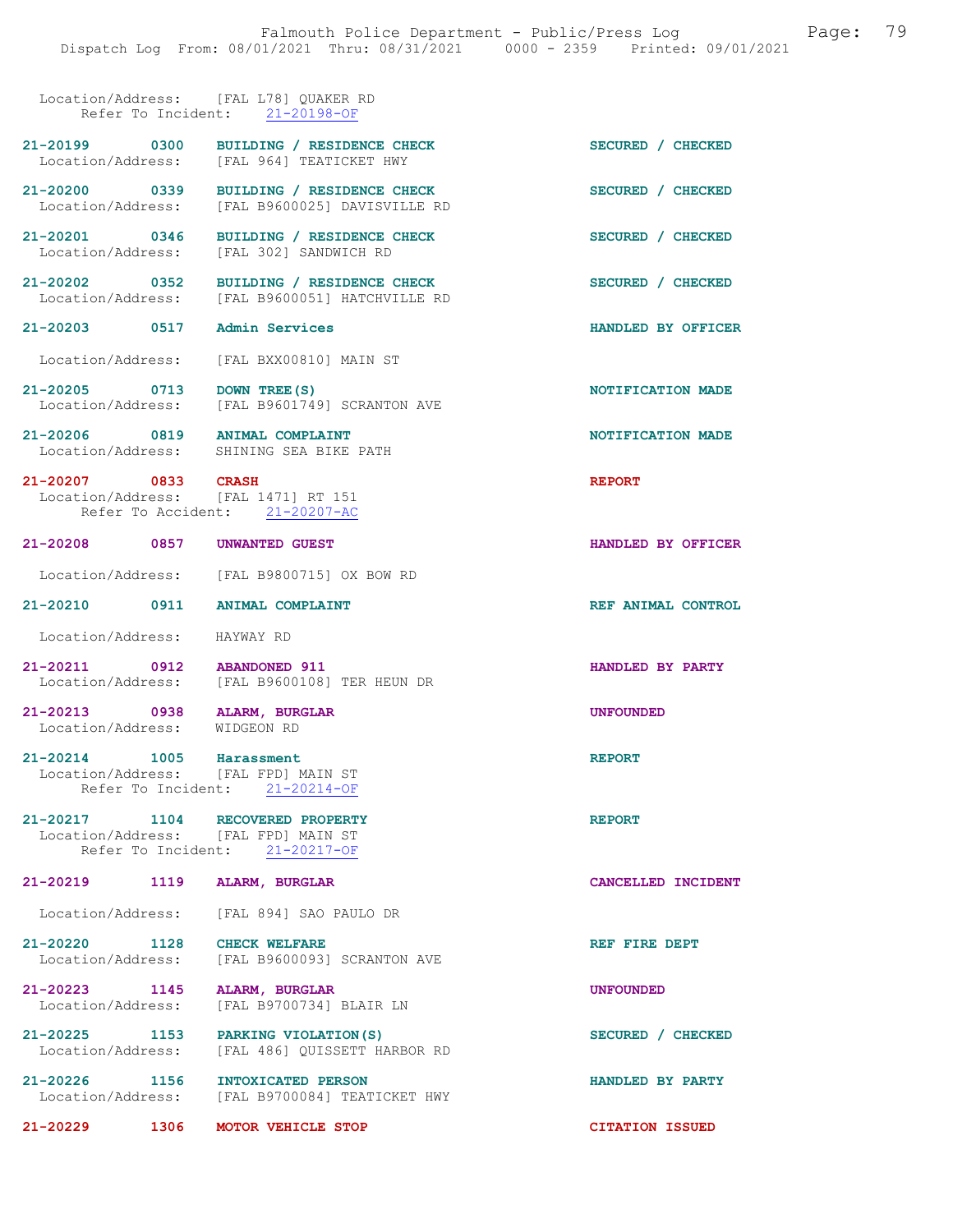|                          |              | Falmouth Police Department - Public/Press Log<br>Dispatch Log From: 08/01/2021 Thru: 08/31/2021 0000 - 2359 Printed: 09/01/2021 |                        | Page: | 80 |
|--------------------------|--------------|---------------------------------------------------------------------------------------------------------------------------------|------------------------|-------|----|
| Location/Address:        |              | QUISSETT HARBOR RD + QUISSETT AVE                                                                                               |                        |       |    |
|                          |              |                                                                                                                                 |                        |       |    |
|                          |              | 21-20230 1319 PARKING VIOLATION (S)<br>Location/Address: [FAL 1338] OLD DOCK RD                                                 | REF DNR                |       |    |
|                          |              | 21-20231 1323 PARKING VIOLATION (S)<br>Location/Address: [FAL 46] CHAPOQUOIT RD                                                 | NO VIOLATION           |       |    |
|                          |              | 21-20232 1351 CHECK WELFARE                                                                                                     | HANDLED BY OFFICER     |       |    |
|                          |              | Location/Address: [FAL B0200069] TEATICKET HWY                                                                                  |                        |       |    |
|                          |              | 21-20233 1352 ASSIST CITIZEN                                                                                                    | HANDLED BY OFFICER     |       |    |
|                          |              | Location/Address: BACKUS RIVER RD                                                                                               |                        |       |    |
| 21-20234 1410 Harassment |              |                                                                                                                                 | <b>REPORT</b>          |       |    |
|                          |              | Location/Address: [FAL FPD] MAIN ST<br>Refer To Incident: 21-20234-OF                                                           |                        |       |    |
|                          |              | 21-20235 1446 CHECK WELFARE                                                                                                     | HANDLED BY OFFICER     |       |    |
| Location/Address:        |              | TEATICKET HWY                                                                                                                   |                        |       |    |
| 21-20236 1447 LARCENY    |              |                                                                                                                                 | <b>REPORT</b>          |       |    |
|                          |              | Location/Address: [FAL FPD] MAIN ST<br>Refer To Incident: 21-20236-OF                                                           |                        |       |    |
|                          |              | 21-20240 1610 PARKING VIOLATION (S)                                                                                             | HANDLED BY OFFICER     |       |    |
| Location/Address:        |              | ALDERBERRY LN                                                                                                                   |                        |       |    |
| 21-20241 1622 ERRATIC MV |              |                                                                                                                                 | <b>GONE ON ARRIVAL</b> |       |    |
|                          |              | Location/Address: EAST FALMOUTH HWY + DAVISVILLE RD                                                                             |                        |       |    |
| 21-20243 1634            |              | <b>VANDALISM</b>                                                                                                                | HANDLED BY OFFICER     |       |    |
| Location/Address:        |              | BOWERMANS LN                                                                                                                    |                        |       |    |
|                          |              | 21-20244 1639 FOLLOW UP INVESTIGATION                                                                                           | HANDLED BY OFFICER     |       |    |
| Location/Address:        |              | [FAL 2984] MAIN ST                                                                                                              |                        |       |    |
| 21-20245 1652 ERRATIC MV |              |                                                                                                                                 | Arrest(s) Made         |       |    |
|                          |              | Location/Address: WORCESTER CT + LAKE LEAMAN RD<br>Refer To Arrest: 21-20245-AR                                                 |                        |       |    |
|                          |              | Arrest: HEASLIP, CHRISTOPHER KEVIN                                                                                              |                        |       |    |
|                          |              | Address: 2842 COACH HOUSE WAY NAPLES, FL<br>Age: 56                                                                             |                        |       |    |
|                          | Age:         | Charges: OUI-LIQUOR OR .08%<br>NEGLIGENT OPERATION OF MOTOR VEHICLE $c90 S24(2)$ (a) (OTE)                                      |                        |       |    |
|                          |              | 21-20246 1659 ABANDONED 911                                                                                                     | SECURED / CHECKED      |       |    |
|                          |              | Location/Address: [FAL 3180] DAVIS STRAITS                                                                                      |                        |       |    |
|                          |              | 21-20247 1748 Admin Services                                                                                                    | HANDLED BY OFFICER     |       |    |
|                          |              | Location/Address: [FAL FFD1] MAIN ST                                                                                            |                        |       |    |
| 21-20248 1801 AREA CHECK | Vicinity of: | MAIN ST                                                                                                                         | SECURED / CHECKED      |       |    |
| 21-20249 1803 AREA CHECK |              |                                                                                                                                 | <b>GONE ON ARRIVAL</b> |       |    |
|                          |              | Location/Address: [FAL 873] DAVIS STRAITS                                                                                       |                        |       |    |
|                          |              | 21-20253 1926 ABANDONED 911<br>Location/Address: WESTWOOD RD                                                                    | <b>GONE ON ARRIVAL</b> |       |    |
|                          |              | 21-20254 1935 B & E, IN PROGRESS                                                                                                | HANDLED BY OFFICER     |       |    |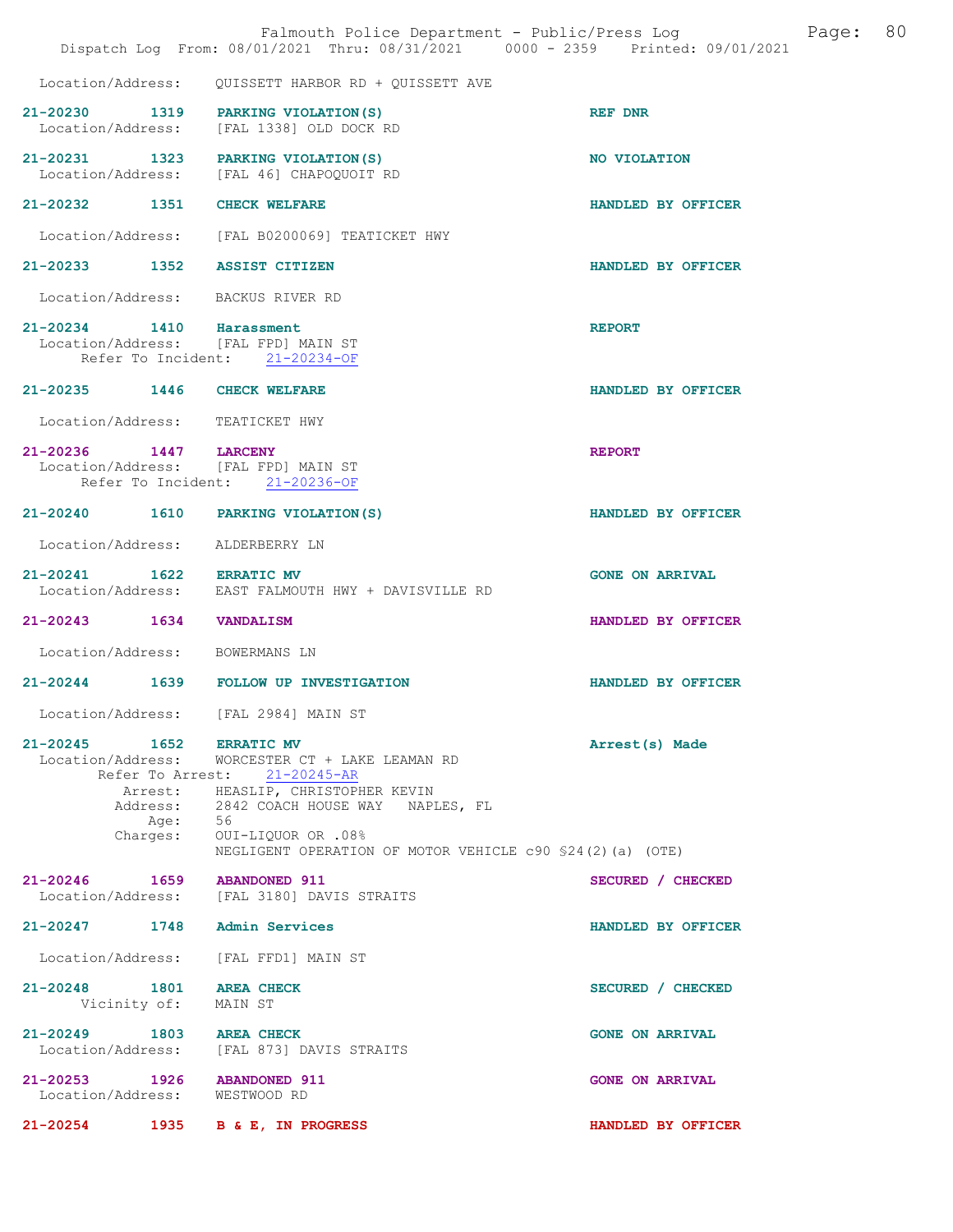| Location/Address: NORTH FALMOUTH HWY                     |                                                      |                        |
|----------------------------------------------------------|------------------------------------------------------|------------------------|
| 21-20255 1948<br>Location/Address:                       | BUILDING / RESIDENCE CHECK<br>[FAL L42] GIFFORD ST   | SECURED / CHECKED      |
| 21-20256 1948<br>Location/Address: BAY VIEW AVE          | <b>MISSING PERSON</b>                                | HANDLED BY PARTY       |
| 21-20257 2004 ABANDONED 911                              |                                                      | CANCELLED INCIDENT     |
|                                                          | Location/Address: [FAL B9600069] TER HEUN DR         |                        |
| 21-20259 2030<br>Location/Address:                       | DISABLED MV<br>WOODRISE + PALMER AVE                 | <b>ASSISTING PARTY</b> |
| 21-20261 2037 ABANDONED 911                              | Location/Address: [FAL 1545] GRAND AVE               | SECURED / CHECKED      |
| 21-20262 2038                                            | MOTOR VEHICLE STOP                                   | HANDLED BY OFFICER     |
|                                                          | Location/Address: RT 28 NORTH + THOMAS B LANDERS RD  |                        |
| 21-20265 2048<br>Location/Address:                       | Water Complaint<br>OUISSETT CIR                      | <b>REF OTHER</b>       |
| 21-20266 2057 SUSPICIOUS<br>Location/Address: CROCKER RD | <b>SUSPICIOUS MV</b>                                 | <b>ASSISTING PARTY</b> |
| 21-20267 2121 RECOVERED PROPERTY                         |                                                      | HANDLED BY OFFICER     |
| Location/Address: [FAL FPD] MAIN ST                      | Refer To Incident: 21-20267-OF                       |                        |
| 21-20269 2126 AREA CHECK                                 |                                                      | HANDLED BY OFFICER     |
|                                                          | Location/Address: [FAL BXX00102] SCRANTON AVE        |                        |
| 21-20271 2144                                            | LOUD MUSIC / PARTY / NOISES                          | HANDLED BY OFFICER     |
|                                                          | Location/Address: [FAL B9600163] CRYSTAL SPRING AVE  |                        |
| 21-20272 2201<br>Location/Address:                       | BUILDING / RESIDENCE CHECK<br>[FAL 342] SCRANTON AVE | SECURED / CHECKED      |
| 21-20273<br>2215                                         | LOUD MUSIC / PARTY / NOISES                          | HANDLED BY OFFICER     |
| Location/Address: WORCESTER CT                           |                                                      |                        |
| 21-20274 2219 CRASH                                      | Location/Address: [FAL 342] SCRANTON AVE             | UNABLE TO LOCATE       |
|                                                          | 21-20275 2221 LOUD MUSIC / PARTY / NOISES            | HANDLED BY OFFICER     |
|                                                          | Location/Address: [FAL B9600163] CRYSTAL SPRING AVE  |                        |
| 21-20276 2230                                            | LOUD MUSIC / PARTY / NOISES                          | HANDLED BY OFFICER     |
|                                                          | Location/Address: [FAL BXX00834] MOONAKIS RD         |                        |
|                                                          | 21-20277 2238 LOUD MUSIC / PARTY / NOISES            | HANDLED BY OFFICER     |
| Location/Address: CAPTAIN DAVIS LN                       |                                                      |                        |
|                                                          | 21-20278 2243 LOUD MUSIC / PARTY / NOISES            | HANDLED BY OFFICER     |
| Location/Address: OLD BARNSTABLE RD                      |                                                      |                        |

21-20279 2250 ALARM, BURGLAR HANDLED BY OFFICER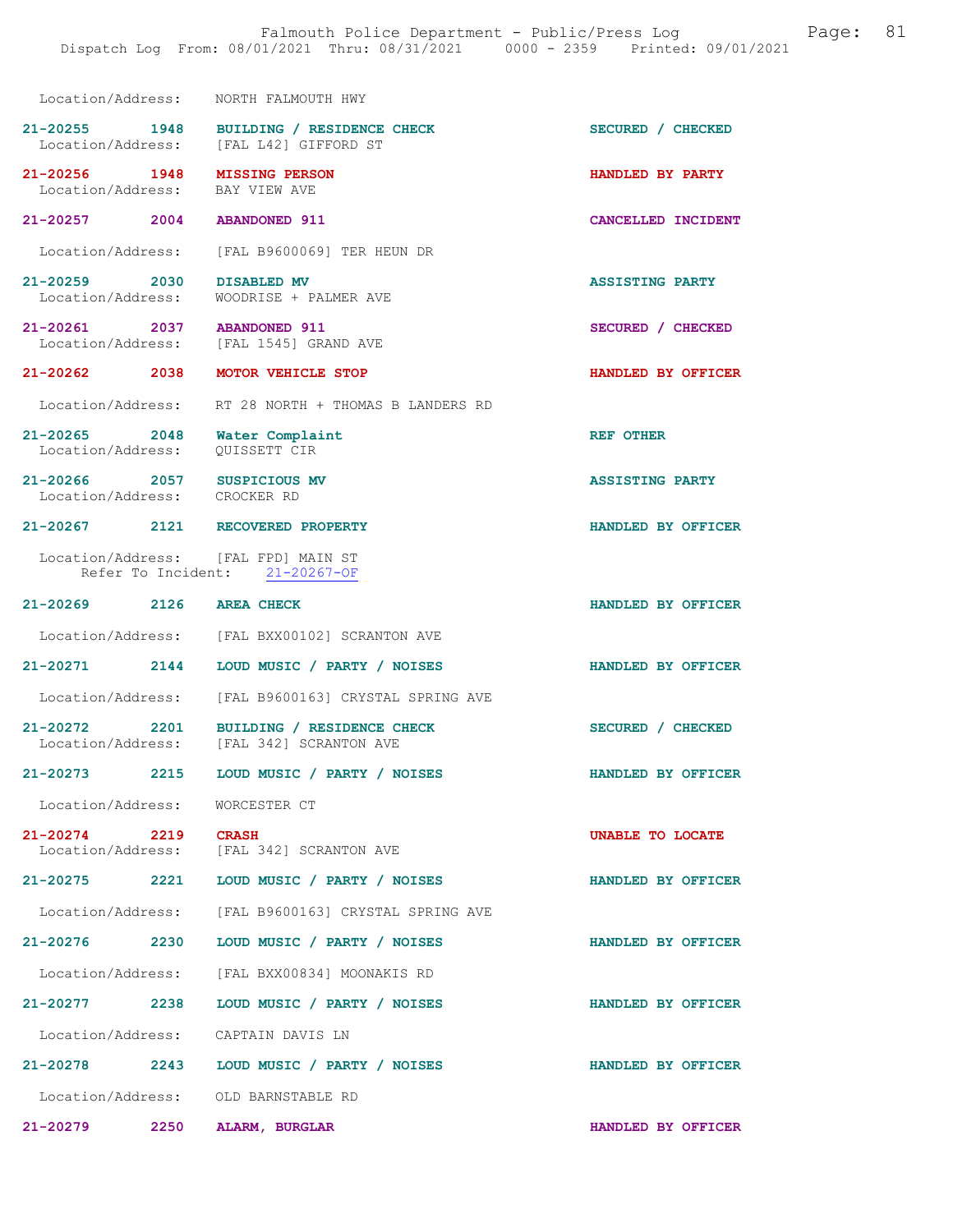Location/Address: COONAMESSETT CIR

| 21-20280 2259 CRASH<br>Location/Address: TANGLEWOOD DR                  | Refer To Accident: 21-20280-AC<br>Refer To Incident: 21-20280-OF                           | <b>REPORT</b>        |
|-------------------------------------------------------------------------|--------------------------------------------------------------------------------------------|----------------------|
| 21-20281 2309 MOTOR VEHICLE STOP                                        | Location/Address: [FAL BXX00620] TEATICKET HWY<br>Refer To Incident: 21-20281-OF           | <b>REPORT</b>        |
|                                                                         | 21-20282 2335 BUILDING / RESIDENCE CHECK<br>Location/Address: [FAL BXX00272] LOCUST ST     | SECURED / CHECKED    |
|                                                                         | 21-20283 2345 BUILDING / RESIDENCE CHECK<br>Location/Address: [FAL B9600012] DEPOT AVE     | SECURED / CHECKED    |
| For Date: $08/22/2021$ - Sunday                                         |                                                                                            |                      |
|                                                                         | 21-20284 0005 BUILDING / RESIDENCE CHECK<br>Location/Address: [FAL B9900121] PALMER AVE    | SECURED / CHECKED    |
| 21-20286 0021 ALARM, BURGLAR<br>Location/Address: SUNRISE LN            |                                                                                            | NOTIFICATION MADE    |
| 21-20287 0022 ASSIST CITIZEN                                            |                                                                                            | HANDLED BY OFFICER   |
| Location/Address: SCRANTON AVE                                          |                                                                                            |                      |
|                                                                         | 21-20288 0027 BUILDING / RESIDENCE CHECK<br>Location/Address: [FAL B9600025] DAVISVILLE RD | SECURED / CHECKED    |
| 21-20289 0031 OVERDOSE                                                  | Location/Address: EAST FALMOUTH HWY + ACAPESKET RD<br>Refer To Incident: 21-20289-OF       | <b>REPORT</b>        |
|                                                                         | 21-20291 0042 LOUD MUSIC / PARTY / NOISES                                                  | HANDLED BY OFFICER   |
| Location/Address: [FAL 3295] GRAND AVE                                  | Refer To Incident: 21-20291-OF                                                             |                      |
| 21-20292 0123 CHECK WELFARE                                             |                                                                                            | HANDLED BY OFFICER   |
|                                                                         | Location/Address: [FAL 2860] DAVIS STRAITS                                                 |                      |
|                                                                         | 21-20293 0135 BUILDING / RESIDENCE CHECK<br>Location/Address: [FAL BXX00620] TEATICKET HWY | SECURED / CHECKED    |
| 21-20295 0155 TRANSPORT / ESCORT<br>Location/Address: [FAL FPD] MAIN ST |                                                                                            | <b>TRANSPORT</b>     |
|                                                                         | 21-20297 0204 BUILDING / RESIDENCE CHECK<br>Location/Address: [FAL BXX00810] MAIN ST       | SECURED / CHECKED    |
| 21-20298 0205<br>Location/Address:                                      | BUILDING / RESIDENCE CHECK<br>[FAL B9600203] TOWN HALL SQ                                  | SECURED / CHECKED    |
| 21-20299 0205 PARKING VIOLATION (S)                                     | Location/Address: [FAL B9600203] TOWN HALL SQ                                              | <b>VEHICLE TOWED</b> |
| 21-20301 0233 PARKING VIOLATION(S)                                      | Location/Address: [FAL B9600261] MAIN ST                                                   | NO VIOLATION         |
| 21-20303 0251 ASSIST FIRE DEPT<br>Location/Address: SQUIBNOCKETT DR     |                                                                                            | REF FIRE DEPT        |
| 21-20304 0258                                                           | BUILDING / RESIDENCE CHECK                                                                 | SECURED / CHECKED    |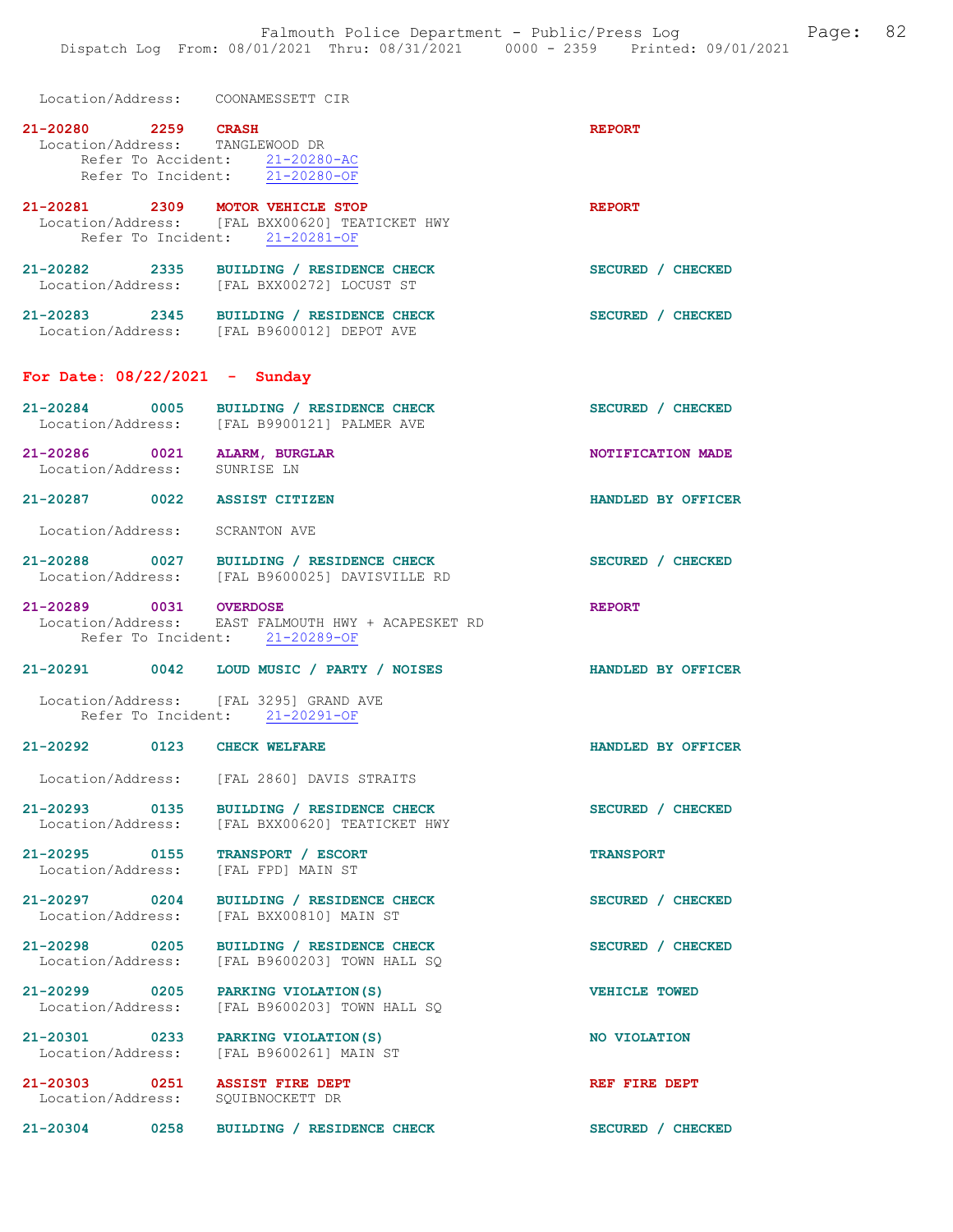|                                                   |      | Falmouth Police Department - Public/Press Log Cage:<br>Dispatch Log From: 08/01/2021 Thru: 08/31/2021 0000 - 2359 Printed: 09/01/2021 | 83                 |
|---------------------------------------------------|------|---------------------------------------------------------------------------------------------------------------------------------------|--------------------|
|                                                   |      | Location/Address: [FAL B9600237] EAST FALMOUTH HWY                                                                                    |                    |
|                                                   |      | 21-20305 0302 BUILDING / RESIDENCE CHECK<br>Location/Address: [FAL 964] TEATICKET HWY                                                 | SECURED / CHECKED  |
|                                                   |      | 21-20306 0311 BUILDING / RESIDENCE CHECK<br>Location/Address: [FAL B9600027] LAKEVIEW AVE                                             | SECURED / CHECKED  |
|                                                   |      | 21-20307 0313 BUILDING / RESIDENCE CHECK<br>Location/Address: [FAL B9600029] KATHARINE LEE BATES                                      | SECURED / CHECKED  |
| 21-20309 0316<br>Location/Address:                |      | BUILDING / RESIDENCE CHECK<br>[FAL B9600028] JONES RD                                                                                 | SECURED / CHECKED  |
|                                                   |      | 21-20310 0325 PARKING VIOLATION(S)<br>Location/Address: WATER ST + LUSCOMBE AVE                                                       | NO VIOLATION       |
| 21-20311 0340 MISSING PERSON                      |      |                                                                                                                                       | HANDLED BY OFFICER |
|                                                   |      | Location/Address: FALMOUTH HEIGHTS RD<br>Refer To Incident: 21-20311-OF                                                               |                    |
|                                                   |      | 21-20312 0344 BUILDING / RESIDENCE CHECK<br>Location/Address: [FAL B0100017] NORTH FALMOUTH HWY                                       | SECURED / CHECKED  |
| 21-20313 0351 ASSIST CITIZEN                      |      | Location/Address: [FAL 2860] DAVIS STRAITS                                                                                            | <b>TRANSPORT</b>   |
| 21-20314 0435 B & E RESIDENT<br>Location/Address: |      | JERICHO PATH                                                                                                                          | NOTIFICATION MADE  |
| 21-20317 0708 ALARM, BURGLAR                      |      | Location/Address: [FAL 3234] SANDWICH RD                                                                                              | <b>UNFOUNDED</b>   |
| 21-20318 0812                                     |      | <b>ABANDONED 911</b>                                                                                                                  | HANDLED BY OFFICER |
|                                                   |      | Location/Address: [FAL BXX00758] NORTH MAIN ST                                                                                        |                    |
| 21-20212 0830 PRESERVE PEACE                      |      |                                                                                                                                       | HANDLED BY OFFICER |
|                                                   |      | Location/Address: [FAL B9600364] SANDWICH RD                                                                                          |                    |
| 21-20320                                          | 0912 | <b>ASSAULT, PAST</b>                                                                                                                  | HANDLED BY OFFICER |
| Location/Address:                                 |      | [FAL BXX00834] WAQUOIT HWY                                                                                                            |                    |
| 21-20321 0936                                     |      | <b>CHECK WELFARE</b>                                                                                                                  | HANDLED BY OFFICER |
|                                                   |      | Location/Address: [FAL L90] LOCUST ST                                                                                                 |                    |
| $21 - 20322$                                      | 0956 | <b>LARCENY</b>                                                                                                                        | HANDLED BY OFFICER |
| Location/Address:                                 |      | BACKUS RIVER RD                                                                                                                       |                    |
| $21 - 20325$                                      | 1034 | FOLLOW UP INVESTIGATION                                                                                                               | HANDLED BY OFFICER |
| Location/Address:                                 |      | BACKUS RIVER RD                                                                                                                       |                    |
| 21-20327<br>Location/Address:                     | 1121 | ALARM, BURGLAR<br>GRAND AVE                                                                                                           | SECURED / CHECKED  |
| 21-20328                                          | 1138 | <b>OTHER TRAFFIC</b>                                                                                                                  | HANDLED BY OFFICER |
| Location/Address:                                 |      | SURF DR + ELM RD                                                                                                                      |                    |
| 21-20329                                          | 1145 | <b>OTHER TRAFFIC</b>                                                                                                                  | HANDLED BY OFFICER |
|                                                   |      | Location/Address: [FAL L8] MENAUHANT RD                                                                                               |                    |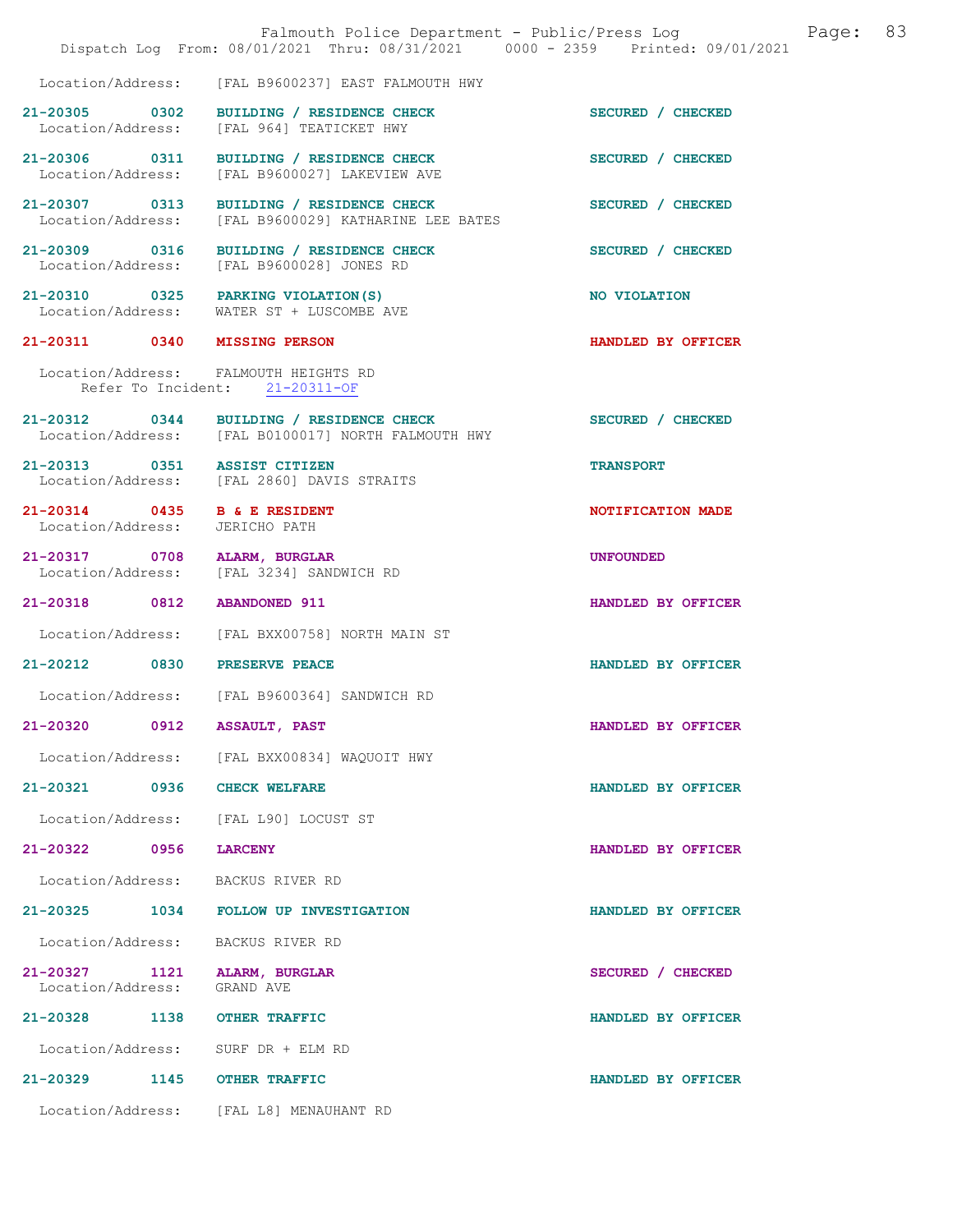|                                                  |                                                                                            | Dispatch Log From: 08/01/2021 Thru: 08/31/2021 0000 - 2359 Printed: 09/01/2021 |
|--------------------------------------------------|--------------------------------------------------------------------------------------------|--------------------------------------------------------------------------------|
| 21-20330 1154                                    | ALARM, BURGLAR<br>Location/Address: [FAL B9600199] WORCESTER CT                            | <b>UNFOUNDED</b>                                                               |
| 21-20331 1201                                    | <b>MOTOR VEHICLE STOP</b><br>Location/Address: [FAL L112] BRAESIDE RD                      | Verbal Warning                                                                 |
| 21-20332 1210<br>Location/Address: WOODS HOLE RD | <b>ABANDONED 911</b>                                                                       | UNABLE TO LOCATE                                                               |
| 21-20333 1214 RECOVERED PROPERTY                 |                                                                                            | HANDLED BY OFFICER                                                             |
| Location/Address:                                | DAVISVILLE RD                                                                              |                                                                                |
| 21-20334 1217<br>Location/Address:               | DOWN TREES/WIRES<br>WEST FALMOUTH HWY + BLAIR LN                                           | <b>REF OTHER</b>                                                               |
| 21-20335 1245                                    | PRESERVE PEACE                                                                             | HANDLED BY OFFICER                                                             |
|                                                  | Location/Address: [FAL B9600364] SANDWICH RD                                               |                                                                                |
|                                                  | 21-20336 1250 FOLLOW UP INVESTIGATION                                                      | HANDLED BY OFFICER                                                             |
|                                                  | Location/Address: [FAL 964] TEATICKET HWY                                                  |                                                                                |
| 21-20337 1250                                    | <b>CRASH</b><br>Location/Address: [FAL BXX00844] MAIN ST<br>Refer To Accident: 21-20337-AC | <b>REPORT</b>                                                                  |
| 21-20338 1253                                    | <b>ABANDONED 911</b>                                                                       | HANDLED BY OFFICER                                                             |
| Location/Address: STREETER HILL RD               |                                                                                            |                                                                                |
| 21-20340 1317 ANIMAL COMPLAINT                   |                                                                                            | REF ANIMAL CONTROL                                                             |
|                                                  | Location/Address: [FAL B9600453] ROSE MORIN LN                                             |                                                                                |
| 21-20342 1338<br>Location/Address:               | <b>LARCENY</b><br>[FAL 2875] EAST FALMOUTH HWY<br>Refer To Incident: 21-20342-OF           | <b>REPORT</b>                                                                  |
| 21-20343 1349                                    | <b>CHECK WELFARE</b>                                                                       | HANDLED BY OFFICER                                                             |
|                                                  | Location/Address: [FAL 55] MENAUHANT RD                                                    |                                                                                |
| 21-20344 1410 VANDALISM                          | Location/Address: [FAL 46] CHAPOQUOIT RD                                                   | SECURED / CHECKED                                                              |
|                                                  | 21-20345 1414 PARKING VIOLATION (S)                                                        | HANDLED BY OFFICER                                                             |
|                                                  | Location/Address: [FAL 159] GRAND AVE                                                      |                                                                                |
| 21-20348 1516 ERRATIC MV                         |                                                                                            | HANDLED BY OFFICER                                                             |
|                                                  | Location/Address: NORTH FALMOUTH HWY + WINSLOW RD                                          |                                                                                |
| 21-20349 1530 MOTOR VEHICLE STOP                 | Location/Address: [FAL 964] TEATICKET HWY<br>Refer To Incident: 21-20349-OF                | <b>REPORT</b>                                                                  |
| 21-20350 1546                                    | ANIMAL COMPLAINT                                                                           | REF ANIMAL CONTROL                                                             |
| Location/Address: BOURNE ST                      |                                                                                            |                                                                                |
|                                                  | 21-20352 1559 ASSIST OTHER AGENCY<br>Location/Address: RT 151 + SANDWICH RD                | UNABLE TO LOCATE                                                               |
| 21-20353 1601                                    | <b>ASSIST CITIZEN</b><br>Location/Address: THOMAS B LANDERS RD                             | NOTIFICATION MADE                                                              |

Falmouth Police Department - Public/Press Log and Page: 84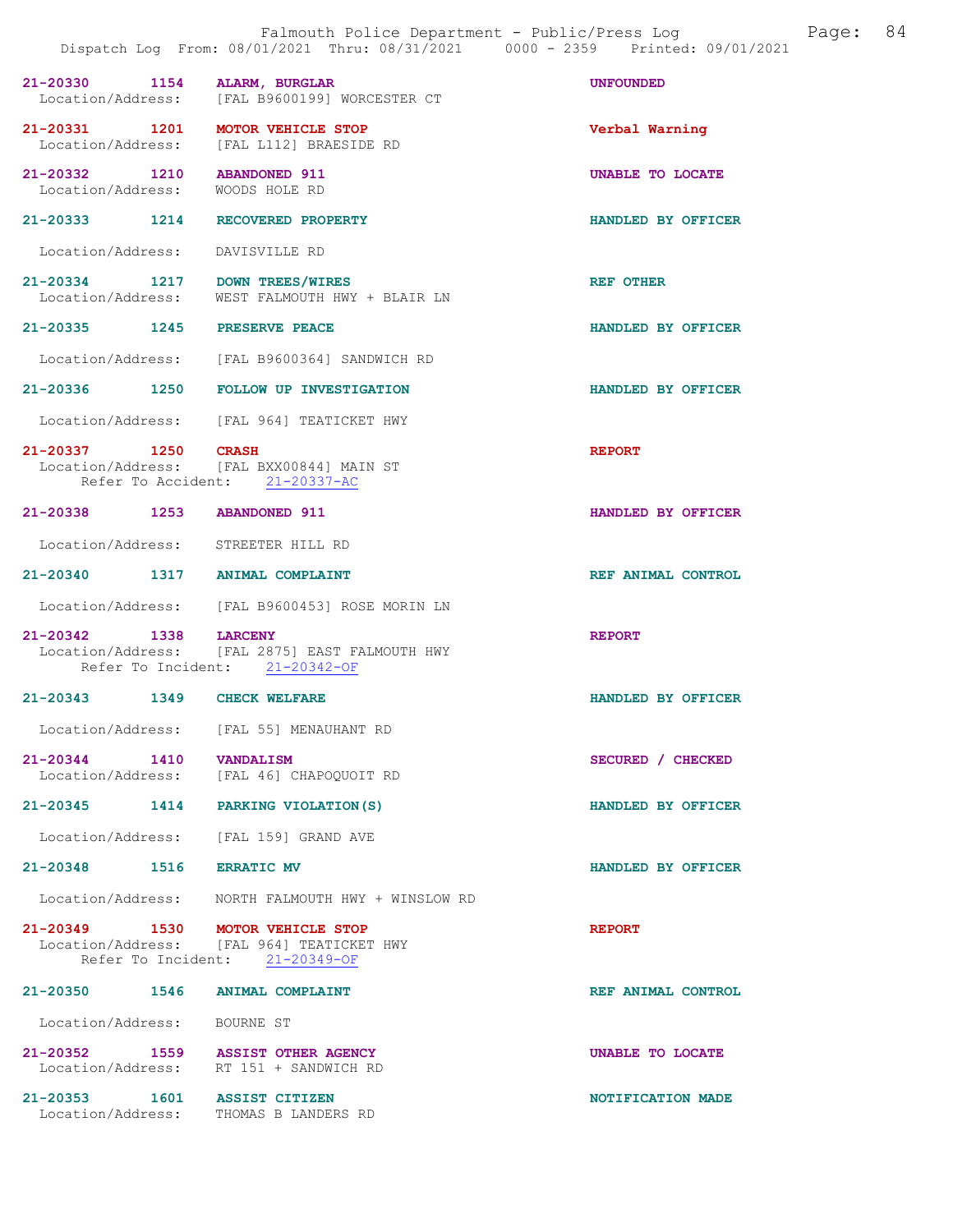|                                    |      | Falmouth Police Department - Public/Press Log<br>Dispatch Log From: 08/01/2021 Thru: 08/31/2021 0000 - 2359 Printed: 09/01/2021 |                        | Page: | 85 |
|------------------------------------|------|---------------------------------------------------------------------------------------------------------------------------------|------------------------|-------|----|
| 21-20354                           | 1626 | MOTOR VEHICLE STOP                                                                                                              | HANDLED BY OFFICER     |       |    |
|                                    |      | Location/Address: SEACOAST SHORES BLVD                                                                                          |                        |       |    |
|                                    |      | 21-20358 1717 MOTOR VEHICLE STOP<br>Location/Address: RT 28 NORTH + RT 151                                                      | Verbal Warning         |       |    |
| 21-20359 1722                      |      | MOTOR VEHICLE STOP                                                                                                              | HANDLED BY OFFICER     |       |    |
| Location/Address:                  |      | [FAL 2917] OLD MEETING HOUSE RD                                                                                                 |                        |       |    |
| 21-20360 1734<br>Location/Address: |      | Water Complaint<br>[FAL 159] GRAND AVE                                                                                          | <b>REF OTHER</b>       |       |    |
| 21-20362 1803<br>Location/Address: |      | <b>AREA CHECK</b><br>MAIN ST                                                                                                    | SECURED / CHECKED      |       |    |
|                                    |      | 21-20365 1818 ALARM, BURGLAR<br>Location/Address: [FAL BXX00237] MAIN ST                                                        | SECURED / CHECKED      |       |    |
| 21-20366 1829                      |      | MOTOR VEHICLE STOP                                                                                                              | HANDLED BY OFFICER     |       |    |
| Location/Address:                  |      | SEACOAST SHORES BLVD + SACHEM DR                                                                                                |                        |       |    |
| 21-20367 1834                      |      | MOTOR VEHICLE STOP                                                                                                              | HANDLED BY OFFICER     |       |    |
| Location/Address:                  |      | SEACOAST SHORES BLVD + YALE DR                                                                                                  |                        |       |    |
| 21-20368 1835<br>Location/Address: |      | ALARM, BURGLAR<br>[FAL B9600199] WORCESTER CT                                                                                   | SECURED / CHECKED      |       |    |
|                                    |      | 21-20369 1908 TRAFFIC HAZARD                                                                                                    | HANDLED BY OFFICER     |       |    |
|                                    |      | Location/Address: CURLEY BLVD + OLD MAIN RD                                                                                     |                        |       |    |
| 21-20370 1918<br>Location/Address: |      | BUILDING / RESIDENCE CHECK<br>BOXBERRY HILL RD                                                                                  | SECURED / CHECKED      |       |    |
|                                    |      | 21-20371 1921 MOTOR VEHICLE STOP<br>Location/Address: [FAL BXX00631] TEATICKET HWY                                              | Verbal Warning         |       |    |
| 21-20374<br>Location/Address:      | 2020 | BUILDING / RESIDENCE CHECK<br>[FAL B9600051] HATCHVILLE RD                                                                      | SECURED / CHECKED      |       |    |
|                                    |      | 21-20375 2037 MOTOR VEHICLE STOP                                                                                                | HANDLED BY OFFICER     |       |    |
| Location/Address: HAYWAY RD        |      |                                                                                                                                 |                        |       |    |
|                                    |      | 21-20376 2050 FIREWORKS COMPLAINT                                                                                               | HANDLED BY OFFICER     |       |    |
|                                    |      | Location/Address: CINROC CIR                                                                                                    |                        |       |    |
|                                    |      | 21-20377 2105 MOTOR VEHICLE STOP<br>Location/Address: [FAL BXX00429] EAST FALMOUTH HWY                                          | <b>CITATION ISSUED</b> |       |    |
|                                    |      | 21-20378 2117 LOST PROPERTY<br>Location/Address: [FAL FPD] MAIN ST<br>Refer To Incident: 21-20378-OF                            | <b>REPORT</b>          |       |    |
|                                    |      | 21-20379 2124 MOTOR VEHICLE STOP<br>Location/Address: [FAL 1737] TEATICKET HWY                                                  | Verbal Warning         |       |    |
|                                    |      | 21-20380 2141 LOUD MUSIC / PARTY / NOISES                                                                                       | HANDLED BY OFFICER     |       |    |
|                                    |      | Location/Address: OLD BARNSTABLE RD                                                                                             |                        |       |    |
|                                    |      | 21-20381 2200 CHECK WELFARE                                                                                                     | HANDLED BY OFFICER     |       |    |
|                                    |      | Location/Address: SEACOAST SHORES BLVD + BAYSIDE DR                                                                             |                        |       |    |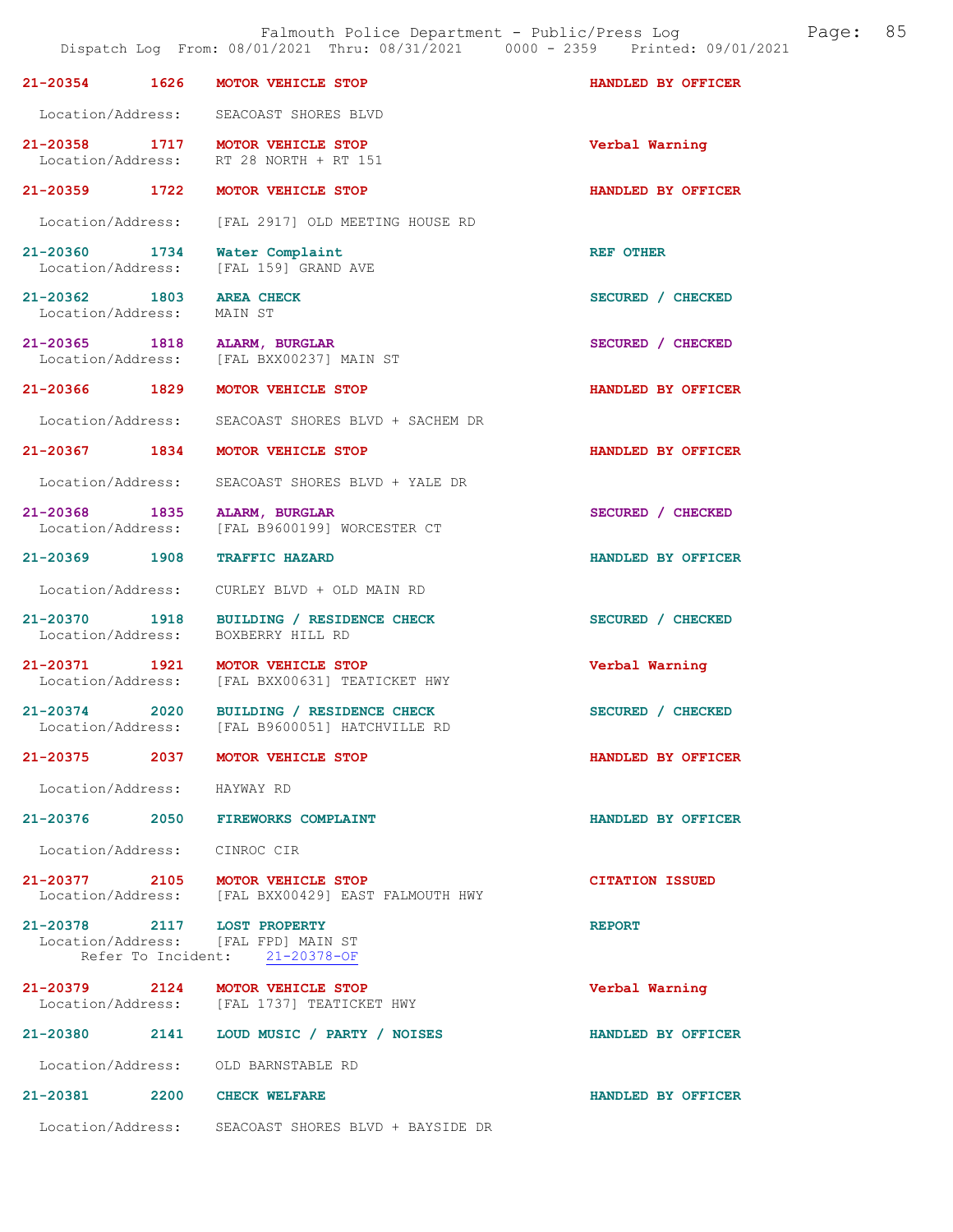| $21 - 20383$<br>2305                                            | Admin Services       | HANDLED BY OFFICER |  |
|-----------------------------------------------------------------|----------------------|--------------------|--|
| Location/Address:                                               | [FAL FPD] MAIN ST    |                    |  |
| $21 - 20384$<br>2313<br>Location/Address: [FAL B9600005] RT 151 | <b>CHECK WELFARE</b> | UNABLE TO LOCATE   |  |
| For Date: $08/23/2021$ - Monday                                 |                      |                    |  |

21-20385 0000 LOUD MUSIC / PARTY / NOISES HANDLED BY OFFICER Location/Address: TEATICKET PATH 21-20386 0010 BUILDING / RESIDENCE CHECK<br>
Location/Address: [FAL B9600031] MARAVISTA AVE EXT [FAL B9600031] MARAVISTA AVE EXT

21-20387 0030 AREA CHECK SECURED / CHECKED Location/Address: [FAL 55] MENAUHANT RD

21-20388 0033 BUILDING / RESIDENCE CHECK SECURED / CHECKED Location/Address: [FAL B9800292] DAVIS STRAITS

21-20389 0035 BUILDING / RESIDENCE CHECK SECURED / CHECKED Location/Address: [FAL BXX00067] MAIN ST

21-20390 0036 BUILDING / RESIDENCE CHECK SECURED / CHECKED Location/Address: [FAL BXX00257] WOODS HOLE RD

21-20392 0052 AREA CHECK SECURED / CHECKED<br>
Location/Address: [FAL B9600069] TER HEUN DR

Location/Address: [FAL BXX00016] TEATICKET HWY

21-20394 0059 AREA CHECK SECURED / CHECKED<br>Location/Address: [FAL B9600026] GIFFORD EXT ST

Location/Address: [FAL 1434] NORTH FALMOUTH HWY

Location/Address: [FAL 964] TEATICKET HWY

21-20398 0117 BUILDING / RESIDENCE CHECK SECURED / CHECKED Location/Address: [FAL B9600030] OLD MAIN RD

Location/Address: [FAL 473] MAIN ST

Location/Address: [FAL 706] MAIN ST

[FAL B9600069] TER HEUN DR 21-20393 0058 ABANDONED 911 HANDLED BY OFFICER

[FAL BXX00257] WOODS HOLE RD

[FAL B9600026] GIFFORD EXT ST 21-20396 0114 BUILDING / RESIDENCE CHECK SECURED / CHECKED

21-20397 0115 BUILDING / RESIDENCE CHECK SECURED / CHECKED

[FAL B9600030] OLD MAIN RD

21-20399 0123 MOTOR VEHICLE STOP Verbal Warning<br>Location/Address: [FAL B9900205] TEATICKET HWY [FAL B9900205] TEATICKET HWY

21-20400 0127 BUILDING / RESIDENCE CHECK SECURED / CHECKED

21-20401 0131 BUILDING / RESIDENCE CHECK SECURED / CHECKED

21-20402 0154 AREA CHECK SECURED / CHECKED Location/Address: [FAL B9600074] TEATICKET HWY

21-20403 0203 PARKING VIOLATION(S) NO VIOLATION Location/Address: WATER ST + LUSCOMBE AVE

Location/Address: [FAL B9600085] EAST FALMOUTH HWY

21-20405 0243 PARKING VIOLATION(S) NO VIOLATION Location/Address: [FAL B9600261] MAIN ST

21-20404 0230 UNWANTED GUEST HANDLED BY OFFICER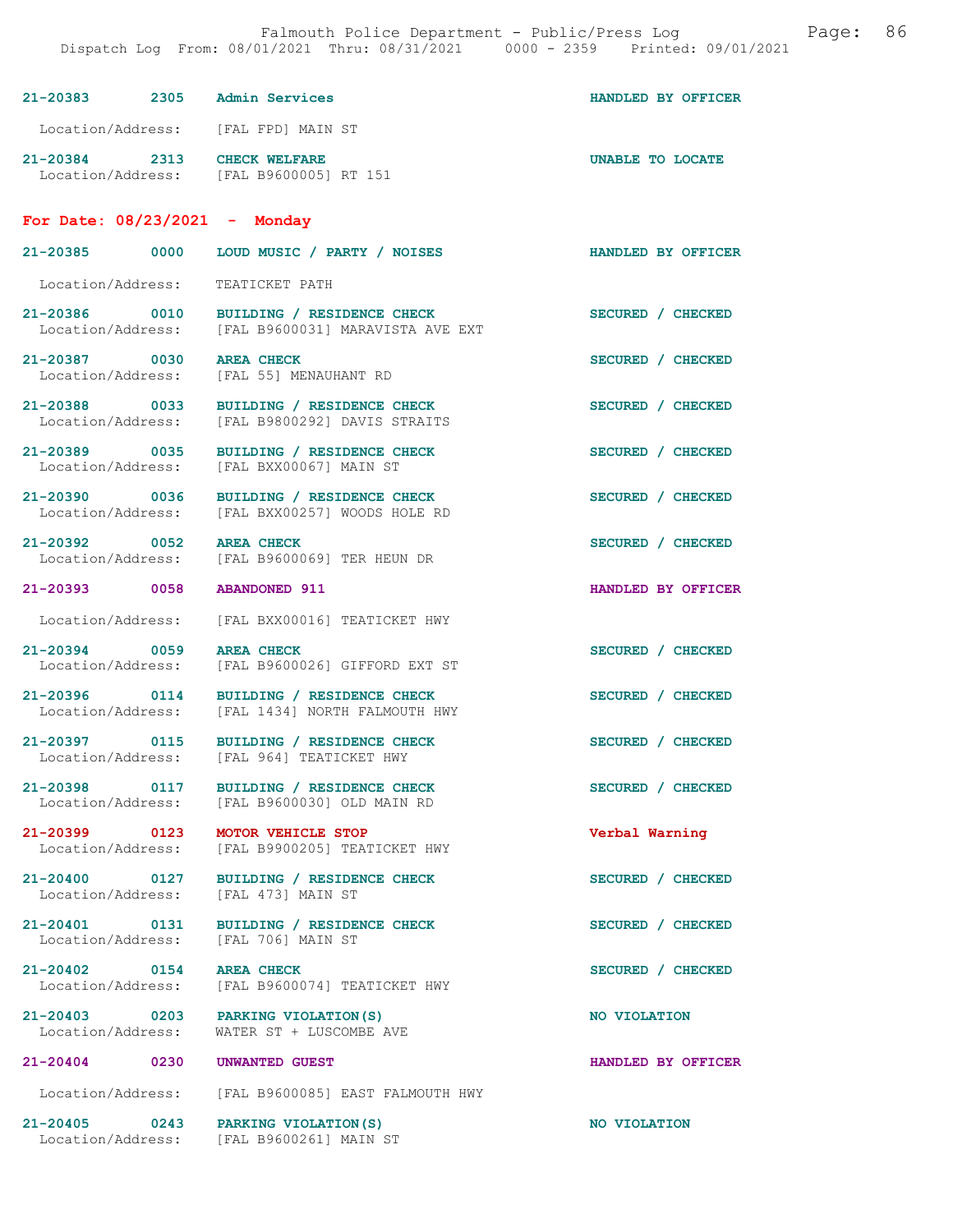|                                        | Dispatch Log From: 08/01/2021 Thru: 08/31/2021 0000 - 2359 Printed: 09/01/2021 |                    |
|----------------------------------------|--------------------------------------------------------------------------------|--------------------|
| 21-20406 0256                          | <b>AREA CHECK</b><br>Location/Address: [FAL B9600245] TEATICKET HWY            | SECURED / CHECKED  |
| 21-20407 0325 PARKING VIOLATION (S)    | Location/Address: [FAL B9600077] TOWN HALL SQ                                  | NO VIOLATION       |
| 21-20408 0513                          | <b>ABANDONED 911</b><br>Location/Address: [FAL BXX00147] THOMAS B LANDERS RD   | SECURED / CHECKED  |
|                                        | 21-20409 0757 FOLLOW UP INVESTIGATION                                          | HANDLED BY OFFICER |
|                                        | Location/Address: [FAL B9600069] TER HEUN DR                                   |                    |
| 21-20411 0847                          | <b>CHECK WELFARE</b>                                                           | HANDLED BY OFFICER |
| Location/Address:                      | TEATICKET HWY                                                                  |                    |
| 21-20414 0948<br>Location/Address:     | ALARM, BURGLAR<br>[FAL B0000400] FAWN CIR                                      | <b>UNFOUNDED</b>   |
| 21-20415 0953                          | Admin Services                                                                 | HANDLED BY OFFICER |
| Location/Address:                      | [FAL 1632] TEATICKET HWY                                                       |                    |
| 21-20417 1007                          | Admin Services                                                                 | HANDLED BY OFFICER |
| Location/Address:                      | [FAL B9600077] TOWN HALL SQ                                                    |                    |
| 21-20418 1024                          | <b>OTHER TRAFFIC</b>                                                           | HANDLED BY OFFICER |
| Location/Address:                      | SIPPEWISSETT RD                                                                |                    |
| 21-20419 1026 MOTOR VEHICLE STOP       | Location/Address: [FAL B9600088] SCRANTON AVE                                  | Verbal Warning     |
| 21-20421 1031<br>Location/Address:     | ID Theft / Fraud<br>EDGEWATER DR WEST<br>Refer To Incident: 21-20421-OF        | <b>REPORT</b>      |
| $21 - 20422$<br>1038                   | <b>ABANDONED 911</b>                                                           | HANDLED BY OFFICER |
| Location/Address: WATERSIDE DR         |                                                                                |                    |
| 21-20423 1047                          | MOTOR VEHICLE STOP<br>Location/Address: [FAL B9600025] DAVISVILLE RD           | Verbal Warning     |
| 21-20424 1111                          | <b>BUILDING / RESIDENCE CHECK</b><br>Location/Address: [FAL L42] GIFFORD ST    | SECURED / CHECKED  |
| 21-20425 1138                          | MOTOR VEHICLE STOP<br>Location/Address: [FAL 185] TEATICKET HWY                | Verbal Warning     |
| 21-20426 1138                          | <b>FOLLOW UP INVESTIGATION</b>                                                 | HANDLED BY OFFICER |
| Location/Address:                      | [FAL 964] TEATICKET HWY                                                        |                    |
| 21-20427 1248<br>Location/Address:     | ALARM, BURGLAR<br>[FAL 89] SANDWICH RD                                         | <b>UNFOUNDED</b>   |
| $21 - 20428$<br>1255                   | <b>ABANDONED 911</b>                                                           | HANDLED BY OFFICER |
| Location/Address:                      | [FAL B9600213] TER HEUN DR                                                     |                    |
| 21-20496 1300<br>Vicinity of: WATER ST | <b>ATTEMPT TO LOCATE</b>                                                       | UNABLE TO LOCATE   |

21-20430 1312 B & E RESIDENT REPORT

Location/Address: [FAL B9600370] WEST FALMOUTH HWY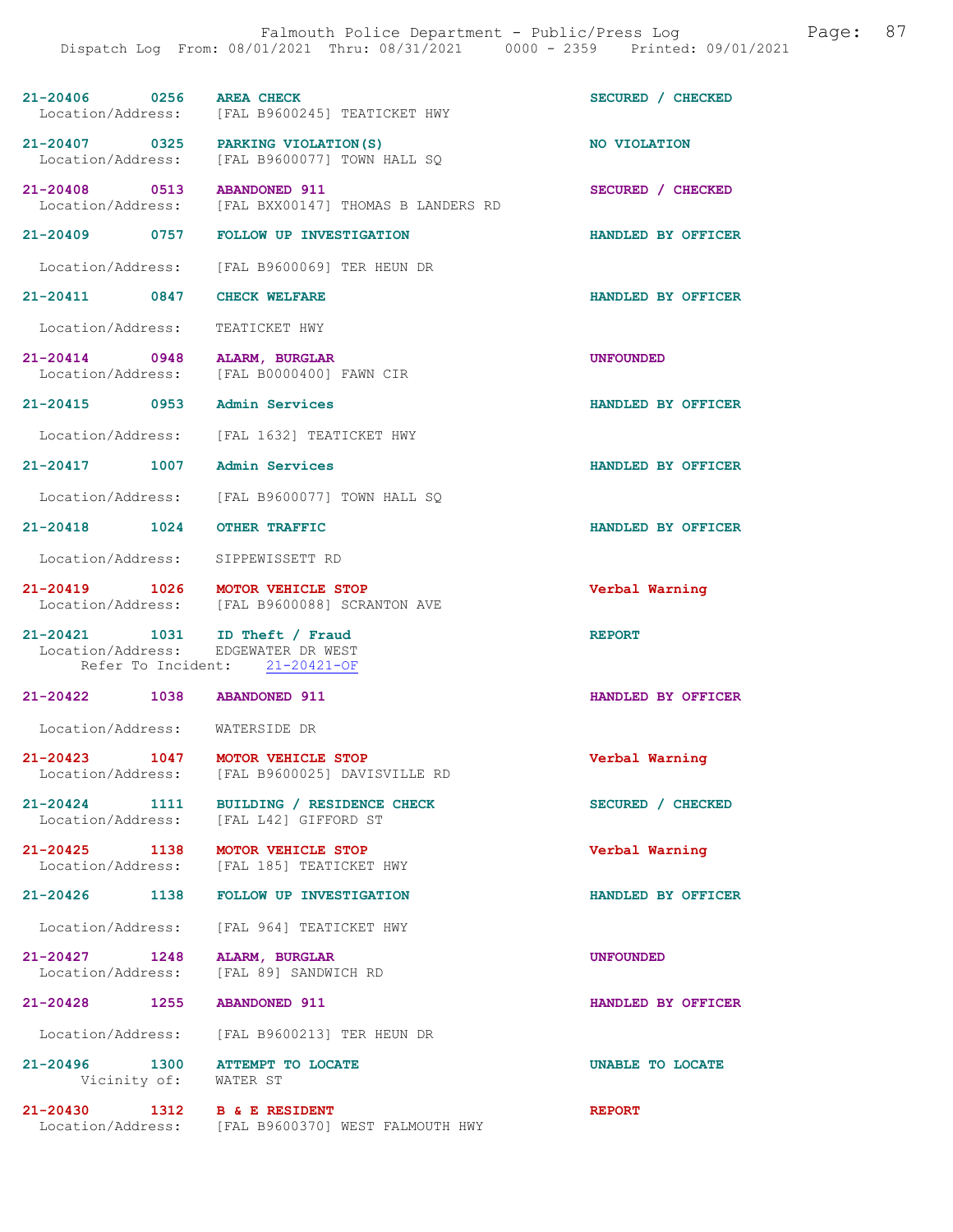|                                                                           | Refer To Incident: 21-20430-OF                                                                                                                        |                         |
|---------------------------------------------------------------------------|-------------------------------------------------------------------------------------------------------------------------------------------------------|-------------------------|
| 21-20433 1410 Admin Services                                              |                                                                                                                                                       | HANDLED BY OFFICER      |
| Location/Address: [FAL FPD] MAIN ST                                       |                                                                                                                                                       |                         |
| 21-20434 1432 CHECK WELFARE                                               |                                                                                                                                                       | HANDLED BY OFFICER      |
| Location/Address: AMBLESIDE DR                                            |                                                                                                                                                       |                         |
|                                                                           | 21-20437 1454 MENTAL ILLNESS (SEC 12)                                                                                                                 | HANDLED BY OFFICER      |
| Location/Address: CRYSTAL SPRING AVE                                      |                                                                                                                                                       |                         |
| 21-20439 1502 B & E RESIDENT<br>Location/Address: JOHN PARKER RD          | Refer To Incident: 21-20439-OF                                                                                                                        | <b>REPORT</b>           |
| 21-20440 1503 MOTOR VEHICLE THEFT                                         | Location/Address: [FAL B9600089] GREENGATE RD<br>Refer To Incident: 21-20440-OF                                                                       | <b>REPORT</b>           |
| 21-20441 1515 ALARM, BURGLAR<br>Location/Address: [FAL 93] WAQUOIT HWY    |                                                                                                                                                       | SECURED / CHECKED       |
|                                                                           | 21-20442 1527 BUILDING / RESIDENCE CHECK                                                                                                              | HANDLED BY OFFICER      |
|                                                                           | Location/Address: [FAL B9700466] WOODS HOLE RD                                                                                                        |                         |
|                                                                           | 21-20443 1537 DISTURBANCE / DISORDERLY                                                                                                                | HANDLED BY OFFICER      |
|                                                                           | Location/Address: [FAL 2082] GIFFORD ST                                                                                                               |                         |
| 21-20445 1559 ASSIST CITIZEN                                              |                                                                                                                                                       | HANDLED BY OFFICER      |
|                                                                           | Location/Address: [FAL BA170R] GIFFORD ST                                                                                                             |                         |
| 21-20446 1623 ALARM, BURGLAR                                              |                                                                                                                                                       | (FD) Cancelled Incident |
|                                                                           | Location/Address: [FAL 1925] BLACKSMITH SHOP RD                                                                                                       |                         |
| 21-20447 1642 SUSPICIOUS PERSON(S)<br>Location/Address: MARAVISTA AVE EXT |                                                                                                                                                       | UNABLE TO LOCATE        |
| 1655<br>$21 - 20448$                                                      | <b>ANIMAL COMPLAINT</b>                                                                                                                               | REF ANIMAL CONTROL      |
|                                                                           | Location/Address: OYSTER POND RD + SURF DR                                                                                                            |                         |
| 21-20449   1659   VANDALISM<br>Location/Address: MARAVISTA AVE            | Refer To Incident: 21-20449-OF                                                                                                                        | <b>REPORT</b>           |
| 21-20450 1709 CRASH<br>Location/Address: NASHAWENA ST                     | Refer To Accident: 21-20450-AC                                                                                                                        | <b>REPORT</b>           |
| Location/Address: [FAL L98] SURF DR<br>Age: 34                            | 21-20451 1726 DISTURBANCE / DISORDERLY<br>Refer To P/C: 21-20451-AR<br>P/C: DELANEY, STEPHEN<br>Address: 123 BRICK KILN RD Apt. #3A EAST FALMOUTH, MA | <b>REPORT</b>           |
| $21 - 20452$                                                              | Charges: PROTECTIVE CUSTODY (LIQUOR)                                                                                                                  |                         |
|                                                                           | 1729 ALARM, BURGLAR<br>Location/Address: [FAL 1390] CAPE CODDER RD                                                                                    | CANCELLED INCIDENT      |
| $21 - 20456$<br>1859                                                      | INTOXICATED PERSON                                                                                                                                    | <b>UNABLE TO LOCATE</b> |
|                                                                           |                                                                                                                                                       |                         |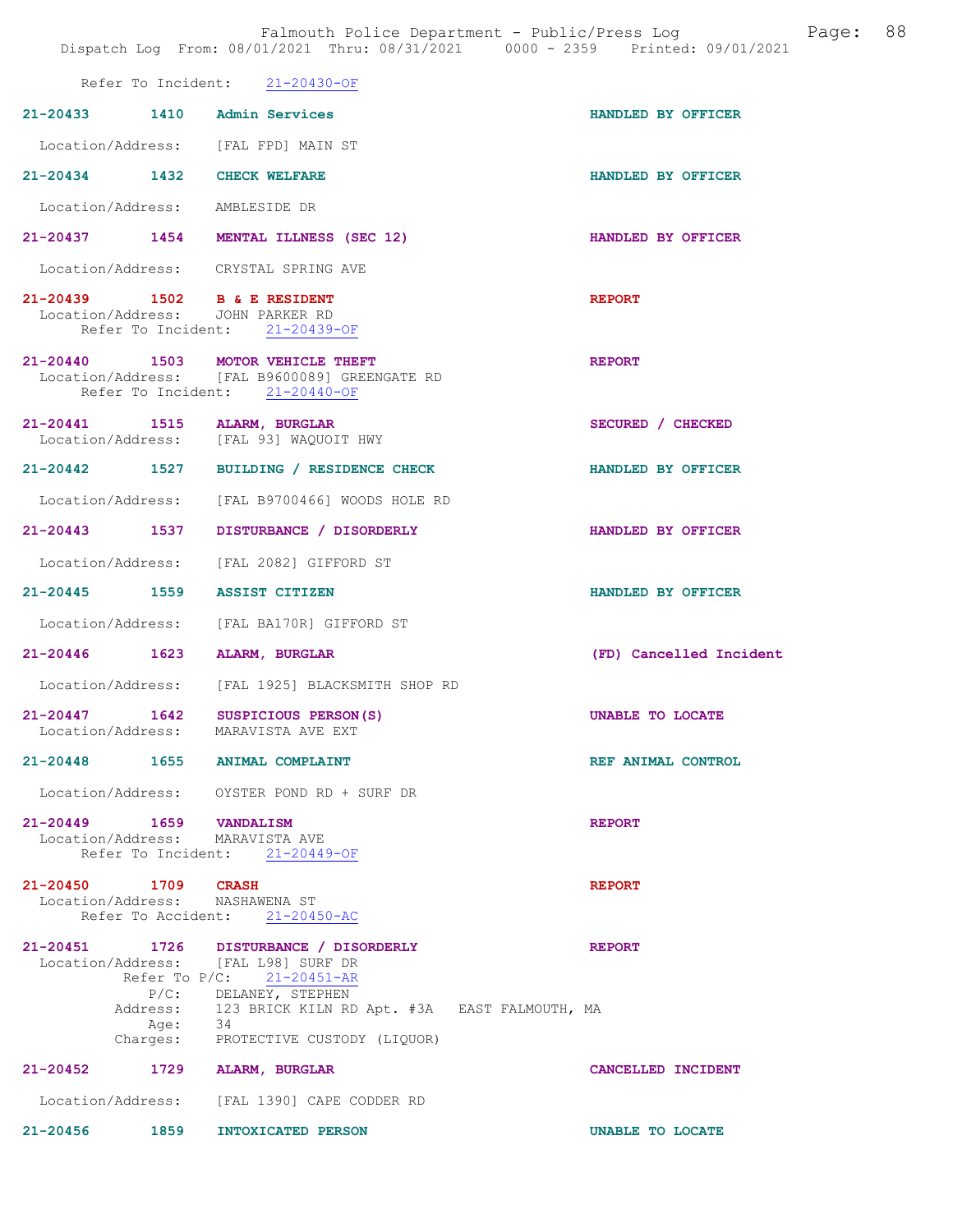|                                                                 | Location/Address: [FAL 2930] DAVIS STRAITS                                                                                |                        |
|-----------------------------------------------------------------|---------------------------------------------------------------------------------------------------------------------------|------------------------|
| 21-20457 1904                                                   | <b>CRASH</b><br>Location/Address: LOCUST ST + MILL RD<br>Refer To Accident: 21-20457-AC<br>Refer To Incident: 21-20457-OF | <b>REPORT</b>          |
| 21-20458 1916 ERRATIC MV<br>Location/Address: RT 151 + RANCH RD |                                                                                                                           | UNABLE TO LOCATE       |
| 21-20461 1946 SUSPICIOUS MV                                     | Location/Address: CANDACE WAY + SOPHIE LN                                                                                 | <b>GONE ON ARRIVAL</b> |
| 21-20462 2001 Admin Services                                    |                                                                                                                           | HANDLED BY OFFICER     |
| Location/Address: MAIN ST                                       |                                                                                                                           |                        |
| 21-20465 2135 MOTOR VEHICLE STOP                                | Location/Address: [FAL 1632] TEATICKET HWY                                                                                | Verbal Warning         |
| $21 - 20466$ 2206                                               | <b>INTOXICATED PERSON</b><br>Location/Address: [FAL 964] TEATICKET HWY<br>Refer To Incident: 21-20466-OF                  | <b>REPORT</b>          |
| 21-20468 2257 TRAFFIC HAZARD                                    | Location/Address: RT 28 SOUTH + WEST FALMOUTH HWY                                                                         | NOTIFICATION MADE      |
| 21-20471 2329 ASSIST FIRE DEPT                                  | Location/Address: [FAL 1829] DAVISVILLE RD                                                                                | REF FIRE DEPT          |
| 21-20473 2338 AREA CHECK                                        | Location/Address: [FAL 777] HIGHFIELD DR                                                                                  | SECURED / CHECKED      |
| 21-20472 2340                                                   | <b>ASSIST CITIZEN</b>                                                                                                     | HANDLED BY OFFICER     |
|                                                                 | Location/Address: [FAL 1829] DAVISVILLE RD                                                                                |                        |
| $21 - 20474$ 2346<br>Location/Address: SANDWICH RD              | <b>TRAFFIC HAZARD</b>                                                                                                     | NOTIFICATION MADE      |
| For Date: $08/24/2021$ - Tuesday                                |                                                                                                                           |                        |
| 21-20476 0036 AREA CHECK<br>Location/Address: LOCUST ST         |                                                                                                                           | SECURED / CHECKED      |
| 21-20477 0040<br>Location/Address:                              | BUILDING / RESIDENCE CHECK<br>[FAL B9600237] EAST FALMOUTH HWY                                                            | SECURED / CHECKED      |
| 21-20479 0052<br>Location/Address:                              | PARKING VIOLATION (S)<br>[FAL B9600261] MAIN ST                                                                           | NO VIOLATION           |
| 21-20480 0052<br>Location/Address:                              | <b>AREA CHECK</b><br>[FAL B9600030] OLD MAIN RD                                                                           | SECURED / CHECKED      |
| 21-20481 0055<br>Location/Address:                              | BUILDING / RESIDENCE CHECK<br>[FAL 964] TEATICKET HWY                                                                     | SECURED / CHECKED      |
| 21-20483<br>0103                                                | BUILDING / RESIDENCE CHECK                                                                                                | SECURED / CHECKED      |

Location/Address: [FAL 302] SANDWICH RD

21-20485 0112 AREA CHECK SECURED / CHECKED

21-20484 0104 BUILDING / RESIDENCE CHECK SECURED / CHECKED

Location/Address: [FAL B9800292] DAVIS STRAITS

Location/Address: [FAL B9600051] HATCHVILLE RD

21-20486 0113 AREA CHECK SECURED / CHECKED Location/Address: [FAL 639] BRICK KILN RD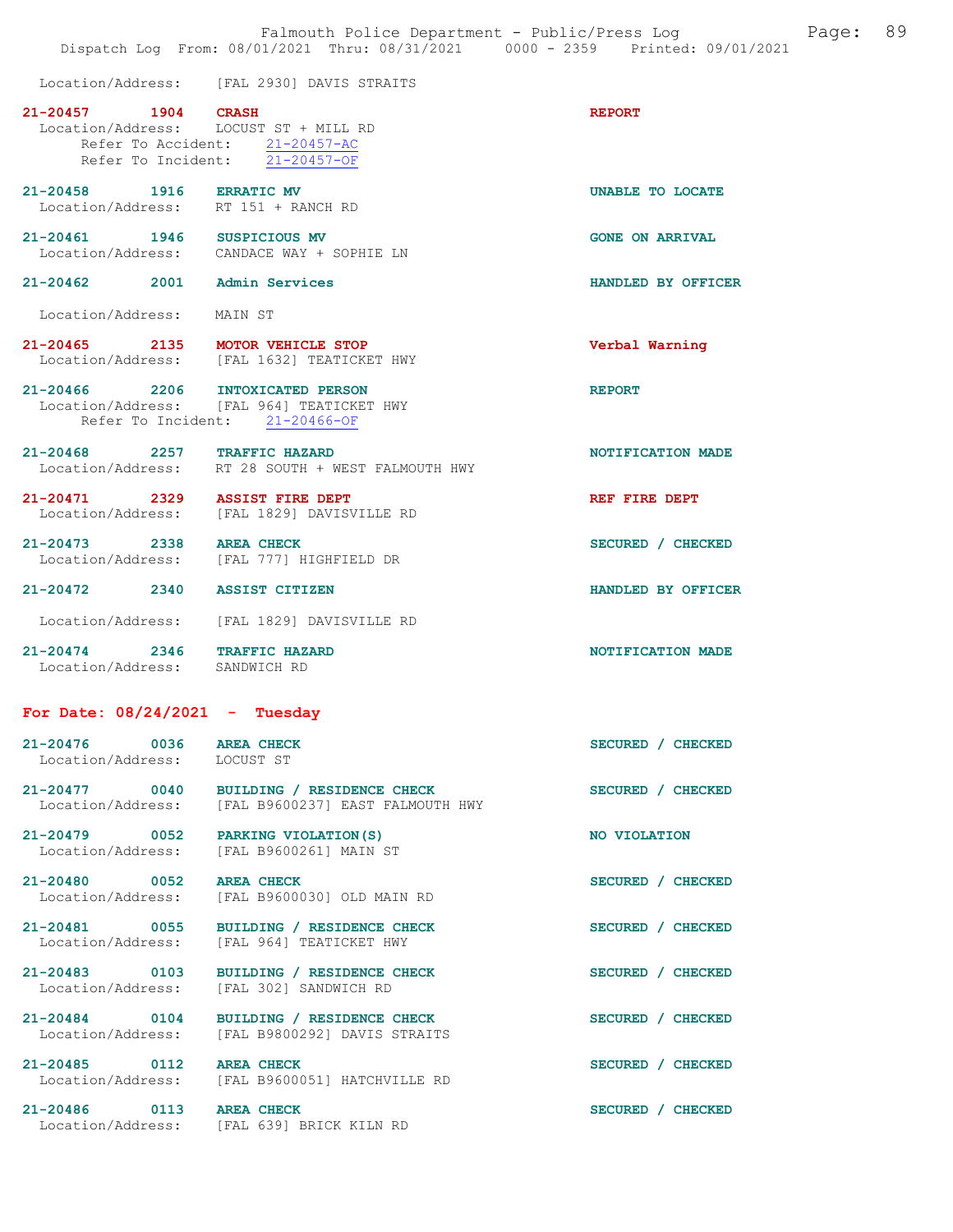| 21-20487 0133<br>Location/Address:                             | PARKING VIOLATION (S)<br>[FAL B9600203] TOWN HALL SQ                                                                  | NO VIOLATION       |
|----------------------------------------------------------------|-----------------------------------------------------------------------------------------------------------------------|--------------------|
| 21-20488 0156<br>Location/Address:                             | <b>AREA CHECK</b><br>[FAL B9600026] GIFFORD EXT ST                                                                    | SECURED / CHECKED  |
| 21-20489 0157<br>Location/Address:                             | PARKING VIOLATION (S)<br>WATER ST                                                                                     | NO VIOLATION       |
| 21-20490 0219                                                  | DOWN TREE (S)                                                                                                         | HANDLED BY OFFICER |
|                                                                | Location/Address: CARRIAGE SHOP RD + WAGON TRAIL RD                                                                   |                    |
| 21-20491 0221<br>Location/Address:                             | BUILDING / RESIDENCE CHECK<br>[FAL B9600025] DAVISVILLE RD                                                            | SECURED / CHECKED  |
| $21 - 20492$ 0232                                              | BUILDING / RESIDENCE CHECK<br>Location/Address: [FAL B9900121] PALMER AVE                                             | SECURED / CHECKED  |
| 21-20493 0404                                                  | <b>CHECK WELFARE</b>                                                                                                  | HANDLED BY OFFICER |
| Location/Address:                                              | SHORELAND PATH                                                                                                        |                    |
| 21-20494 0532                                                  | B & E, IN PROGRESS                                                                                                    | HANDLED BY OFFICER |
| Location/Address:                                              | HOMESTEAD LN                                                                                                          |                    |
| 21-20497 0734                                                  | Admin Services                                                                                                        | HANDLED BY OFFICER |
| Location/Address:                                              | [FAL FFD5] EAST FALMOUTH HWY                                                                                          |                    |
| 21-20475 0800<br>Location/Address:                             | <b>FOLLOW UP INVESTIGATION</b><br>[FAL 964] TEATICKET HWY                                                             | NOTIFICATION MADE  |
| 21-20498 0803                                                  | <b>FOLLOW UP INVESTIGATION</b><br>Location/Address: [FAL 679] JUDY ANN DR                                             | UNABLE TO LOCATE   |
| 21-20501 0850                                                  | <b>Admin Services</b>                                                                                                 | HANDLED BY OFFICER |
| Location/Address: [FAL FPD] MAIN ST                            |                                                                                                                       |                    |
| 21-20502 0923                                                  | MOTOR VEHICLE STOP                                                                                                    | HANDLED BY OFFICER |
| Location/Address:                                              | RT 151 + RANCH RD                                                                                                     |                    |
| 21-20503 0926 LARCENY<br>Location/Address: FALMOUTH LANDING RD | Refer To Incident: 21-20503-OF                                                                                        | <b>REPORT</b>      |
|                                                                | 21-20504 0927 FOLLOW UP INVESTIGATION                                                                                 | HANDLED BY OFFICER |
| Location/Address: [FAL FPD] MAIN ST                            |                                                                                                                       |                    |
| 21-20505 0949                                                  | <b>LARCENY</b><br>Location/Address: [FAL BXX00801] QUAKER RD<br>Refer To Incident: 21-20505-OF                        | <b>REPORT</b>      |
|                                                                | 21-20506 0953 DISTURBANCE / DISORDERLY<br>Location/Address: [FAL 2802] RAILROAD AVE<br>Refer To Incident: 21-20506-OF | <b>REPORT</b>      |
| 21-20508 1016                                                  | <b>FOLLOW UP INVESTIGATION</b>                                                                                        | HANDLED BY OFFICER |
| Location/Address: CENTRAL AVE                                  |                                                                                                                       |                    |
|                                                                | 21-20509 1032 BUILDING / RESIDENCE CHECK<br>Location/Address: [FAL 3214] HATCHVILLE RD                                | SECURED / CHECKED  |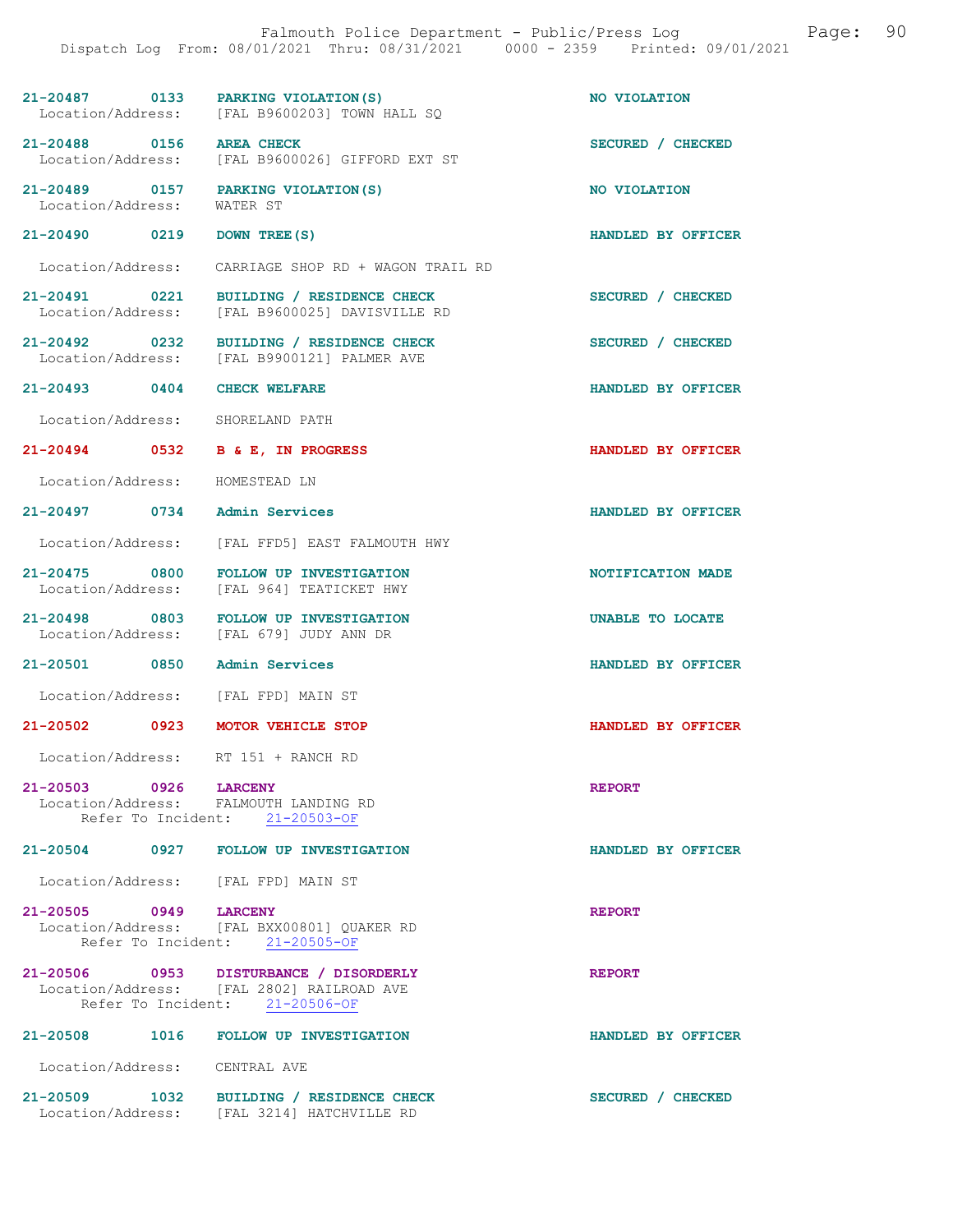|                                               | Falmouth Police Department - Public/Press Log<br>Dispatch Log From: 08/01/2021 Thru: 08/31/2021 0000 - 2359 Printed: 09/01/2021 | Page:                  | 91 |
|-----------------------------------------------|---------------------------------------------------------------------------------------------------------------------------------|------------------------|----|
|                                               | 21-20511 1041 SELECTIVE ENFORCEMENT<br>Location/Address: [FAL B9700084] TEATICKET HWY                                           | <b>CITATION ISSUED</b> |    |
|                                               | 21-20513 1059 RECOVERED PROPERTY                                                                                                | HANDLED BY OFFICER     |    |
| Location/Address: DEPOT AVE                   | Refer To Incident: 21-20513-OF                                                                                                  |                        |    |
|                                               | 21-20514 1113 Admin Services                                                                                                    | HANDLED BY OFFICER     |    |
|                                               | Location/Address: [FAL FPD] MAIN ST                                                                                             |                        |    |
|                                               | 21-20515 1121 BUILDING / RESIDENCE CHECK<br>Location/Address: [FAL B9600051] HATCHVILLE RD                                      | SECURED / CHECKED      |    |
|                                               | 21-20516 1202 ALARM, BURGLAR<br>Location/Address: [FAL B9800199] EDGEWATER DR EAST                                              | <b>UNFOUNDED</b>       |    |
|                                               | 21-20518 1209 ANIMAL COMPLAINT                                                                                                  | REF ANIMAL CONTROL     |    |
| Location/Address:                             | FALMOUTH HEIGHTS RD                                                                                                             |                        |    |
|                                               | 21-20517 1210 Admin Services                                                                                                    | HANDLED BY OFFICER     |    |
|                                               | Location/Address: [FAL FPD] MAIN ST                                                                                             |                        |    |
| 21-20519 1214                                 | ALARM, BURGLAR<br>Location/Address: [FAL 3290] DAVISVILLE RD                                                                    | <b>UNFOUNDED</b>       |    |
| Location/Address:                             | 21-20520 1232 CRASH, HIT/RUN<br>MAIN ST                                                                                         | HANDLED BY PARTY       |    |
|                                               | 21-20522 1251 SUSPICIOUS MV<br>Location/Address: NORTH FALMOUTH HWY                                                             | <b>GONE ON ARRIVAL</b> |    |
|                                               | 21-20524 1301 ANIMAL COMPLAINT                                                                                                  | REF ANIMAL CONTROL     |    |
|                                               | Location/Address: [FAL BXX00631] TEATICKET HWY                                                                                  |                        |    |
|                                               | 21-20525 1305 DISABLED MV                                                                                                       | HANDLED BY OFFICER     |    |
| Location/Address:                             | GIFFORD ST                                                                                                                      |                        |    |
|                                               | 21-20526 1314 TRANSPORT / ESCORT<br>Location/Address: [FAL B9600296] DAVIS STRAITS                                              | <b>TRANSPORT</b>       |    |
|                                               | 21-20527 1334 Alcohol/Drug (Sec 35)<br>Location/Address: [FAL B9600326] TEATICKET HWY<br>Refer To Incident: 21-20527-OF         | <b>REPORT</b>          |    |
|                                               | 21-20528 1351 FOLLOW UP INVESTIGATION<br>Location/Address: OLD CAMPUS DR                                                        | UNABLE TO LOCATE       |    |
|                                               | 21-20529 1359 Admin Services                                                                                                    | HANDLED BY OFFICER     |    |
|                                               | Location/Address: [FAL FPD] MAIN ST                                                                                             |                        |    |
|                                               | 21-20531 1414 FOLLOW UP INVESTIGATION                                                                                           | HANDLED BY OFFICER     |    |
| Location/Address:                             | ANDREWS ST                                                                                                                      |                        |    |
| 21-20533 1432 ERRATIC MV<br>Location/Address: | JONES RD + DAVIS STRAITS                                                                                                        | UNABLE TO LOCATE       |    |
|                                               | 21-20534 1503 Admin Services                                                                                                    | HANDLED BY OFFICER     |    |
|                                               | Location/Address: [FAL FPD] MAIN ST                                                                                             |                        |    |
| 21-20535 1504                                 | Admin Services                                                                                                                  | HANDLED BY OFFICER     |    |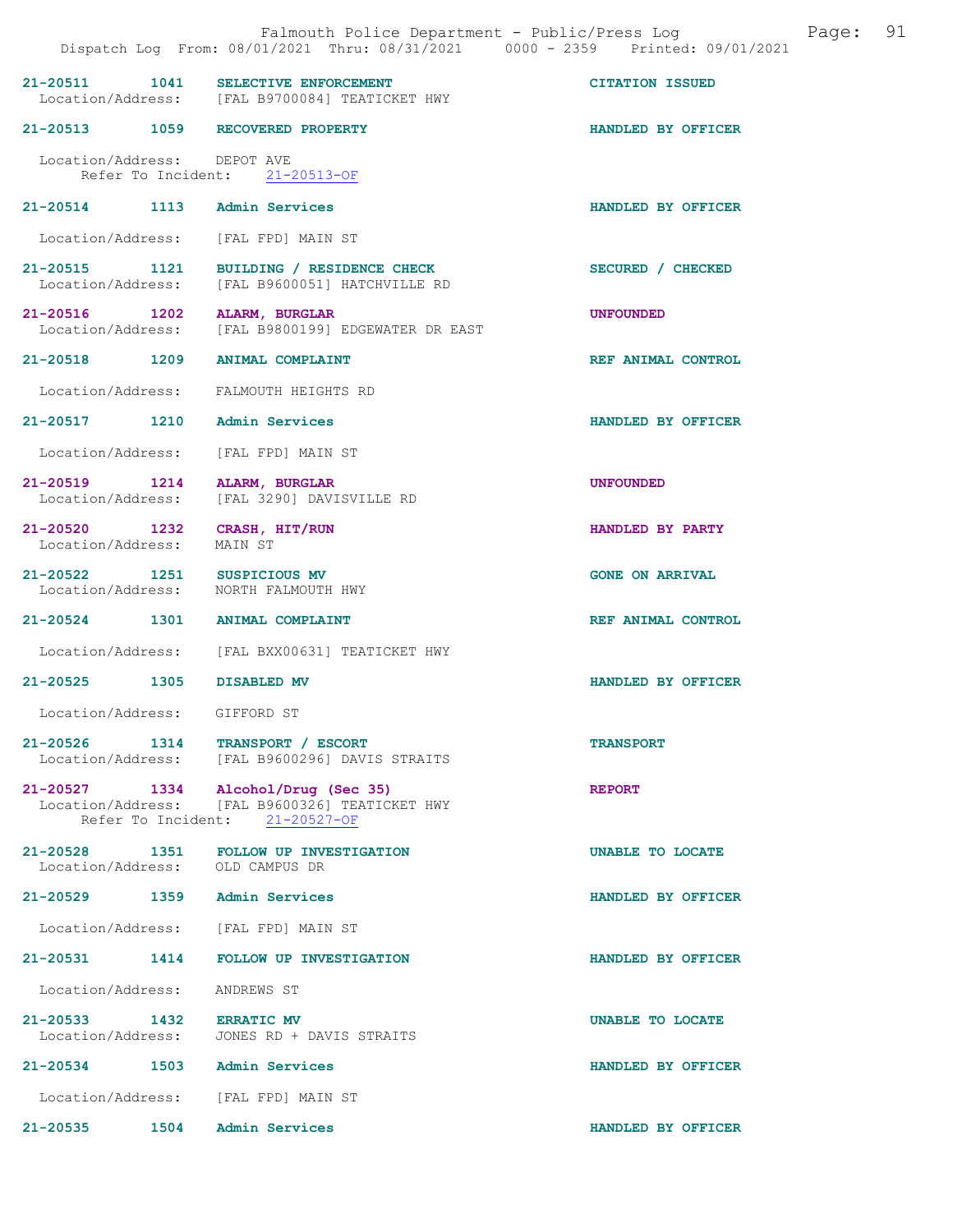|                                                    | Location/Address: [FAL FPD] MAIN ST                                                                             |                    |
|----------------------------------------------------|-----------------------------------------------------------------------------------------------------------------|--------------------|
| 21-20536 1622 ALARM, BURGLAR                       |                                                                                                                 | CANCELLED INCIDENT |
|                                                    | Location/Address: [FAL B9601302] COUNTY RD                                                                      |                    |
| 21-20541 1649                                      | Down Wires                                                                                                      | HANDLED BY OFFICER |
|                                                    | Location/Address: KING ST + SETTLERS PATH                                                                       |                    |
| 21-20542 1655 CRASH                                | Location/Address: TER HEUN DR + PALMER AVE<br>Refer To Accident: 21-20542-AC                                    | <b>REPORT</b>      |
| 21-20543 1704 CRASH                                | Location/Address: JONES RD + NURSERY RD<br>Refer To Accident: 21-20543-AC                                       | <b>REPORT</b>      |
| 21-20544 1727                                      | <b>ABANDONED 911</b><br>Location/Address: [FAL B9600069] TER HEUN DR                                            | NOTIFICATION MADE  |
| 21-20546 1832 Water Complaint<br>Location/Address: | CRYSTAL SPRING AVE + ARLINGTON ST                                                                               | NOTIFICATION MADE  |
| 21-20547 1834                                      | DISABLED MV                                                                                                     | HANDLED BY OFFICER |
|                                                    | Location/Address: [FAL B9701135] PALMER AVE                                                                     |                    |
| 21-20548 1843<br>Location/Address:                 | MOTOR VEHICLE STOP<br>[FAL B9600018] BRICK KILN RD                                                              | Verbal Warning     |
| 21-20549 1853                                      | <b>CRASH</b>                                                                                                    | HANDLED BY OFFICER |
| Location/Address:                                  | PALMER AVE                                                                                                      |                    |
| 21-20550 1918                                      | <b>ABANDONED 911</b>                                                                                            | HANDLED BY OFFICER |
| Location/Address:                                  | [FAL BXX00801] QUAKER RD                                                                                        |                    |
| 21-20552 1944<br>Location/Address:                 | <b>SUMMONS SERVICE</b><br>RAYMOND ST                                                                            | UNABLE TO LOCATE   |
| 21-20553 1945<br>Location/Address:                 | INTOXICATED PERSON<br>[FAL B9600069] TER HEUN DR<br>Refer To Incident: 21-20553-OF                              | <b>REPORT</b>      |
| 21-20554 1945 ASSIST CITIZEN                       |                                                                                                                 | HANDLED BY OFFICER |
| Location/Address: TEATICKET HWY                    |                                                                                                                 |                    |
| 21-20555 1957 DISABLED MV                          | Location/Address: RT 28 SOUTH + THOMAS B LANDERS RD                                                             | NOTIFICATION MADE  |
| 21-20556 2010                                      | <b>ERRATIC MV</b><br>Location/Address: RT 28 SOUTH + RT 151                                                     | UNABLE TO LOCATE   |
| 21-20557 2026 ABANDONED 911                        |                                                                                                                 | HANDLED BY OFFICER |
|                                                    | Location/Address: [FAL B9600455] SCRANTON AVE                                                                   |                    |
|                                                    | 21-20559 2034 INTOXICATED PERSON<br>Location/Address: [FAL 1544] MENAUHANT RD<br>Refer To Incident: 21-20559-OF | REF FIRE DEPT      |
| 21-20562 2111 ASSIST CITIZEN                       |                                                                                                                 | HANDLED BY OFFICER |
|                                                    | Location/Address: [FAL 3202] PALMER AVE                                                                         |                    |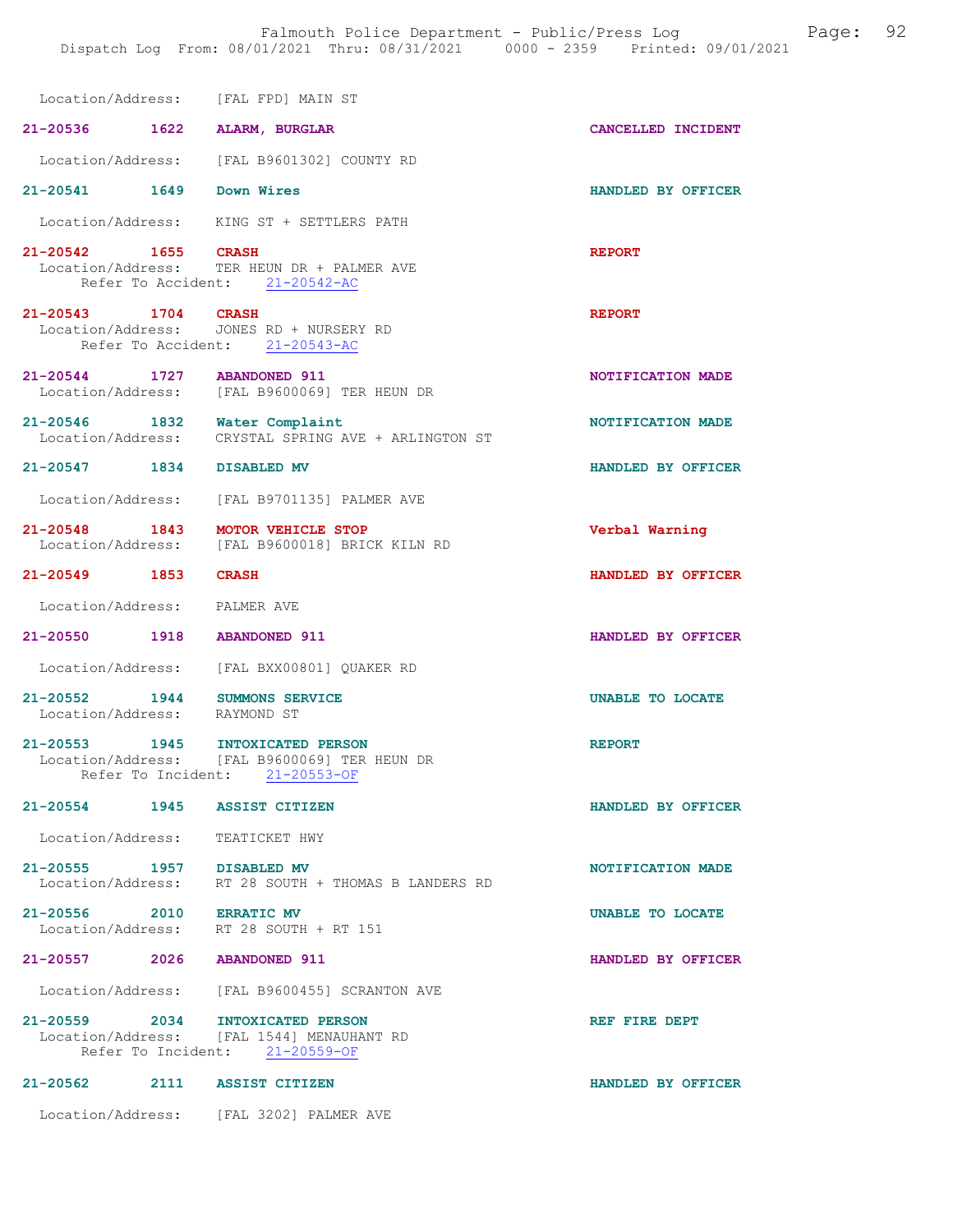|                                     |                                                                                                                         | Falmouth Police Department - Public/Press Log<br>Dispatch Log From: 08/01/2021 Thru: 08/31/2021 0000 - 2359 Printed: 09/01/2021 | Page: | 93 |
|-------------------------------------|-------------------------------------------------------------------------------------------------------------------------|---------------------------------------------------------------------------------------------------------------------------------|-------|----|
| 21-20563 2129                       | INTOXICATED PERSON<br>Location/Address: [FAL B9600069] TER HEUN DR                                                      | UNABLE TO LOCATE                                                                                                                |       |    |
| 21-20564 2152                       | <b>ALARM, BURGLAR</b>                                                                                                   | CANCELLED INCIDENT                                                                                                              |       |    |
| Location/Address:                   | [FAL B0300037] TEATICKET HWY                                                                                            |                                                                                                                                 |       |    |
| 21-20565 2201                       | MOTOR VEHICLE STOP<br>Location/Address: [FAL 185] TEATICKET HWY                                                         | Verbal Warning                                                                                                                  |       |    |
| 21-20566 2210<br>Refer To Incident: | <b>INTOXICATED PERSON</b><br>Location/Address: [FAL B9600069] TER HEUN DR<br>$21 - 20566 - OF$                          | <b>REPORT</b>                                                                                                                   |       |    |
| 21-20567 2222                       | BUILDING / RESIDENCE CHECK<br>Location/Address: [FAL B9600028] JONES RD                                                 | SECURED / CHECKED                                                                                                               |       |    |
|                                     | 21-20568 2229 PARKING VIOLATION (S)<br>Location/Address: [FAL 159] GRAND AVE                                            | PARKING TICKET                                                                                                                  |       |    |
| 21-20569 2253                       | Admin Services                                                                                                          | HANDLED BY OFFICER                                                                                                              |       |    |
| Location/Address:                   | [FAL FPD] MAIN ST                                                                                                       |                                                                                                                                 |       |    |
| 21-20570 2312                       | LOUD MUSIC / PARTY / NOISES                                                                                             | HANDLED BY OFFICER                                                                                                              |       |    |
| Location/Address:                   | [FAL BXX00880] CLINTON AVE                                                                                              |                                                                                                                                 |       |    |
| 21-20571 2320<br>Location/Address:  | ALARM, BURGLAR<br>[FAL 3298] CAPE CLUB RD                                                                               | <b>UNFOUNDED</b>                                                                                                                |       |    |
| 21-20572 2357 AREA CHECK            | Location/Address: [FAL B0100087] RT 151                                                                                 | SECURED / CHECKED                                                                                                               |       |    |
|                                     | For Date: $08/25/2021$ - Wednesday                                                                                      |                                                                                                                                 |       |    |
| $21 - 20573$                        | 0017 ABANDONED 911<br>Location/Address: [FAL B9600069] TER HEUN DR                                                      | NOTIFICATION MADE                                                                                                               |       |    |
| $21 - 20576$                        | 0051 MOTOR VEHICLE THEFT                                                                                                | HANDLED BY OFFICER                                                                                                              |       |    |
|                                     | Location/Address: [FAL L71] MOSES RD<br>Refer To Incident: 21-20576-OF                                                  |                                                                                                                                 |       |    |
| 21-20577 0133 CRASH                 | Location/Address: SEACOAST SHORES BLVD<br>Refer To Accident: 21-20577-AC<br>Refer To Incident: $\overline{21-20577-OF}$ | <b>REPORT</b>                                                                                                                   |       |    |
| 21-20578 0213<br>Location/Address:  | <b>ALARM, BURGLAR</b><br>[FAL BXX00526] SPRING BARS RD                                                                  | SECURED / CHECKED                                                                                                               |       |    |
|                                     | 21-20579 0248 ALARM, BURGLAR<br>Location/Address: [FAL B9601091] EDGEWATER DR WEST                                      | <b>UNFOUNDED</b>                                                                                                                |       |    |
| 21-20580 0258<br>Location/Address:  | <b>AREA CHECK</b><br>FRESH POND RD                                                                                      | NOTIFICATION MADE                                                                                                               |       |    |
|                                     | 21-20584 0708 CHECK WELFARE<br>Location/Address: WOODS HOLE RD + LOCUST ST                                              | UNABLE TO LOCATE                                                                                                                |       |    |
|                                     | 21-20585 0744 Admin Services                                                                                            | HANDLED BY OFFICER                                                                                                              |       |    |
|                                     | Location/Address: [FAL FPD] MAIN ST                                                                                     |                                                                                                                                 |       |    |
|                                     | 21-20586 0748 FOLLOW UP INVESTIGATION                                                                                   | HANDLED BY OFFICER                                                                                                              |       |    |
|                                     | Location/Address: [FAL BXX00801] QUAKER RD                                                                              |                                                                                                                                 |       |    |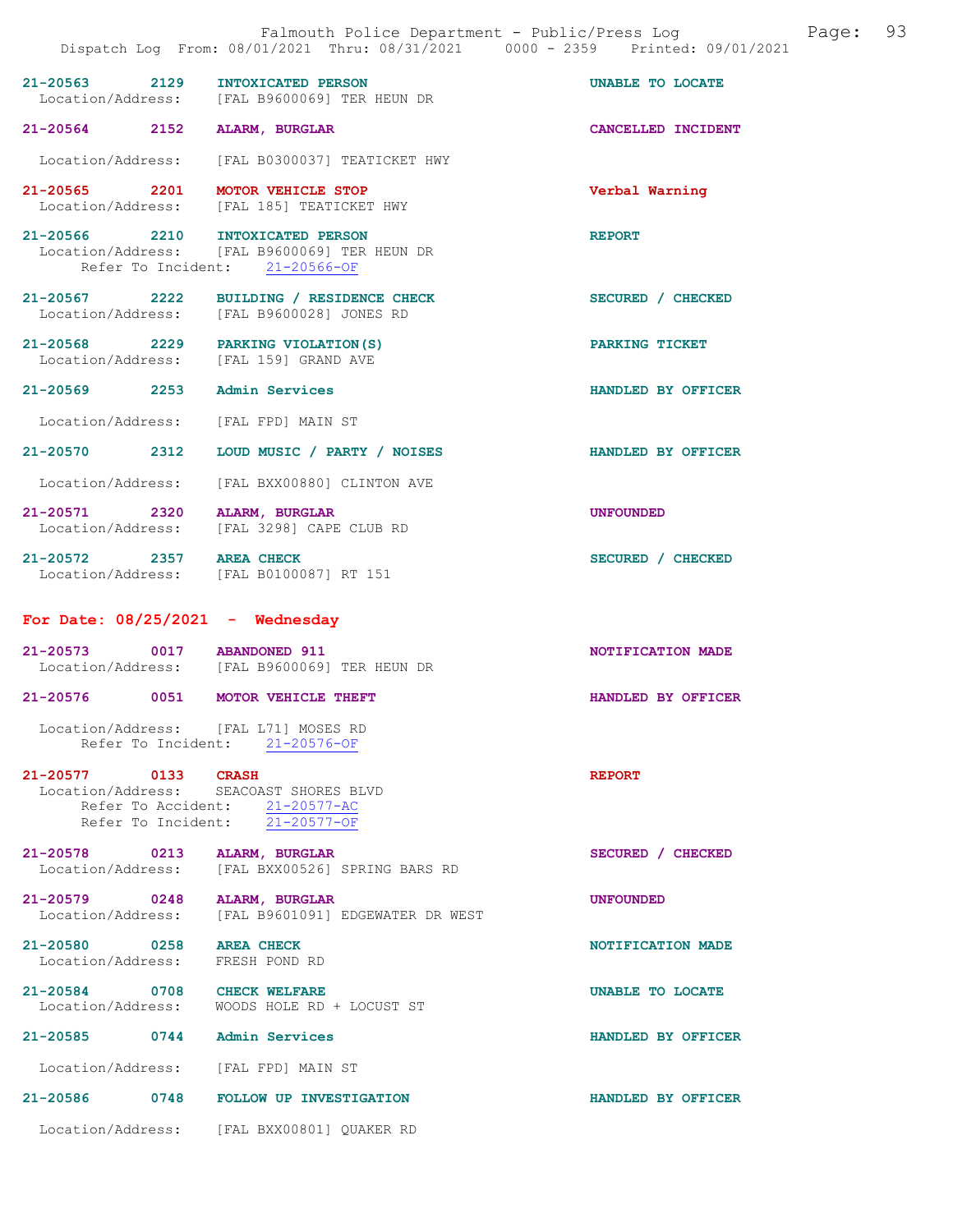| 21-20588 0826 LARCENY                                             |                                                                                                                       | CANCELLED INCIDENT     |
|-------------------------------------------------------------------|-----------------------------------------------------------------------------------------------------------------------|------------------------|
|                                                                   | Location/Address: [FAL BXX00147] THOMAS B LANDERS RD                                                                  |                        |
|                                                                   | 21-20590 0849 Alcohol/Drug (Sec 35)<br>Location/Address: [FAL B9600069] TER HEUN DR<br>Refer To Incident: 21-20590-OF | <b>REPORT</b>          |
|                                                                   | 21-20591 0917 RECOVERED PROPERTY<br>Location/Address: CANDACE WAY<br>Refer To Incident: 21-20591-OF                   | <b>REPORT</b>          |
| 21-20594 0955 ABANDONED 911<br>Location/Address: LOCUST ST        |                                                                                                                       | UNABLE TO LOCATE       |
| 21-20595 1004 ABANDONED 911                                       |                                                                                                                       | HANDLED BY OFFICER     |
| Location/Address:                                                 | WESTWOOD RD                                                                                                           |                        |
| Location/Address:                                                 | 21-20597 1028 MOTOR VEHICLE STOP<br>OLD BARNSTABLE RD                                                                 | Verbal Warning         |
| 21-20598 1032 TRAFFIC HAZARD<br>Location/Address: TROTTING PARK H | TROTTING PARK RD                                                                                                      | NOTIFICATION MADE      |
|                                                                   | 21-20599 1032 PARKING VIOLATION (S)                                                                                   | HANDLED BY OFFICER     |
| Location/Address: JERICHO PATH                                    |                                                                                                                       |                        |
| 21-20600 1037 Admin Services                                      |                                                                                                                       | HANDLED BY OFFICER     |
|                                                                   | Location/Address: [FAL B9600203] TOWN HALL SQ                                                                         |                        |
| 21-20601 1041                                                     | MOTOR VEHICLE STOP<br>Location/Address: [FAL B9600267] OLD BARNSTABLE RD                                              | Verbal Warning         |
|                                                                   | 21-20602 1043 MOTOR VEHICLE STOP<br>Location/Address: [FAL BXX00338] TEATICKET HWY                                    | Verbal Warning         |
| 21-20603 1053                                                     | <b>OTHER TRAFFIC</b><br>Location/Address: TROTTING PARK RD                                                            | REF OTHER              |
|                                                                   | 21-20604 1104 ANIMAL COMPLAINT                                                                                        | REF ANIMAL CONTROL     |
| Location/Address:                                                 | [FAL B9900205] TEATICKET HWY                                                                                          |                        |
| 21-20605 1107                                                     | <b>MOTOR VEHICLE STOP</b>                                                                                             | HANDLED BY OFFICER     |
|                                                                   | Location/Address: [FAL B0100152] TEATICKET HWY                                                                        |                        |
|                                                                   | 21-20606 1111 ASSIST CITIZEN<br>Location/Address: [FAL 1544] MENAUHANT RD<br>Refer To Incident: 21-20606-OF           | <b>TRANSPORT</b>       |
| 21-20608 1154 ABANDONED 911                                       |                                                                                                                       | HANDLED BY OFFICER     |
| Location/Address: HINCKLEY RD                                     |                                                                                                                       |                        |
| 21-20609 1203 ASSIST CITIZEN                                      | Location/Address: [FAL FPD] MAIN ST<br>Refer To Incident: 21-20609-OF                                                 | <b>REPORT</b>          |
| 21-20610 1206 CRASH, HIT/RUN                                      | Location/Address: [FAL BXX00637] WAQUOIT HWY<br>Refer To Accident: 21-20610-AC                                        | <b>REPORT</b>          |
|                                                                   | 21-20611 1217 MOTOR VEHICLE STOP<br>Location/Address: RT 28 NORTH + RT 151                                            | <b>CITATION ISSUED</b> |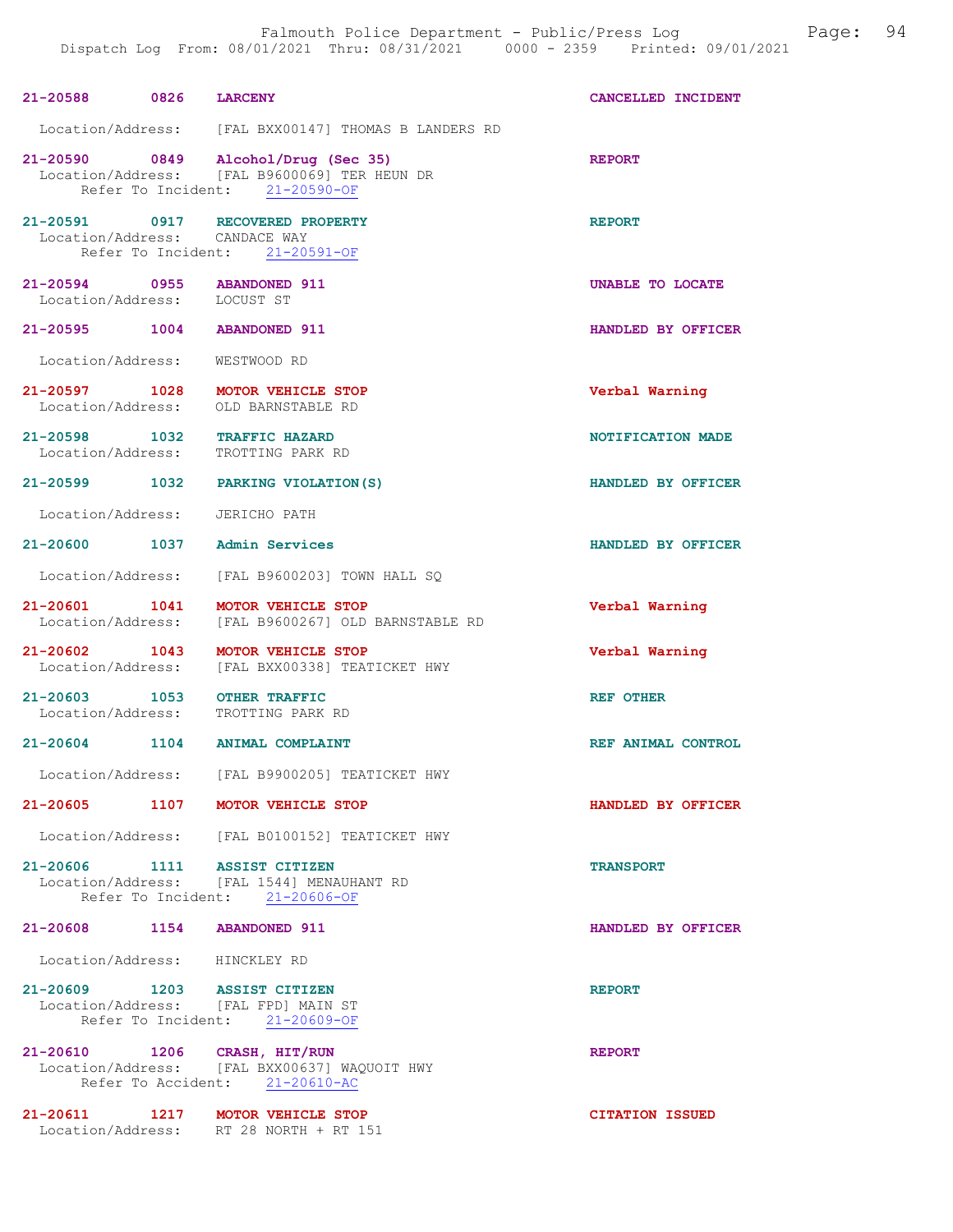21-20612 1225 SELECTIVE ENFORCEMENT CITATION ISSUED<br>Location/Address: SANDWICH RD + TEATICKET HWY SANDWICH RD + TEATICKET HWY 21-20613 1230 CRASH, HIT/RUN HANDLED BY PARTY Location/Address: DAVIS STRAITS 21-20614 1236 LARCENY REPORT Location/Address: [FAL FPD] MAIN ST Refer To Incident:  $21-20614-OF$ 21-20615 1245 MOTOR VEHICLE STOP CITATION ISSUED Location/Address: HAYWAY RD Location/Address: 21-20616 1248 UNWANTED GUEST HANDLED BY OFFICER Location/Address: [FAL 1544] MENAUHANT RD Refer To Arrest: 21-20616-AR Arrest: FYTEN, JOHN A Address: 195 MILL RD CHELMSFORD, MA<br>Add: 41  $A q e$ : Charges: TRESPASS 21-20617 1258 ABANDONED 911 HANDLED BY PARTY Location/Address: [FAL B9600203] TOWN HALL SQ 21-20618 1259 ABANDONED 911 HANDLED BY OFFICER Location/Address: WORCESTER CT 21-20620 1318 DEAD ON ARRIVAL NEEDORT REPORT Location/Address: [FAL B9600453] ROSE MORIN LN Refer To Incident: 21-20620-OF 21-20621 1321 DISTURBANCE / DISORDERLY Peace Restored Location/Address: [FAL B9700005] SURF DR Refer To Incident: 21-20621-OF 21-20622 1402 ABANDONED 911 HANDLED BY PARTY<br>
Location/Address: [FAL B9600069] TER HEUN DR [FAL B9600069] TER HEUN DR 21-20623 1512 ALARM, BURGLAR HANDLED BY OFFICER Location/Address: NONQUIT RD 21-20624 1524 ANIMAL COMPLAINT REF ANIMAL CONTROL Location/Address: SANDWICH RD + TANGLEWOOD DR 21-20626 1616 Admin Services HANDLED BY OFFICER Location/Address: [FAL FPD] MAIN ST

21-20627 1712 CHECK WELFARE REF OTHER Location/Address: RT 28 NORTH

## 21-20628 1716 CRASH GONE ON ARRIVAL Location/Address: [FAL 566] GIFFORD EXT ST

21-20630 1723 ASSIST CITIZEN REPORT Location/Address: [FAL BXX00336] MAIN ST Refer To Incident: 21-20630-OF

21-20631 1725 CRASH REPORT Location/Address: MAIN ST + KING ST Refer To Accident: 21-20631-AC

21-20632 1805 AREA CHECK HANDLED BY OFFICER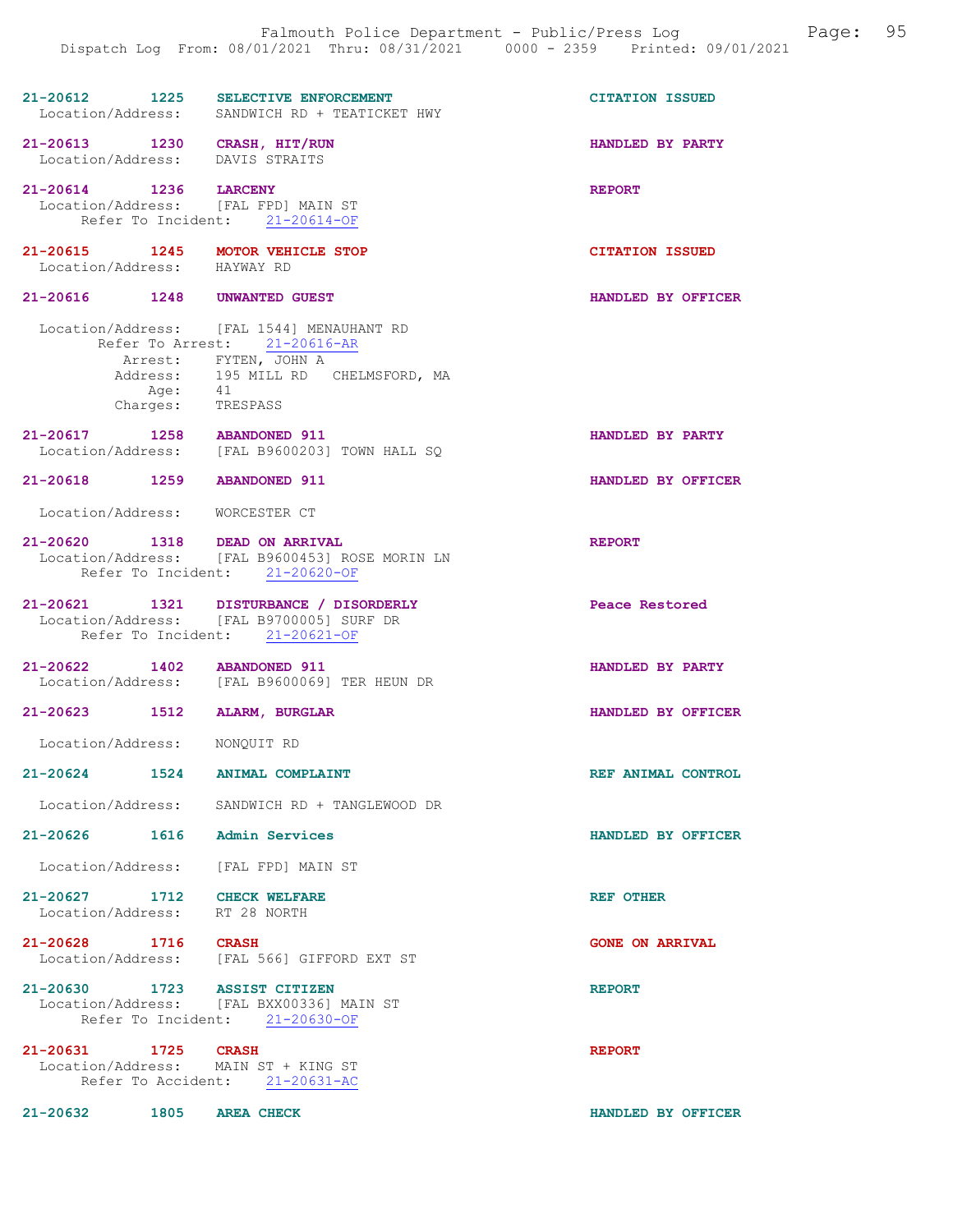|                                                           |                     | Falmouth Police Department - Public/Press Log<br>Dispatch Log From: 08/01/2021 Thru: 08/31/2021 0000 - 2359 Printed: 09/01/2021                                                        | 96<br>Page:        |
|-----------------------------------------------------------|---------------------|----------------------------------------------------------------------------------------------------------------------------------------------------------------------------------------|--------------------|
| Location/Address: MAIN ST                                 |                     |                                                                                                                                                                                        |                    |
|                                                           |                     | 21-20634 1817 BUILDING / RESIDENCE CHECK<br>Location/Address: [FAL B9600028] JONES RD                                                                                                  | SECURED / CHECKED  |
|                                                           |                     | 21-20635 1841 RECOVERED PROPERTY<br>Location/Address: [FAL 2862] QUAKER RD<br>Refer To Incident: 21-20635-OF                                                                           | <b>REPORT</b>      |
| 21-20636 1844 CHECK WELFARE                               | Address:<br>Age: 21 | Location/Address: MARAVISTA AVE + HAMILTON ST<br>Refer To P/C: 21-20636-AR<br>P/C: ZAMOT KING, ISAIAH T<br>46 SANDDOLLAR CIR EAST FALMOUTH, MA<br>Charges: PROTECTIVE CUSTODY (LIQUOR) | <b>REPORT</b>      |
| 21-20637 1900 ALARM, BURGLAR                              |                     | Location/Address: [FAL 5] COUNTY RD                                                                                                                                                    | SECURED / CHECKED  |
| 21-20638 1902 PRESERVE PEACE                              |                     |                                                                                                                                                                                        | HANDLED BY OFFICER |
| Location/Address: CURRIER RD                              |                     |                                                                                                                                                                                        |                    |
| 21-20640 1928 AREA CHECK<br>Location/Address: HAYWAY RD   |                     |                                                                                                                                                                                        | UNABLE TO LOCATE   |
| 21-20642 1941 CRASH                                       |                     | Location/Address: [FAL L104] MAIN ST<br>Refer To Accident: 21-20642-AC<br>Refer To Incident: 21-20642-OF                                                                               | <b>REPORT</b>      |
| 21-20644 1946 AREA CHECK                                  |                     |                                                                                                                                                                                        | HANDLED BY OFFICER |
| Location/Address: VINEYARD ST                             |                     |                                                                                                                                                                                        |                    |
| 21-20647 2040 ABANDONED 911<br>Location/Address: ALDER LN |                     |                                                                                                                                                                                        | SECURED / CHECKED  |
| 21-20648 2110 SUSPICIOUS MV                               |                     |                                                                                                                                                                                        | HANDLED BY OFFICER |
| Location/Address:                                         |                     | SANDWICH RD + JOHN PARKER RD                                                                                                                                                           |                    |
| 21-20649 2116 AREA CHECK<br>Location/Address:             |                     | [FAL B9600051] HATCHVILLE RD                                                                                                                                                           | SECURED / CHECKED  |
|                                                           |                     | 21-20650 2116 BUILDING / RESIDENCE CHECK<br>Location/Address: [FAL B9600028] JONES RD                                                                                                  | SECURED / CHECKED  |
| $21 - 20651$                                              | 2118                | MOTOR VEHICLE STOP                                                                                                                                                                     | HANDLED BY OFFICER |
| Location/Address:                                         |                     | [FAL BXX00429] EAST FALMOUTH HWY                                                                                                                                                       |                    |
| 21-20652 2133                                             |                     | ALARM, BURGLAR                                                                                                                                                                         | CANCELLED INCIDENT |
| Location/Address:                                         |                     | EDGEWATER DR WEST                                                                                                                                                                      |                    |
|                                                           |                     | 21-20661 2215 PARKING VIOLATION(S)<br>Location/Address: [FAL 159] GRAND AVE                                                                                                            | PARKING TICKET     |
| 21-20653                                                  | 2219                | <b>MOTOR VEHICLE STOP</b>                                                                                                                                                              | HANDLED BY OFFICER |
| Location/Address:                                         |                     | [FAL B9700084] TEATICKET HWY                                                                                                                                                           |                    |
| $21 - 20654$ 2229                                         |                     | <b>CHECK WELFARE</b>                                                                                                                                                                   | HANDLED BY OFFICER |
| Location/Address:                                         |                     | [FAL BXX00620] TEATICKET HWY                                                                                                                                                           |                    |
| 21-20655 2239                                             |                     | Admin Services                                                                                                                                                                         | HANDLED BY OFFICER |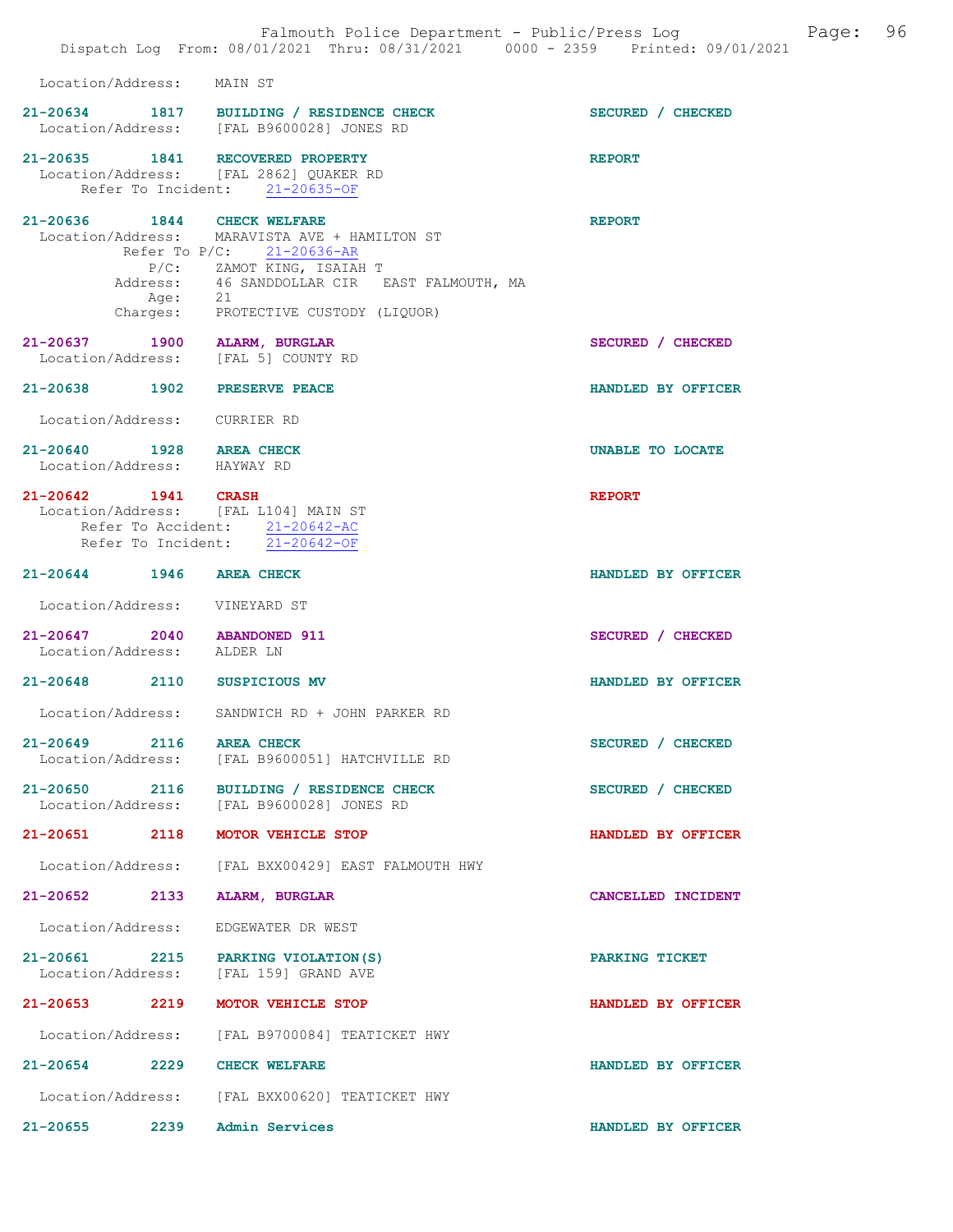Location/Address: [FAL FPD] MAIN ST 21-20658 2307 ERRATIC MV (CONE ON ARRIVAL Location/Address: [FAL BXX00081] MAIN ST Location/Address: [FAL BXX00081] MAIN ST 21-20662 2353 BUILDING / RESIDENCE CHECK SECURED / CHECKED Location/Address: [FAL B9600025] DAVISVILLE RD 21-20663 2357 BUILDING / RESIDENCE CHECK SECURED / CHECKED Location/Address: [FAL 494] EAST FALMOUTH HWY For Date:  $08/26/2021$  - Thursday 21-20664 0001 BUILDING / RESIDENCE CHECK<br>
Location/Address: [FAL BXX00539] EAST FALMOUTH HWY [FAL BXX00539] EAST FALMOUTH HWY 21-20665 0007 BUILDING / RESIDENCE CHECK<br>
Location/Address: [FAL BXX00592] EAST FALMOUTH HWY [FAL BXX00592] EAST FALMOUTH HWY 21-20666 0038 AREA CHECK HANDLED BY OFFICER Location/Address: [FAL L8] MENAUHANT RD 21-20667 0223 AREA CHECK SECURED / CHECKED Location/Address: [FAL B9600051] HATCHVILLE RD 21-20668 0227 BUILDING / RESIDENCE CHECK SECURED / CHECKED Location/Address: PUTTER DR 21-20669 0228 BUILDING / RESIDENCE CHECK SECURED / CHECKED Location/Address: [FAL B9600029] KATHARINE LEE BATES [FAL B9600029] KATHARINE LEE BATES 21-20670 0229 BUILDING / RESIDENCE CHECK SECURED / CHECKED Location/Address: [FAL 302] SANDWICH RD Location/Address: [FAL 302] SANDWICH RD 21-20671 0229 PARKING VIOLATION(S) NO VIOLATION NO VIOLATION Location/Address: 21-20672 0232 BUILDING / RESIDENCE CHECK SECURED / CHECKED Location/Address: [FAL B9600027] LAKEVIEW AVE 21-20673 0234 BUILDING / RESIDENCE CHECK SECURED / CHECKED Location/Address: [FAL B9600025] DAVISVILLE RD 21-20674 0236 BUILDING / RESIDENCE CHECK SECURED / CHECKED Location/Address: [FAL B9600178] BERKELEY DR 21-20675 0237 BUILDING / RESIDENCE CHECK SECURED / CHECKED Location/Address: [FAL 1879] SEATUCKET RD [FAL 1879] SEATUCKET RD 21-20676 0238 BUILDING / RESIDENCE CHECK SECURED / CHECKED Location/Address: [FAL B9900121] PALMER AVE [FAL B9900121] PALMER AVE 21-20677 0242 PARKING VIOLATION(S) NO VIOLATION Location/Address: [FAL B9600261] MAIN ST 21-20678 0243 BUILDING / RESIDENCE CHECK SECURED / CHECKED Location/Address: [FAL B9600031] MARAVISTA AVE EXT 21-20679 0246 PARKING VIOLATION(S) VEHICLE TOWED Location/Address: [FAL B9600203] TOWN HALL SQ 21-20680 0249 AREA CHECK SECURED / CHECKED<br>
Location/Address: [FAL 159] GRAND AVE

[FAL 159] GRAND AVE

Location/Address: [FAL B9600199] WORCESTER CT

21-20681 0257 BUILDING / RESIDENCE CHECK SECURED / CHECKED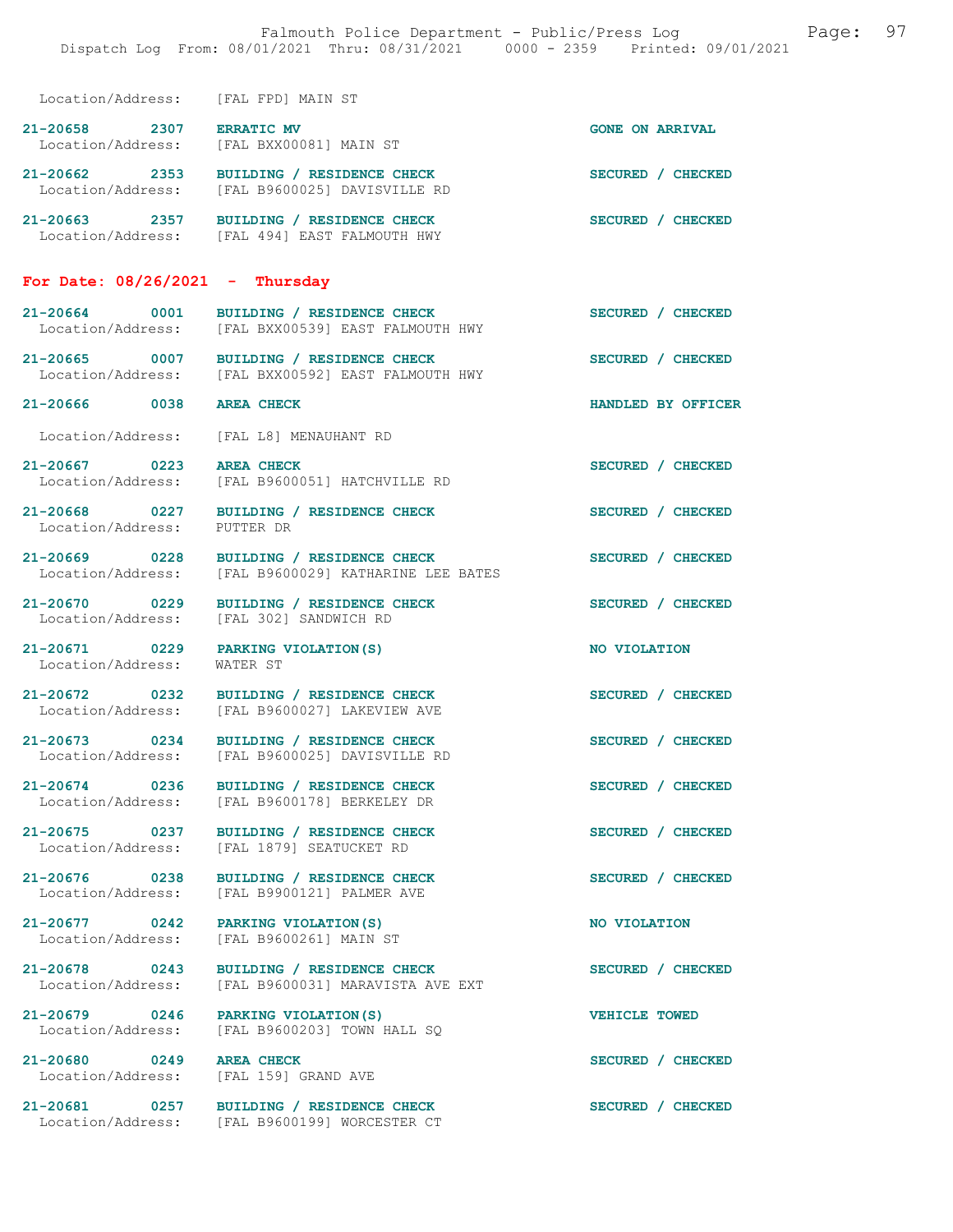|                                    |      | Falmouth Police Department - Public/Press Log<br>Dispatch Log From: 08/01/2021 Thru: 08/31/2021 0000 - 2359 Printed: 09/01/2021 |                        | Page: | 98 |
|------------------------------------|------|---------------------------------------------------------------------------------------------------------------------------------|------------------------|-------|----|
| 21-20682 0304                      |      | BUILDING / RESIDENCE CHECK<br>Location/Address: [FAL 964] TEATICKET HWY                                                         | SECURED / CHECKED      |       |    |
| 21-20683 0304<br>Location/Address: |      | BUILDING / RESIDENCE CHECK<br>[FAL B9600030] OLD MAIN RD                                                                        | SECURED / CHECKED      |       |    |
| 21-20685 0330<br>Location/Address: |      | ALARM, BURGLAR<br>FRESH RIVER LN                                                                                                | <b>UNFOUNDED</b>       |       |    |
| 21-20686 0409 CHECK WELFARE        |      | Location/Address: SHORE ST + MAIN ST                                                                                            | UNABLE TO LOCATE       |       |    |
| 21-20687 0643                      |      | Admin Services                                                                                                                  | HANDLED BY OFFICER     |       |    |
|                                    |      | Location/Address: [FAL BXX00810] MAIN ST                                                                                        |                        |       |    |
| 21-20688 0649                      |      | <b>ASSIST CITIZEN</b>                                                                                                           | HANDLED BY OFFICER     |       |    |
| Location/Address:                  |      | [FAL BXX00131] EAST FALMOUTH HWY                                                                                                |                        |       |    |
| 21-20689 0701                      |      | <b>Admin Services</b>                                                                                                           | HANDLED BY OFFICER     |       |    |
| Location/Address:                  |      | [FAL FFD5] EAST FALMOUTH HWY                                                                                                    |                        |       |    |
| $21 - 20690$                       | 0805 | <b>Admin Services</b>                                                                                                           | HANDLED BY OFFICER     |       |    |
| Location/Address:                  |      | WATER ST + LUSCOMBE AVE                                                                                                         |                        |       |    |
| 21-20691 0821<br>Location/Address: |      | <b>TRAFFIC HAZARD</b><br>JOHN PARKER RD + LUCIANO BOTELHO WAY                                                                   | UNABLE TO LOCATE       |       |    |
|                                    |      | 21-20692 0854 Admin Services                                                                                                    | HANDLED BY OFFICER     |       |    |
| Location/Address:                  |      | [FAL FPD] MAIN ST                                                                                                               |                        |       |    |
| $21 - 20694$                       | 0916 | <b>CHECK WELFARE</b>                                                                                                            | HANDLED BY OFFICER     |       |    |
|                                    |      | Location/Address: PRINCE HENRY DR                                                                                               |                        |       |    |
|                                    |      | 21-20696 0928 Admin Services                                                                                                    | HANDLED BY OFFICER     |       |    |
| Location/Address:                  |      | [FAL FPD] MAIN ST                                                                                                               |                        |       |    |
| Location/Address: PINEHURST RD     |      | 21-20697 0953 MOTOR VEHICLE STOP                                                                                                | <b>CITATION ISSUED</b> |       |    |
| Location/Address:                  |      | 21-20698 1005 MOTOR VEHICLE STOP<br>OLD BARNSTABLE RD + CALEBS WAY                                                              | <b>CITATION ISSUED</b> |       |    |
|                                    |      | 21-20699 1022 MOTOR VEHICLE STOP<br>Location/Address: OLD BARNSTABLE RD + HALL LN                                               | Verbal Warning         |       |    |
| 21-20700 1035 SUSPICIOUS MV        |      |                                                                                                                                 | HANDLED BY OFFICER     |       |    |
| Location/Address:                  |      | DEEPWOOD DR + SANDWICH RD                                                                                                       |                        |       |    |
| 21-20701 1041 ABANDONED 911        |      |                                                                                                                                 | HANDLED BY OFFICER     |       |    |
|                                    |      | Location/Address: [FAL B9700084] TEATICKET HWY                                                                                  |                        |       |    |
|                                    |      | 21-20703 1101 SELECTIVE ENFORCEMENT<br>Vicinity of: RT 28 SOUTH                                                                 | <b>CITATION ISSUED</b> |       |    |
|                                    |      | 21-20705 1123 MENTAL ILLNESS (SEC 12)<br>Location/Address: MASSACHUSETTS AVE                                                    | REF FIRE DEPT          |       |    |
| 21-20707 1137 UNWANTED GUEST       |      | Location/Address: FRESH POND RD                                                                                                 | <b>GONE ON ARRIVAL</b> |       |    |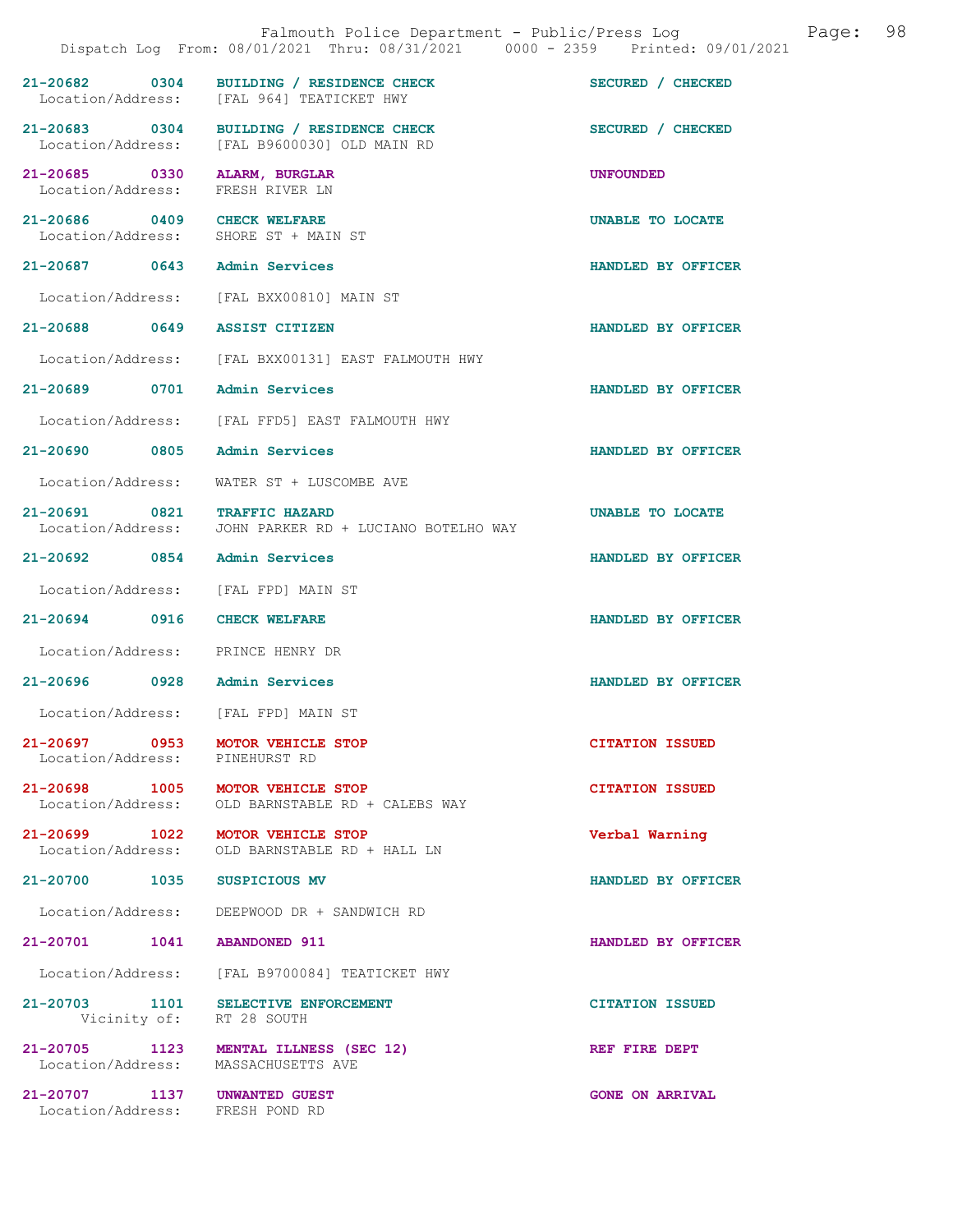| 21-20709 1149                 | <b>ANIMAL COMPLAINT</b>                                                         | HANDLED BY PARTY   |
|-------------------------------|---------------------------------------------------------------------------------|--------------------|
|                               | Location/Address: SANDWICH RD + RT 151                                          |                    |
| 21-20710 1151 CRASH           |                                                                                 | HANDLED BY PARTY   |
|                               | Location/Address: [FAL B0200062] PALMER AVE                                     |                    |
| 21-20712 1215 CHECK WELFARE   |                                                                                 | HANDLED BY OFFICER |
|                               | Location/Address: [FAL 545] TEATICKET HWY                                       |                    |
|                               | 21-20715 1242 ASSIST FIRE DEPT                                                  | REF FIRE DEPT      |
|                               | Location/Address: WEST FALMOUTH HWY                                             |                    |
|                               | 21-20716 1252 RECOVERED PROPERTY<br>Location/Address: [FAL FPD] MAIN ST         | <b>REPORT</b>      |
|                               |                                                                                 |                    |
|                               | Refer To Incident: 21-20716-OF                                                  |                    |
| 21-20718 1304 ASSIST CITIZEN  |                                                                                 | <b>REPORT</b>      |
| Location/Address: SHIPS WATCH |                                                                                 |                    |
|                               | Refer To Incident: 21-20718-OF                                                  |                    |
| 21-20719 1344 CRASH           |                                                                                 | <b>REPORT</b>      |
| Location/Address: CHURCH ST   |                                                                                 |                    |
|                               | Refer To Accident: 21-20719-AC                                                  |                    |
| 21-20720 1358 Admin Services  |                                                                                 | REF ANIMAL CONTROL |
|                               | Location/Address: [FAL FPD] MAIN ST                                             |                    |
|                               | 21-20721 1408 MOTOR VEHICLE STOP                                                | HANDLED BY OFFICER |
|                               | Location/Address: JERICHO PATH + JOHNSON ST                                     |                    |
| 21-20722 1426 TRAFFIC HAZARD  | Location/Address: EMMONS RD + GULL RD                                           | NOTIFICATION MADE  |
| 21-20724 1439 LARCENY         |                                                                                 | HANDLED BY OFFICER |
| Location/Address: KIMBERLY LN | Refer To Incident: 21-20724-OF                                                  |                    |
|                               | 21-20726 1444 ANIMAL COMPLAINT<br>Location/Address: [FAL 55] MENAUHANT RD       | UNABLE TO LOCATE   |
| 21-20728                      | 1507 Admin Services                                                             | HANDLED BY OFFICER |
|                               | Location/Address: [FAL FFD5] EAST FALMOUTH HWY                                  |                    |
| 21-20730 1532 CRASH           |                                                                                 | <b>REPORT</b>      |
|                               | Location/Address: ARLINGTON ST + HIGHLAND AVE<br>Refer To Accident: 21-20730-AC |                    |
|                               |                                                                                 |                    |
| 21-20732 1543 OVERDOSE        |                                                                                 | <b>REPORT</b>      |
|                               |                                                                                 |                    |
|                               | Location/Address: SAM TURNER RD<br>Refer To Incident: 21-20732-OF               |                    |
|                               |                                                                                 |                    |
|                               |                                                                                 |                    |
| 21-20733 1550 ALARM, BURGLAR  |                                                                                 | <b>UNFOUNDED</b>   |
|                               | Location/Address: [FAL BA3139] EDGERTON DR                                      |                    |
| 21-20734 1600 ERRATIC MV      |                                                                                 | HANDLED BY OFFICER |
|                               | Location/Address: [FAL B9800292] DAVIS STRAITS                                  |                    |
|                               |                                                                                 |                    |
| 21-20735 1612 ALARM, BURGLAR  | Location/Address: INDIAN RIDGE RD                                               | SECURED / CHECKED  |
|                               |                                                                                 |                    |

21-20736 1613 ANIMAL COMPLAINT REF DNR Location/Address: [FAL B0200069] TEATICKET HWY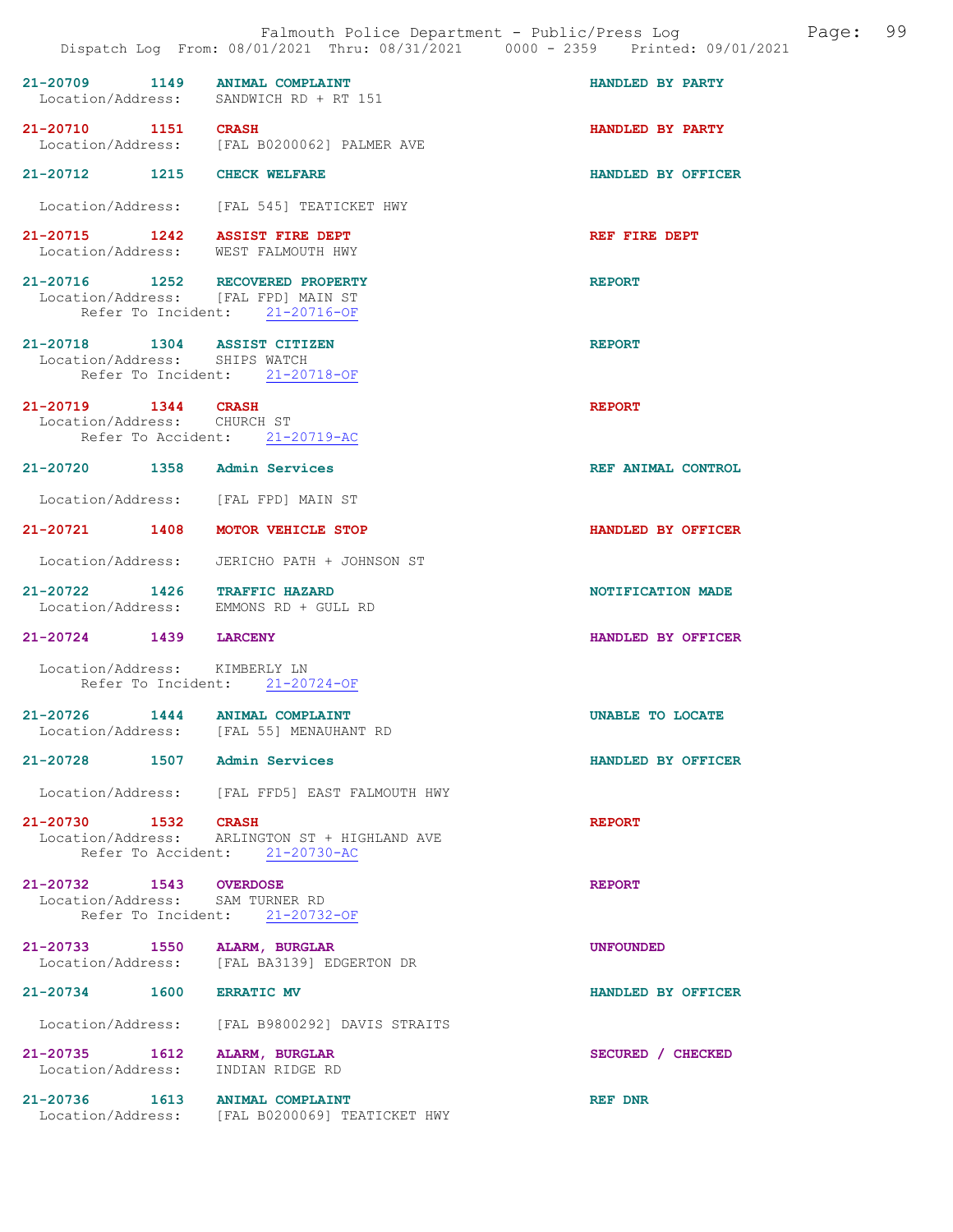|                                                           |      | Falmouth Police Department - Public/Press Log<br>Dispatch Log From: 08/01/2021 Thru: 08/31/2021 0000 - 2359 Printed: 09/01/2021 |                        | Page: 100 |  |
|-----------------------------------------------------------|------|---------------------------------------------------------------------------------------------------------------------------------|------------------------|-----------|--|
| 21-20738 1622 ERRATIC MV                                  |      | Location/Address: EAST FALMOUTH HWY + DAVISVILLE RD                                                                             | <b>GONE ON ARRIVAL</b> |           |  |
| 21-20740 1639 ALARM, BURGLAR<br>Location/Address:         |      | ARNOLD GIFFORD RD                                                                                                               | SECURED / CHECKED      |           |  |
| 21-20741 1700                                             |      | Harassment                                                                                                                      | HANDLED BY OFFICER     |           |  |
|                                                           |      | Location/Address: JOHN PARKER RD + PARKER RD                                                                                    |                        |           |  |
| 21-20745 1742 LOST PROPERTY                               |      |                                                                                                                                 | HANDLED BY OFFICER     |           |  |
| Location/Address:                                         |      | [FAL B9800292] DAVIS STRAITS                                                                                                    |                        |           |  |
| 21-20747 1745                                             |      | SUSPICIOUS MV                                                                                                                   | HANDLED BY OFFICER     |           |  |
| Location/Address:                                         |      | CROSBY LN                                                                                                                       |                        |           |  |
| 21-20746 1746 THREAT                                      |      | Location/Address: JOHN PARKER RD + PARKER RD<br>Refer To Incident: 21-20746-OF                                                  | <b>REPORT</b>          |           |  |
| 21-20748 1757 Admin Services                              |      |                                                                                                                                 | HANDLED BY OFFICER     |           |  |
|                                                           |      | Location/Address: [FAL B9600026] GIFFORD EXT ST                                                                                 |                        |           |  |
| 21-20750 1809 VANDALISM                                   |      | Location/Address: [FAL 2094] NORTH ST<br>Refer To Incident: 21-20750-OF                                                         | <b>REPORT</b>          |           |  |
| 21-20752 1945 AREA CHECK<br>Location/Address: VINEYARD ST |      |                                                                                                                                 | SECURED / CHECKED      |           |  |
|                                                           |      | 21-20753 2052 ANIMAL COMPLAINT                                                                                                  | HANDLED BY OFFICER     |           |  |
| Location/Address:                                         |      | JONES RD                                                                                                                        |                        |           |  |
| 21-20754 2056 AREA CHECK                                  |      | Location/Address: [FAL L90] LOCUST ST                                                                                           | UNABLE TO LOCATE       |           |  |
|                                                           |      | 21-20755 2120 MOTOR VEHICLE STOP<br>Location/Address: [FAL B9600028] JONES RD                                                   | Verbal Warning         |           |  |
|                                                           |      | 21-20756 2121 MOTOR VEHICLE STOP<br>Location/Address: [FAL BXX00561] GIFFORD ST                                                 | <b>CITATION ISSUED</b> |           |  |
| 21-20761 2349 AREA CHECK                                  |      | Location/Address: PINECREST BEACH DR                                                                                            | SECURED / CHECKED      |           |  |
| 21-20760 2351 DISABLED MV                                 |      | Location/Address: LODENGREEN DR + OLD BARNSTABLE RD                                                                             | HANDLED BY PARTY       |           |  |
| For Date: $08/27/2021$ - Friday                           |      |                                                                                                                                 |                        |           |  |
| $21 - 20762$                                              | 0008 | <b>ERRATIC MV</b>                                                                                                               | HANDLED BY OFFICER     |           |  |
|                                                           |      | Location/Address: WAQUOIT HWY + COLLINS RD                                                                                      |                        |           |  |
| 21-20763 0020<br>Location/Address:                        |      | <b>ABANDONED 911</b><br>[FAL B9600069] TER HEUN DR                                                                              | NOTIFICATION MADE      |           |  |
| Location/Address:                                         |      | 21-20764 0021 BUILDING / RESIDENCE CHECK<br>[FAL 56] SHOREWOOD DR                                                               | SECURED / CHECKED      |           |  |
| Location/Address:                                         |      | 21-20765 0031 BUILDING / RESIDENCE CHECK<br>[FAL B9700958] EAST FALMOUTH HWY                                                    | SECURED / CHECKED      |           |  |
| 21-20766 0032                                             |      | BUILDING / RESIDENCE CHECK                                                                                                      | SECURED / CHECKED      |           |  |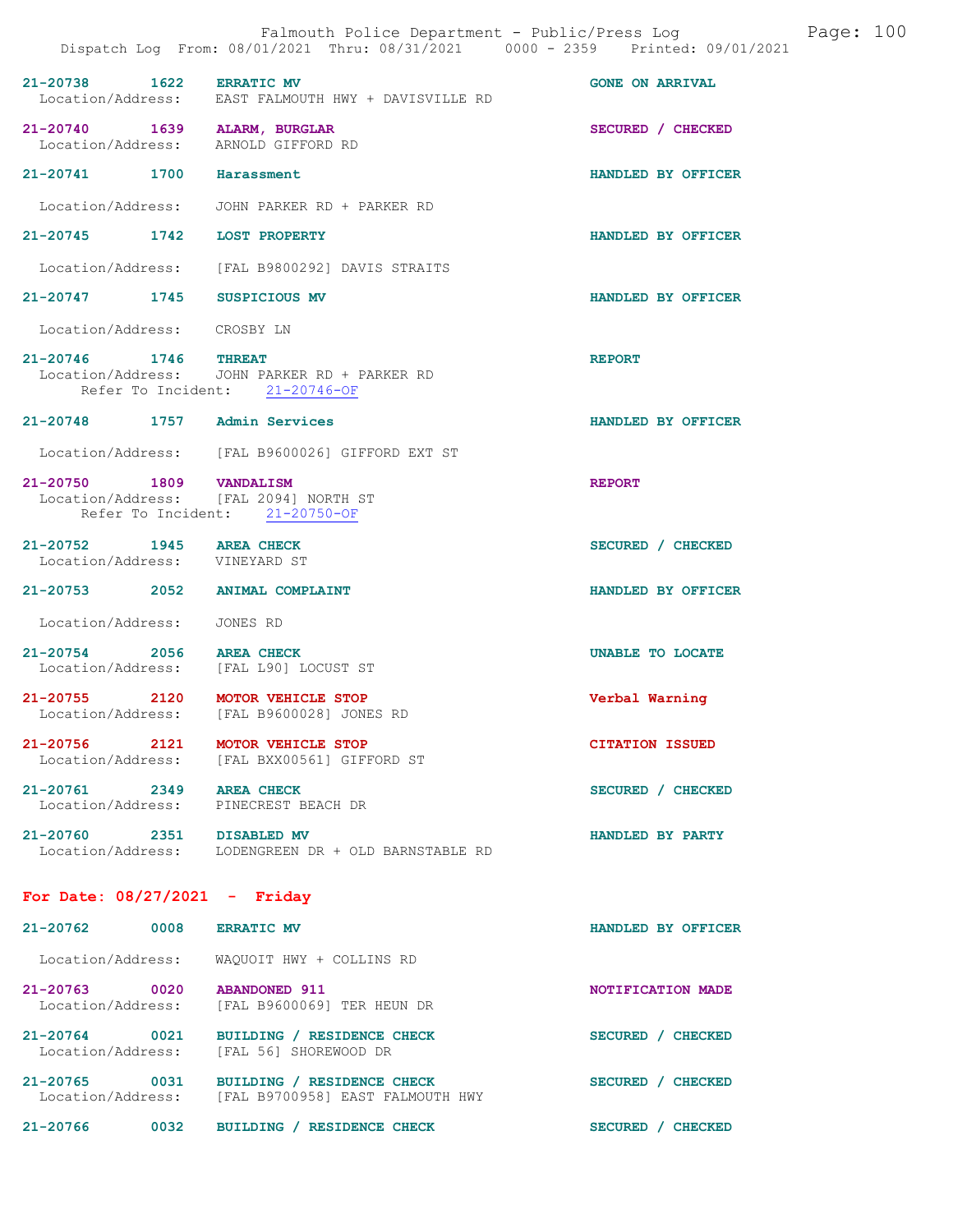|                                    | Falmouth Police Department - Public/Press Log<br>Dispatch Log From: 08/01/2021 Thru: 08/31/2021 0000 - 2359 Printed: 09/01/2021 |                    | Page: 101 |  |
|------------------------------------|---------------------------------------------------------------------------------------------------------------------------------|--------------------|-----------|--|
|                                    | Location/Address: [FAL B9600029] KATHARINE LEE BATES                                                                            |                    |           |  |
| 21-20767 0040                      | <b>Admin Services</b>                                                                                                           | HANDLED BY OFFICER |           |  |
| Location/Address:                  | [FAL FPD] MAIN ST                                                                                                               |                    |           |  |
| 21-20768 0040<br>Location/Address: | BUILDING / RESIDENCE CHECK<br>[FAL B9800292] DAVIS STRAITS                                                                      | SECURED / CHECKED  |           |  |
| 21-20769 0041<br>Location/Address: | BUILDING / RESIDENCE CHECK<br>[FAL 964] TEATICKET HWY                                                                           | SECURED / CHECKED  |           |  |
| 21-20770 0050                      | BUILDING / RESIDENCE CHECK<br>Location/Address: [FAL B9600030] OLD MAIN RD                                                      | SECURED / CHECKED  |           |  |
| 21-20771 0056                      | BUILDING / RESIDENCE CHECK<br>Location/Address: [FAL B9600028] JONES RD                                                         | SECURED / CHECKED  |           |  |
|                                    | 21-20772 0101 BUILDING / RESIDENCE CHECK<br>Location/Address: [FAL BXX00810] MAIN ST                                            | SECURED / CHECKED  |           |  |
| 21-20773 0108<br>Location/Address: | BUILDING / RESIDENCE CHECK<br>[FAL BXX00810] MAIN ST                                                                            | SECURED / CHECKED  |           |  |
| 21-20774 0125<br>Location/Address: | BUILDING / RESIDENCE CHECK<br>[FAL B9600027] LAKEVIEW AVE                                                                       | SECURED / CHECKED  |           |  |
| 21-20775 0128<br>Location/Address: | BUILDING / RESIDENCE CHECK<br>[FAL 302] SANDWICH RD                                                                             | SECURED / CHECKED  |           |  |
| 21-20776 0133<br>Location/Address: | BUILDING / RESIDENCE CHECK<br>[FAL B9600051] HATCHVILLE RD                                                                      | SECURED / CHECKED  |           |  |
| 21-20777 0139<br>Location/Address: | BUILDING / RESIDENCE CHECK<br>[FAL 3175] DAVIS STRAITS                                                                          | SECURED / CHECKED  |           |  |
| 21-20778 0144<br>Location/Address: | ALARM, BURGLAR<br>[FAL B9600031] MARAVISTA AVE EXT                                                                              | SECURED / CHECKED  |           |  |
|                                    | 21-20779 0209 PARKING VIOLATION (S)<br>Location/Address: [FAL B9600203] TOWN HALL SQ                                            | NO VIOLATION       |           |  |
| 21-20780 0209<br>Location/Address: | BUILDING / RESIDENCE CHECK<br>PUTTER DR                                                                                         | SECURED / CHECKED  |           |  |
| 21-20781 0210                      | PARKING VIOLATION(S)<br>Location/Address: [FAL B9600261] MAIN ST                                                                | NO VIOLATION       |           |  |
| Location/Address:                  | 21-20784 0226 PARKING VIOLATION(S)<br>WATER ST + LUSCOMBE AVE                                                                   | NO VIOLATION       |           |  |
| 21-20786 0240<br>Location:         | <b>AREA CHECK</b><br>SACONNESSETT HILLS                                                                                         | SECURED / CHECKED  |           |  |
| 21-20785 0252<br>Location/Address: | BUILDING / RESIDENCE CHECK<br>[FAL BXX00620] TEATICKET HWY                                                                      | SECURED / CHECKED  |           |  |
| 21-20787 0301<br>Location/Address: | BUILDING / RESIDENCE CHECK<br>[FAL B9600025] DAVISVILLE RD                                                                      | SECURED / CHECKED  |           |  |
| 21-20788 0311<br>Location/Address: | BUILDING / RESIDENCE CHECK<br>[FAL B9900121] PALMER AVE                                                                         | SECURED / CHECKED  |           |  |
| 21-20789 0623<br>Location/Address: | <b>ERRATIC MV</b><br>RT 28 NORTH + THOMAS B LANDERS RD                                                                          | UNABLE TO LOCATE   |           |  |
| 21-20791 0716                      | <b>ALARM, BURGLAR</b>                                                                                                           | CANCELLED INCIDENT |           |  |
|                                    | Location/Address: [FAL BXX00526] SPRING BARS RD                                                                                 |                    |           |  |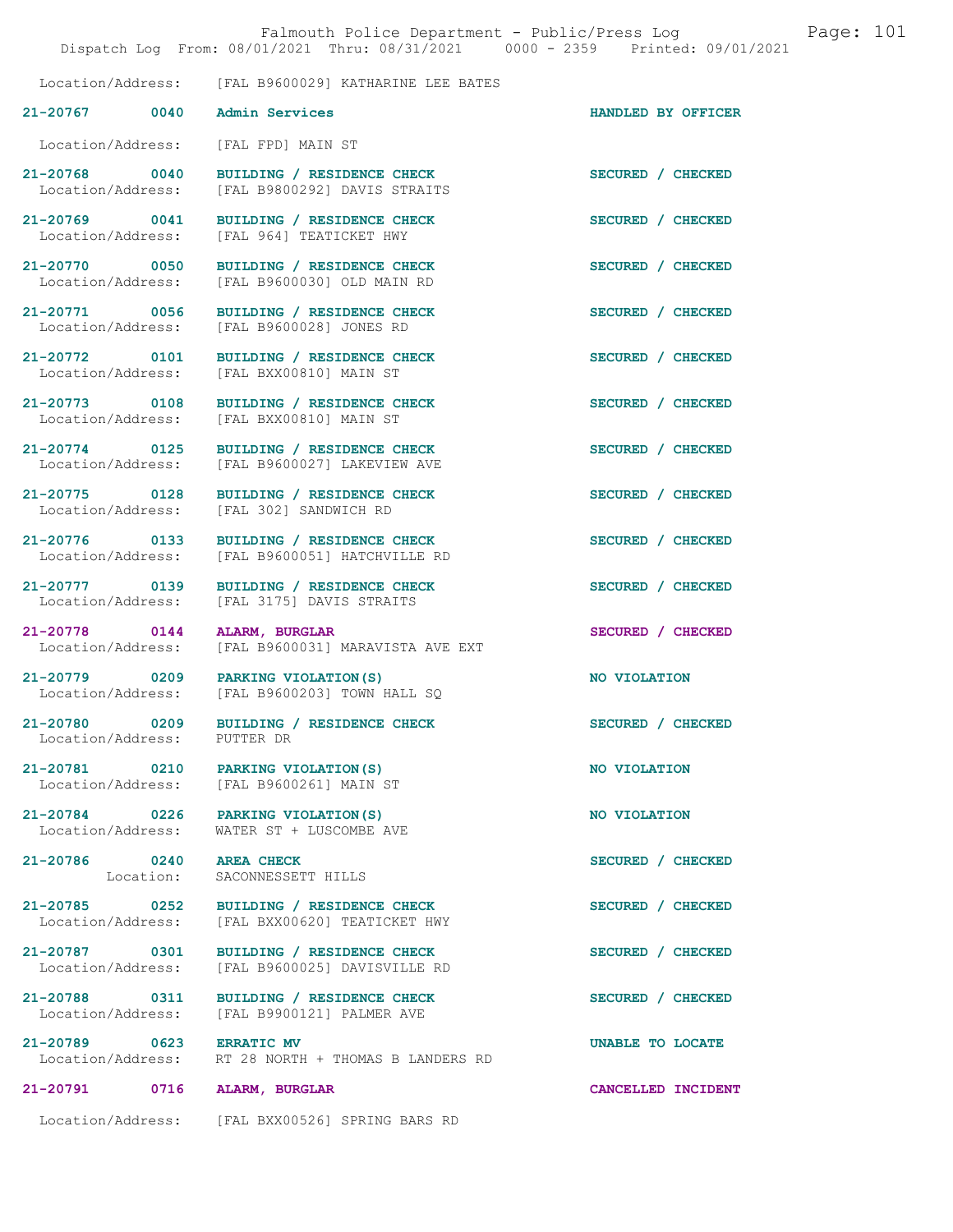|                                                         |      | Falmouth Police Department - Public/Press Log<br>Dispatch Log From: 08/01/2021 Thru: 08/31/2021 0000 - 2359 Printed: 09/01/2021 |                        | Page: 102 |  |
|---------------------------------------------------------|------|---------------------------------------------------------------------------------------------------------------------------------|------------------------|-----------|--|
| 21-20792                                                | 0737 | <b>Admin Services</b>                                                                                                           | HANDLED BY OFFICER     |           |  |
| Location/Address:                                       |      | [FAL FPD] MAIN ST                                                                                                               |                        |           |  |
|                                                         |      | 21-20795 0906 PARKING VIOLATION (S)                                                                                             | HANDLED BY OFFICER     |           |  |
|                                                         |      | Location/Address: [FAL 2862] QUAKER RD                                                                                          |                        |           |  |
| 21-20798 0920                                           |      | <b>CRASH</b><br>Location/Address: [FAL B9600043] WATER ST<br>Refer To Accident: 21-20798-AC                                     | <b>REPORT</b>          |           |  |
| 21-20799 0950                                           |      | <b>CRASH</b><br>Location/Address: [FAL 160] TEATICKET HWY<br>Refer To Accident: 21-20799-AC                                     | <b>REPORT</b>          |           |  |
| 21-20800 1001 Down Wires<br>Location/Address: GRAND AVE |      |                                                                                                                                 | <b>UNFOUNDED</b>       |           |  |
| 21-20801 1033                                           |      | MOTOR VEHICLE STOP                                                                                                              | HANDLED BY OFFICER     |           |  |
| Location/Address:                                       |      | OLD BARNSTABLE RD + HALL LN                                                                                                     |                        |           |  |
|                                                         |      | 21-20803 1045 MOTOR VEHICLE STOP<br>Location/Address: OLD BARNSTABLE RD + BACKUS RIVER RD                                       | <b>CITATION ISSUED</b> |           |  |
| 21-20804 1059<br>Location/Address:                      |      | <b>ASSAULT, PAST</b><br>WEST AVE<br>Refer To Incident: 21-20804-OF                                                              | <b>REPORT</b>          |           |  |
|                                                         |      | 21-20805 1106 UNWANTED GUEST<br>Location/Address: [FAL B9700933] LOCUST ST                                                      | <b>GONE ON ARRIVAL</b> |           |  |
| 21-20806 1111 LARCENY<br>Location/Address:              |      | TIMOTHY BOURNE CARTWAY<br>Refer To Incident: 21-20806-OF                                                                        | <b>REPORT</b>          |           |  |
| 21-20807                                                | 1134 | <b>SHOPLIFTING</b><br>Location/Address: [FAL B0100152] TEATICKET HWY<br>Refer To Incident: 21-20807-OF                          | <b>REPORT</b>          |           |  |
| $21 - 20809$                                            | 1148 | <b>LARCENY</b><br>Location/Address: FALMOUTH LANDING RD<br>Refer To Incident: 21-20809-OF                                       | <b>REPORT</b>          |           |  |
| 21-20810 1150                                           |      | PARKING VIOLATION (S)                                                                                                           | HANDLED BY OFFICER     |           |  |
| Location/Address:                                       |      | NORTH FALMOUTH HWY + CURLEY BLVD                                                                                                |                        |           |  |
| 21-20811 1151<br>Location/Address:                      |      | PARKING VIOLATION (S)<br>[FAL 486] QUISSETT HARBOR RD                                                                           | SECURED / CHECKED      |           |  |
| 21-20812 1153<br>Location/Address:                      |      | BUILDING / RESIDENCE CHECK<br>OUAKER RD                                                                                         | SECURED / CHECKED      |           |  |
| 21-20813 1159                                           |      | PARKING VIOLATION (S)                                                                                                           | HANDLED BY OFFICER     |           |  |
| Location/Address:                                       |      | NORTH FALMOUTH HWY + CURLEY BLVD                                                                                                |                        |           |  |
|                                                         |      | 21-20814 1203 ASSIST CITIZEN                                                                                                    | HANDLED BY OFFICER     |           |  |
|                                                         |      | Location/Address: [FAL L42] GIFFORD ST                                                                                          |                        |           |  |
|                                                         |      | 21-20815 1217 FOLLOW UP INVESTIGATION                                                                                           | HANDLED BY OFFICER     |           |  |
| Location/Address:                                       |      | MOSES RD                                                                                                                        |                        |           |  |
| 21-20816 1221 ERRATIC MV                                |      | Location/Address: PINECREST BEACH DR + SANDWICH RD                                                                              | UNABLE TO LOCATE       |           |  |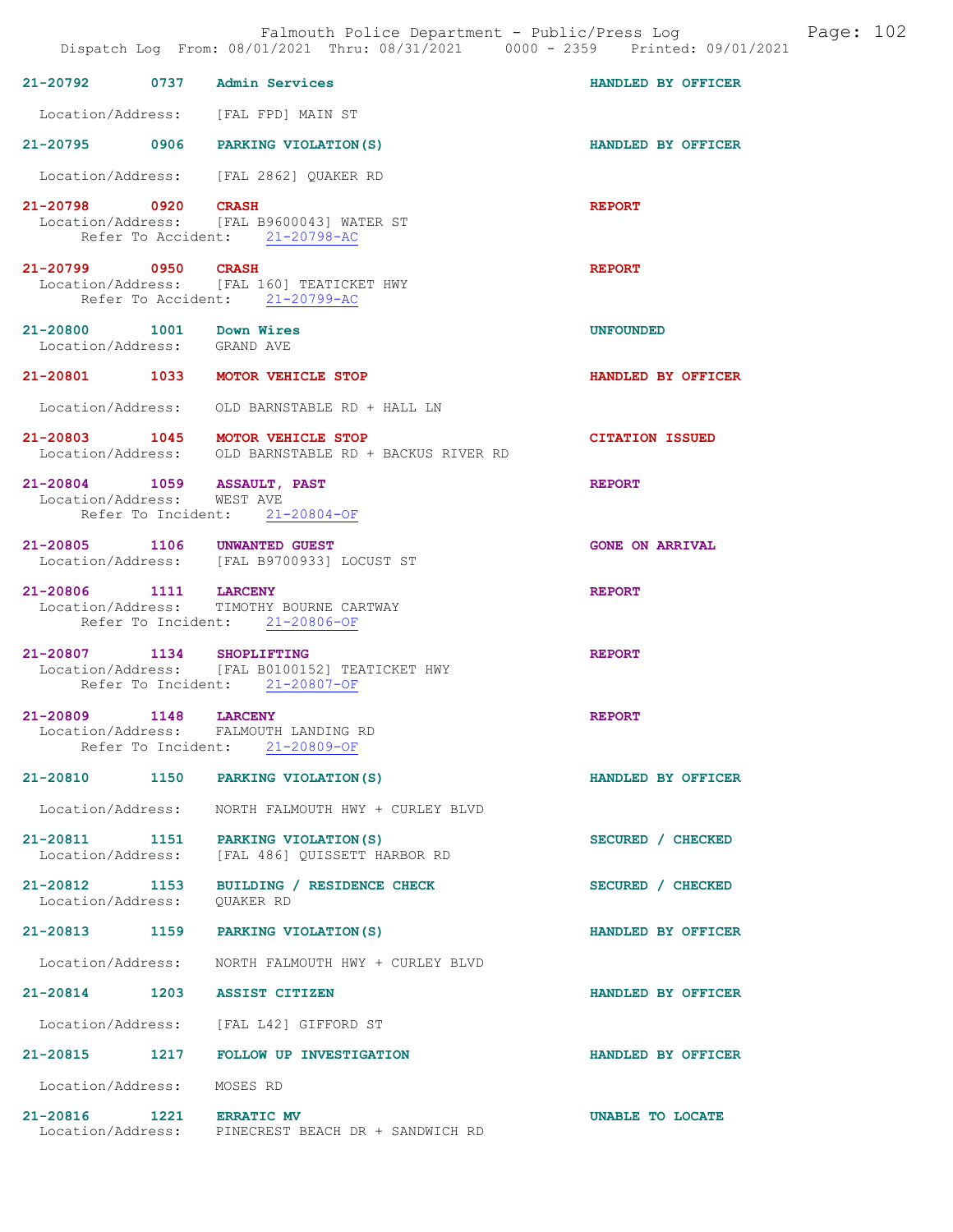| 21-20817 1235 ASSIST CITIZEN<br>Location/Address: EAST FALMOUTH HWY |                                                                | HANDLED BY PARTY        |
|---------------------------------------------------------------------|----------------------------------------------------------------|-------------------------|
| 21-20819 1259 VANDALISM                                             |                                                                | <b>REPORT</b>           |
|                                                                     | Location/Address: [FAL B0200069] TEATICKET HWY                 |                         |
|                                                                     | Refer To Incident: 21-20819-OF                                 |                         |
|                                                                     |                                                                |                         |
| 21-20821 1340 CRASH                                                 |                                                                | <b>REPORT</b>           |
|                                                                     | Location/Address: JONES RD + PALMER AVE                        |                         |
|                                                                     | Refer To Accident: 21-20821-AC                                 |                         |
|                                                                     |                                                                |                         |
| 21-20822 1343 ALARM, BURGLAR                                        |                                                                | <b>UNFOUNDED</b>        |
| Location/Address: [FAL 772] ELM RD                                  |                                                                |                         |
|                                                                     |                                                                |                         |
| 21-20825 1437 Alcohol/Drug (Sec 35)                                 |                                                                | Arrest(s) Made          |
| Location/Address: HUNT ST                                           |                                                                |                         |
|                                                                     | Refer To Arrest: 21-20825-AR                                   |                         |
|                                                                     | Arrest: TARASUIK, ALEA I<br>Address: 44 HUNT ST N FALMOUTH, MA |                         |
|                                                                     |                                                                |                         |
|                                                                     | Age: 21<br>Charges: ABUSE PREVENTION ORDER, VIOLATE            |                         |
|                                                                     |                                                                |                         |
|                                                                     | Refer To Incident: 21-20825-OF                                 |                         |
|                                                                     |                                                                |                         |
| 21-20827 1508 Alcohol/Drug (Sec 35)                                 |                                                                | <b>UNABLE TO LOCATE</b> |
| Location/Address: FALMOUTH LANDING RD                               |                                                                |                         |
| 21-20828 1535 CRASH                                                 |                                                                | HANDLED BY PARTY        |
|                                                                     | Location/Address: RT 151 + RT 28 NORTH                         |                         |
|                                                                     |                                                                |                         |
| 21-20829 1604 CRASH                                                 |                                                                | <b>REPORT</b>           |
|                                                                     | Location/Address: SPRING BARS RD + WORCESTER CT                |                         |
|                                                                     | Refer To Accident: 21-20829-AC                                 |                         |
|                                                                     |                                                                |                         |
|                                                                     |                                                                |                         |
|                                                                     |                                                                | <b>REPORT</b>           |
| 21-20830 1616 CRASH, HIT/RUN<br>Location/Address: DAVIS STRAITS     |                                                                |                         |
|                                                                     | Refer To Accident: 21-20830-AC                                 |                         |
|                                                                     |                                                                |                         |
| 21-20832 1704 CHECK WELFARE                                         |                                                                | HANDLED BY OFFICER      |
|                                                                     |                                                                |                         |
| Location/Address: OLD BARNSTABLE RD                                 |                                                                |                         |
|                                                                     |                                                                |                         |
| 21-20835                                                            | 1800 ABANDONED 911                                             | HANDLED BY OFFICER      |
|                                                                     |                                                                |                         |
|                                                                     | Location/Address: [FAL BXX00012] TOWN HALL SO                  |                         |
|                                                                     |                                                                |                         |
| 21-20837 1814 Water Complaint                                       |                                                                | NOTIFICATION MADE       |
| Location/Address: CARRIAGE SHOP RD                                  |                                                                |                         |
|                                                                     |                                                                |                         |
| 21-20838 1900 Harassment                                            |                                                                | HANDLED BY OFFICER      |
|                                                                     |                                                                |                         |
| Location/Address:                                                   | RIDGE RD                                                       |                         |
| 21-20839 1907 ABANDONED 911                                         |                                                                | UNABLE TO LOCATE        |
|                                                                     | Location/Address: [FAL 3249] SEACOAST SHORES BLVD              |                         |
|                                                                     |                                                                |                         |
|                                                                     | 21-20840 1941 BUILDING / RESIDENCE CHECK                       | SECURED / CHECKED       |
|                                                                     | Location/Address: [FAL 964] TEATICKET HWY                      |                         |
|                                                                     |                                                                |                         |
|                                                                     | 21-20841 2008 DISTURBANCE / DISORDERLY                         | HANDLED BY OFFICER      |
|                                                                     |                                                                |                         |
| Location/Address:                                                   | [FAL 3186] WOODS HOLE RD                                       |                         |
|                                                                     |                                                                |                         |
| 21-20842 2043 SUSPICIOUS MV                                         |                                                                | <b>GONE ON ARRIVAL</b>  |
| Location/Address: EAST MEADOWS CIR                                  |                                                                |                         |
|                                                                     | 21-20843 2057 DISTURBANCE / DISORDERLY                         | REF FIRE DEPT           |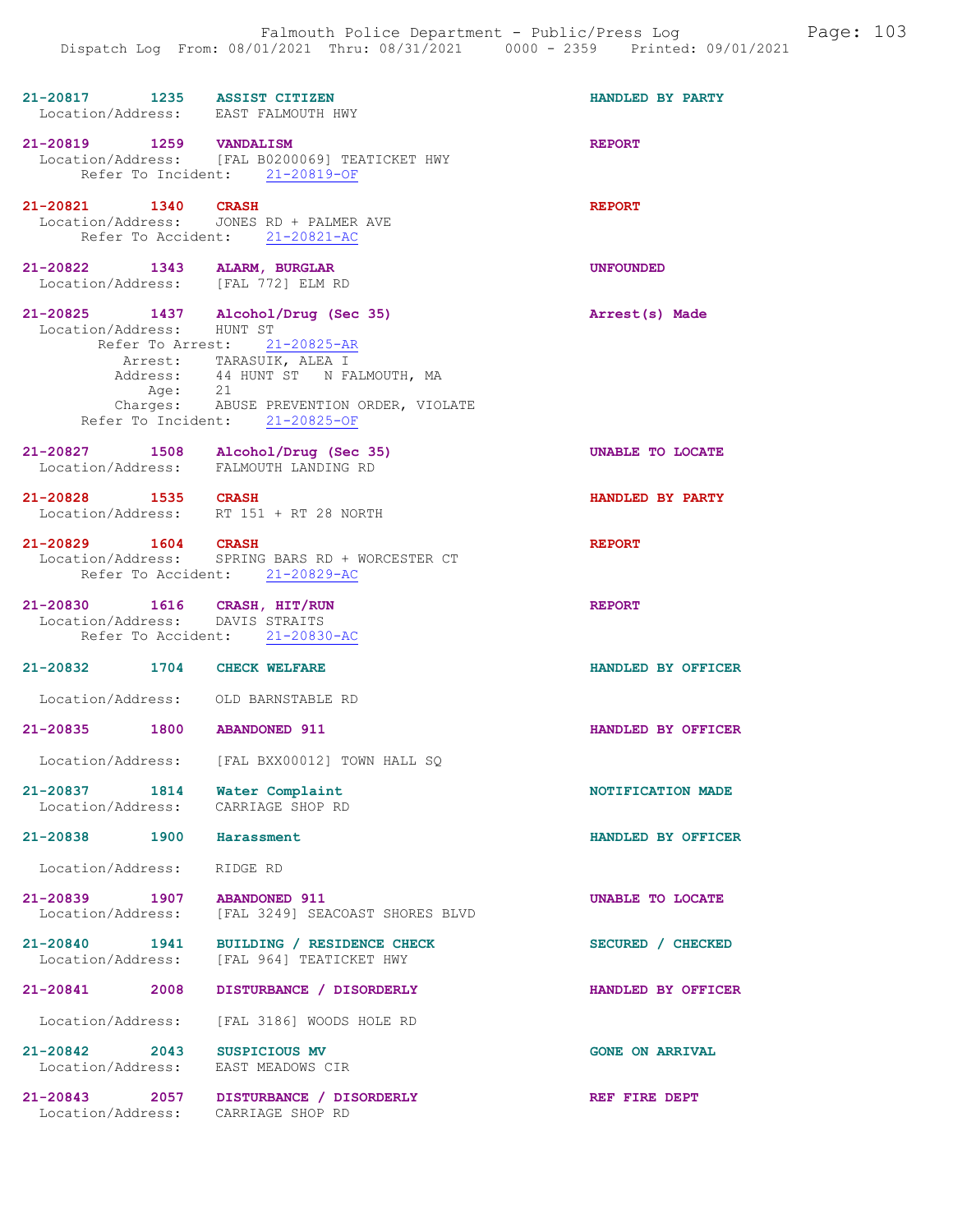| 21-20845 2125 CRASH, HIT/RUN          | Location/Address: [FAL 1512] DAVIS STRAITS<br>Refer To Accident: 21-20845-AC                                                                                                                                                                                   | <b>REPORT</b>      |
|---------------------------------------|----------------------------------------------------------------------------------------------------------------------------------------------------------------------------------------------------------------------------------------------------------------|--------------------|
| 21-20846 2149 ERRATIC MV              | Location/Address: TEATICKET HWY + SAINT MARKS RD<br>Refer To Arrest: 21-20846-AR<br>Arrest: HAM, CATHLEEN M<br>Address: 37 SAINT MARKS RD TEATICKET, MA<br>Age: 58<br>Charges: OUI-LIQUOR OR .08%<br>NEGLIGENT OPERATION OF MOTOR VEHICLE c90 \$24(2)(a) (OTE) | Arrest(s) Made     |
| 21-20848 2316 MOTOR VEHICLE STOP      | MARKED LANES VIOLATION                                                                                                                                                                                                                                         | HANDLED BY OFFICER |
|                                       | Location/Address: GEGGATT RD + HATCHVILLE RD                                                                                                                                                                                                                   |                    |
| 21-20849 2317 AREA CHECK              | Location/Address: TANGLEWOOD DR + MEREDITH DR                                                                                                                                                                                                                  | UNABLE TO LOCATE   |
| 21-20851 2341 Admin Services          |                                                                                                                                                                                                                                                                | HANDLED BY OFFICER |
|                                       | Location/Address: [FAL BXX00810] MAIN ST                                                                                                                                                                                                                       |                    |
| For Date: $08/28/2021$ - Saturday     |                                                                                                                                                                                                                                                                |                    |
|                                       | 21-20852 0009 DISTURBANCE / DISORDERLY                                                                                                                                                                                                                         | Protective Custody |
| Location/Address: [FAL 124] BAILEY DR | Refer To P/C: 21-20852-AR                                                                                                                                                                                                                                      |                    |
| Age: 59                               | P/C: CABRAL, FRANK J<br>Address: 14 BAILEY DR FALMOUTH, MA<br>Charges: PROTECTIVE CUSTODY (LIQUOR)                                                                                                                                                             |                    |
| $21 - 20853$                          | 0021 DISABLED MV                                                                                                                                                                                                                                               | HANDLED BY OFFICER |
| Location/Address: [FAL 60] GRAND AVE  |                                                                                                                                                                                                                                                                |                    |
| 21-20855 0050 ALARM, BURGLAR          | Location/Address: [FAL B9600070] SCRANTON AVE                                                                                                                                                                                                                  | SECURED / CHECKED  |
| 21-20857 0148<br>Location/Address:    | ALARM, BURGLAR<br>CURRIER RD                                                                                                                                                                                                                                   | <b>UNFOUNDED</b>   |
|                                       | 21-20858 0203 BUILDING / RESIDENCE CHECK<br>Location/Address: [FAL BXX00810] MAIN ST                                                                                                                                                                           | SECURED / CHECKED  |
| 21-20859 0214<br>Location/Address:    | BUILDING / RESIDENCE CHECK<br>[FAL 473] MAIN ST                                                                                                                                                                                                                | SECURED / CHECKED  |
| 21-20860 0220<br>Location/Address:    | PARKING VIOLATION (S)<br>[FAL B9600203] TOWN HALL SQ                                                                                                                                                                                                           | REF DNR            |
| 21-20861 0222<br>Location/Address:    | PARKING VIOLATION (S)<br>[FAL B9600261] MAIN ST                                                                                                                                                                                                                | NO VIOLATION       |
| 21-20862 0226<br>Location/Address:    | TRANSPORT / ESCORT<br>HUNT ST                                                                                                                                                                                                                                  | <b>TRANSPORT</b>   |
| 21-20863 0241<br>Location/Address:    | ALARM, BURGLAR<br>[FAL B9700605] CURRIER RD                                                                                                                                                                                                                    | NOTIFICATION MADE  |
| 21-20864 0301<br>Location/Address:    | PARKING VIOLATION (S)<br>LUSCOMBE AVE + WATER ST                                                                                                                                                                                                               | NO VIOLATION       |
| 21-20865 0301<br>Location/Address:    | BUILDING / RESIDENCE CHECK<br>[FAL B9600025] DAVISVILLE RD                                                                                                                                                                                                     | SECURED / CHECKED  |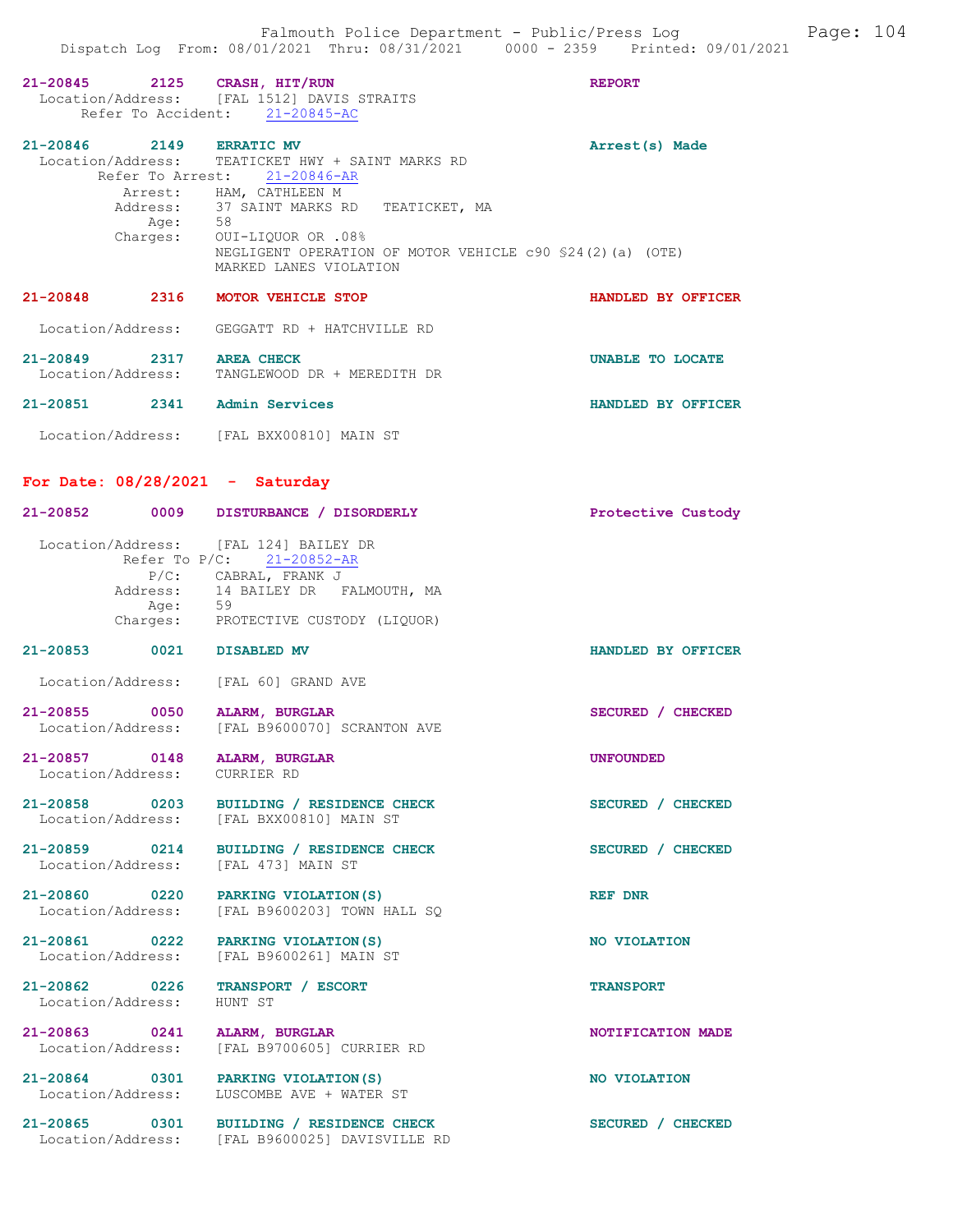|                                                                           | Dispatch Log From: 08/01/2021 Thru: 08/31/2021 0000 - 2359 Printed: 09/01/2021                                      |                        |
|---------------------------------------------------------------------------|---------------------------------------------------------------------------------------------------------------------|------------------------|
|                                                                           | 21-20866 0304 BUILDING / RESIDENCE CHECK<br>Location/Address: [FAL B9600237] EAST FALMOUTH HWY                      | SECURED / CHECKED      |
|                                                                           | 21-20867 0348 BUILDING / RESIDENCE CHECK<br>Location/Address: [FAL 964] TEATICKET HWY                               | SECURED / CHECKED      |
|                                                                           | 21-20868 0407 LOUD MUSIC / PARTY / NOISES                                                                           | HANDLED BY OFFICER     |
| Location/Address:                                                         | [FAL BXX00801] QUAKER RD                                                                                            |                        |
| 21-20870 0649<br>Location/Address:                                        | TRANSPORT / ESCORT<br>LOUISE LN                                                                                     | <b>TRANSPORT</b>       |
| 21-20871 0659                                                             | <b>ERRATIC MV</b><br>Location/Address: CARRIAGE SHOP RD + SANDWICH RD                                               | UNABLE TO LOCATE       |
| 21-20872 0732 DISABLED MV                                                 | Location/Address: [FAL B9800583] WOODS HOLE RD                                                                      | HANDLED BY PARTY       |
| 21-20873 0749 OTHER TRAFFIC                                               |                                                                                                                     | HANDLED BY OFFICER     |
|                                                                           | Location/Address: CURLEY BLVD + NORTH FALMOUTH HWY                                                                  |                        |
| 21-20874 0826 VANDALISM<br>Location/Address: PALMER AVE                   | Refer To Incident: 21-20874-OF                                                                                      | <b>REPORT</b>          |
| Location/Address: SAO PAULO DR                                            | 21-20875 0903 SPEEDING MOTOR VEHICLE (S)                                                                            | <b>GONE ON ARRIVAL</b> |
| 21-20877 0912 CHECK WELFARE                                               |                                                                                                                     | HANDLED BY OFFICER     |
|                                                                           | Location/Address: [FAL BXX00620] TEATICKET HWY                                                                      |                        |
| 21-20879 0951 ANIMAL COMPLAINT                                            |                                                                                                                     | REF ANIMAL CONTROL     |
|                                                                           | Location/Address: SANDWICH RD + CURRIER RD                                                                          |                        |
|                                                                           | 21-20880 0959 DISTURBANCE / DISORDERLY<br>Location/Address: [FAL 302] SANDWICH RD<br>Refer To Incident: 21-20880-OF | <b>REPORT</b>          |
| 21-20881 1007 B & E MV / TRL                                              |                                                                                                                     | HANDLED BY OFFICER     |
| Location/Address: BARRY ST                                                |                                                                                                                     |                        |
| 21-20883 1012 ASSIST CITIZEN                                              |                                                                                                                     | HANDLED BY OFFICER     |
| Location/Address: OVERLOOK CIR                                            |                                                                                                                     |                        |
| 21-20884 1014 ALARM, BURGLAR                                              |                                                                                                                     | CANCELLED INCIDENT     |
|                                                                           | Location/Address: [FAL 3290] DAVISVILLE RD                                                                          |                        |
| 21-20885 1036 PARKING VIOLATION (S)<br>Location/Address: LITTLE ISLAND RD |                                                                                                                     | <b>GONE ON ARRIVAL</b> |
| 21-20886 1041 ASSIST CITIZEN                                              | Location/Address: [FAL 1829] DAVISVILLE RD<br>Refer To Incident: 21-20886-OF                                        | <b>REPORT</b>          |
| 21-20887 1048 RECOVERED PROPERTY                                          |                                                                                                                     | HANDLED BY OFFICER     |
|                                                                           | Location/Address: [FAL B9600036] MAIN ST                                                                            |                        |

21-20888 1049 CRASH HANDLED BY PARTY Location/Address: CEA RD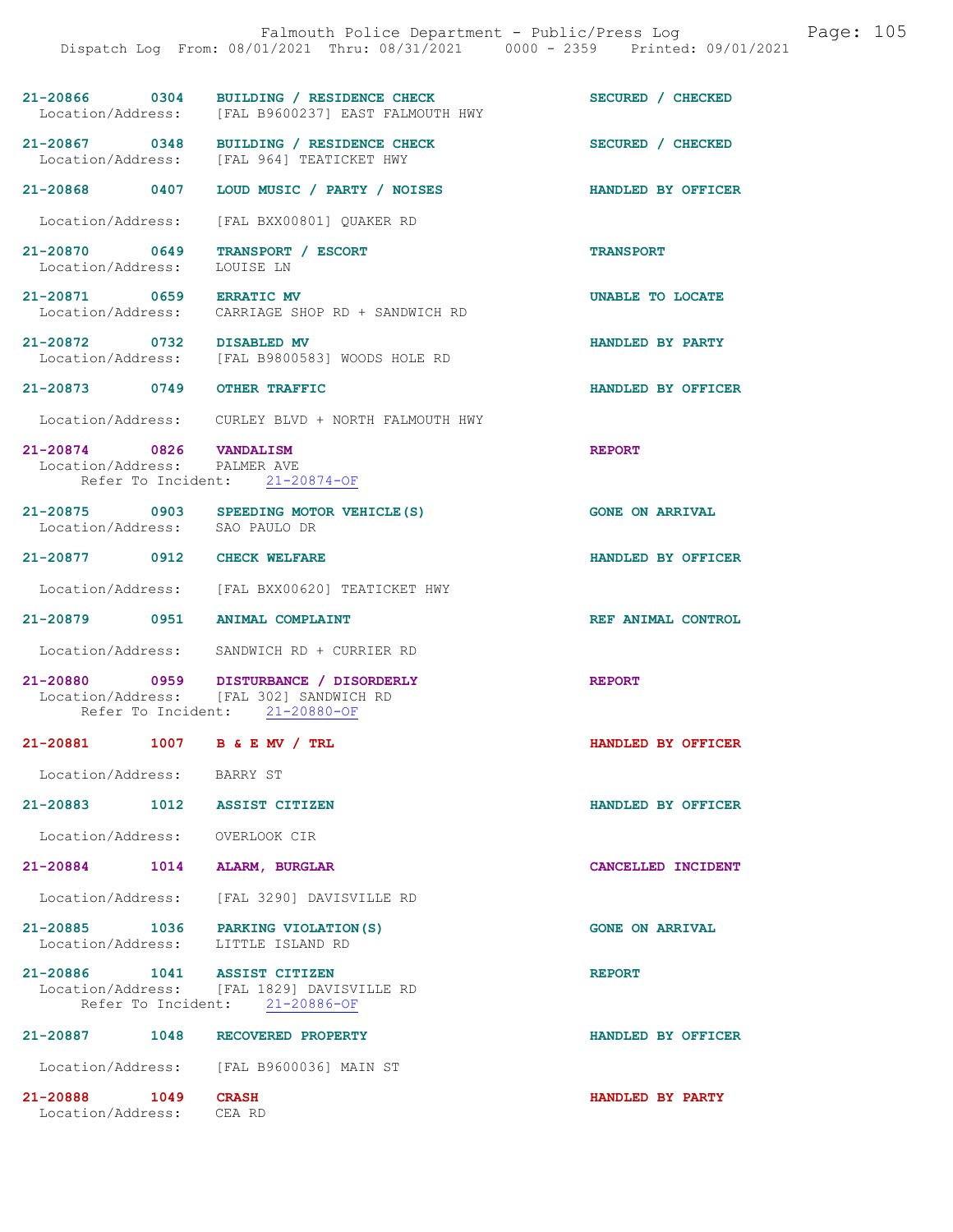| 21-20889 1120 ASSAULT, PAST                      |      | Location/Address: [FAL BXX00620] TEATICKET HWY<br>Refer To Incident: 21-20889-OF                                              | <b>REPORT</b>          |
|--------------------------------------------------|------|-------------------------------------------------------------------------------------------------------------------------------|------------------------|
| Location/Address:                                |      | 21-20890 1124 Water Complaint<br>EDGEWATER DR EAST                                                                            | NOTIFICATION MADE      |
|                                                  |      | 21-20893 1151 PARKING VIOLATION (S)                                                                                           | HANDLED BY OFFICER     |
|                                                  |      | Location/Address: [FAL 486] OUISSETT HARBOR RD                                                                                |                        |
| 21-20894 1154                                    |      | SUSPICIOUS MV                                                                                                                 | HANDLED BY OFFICER     |
| Location/Address: SAO PAULO DR                   |      |                                                                                                                               |                        |
|                                                  |      | 21-20895 1229 Admin Services                                                                                                  | HANDLED BY OFFICER     |
|                                                  |      | Location/Address: [FAL FPD] MAIN ST                                                                                           |                        |
| 21-20897 1235 CHECK WELFARE                      |      |                                                                                                                               | CANCELLED INCIDENT     |
| Location/Address: BRIDGE ST                      |      |                                                                                                                               |                        |
|                                                  |      | 21-20899 1307 PARKING VIOLATION(S)                                                                                            | HANDLED BY OFFICER     |
|                                                  |      | Location/Address: LITTLE ISLAND RD + NASHAWENA ST                                                                             |                        |
| 21-20901 1323 CRASH, HIT/RUN                     |      | Location/Address: [FAL BXX00880] CLINTON AVE<br>Refer To Accident: 21-20901-AC<br>Refer To Incident: $\overline{21-20901-OF}$ | <b>REPORT</b>          |
| 21-20903 1406 ASSIST CITIZEN                     |      |                                                                                                                               | CANCELLED INCIDENT     |
|                                                  |      | Location/Address: [FAL BXX00668] TEATICKET HWY                                                                                |                        |
|                                                  |      | 21-20904 1408 TRANSPORT / ESCORT<br>Location/Address: WEST FALMOUTH HWY + PALMER AVE                                          | HANDLED BY PARTY       |
|                                                  |      | 21-20905 1410 DISTURBANCE / DISORDERLY<br>Location/Address: [FAL 1006] MACCINI WAY<br>Refer To Incident: 21-20905-OF          | <b>REPORT</b>          |
| $21 - 20906$                                     | 1424 | <b>ALARM, BURGLAR</b><br>Location/Address: [FAL 3128] MARAVISTA AVE                                                           | <b>UNFOUNDED</b>       |
|                                                  |      | 21-20908 1432 ERRATIC MV<br>Location/Address: RT 28 SOUTH + RT 151                                                            | UNABLE TO LOCATE       |
| 21-20912 1444                                    |      | <b>ASSIST CITIZEN</b><br>Location/Address: [FAL B9600444] LUSCOMBE AVE                                                        | NOTIFICATION MADE      |
| 21-20910 1449                                    |      | <b>OTHER TRAFFIC</b><br>Location/Address: [FAL BXX00592] EAST FALMOUTH HWY                                                    | <b>CITATION ISSUED</b> |
| 21-20914 1457 SUSPICIOUS MV<br>Location/Address: |      | SANTUIT RD                                                                                                                    | HANDLED BY PARTY       |
| 21-20915 1458 SUSPICIOUS MV                      |      | Location/Address: [FAL 716] WEBSTER ST                                                                                        | PRIVATE TOW            |
| 21-20916 1459                                    |      | <b>CHECK WELFARE</b>                                                                                                          | HANDLED BY OFFICER     |
|                                                  |      | Location/Address: [FAL L112] BRAESIDE RD + W FALMOUTH HWY                                                                     |                        |
| 21-20917 1510                                    |      | SUSPICIOUS MV                                                                                                                 | CANCELLED INCIDENT     |
|                                                  |      | Location/Address: PARKER MILL RD + GREEN ACRE RD                                                                              |                        |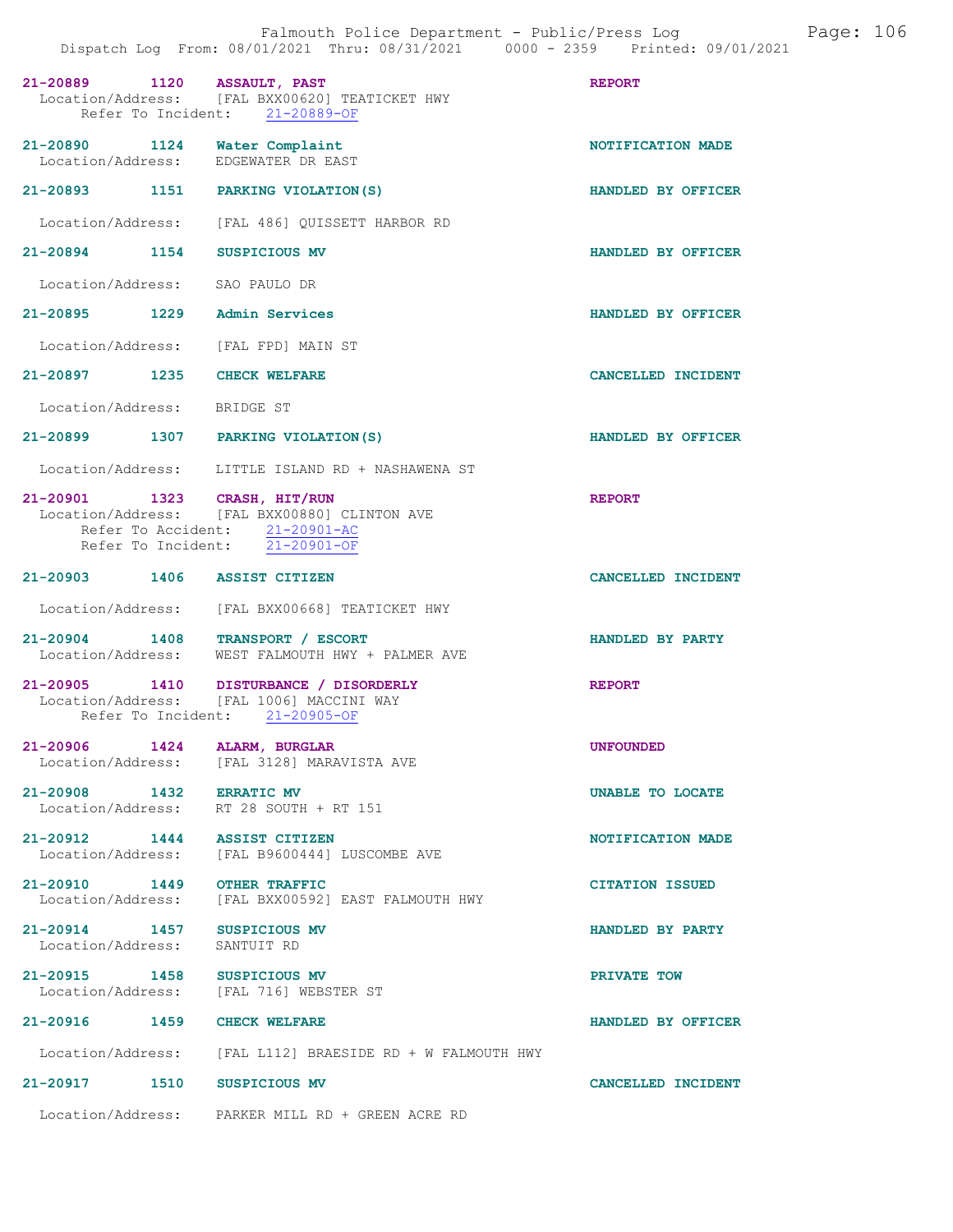| 21-20919 1529 OTHER TRAFFIC                                               | Vicinity of: MAIN ST + WALKER ST<br>Refer To Incident: 21-20919-OF              | <b>CITATION ISSUED</b> |
|---------------------------------------------------------------------------|---------------------------------------------------------------------------------|------------------------|
| 21-20948 1600 ASSIST CITIZEN                                              |                                                                                 | HANDLED BY OFFICER     |
| Location/Address: BLACKSMITH SHOP RD                                      |                                                                                 |                        |
| 21-20921 1608 Admin Services                                              |                                                                                 | HANDLED BY OFFICER     |
| Location/Address: [FAL FPD] MAIN ST                                       |                                                                                 |                        |
| 21-20924 1628 ASSIST CITIZEN                                              |                                                                                 | HANDLED BY OFFICER     |
|                                                                           | Location/Address: [FAL L42] GIFFORD ST                                          |                        |
| 21-20925 1642 ASSIST CITIZEN                                              |                                                                                 | HANDLED BY OFFICER     |
|                                                                           | Location/Address: [FAL B9600453] ROSE MORIN LN                                  |                        |
| 21-20926 1642 CHECK WELFARE<br>Location/Address: BLACKSMITH SHOP RD       |                                                                                 | <b>GONE ON ARRIVAL</b> |
| 21-20927 1651 TRAFFIC HAZARD                                              |                                                                                 | HANDLED BY OFFICER     |
| Location/Address: RIDGE RD                                                |                                                                                 |                        |
| 21-20928 1656 CRASH<br>Location/Address: ALTONS LN                        | Refer To Accident: 21-20928-AC                                                  | <b>REPORT</b>          |
|                                                                           | 21-20930 1748 LOUD MUSIC / PARTY / NOISES                                       | HANDLED BY OFFICER     |
| Location/Address: REGIS RD                                                |                                                                                 |                        |
| 21-20931 1804 MOTOR VEHICLE STOP<br>Location/Address: FALMOUTH HEIGHTS RD |                                                                                 | <b>CITATION ISSUED</b> |
| 21-20932 1816 INTOXICATED PERSON                                          |                                                                                 | HANDLED BY OFFICER     |
|                                                                           | Location/Address: [FAL 187] EAST FALMOUTH HWY<br>Refer To Incident: 21-20932-OF |                        |
| $21 - 20933$                                                              | 1821 ASSIST CITIZEN                                                             | HANDLED BY OFFICER     |
| Location/Address: OLD WAQUOIT RD                                          |                                                                                 |                        |
| 21-20934 1834<br>Vicinity of: MAIN ST                                     | <b>AREA CHECK</b>                                                               | SECURED / CHECKED      |
| 21-20935 1840 CHECK WELFARE                                               | Location/Address: [FAL 1138] SHOREWOOD DR                                       | <b>TRANSPORT</b>       |
| 21-20936 1848 ASSIST CITIZEN                                              |                                                                                 | HANDLED BY OFFICER     |
|                                                                           | Location/Address: RT 28 SOUTH + BRICK KILN RD                                   |                        |
| 21-20937 1908 MOTOR VEHICLE STOP<br>Location/Address: FRESH POND RD       |                                                                                 | Verbal Warning         |
| 21-20938 1923 CHECK WELFARE                                               |                                                                                 | HANDLED BY OFFICER     |
|                                                                           | Location/Address: EAST FALMOUTH HWY + SEACOAST SHORES BLVD                      |                        |
|                                                                           | 21-20939 1949 LOUD MUSIC / PARTY / NOISES                                       | HANDLED BY OFFICER     |
| Location/Address: REGIS RD                                                |                                                                                 |                        |
|                                                                           | 21-20941 2106 LOUD MUSIC / PARTY / NOISES                                       | HANDLED BY OFFICER     |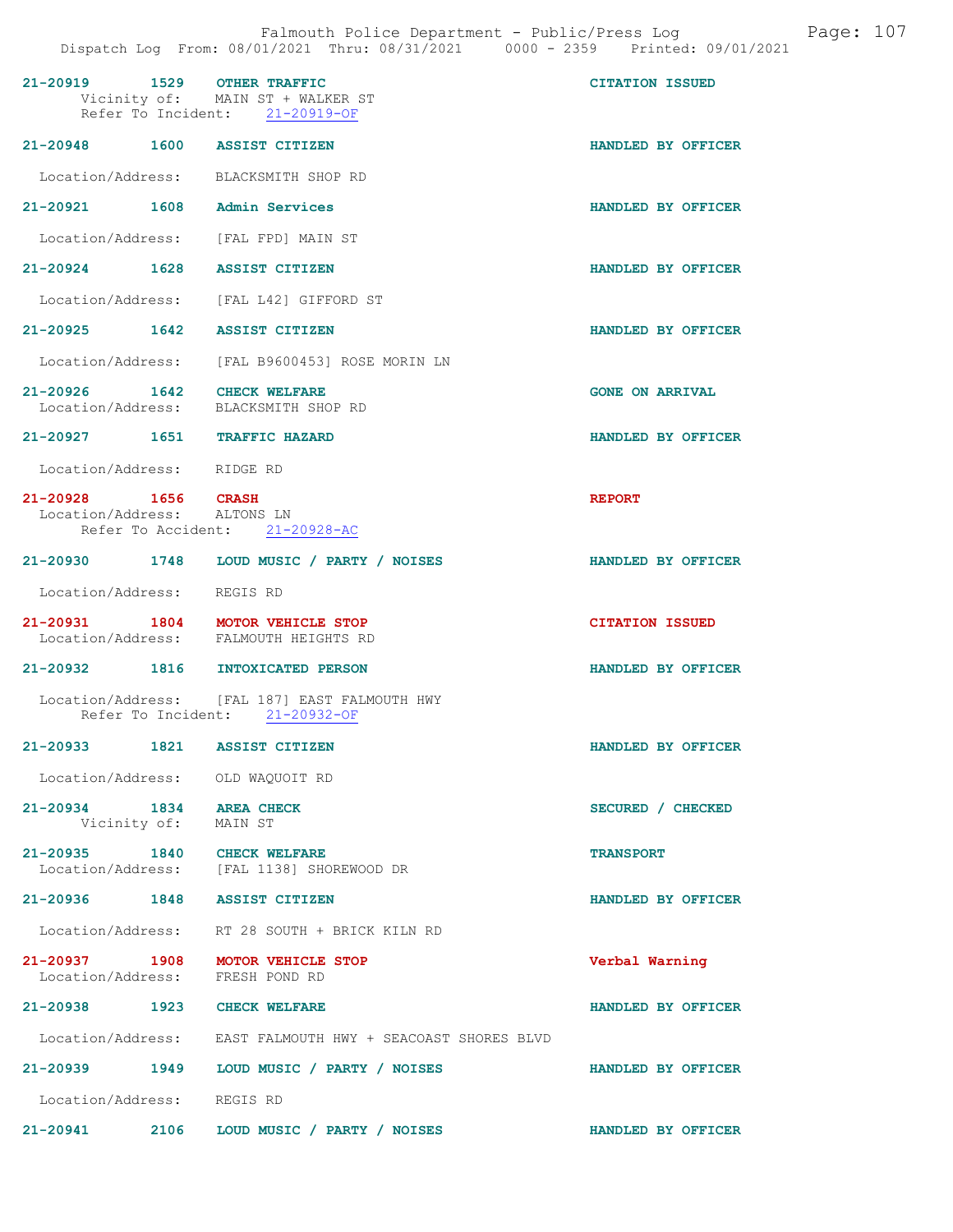| Location/Address: ASHUMET RD                                                      |                                                                                                                                                                                                                                                                 |                        |
|-----------------------------------------------------------------------------------|-----------------------------------------------------------------------------------------------------------------------------------------------------------------------------------------------------------------------------------------------------------------|------------------------|
| Location/Address: ASHLEY DR                                                       | 21-20942 2115 LOUD MUSIC / PARTY / NOISES                                                                                                                                                                                                                       | <b>NO VIOLATION</b>    |
| 21-20944 2201 AREA CHECK                                                          |                                                                                                                                                                                                                                                                 | HANDLED BY OFFICER     |
| Location/Address: GRAND AVE                                                       |                                                                                                                                                                                                                                                                 |                        |
| 21-20945 2204 PRIVATE TOW<br>Location/Address: [FAL 716] WEBSTER ST               |                                                                                                                                                                                                                                                                 | PRIVATE TOW            |
| 21-20946 2218                                                                     | DISABLED MV                                                                                                                                                                                                                                                     | HANDLED BY OFFICER     |
|                                                                                   | Location/Address: OLD MEETING HOUSE RD + CARRIAGE SHOP RD                                                                                                                                                                                                       |                        |
| 21-20947 2233 SUSPICIOUS MV<br>Location/Address:                                  | WHITECAPS DR                                                                                                                                                                                                                                                    | <b>GONE ON ARRIVAL</b> |
| 21-20950 2307 ABANDONED 911                                                       | Location/Address: [FAL BXX00102] SCRANTON AVE<br>Refer To Arrest: 21-20950-A-AR<br>Arrest: SIMS, JAMUAL JR                                                                                                                                                      | Arrest(s) Made         |
| Age:                                                                              | Address: 66 GLEN CHARLIE RD EAST WAREHAM, MA<br>Age: 22<br>Charges: FIREARM, CARRY WITHOUT LICENSE LOADED c269 s.10(n)<br>ASSAULT TO MURDER, FIREARM-ARMED<br>BOMB/HIJACK THREAT<br>FIREARM, POSSESS LARGE CAPACITY<br>FIREARM W/DEFACED NO., POSSESS IN FELONY |                        |
|                                                                                   | Refer To Arrest: 21-20950-AR                                                                                                                                                                                                                                    |                        |
|                                                                                   | Arrest: GORDON, MARCKELL S<br>Address: 100 CRANBERRY LN CENTERVILLE, MA                                                                                                                                                                                         |                        |
|                                                                                   | Age: 20<br>Charges: ARREST WARRANT SERVICE                                                                                                                                                                                                                      |                        |
|                                                                                   | FIREARM, CARRY WITHOUT LICENSE LOADED c269 s.10(n)<br>ASSAULT TO MURDER, FIREARM-ARMED<br>BOMB/HIJACK THREAT<br>FIREARM, POSSESS LARGE CAPACITY<br>FIREARM W/DEFACED NO., POSSESS IN FELONY                                                                     |                        |
|                                                                                   | Refer To Arrest: 21-20950-B-AR                                                                                                                                                                                                                                  |                        |
| Address:                                                                          | Arrest: JACKSON, TERRON FLOYD JR<br>422 MAIN ST BLDG HOUSE HARWICH, MA                                                                                                                                                                                          |                        |
| Age:<br>Charges:                                                                  | 23<br>FIREARM, CARRY WITHOUT LICENSE LOADED, 2ND OFF.<br>ASSAULT TO MURDER, FIREARM-ARMED<br>BOMB/HIJACK THREAT<br>FIREARM, POSSESS LARGE CAPACITY<br>FIREARM W/DEFACED NO., POSSESS IN FELONY                                                                  |                        |
| 21-20951 2312 MOTOR VEHICLE STOP                                                  |                                                                                                                                                                                                                                                                 | HANDLED BY OFFICER     |
|                                                                                   | Location/Address: [FAL BXX00539] EAST FALMOUTH HWY                                                                                                                                                                                                              |                        |
| For Date: $08/29/2021$ - Sunday                                                   |                                                                                                                                                                                                                                                                 |                        |
| $21 - 20953$<br>0001<br>Location/Address:<br>Refer To Arrest:<br>Address:<br>Age: | <b>INTOXICATED PERSON</b><br>[FAL B9800291] LOCUST ST<br>$21 - 20953 - AR$<br>Arrest: NEWBOLD, DAVID F<br>149 SANDWICH RD Apt. #B E FALMOUTH, MA<br>59<br>Charges: PROTECTIVE CUSTODY (LIQUOR)                                                                  | Arrest(s) Made         |

21-20954 0034 ALARM, BURGLAR SECURED / CHECKED Location/Address: [FAL B0200062] PALMER AVE

| 21-20955 | 0106 | ALARM, BURGLAR |
|----------|------|----------------|
|          |      |                |

UNFOUNDED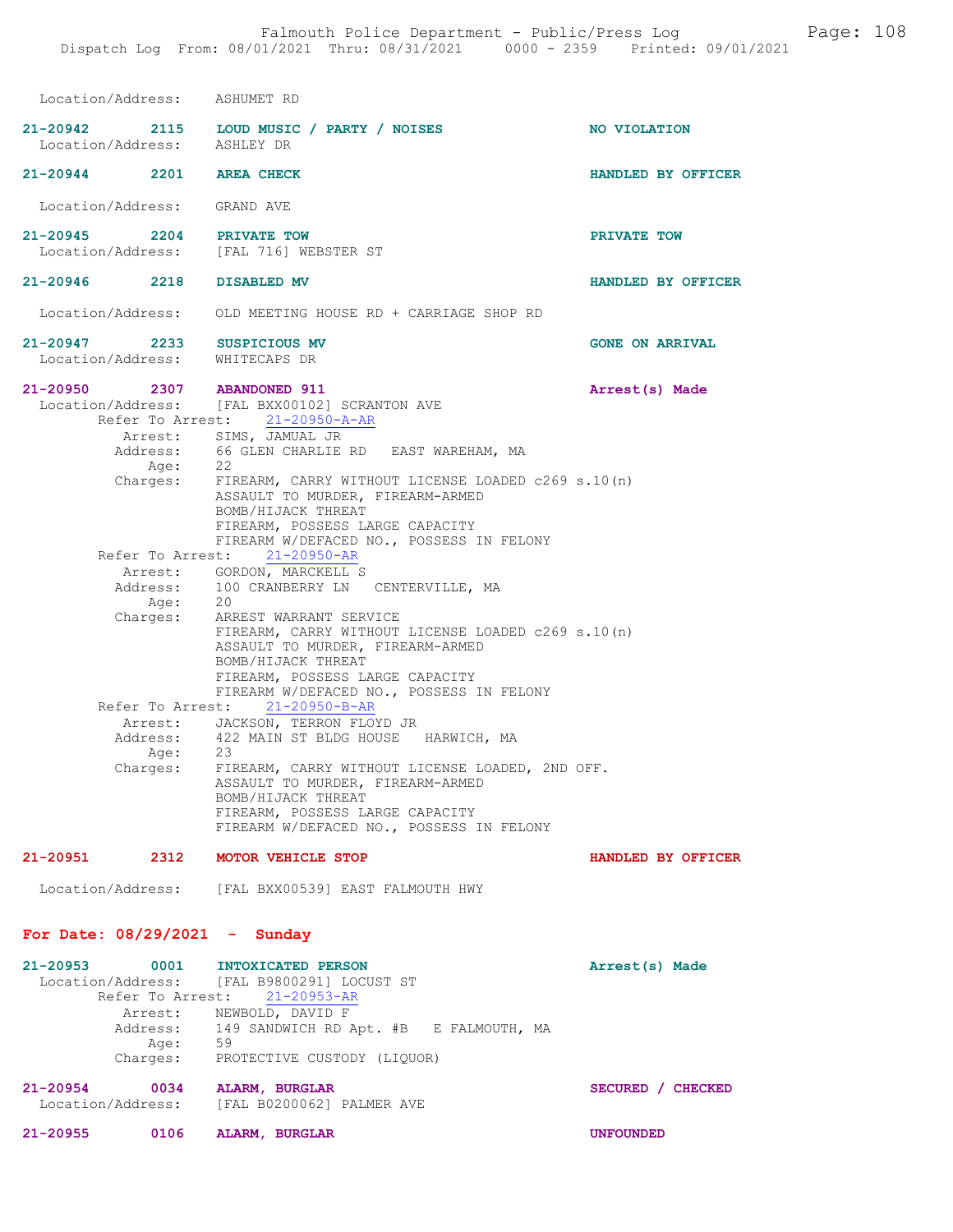|                                                          | Falmouth Police Department - Public/Press Log<br>Dispatch Log From: 08/01/2021 Thru: 08/31/2021 0000 - 2359 Printed: 09/01/2021 | Page: 109          |
|----------------------------------------------------------|---------------------------------------------------------------------------------------------------------------------------------|--------------------|
| Location/Address: PRISCILLA ST                           |                                                                                                                                 |                    |
| 21-20956 0125                                            | BUILDING / RESIDENCE CHECK<br>Location/Address: [FAL B9900121] PALMER AVE                                                       | SECURED / CHECKED  |
| 21-20957 0125<br>Location/Address:                       | BUILDING / RESIDENCE CHECK<br>[FAL B9800292] DAVIS STRAITS                                                                      | SECURED / CHECKED  |
| 21-20958 0140<br>Location/Address:                       | BUILDING / RESIDENCE CHECK<br>[FAL 461] NORTH MAIN ST                                                                           | SECURED / CHECKED  |
| Location/Address: BOXBERRY HILL RD                       | 21-20959 0144 BUILDING / RESIDENCE CHECK                                                                                        | SECURED / CHECKED  |
|                                                          | 21-20960 0145 BUILDING / RESIDENCE CHECK<br>Location/Address: [FAL BXX00810] MAIN ST                                            | SECURED / CHECKED  |
|                                                          | 21-20961 0146 BUILDING / RESIDENCE CHECK<br>Location/Address: [FAL BXX00272] LOCUST ST                                          | SECURED / CHECKED  |
| 21-20962 0148                                            | BUILDING / RESIDENCE CHECK<br>Location/Address: [FAL B9600051] HATCHVILLE RD                                                    | SECURED / CHECKED  |
| 21-20963 0152 AREA CHECK                                 | Location/Address: [FAL B9600029] KATHARINE LEE BATES                                                                            | SECURED / CHECKED  |
| 21-20964 0155 PARKING VIOLATION (S)<br>Location/Address: | [FAL B9600203] TOWN HALL SQ                                                                                                     | NO VIOLATION       |
| 21-20965 0202                                            | BUILDING / RESIDENCE CHECK<br>Location/Address: [FAL 964] TEATICKET HWY                                                         | SECURED / CHECKED  |
| 21-20966 0207 PARKING VIOLATION(S)<br>Location/Address:  | LUSCOMBE AVE + WATER ST                                                                                                         | NO VIOLATION       |
| 21-20969 0717 Admin Services                             |                                                                                                                                 | HANDLED BY OFFICER |
|                                                          | Location/Address: [FAL BXX00810] MAIN ST                                                                                        |                    |
| 21-20970 0759 Harassment<br>Location/Address: ASHLEY DR  | Refer To Incident: 21-20970-OF                                                                                                  | <b>REPORT</b>      |
| 21-20972 0808 ALARM, BURGLAR                             |                                                                                                                                 | CANCELLED INCIDENT |
|                                                          | Location/Address: [FAL B0200062] PALMER AVE                                                                                     |                    |
| 21-20975 0913 Harassment                                 | Location/Address: SEACOAST SHORES BLVD<br>Refer To Incident: 21-20975-OF                                                        | <b>REPORT</b>      |
| 21-20979 0955                                            | <b>AREA CHECK</b>                                                                                                               | HANDLED BY OFFICER |
| Location/Address: [FAL 159] GRAND AVE                    |                                                                                                                                 |                    |
| 21-20980 0957 CHECK WELFARE                              |                                                                                                                                 | HANDLED BY OFFICER |
|                                                          | Location/Address: [FAL 427] TEATICKET HWY                                                                                       |                    |
| 21-20985 1142 SHOPLIFTING                                | Location/Address: [FAL B0100152] TEATICKET HWY<br>Refer To Incident: 21-20985-OF                                                | <b>REPORT</b>      |
| 21-20987 1248 ANIMAL COMPLAINT                           |                                                                                                                                 | REF ANIMAL CONTROL |
| Location/Address: [FAL L80] MAIN ST                      |                                                                                                                                 |                    |
| 21-20988 1314 OTHER TRAFFIC                              | Location/Address: [FAL BXX00190] DAVIS STRAITS                                                                                  | UNABLE TO LOCATE   |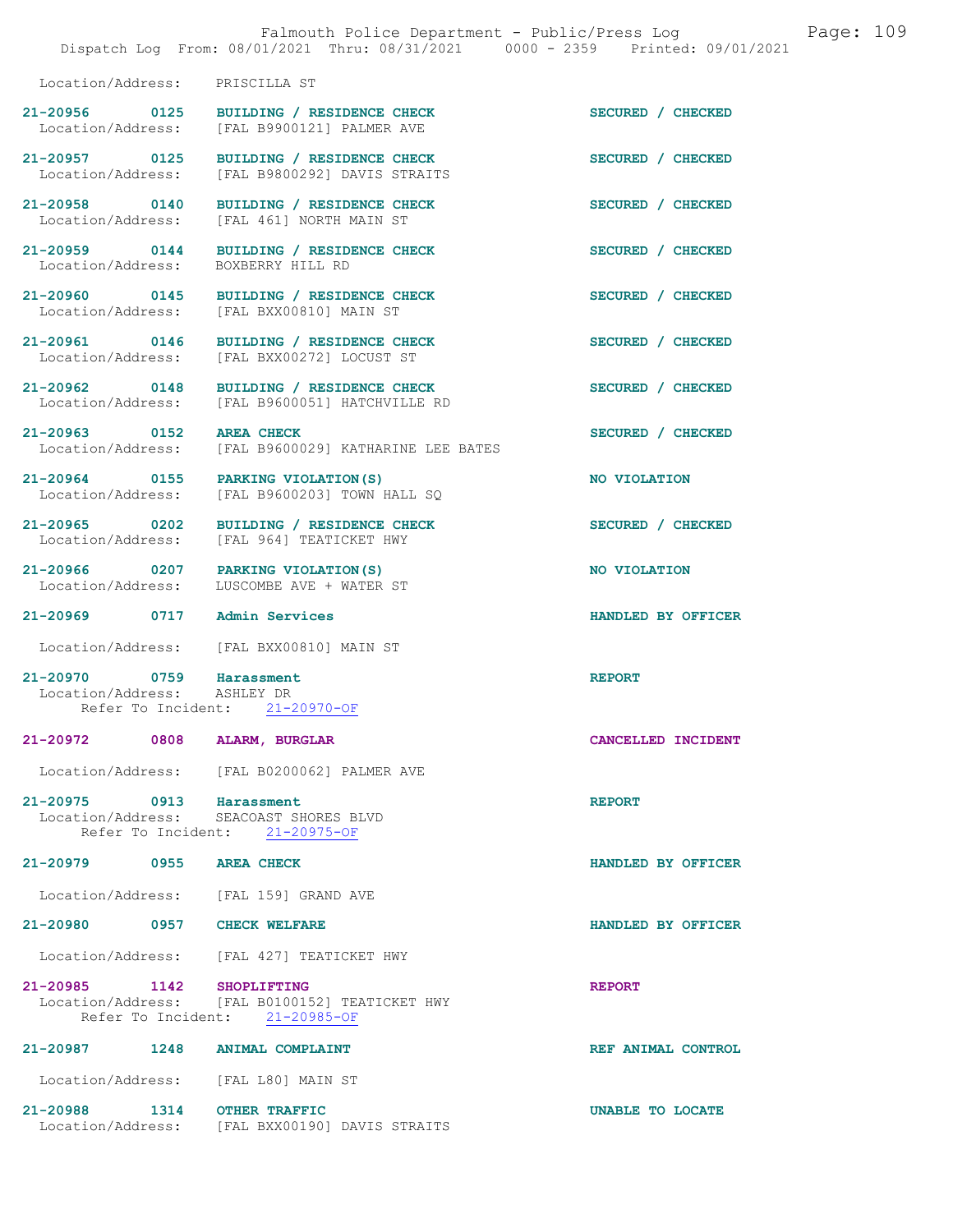| 21-20991 1348 Admin Services                                         |                                                                                                            | HANDLED BY OFFICER     |
|----------------------------------------------------------------------|------------------------------------------------------------------------------------------------------------|------------------------|
|                                                                      | Location/Address: [FAL BXX00810] MAIN ST                                                                   |                        |
| 21-20992 1408                                                        | MOTOR VEHICLE STOP<br>Location/Address: [FAL BXX00561] GIFFORD ST                                          | Verbal Warning         |
|                                                                      | 21-20994 1414 MEDICAL (PD)<br>Location/Address: [FAL B9600085] EAST FALMOUTH HWY                           | REF FIRE DEPT          |
| 21-20996 1443 RECOVERED PROPERTY<br>Location/Address: OYSTER POND RD | Refer To Incident: 21-20996-OF                                                                             | <b>REPORT</b>          |
| 21-20997 1512 ANIMAL COMPLAINT                                       |                                                                                                            | REF ANIMAL CONTROL     |
|                                                                      | Location/Address: [FAL 3271] PALMER AVE                                                                    |                        |
| 21-20998 1512                                                        | <b>CHECK WELFARE</b><br>Location/Address: [FAL 188] KATHARINE LEE BATES                                    | UNABLE TO LOCATE       |
|                                                                      | 21-20999 1528 FOLLOW UP INVESTIGATION                                                                      | HANDLED BY OFFICER     |
| Location/Address: [FAL FPD] MAIN ST                                  |                                                                                                            |                        |
| 21-21000 1529 AREA CHECK<br>Location/Address: EDGEWATER DR WEST      |                                                                                                            | UNABLE TO LOCATE       |
| 21-21002 1553 AREA CHECK                                             |                                                                                                            | HANDLED BY OFFICER     |
|                                                                      | Location/Address: [FAL 1166] SAM TURNER RD                                                                 |                        |
| 21-21003 1616 ASSIST CITIZEN                                         |                                                                                                            | HANDLED BY OFFICER     |
|                                                                      | Location/Address: [FAL 3186] WOODS HOLE RD                                                                 |                        |
| 21-21004 1646 AREA CHECK                                             |                                                                                                            | HANDLED BY OFFICER     |
| Location/Address: GRAND AVE                                          |                                                                                                            |                        |
| 21-21006 1812<br>Location/Address: [FAL 159] GRAND AVE               | RECOVERED PROPERTY<br>Refer To Incident: 21-21006-OF                                                       | <b>REPORT</b>          |
| 1926<br>21-21007                                                     | <b>CHECK WELFARE</b><br>Location/Address: [FAL 3162] PALMER AVE                                            | <b>GONE ON ARRIVAL</b> |
| 21-21008 2000 MOTOR VEHICLE STOP                                     | Location/Address: [FAL 302] SANDWICH RD<br>Refer To Arrest: 21-21008-AR                                    | Arrest(s) Made         |
| Age: 44<br>Charges: LIC                                              | Arrest: MACDONALD, JUDY MARIE<br>Address: 11 3RD AVE POCASSET, MA<br>LICENSE SUSPENDED/REVOKED, OP MV WITH |                        |
|                                                                      | INSPECTION/STICKER, NO                                                                                     |                        |
| 21-21009<br>2004                                                     | SUICIDE ATTEMPT / THREAT                                                                                   | HANDLED BY OFFICER     |
| Location/Address:                                                    | TAMARACK RD                                                                                                |                        |
| 21-21012 2042 CHECK WELFARE                                          |                                                                                                            | HANDLED BY OFFICER     |
|                                                                      | Location/Address: [FAL 1166] SAM TURNER RD                                                                 |                        |
| 2122<br>$21 - 21015$                                                 | DISTURBANCE / DISORDERLY                                                                                   | HANDLED BY OFFICER     |
|                                                                      | Location/Address: [FAL BXX00429] EAST FALMOUTH HWY                                                         |                        |

Refer To Incident: 21-21015-OF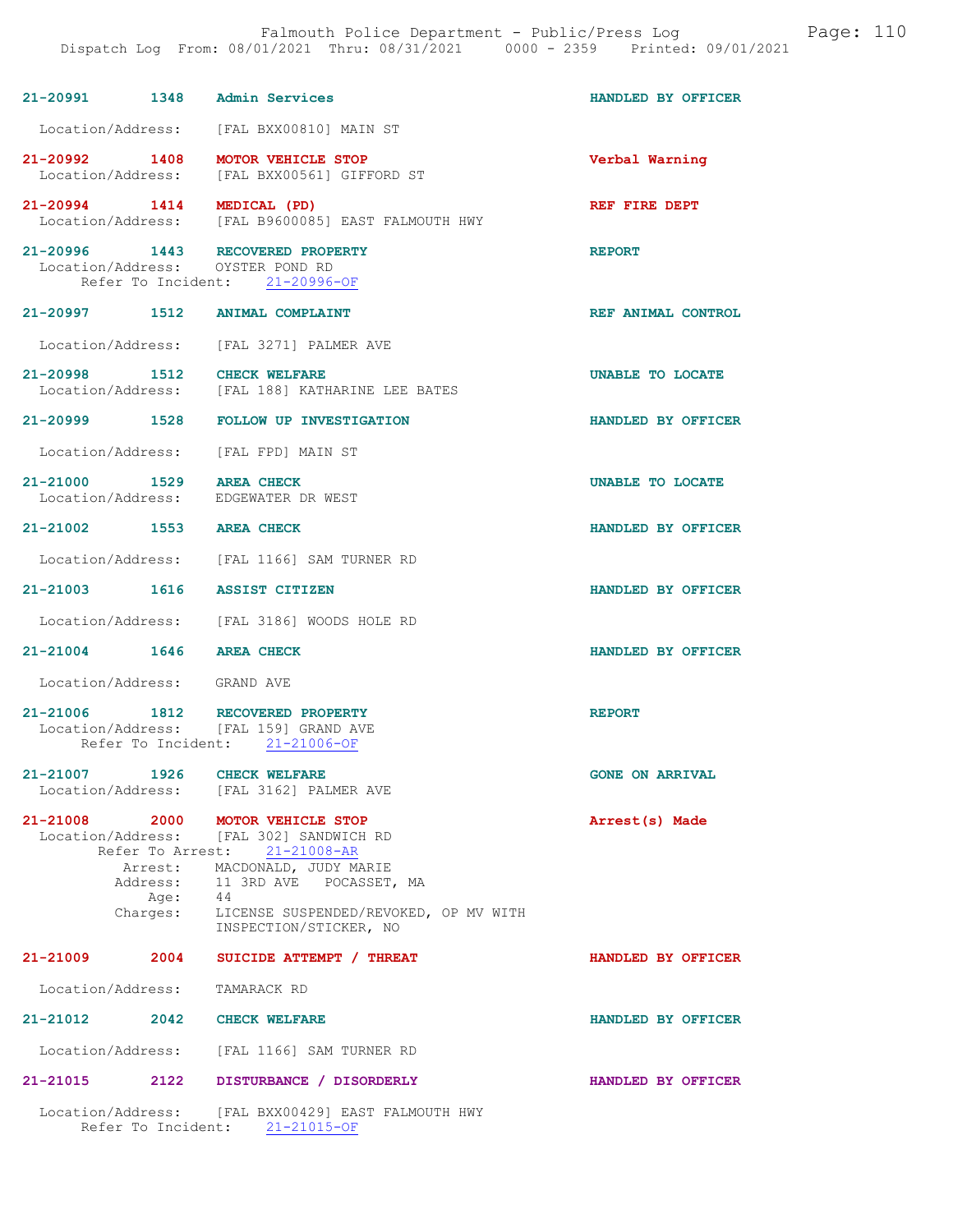|                                                                 | 21-21016 2148 DISTURBANCE / DISORDERLY<br>Location/Address: [FAL 2082] GIFFORD ST                                                     | <b>GONE ON ARRIVAL</b> |
|-----------------------------------------------------------------|---------------------------------------------------------------------------------------------------------------------------------------|------------------------|
| 21-21017 2200 ALARM, BURGLAR                                    | Location/Address: [FAL 2802] RAILROAD AVE                                                                                             | SECURED / CHECKED      |
|                                                                 | 21-21019 2206 CRASH<br>Location/Address: OSTROM RD + RED BROOK RD<br>Refer To Accident: 21-21019-AC<br>Refer To Incident: 21-21019-OF | <b>REPORT</b>          |
| 21-21021 2313 ERRATIC MV                                        | Location/Address: LOCUST ST + WOODS HOLE RD                                                                                           | <b>GONE ON ARRIVAL</b> |
| For Date: $08/30/2021$ - Monday                                 |                                                                                                                                       |                        |
| 21-21024 0025 VANDALISM                                         |                                                                                                                                       | HANDLED BY OFFICER     |
| Location/Address: COUNTRY CLUB LN                               |                                                                                                                                       |                        |
| 21-21025 0049                                                   | BUILDING / RESIDENCE CHECK<br>Location/Address: [FAL BXX00810] MAIN ST                                                                | SECURED / CHECKED      |
|                                                                 | 21-21026 0051 BUILDING / RESIDENCE CHECK<br>Location/Address: [FAL B9800292] DAVIS STRAITS                                            | SECURED / CHECKED      |
| 21-21027 0055 Admin Services                                    |                                                                                                                                       | HANDLED BY OFFICER     |
| Location/Address: [FAL FPD] MAIN ST                             |                                                                                                                                       |                        |
|                                                                 | 21-21028 0117 ALARM, BURGLAR<br>Location/Address: [FAL B9800639] GRAY LN                                                              | <b>UNFOUNDED</b>       |
| 21-21030 0130 ABANDONED 911                                     |                                                                                                                                       | HANDLED BY OFFICER     |
| Location/Address: HAYWAY RD                                     |                                                                                                                                       |                        |
| 21-21031 0150 ALARM, BURGLAR<br>Location/Address: LAKE SHORE DR |                                                                                                                                       | SECURED / CHECKED      |
| Location/Address:                                               | 21-21032 0204 DISTURBANCE / DISORDERLY<br>[FAL 2110] BRAXTON RD                                                                       | <b>REPORT</b>          |

21-21034 0253 PARKING VIOLATION(S) NO VIOLATION Location/Address: [FAL B9600203] TOWN HALL SQ

Refer To Incident: 21-21032-OF

21-21035 0254 PARKING VIOLATION(S) NO VIOLATION Location/Address: [FAL B9600261] MAIN ST

21-21036 0302 PARKING VIOLATION(S) SECURED / CHECKED Location/Address: WATER ST + LUSCOMBE AVE

21-21037 0453 AREA CHECK UNABLE TO LOCATE Location/Address: [FAL B9600455] SCRANTON AVE

21-21038 0523 CRASH REPORT Location/Address: MENAUHANT RD + GREEN HARBOR RD

21-21040 0651 CHECK WELFARE HANDLED BY OFFICER

Location/Address: EAST FALMOUTH HWY

21-20896 0730 OTHER TRAFFIC 30 ON DESCRIPTION OF A LOCAL DESCRIPTION OF A LOCAL DESCRIPTION OF A LOCAL DESCRIPTION OF A LOCAL DESCRIPTION OF A LOCAL DESCRIPTION OF A LOCAL DESCRIPTION OF A LOCAL DESCRIPTION OF A LOCAL DESC Location/Address: MARAVISTA AVE

21-21043 0820 UNWANTED GUEST HANDLED BY OFFICER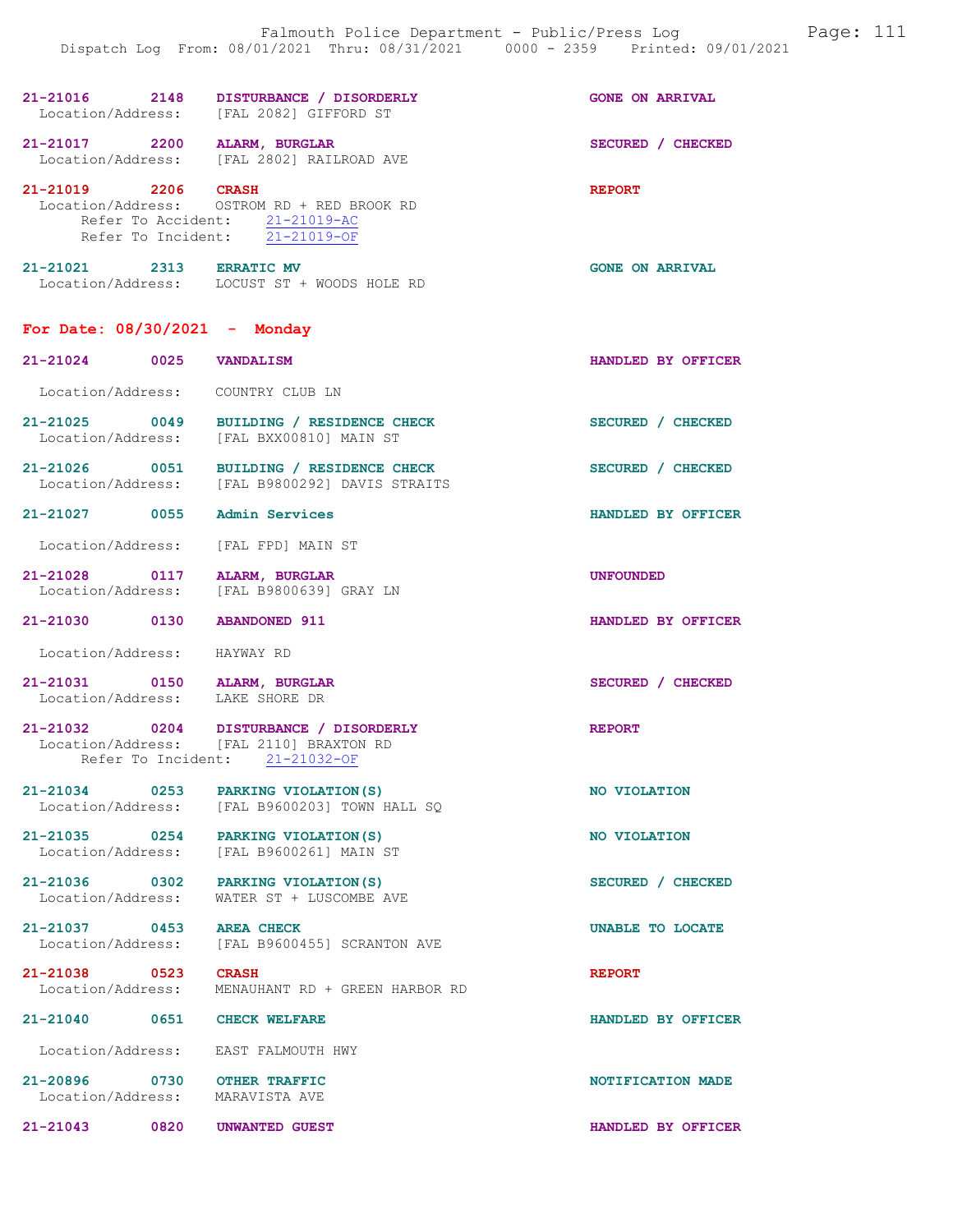|                                                           | Location/Address: [FAL 3061] RED BROOK RD                                   |                        |
|-----------------------------------------------------------|-----------------------------------------------------------------------------|------------------------|
| 21-21044 0823 Admin Services                              |                                                                             | HANDLED BY OFFICER     |
|                                                           | Location/Address: [FAL FPD] MAIN ST                                         |                        |
| 21-21046 0938<br>Location/Address:                        | <b>CHECK WELFARE</b><br>WOODSIDE DR                                         | HANDLED BY PARTY       |
|                                                           | 21-21050 1051 FOLLOW UP INVESTIGATION                                       | HANDLED BY OFFICER     |
|                                                           | Location/Address: [FAL B9601749] SCRANTON AVE                               |                        |
| 21-21051 1101 CHECK WELFARE<br>Location/Address:          | [FAL 169] EAST FALMOUTH HWY                                                 | <b>GONE ON ARRIVAL</b> |
| 21-21053 1118 PRIVATE TOW                                 | Location/Address: [FAL 1660] MAIN ST                                        | PRIVATE TOW            |
| Location/Address:                                         | 21-21054 1128 SELECTIVE ENFORCEMENT<br>[FAL B9700084] TEATICKET HWY         | <b>CITATION ISSUED</b> |
| 21-21057 1142 CRASH, HIT/RUN<br>Location/Address:         | SHORE ST                                                                    | HANDLED BY PARTY       |
| 21-21058 1231 CRASH                                       | Location/Address: [FAL 2400] RAILROAD AVE<br>Refer To Accident: 21-21058-AC | <b>REPORT</b>          |
| 21-21059 1235 ASSIST CITIZEN                              |                                                                             | HANDLED BY OFFICER     |
|                                                           | Location/Address: [FAL L16] RT 151                                          |                        |
| 21-21060 1257 LARCENY<br>Location/Address: HIGHLAND CIR   | Refer To Incident: 21-21060-OF                                              | <b>REPORT</b>          |
| 21-21062 1317 ANIMAL COMPLAINT                            |                                                                             | CANCELLED INCIDENT     |
|                                                           | Location/Address: [FAL B0200069] TEATICKET HWY                              |                        |
|                                                           | 21-21063 1322 FOLLOW UP INVESTIGATION                                       | HANDLED BY OFFICER     |
| Location/Address:                                         | [FAL FPD] MAIN ST                                                           |                        |
| 21-21064 1326 ABANDONED 911<br>Location/Address:          | [FAL 1884] BOURNES POND RD                                                  | SECURED / CHECKED      |
| 21-21065 1328 TRESPASS                                    |                                                                             | HANDLED BY OFFICER     |
| Location/Address:                                         | SHOREWOOD DR                                                                |                        |
| 21-21067 1407                                             | <b>FIREWORKS COMPLAINT</b><br>Location/Address: [FAL B9600109] PARKER RD    | <b>GONE ON ARRIVAL</b> |
| 21-21068 1420 CHECK WELFARE                               | Location/Address: [FAL B0300007] THOMAS B LANDERS RD                        | UNABLE TO LOCATE       |
| 21-21071 1448 Harassment                                  | Location/Address: [FAL L28] WATER ST<br>Refer To Incident: 21-21071-OF      | <b>REPORT</b>          |
| 21-21070 1450 CRASH, HIT/RUN<br>Location/Address: MAIN ST | Refer To Accident: 21-21070-AC<br>Refer To Incident: 21-21070-OF            | <b>REPORT</b>          |

21-21072 1533 PARKING VIOLATION(S) HANDLED BY OFFICER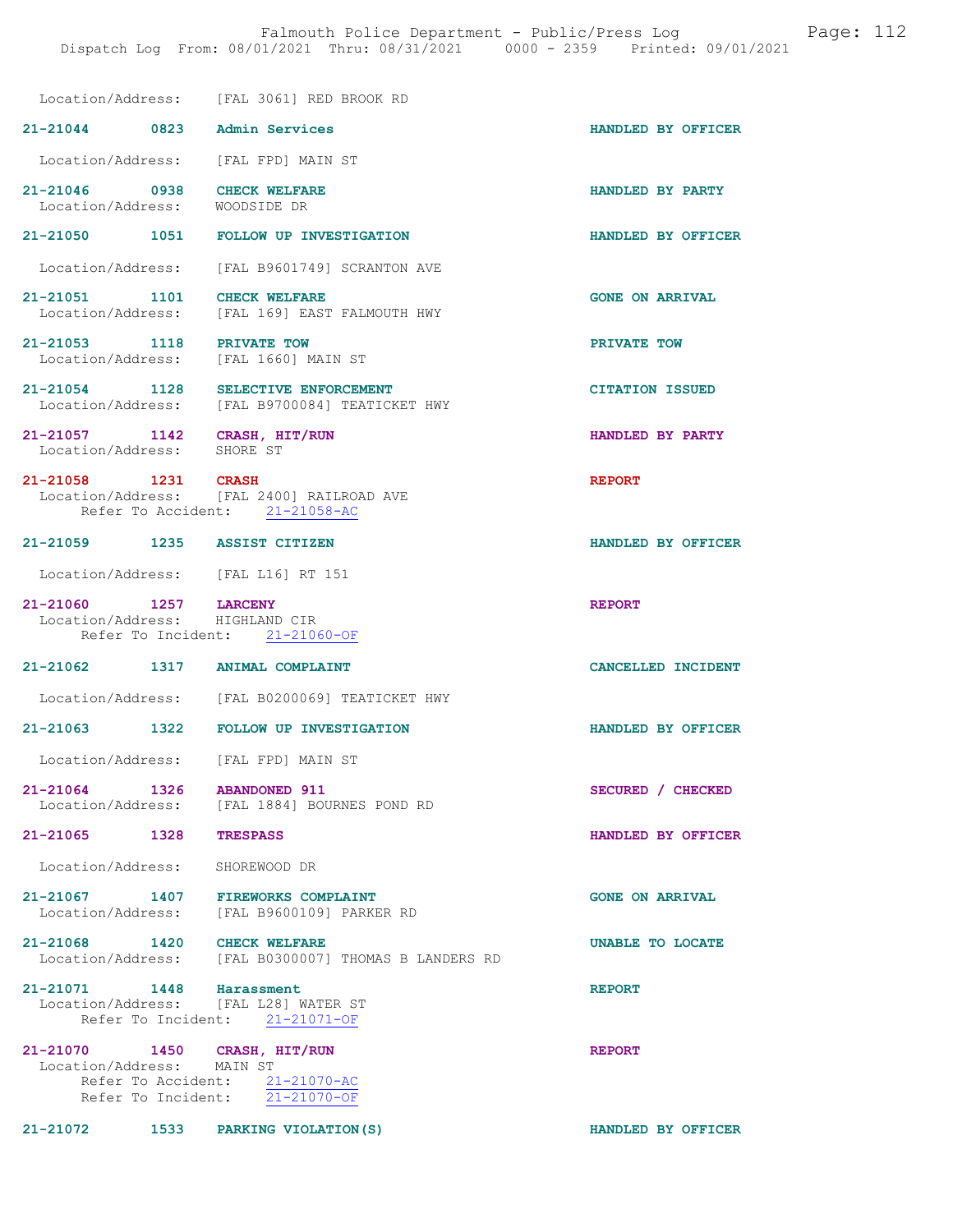Location/Address: [FAL 711] TEATICKET HWY

|                                                                   | 21-21073 1538 Alcohol/Drug (Sec 35)<br>Location/Address: [FAL B9600069] TER HEUN DR<br>Refer To Incident: 21-21073-OF      | <b>REPORT</b>          |
|-------------------------------------------------------------------|----------------------------------------------------------------------------------------------------------------------------|------------------------|
| 21-21076 1630 VANDALISM<br>Location/Address: BRICK KILN RD        | Refer To Incident: 21-21076-OF                                                                                             | <b>REPORT</b>          |
| 21-21077 1633 Water Complaint                                     | Location/Address: IROQUOIS ST + MARAVISTA AVE                                                                              | NOTIFICATION MADE      |
| 21-21078  1645  ABANDONED 911                                     |                                                                                                                            | HANDLED BY OFFICER     |
| Location/Address: RED BROOK RD                                    |                                                                                                                            |                        |
| 21-21080 1724 ID Theft / Fraud<br>Location/Address: LIMERICK LN   | Refer To Incident: 21-21080-OF                                                                                             | <b>REPORT</b>          |
| 21-21081 1753 ANIMAL COMPLAINT                                    |                                                                                                                            | REF ANIMAL CONTROL     |
| Location/Address: VERNON AVE                                      |                                                                                                                            |                        |
| 21-21082 1809 Admin Services                                      |                                                                                                                            | HANDLED BY OFFICER     |
| Location/Address: [FAL FPD] MAIN ST                               |                                                                                                                            |                        |
| 21-21083 1833 ANIMAL COMPLAINT                                    |                                                                                                                            | HANDLED BY OFFICER     |
|                                                                   | Location/Address: [FAL B0100152] TEATICKET HWY                                                                             |                        |
| 21-21084 1849 ERRATIC MV                                          |                                                                                                                            | HANDLED BY OFFICER     |
|                                                                   | Location/Address: CURRIER RD + HAYWAY RD                                                                                   |                        |
|                                                                   | 21-21085 1859 BUILDING / RESIDENCE CHECK<br>Location/Address: [FAL B9600028] JONES RD                                      | SECURED / CHECKED      |
| 21-21086 1900 ASSIST CITIZEN                                      | Location/Address: [FAL 1182] COONAMESSETT CIR                                                                              | UNABLE TO LOCATE       |
| 21-21087 1929 AREA CHECK<br>Location/Address: [FAL L78] QUAKER RD |                                                                                                                            | <b>GONE ON ARRIVAL</b> |
| 21-21088 1933 Harassment<br>Location/Address: JOHN PARKER RD      | Refer To Incident: 21-21088-OF                                                                                             | <b>REPORT</b>          |
| 21-21089 1937 ERRATIC MV                                          | Location/Address: COUNTY RD + OLD MAIN RD                                                                                  | UNABLE TO LOCATE       |
| 21-21090 1941 AREA CHECK                                          |                                                                                                                            | HANDLED BY OFFICER     |
| Location/Address: [FAL L65] COUNTY RD                             |                                                                                                                            |                        |
| 21-21091 1954 MOTOR VEHICLE STOP                                  | Location/Address: COUNTY RD + NORTH FALMOUTH HWY                                                                           | <b>CITATION ISSUED</b> |
|                                                                   | 21-21092 2039 SUICIDE ATTEMPT / THREAT<br>Location/Address: [FAL B9900205] TEATICKET HWY<br>Refer To Incident: 21-21092-OF | UNABLE TO LOCATE       |
| 21-21093 2047 UNWANTED GUEST<br>Location/Address: CLARK ST        | Refer To Incident: 21-21093-OF                                                                                             | REF FIRE DEPT          |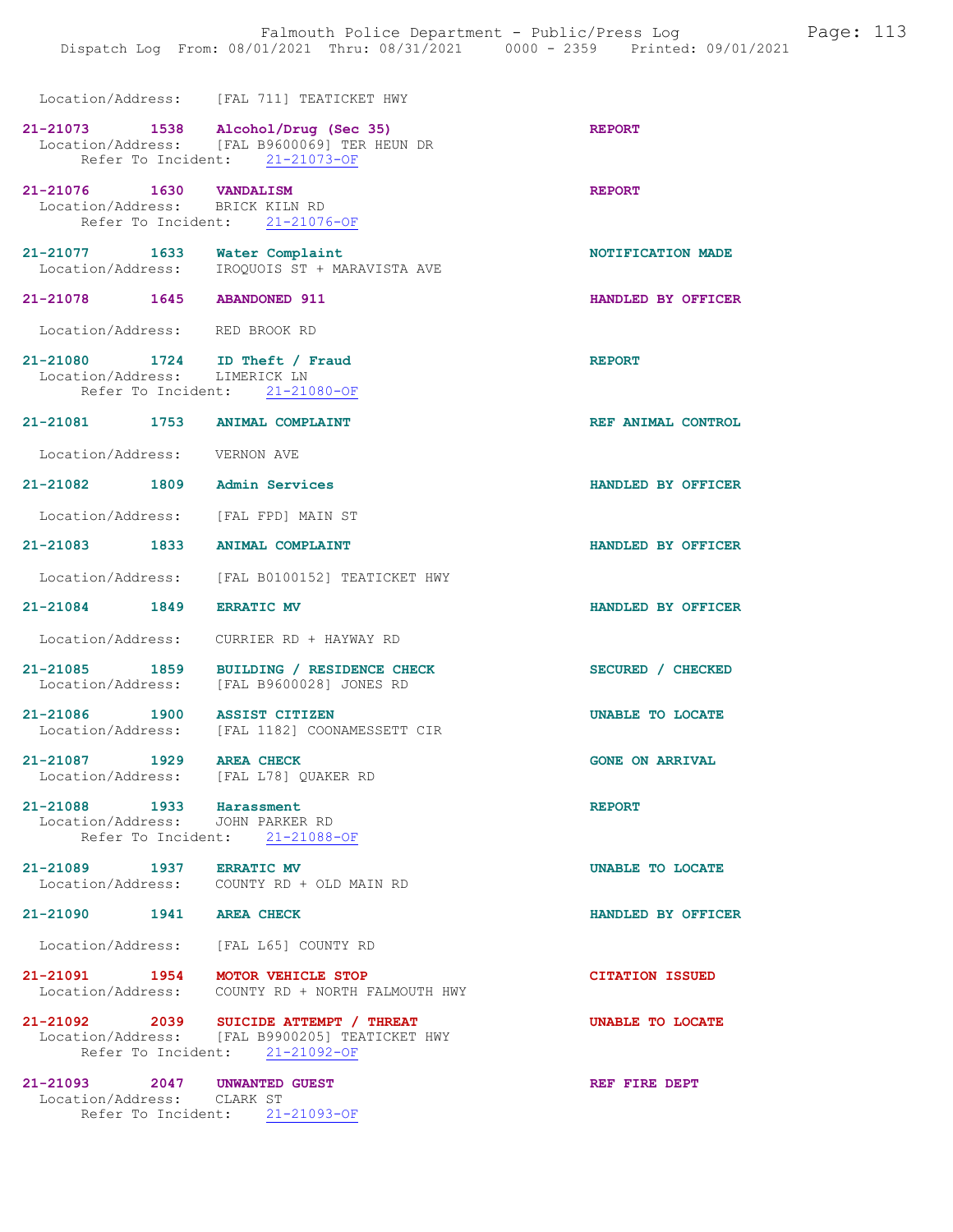| 21-21095 2102 B & E RESIDENT<br>Location/Address: CEA RD             | Refer To Incident: 21-21095-OF                                                             | <b>REPORT</b>      |
|----------------------------------------------------------------------|--------------------------------------------------------------------------------------------|--------------------|
| 21-21096 2119 UNWANTED GUEST<br>Location/Address: PINECREST BEACH DR | Refer To Incident: 21-21096-OF                                                             | <b>REPORT</b>      |
|                                                                      | 21-21097 2154 LOUD MUSIC / PARTY / NOISES                                                  | HANDLED BY OFFICER |
| Location/Address: BLACKSMITH SHOP RD                                 |                                                                                            |                    |
| 21-21098 2308 SUSPICIOUS MV                                          |                                                                                            | HANDLED BY OFFICER |
|                                                                      | Location/Address: [FAL B0100152] TEATICKET HWY                                             |                    |
| For Date: $08/31/2021$ - Tuesday                                     |                                                                                            |                    |
| 21-21101 0020 AREA CHECK<br>Location/Address:                        | [FAL B9600051] HATCHVILLE RD                                                               | SECURED / CHECKED  |
| Location/Address: [FAL 1471] RT 151                                  | 21-21099 0021 BUILDING / RESIDENCE CHECK                                                   | SECURED / CHECKED  |
|                                                                      | 21-21100 0022 AREA CHECK<br>Location/Address: [FAL B9600027] LAKEVIEW AVE                  | SECURED / CHECKED  |
| 21-21102 0023                                                        | BUILDING / RESIDENCE CHECK<br>Location/Address: [FAL 964] TEATICKET HWY                    | SECURED / CHECKED  |
| 21-21103 0030                                                        | BUILDING / RESIDENCE CHECK<br>Location/Address: [FAL BXX00539] EAST FALMOUTH HWY           | SECURED / CHECKED  |
| 21-21104 0034<br>Location/Address:                                   | BUILDING / RESIDENCE CHECK<br>[FAL 302] SANDWICH RD                                        | SECURED / CHECKED  |
| 21-21105 0035                                                        | BUILDING / RESIDENCE CHECK<br>Location/Address: [FAL B9600110] GIFFORD ST                  | SECURED / CHECKED  |
|                                                                      | 21-21106 0037 BUILDING / RESIDENCE CHECK<br>Location/Address: [FAL BXX00437] TEATICKET HWY | SECURED / CHECKED  |
| 21-21107 0037<br>Location/Address:                                   | BUILDING / RESIDENCE CHECK<br>[FAL B9600029] KATHARINE LEE BATES                           | SECURED / CHECKED  |
| 21-21108 0040                                                        | BUILDING / RESIDENCE CHECK<br>Location/Address: [FAL B9600025] DAVISVILLE RD               | SECURED / CHECKED  |
| 21-21109 0042 AREA CHECK<br>Location/Address:                        | [FAL B9600030] OLD MAIN RD                                                                 | SECURED / CHECKED  |
| 21-21110 0043                                                        | BUILDING / RESIDENCE CHECK<br>Location/Address: [FAL B9600237] EAST FALMOUTH HWY           | SECURED / CHECKED  |
| 21-21111 0057<br>Location/Address:                                   | BUILDING / RESIDENCE CHECK<br>[FAL BXX00172] SANDWICH RD                                   | SECURED / CHECKED  |
| 21-21112 0105<br>Location/Address:                                   | BUILDING / RESIDENCE CHECK<br>[FAL B9600031] MARAVISTA AVE EXT                             | SECURED / CHECKED  |
| 21-21113 0131<br>Location/Address:                                   | <b>AREA CHECK</b><br>SACONESSET RD                                                         | SECURED / CHECKED  |
| 21-21114 0143 PARKING VIOLATION (S)<br>Location/Address:             | WATER ST                                                                                   | NO VIOLATION       |
| 21-21115 0209                                                        | BUILDING / RESIDENCE CHECK<br>Location/Address: [FAL BXX00229] WAQUOIT HWY                 | SECURED / CHECKED  |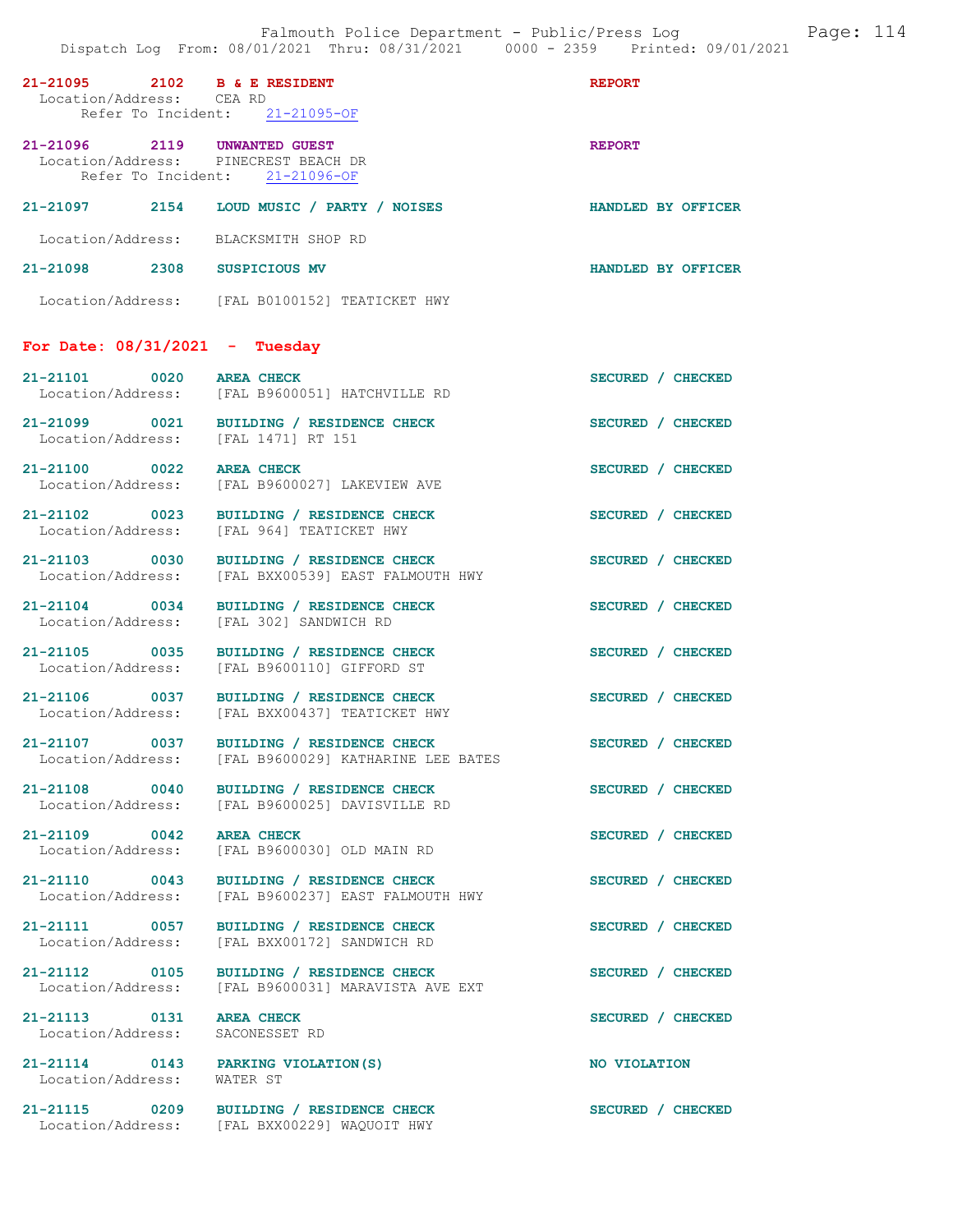| Falmouth Police Department - Public/Press Log<br>Page: 115<br>Dispatch Log From: 08/01/2021 Thru: 08/31/2021 0000 - 2359 Printed: 09/01/2021 |                                                                                                                                    |                    |  |
|----------------------------------------------------------------------------------------------------------------------------------------------|------------------------------------------------------------------------------------------------------------------------------------|--------------------|--|
|                                                                                                                                              | 21-21116 0210 BUILDING / RESIDENCE CHECK<br>Location/Address: [FAL B9900230] JONES RD                                              | SECURED / CHECKED  |  |
|                                                                                                                                              | 21-21117 0214 PARKING VIOLATION(S)<br>Location/Address: [FAL B9600203] TOWN HALL SQ                                                | NO VIOLATION       |  |
|                                                                                                                                              | 21-21118 0229 BUILDING / RESIDENCE CHECK<br>Location/Address: [FAL B9800292] DAVIS STRAITS                                         | SECURED / CHECKED  |  |
| 21-21119 0229 ABANDONED 911<br>Location/Address: ARTHUR ST                                                                                   |                                                                                                                                    | HANDLED BY PARTY   |  |
| 21-21120 0243 AREA CHECK                                                                                                                     |                                                                                                                                    | HANDLED BY OFFICER |  |
| Location/Address: SHORE ST                                                                                                                   |                                                                                                                                    |                    |  |
|                                                                                                                                              | 21-21126 0540 CRASH<br>Location/Address: JONES RD + PALMER AVE<br>Refer To Accident: 21-21126-AC<br>Refer To Incident: 21-21126-OF | <b>REPORT</b>      |  |
| 21-21127 0617 CHECK WELFARE<br>Location/Address: GIFFORD ST                                                                                  |                                                                                                                                    | UNABLE TO LOCATE   |  |
| 21-21128 0729 Admin Services                                                                                                                 |                                                                                                                                    | HANDLED BY OFFICER |  |
| Location/Address: [FAL FPD] MAIN ST                                                                                                          |                                                                                                                                    |                    |  |
|                                                                                                                                              | 21-21129 0746 LOUD MUSIC / PARTY / NOISES<br>Location/Address: MARAVISTA AVE EXT + PERCH POND CIR                                  | <b>UNFOUNDED</b>   |  |
|                                                                                                                                              | 21-21130 0748 ASSIST OTHER AGENCY<br>Location/Address: [FAL B9600003] SCRANTON AVE                                                 | UNABLE TO LOCATE   |  |
|                                                                                                                                              | 21-21133 0828 FOLLOW UP INVESTIGATION                                                                                              | HANDLED BY OFFICER |  |
| Location/Address: ANDREWS ST                                                                                                                 |                                                                                                                                    |                    |  |
| 21-21135 0910 CHECK WELFARE                                                                                                                  |                                                                                                                                    | HANDLED BY OFFICER |  |
| Location/Address: ELYSIAN AVE                                                                                                                |                                                                                                                                    |                    |  |
| $21 - 21139$                                                                                                                                 | 1012 ANIMAL COMPLAINT                                                                                                              | REF ANIMAL CONTROL |  |
|                                                                                                                                              | Location/Address: [FAL B0200069] TEATICKET HWY                                                                                     |                    |  |
|                                                                                                                                              | 21-21140 1026 FOLLOW UP INVESTIGATION                                                                                              | HANDLED BY OFFICER |  |
|                                                                                                                                              | Location/Address: [FAL BXX00197] BOXWOOD CIR                                                                                       |                    |  |
| 21-21142 1101 ALARM, BURGLAR                                                                                                                 | Location/Address: [FAL 1251] RACING BEACH AVE                                                                                      | <b>UNFOUNDED</b>   |  |
| Location/Address: PINEHURST RD                                                                                                               | 21-21144 1108 MENTAL ILLNESS (SEC 12)<br>Refer To Incident: 21-21144-OF                                                            | <b>REPORT</b>      |  |
| 21-21145 1115 MOTOR VEHICLE THEFT<br>Location/Address: [FAL FPD] MAIN ST                                                                     | Refer To Incident: 21-21145-OF                                                                                                     | <b>REPORT</b>      |  |
| 21-21146 1128 CRASH                                                                                                                          | Location/Address: [FAL BXX00385] MAIN ST<br>Refer To Accident: 21-21146-AC                                                         | <b>REPORT</b>      |  |
| 21-21147 1141 ALARM, BURGLAR<br>Location/Address: ALMA RD                                                                                    |                                                                                                                                    | SECURED / CHECKED  |  |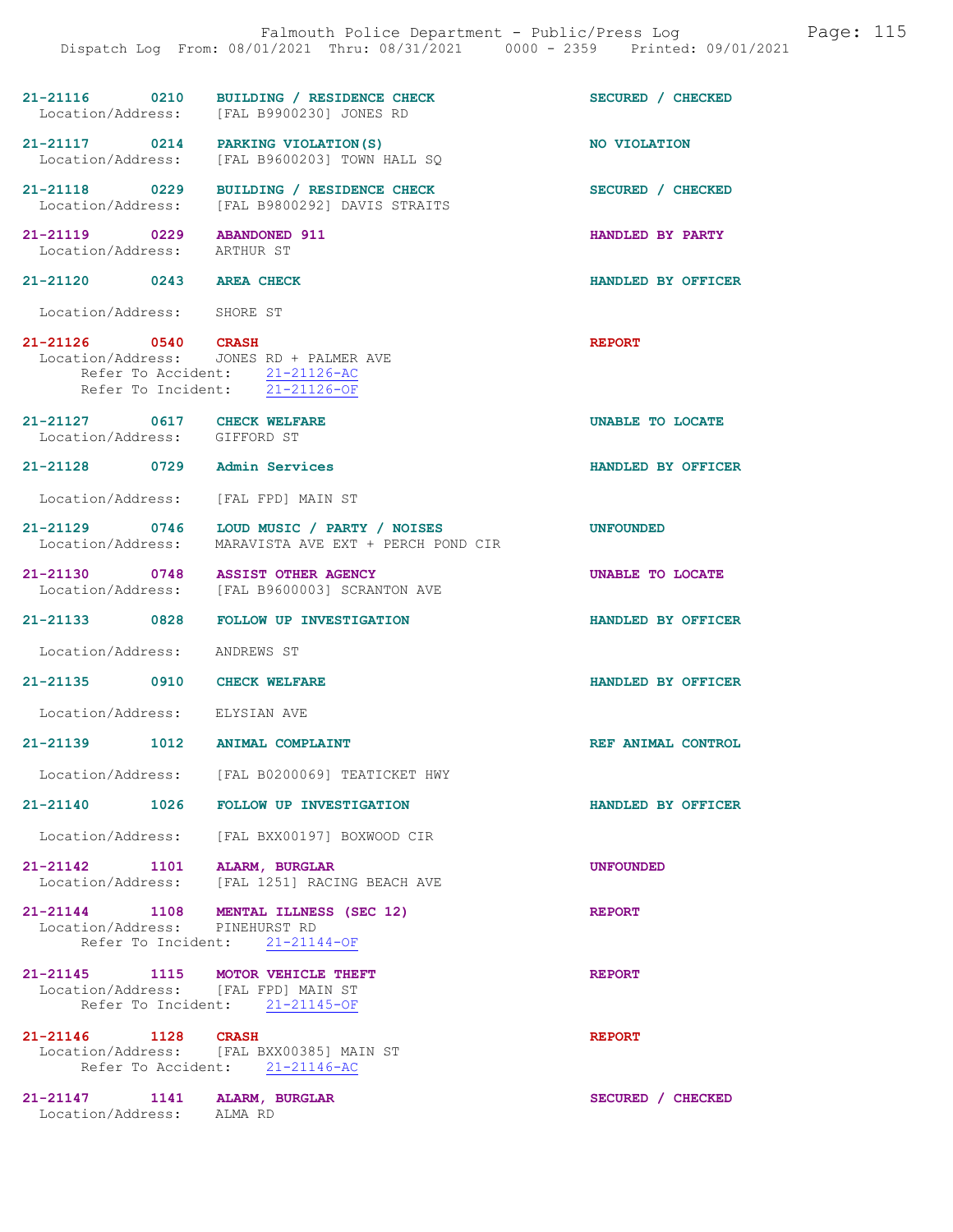| 21-21148 1156 THREAT<br>Location/Address: [FAL FPD] MAIN ST            | Refer To Incident: 21-21148-OF                                                                                | <b>REPORT</b>          |
|------------------------------------------------------------------------|---------------------------------------------------------------------------------------------------------------|------------------------|
| Location/Address: [FAL 295] MAIN ST                                    | 21-21149 1228 Alcohol/Drug (Sec 35)<br>Refer To Incident: 21-21149-OF                                         | <b>REPORT</b>          |
| 21-21150 1232                                                          | UNWANTED GUEST                                                                                                | HANDLED BY OFFICER     |
| Location/Address:                                                      | [FAL BXX00600] MAIN ST                                                                                        |                        |
| 21-21151 1307<br>Location/Address:                                     | BUILDING / RESIDENCE CHECK<br>[FAL 46] CHAPOQUOIT RD                                                          | SECURED / CHECKED      |
| 21-21152 1353                                                          | UNWANTED GUEST                                                                                                | HANDLED BY OFFICER     |
| Location/Address:                                                      | [FAL BXX00600] MAIN ST                                                                                        |                        |
| 21-21154 1530                                                          | <b>ABANDONED 911</b>                                                                                          | HANDLED BY OFFICER     |
| Location/Address:                                                      | [FAL B9701189] GANSETT RD                                                                                     |                        |
| 21-21155 1538<br>Location/Address:                                     | DISTURBANCE / DISORDERLY<br>[FAL 187] EAST FALMOUTH HWY                                                       | Peace Restored         |
| 21-21156 1540                                                          | SPEEDING MOTOR VEHICLE (S)<br>Location/Address: PALMER AVE + DRUMLIN RD                                       | <b>GONE ON ARRIVAL</b> |
| 21-21157 1543 Admin Services                                           |                                                                                                               | HANDLED BY OFFICER     |
|                                                                        | Location/Address: [FAL B9700809] WEST FALMOUTH HWY                                                            |                        |
| 21-21159 1625                                                          | <b>CHECK WELFARE</b>                                                                                          | HANDLED BY OFFICER     |
|                                                                        | Location/Address: [FAL B9600085] EAST FALMOUTH HWY                                                            |                        |
| 21-21160 1650 RECOVERED PROPERTY<br>Location/Address: HAMBLIN POINT RD | Refer To Incident: 21-21160-OF                                                                                | <b>REPORT</b>          |
| 21-21161 1704 ASSIST CITIZEN                                           |                                                                                                               | HANDLED BY OFFICER     |
|                                                                        | Location/Address: [FAL B9800291] LOCUST ST                                                                    |                        |
| 21-21163 1727 MOTOR VEHICLE STOP                                       | Location/Address: RT 28 NORTH + THOMAS B LANDERS RD                                                           | <b>CITATION ISSUED</b> |
| 21-21164 1729 OVERDOSE                                                 | Location/Address: [FAL 1075] TEATICKET HWY<br>Refer To Incident: 21-21164-OF                                  | <b>REPORT</b>          |
| 21-21166 1742 SUSPICIOUS PERSON(S)<br>Location/Address: OTIS ST        |                                                                                                               | UNABLE TO LOCATE       |
| 21-21167 1807 B & E MV / TRL                                           |                                                                                                               | CANCELLED INCIDENT     |
| Location/Address: HIGHVIEW DR                                          |                                                                                                               |                        |
|                                                                        | 21-21169 1852 ASSAULT, PAST<br>Location/Address: [FAL B9600069] TER HEUN DR<br>Refer To Incident: 21-21169-OF | <b>REPORT</b>          |
| 21-21171 1923 CHECK WELFARE                                            |                                                                                                               | HANDLED BY OFFICER     |
| Location/Address: KATY HATCHS RD                                       |                                                                                                               |                        |
| 21-21173 1959 AREA CHECK<br>Location/Address: CENTRAL AVE              |                                                                                                               | <b>UNFOUNDED</b>       |